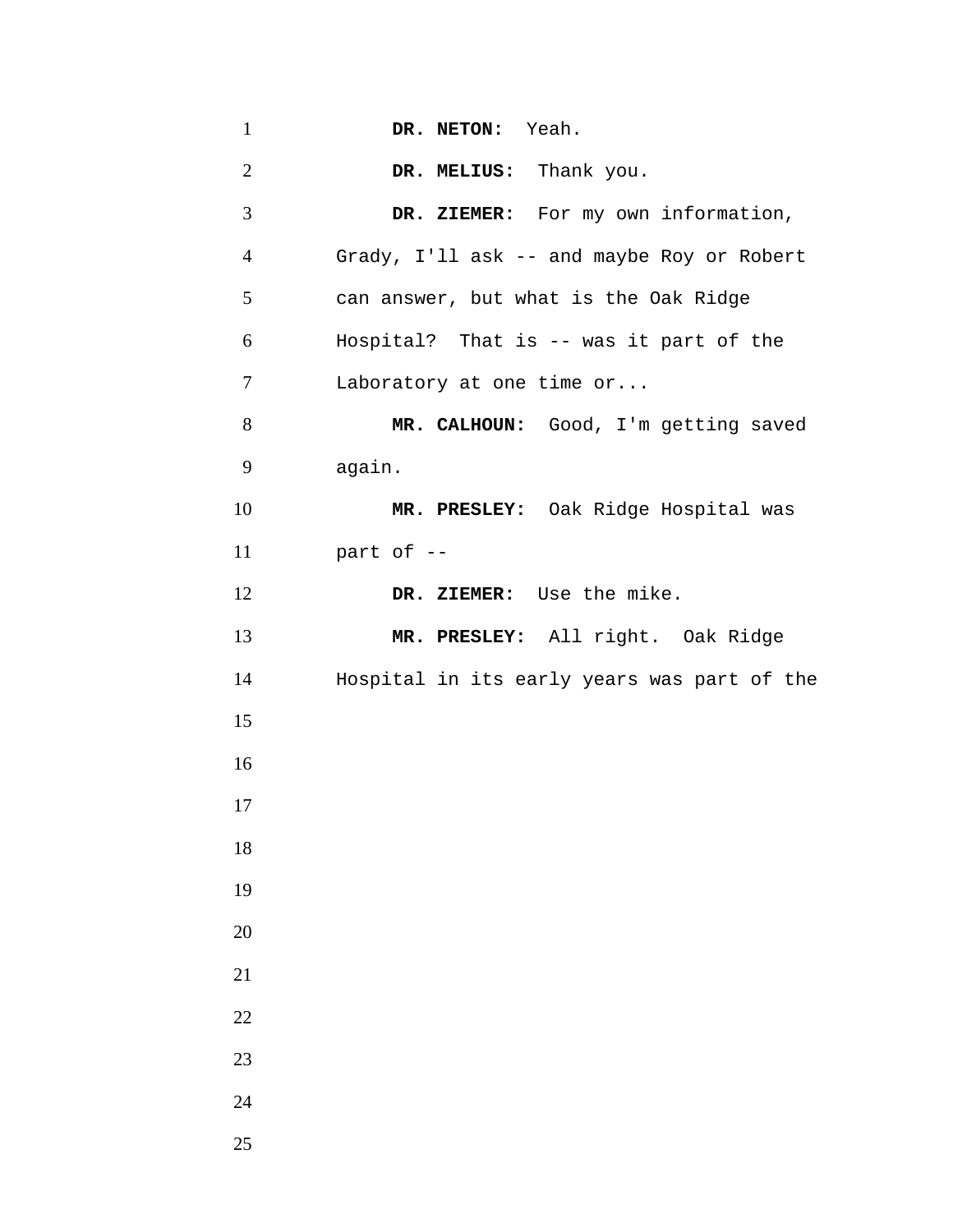1 2 3 4 5 6 7 8 9 10 11 12 13 14 15 16 17 18 19 20 21 22 23 24 25 question on the coworker database and I think that's probably better saved for later. I don't know if it's under Jim Neton's presentation or what, but I think just to get it out here, I'd like a description of how that's being put together, how coworker is being defined and what kind of data you're collecting in that database, so I don't think you -- **MR. CALHOUN:** I think that would probably be better for Jim or Dr. Toohey. **DR. NETON:** We can talk about that. **MR. CALHOUN:** Yeah. **DR. ZIEMER:** Okay. Richard? **MR. ESPINOSA:** Yeah, well, same as Dr. Ziemer's question with Los Alamos Medical Center, are you talking about the hospital or... **MR. CALHOUN:** It's actually listed as the Los Alamos Medical Center, and it is - it is the hospital. I've actually -- you know, the one time that I was -- that I had to contact them and I was successful, I went through one of the resource center people and talked to them, and it was associated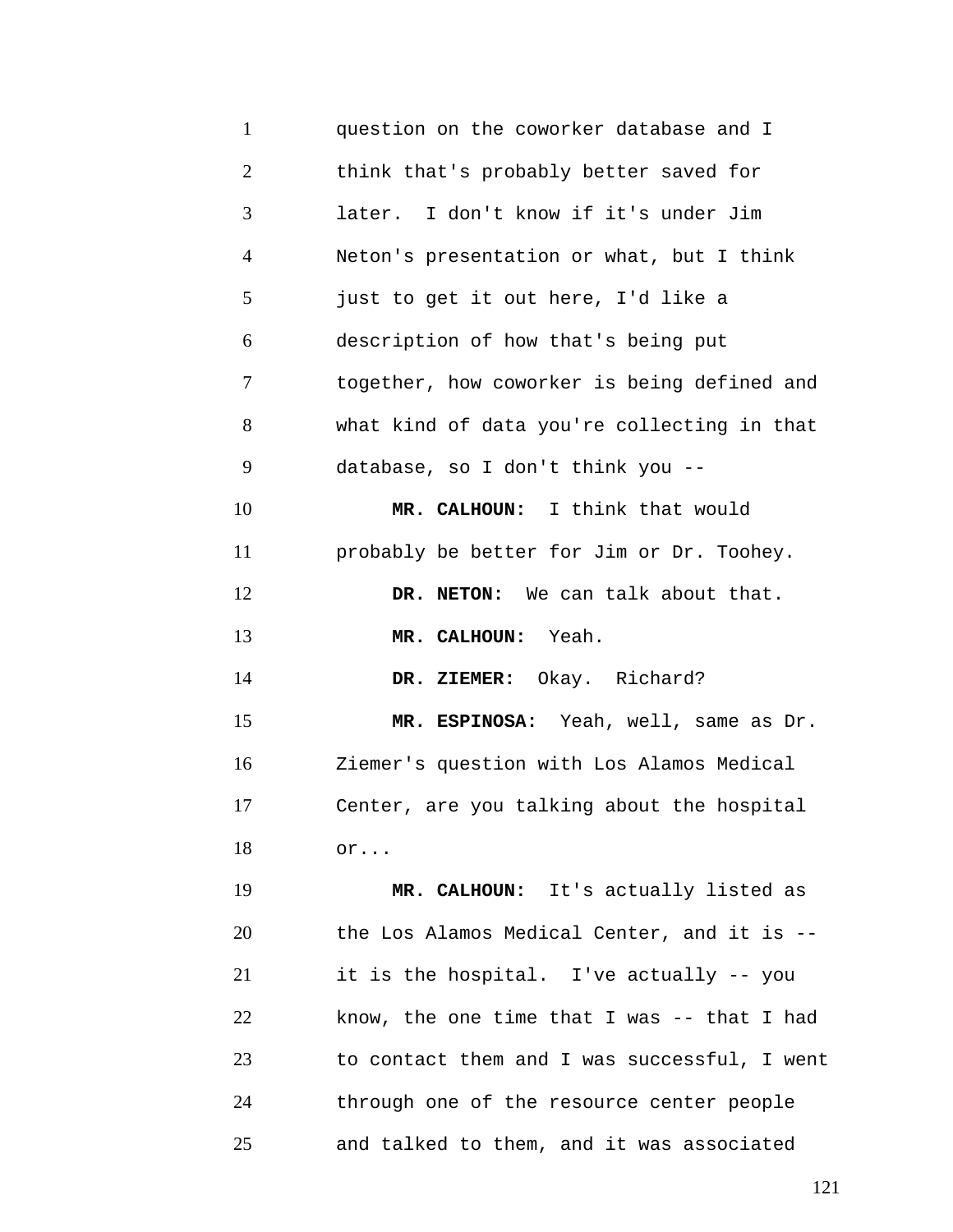| $\mathbf{1}$   | with the Department of Energy at one time.  |  |  |  |  |  |  |  |  |
|----------------|---------------------------------------------|--|--|--|--|--|--|--|--|
| $\overline{2}$ | And when $I$ -- the time frame that I was   |  |  |  |  |  |  |  |  |
| 3              | looking at was in the early '50's and they  |  |  |  |  |  |  |  |  |
| 4              | are no longer associated with Department of |  |  |  |  |  |  |  |  |
| 5              | Energy at all anymore. I don't know who     |  |  |  |  |  |  |  |  |
| 6              | owns them, but it's -- it's pri--           |  |  |  |  |  |  |  |  |
| 7              | MR. ESPINOSA: (Inaudible) it's              |  |  |  |  |  |  |  |  |
| 8              | Lovelace* now?                              |  |  |  |  |  |  |  |  |
| 9              | MR. CALHOUN: I'm not that familiar          |  |  |  |  |  |  |  |  |
| 10             | with that out there.                        |  |  |  |  |  |  |  |  |
| 11             | DR. ZIEMER: Thank you. Further              |  |  |  |  |  |  |  |  |
| 12             | questions or comments?                      |  |  |  |  |  |  |  |  |
| 13             | (No responses)                              |  |  |  |  |  |  |  |  |
| 14             | DR. ZIEMER: Okay. Grady, we thank you       |  |  |  |  |  |  |  |  |
| 15             | for a very informative presentation.        |  |  |  |  |  |  |  |  |
| 16             | We're now at the noon hour, at least        |  |  |  |  |  |  |  |  |
| 17             | for those on east coast time. We're glad to |  |  |  |  |  |  |  |  |
| 18             | have Wanda join us. It's early morning      |  |  |  |  |  |  |  |  |
| 19             | there in Richland.                          |  |  |  |  |  |  |  |  |
| 20             | There's a restaurant guide. Is there        |  |  |  |  |  |  |  |  |
| 21             | just the one restaurant guide?              |  |  |  |  |  |  |  |  |
| 22             | MS. HOMER: No, I have a number of them      |  |  |  |  |  |  |  |  |
| 23             |                                             |  |  |  |  |  |  |  |  |
| 24             | DR. ZIEMER: There's a number of             |  |  |  |  |  |  |  |  |
| 25             | restaurant guides that give you lots of     |  |  |  |  |  |  |  |  |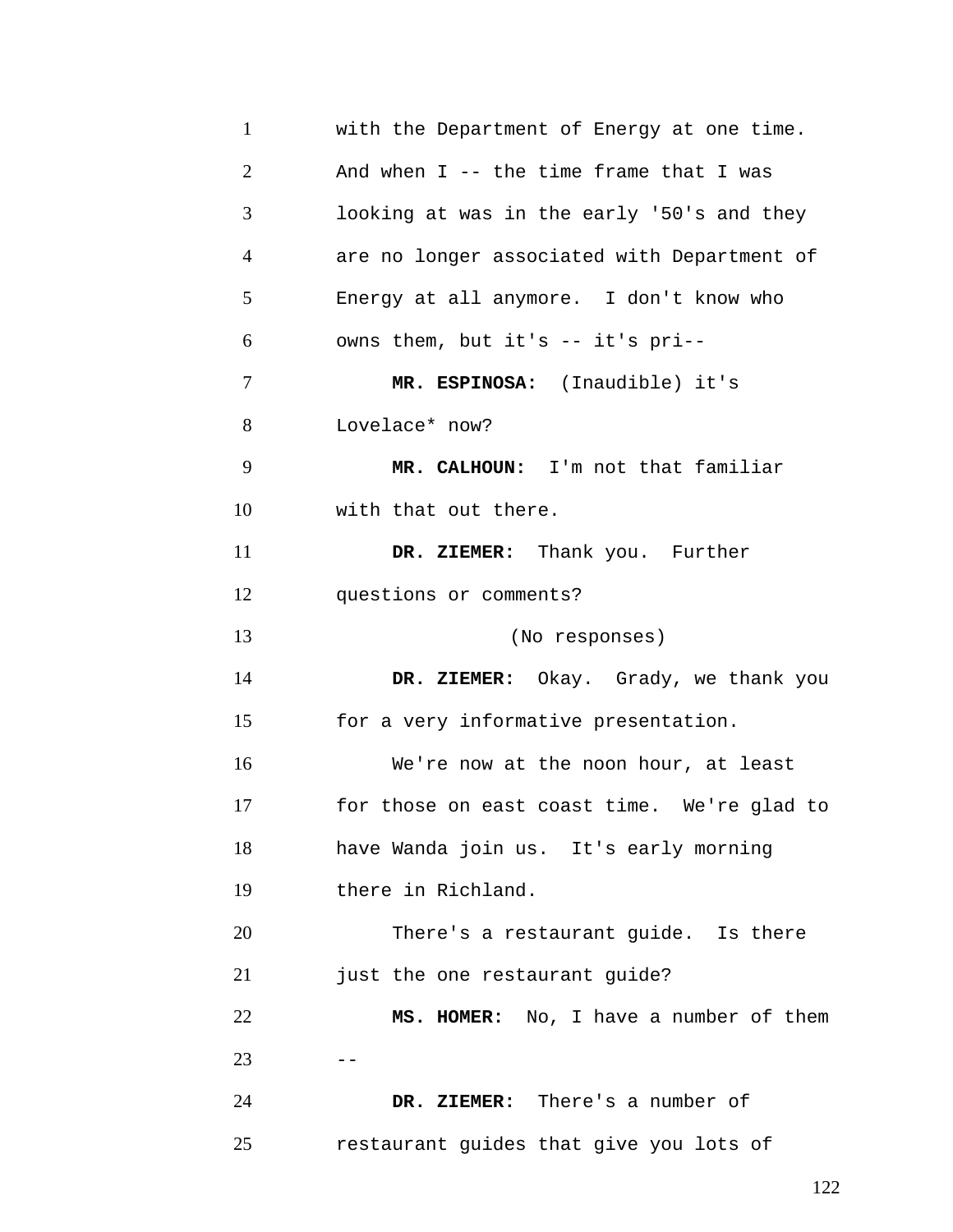| $\mathbf{1}$   | options here. Avail yourselves of those, if  |  |  |  |  |  |  |  |  |
|----------------|----------------------------------------------|--|--|--|--|--|--|--|--|
| $\overline{2}$ | you wish. We'll recess till 1:30. (12:00     |  |  |  |  |  |  |  |  |
| 3              | $p.m.$ )                                     |  |  |  |  |  |  |  |  |
| $\overline{4}$ | (Whereupon, a luncheon recess was            |  |  |  |  |  |  |  |  |
| 5              | taken.)                                      |  |  |  |  |  |  |  |  |
| 6              | (1:30 p.m.)                                  |  |  |  |  |  |  |  |  |
| 7              | ANNUAL ETHICS TRAINING                       |  |  |  |  |  |  |  |  |
| 8              | DR. ZIEMER: I'm going to begin               |  |  |  |  |  |  |  |  |
| 9              | this afternoon by introducing David          |  |  |  |  |  |  |  |  |
| 10             | Naimon. David is a member of the legal       |  |  |  |  |  |  |  |  |
| 11             | staff for Department of Health and           |  |  |  |  |  |  |  |  |
| 12             | Human Services, and David's going to         |  |  |  |  |  |  |  |  |
| 13             | introduce to us our speaker for the          |  |  |  |  |  |  |  |  |
| 14             | next topic, which is our annual ethics       |  |  |  |  |  |  |  |  |
| 15             | training.                                    |  |  |  |  |  |  |  |  |
| 16             | MR. NAIMON: Thank you, Dr. Ziemer. As        |  |  |  |  |  |  |  |  |
| 17             | the Board members know, we have an annual    |  |  |  |  |  |  |  |  |
| 18             | requirement for ethics training, and on      |  |  |  |  |  |  |  |  |
| 19             | behalf of the HHS Office of General Counsel  |  |  |  |  |  |  |  |  |
| 20             | I wanted to welcome and thank John Condray,  |  |  |  |  |  |  |  |  |
| 21             | who is coming today to give you your -- your |  |  |  |  |  |  |  |  |
| 22             | ethics training. John is not only one of     |  |  |  |  |  |  |  |  |
| 23             | HHS's top ethics experts, but really one of  |  |  |  |  |  |  |  |  |
| 24             | the top ethics experts in the Federal        |  |  |  |  |  |  |  |  |
| 25             | government.                                  |  |  |  |  |  |  |  |  |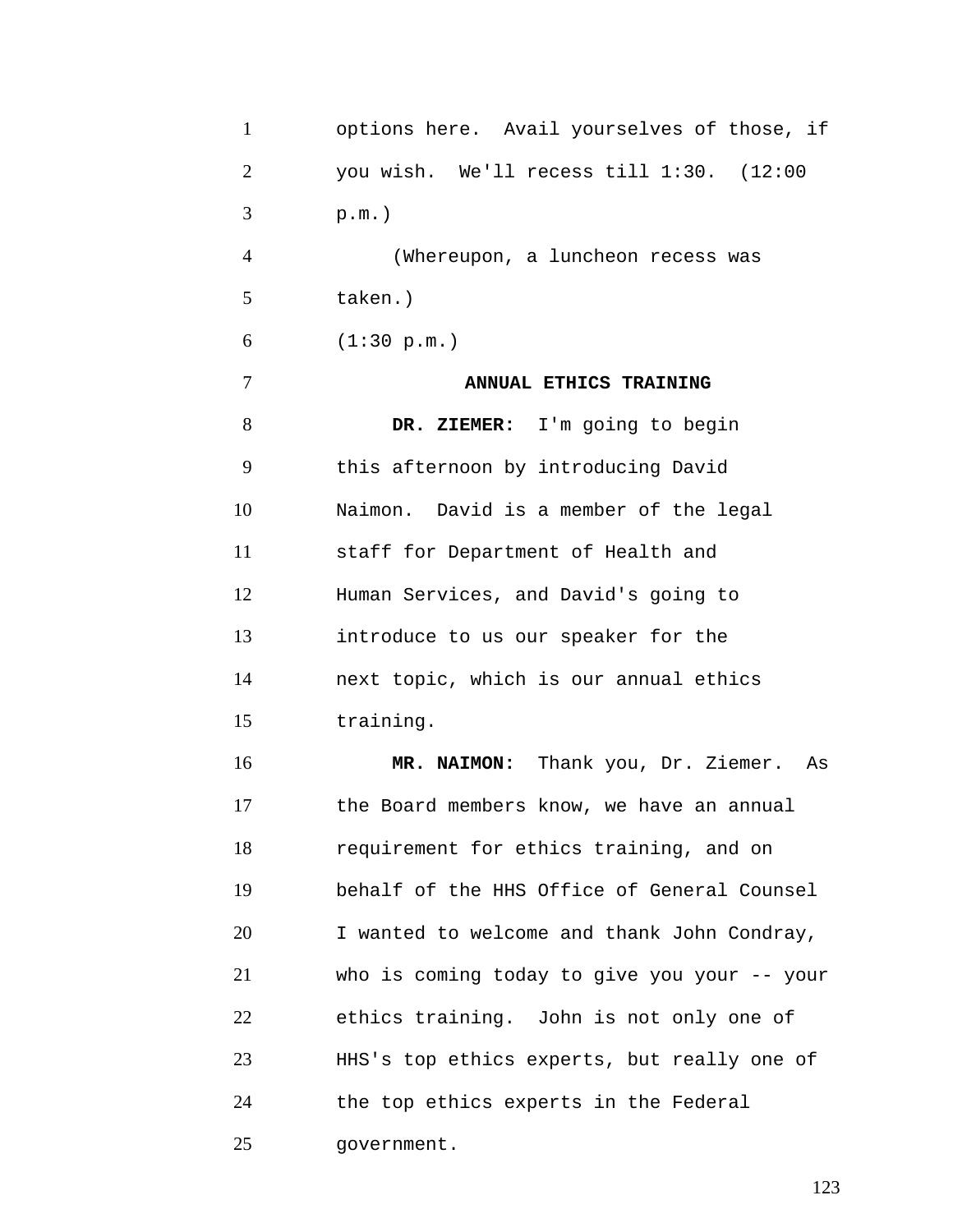1 2 3 4 5 6 7 8 9 10 11 12 13 14 He has been working in the field of government ethics for more than 16 years, first with two years at the Internal Revenue Service, then with ten years at the U.S. Office of Government Ethics, which is the office that coordinates all the ethicsrelated activities for the Federal government, and then three years at the National Institutes of Health. And then since last year he's been in the ethics division of the Office of General Counsel where his primary client is the Centers for Disease Control and Prevention, which of course includes NIOSH.

15 16 17 18 19 20 21 John got his bachelor's degree from the University of Maryland and his law degree from the Georgetown Law Center, so we're - we feel very lucky that he agreed to travel here today in order to discuss these very important issues with all of you. Thank you.

22 23 24 25 **MR. CONDRAY:** Thank you, David. I must say I -- I've been introduced before, but I've never had my -- the person doing my introduction be introduced before, so I come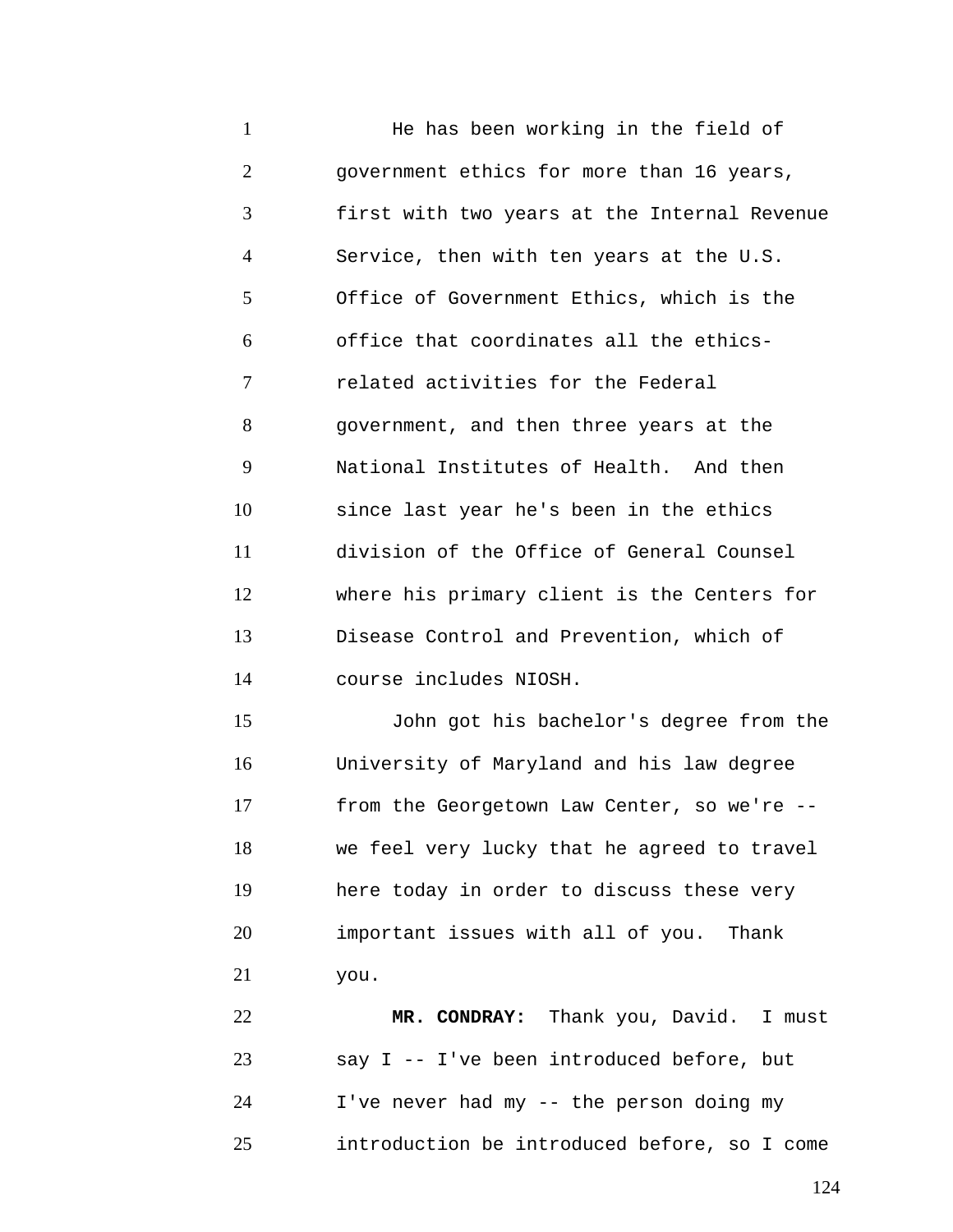1 2 to you this afternoon as the third domino in the list.

3 4 5 6 7 8 9 10 11 12 13 I saw several eyes light up at the entertaining prospect of an ethics lawyer who is working for the Internal Revenue Service, and I -- and I can tell you that one of the great things about coming to the Department of Health and Human Services, after working for two years as an ethics lawyer for the IRS and then ten years an attorney at the Office of Government Ethics, I was glad to have a job that was not in fact in itself a punch line.

14 15 16 17 18 19 20 21 22 23 24 25 And the -- the -- and that's well and good, because the ethics considerations are issues that -- although we can be flip about them -- and believe me, if you work for ten years at the Office of Government Ethics, you hear every single joke about government ethics that are in the lexicon -- the important -- the thing is that these issues do matter because they can -- they can trap the unwary and they can open up what - valuable government work to collateral attack on ethics grounds. And that's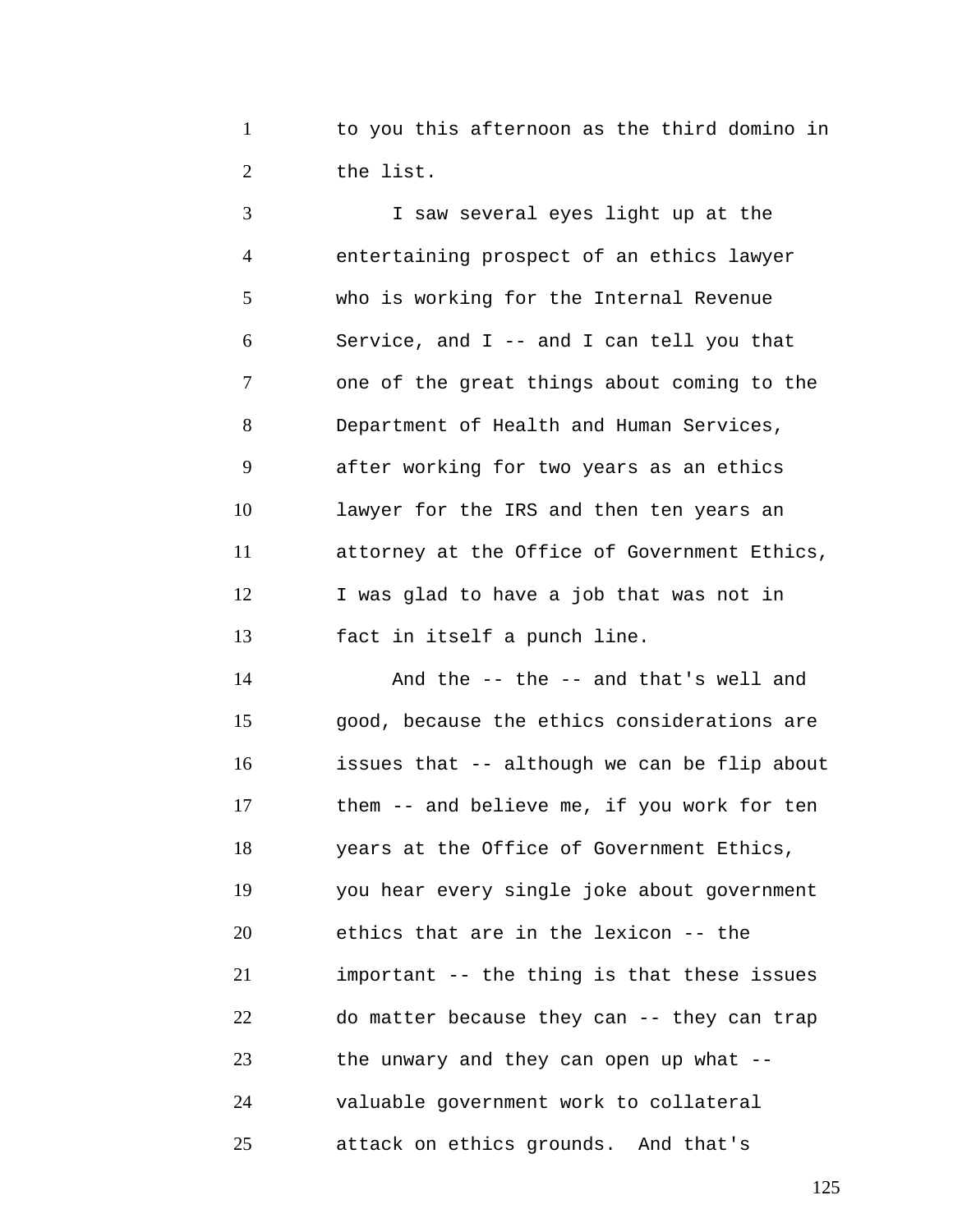1 2 3 4 5 6 7 8 unfortunately been something that's becoming more and more prevalent, and so that's one of the reasons that the Office of Government Ethics has mandated the annual ethics training requirement for many -- many categories of senior government employees, including special government employees who are serving on advisory committees.

9 10 11 12 13 14 15 16 17 18 19 20 21 22 23 24 25 My objectives this afternoon -- in a one-hour presentation I am going to make absolutely none of you a subject matter expert in the field of government ethics, and I realize this. What I'm really shooting for is that you obtain a general familiarity with the conflict of interest rules that are applicable to special government employees and also to create what a former colleague of mine used to refer to as the wart on the edge of the nose. You may not necessarily know the ins and outs of government ethics, but hopefully it'll give you an idea of where these issues come up. And you think, like a wart on the end of a nose, you kind of look and say I wonder if I should get somebody to look at that, and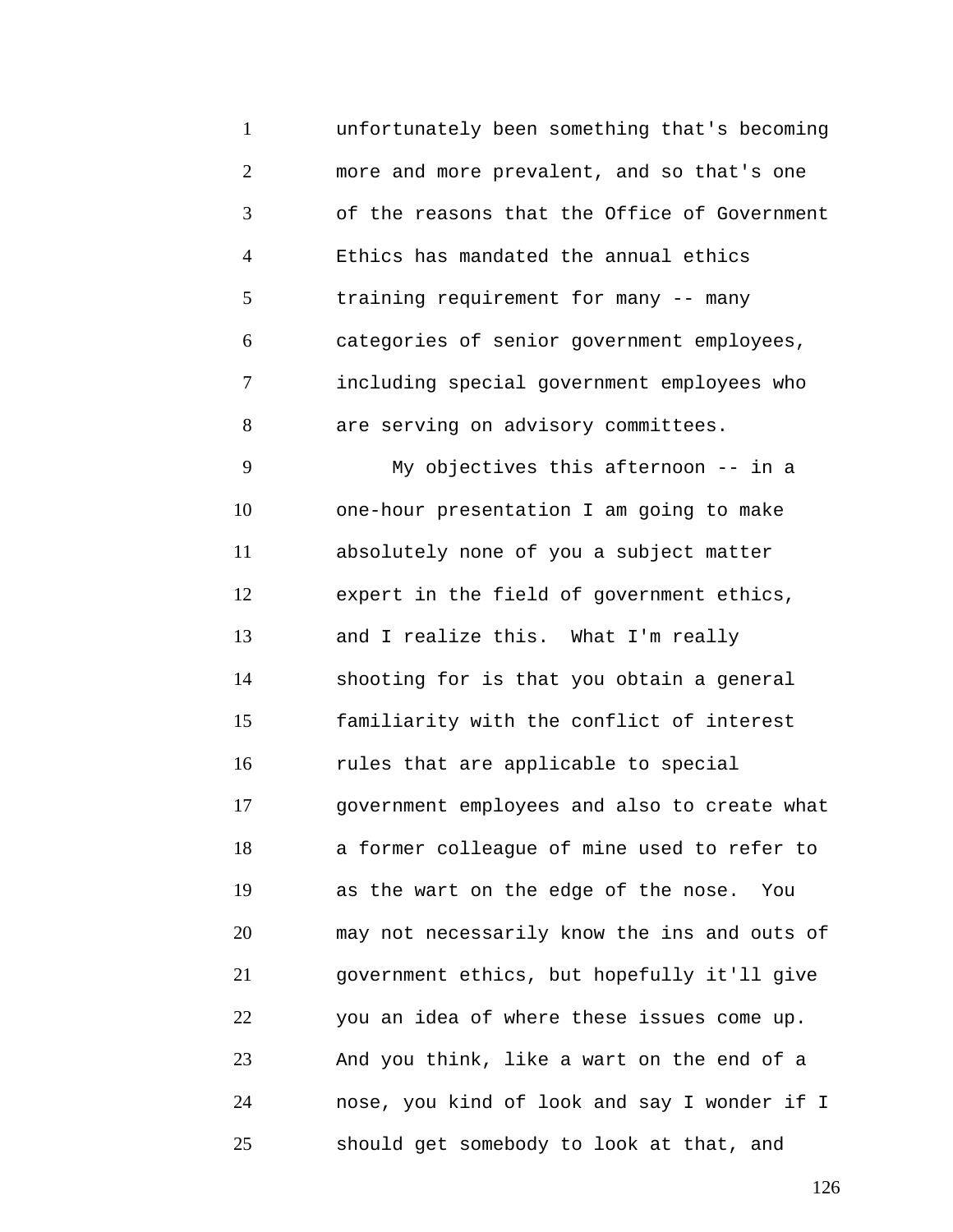1 2 3 4 5 6 7 8 9 10 11 12 13 14 15 16 17 18 19 20 21 22 23 24 25 that's what this lecture is this morning, to try to get you guys to -- to recognize when it is that you want to consult with somebody about these issues, and also knowing where to go when and if you do have a question. After the introduction, the -- I'm going to spend the time outlining the key ethics rules. After you leave today, you hopefully all have this publication, which was done by my office, the ethics division of the Office of General Counsel. It's a part of your materials for the course today -- for the meeting today. And that has, in much greater detail, information on everything that I'm going to talk about this afternoon. So if there's a particular question or an area that you think might be particularly pertinent to your situation, I would recommend that you consult also with that particular handout before -- to sort of educate you on how to phrase a question that you might bring to the committee management. And hopefully we'll have a chance to look at -- to do some brief Q and A, depending on the time after my presentation winds up.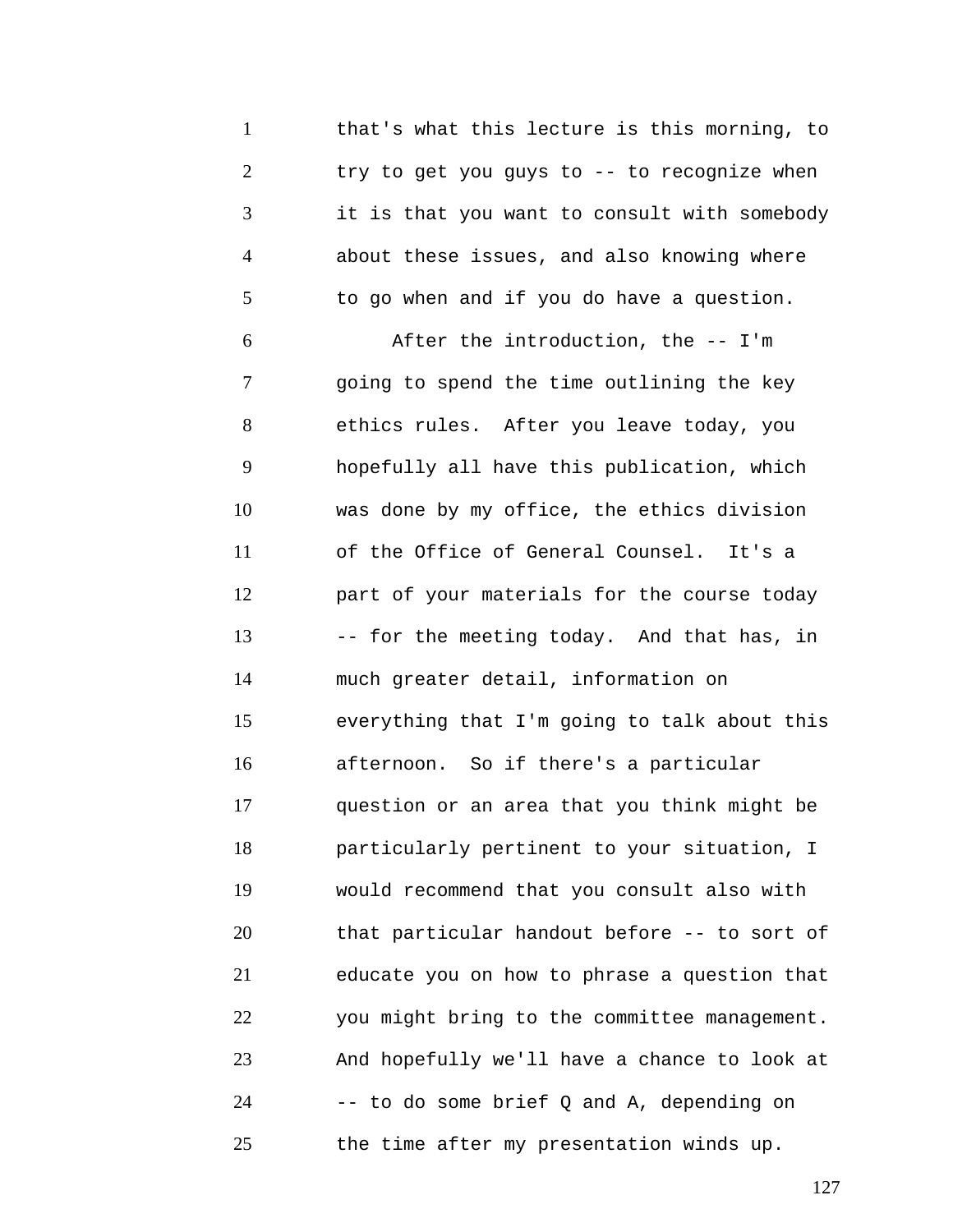1 2 3 4 5 6 7 8 9 10 11 12 13 14 15 16 17 18 19 20 21 22 23 24 25 The ethics program in the government, particularly for advisory committee members, the first line of review that you see is financial disclosure. All committee members are required to file financial disclosure, and these forms are then reviewed and potential conflicts are identified. Once a conflict is identified, then the conflict is resolved through a number of methods. The primary methods are recusal or disqualification. That's merely stepping out an involvement in a matter where a committee member would have an interest. Or where appropriate, sometimes waivers are issued. And even -- and during the course of service on the committee there are conduct rules that apply and because it's a -- we can reach you even after you leave the committee, there are a few restrictions that apply even after you have -- a committee member has left government service. We'll start with the financial disclosure. As I said, all committee members who are appointed as special government employees are required under the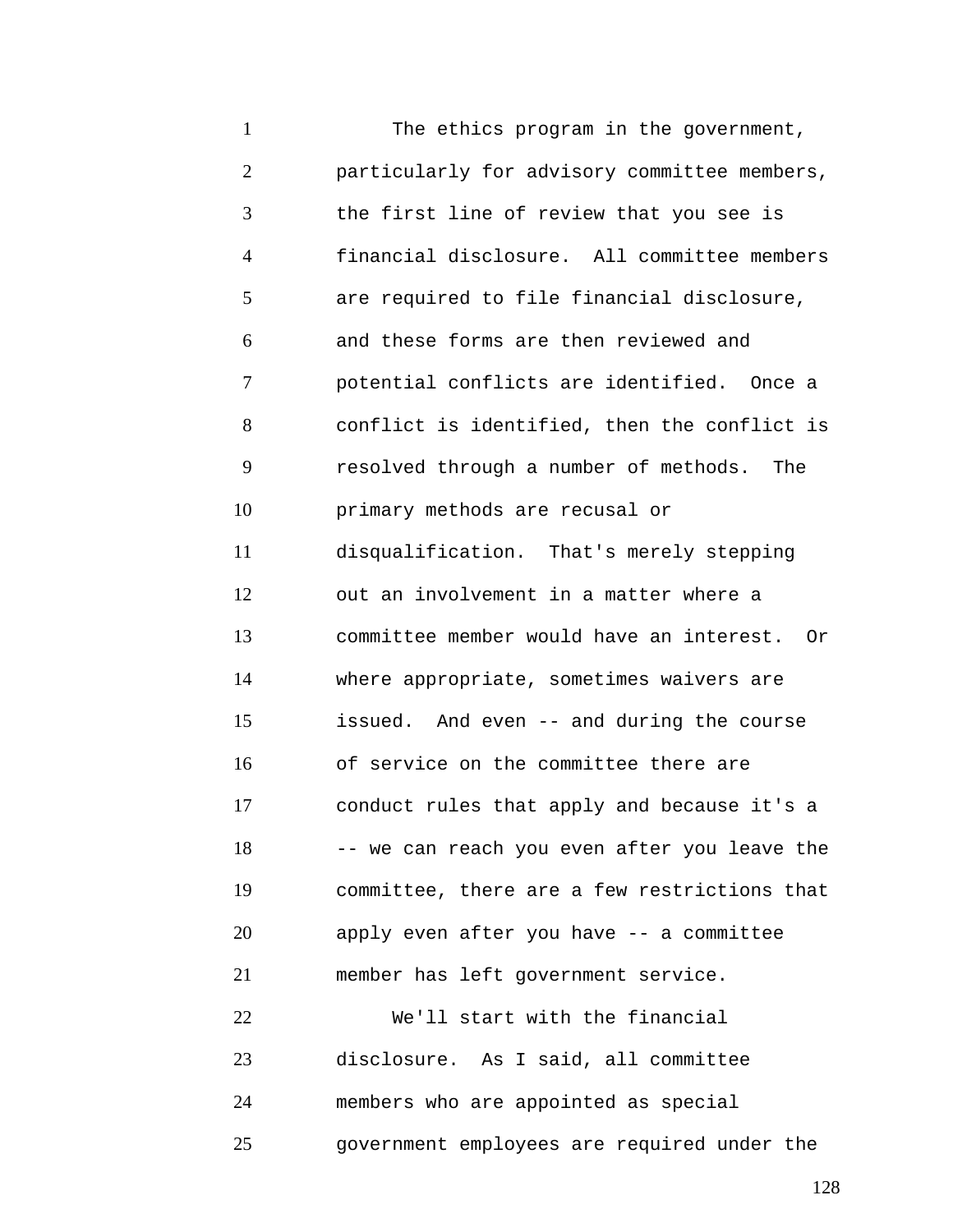1 2 3 4 5 6 7 8 9 10 11 12 13 14 15 16 17 18 19 20 Ethics in Government Act to file a financial disclosure report. This is an OGE-450. The information that's on the report is used to do an initial conflicts check and determine whether a waiver is necessary or appropriate. I want to add one point to that aspect of financial disclosure, which is that although the agency will review a financial disclosure report and -- and that will enable the agency to have an idea of when there might be a situation that would present a conflict of interest, merely filing a financial disclosure report does not place the onus for main-- for following the financial disclosure statutes on the agency. The onus is on the individual employee, as it is for all Executive Branch employees, to stay in compliance with the conflict of interest statutes and regulations.

21 22 23 24 25 I use -- a quick example of this. It can trip up even people in very senior positions. At the -- some of you may be familiar with the case of Marvin Runyon, who's the former Postmaster General of the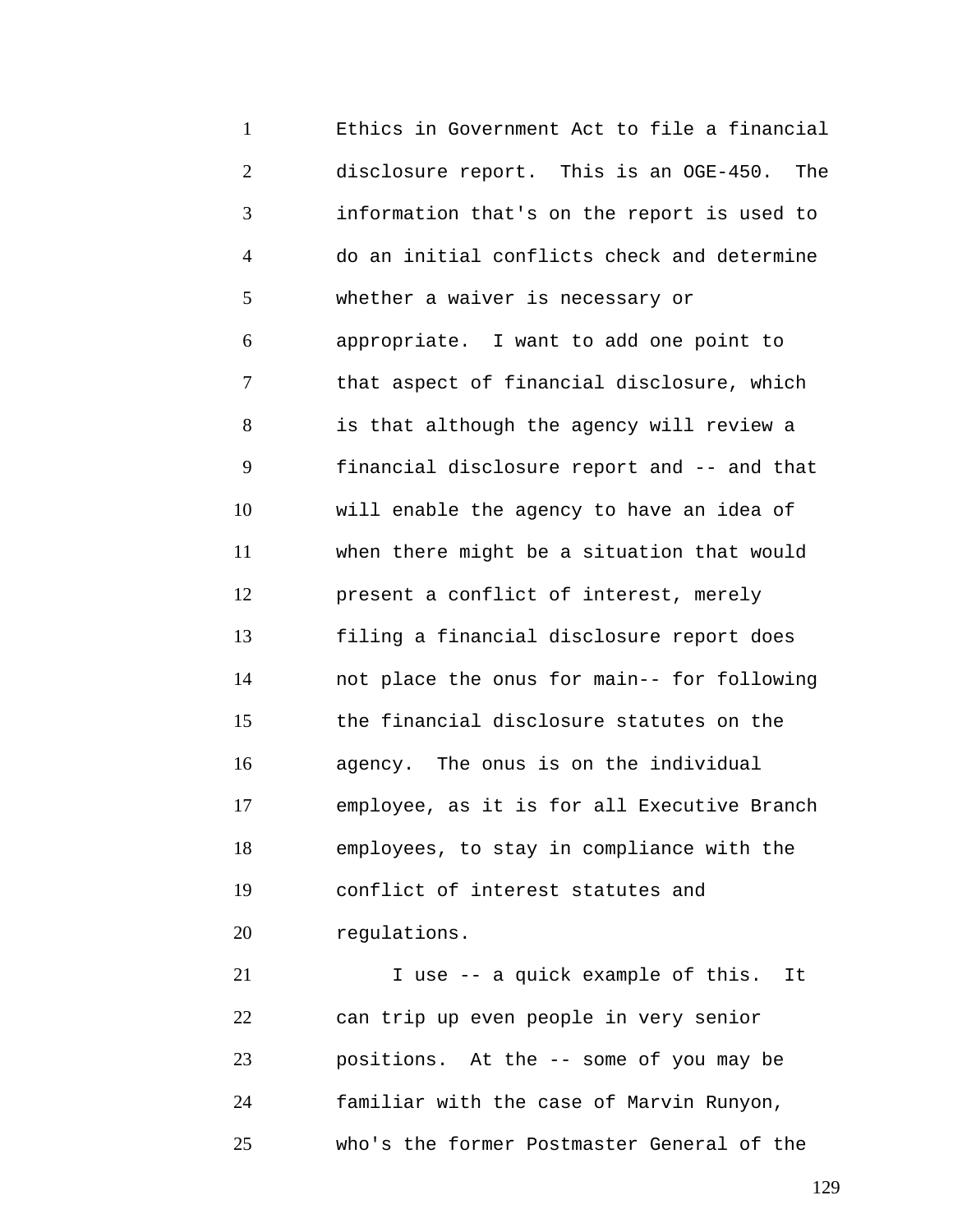1 2 3 4 5 6 7 8 9 10 11 12 13 United States. He filed a financial disclosure report which indicated that he had large holdings in Coca-Cola stock and he agreed to divest himself of those interests. Unfortunately through a -- some sort of communication error with his broker, the Coca-Cola stock was never divested, a fact which turned up on a number of statements that he received throughout following years. Fast forward a couple of years and Marvin Runyon decides it's a great idea for the Postal Service to put Coke machines in Post Offices.

14 15 16 17 18 19 20 21 22 23 24 25 Well, someone -- some sharp-eyed person noticed that Marvin Runyon was still listed on his financial disclosure reports as having Coca-Cola stock, and that -- that fact came up and Marvin Runyon was not only forced to resign as Postmaster General, but was actually prosecuted by the Department of Justice. And he attempted to use the defense to the prosecution that the -- the agency knew or should have been aware of the fact that he had these holdings because of the financial disclosure reports. And the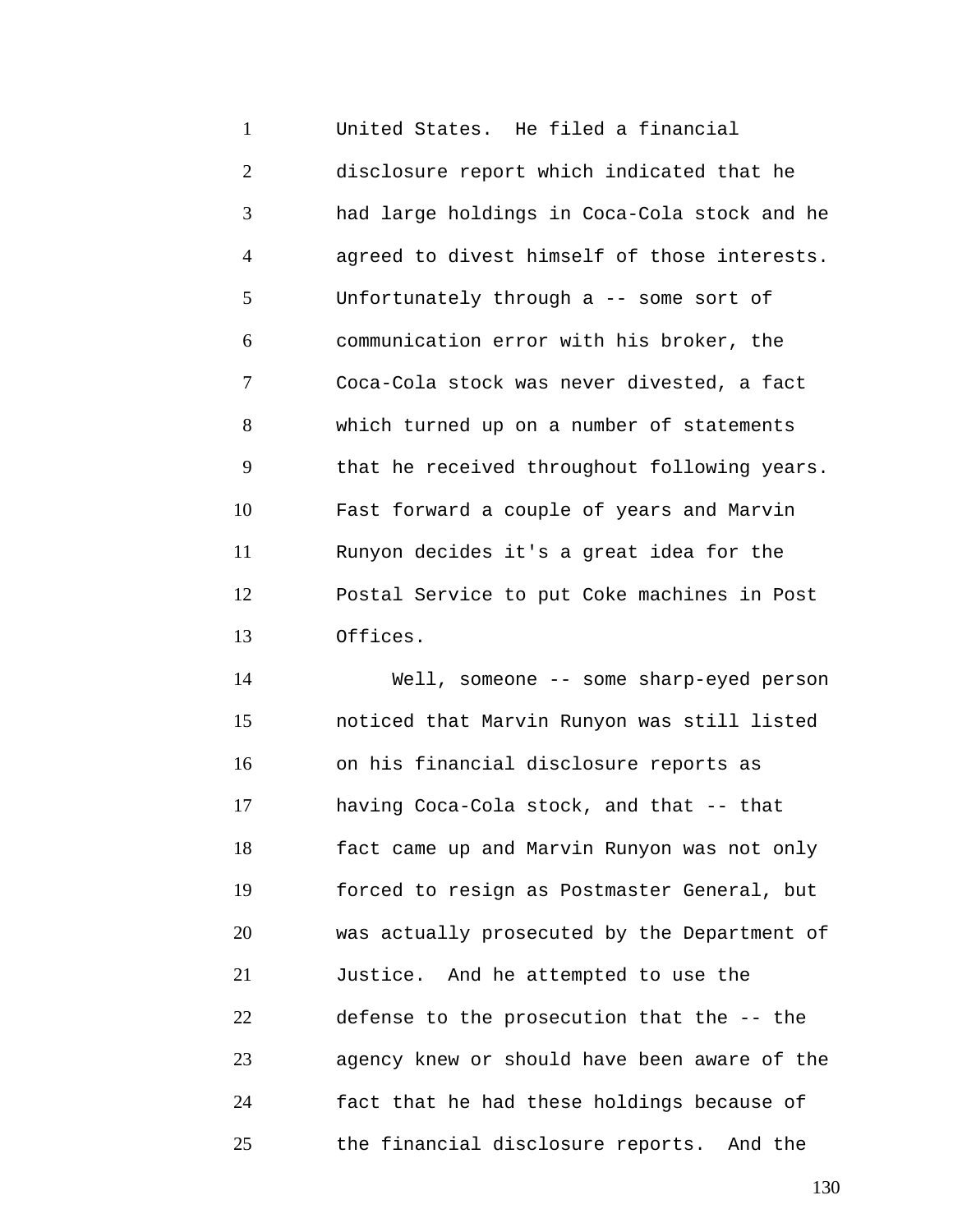|                             | Department of Justice was unmoved by this    |
|-----------------------------|----------------------------------------------|
| $\mathcal{D}_{\mathcal{L}}$ | defense and ultimately he settled for the    |
|                             | largest criminal penalty -- or criminal fine |
|                             | that was ever placed on a conflict of        |
|                             | interest case.                               |

6 7 8 9 10 11 12 13 14 15 16 17 18 19 20 21 22 And unfortunately, stigma of that sort of thing can last into your professional career. Mr. Runyon died within the past few months and I could not help but notice that as a part of his obituary a prominent mention was made of the fact that he had been the Postmaster General of the United States but had been forced to resign due to conflict of interest problems. And so I would counsel all committee members, the same way I counsel all Federal employees, be aware of what you have. Know what you have. The defense of I never read my statements anyway doesn't really wash because the - the -- after-the-fact as a justification, it's not very powerful and won't serve as a defense.

23 24 25 The statute that tripped up Marvin Runyon, the conflict of interest statute - this is the basic Federal conflict of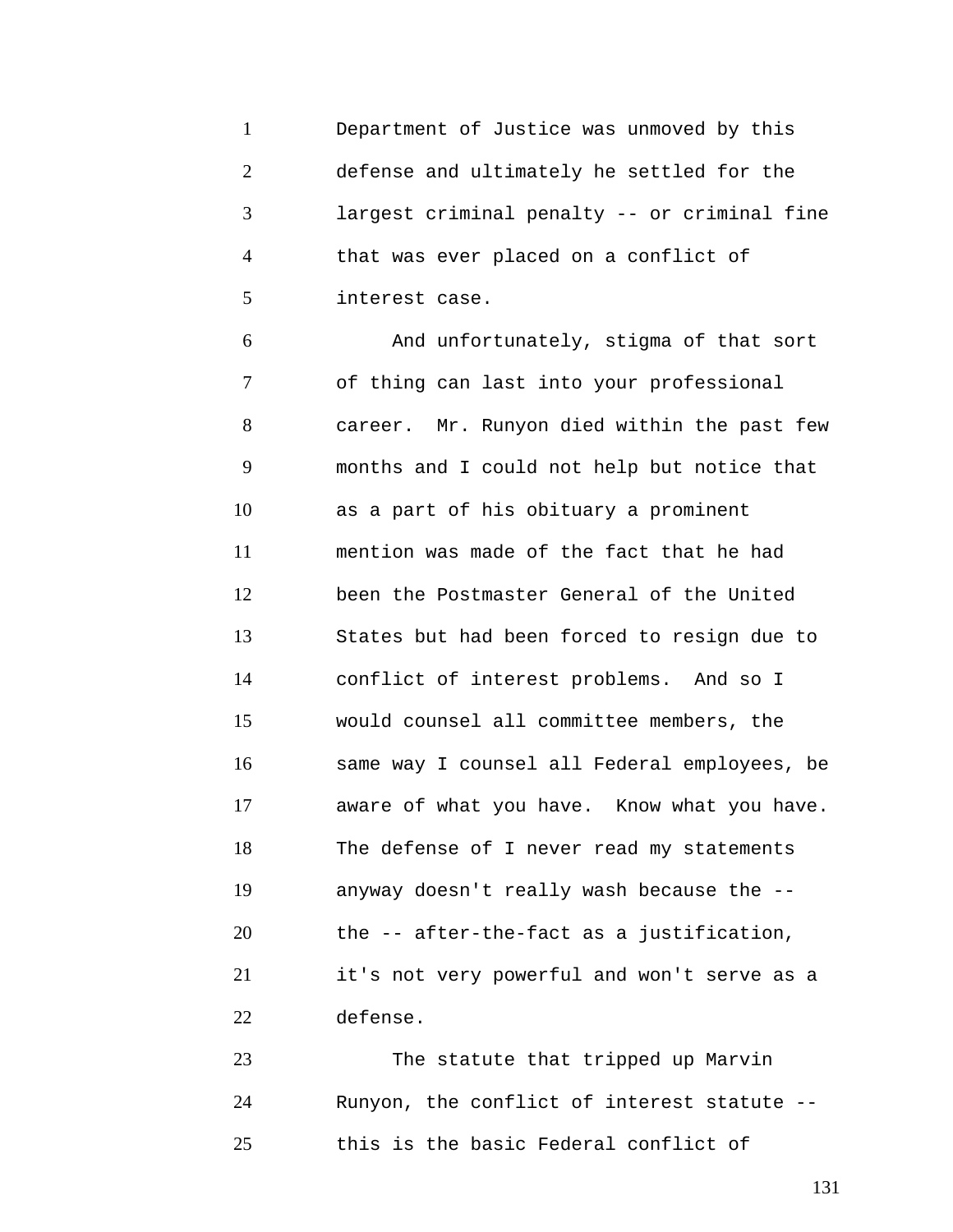1 2 3 4 5 6 7 8 9 10 11 12 13 14 15 16 17 18 19 20 21 22 23 24 25 interest statute, 18 U.S.C. Section 208(a). All Executive Branch employees are prohibited from participating in any matter that would -- particular matter that would affect their financial interests, including those that are attributed to the employee. The matters that -- the types of interests that are attributed to the employee, these include the interests of a spouse, of a dependent child, of an organization that the employee is serving as an officer or director or trustee or employee, and also any organization that the government employee is currently negotiating with for future employment. You'll hear me use the term "particular matter" and "particular matter involving specific parties", and also "broad policy matter". These are terms of art in the ethics area. And a way of thinking about them is to -- is who is being affected by the consideration -- by the -- by what is being -- the issue that's being treated by the committee. A recommendation, for example, on a methodology for making a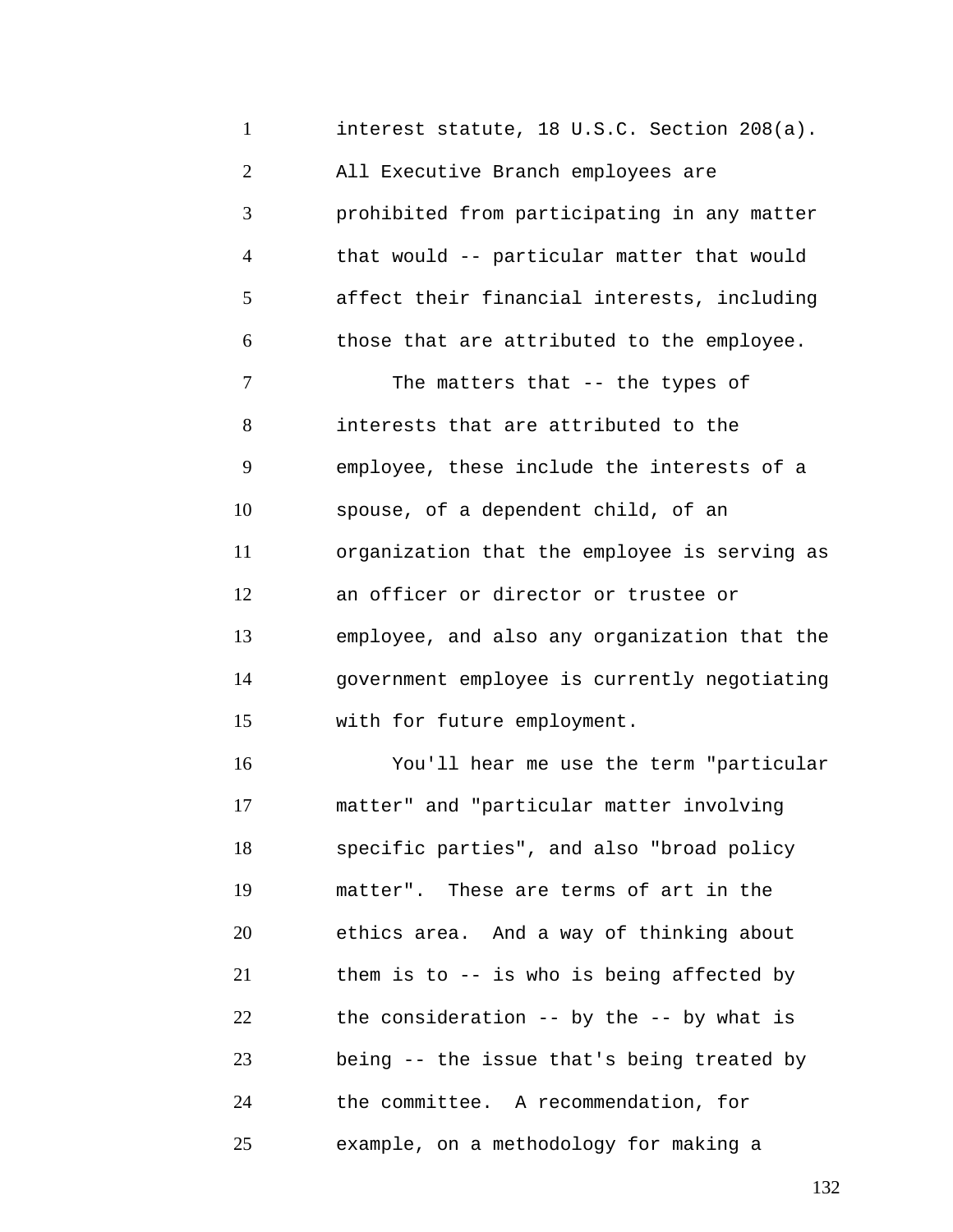1 2 3 4 dosage determination would be a particular matter affecting a discrete and identifiable class, in this case the nuclear industry and/or its employees.

5 6 7 8 9 10 11 12 13 14 You'll also hear the term "specific party matter". A specific party matter is typically a proceeding that adjudicates the rights and responsibilities of individual parties, be they individuals or organizations. Typically these are grants or contracts or investigations or proceedings, the types of things that have specific individuals or companies attached to them.

15 16 17 18 19 20 21 22 23 24 This committee is very unusual. Most advisory committees do not hear specific party matters. However, a Special Exposure Cohort for a specific location would be a specific party matter, so there's some matter -- so there will be some things which will be of particular interest for this committee as opposed to for most advisory committees as I go through my lecture this afternoon.

When you have a financial interest or a

25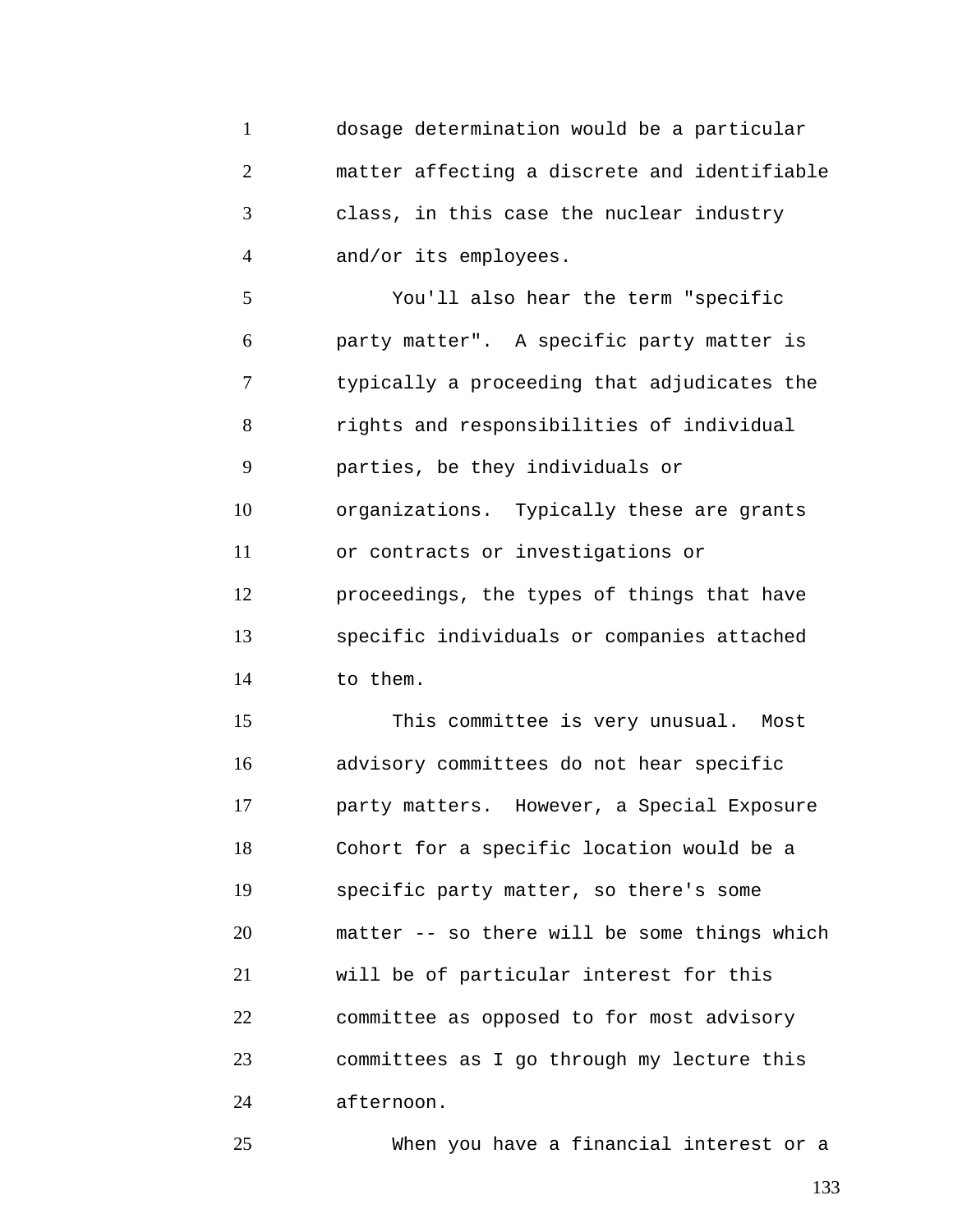1 2 3 4 5 6 7 8 9 10 11 12 13 14 15 16 conflict -- potentially a conflicting financial interest, the way -- the primary method for dealing with these is recusal or disqualification. You'll hear the two terms used interchangeably. The ethics laws - because what's prohibited by 208 is an employee or SGE participating in a matter in which the employee has a financial interest, the remedy is not to participate. It's pretty straightforward when you think of it in that fashion. They -- basically the employee steps out of all con-- all considerations and proceedings that concerns the matter in which that they have a financial interest. Now the statute itself does not have a de minimis provision, so because of the potentially broad reach of the conflict of

17 18 19 20 21 22 23 24 25 interest statute, Congress has designed both general and individual waivers, and these general and individual waivers have been further explained in regulations that are issued by the Office of Government Ethics. The -- you'll -- there are broad waivers, regulatory waivers, and these are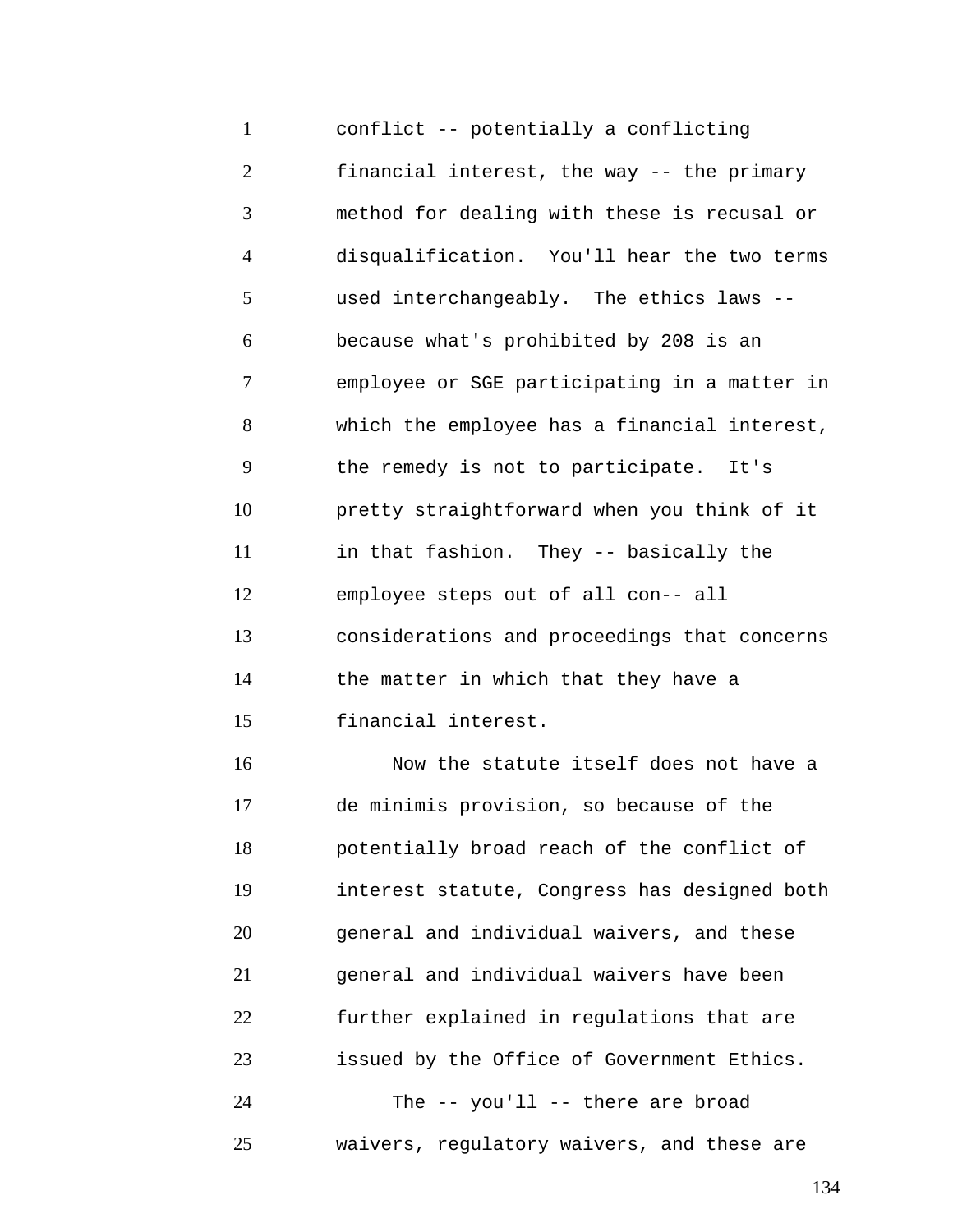1 2 3 4 5 6 7 8 9 10 11 12 13 14 15 16 17 18 19 20 21 22 23 24 25 determinations by the Office of Government Ethics that -- when you're talking about an area -- one of these areas, any sort of conflict that would arise out of these particular ties would be so remote or so insubstantial that it would not present a conflict of interest to a reasonable person. The -- for -- term of art that's used by OGE sometime is not so substantial as to affect the integrity of an employee's services. For example, there's a de minimis waiver for certain stock holdings in a publicly traded company that -- that de minimis amount is \$15,000 for specific party matters or \$25,000 for particular matters of general applicability. And I note that that would be for a -- a cautionary note is if you have an interest which is close to that amount, it -- that can be something that you might want to consider talking to the committee management about because you don't want to be in a situation where you're - you think you're covered by a waiver, there's a spike in the stock price, suddenly your stock price is worth over the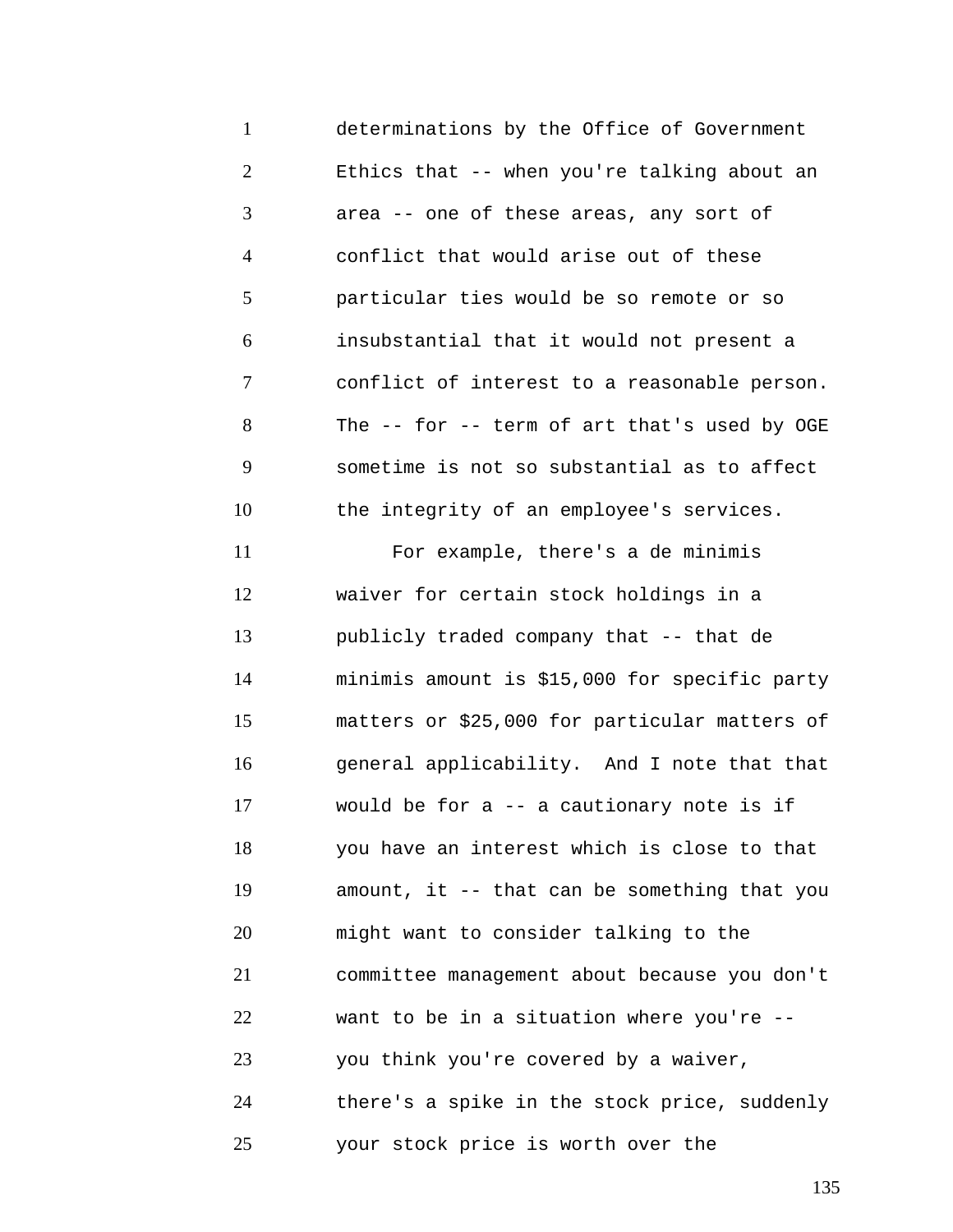1 2 3 4 5 regulatory amount and you don't have a fallback position and therefore you are -- you are suddenly required to step out of a matter that you'd previously been involved with.

6 7 8 9 10 11 12 13 14 15 16 There's also the -- that apply specifically for special government employees who are serving on advisory committees. There's a waiver saying that for particular matters of general applicability that arise out of the committee member's employment -- any interest that -- that -- financial interest that arises solely out of -- as a result of your employment is not considered to be a conflict of interest.

17 18 19 20 21 22 23 24 25 Now if you have a stock holding -- this only applies to the straight employment relationship. If you also have stock holdings in a company that employs you, then this waiver would not apply to that. And I also note, very importantly, is that this waiver is for particular matters of general applicability only. It's not for specific party matters. Therefore if your employee -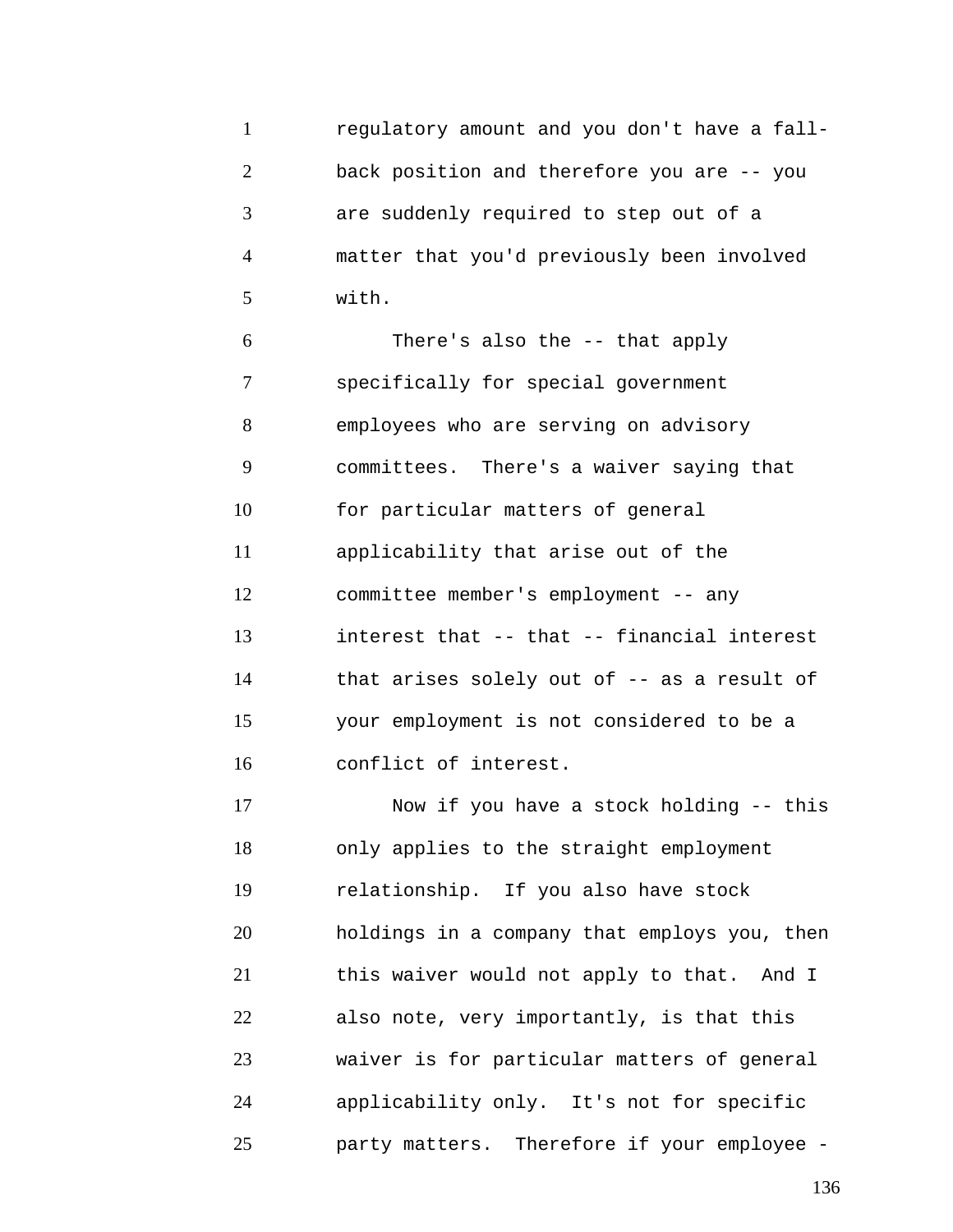1 2 3 4 5 6 - if your employer is a party to or going to be one of the affected entities in a specific party matter, then in that situation you would still be obligated to recuse yourself, notwithstanding the fact that this waiver exists.

7 8 9 10 11 12 13 14 15 16 17 18 19 20 21 22 23 There are also individual waivers. In a specific situation the agency has the authority -- and this is authority that's been granted under the conflict of interest statute to the agency directly -- to grant individual waivers where the agenc-- the agency determines in writing that a financial interest is not so substantial as to affect the integrity of the -- of an employee's official duties. That's a very difficult standard to reach. They -- and - and so waivers are actually very rare. But for special government employees the statute sets up a different status -- different standard, be-- that -- and that's because of the special role of advisory committees. Advisory committees, because of the

25 Advisory Committee Act for a balanced

requirement for -- under the Federal

24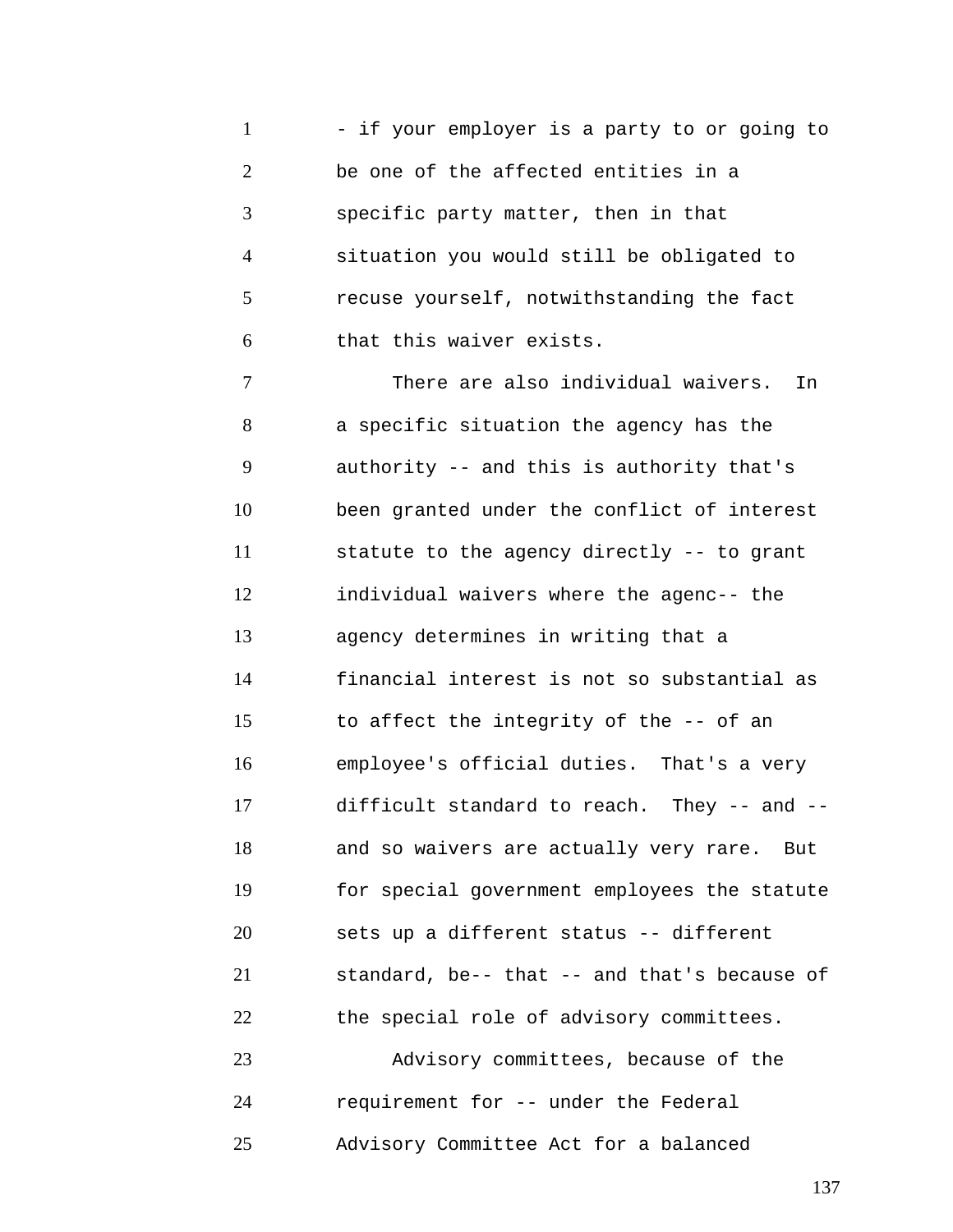1 2 3 4 5 6 7 8 9 10 11 12 13 14 15 16 17 18 19 20 21 22 23 24 membership and all of those other -- those other provisions that acquire -- apply under the FACA, and also because of the fact that the advisory committee's determinations are advisory in nature and must be approved by the governing -- government authority, the - - a special waiver standard was set up for advisory committee members. They -- an advi-- an advisory committee member may - may receive a waiver if it's determined that the need for an employee's services outweighs the potential for a conflict of interest, and waivers therefore are fairly commonly issued for particular matters of general applicability. I would note that even for advisory committee members, they are -- I want to say never, but the lawyer in me shuns absolutes, but I'm not aware of a single situation where a -- a waiver was issued for a specific party matter. So in that situation, we would prefer to -- to deal with conflicts that arise through the method of recusal or disqualification.

Another method for dealing with

25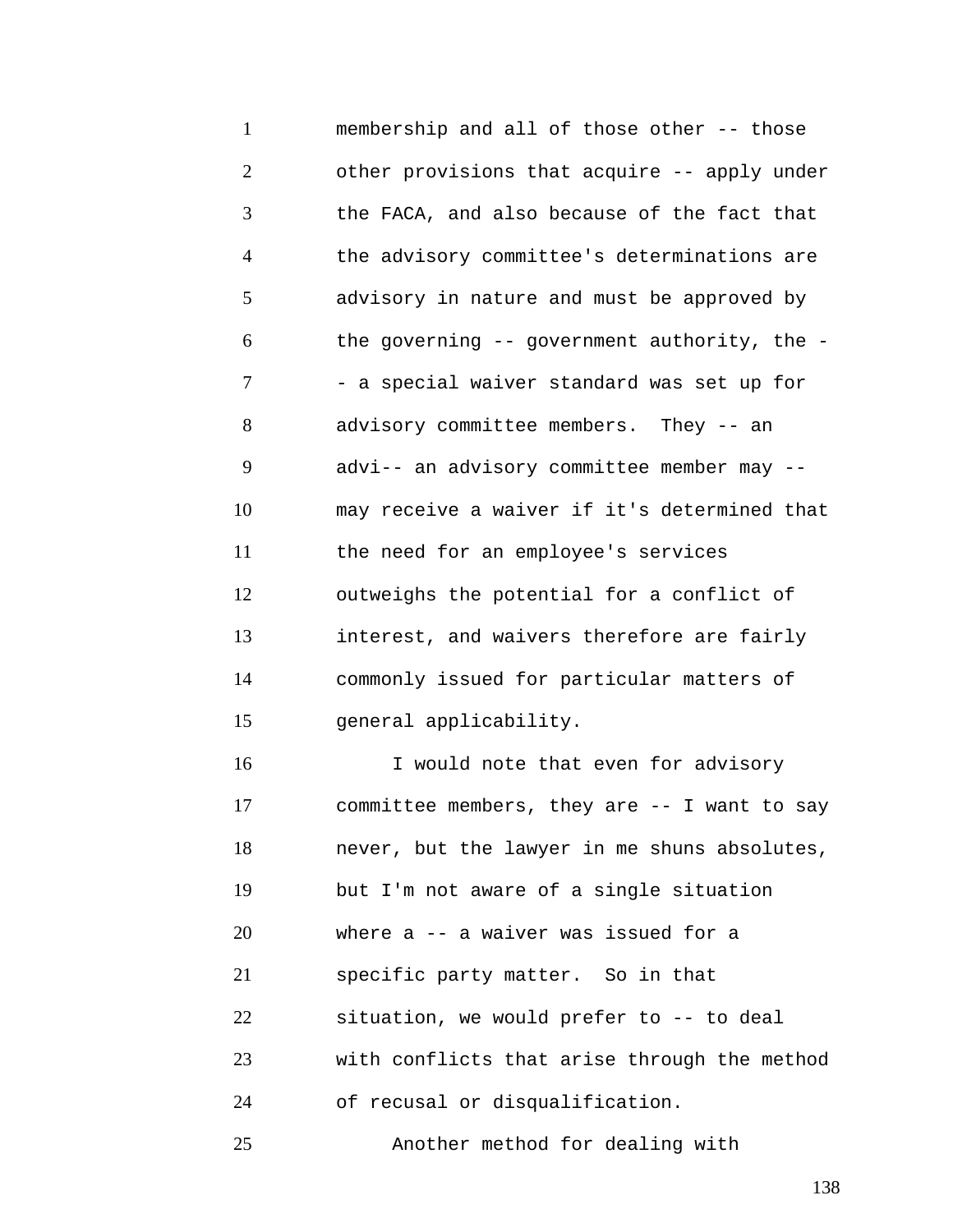1 2 3 4 5 6 7 8 9 10 11 12 13 14 15 16 17 18 19 20 21 22 23 24 25 conflicts of interest, which I -- which I'd just like to mention, is divestiture. It's very rare that divesting an asset or a financial interest is done in the situation of an advisory committee because of the - the -- the nature of the employment. You're only here for a few days out of a year. It seems rather draconian to require a member to eliminate a financial holding under the conflict of interest statute. That is, however, done fairly frequently for regular government employees, and there's even a particular provision within the tax code under certain circumstances where the -- the divesting of a conflicting asset will not be recognized for tax purposes. The -- I invariably get -- because one of the attributed interests under the conflict of interest statute is the financial interest of your spouse, it's not uncommon for me to -- people to ask if divorcing one's spouse is a means of getting rid of a financial conflict of interest. The answer is technically, yes. But we don't encourage that.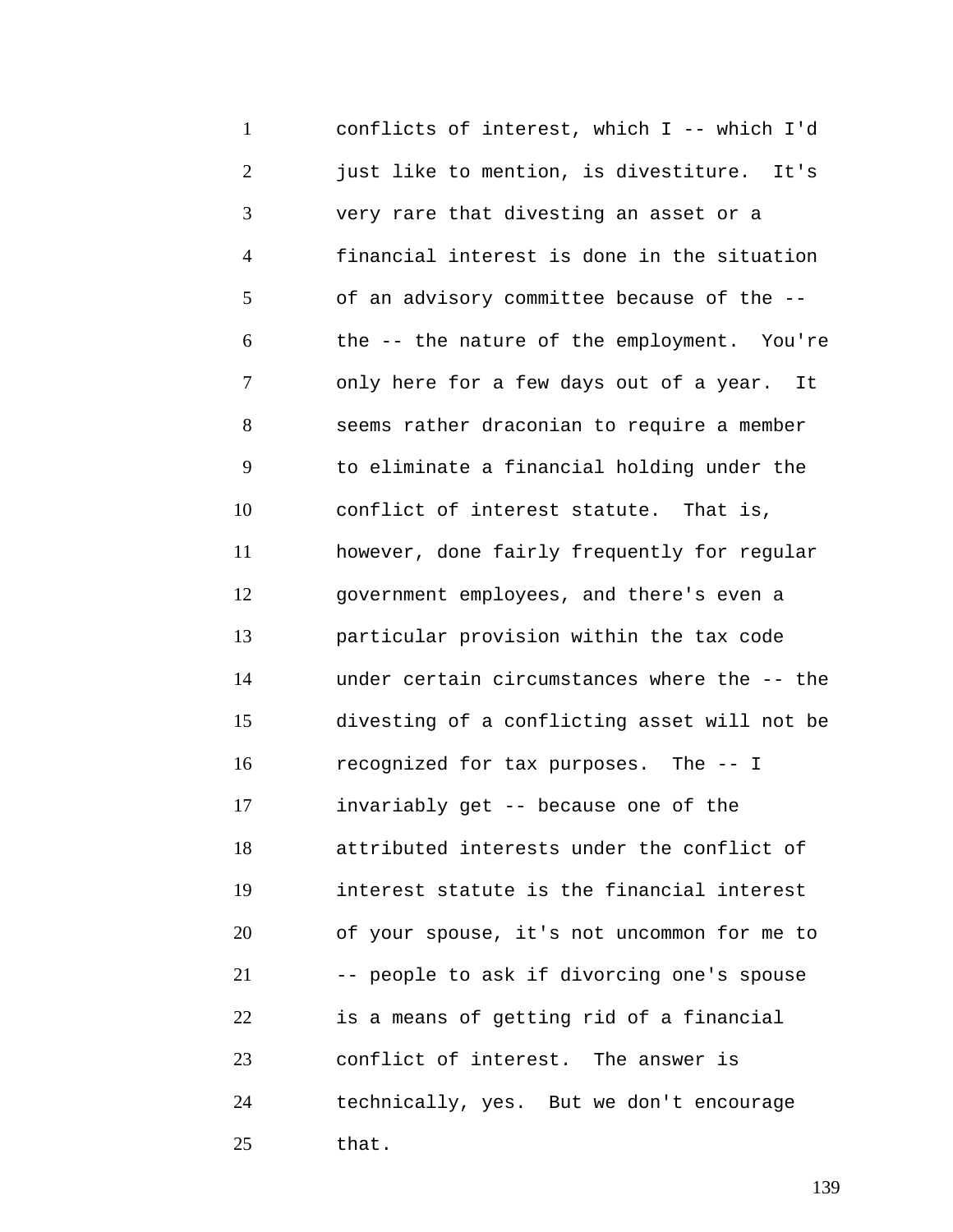1 2 3 4 5 6 7 8 9 10 11 12 13 14 15 16 17 18 19 20 21 22 23 24 25 There are a few other criminal statutes in addition to -- in addition to the -- the -- the 208, the financial conflict of interest statute. Now I just want to briefly touch on these statutes, as well. The basic one is 201 -- 18 U.S.C. 201, the bribery statute. As with all other Federal government employees, special government employees may not accept anything of value for being influenced in the performance of an official act. That means anything. There's no de minimis for this. Even if you're cheap, it's still a bribe, and therefore it's considered -- it'll violate the statute. And I'll notice that -- that - - I mention that -- I also touch upon that 'cause I -- later on I'll talk about gift exceptions, and there's a gift exception permitting the -- the extravagant de minimis value of \$20 value in gift from -- from a person. However, if you can be bought for \$15, even though it's a de minimis exception to the gift rule, it still violates a criminal statute and -- and you would be prosecuted for that, in addition to just --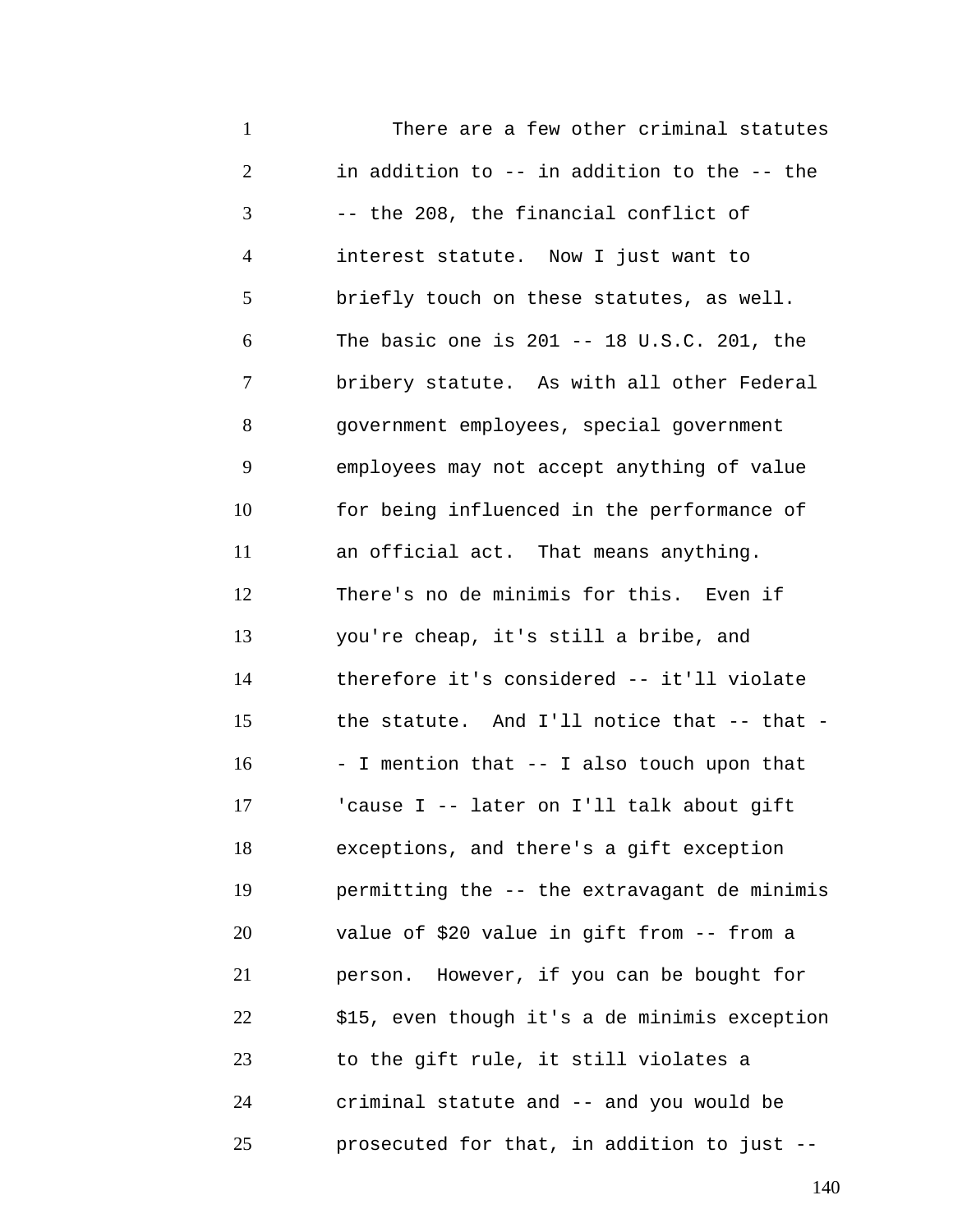|  |  |  | if \$15 buys a Federal government employee, |  |
|--|--|--|---------------------------------------------|--|
|  |  |  | we're all in very deep trouble.             |  |

3 4 5 6 7 8 9 10 11 12 13 14 15 16 17 There are also representational restrictions. Sections 203 and 205 -- and I have to say that  $--$  that if  $--$  if you find some of these hard to conceptualize, I will rather blushingly admit that I was a conflict of interest lawyer for about two years before I could really articulate the difference between 203 and 205. Both of these statutes deal with making representational services to the -- back to the government during the tenure in wh- that you are a special government employee. And I'll notice that these rules are much milder for special government employees than they are for regular employees.

18 19 20 21 22 23 24 25 Under -- 203 is compensation-driven. Under Section 203, a special government employee may not receive compensation for representational services that it -- before an -- any -- any agency or court in connection with a specific party matter in which the SGE personally and substantially worked on. They -- there are a lot of terms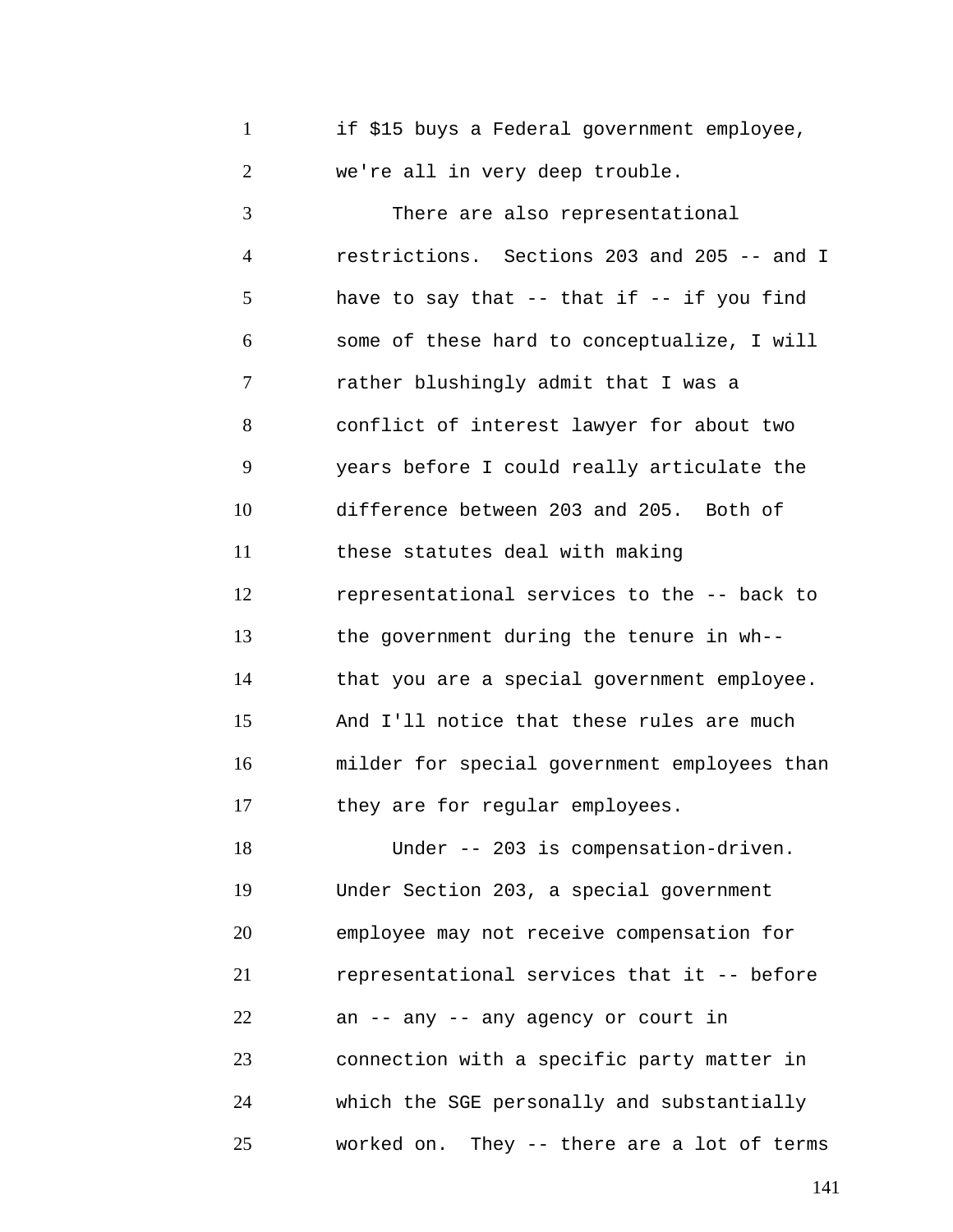1 2 3 4 5 6 7 8 9 10 11 12 of art in there. Specific party matter is one that we've already gone over. The - the important thing to consider is that if you are -- have worked on, for example, a specific exposure cohort, then you cannot represent another party or receive compensation for representational services for -- in connection with filing -- with filing a claim against or challenging in - in a -- an action that particular determination before a Federal agency or court.

13 14 15 16 17 18 19 20 21 22 23 24 25 Now it only applies to -- to -- to testimony before an agency or court, and I will also note that -- that on the expansive end, if you are involved in -- and this is particularly applicable to lawyers, and hopefully there aren't terri-- a tremendous number of lawyers in the room, but also for any professional partnership. If you are receiving partnership income for -- and - and your partnership is going to engage in representational activities, in that situation please contact us and we need to make sure if this -- if 203 is going to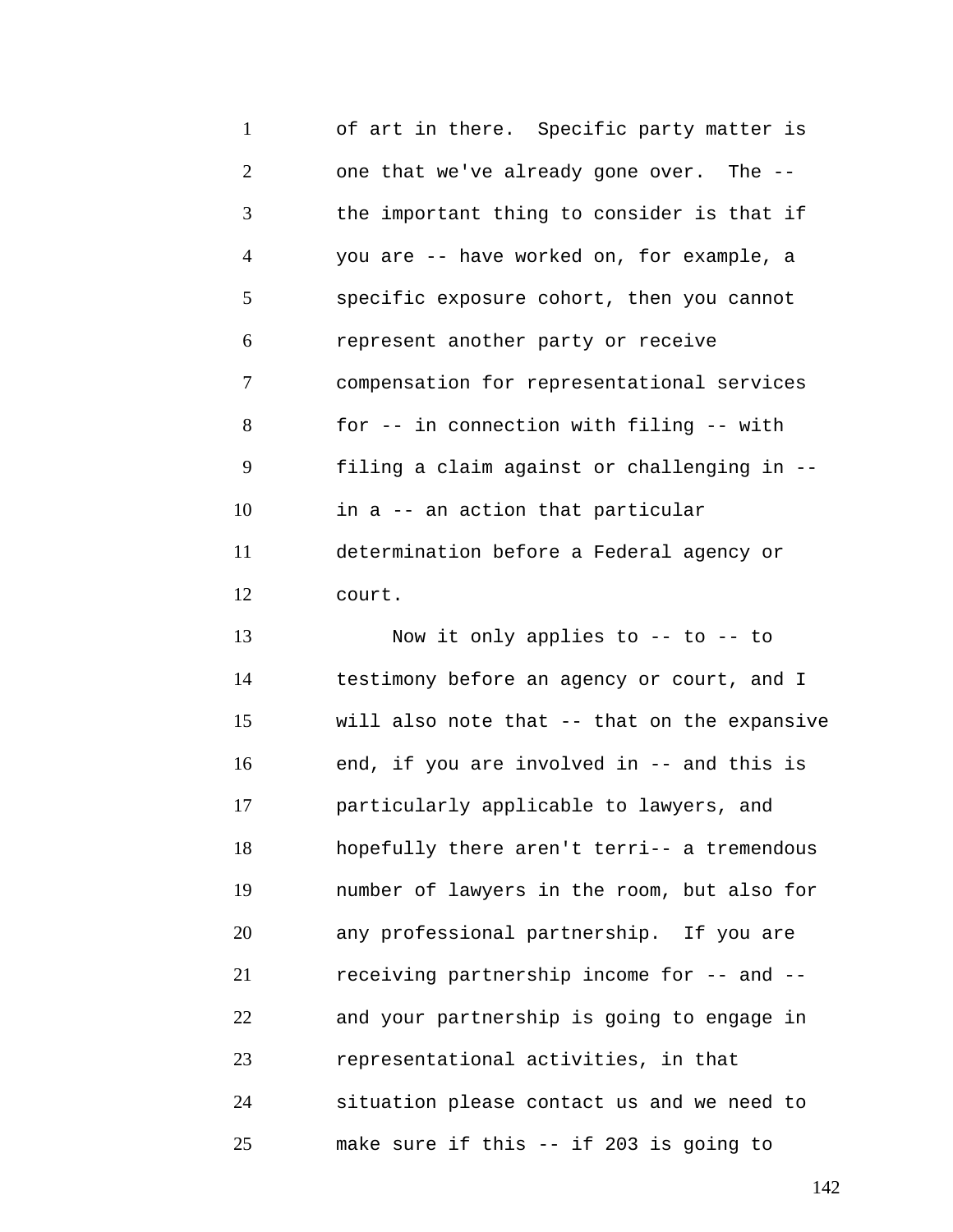1 2 3 4 5 6 7 8 9 10 11 12 13 14 15 16 17 18 19 20 21 22 23 24 become an issue because -- and the reason that it would is because there  $-$ - it  $-$ - it bars -- prohib-- it prohibits compensation for representational services. You don't have to be the person who's making the representation. What's required for a violation of 203 is that compen-- that you be receiving compensation in connection with representational services rendered by someone. 205 is both broader and more particular, in that 205 does not require compensation. The -- a special government employee may not act as agent or attorney for any other party before a Federal agency or court in connection with a specific party matter that the SGE worked personally and substantially on. It's broader because there's no compensation requirement. It's narrower because it only affects the actions of the special government employee. On the off chance that a special government employee works more than 60 days in a calendar year, the 203 and 205

25 restrictions expand at that point to include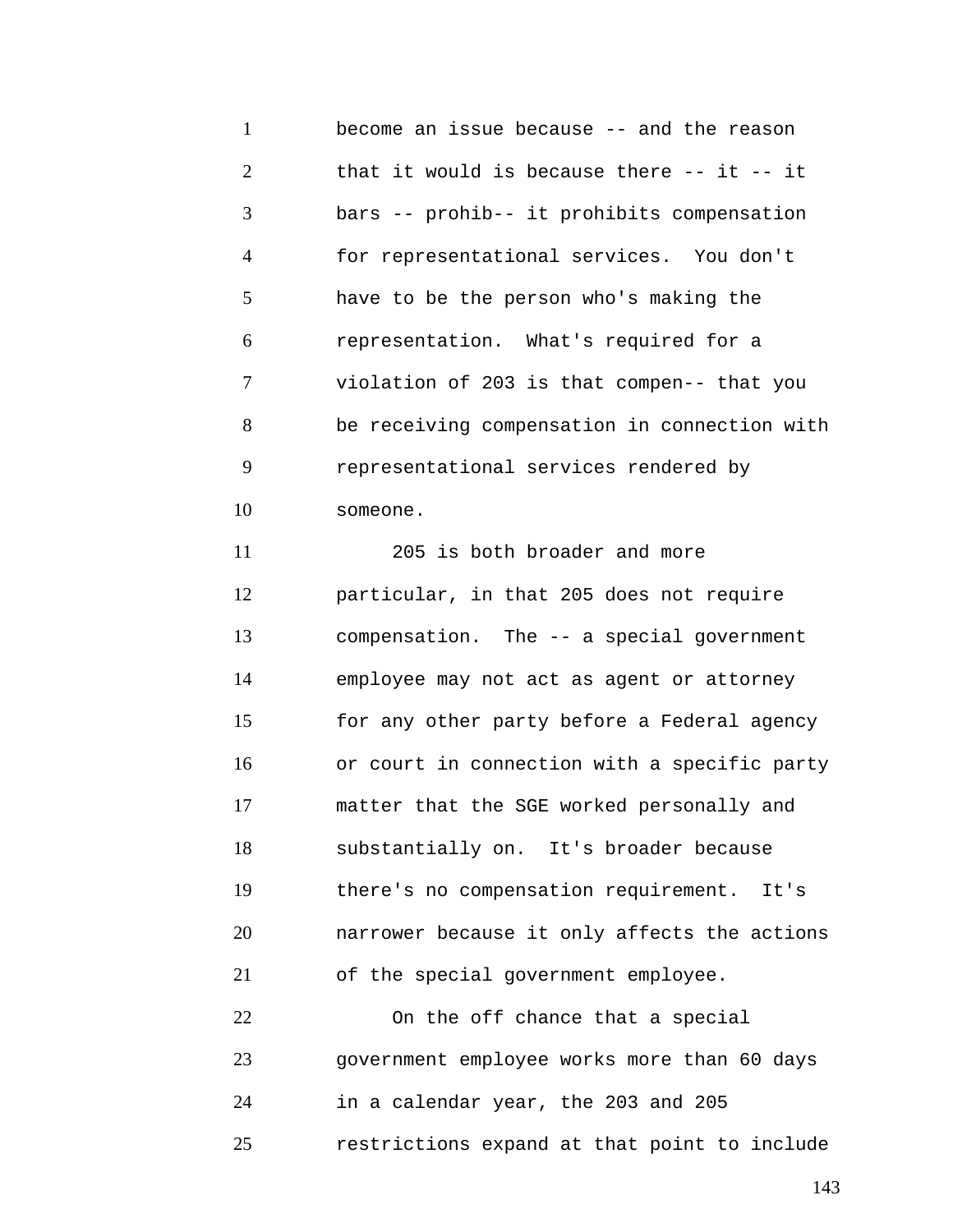1 2 3 4 5 6 7 8 9 10 11 12 13 14 15 16 17 18 19 20 21 22 23 24 25 any covered matters that are pending before the -- the Department of Health and Human Services through your agency, and that would be acting as an agent or attorney, with or without compensation, or receiving compensation for representational services for any matter that would be before the Department of Health and Human Services. However, for -- for -- that has a specific day -- days re-- number of days requirement, which is not typically triggered in an advisory committee setting. There are statutes that apply after you leave the government, as well. The primary post-employment statute, 18 U.S.C. 207 --  $207(a)(1)$  is the  $-$  the  $-$  the most important restriction. That is a lifetime ban on a former special government employee from representing anyone else before a court or agency in a specific party matter that the SGE worked on while with the government. It's commonly referred to as switching sides, and people get very excited if people leave the government and go outside and represent other parties in connection with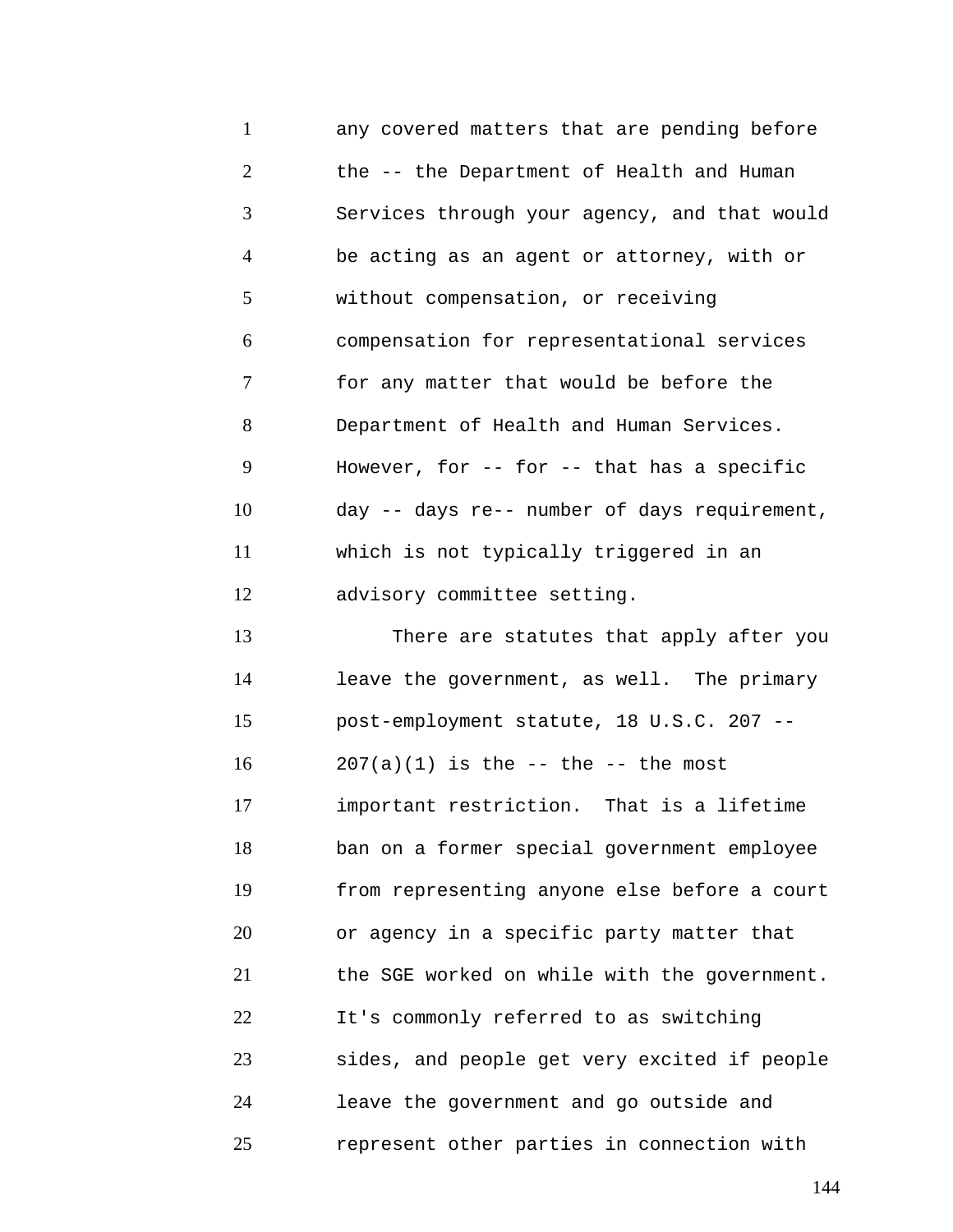1 2 3 4 5 6 7 8 9 10 11 12 13 14 15 16 17 18 19 20 21 22 23 24 25 matters that the employee worked on while they were with the Federal government, and this applies for special government employees as well as for regular employees. The -- there are other restrictions for -- that apply to regular employees. You'll hear -- sometimes you'll hear of two-year - a two-year cooling off period for government employees who have supervisory responsibility, or one-year cooling off period for senior employees. A one-- the - the latter, 18 U.S.C. Section 207(c), oneyear -- prohibits senior employees from going back to the agency -- their former agency in connection with any matter in which they're offi-- seeking official action on behalf of another person. That is - that restriction only applies to people who are, as I said, senior employees. Think SES or executive level salaries. And for SGEs, even if an SGE is paid over the -- the trigger amount for compensation, which is -- my recollection is an annual rate of approximately \$136,000 a year -- only if the special government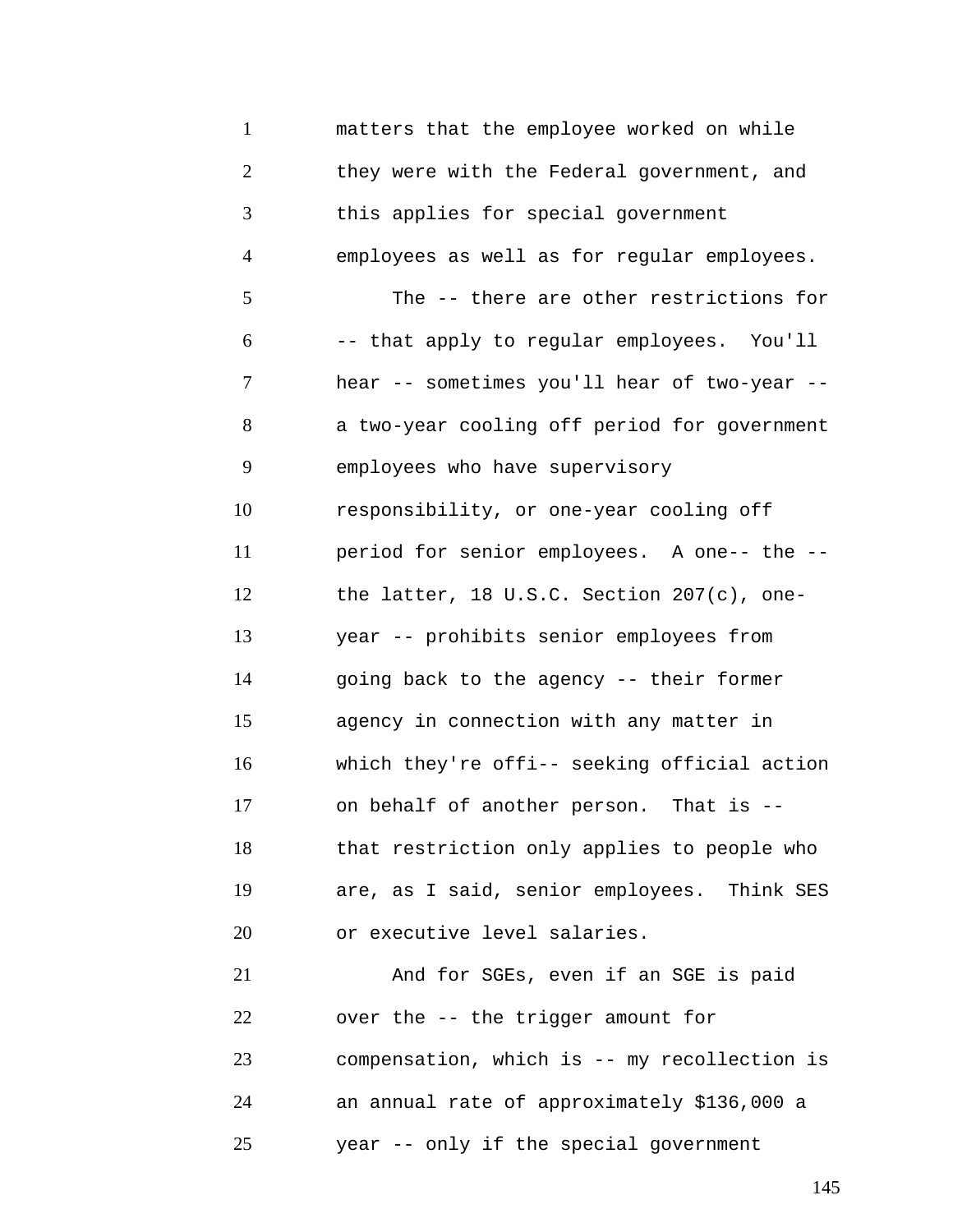1 2 employee serves for more than 60 days in a calendar year.

3 4 5 6 7 8 9 10 11 12 13 14 15 16 17 18 19 20 There are also restrictions on teaching, speaking and writing. What I want to say first of all, the most important point, is that nothing prevents either an SGE or a regular employee from receiving compensation related to teaching, speaking, writing that the employee does in a personal capacity. The tricky part is sometimes the line between the personal and the official capacity gets blurry. The regulation sets up a number of -- you'll hear the term "relates to official duties". No employee may receive compensation for teaching, speaking or writing that relates to the employee's official duties. That means if it's done as a part of your official duties, you can't receive compensation. Now I note that that means you can't

21 22 23 24 25 receive compensation from anybody else. Obviously if you're on the clock, you can receive compensation from the government for the time that you're doing the public's business.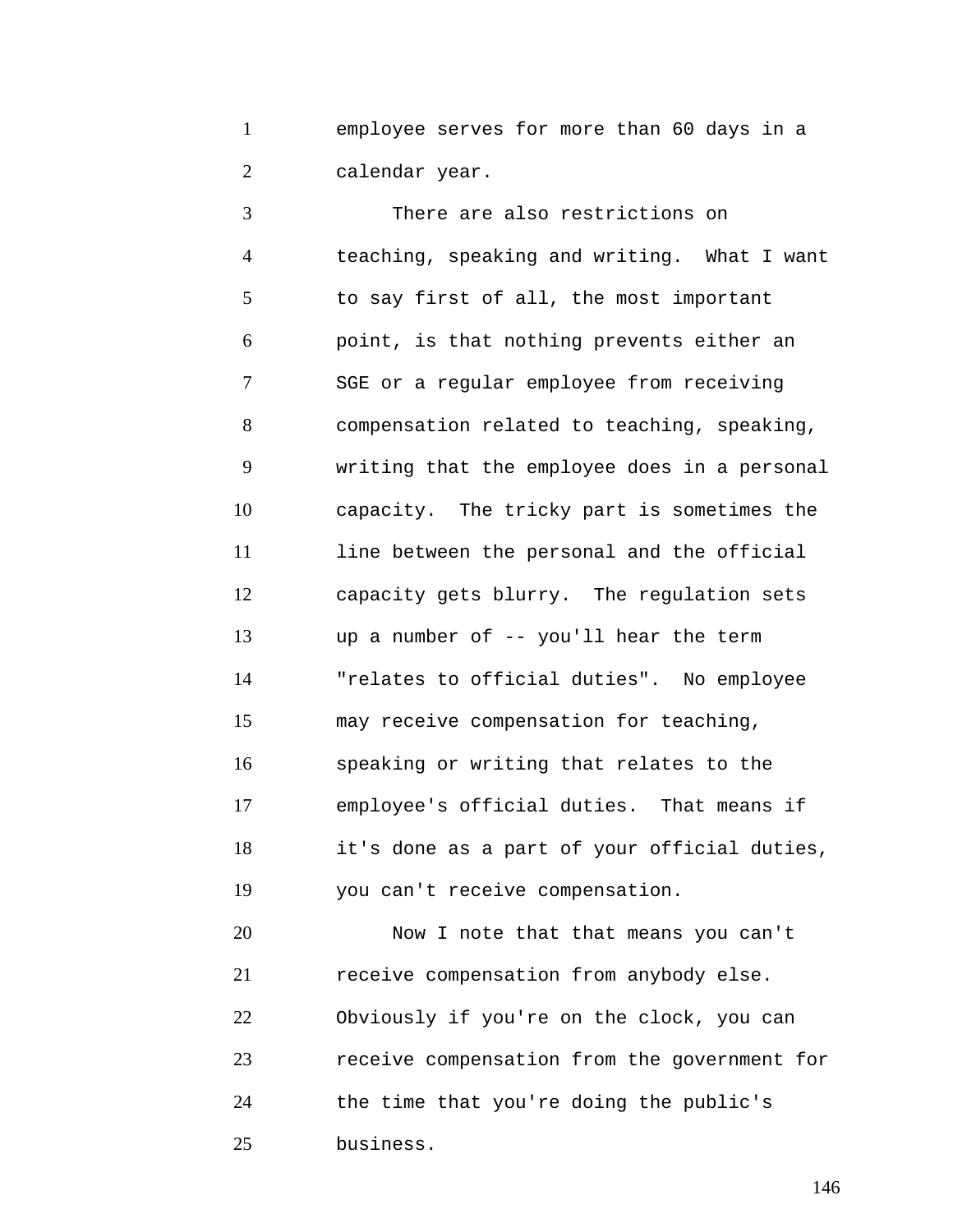1 2 3 4 5 6 7 8 9 10 11 12 13 14 15 16 17 18 19 20 21 22 23 24 25 Also if the teaching, speaking or writing draws on non-public information that you acquired through your committee membership, or the invitation was based primarily upon your membership on the committee, the -- or where the invitation comes from a source that would be substantially affected by the performance or non-performance of your official duties as a member of the Advisory Board. There are also restrictions on gifts that I mentioned earlier in the context of the -- the bribery statute. You may receive gifts that are not offered as a result of your Board membership. However, if you do receive a gift that's given to a Board member because of your official position - and I will say that in 16 years of Federal service I've never actually received a gift from someone because of my official position; I'm still waiting -- but the - the -- if that -- if this happens to you, bless you, and -- however, after -- after crowing over your good fortune, you should please consult with the -- the OGC or the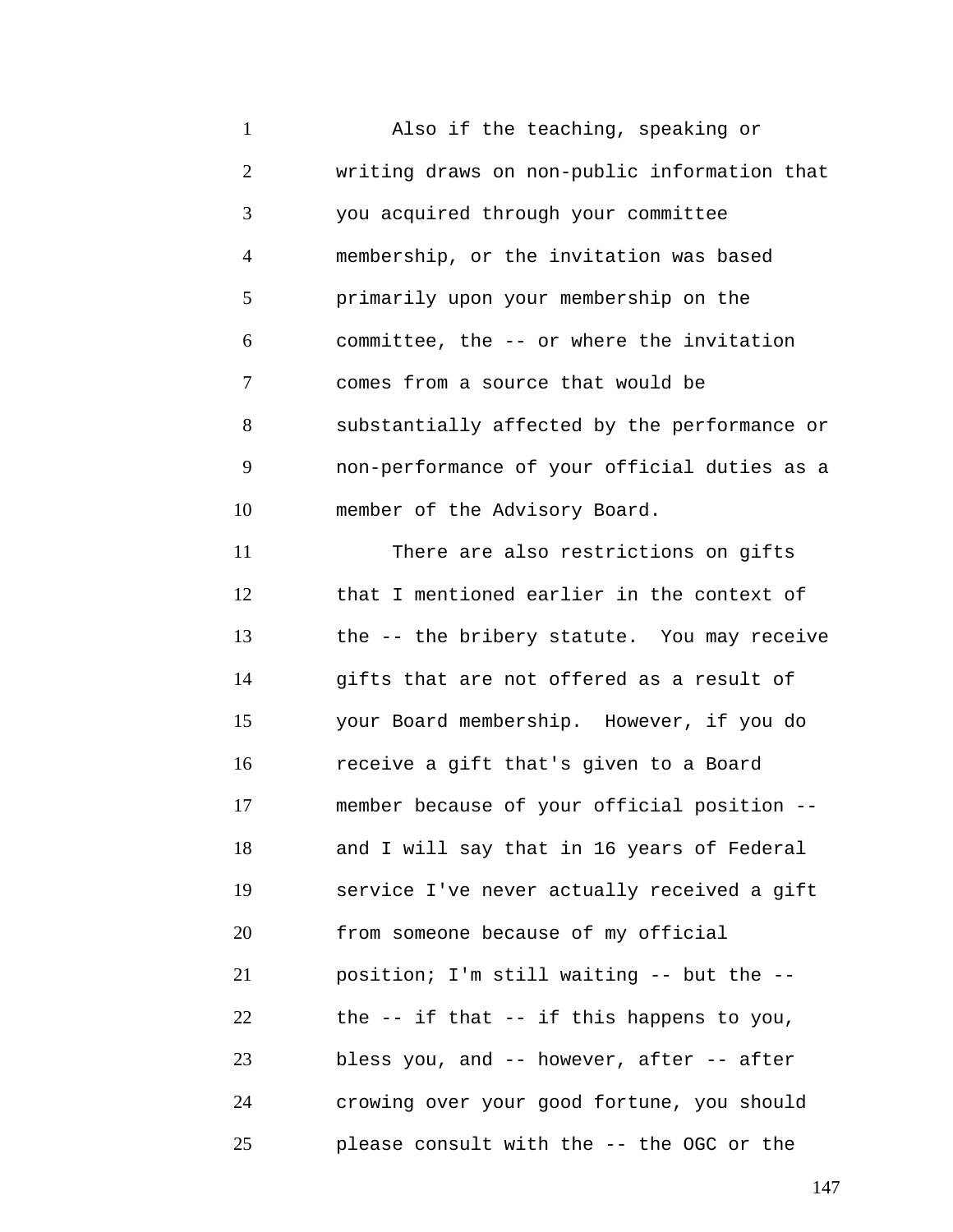1 2 Federal official responsible for the committee, should that situation arise.

3 4 5 6 7 8 9 10 11 12 13 14 15 16 17 18 19 20 21 22 23 24 25 Now I want to draw a distinction here between gifts given to you because of your position or achievements in the -- the nongovernmental or private sector. Those are generally not problems, and there are a number of gift exceptions that also apply if your spouse has a business and you receive a gift in connection with that. Even -- even if a gift is from a source that would be affected, if it's clear -- for example, if you have a spouse that works for a company that would be affected by something that you do, if the company gives all of their memb- their employees two tickets to the summer picnic, that's not going to be a problem because it's clear-- although it's from a source that would raise concerns, it's clearly not tied to your position on the com-- on the Advisory Board. It's clearly tied to your spouse's employment. Of course you would be recusing from any matter involving that company anyway, but -- I mention that as an aside -- but there are a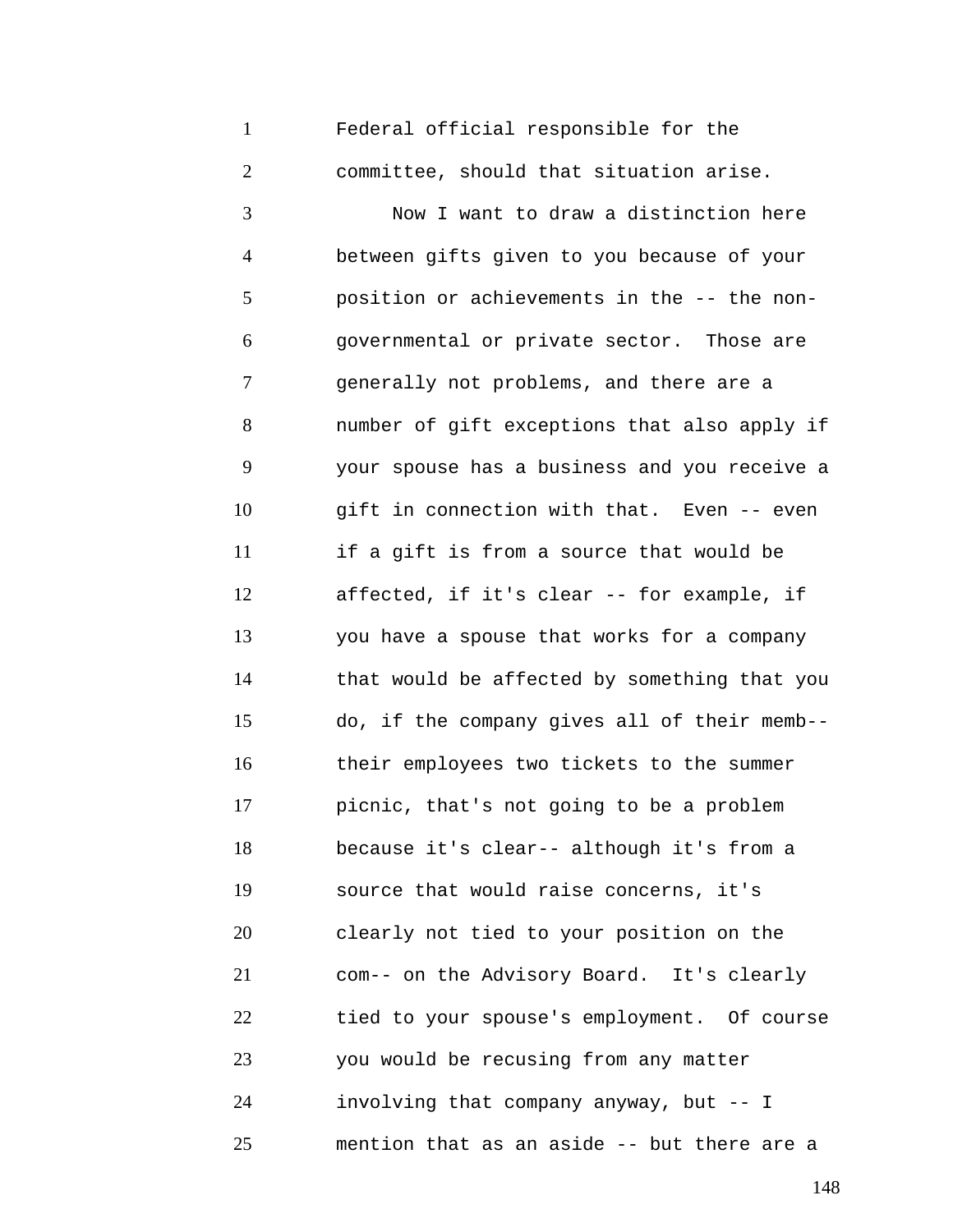1 2 3 4 5 6 7 8 number of exceptions that also apply. And also if there's a situation where you're interviewing for future employment, there are exceptions permitting you to accept travel and other traditional interviewrelated expenses or gi-- or -- or gi-- or per diems for -- that are offered in those situations.

9 10 11 12 13 14 15 16 17 18 19 20 21 22 23 24 There are other situations, even - that -- that are broadly categorized as misuse of position that -- that -- basically these are all derived from the principle that government -- that the public office should not be used for private gain, either on -- by the -- the employee of a special government employee or private gain on anybody else's part, as well. Even if the employee gets no direct benefit, if the employee uses their official position so that somebody else derives an improper benefit, then -- then that's a situation that would implicate the regulation. So there was nothing in it for me is not a defense in this situation.

Basically an important consideration is

25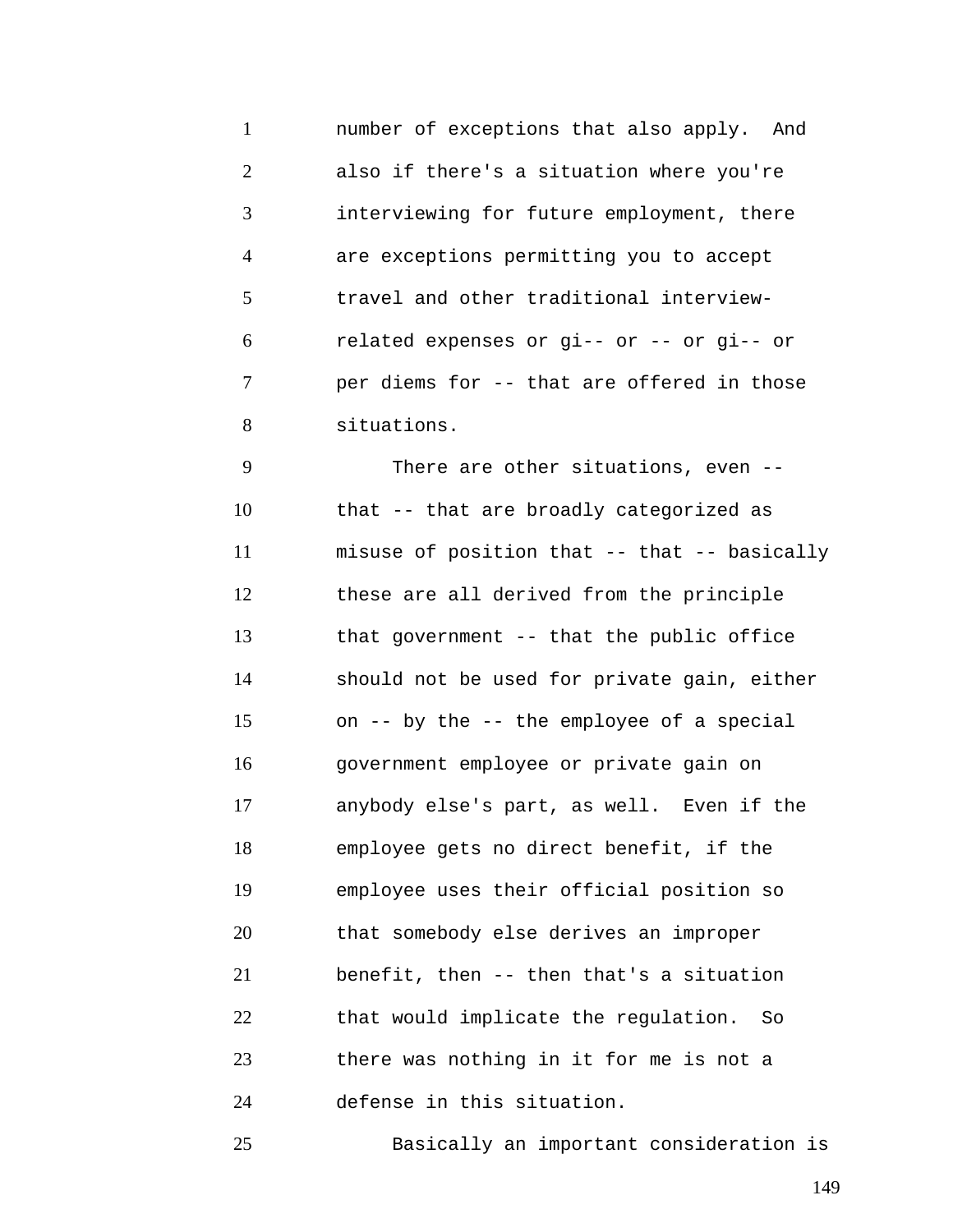1 2 3 4 5 6 7 8 9 10 11 12 13 14 15 16 17 18 19 20 that you may not use your position on the Advisory Board to imply either that the Board or the Department endorses your private activities or those of another. You also cannot use your authority as a member of the Board to appear to give a governmental sanction or endorsement to a particular product or -- or company, unless there's specific authority to do so. And in those situations, that's a -- that's the over-arching pattern of my presentation this morning, which is in those situations consult with OGC first 'cause that way we can make sure that all -- that we make - that -- cross all the t's and dot all the i's, that all the jots and tiddles\* are taking place, and it's not going to be a situation that -- that's going to blow up after the fact. Fundraising restrictions, they --

21 22 23 24 25 there's -- again, I want to start out with the -- the broad principle that there's nothing that being a special government employee does that prevents you from doing fundraising for causes you believe in in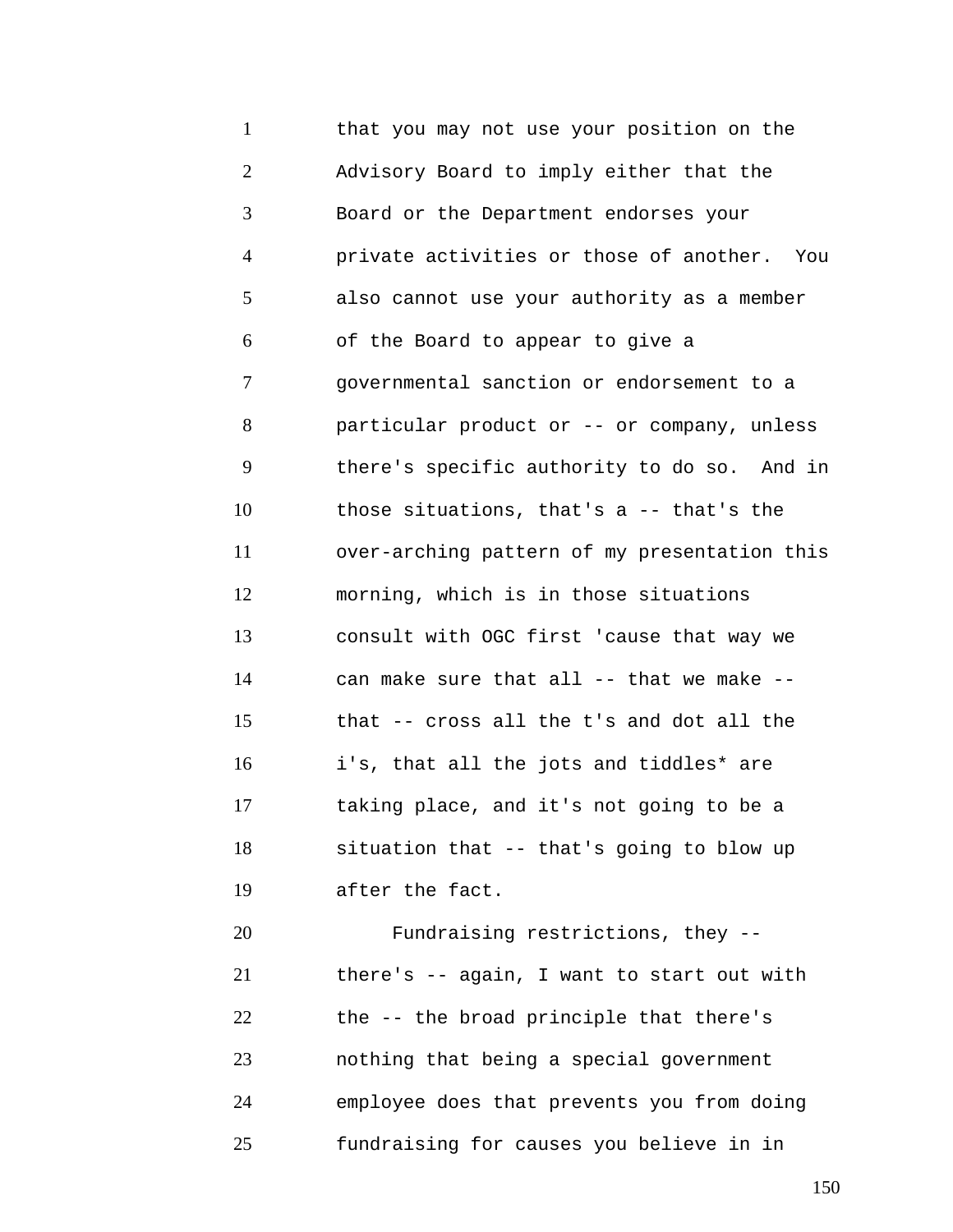1 2 3 4 5 6 7 8 your personal capacity. What you cannot do is personally solicit funds from someone who's doing business before the committee or the Advisory Board. And of course in any situation where you have access to nonpublic information, you cannot disclose that information. That's axiomatic to the term "non-public".

9 10 11 12 13 14 15 16 17 18 19 20 21 22 23 24 25 And extension of the criminal statutes is the impartiality principle. And basically all -- all employees are required to -- to ensure that all government decisions and -- and projects and policies are undertaken for -- on an impartial basis, that the decision-makers were considering the -- the government's interests, and by extension, the public's interests in a matter and not personal private interests. And even when it doesn't rise to the level of a conflicting financial interest that would be implicated by 208, these issues still have to be paid attention to under the broad category of impartiality. That's why under the applicable Office of Government Ethics regulations all special government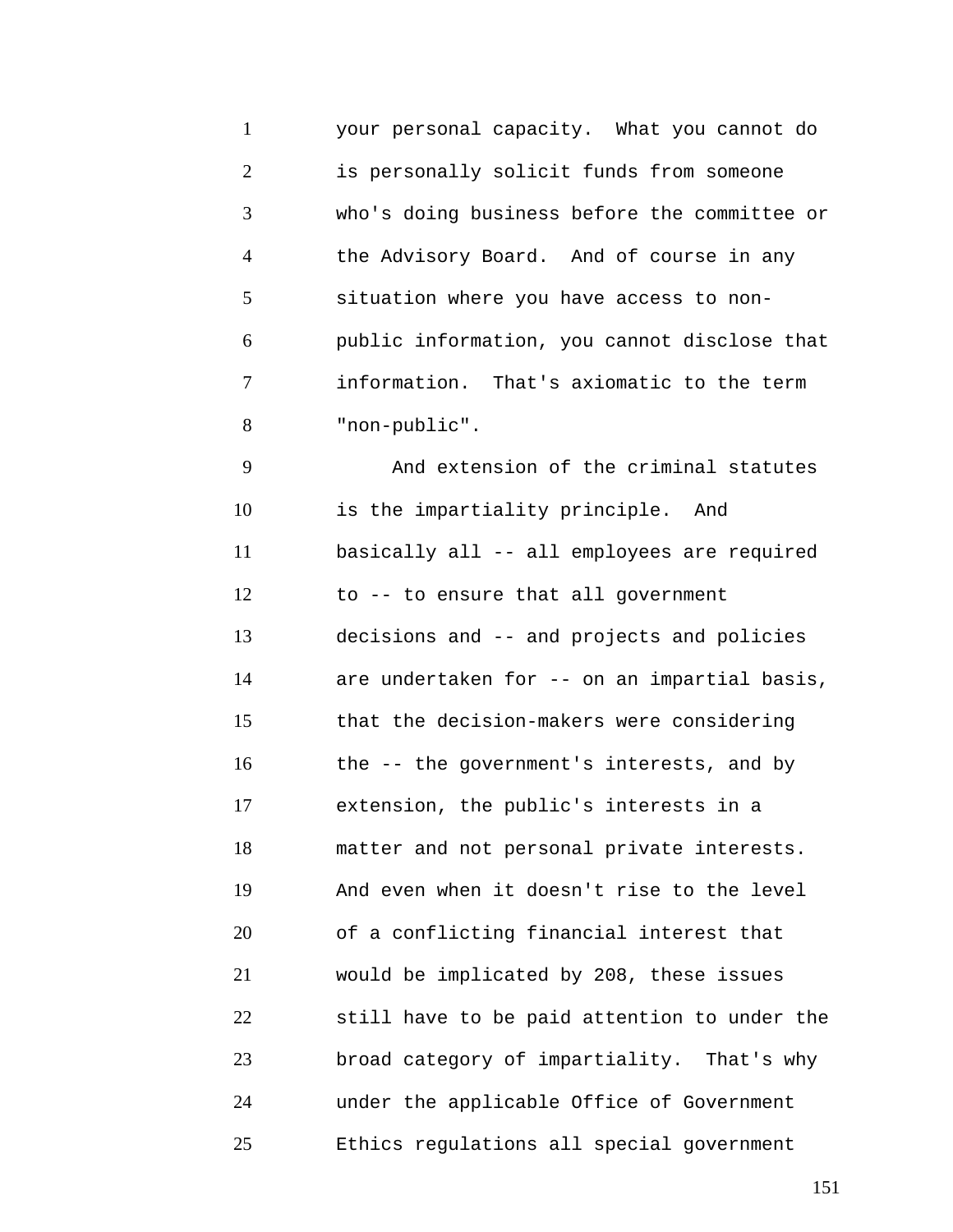1 2 3 4 5 6 employees are prohibited from participating in specific party matters -- and the impartiality restrictions deal with specific party matters -- where a reasonable person would question the special government employee's impartiality.

7 8 9 10 11 12 13 They -- this always leads to the question of whose reasonable person are we talking about. The standard is not welldefined in his con-- connection, except in a -- in a fairly circular fashion. A reasonable person is as a reasonable person does.

14 15 16 17 18 19 20 21 22 23 24 They -- so my advice and counsel to the members of the Board are if you're not sure if there would be -- if you have any doubt whatsoever about a question of impartiality being raised, it's better to raise that question with the OGC and get that resolved before it becomes a problem rather than waiting until some stakeholder whose ox has been gored decides to -- to use that as a means of undermining the work of the Advisory Board.

25 There are certain covered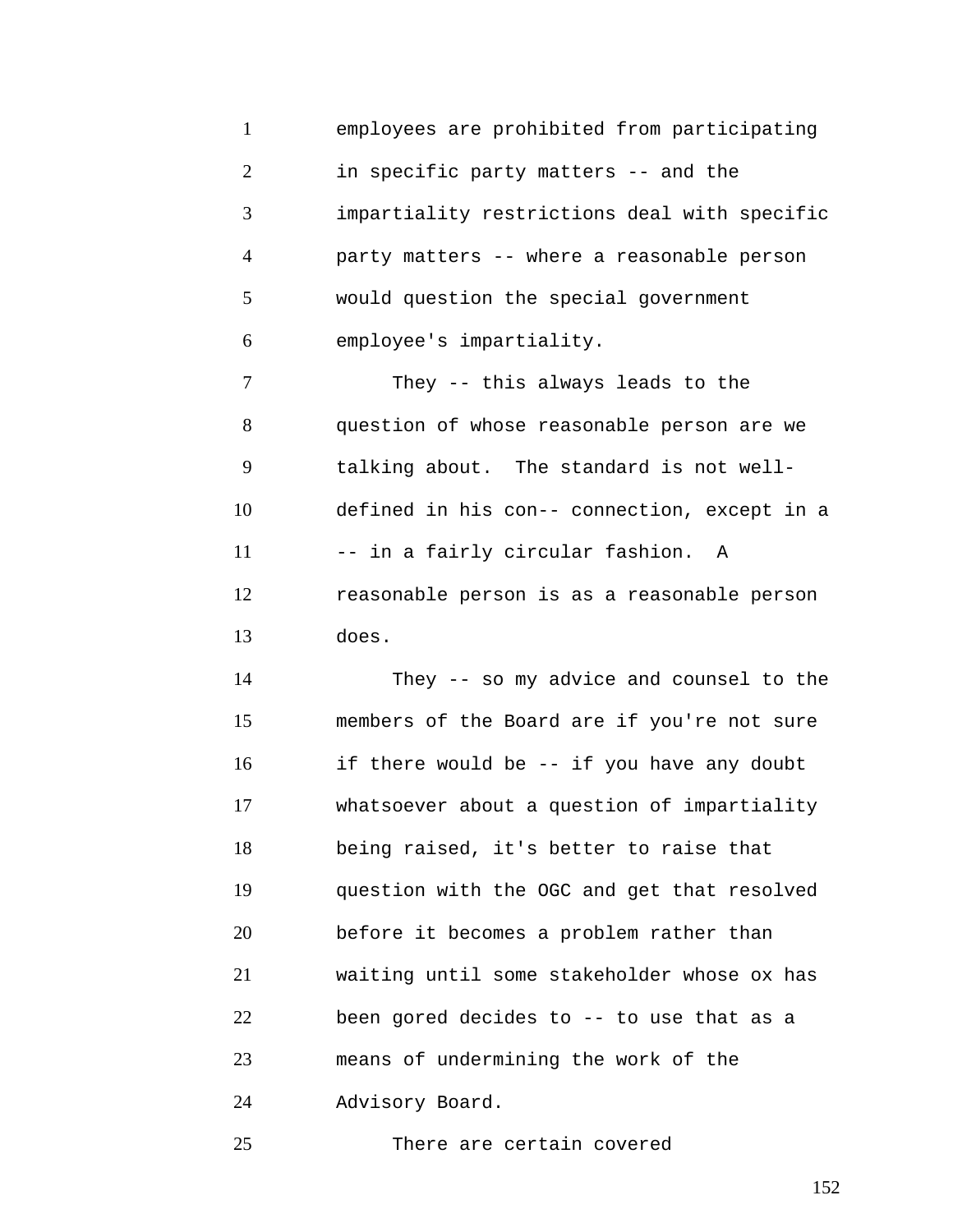1 2 3 4 5 6 7 8 9 10 11 12 13 14 15 16 17 18 19 20 21 22 23 24 25 relationships. Although the principle is not well-defined, there are certain relationships which are set forth in the regulation which are specifically raised as being potentially problematic. These includes (sic) such categories as members of the employee's household, the -- the relatives with whom you have a close personal relationship, any person that the employee or a family member is serving - your spouse, a parent or a dependent child is serving as an officer, director or employee or consultant, or any situation where a former employer of yours that -that you served with in the past year, there's sort of a one-year cooling off period, and in that situation you would - you would want to -- that -- that's a covered relationship. In addition to the employee being able to make a -- make an initial determination, the agency also has the authority to step in and -- and make a determination on whether a reasonable person would question the SGE's impartiality in that situation.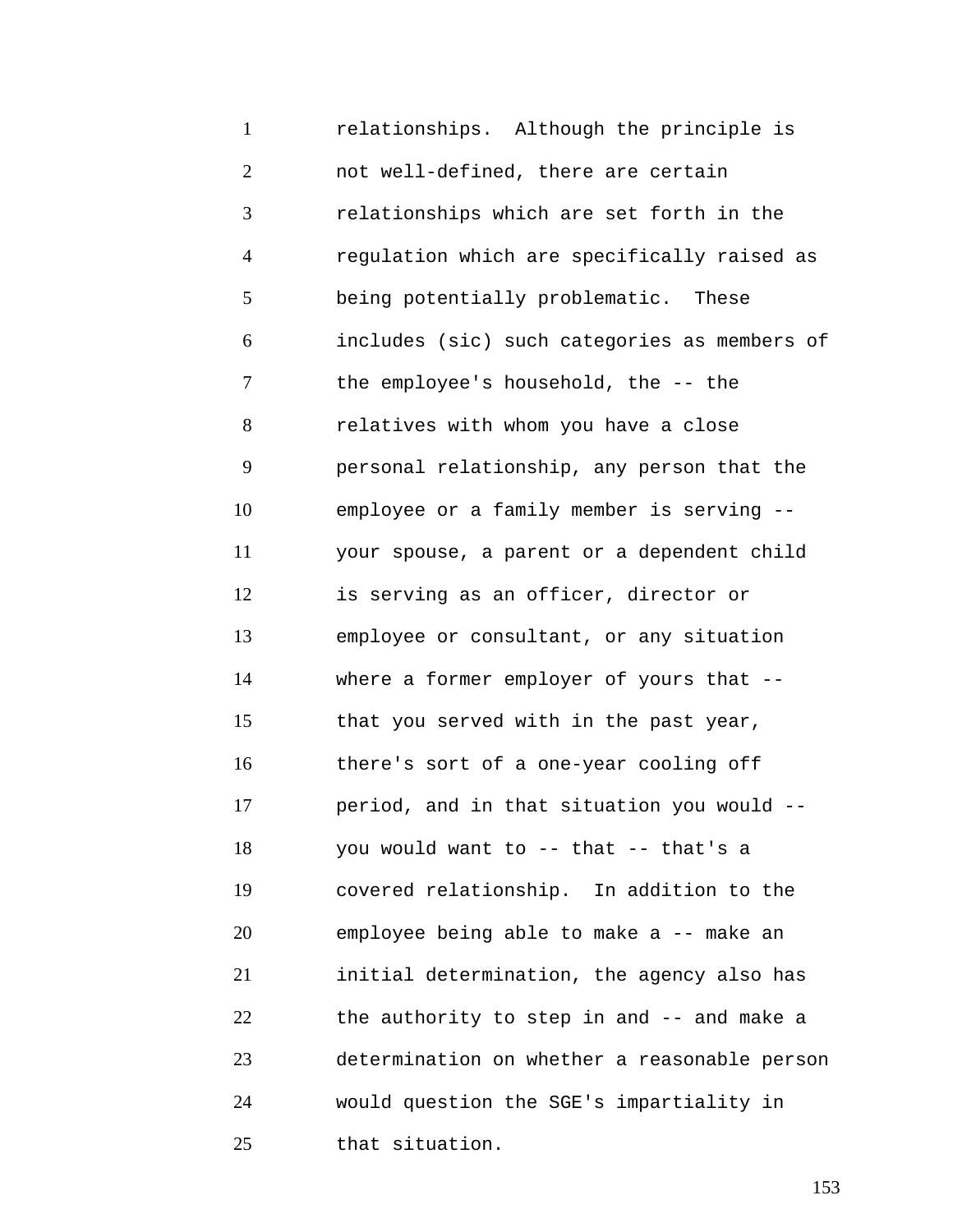1 2 3 4 5 6 7 8 9 10 11 12 13 14 And I'd like to also men-- to -- to specifically talk here about consultancies (sic). A consultant -- any organization that you're serving as a consultant, if that organization is a party or represents a party in connection with a matter, that's an impartiality concern. Please bring that to our attention so that we can get that resolved prior to any action being taken or prior -- prior to your participating in a - in a specific party matter. There are also restrictions broadly that apply to all government employees, and

15 16 17 18 19 20 21 22 23 24 these are extended through -- to SGEs, as well. And this is the -- the Constitutional prohibition against receiving emoluments. You hear it referred to as the emoluments clause. Under the Constitution, while holding a position of public off-- of profit or trust with the United States government, you may not have an employment relationship with a foreign government or receive emoluments. Bas-- think broadly in terms of compensation from a foreign government.

25 Now sometimes the -- the -- this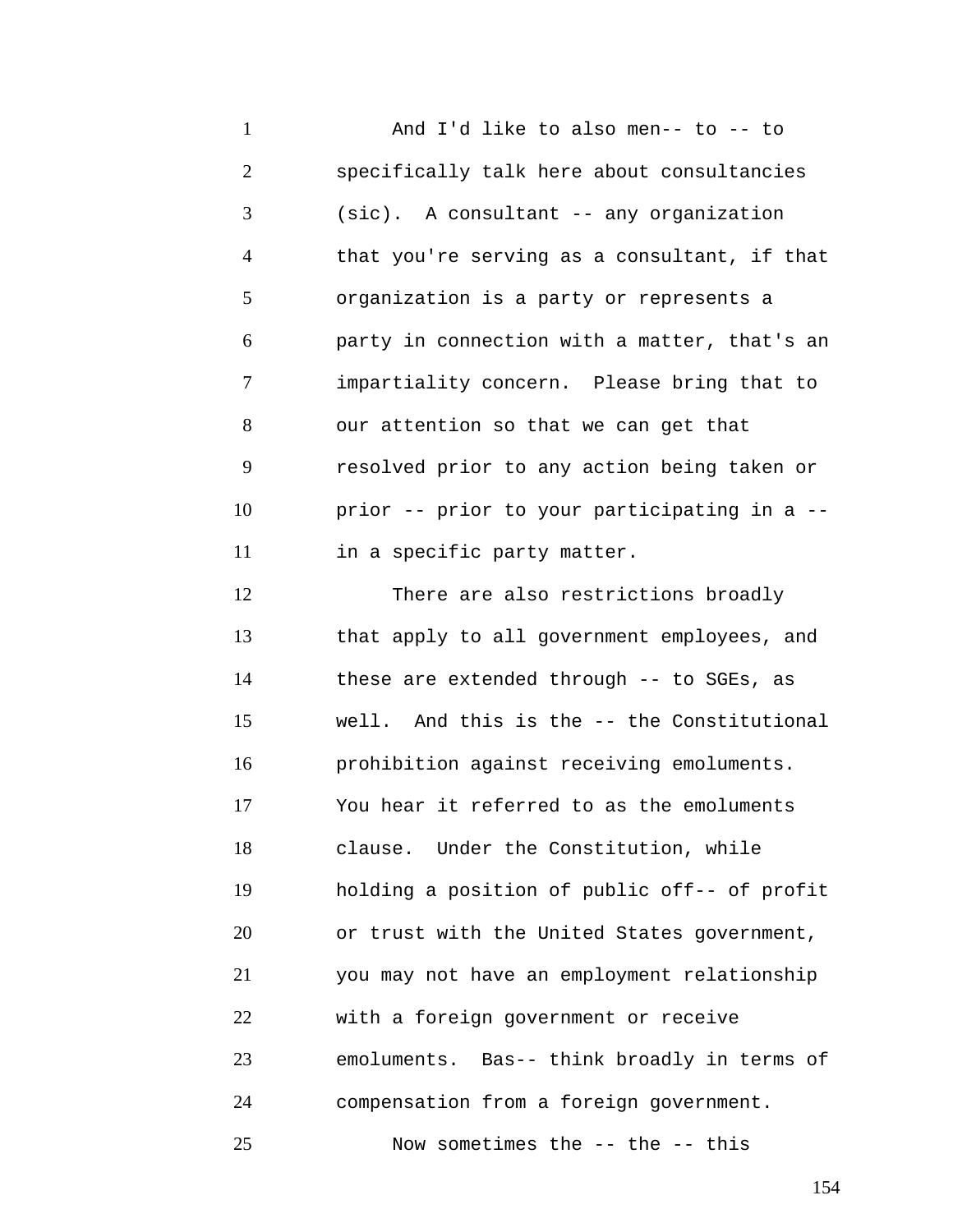1 2 3 4 5 6 7 8 9 10 11 12 13 14 15 16 17 18 19 20 includes the -- the foreign government directly, and it's -- this is anything that you do in your private capacity. At the time of the drafting of the Constitution, the founding fathers were very concerned about government employees -- the interests of government employees being undermined or their loyalties divided by ties to foreign states and principalities, which is why this clause exists. A question comes up for public universities in -- in foreign states and - and the -- the -- or government-controlled companies -- or government-owned companies, and those sometimes can be on a case-by-case basis, depending on the degree of ownership or control that's exercised by the foreign government. We may determine that it's not an emolument issue. But again that's something that would have to be brought to

21 22 the attention of OGC so that we could resolve that.

23 24 25 Congress has passed an exception to this under the Foreign Gifts and Decorations Act. Generally you can accept a -- gifts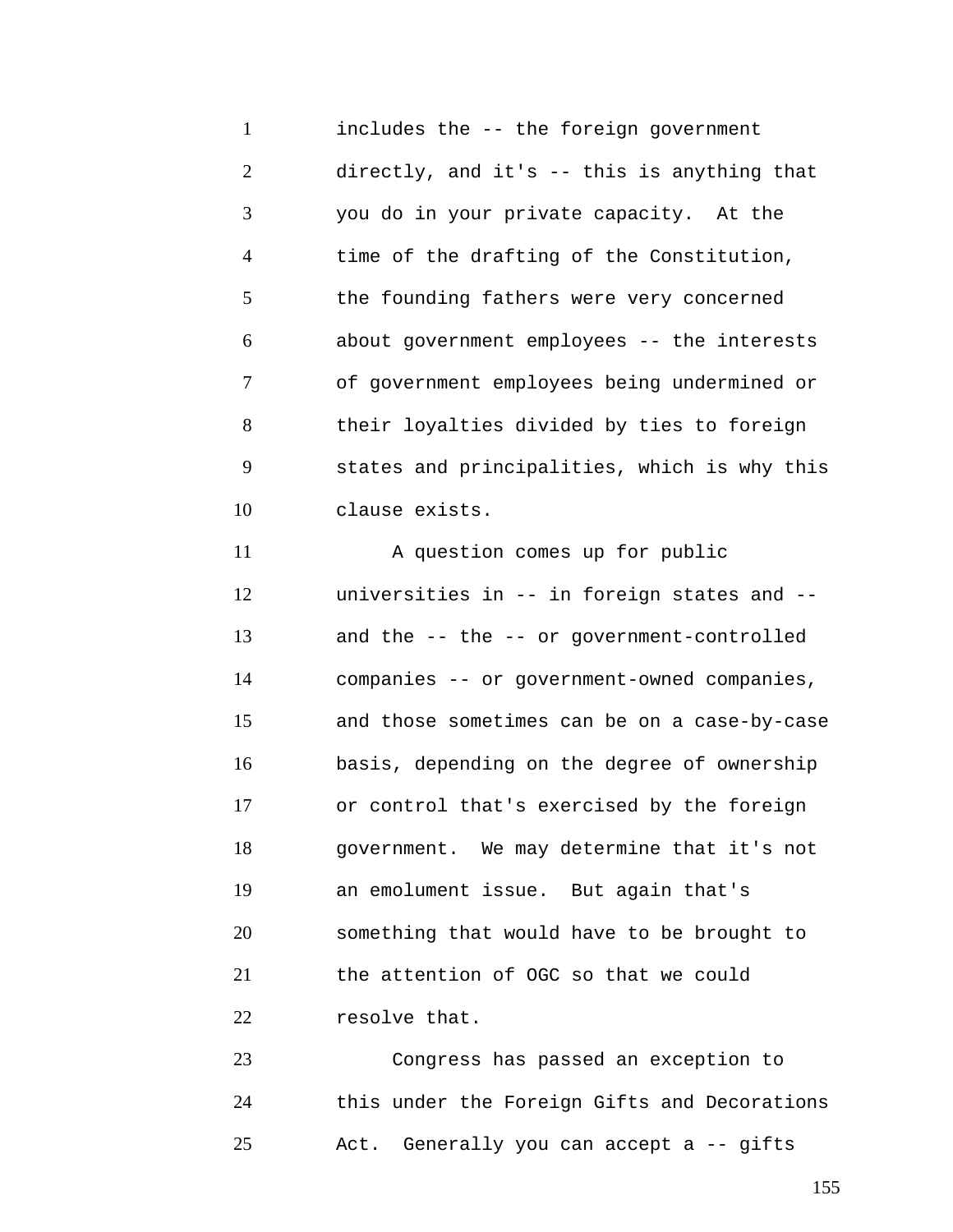1 2 3 4 5 6 7 8 9 10 11 12 13 14 15 16 17 18 19 20 worth up to 200 -- approximately \$285 from a foreign government without triggering the restrictions of the emoluments clause. And as part of your -- your packets you probably received a -- you should have received a questionnaire on foreign entanglements, and that's -- that was intended to address and - - and -- I'm not sure of the exact name -- I see laughter in the committee. I'm not sure of the exact name of  $-$ - of  $-$ - of the form, but it  $-$ - it was designed to  $-$ - to determine whether committee members have ties to foreign governments so that we could resolve those in advance. I will say that this pres-- this restriction is -- although a longstanding one, is currently being re-examined by the Department of Justice. And it is possible - - highlight the use of the term "possible" - - that it may be determined by -- by the

21 22 23 24 Department of Justice that the -- the -- an advisory committee membership is not considered an office of profit or trust with the United States and therefore the

emoluments clause would not apply. I stress

25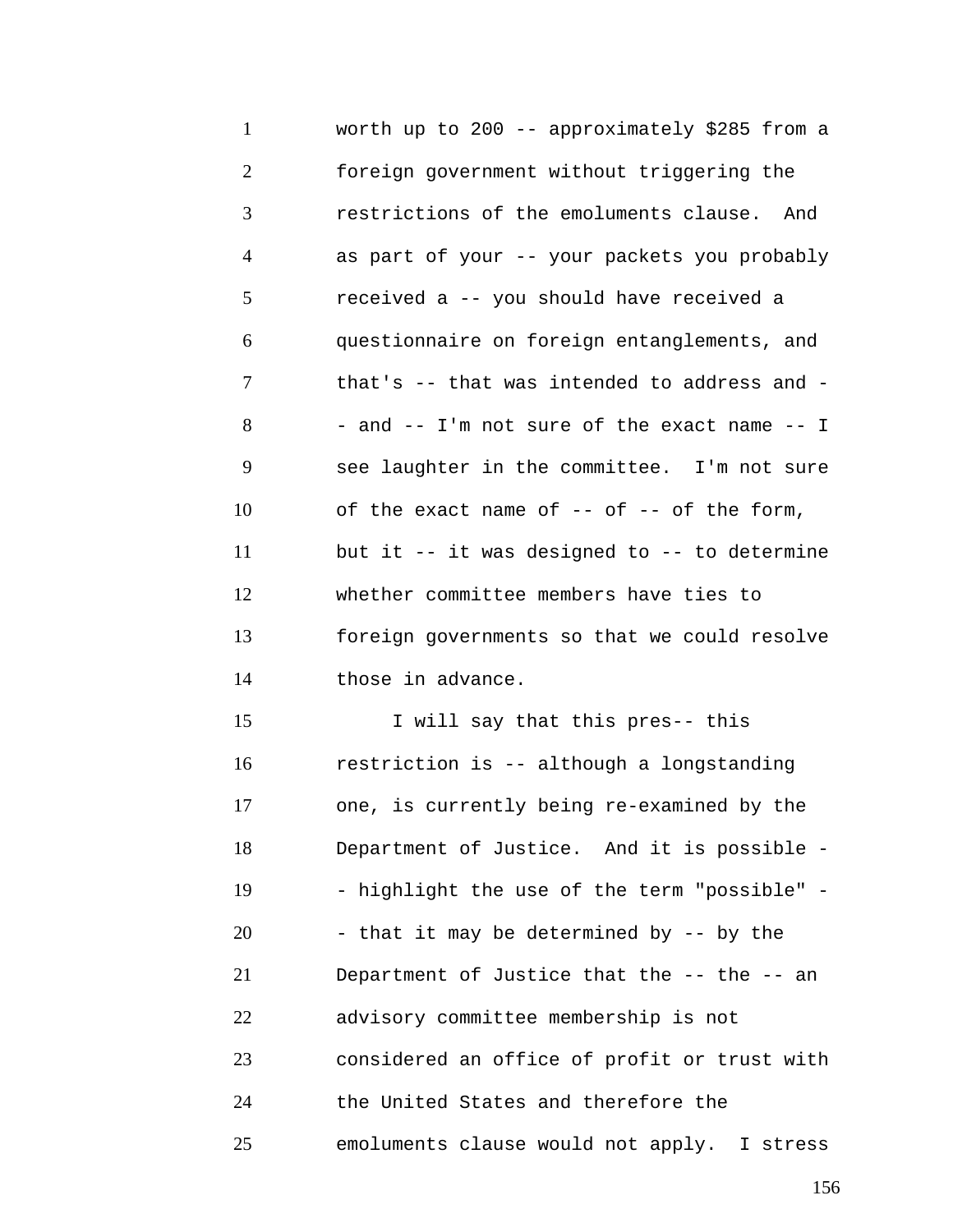1 2 3 4 that we're not there yet. They -- and that's the Department of Justice's call, but there may be some relief on the horizon from that particular restriction.

5 6 7 8 9 10 11 12 13 14 15 16 17 18 19 Expert witnesses, serving as an expert witness, the -- and this is tied once again to matters -- to -- that you work on as a member of the Advisory Board. You may not participate as an expert witness in connection with a matter or proceeding that you work on as a government employee. It's -- I like to think of this as switching sides during the fact as opposed to after the fact. Like 207, it applies while you're still serving as a special government employee. There is a provision set forth in the regulation of getting -- basically you can do it if you get the government's permission to do it.

20 21 22 23 24 25 They -- there are also restrictions that apply in the area of lobbying. And - and I apologize for this particular slide which has a particularly large amount of text on it, but the -- the -- the information in there is important.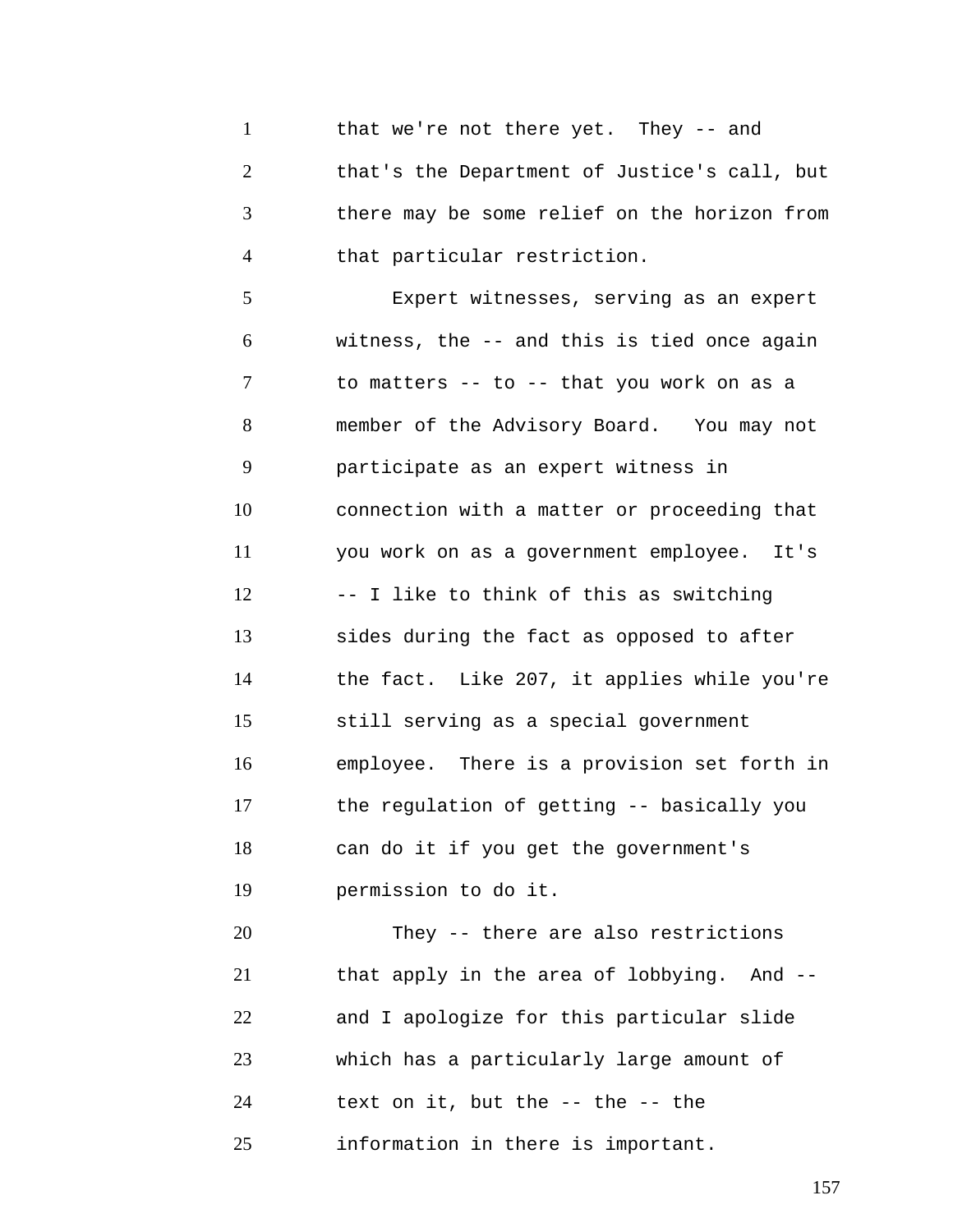1 2 3 4 5 6 7 8 9 10 11 12 13 14 15 16 17 18 Committee members are prohibited from engaging in any activity which directly or indirectly encourages or directs a person or organization to lobby one or more members of Congress. That's in your official capacity as an Advisory Board, so what we don't want to see is the Advisory Board issuing leaflets to people in the community to go call their Congressman or representative to get a law changed or a particular -- or a particular policy overturned. The Congress doesn't like it when the Executive Branch does that. Congress doesn't really want to be  $-$ - want to have a  $-$ - see that  $-$ - the money that they've appropriated for the committee be used for a lo-- you'll hear the term grassroots lobbying, and that's what this restriction is designed for.

19 20 21 22 23 24 25 I note that like the other statutes mentioned in Title 18, this is a criminal statute, so attention must be paid to the extent that the potential liabilities are fairly severe. When authorized, committee members may before -- appear before -- this does not prevent you from appearing before a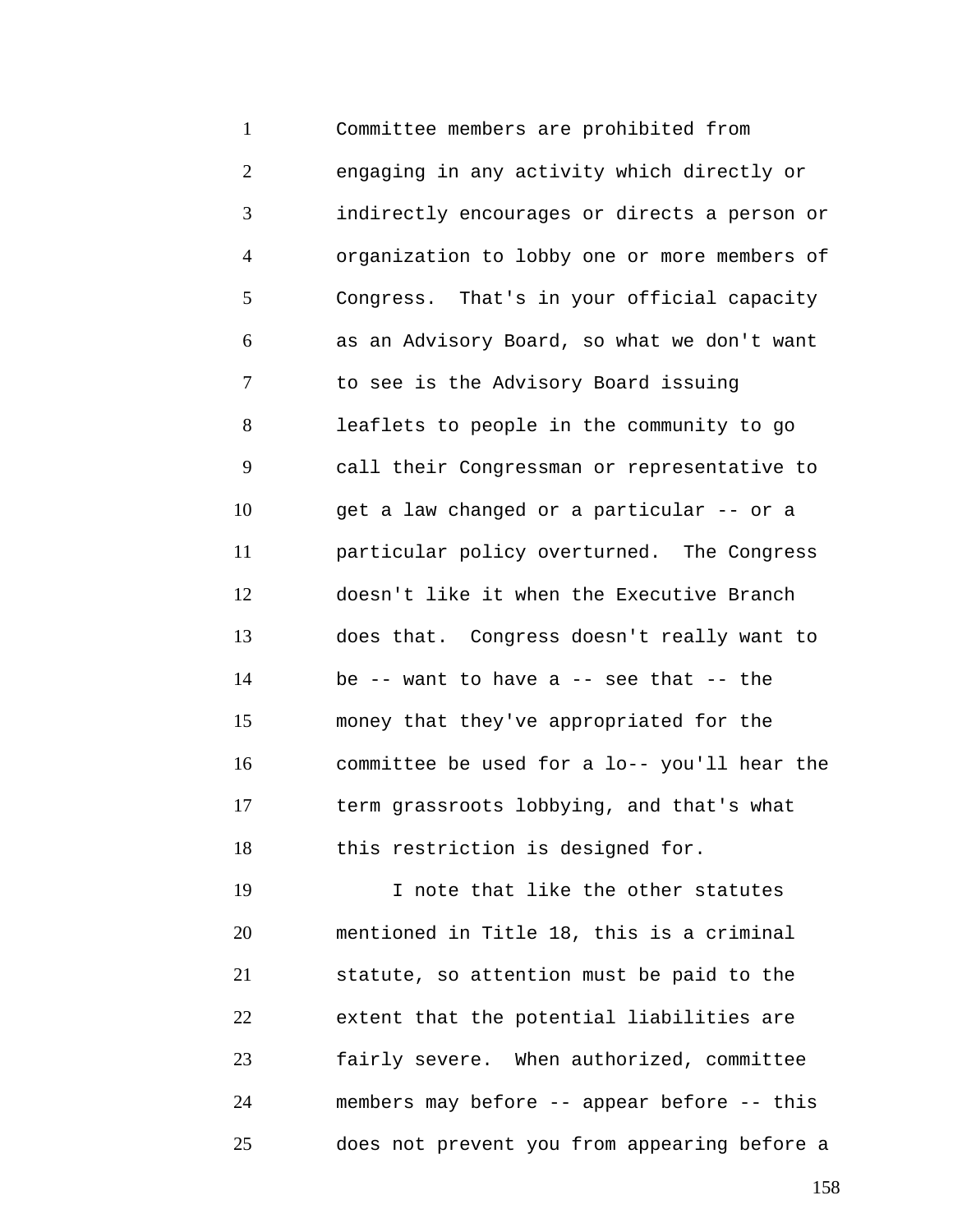1 2 3 4 5 6 7 8 9 10 11 12 13 14 15 16 17 18 19 20 21 22 23 24 25 group for the purpose of informing or educating the public about a particular policy or legislative proposal. If you're not sure in a particular situation, call OGC and make -- and that way they can vet the contents of the lecture and make sure that the Department -- the Advisory Board or you are going to get into hot water over -- over a statement made to an organization. However, what it does not prevent is you serving -- as private citizens, expressing your own personal views. You can't express the views of the committee as a whole or the views of the Department, but you can express your own private, personal views. In doing so you can state the fact that you're affiliated with the commit- with the committee or the Advisory Board, and you can state the -- the Board's position -- the Advisory Board's official position on a matter, to the extent that you don't use non-public information. But you can't represent your views as those of the - - the Advisory Board. You cannot take new positions or represent those views as the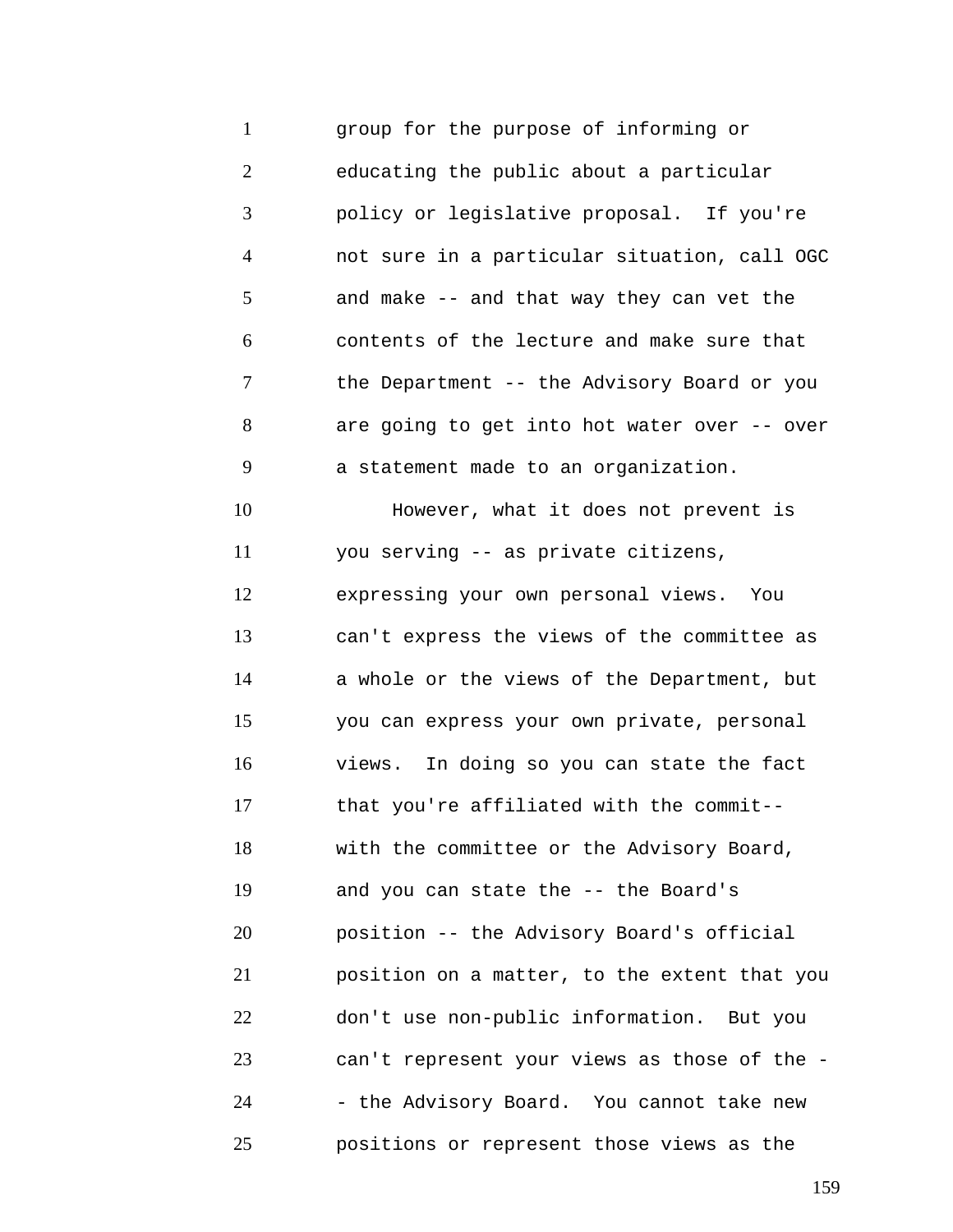1 2 3 4 5 6 7 8 9 10 11 12 13 14 15 16 17 18 19 20 21 22 23 24 25 positions of the committee or the Advisory Board on the matter. The -- and I would also -- as with other sort of general restrictions, in presenting your own personal views, you can't use government computers, copiers, telephones, staffer resources or other -- letterhead or other appropriated fund-- matters that are paid for by the government. If it's a personal activity, that's fine, but it has to be done in off-duty time. They... In addition to lobbying, there are also restrictions on Hatch Act or political activity. Now these restrictions are actually -- in the 1990's they were loosened for most Federal employees. And for SGEs, as long as you're even remotely sophisticated, this will not be a problem. The Hatch Act restrictions apply only during the period of any day in which you're actually performing government business. They -- so -- and the example used is that if a special government employee attends a com-- advisory committee meeting in the morning -- from 8:00 in the morning till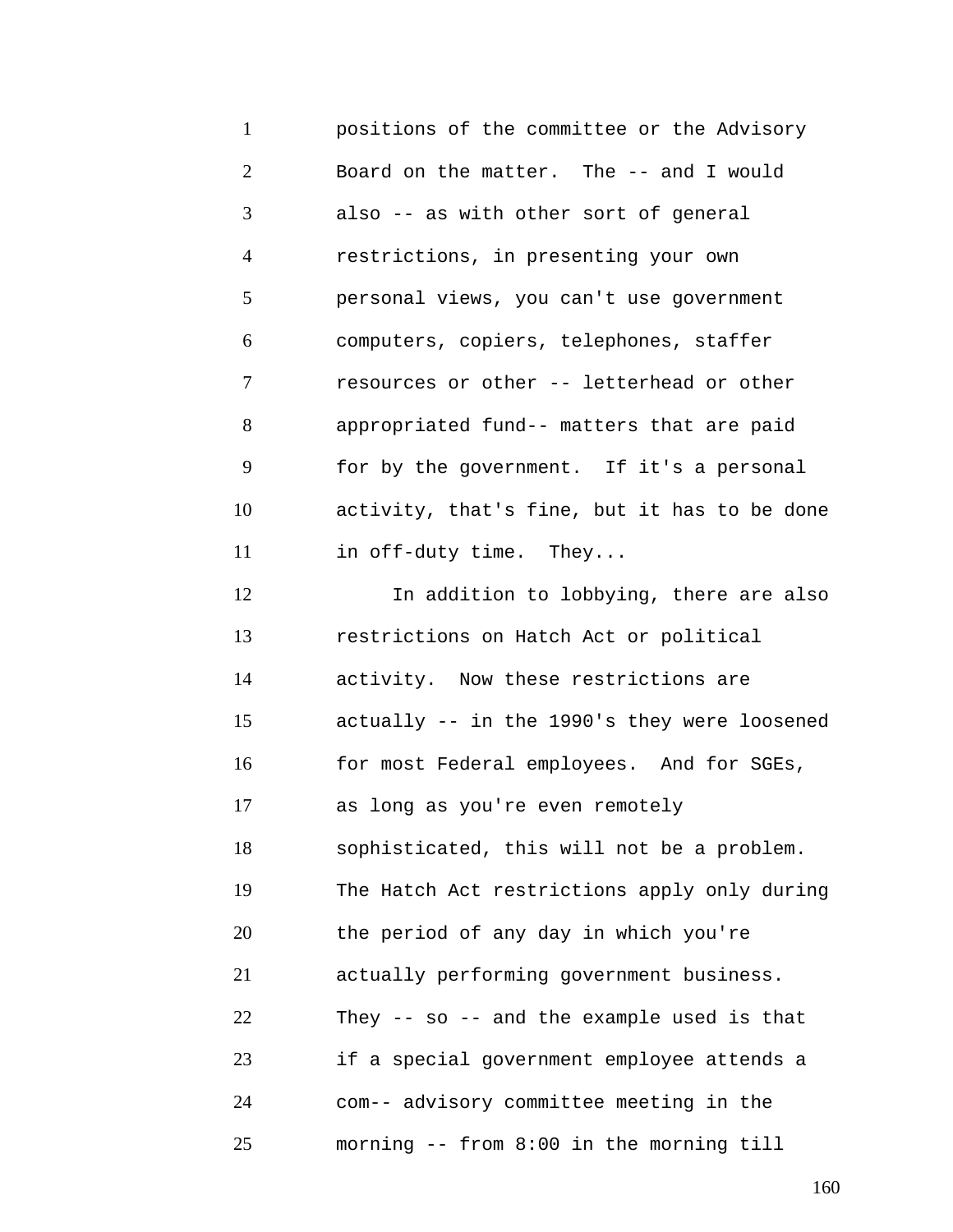1 2 3 4 5 6 7 8 9 10 1:00 o'clock, and then travels up to -- to Capitol Hill, if the advisory committee were taking place in the Humphrey Building at HHS, it's two blocks to Capitol Hill. You go up the hill so you can attend a political fundraiser or even solicit political contributions from the attendees, that's fine. It's understood that as a special government employee your Federal role is a very limited one.

11 12 13 14 15 16 17 18 19 20 I note that where -- where we would get into trouble is if you see a fellow Advisory Board member picking up their cell phone during the course of a meeting and starting to make political telephone calls, please discourage them from doing so. They -- and I will say that there are some Hatch Act restrictions that -- that will apply during -- at any time that you're -- that you are a special government employee.

21 22 23 24 25 You cannot at any time use your government office or authority to affect an election or undert-- or as -- as a means of coercing a political response out of -- or funds out of an entity or organization. But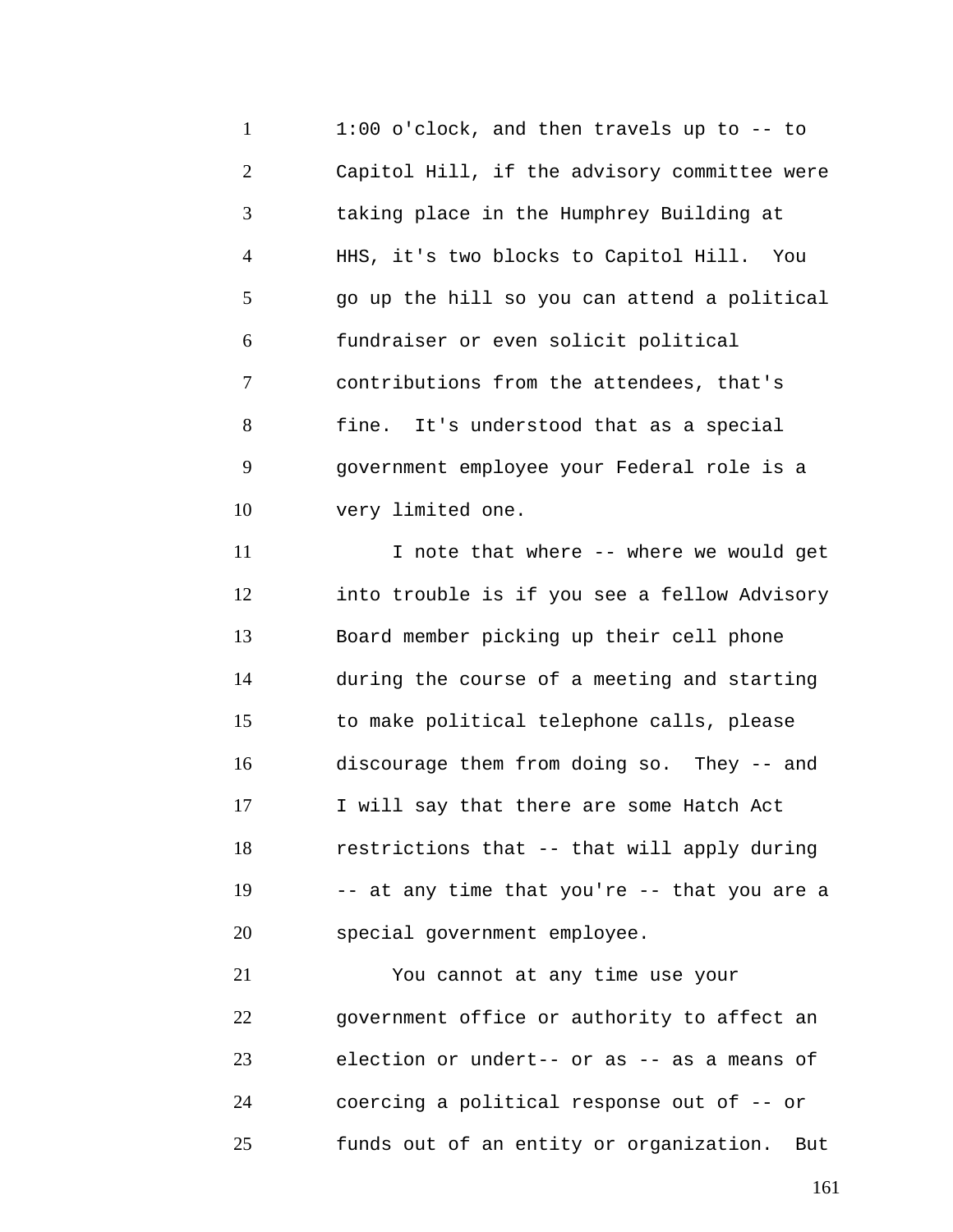1 2 3 4 5 6 7 8 9 10 11 12 13 14 15 16 17 18 19 20 21 22 23 24 25 so long as you're clearly not doing it in a way that's tied to the Advisory Board, then the -- the political activity restrictions will not apply in that situation. The -- I'll turn to the last slide, the -- the blessed last slide of our pres-- my presentation this -- this afternoon. I thank you for your time and attention. The most important message -- as I said at the very outset, you have -- all these restrictions I talked about are -- are - are covered in more detail in the handout that you've received in connection with the meeting this afternoon. Also, if you're not sure about a situation, if there's a wart on the end of your nose, then please bring that to the attention at OGC through David Naimon's shop, and they will assist you in resolving a potential conflict before either another -- a stakeholder or another committee member or another -- an outside entity creates a problem for the Advisory Board and for the decisions and policies of the Advisory Board by launching an attack on you and on the Advisory Board and on the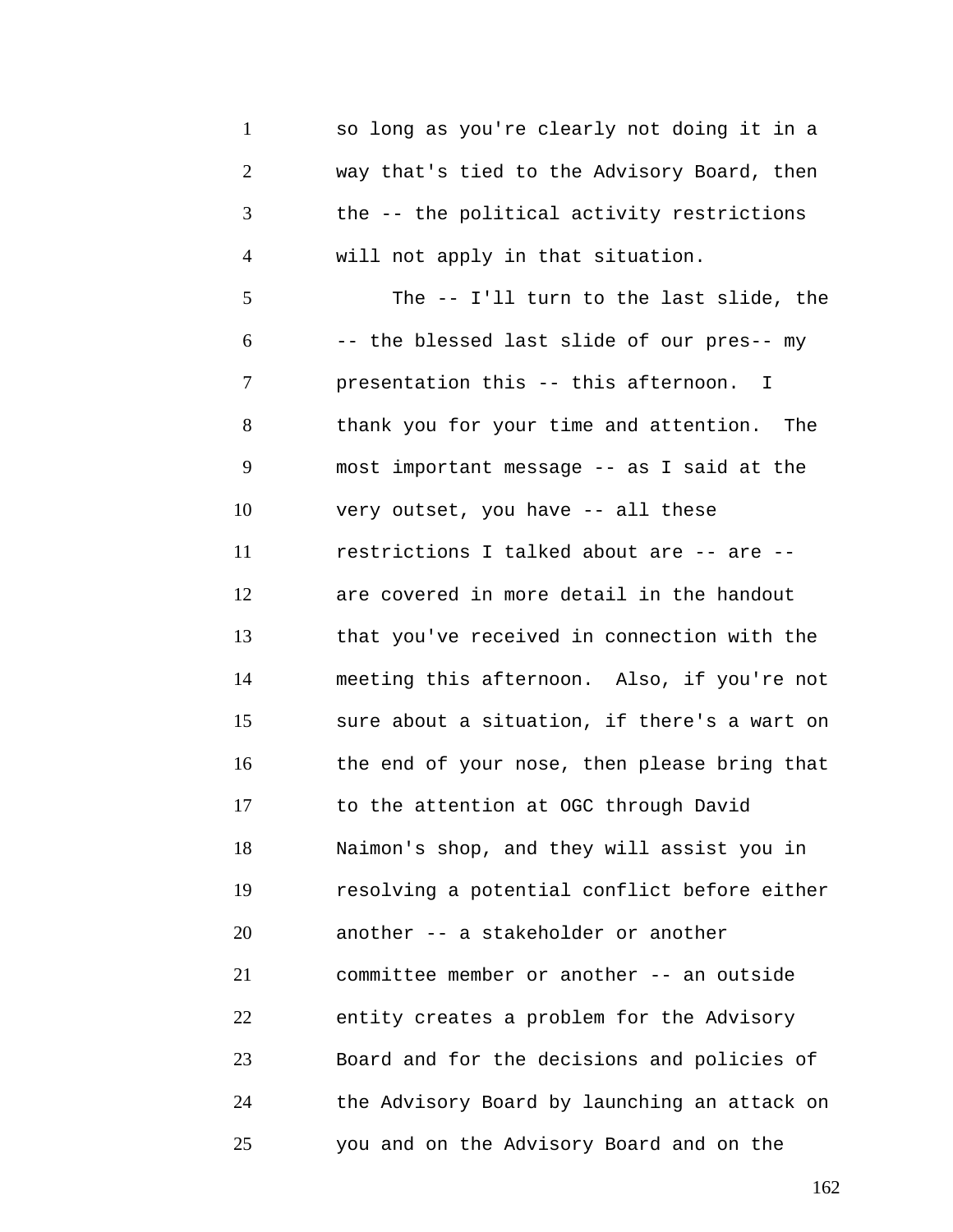1 2 policy on ethics and conflicts of interest grounds.

| 3              | I do have a couple of minutes before I       |
|----------------|----------------------------------------------|
| $\overline{4}$ | have to -- to run back and catch a flight,   |
| 5              | so if there are specific questions about the |
| 6              | -- the areas -- now I will say I will not    |
| 7              | get into a particular member's situation     |
| 8              | while standing at the podium and being       |
| 9              | transcripted (sic) in connection with this   |
| 10             | meeting, but I will in -- deal with          |
| 11             | questions generally about the conflict of    |
| 12             | interest statutes or regulations if the --   |
| 13             | the Board has them.                          |
| 14             | DR. ZIEMER: Thank you. Let's open the        |
| 15             | floor for questions.                         |
| 16             | (No responses)                               |
| 17             | MR. CONDRAY: I see you all spellbound        |
| 18             | by my eloquence and therefore I shall yield  |
| 19             | the podium.                                  |
| 20             | DR. ZIEMER: Let me ask --                    |
| 21             | MR. CONDRAY: Oh, we do have one              |
| 22             | question.                                    |
| 23             | DR. ZIEMER: This has to do with              |
| 24             | recusal, and we generally -- we have an      |
| 25             | operating rule here that if we're voting on  |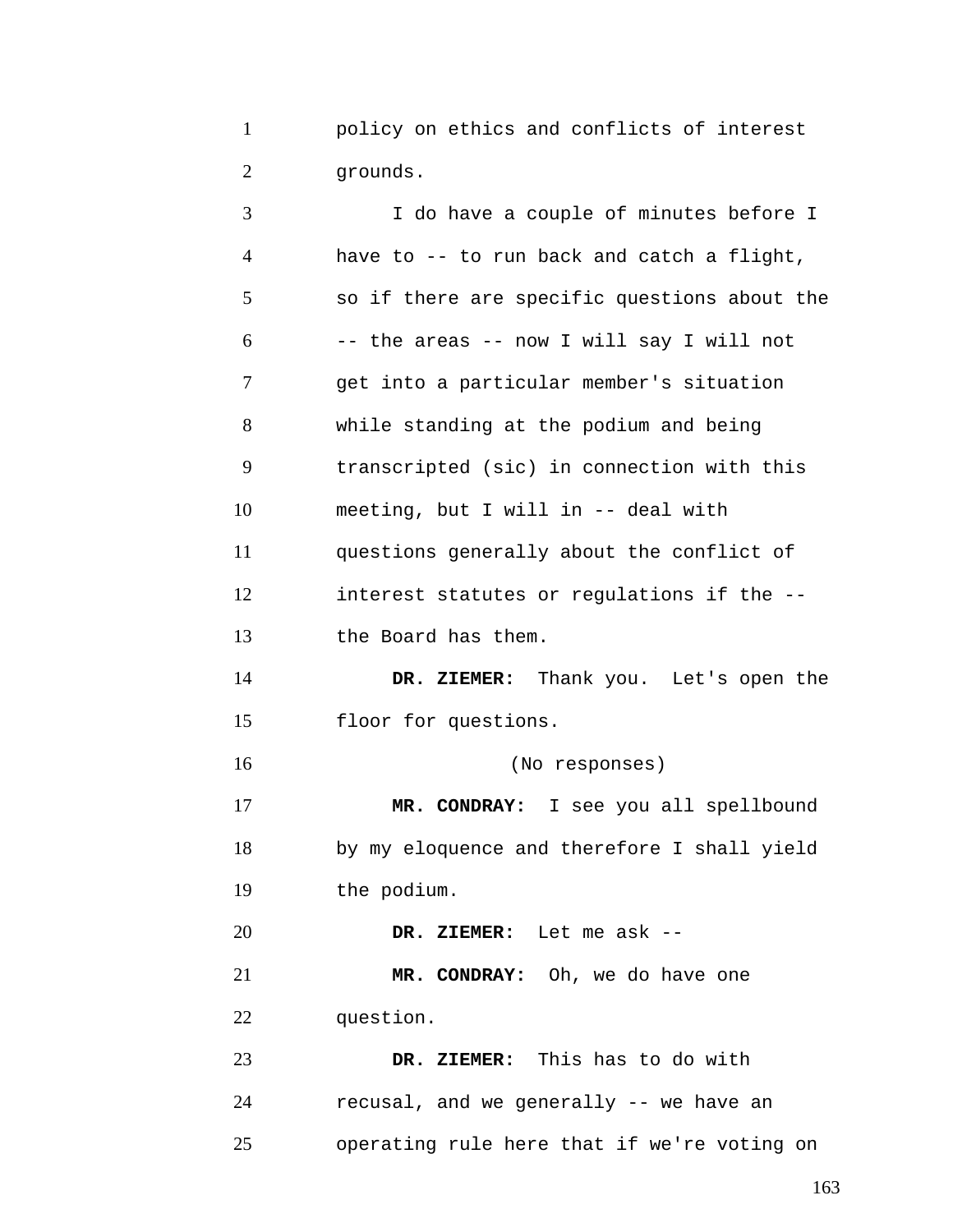1 2 3 4 5 6 7 8 9 10 11 a matter that deals with a facility -- for example, one of the national labs, we had a vote earlier on -- this -- this is sort of specific for purposes of illustration, but we were trying to prioritize which -- I think it was which -- which site profiles we would review first, and individual - individuals from particular sites then did not vote on their site or about their site or for their site or against their site, actually.

12 13 14 15 16 17 18 19 20 21 22 Now where you talk about stepping out of all proceedings concerning a matter - for example, we talked here this morning about a couple of sites that were not providing sufficient information, and we have individuals from those sites here. Now is -- is -- is the real rule only directed toward issues if that individual has financial interests or what does financial interest mean? I mean if they work there, they're getting paid.

23 24 25 **MR. CONDRAY:** In a situation -- you remember the financial interests, it's the financial interests of employee, the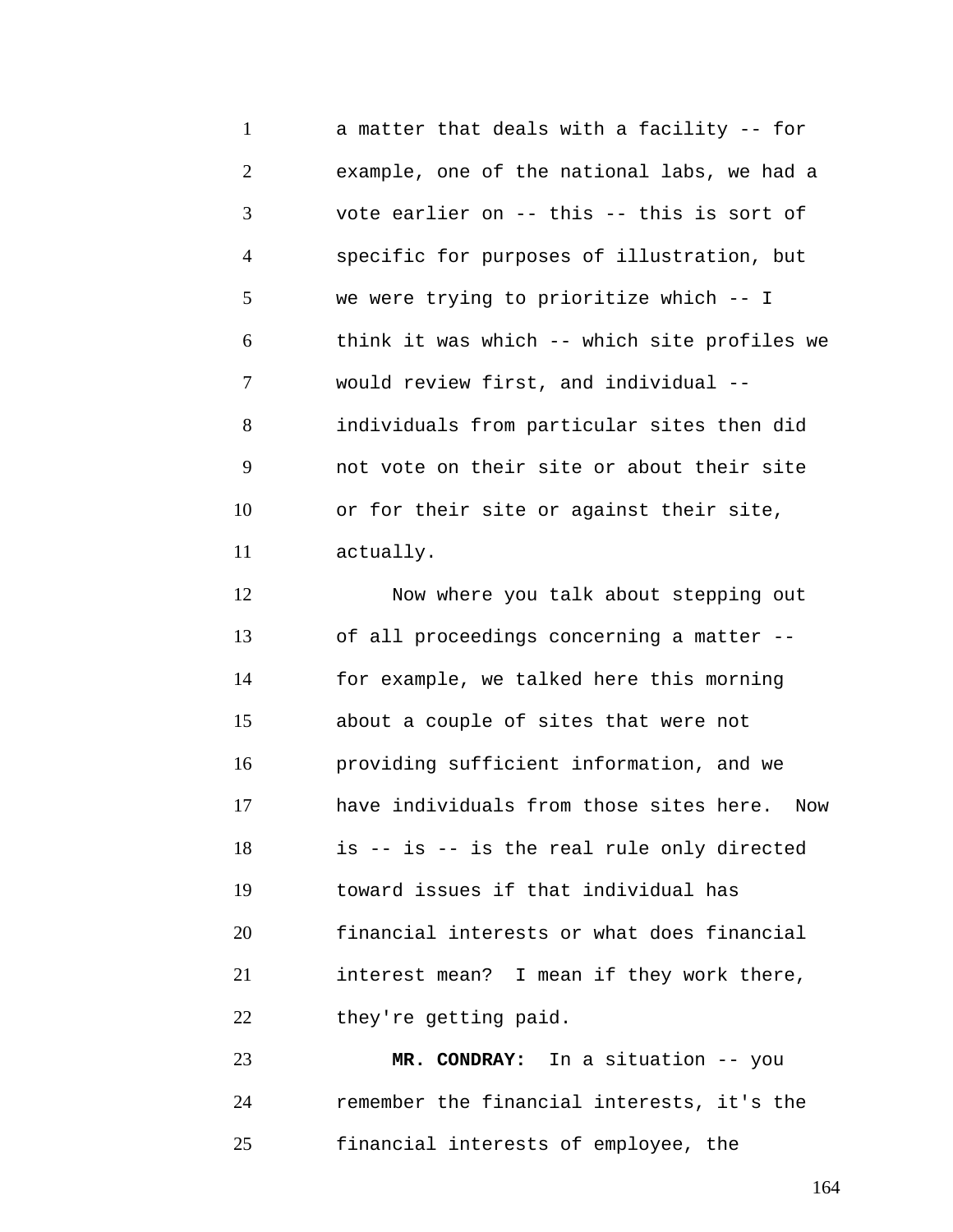1 2 3 4 5 6 7 financial interests of an -- the -- any attributed financial interests which include, generally speaking, employer's interests, those interests of a spouse or a dependent child, or an organization that you're serving as an officer, director or - or consultant or -- or trustee.

8 9 10 11 12 13 14 15 16 17 18 19 20 Now in a situation where you're talking about a particular facility, as a policy that makes a lot of sense because it would be very difficult for me to imagine a situation -- there are any number of ties that would be implicated in a situation where a member of the Advisory Board was associated -- was affiliated with a particular site. And where -- and in -- in that situation, the -- the recusal or disqualification would be a broad means of dealing with all of those conflict of interest concerns.

21 22 23 24 25 Now where I thought you were going with this question had to do with what -- the requirements of recusal or disqualification, which would include -- and I will say that if the Board is in a public meeting, you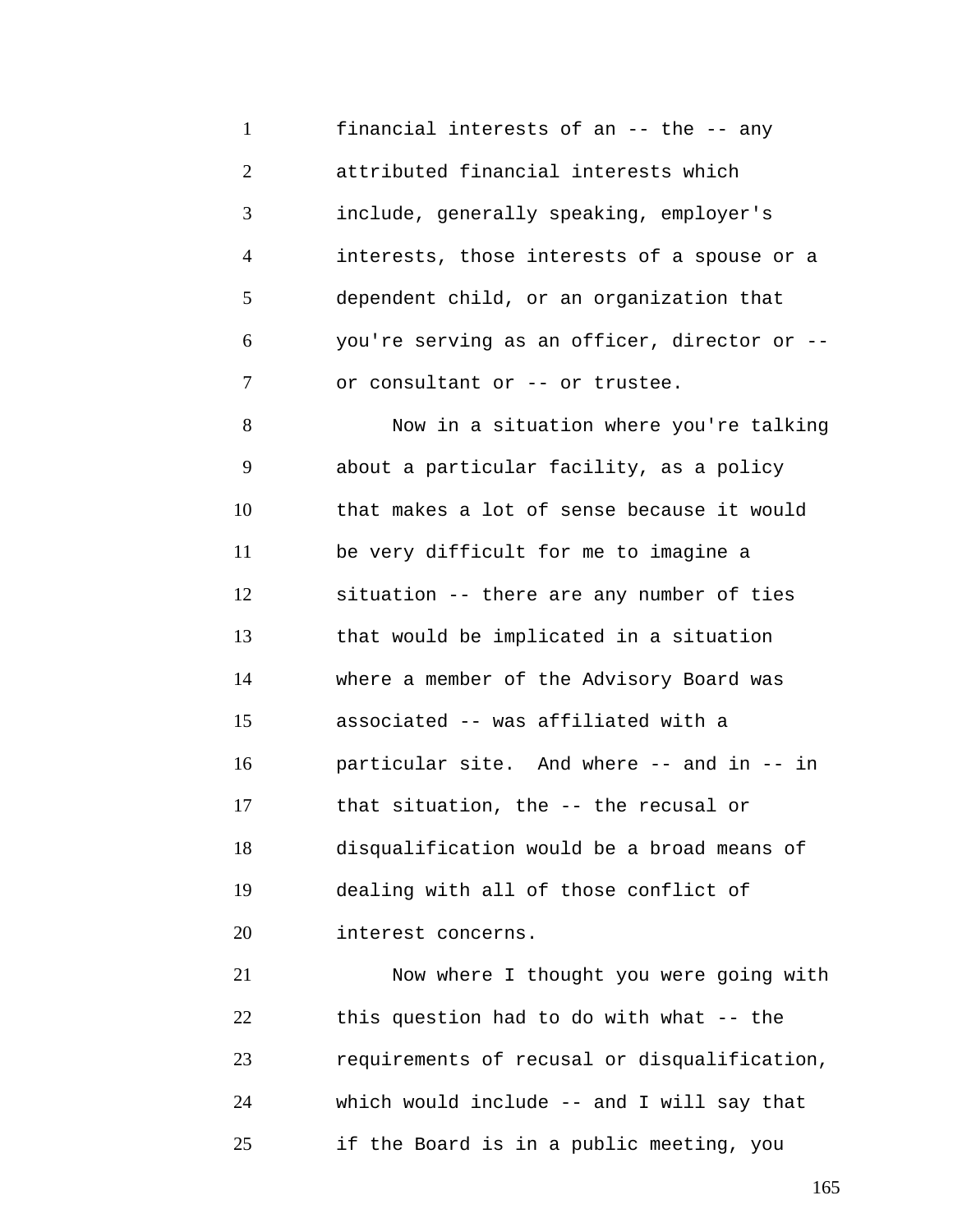1 2 3 4 5 6 7 8 9 10 11 12 13 14 15 16 17 18 19 20 21 22 23 don't actually have to leave the room in connection with that because the information that's being discussed is public. It's - however, if the meeting is in closed session, then -- in order -- in order - then in order to properly consider yourself recused or disqualified and to make sure that you weren't picking up -- didn't have access to information that you shouldn't have access to because of your -- the -- the conflict of interest concern, in that situation the -- the member should leave the room. But the -- the -- in a situation where you're talking about dealing with a specific location, there's so many different kinds of ties that would require recusal or disqualification that -- that -- that it's hard for me to -- to address a specific one other than to say that it would be hard for me to imagine a situation where a recusal or disqualification wouldn't be appropriate for -- for a Board member who is affiliated with a particular site.

24 25 **DR. ZIEMER:** Does the reclu-- recusal - -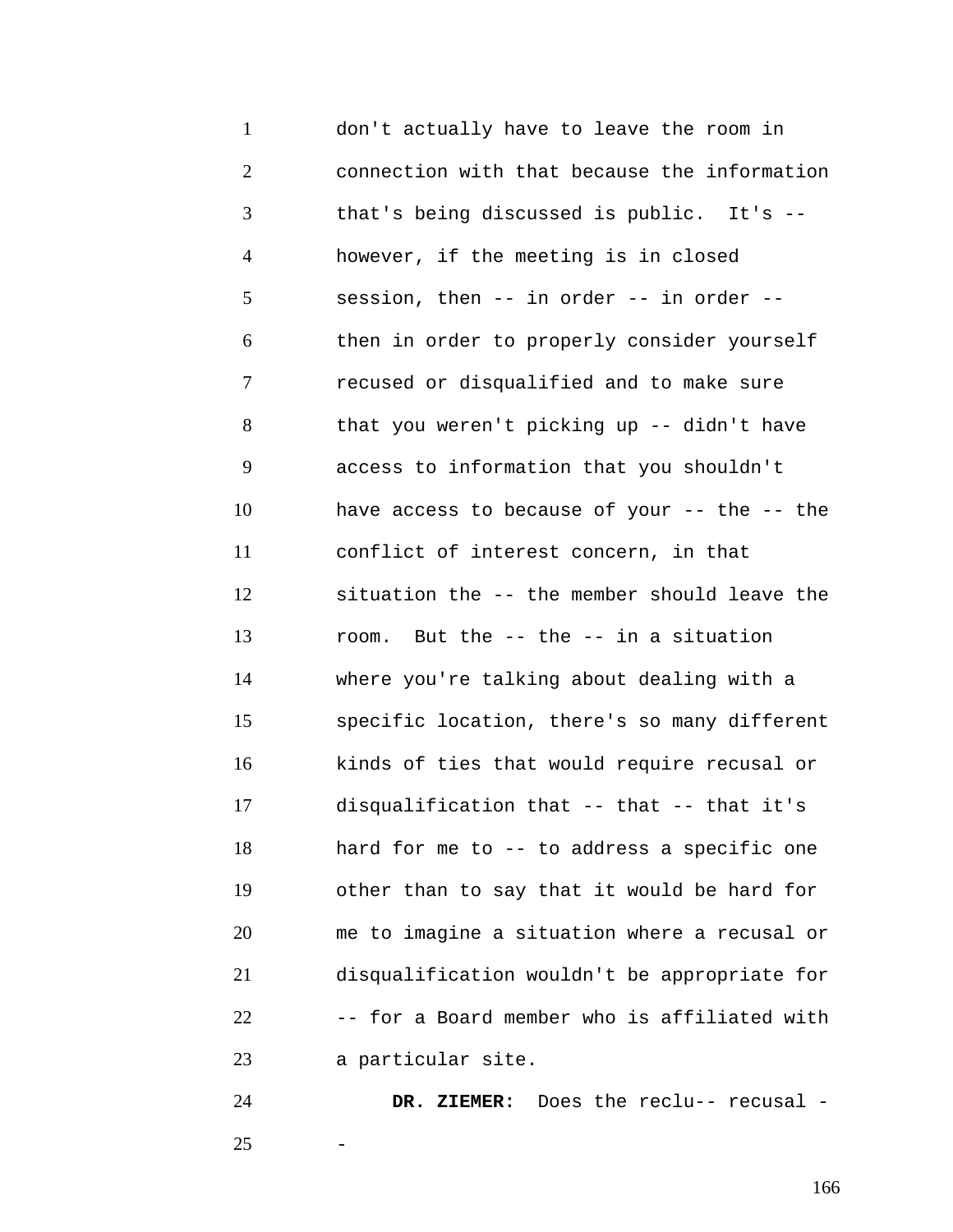| $\mathbf{1}$   | MR. CONDRAY: Say disqualification.             |
|----------------|------------------------------------------------|
| $\overline{2}$ | DR. ZIEMER: -- part includes not only          |
| 3              | things like voting on some issue, but even     |
| 4              | the discussion of it. Is that correct?         |
| 5              | MR. CONDRAY: That's correct.                   |
| 6              | DR. ZIEMER: Yes.                               |
| 7              | MR. CONDRAY: The -- the participation          |
| 8              | includes providing advice or                   |
| 9              | recommendations, as well as having a part in   |
| 10             | the specific decision.                         |
| 11             | DR. ZIEMER: Other comments or                  |
| 12             | questions?                                     |
| 13             | (No responses)                                 |
| 14             | MR. CONDRAY: Thank you all very much.          |
| 15             | DR. ZIEMER: We thank you for being             |
| 16             | with us today, John, and appreciate your       |
| 17             | input.                                         |
| 18             | REPORT ON QA/QC OF THE PHONE INTERVIEW PROCESS |
| 19             | Next on our agenda is a report on the          |
| 20             | QA/QC process for the phone interviews, and    |
| 21             | that will be presented by Richard Toohey       |
| 22             | from ORAU.                                     |
| 23             | DR. TOOHEY: Okay. Can you hear me              |
| 24             | okay? Let's go ahead with this. What I         |
| 25             | thought it would be good to do on this one -   |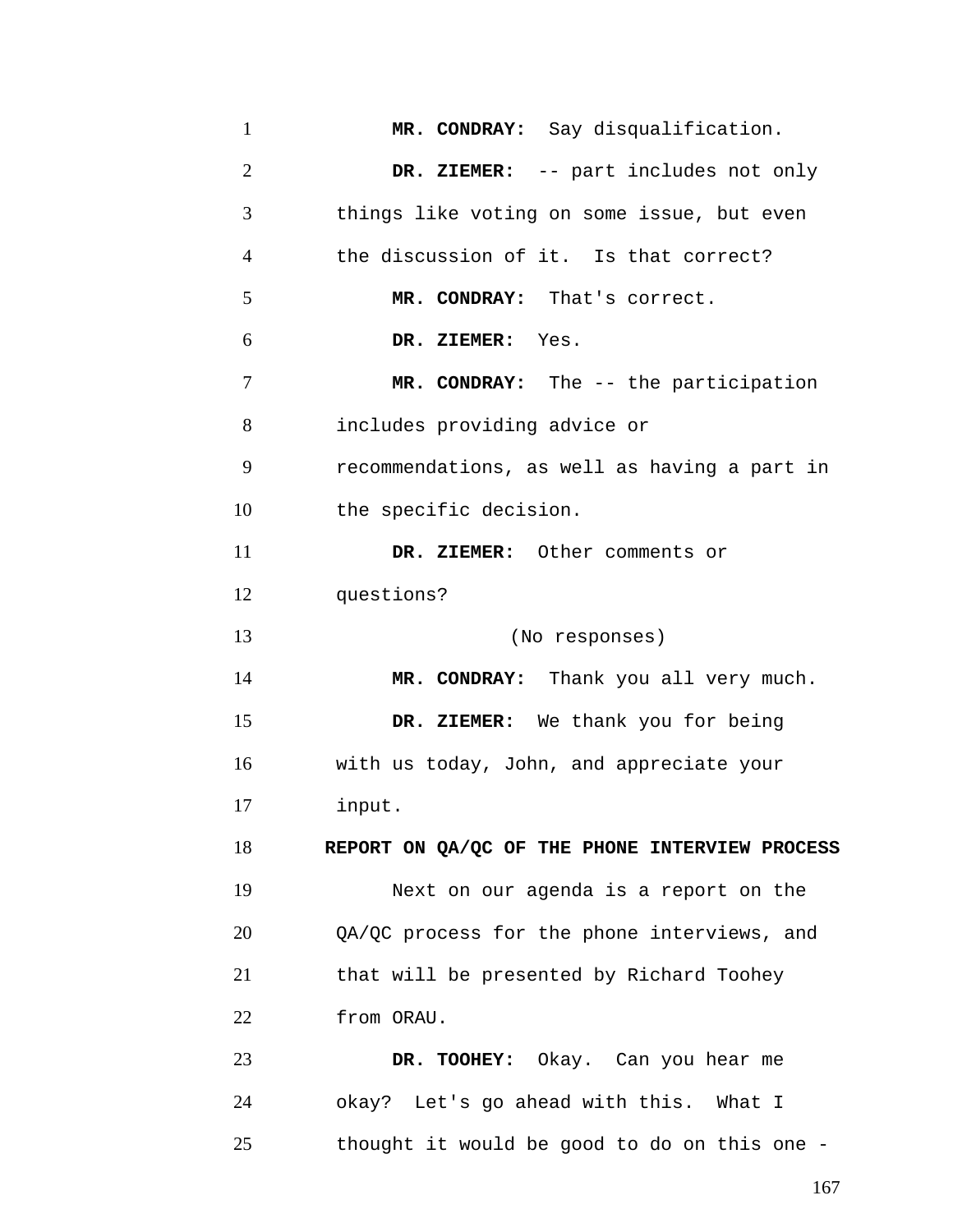1 2 3 4 5 6 7 8 9 10 11 12 13 14 15 - talk a little bit about our task four, which was originally called CATI, Computer-Assisted Telephone Interviewing. But we renamed it claimant contact, because it includes a lot more now than just the telephone interview process. So I'll go over the first bit fairly quickly. You're probably already familiar with it. And then get into the meat of what you wanted to hear about today which is the quality assurance and quality control we apply to this process to make sure we are capturing the data that the claimant provides in the interview, and then making sure those data are applied to the dose reconstruction.

16 17 18 19 20 21 22 23 24 So we have numerous responsibilities, and like so much else of this project, they have increased as time has gone on. We essentially handle almost all the mailings to the claimants now except the initial acknowledgement of receipt of the claim. But the introduction letter introduces ORAU and tells them we will be contacting them to schedule the interview.

We conduct the initial interview and

25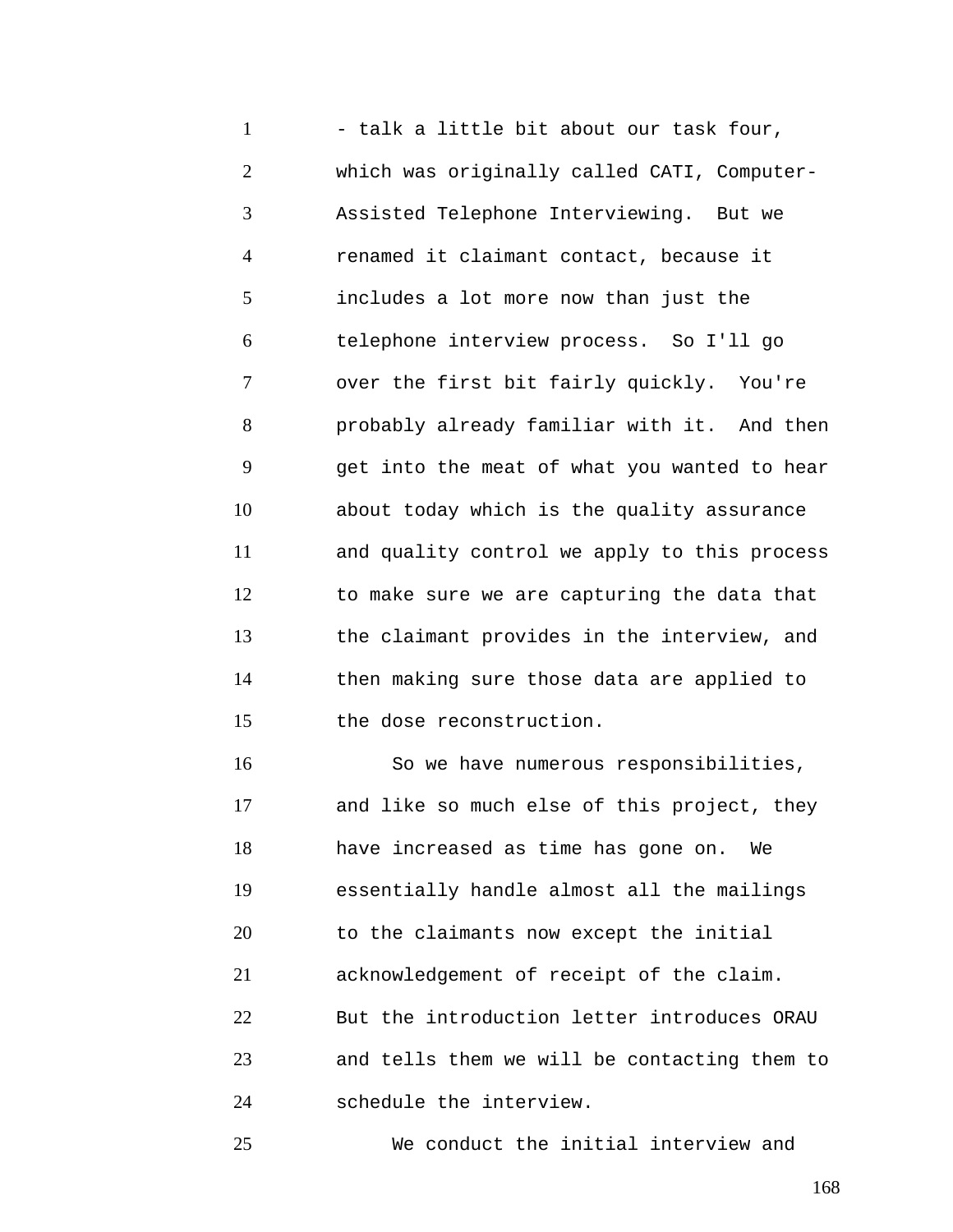1 2 3 4 5 6 7 technical review of that. A -- not a transcript, but a report of the interview is mailed to the claimant, and then the claimant's comments on that -- whether written on the report or provided telephonically -- are then captured. The report is updated as necessary.

8 9 10 11 12 13 14 15 16 17 18 19 20 21 22 23 24 25 A lot of the information we capture from the claimant on the interview are simple demographic things -- addresses, phone numbers, things like that -- and we automatically get those into the NIOSH database system, so they are captured. In some cases where the claimant wants an authorized representative -- typically one of their children or in some cases an attorney -- to represent them in this process, we'll mail the forms out, get those back. If we're unable to contact the claimant to schedule the interview, a registered letter goes out that just says hey, we've tried to contact you, we've been unsuccessful. We'd like to have this interview. Please call our toll-free number to schedule it.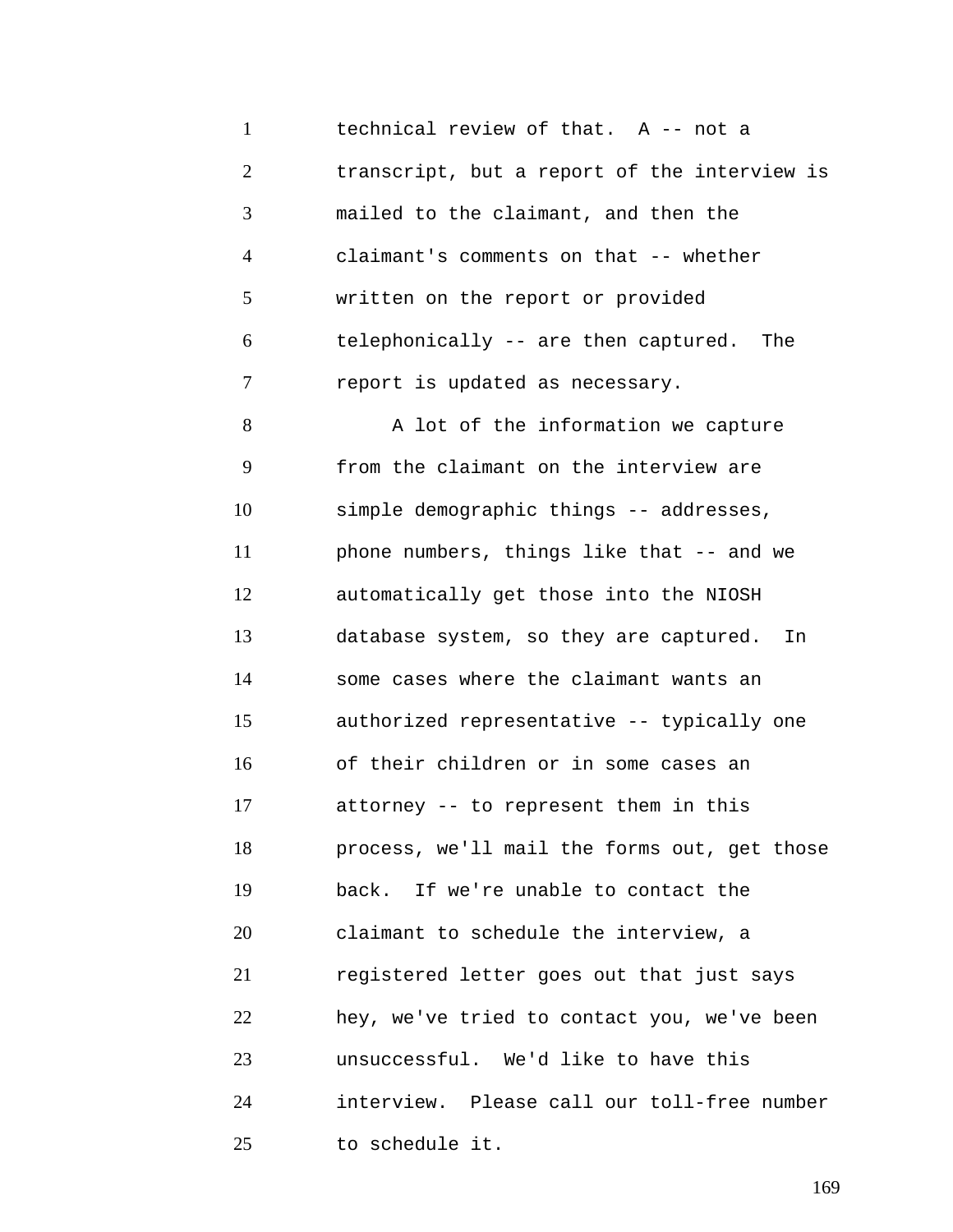1 2 3 4 5 Also if the claimant declines the interview, there is a letter goes out to them confirming that they declined the interview, and that's again captured in the analysis record.

6 7 8 9 10 11 12 13 14 15 16 17 18 19 20 21 22 23 24 25 As was mentioned, the dose reconstruction introduction letter goes out to the claimant, which primarily provides a list of possible dose reconstructors who will be working on their claim and asks the claimant do they object to any of these people on the basis of potential conflict of interest. And of the 6,000 or more of those that have gone out, we've only had two come back from the claimant saying no, I don't like this person. We've had many more - well, many more; four or five -- come back from the claimant specifically requesting the conflict of interest rule be waived because they would prefer somebody from the site who knows something about the site to do their dose reconstruction. Again, we get back to them saying well, sorry, we're - really it's better if we don't do that. But we do also say we do have people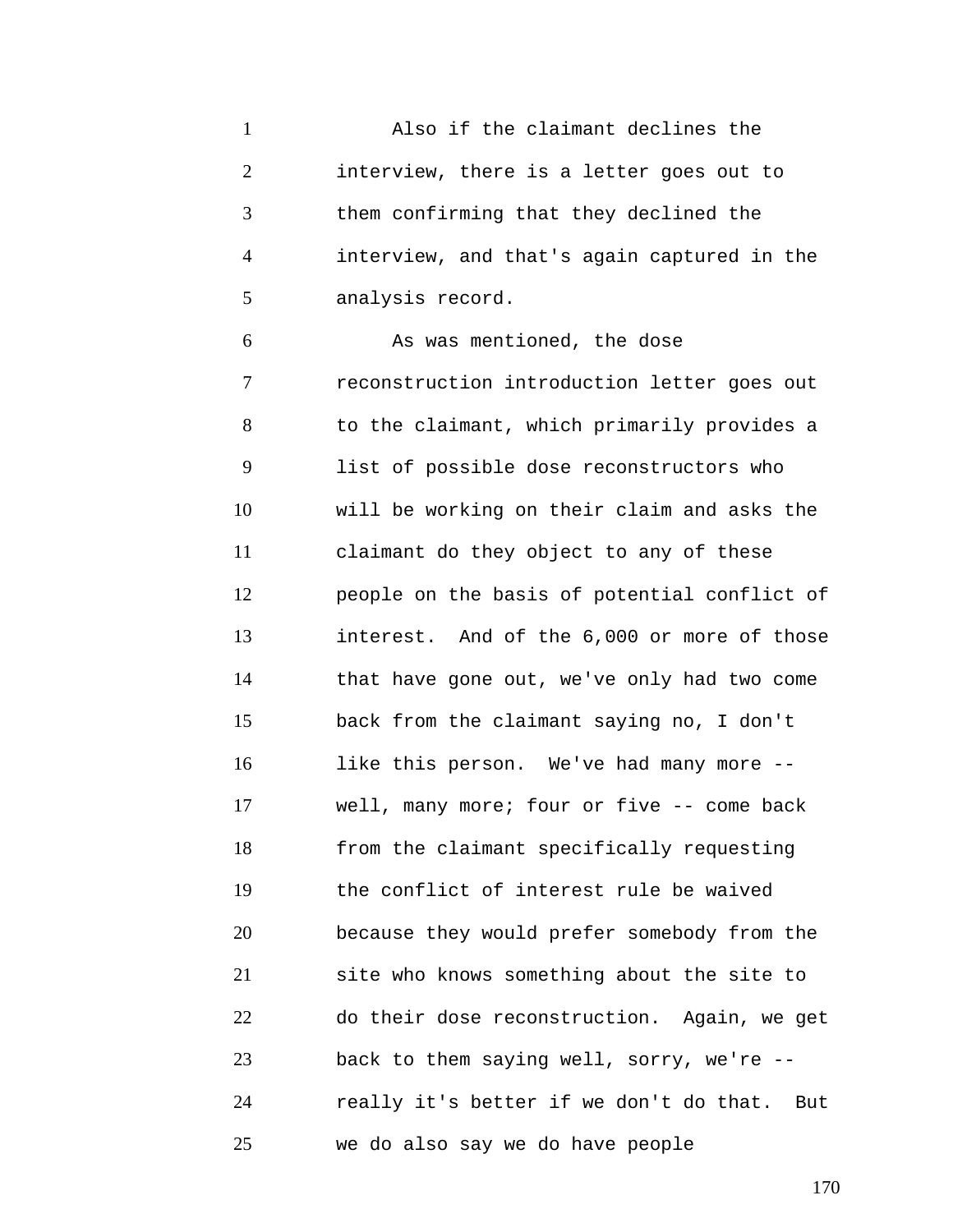1 2 3 knowledgeable about the sites contributing to the site profile and the exposure conditions on the site, things like that.

4 5 6 7 8 9 Any additional data or information the client sends in and anything they have that they want to send in and add to their file is fair game. We receive that and scan it in, make it -- sure it's part of their record.

10 11 12 13 14 15 16 Something we just took over at the beginning of the year was conducting the closeout interview with the claimant, and this is after the claimant has received their dose reconstruction report and the OCAS-1 form. We simply call them and ask them do they have any questions about it.

17 18 19 20 21 22 23 24 25 And if there's been a delay in returning that OCAS-1 form, we ask them if there's a problem, are you willing to send it back -- explain what it means. And the one problem we've seen -- and like many others, it -- as you know, this is a very complicated, involved process and can be confusing. The OCAS-1 form simply is the claimant's agreement that they have nothing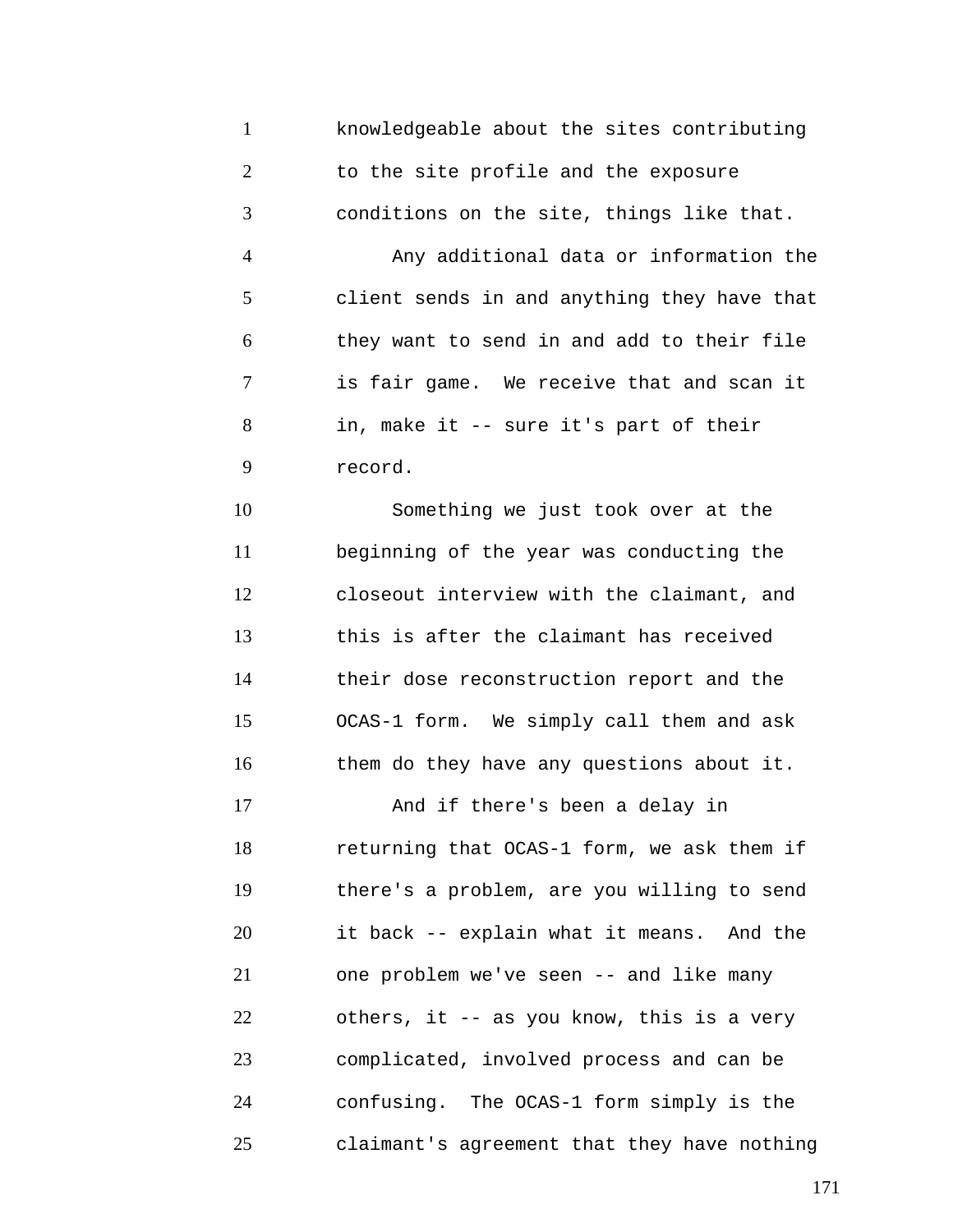1 2 3 4 5 6 7 8 9 10 11 12 13 14 15 16 17 18 19 20 21 22 23 24 25 more to add to their file, no other information, no other documents, at this time. It doesn't mean they agree with the conclusions of the dose reconstruction report, which many of them think it means. So again, in the closeout interview we try to make that clear, and sometimes we're successful and sometimes we're not. Any additional information provided by the claimant -- and that might be an incident report or something. There have been a number of cases in the interview process where the claimant has acknowledged involvement in an incident, and then we have gone back to get -- try to get the incident report, if any, from DOE, if it was not already in the claimant's data submittal. We of course do the scheduling of all interviews. Another point on that, one number -- one reason the number of phone calls you saw on Jim Neton's presentation was so high, it typically takes a couple of rounds of telephone tag to schedule the interview. We will call people. If we don't reach them, we'll leave a message.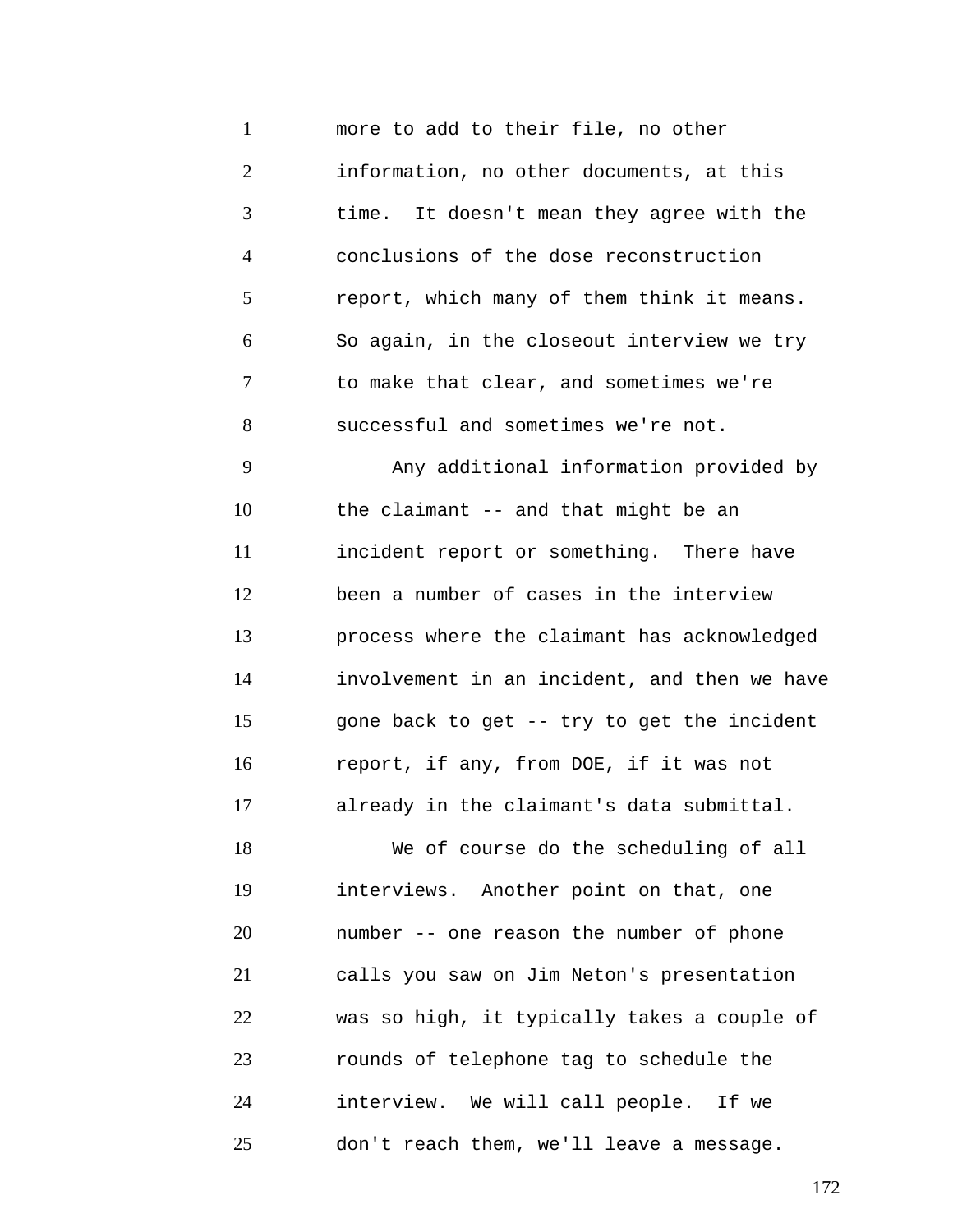1 2 3 4 5 6 7 They call us back, so it takes about three or four calls before we're actually connected with the claimant to do the interview. A lot of times the -- many of our calls, of course, are requests for status of the claim -- from the claimant, as you might imagine.

8 9 10 11 12 13 14 15 16 17 18 19 20 21 22 23 24 Our staffing in task four is 33 people. We have -- two of the interviewers are halftime, so we have a total of 32 FTE, so half of those are people -- well, more than half are actually doing the interviews, and we have a late shift. We have a couple of people work into the evening, 8:00 or 9:00 p.m. eastern time, give us a better chance of catching people on the west coast. And a couple of 800 operators man the line, and then schedulers, reviewers, clerical staff handles the mailings, and some supervisors. So I'll go over these statistics fairly quickly. One reason -- I have to apologize, when I put these together, for once I put my slides together in advance of the meeting, so all I had were the April numbers and Jim

Neton gave you the more updated ones, but

25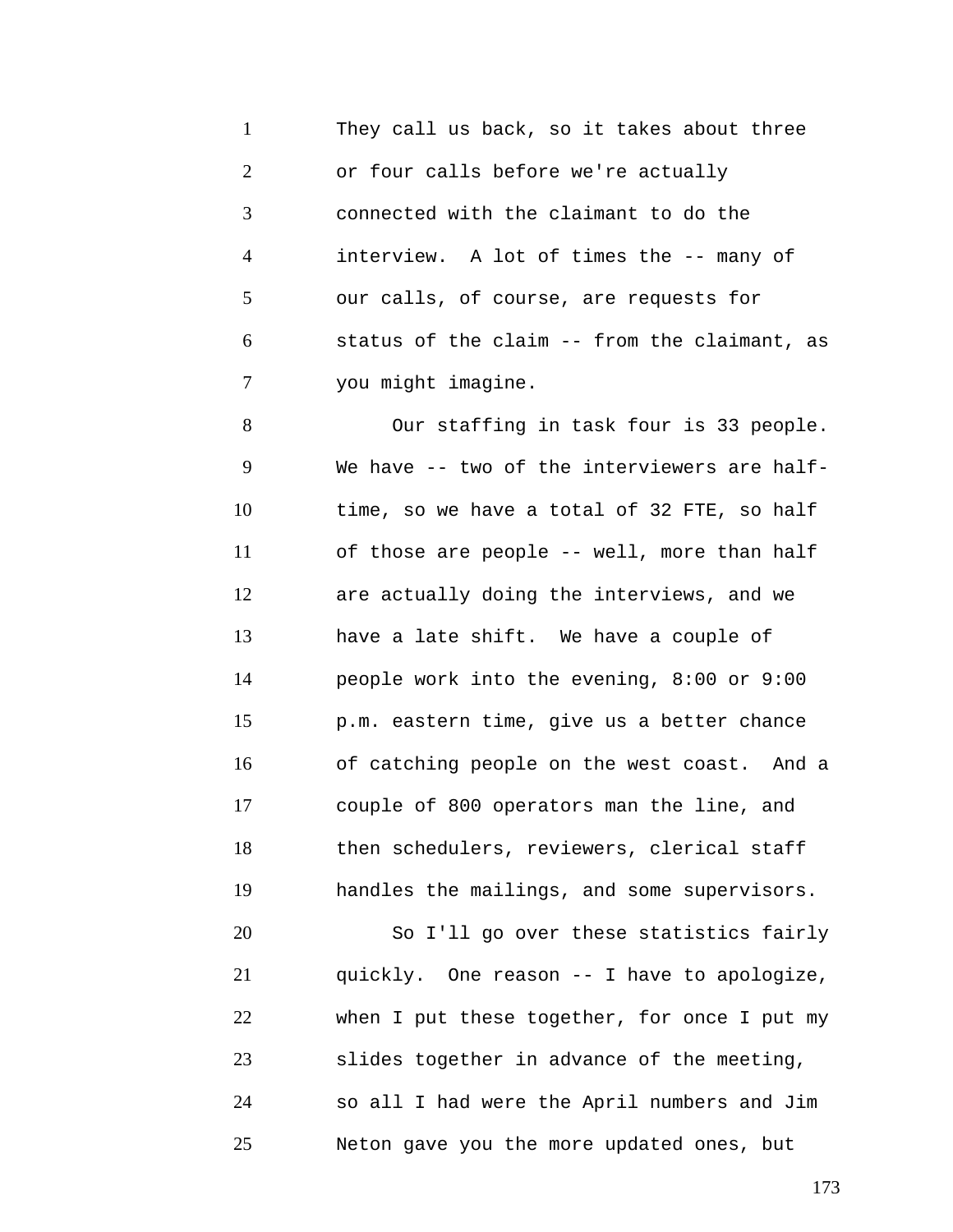1 2 3 4 5 6 7 8 9 10 11 12 13 14 15 16 17 18 19 20 21 22 23 24 25 just to synchronize things, as Jim showed, through the end of May we've done about 14,400 interviews -- well, no, I'm sorry, 14,400 claims have received at least one interview. And we've only got about right now 1,200, 1,300 claims awaiting interview. The one statistic is -- it's an average of about 1.33 interviews per claim or per Energy employee, because every claimant - if there are multiple children with no surviving spouse, all the children are claimants, they each get an interview. So it's about one-third more interviews than there are actual claims in there, but we've knocked most of them out. As you've seen, we're averaging about 300 a week and our maximum was close to 500 one week, but there was a lot of overtime involved in that. The closeout interviews, as I mentioned, we took over in January and we've completed about 3,300 of those. Again, it's with every claimant, so again that's an average about 1.33 per dose reconstruction. OCAS was doing those initially, transferred them over to us beginning of the year.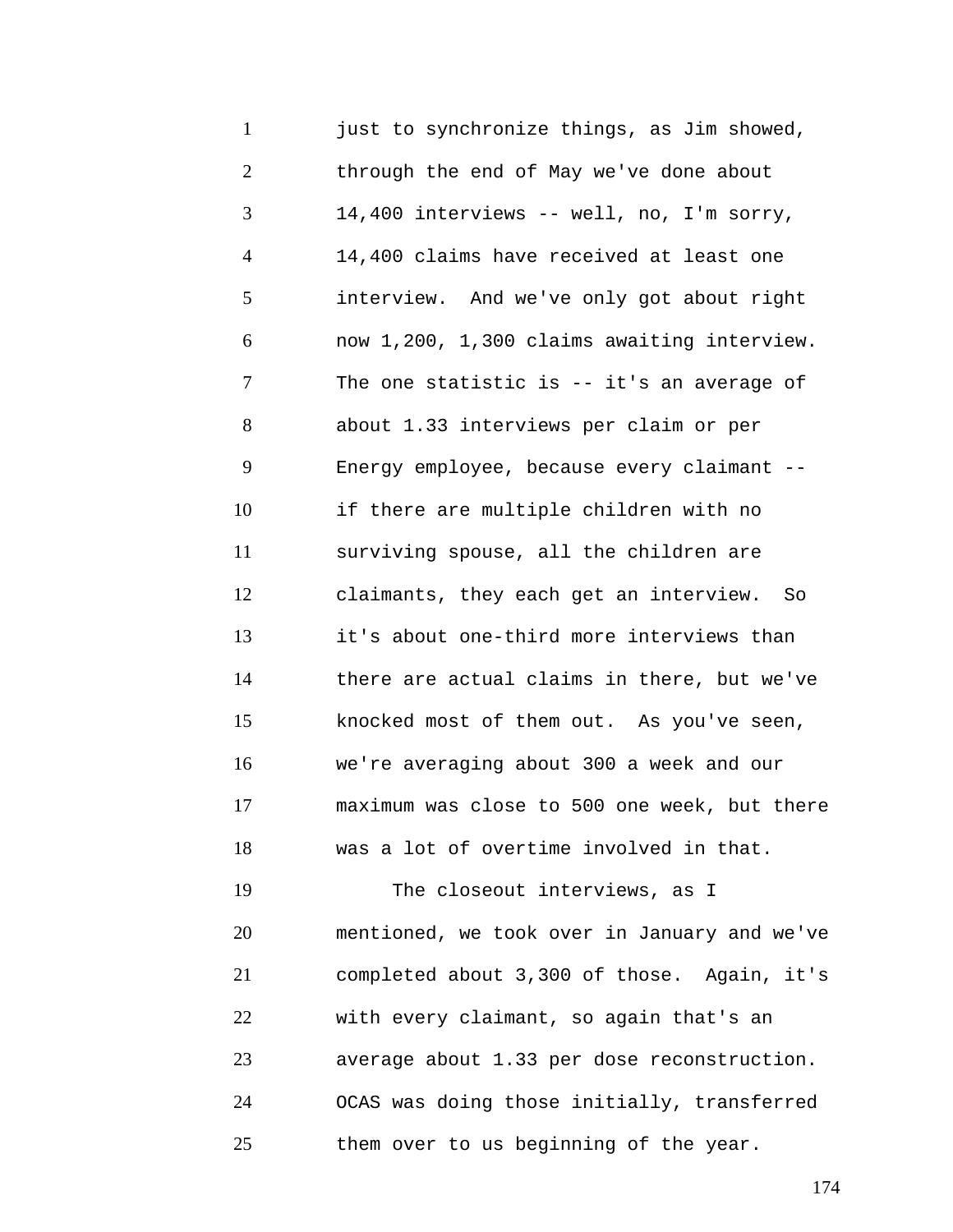1 2 3 4 5 6 7 8 9 We've done about 2,000, and we're averaging about 105. And of course, as I hope is obvious, as we complete the backlog of initial interviews, the interviewers are transitioning over doing the closeout interviews, plus any interviewing or information-gathering that may be necessary for SEC petitions that come in. On the 800 operations, again, that's

10 11 12 13 14 15 16 17 18 19 20 21 22 23 24 25 about 3,000, 4,000 calls a month come in. The vast majority of them are the status of the claim. You know, where is my claim in the process, how long is it going to take, that sort of thing. People do call in changes in addresses, phone numbers, things like that. Frequently, though, children will call in where the claimant has in fact passed away. And then unfortunately, that almost kicks them back to square one since then the survivors have to refile the claim with DOL. Any updates they have to their interview or -- or requests for information that we can give them. This has downtrended over the last year as more information's been put up on the NIOSH web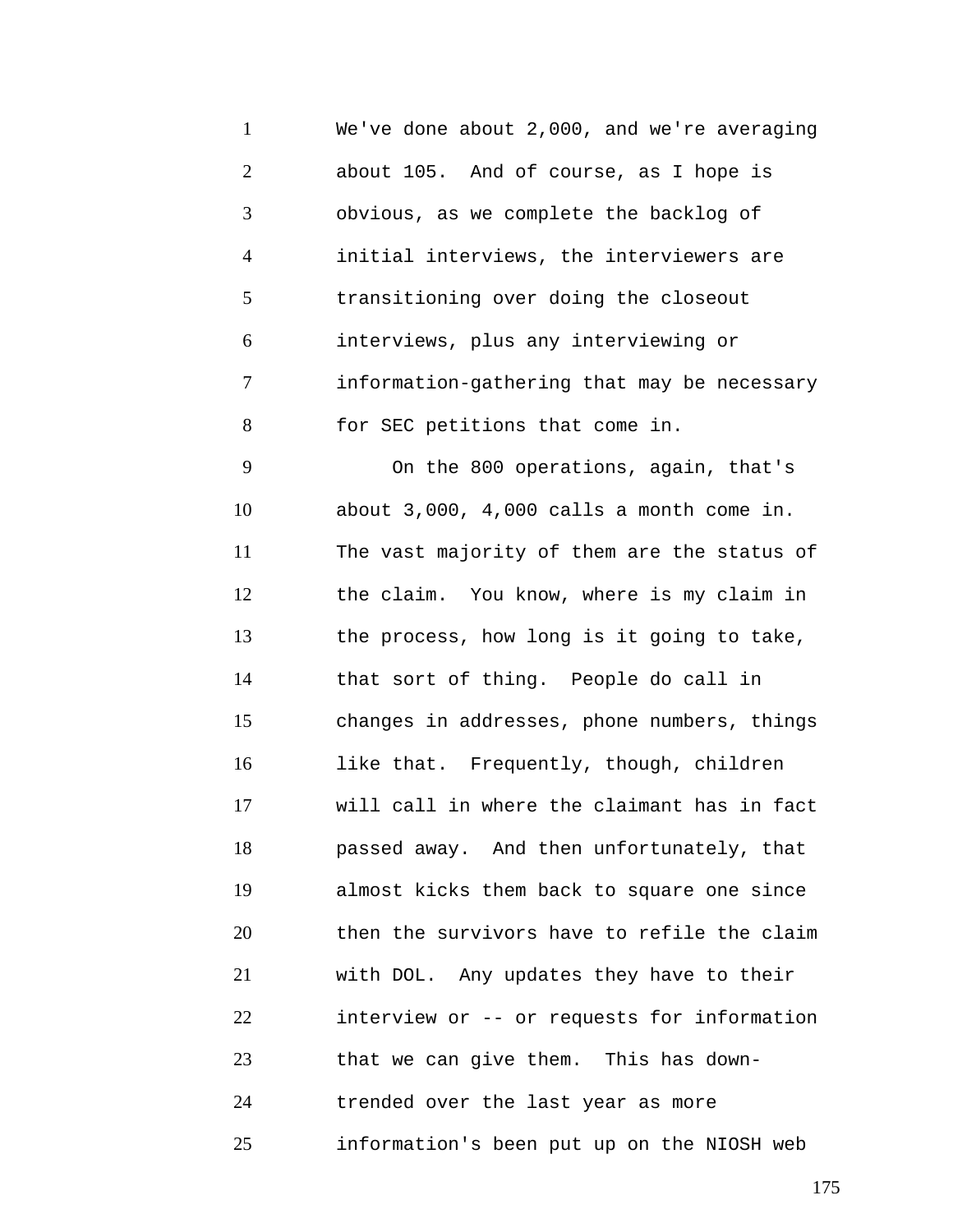1 page, so... But it's pretty steady.

2 3 4 5 6 7 8 9 We send out a lot of mail, as you can see. And then a copy of every letter to a claimant is entered into their claim file in NOCTS, and we also have pretty automated capability now. If NIOSH needs to send out a mass mailing for some reason, we can generate that letter and get it out in the mail pretty quickly.

10 11 12 13 14 15 16 17 18 19 20 21 22 23 24 25 Okay, let's get to the meat of things, QA on this process. One of the first things is training of the interviewers. The interviewers, the health physicists who review the interview reports and -- and the one -- they should really say -- it should probably be a QC person within the task. QA is the loftier organization who makes sure the QC people are doing their job. They get telephone skills training, how to talk to people on the telephone, and especially talking to elderly people, who form the majority of the claimants or may have hearing difficulties or the like. They get an overview of the Act and the DOE facilities and what went on at that. Many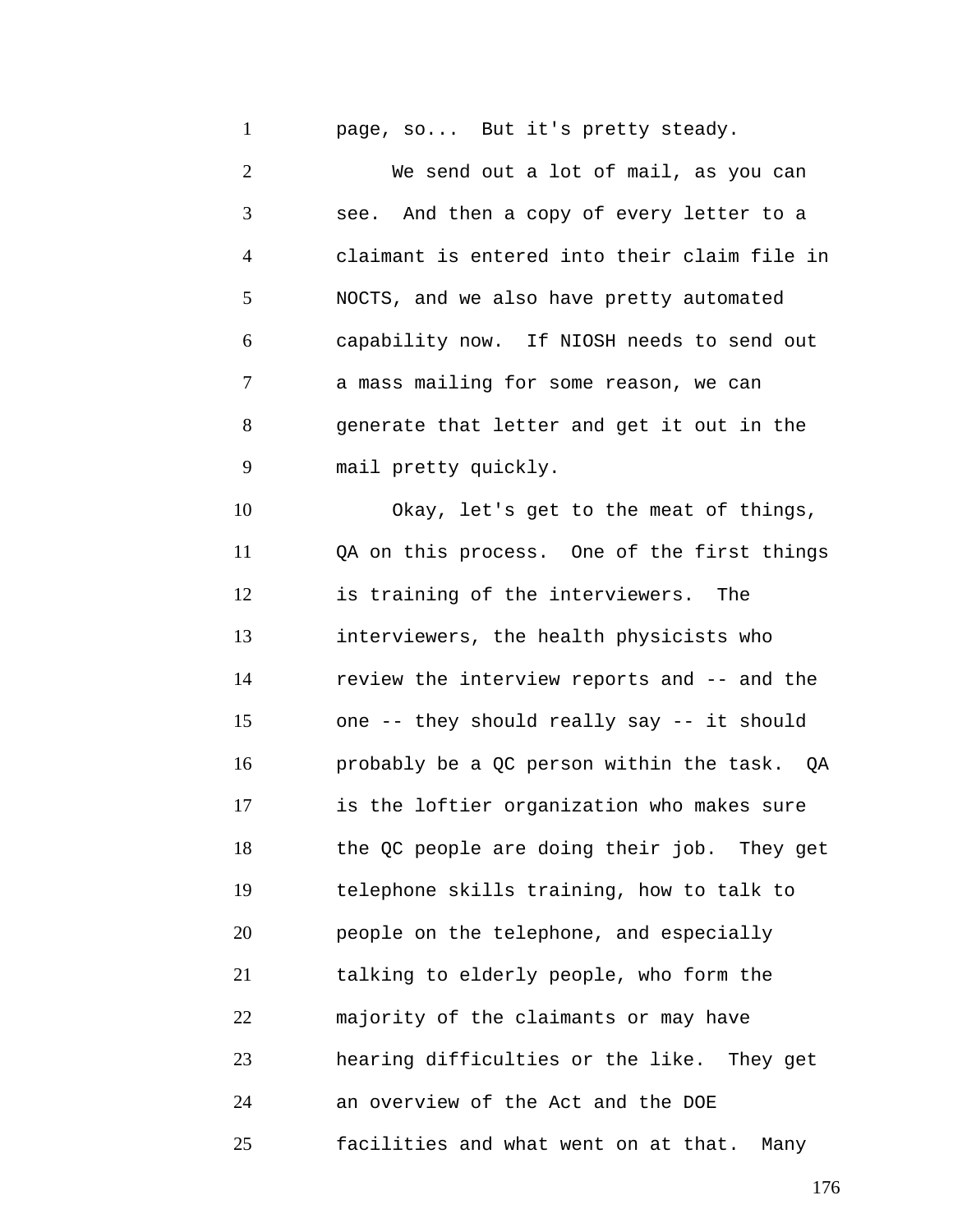1 2 3 4 5 of the interviewers have worked at DOE facilities, particularly Mound and Fernald in the Cincinnati area. But some had not, so we got everybody up on what them and what the Act is about.

6 7 8 9 10 11 12 13 14 15 16 17 18 19 We give them what is the equivalent of general employee radiation training under the DOE package, which is the introduction to radiation, protection concepts and all that, just to give them the basic vocabulary of the business so they know what the claimants are saying or referring to in that. And then before they actually get cut loose to do interviews, there's extensive on-the-job training. And they will do several interviews which are monitored by a supervisor, from which they get immediate feedback, before we certify them to cut them loose.

20 21 22 23 24 25 The people who are not so much directly involved in doing the interviews themselves, of course, get the telephone skills training and on-the-job training. I should mention, it's not listed here, but everybody in -- on the ORAU team gets Privacy Act training,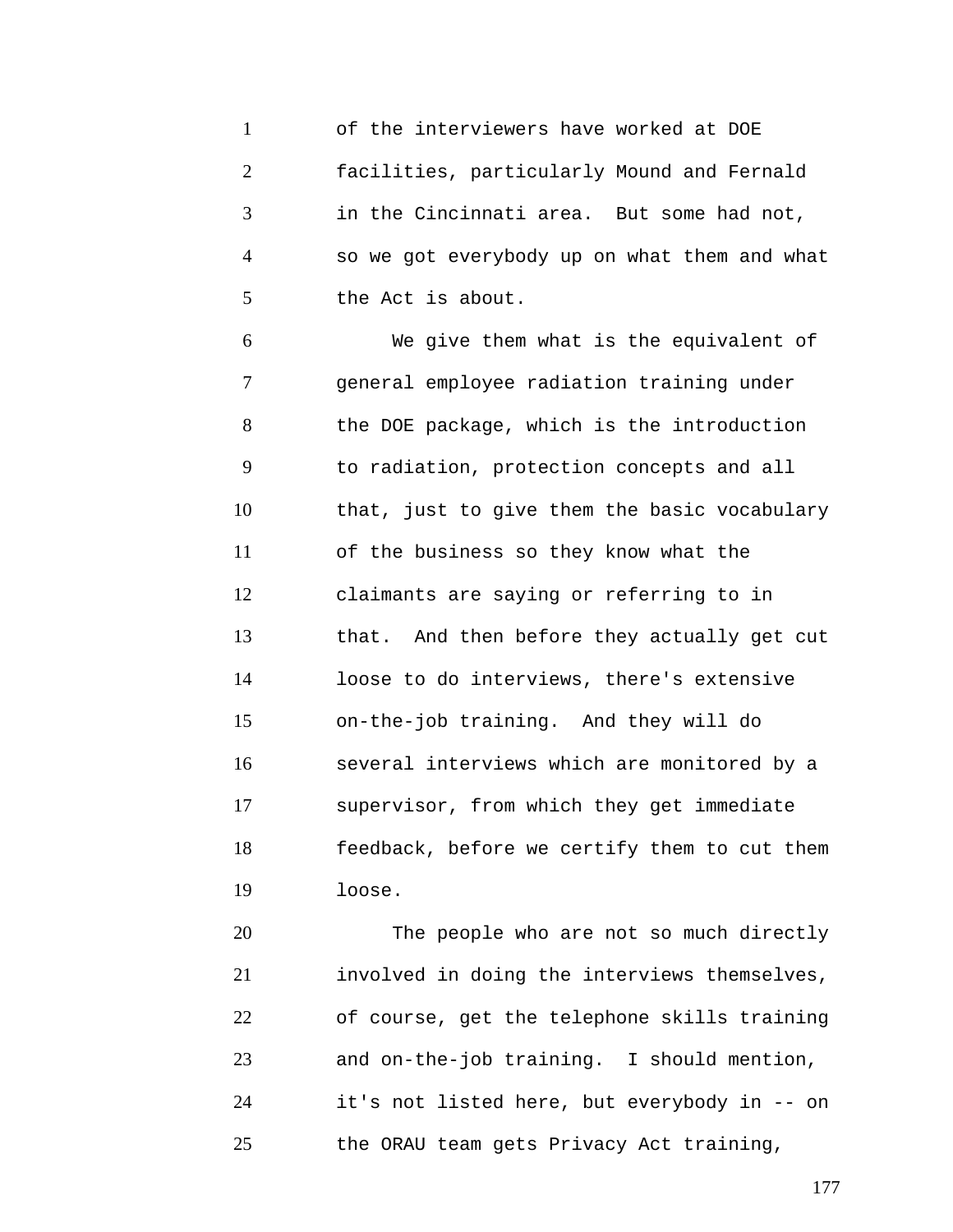1 2 3 4 5 6 7 8 9 10 11 12 13 14 15 16 17 18 19 20 21 also, and it's one of my pet peeves. I keep emphasizing, you know, this is Privacy Act data. You can't leave it lying out on your desk. You can't take it home with you. You can't talk to your -- your spouse about that and everything else, so everybody gets that. Okay. We maintain a database on the telephone interviews, and these are basically QC things. There are automatic checks run on a daily basis on that to make sure we don't call a claimant to schedule an interview with them before that letter's gone out to them that says hey, we're going to call you to schedule your interview. We don't do an interview unless it's already been scheduled and -- and is on the calendar. We also check to see after the interview that the initial draft to the claimant is on its way back to the claimant within a week. The same thing on any updates that the claimant may provide on

23 that we haven't missed a scheduled

22

24

25

that draft for a revision. We also track

interview. We won't do a closeout interview

unless there was an initial interview done.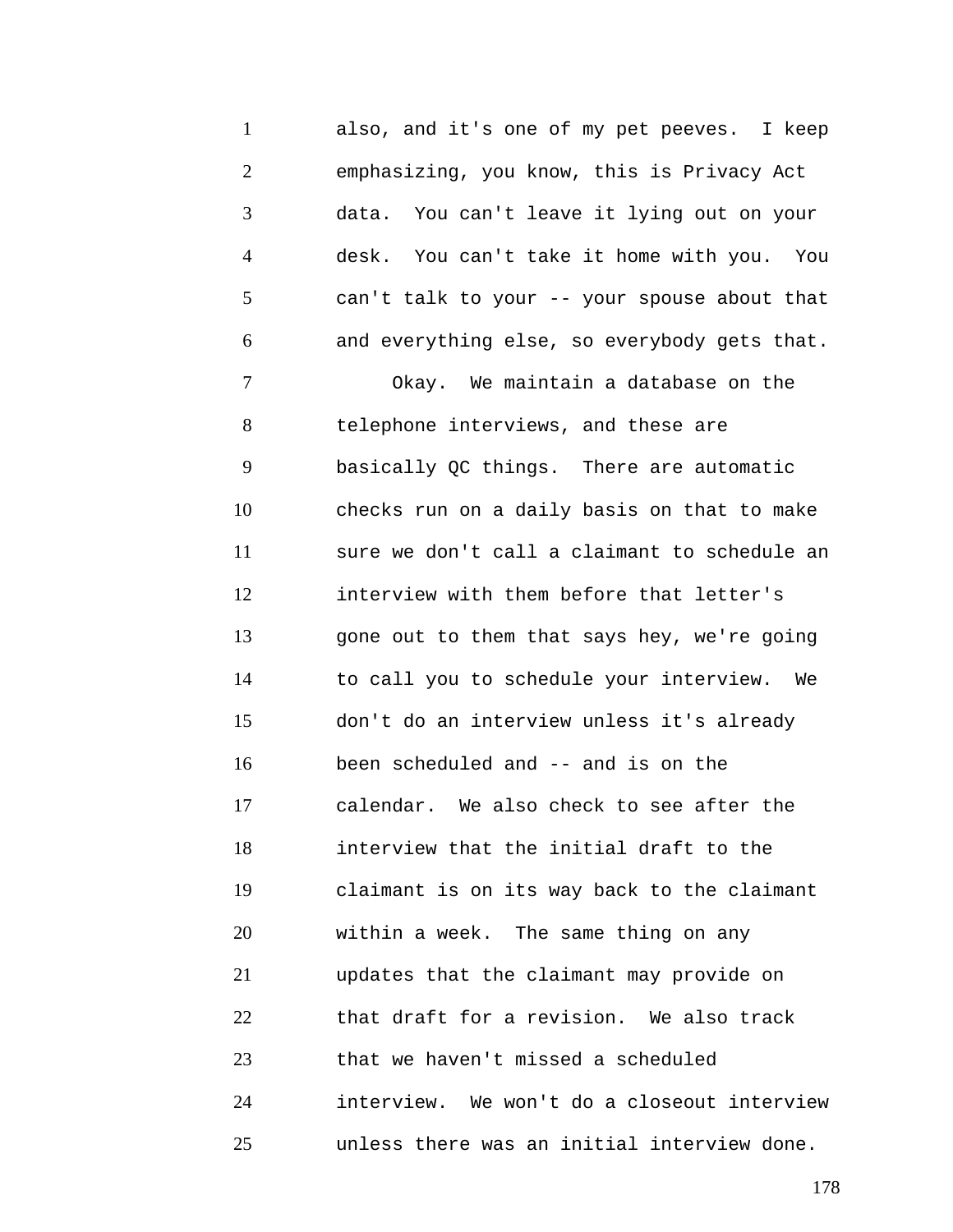1 2 3 4 5 6 Obviously that would be cart-before-thehorse. And we also check to make sure we don't try to schedule a closeout interview unless the draft dose reconstruction report and OCAS-1 has actually been sent to the claimant.

7 8 9 10 11 12 13 14 15 16 17 18 19 20 21 This is all automated and just pops up. We use Microsoft Outlook to schedule the interviewer's time, and whenever an interview is scheduled, there's an automatic check run against this thing and so on. The other automatic queries are to make sure that any correspondence that's mailed to the claimant is in fact automatically uploaded to that claim file, and that the dates on the correspondence match those in the database. And again, this is creating the -- what is now called the analysis record for the claim, which then accompanies that claim back to DOL when we've completed the dose reconstruction.

22 23 24 25 General QA on this, we do silent monitoring of both initial and closeout interviews by supervisory staff. Generally it's performed randomly. The opening part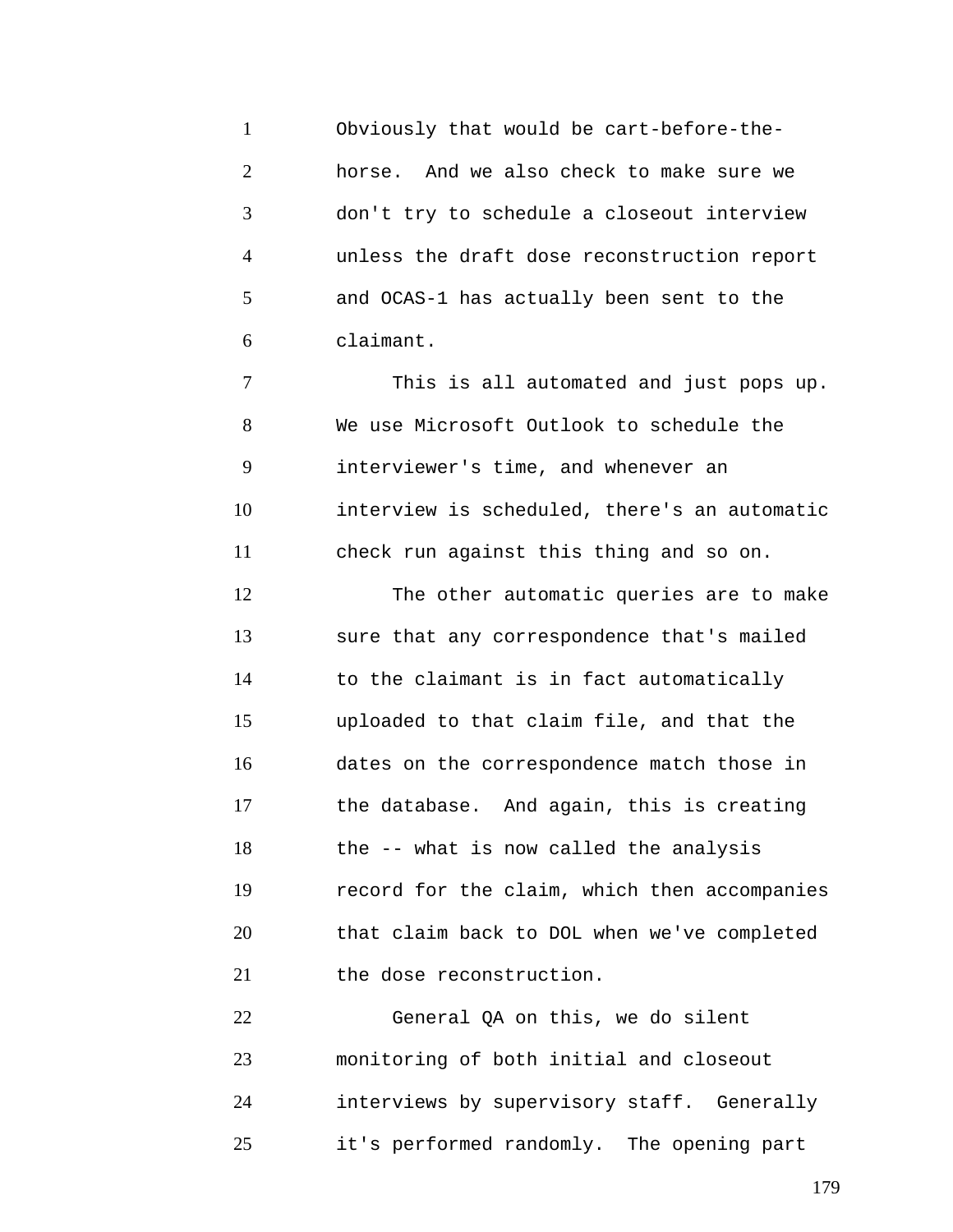1 2 3 4 5 of the interview -- the interviewer will tell the claimant that this telephone call may be monitored for quality assurance purposes. You know, same thing you hear when you call up Delta Air Lines.

6 7 8 9 10 11 12 13 14 15 16 17 18 19 20 21 22 The interviewer can also request monitoring, and in fact on their computer screen in front of them while they're going through the CATI script and entering the claimant's data, they've got a little button they can hit which will signal a supervisor to get on the line. And basically if the claimant has raised some issue that the interviewer hasn't a clue what they are talking about or what it means or what's going on, they can get a health physicist on that line to help them with that, essentially instantaneously. The HP reviewers are assigned blocks of time when they have to be available for this. The comments that the monitor has are entered actually into a spreadsheet, so a

23 24 25 poor man's database. There is immediate feedback to the interviewer via e-mail, what you did good, what you did bad, areas for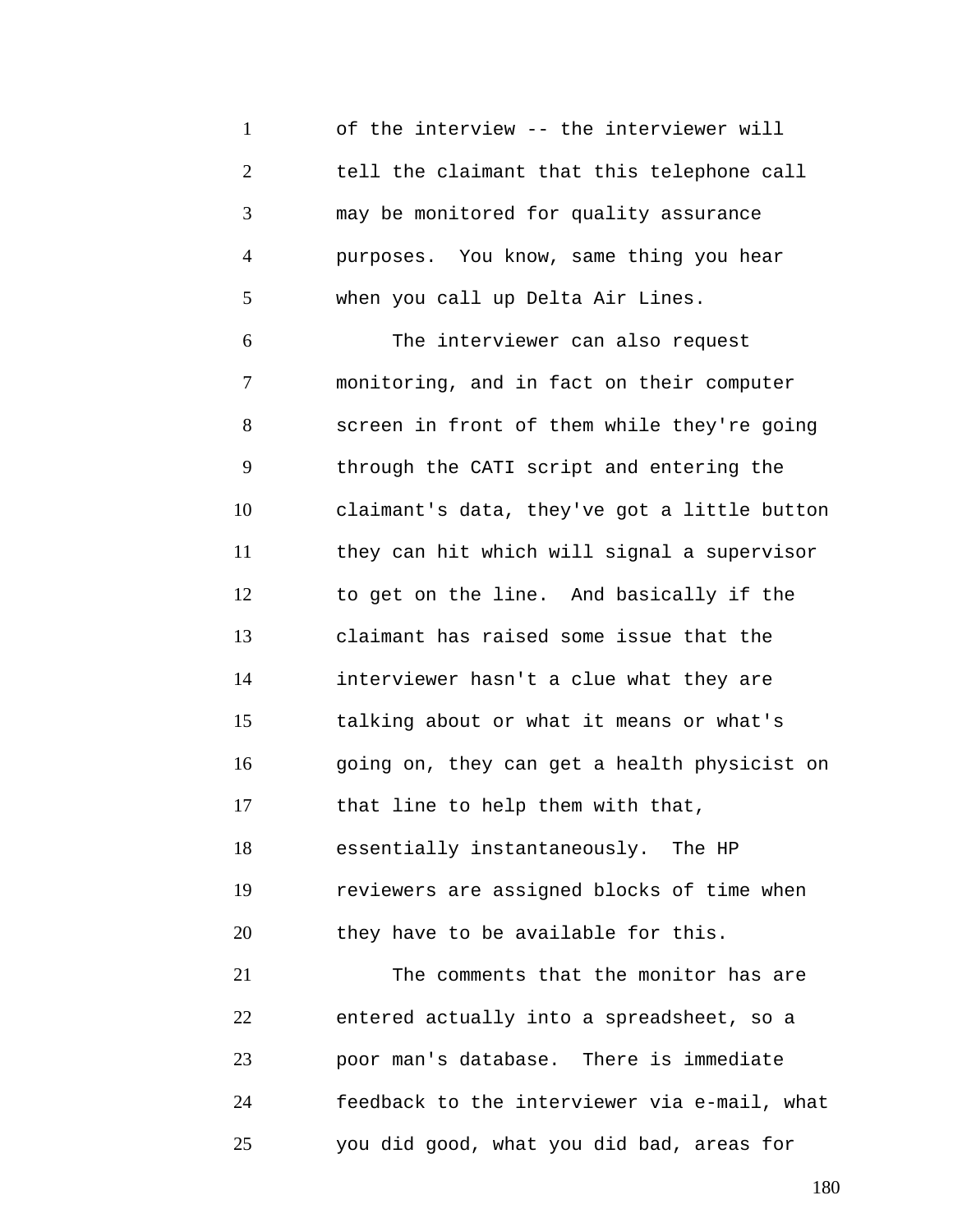1 2 3 4 5 6 7 8 9 10 11 12 13 14 15 16 17 18 19 20 21 22 23 improvement, whatever like that. Anything that would identify a group trend, some ongoing problem with that then gets addressed on a group basis in weekly staff meetings of task four. The -- of course the feedback to the interviewer is immediate and generations of lessons learned and, as I said, the interviewer can be assisted with difficult claimants or questions. And of course, as you can imagine, because the long time it's taken, many of the claimants are - - are upset, why is it taking so long. And like most of us, they say let me talk to your supervisor. Push a button, the supervisor's on the line. Okay, there are the, as I said, weekly staff meetings and interview sessions to discuss how things are going, new approaches, issues that have come up, improvements in the software. We did roll out a new and improved version of the CATI software a few months ago. We have put together some quick

24 25 reference guides for the interviewers, just kind of checklists to make sure they have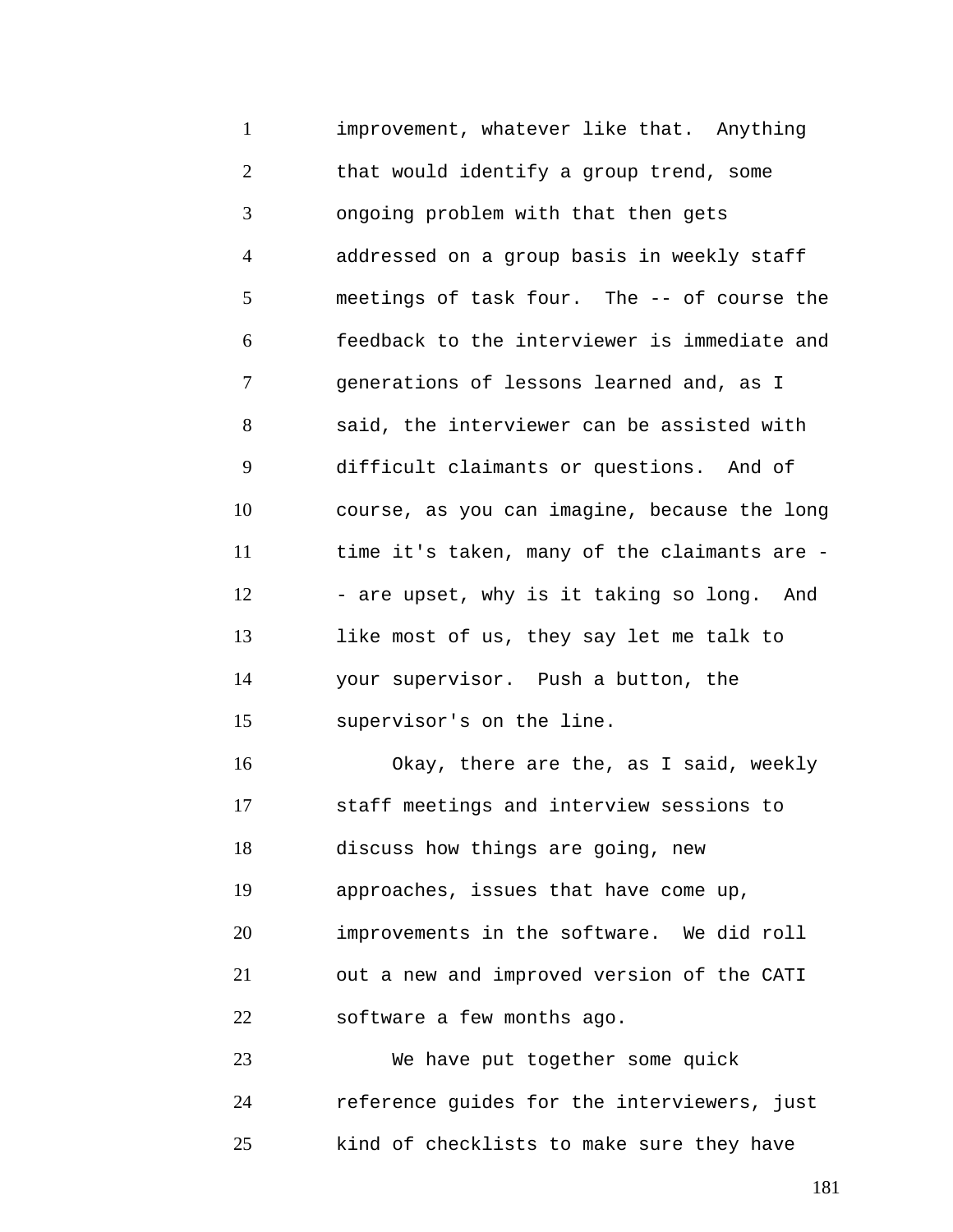1 2 3 4 5 6 7 covered all the bases in the interview process. And there's dual screens. Each interviewer has a dual computer screen and one has the CATI script on it, the other has sort of this checklist thing so they can keep track that they've covered all the bases.

8 9 10 11 12 13 14 15 16 17 18 19 20 Another thing we do, any claimant who calls in saying they've had a problem or an interview with any of that, their calls are -- normally those calls come in to the 800 number. They're logged in and then returned by a supervisor to find out what the issue is, and they get logged and tracked. And I should also say every call that comes in is logged in to the NOCTS database in the telephone conversation file in there. And then of course tracking these things gives us individual and group metrics on their performance.

21 22 23 24 25 Some of the challenges we have encountered is contacting claimants. As we know, a number have passed away in the meantime. People leave the country on vacation. We've got a lot of snowbirds.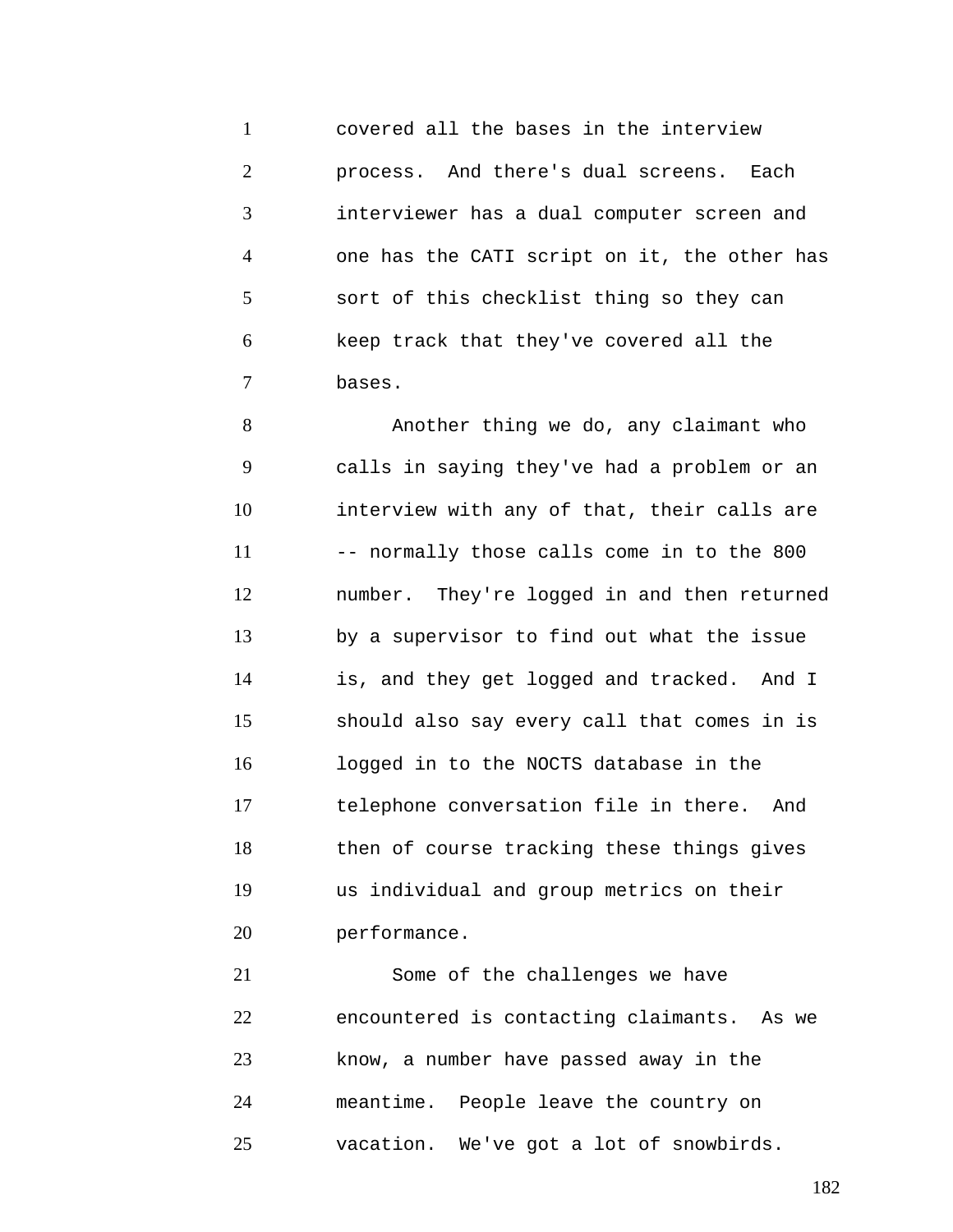1 2 3 4 5 6 7 8 9 You know, we try to call people from Hanford, and they're in Arizona, you know, gone to Florida. There've been a few we haven't been able to contact because they're in the slammer. It happens. The closeout interviews on a dose reconstruction where the probability of causation was less than 50 percent, by now people know what that means, that they're

10 11 12 13 14 15 16 17 18 19 20 21 22 23 24 likely not to be compensable. So there are issues in there. And as I said, especially in those cases, there's difficulty in convincing the claimant to return the OCAS-1. And again, we try to explain it in any number of ways we can. Now all -- it just says you don't have anything to add. If you do, put it on and send it back in; we'll capture it and start over. But there are a number just refuse to return it. And then as Jim Neton mentioned, after 60 days there's an administrative closeout in there. And of course ability to communicate with elderly or emotional claimants. Another small issue we have -- in a lot of

cases a claimant would want a -- a son or

25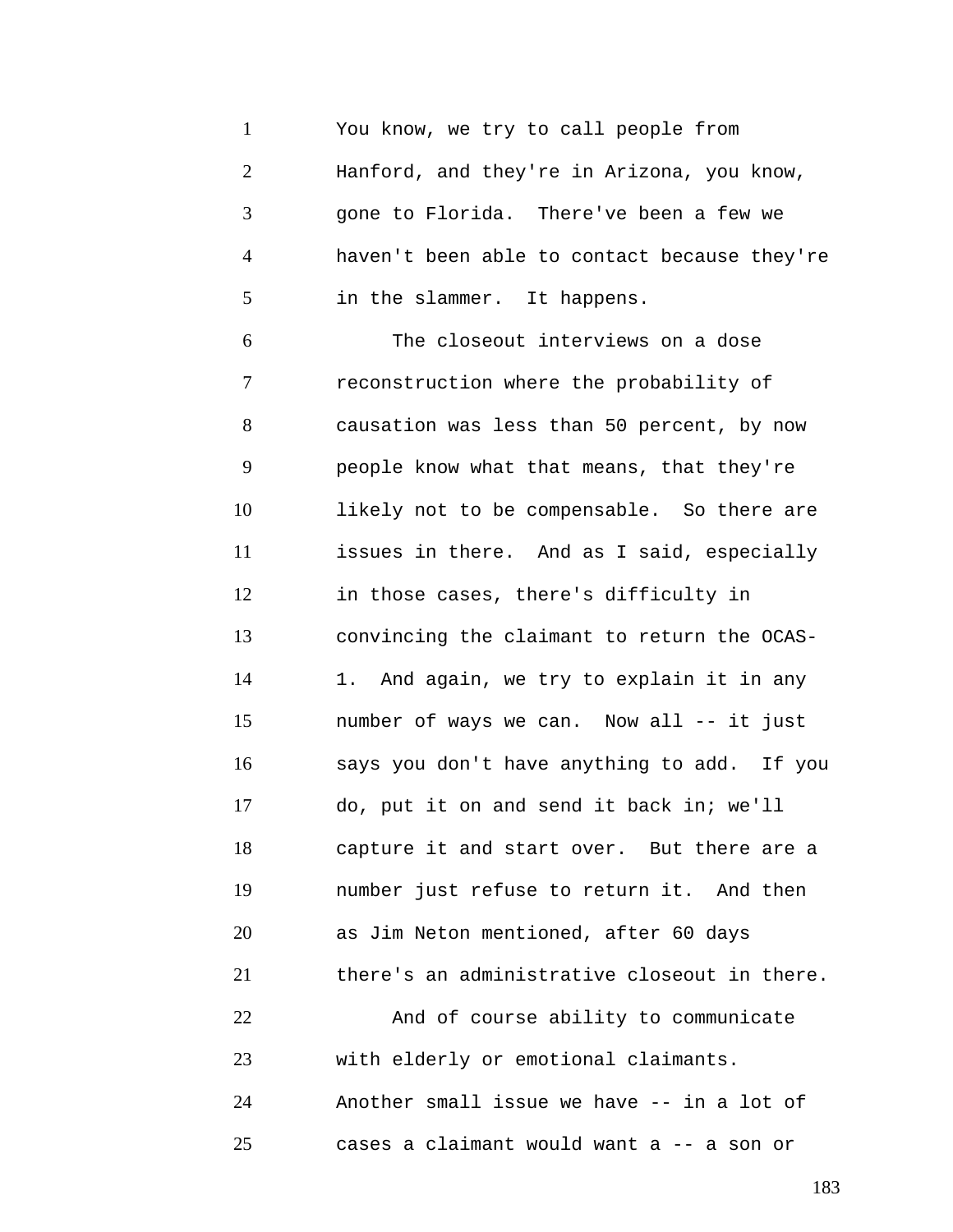1 2 3 4 5 6 7 daughter to assist in the interview, but we really can't do that unless they're designated as an authorized representative, so we have to send that form out and get it back in and all that sort of stuff. But it -- it's not a real big problem and we have a way to handle it.

8 9 10 11 12 13 14 So we're -- OCAS is still mailing out the draft dose reconstruction reports. We'll probably be taking that over for them, and then getting ready to go on the Special Exposure Cohort process. And exactly what sort of workload that's going to be on us is, at this point, anyone's guess.

15 16 17 18 19 20 21 22 23 I didn't mention -- perhaps I skipped a slide, but let me just go over a few things. On the draft DR report, it is reviewed by a health physicist reviewer. They have a checklist they work against for things like accuracy of terminology, issues, work processes and any of that thing, as well as spelling, grammar and everything else before that goes out.

24 25 We get about one-quarter of the draft reports back with comments on them that --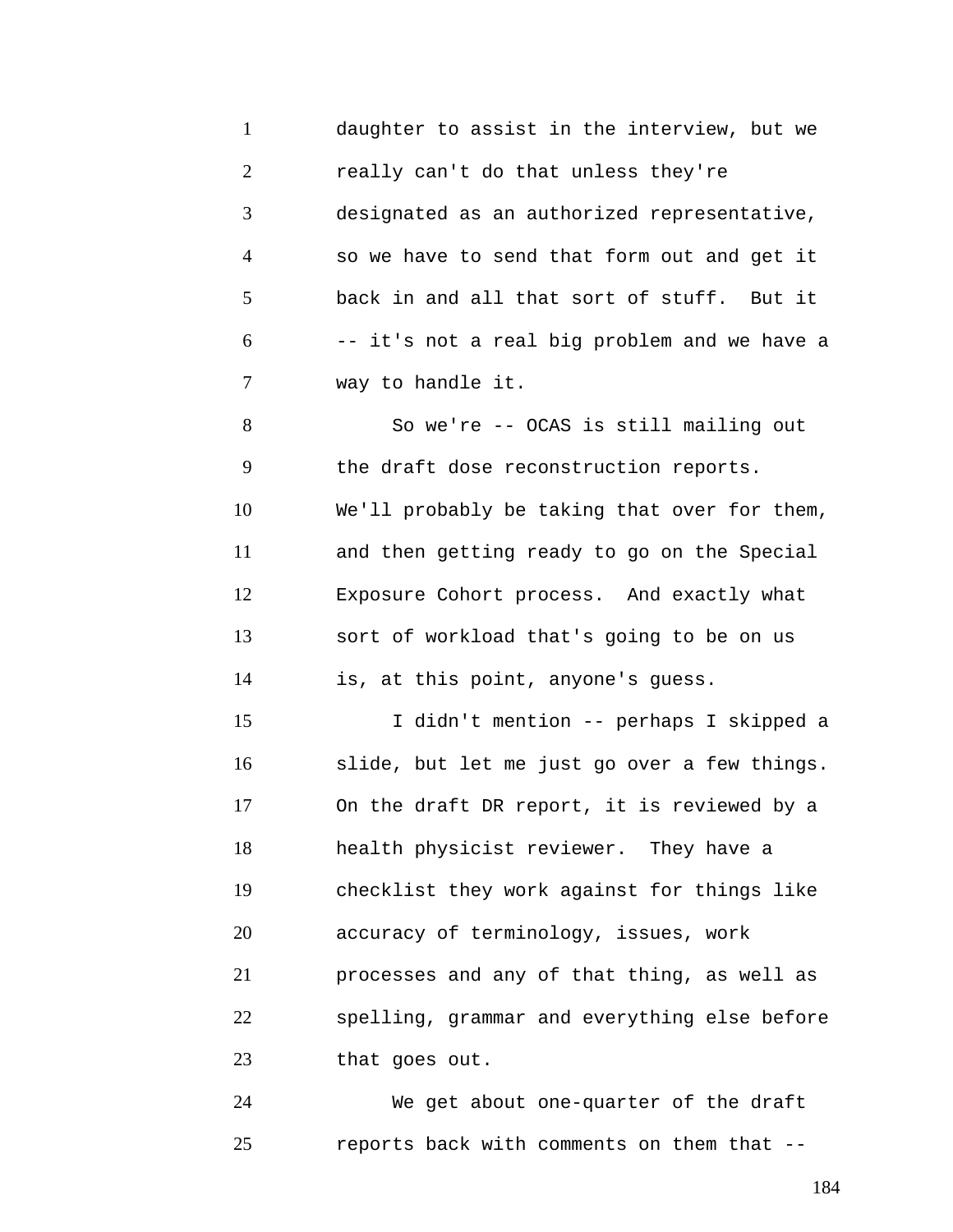1 2 3 4 5 6 7 8 9 10 11 12 13 14 15 16 17 18 19 20 21 and the vast majority of those are additions. Again, as you might expect with an elderly population -- oh, I forgot to mention that, and they write it down and - you know, that's what the whole process is, then that is captured and added to the case file. And a lot of times I think, as was mentioned earlier by Jim, we get information on additional work history -- you know, I worked at site A plus site B. Well, it's not in their records and then that means we have to -- unless they were likely to be compensable on the data we already have from site A, we have to go get records from site B, and of course DOL has to verify that, additional cancer diagnosis, things like this. So there are a number of issues that can crop up in the interview process which move the process back to the verification of employment/diagnosis stage. But there's a process to handle that.

22 23 24 25 So really the primary quality control on the draft DR report is by our reviewer, and then by the interviewee themselves. Then the other issue on using the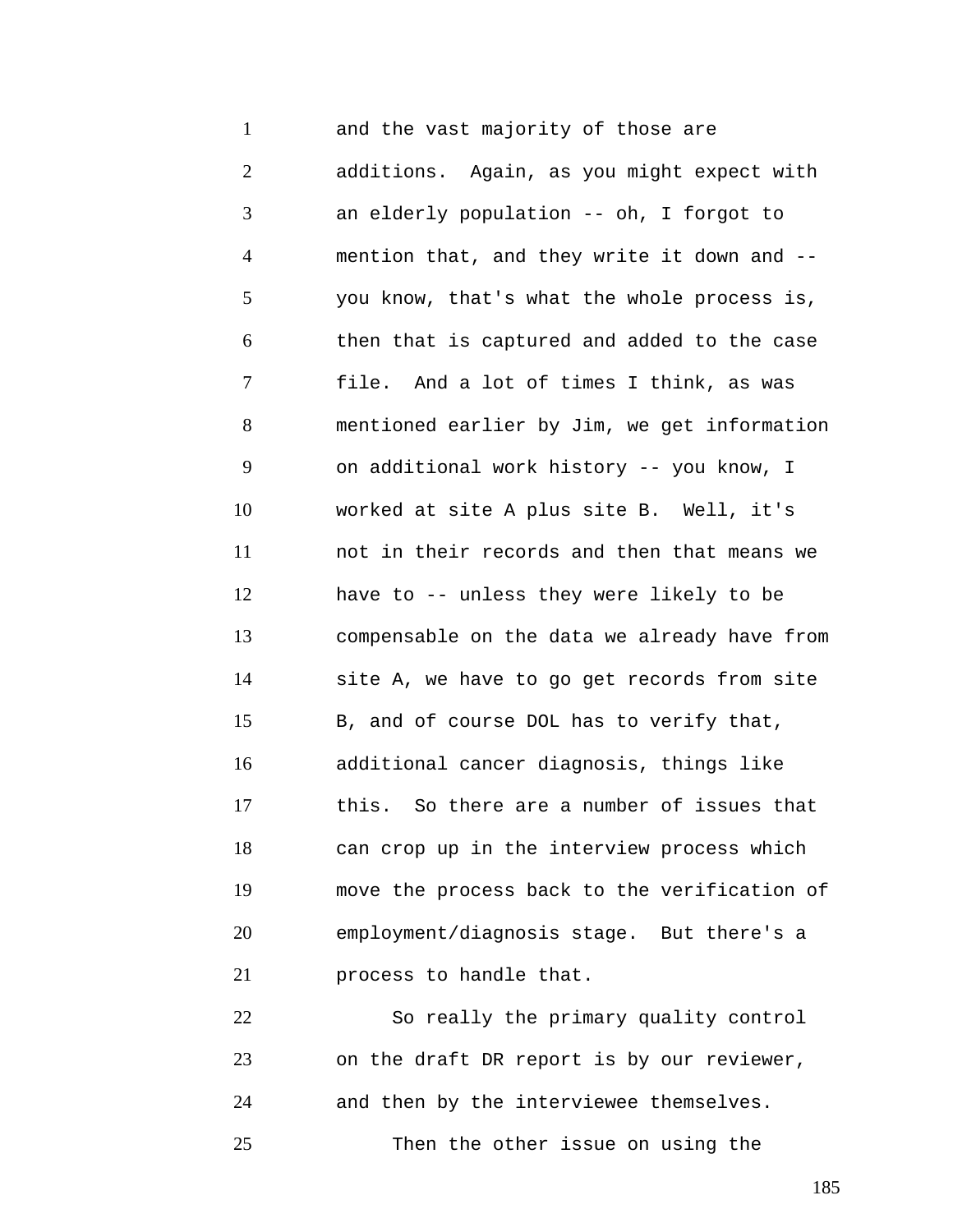1 2 3 4 5 6 7 8 9 10 11 12 13 14 15 16 17 18 19 20 21 22 23 information in the CATI report in dose reconstruction, that report is in the dose reconstruction file that the dose reconstructor references to use. They are required to review it. There are re-- there is required verbiage in the dose reconstruction report that says I have reviewed the information in the interview and however it was used. And as I said, a lot of times the -- the information that comes out in an interview is I was in an incident of some kind at some time. And then we have to go track that down, and hopefully we can find enough information and apply it in the dose reconstruction itself. And then of course the check that the interview information has been used in the dose reconstruction report is our own peer reviewer who reviews the DR report before it goes to OCAS, and the OCAS reviewer who approves it before it goes out to the claimant, and then the claimants' review of it themselves.

24 25 And again, we found a feedback loop that once the final DR report has gone out,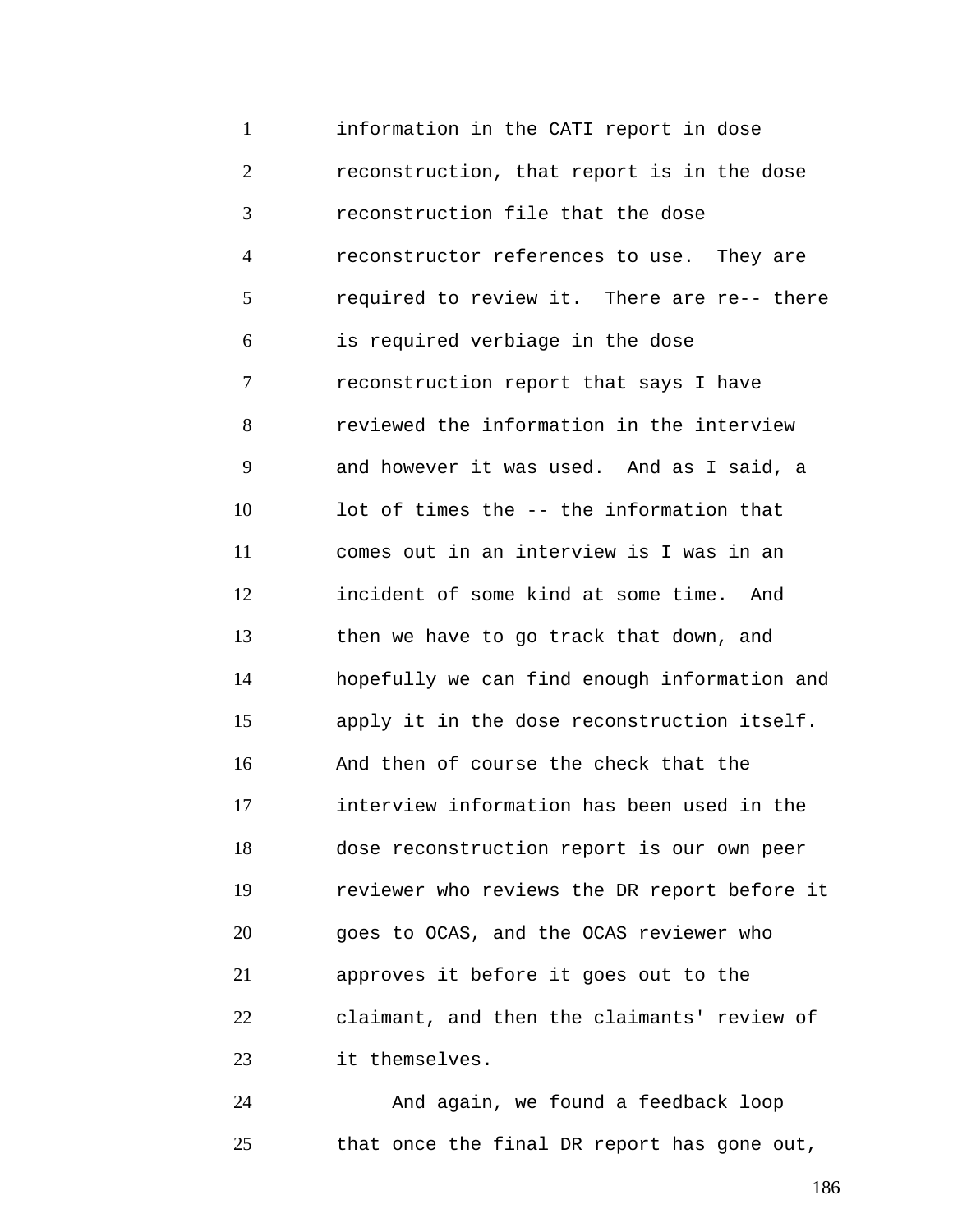1 2 3 4 5 6 7 8 9 10 11 12 13 14 15 16 17 18 19 20 21 22 23 24 claimants will then add additional information to that, send it back in and, again, we fold that back in and redo the report as necessary. So let me just check here, I think that's all I had formally, so -- ah, one - one more thing, just a -- the procedure list. We have three procedures in place. The fourth one is the checklists used by the reviewers. And the only reason that's still in draft is when it went through internal review, the QA people said oh, this is really a quality procedure and you should put other things in here to qualify it as such under some criteria they have, so we're putting that in. But that will be out fairly quickly and over to OCAS for their approval. Okay, so that is it. So I'll be glad to attempt to answer any questions you may have. **DR. ZIEMER:** Thank you. First Roy and then Jim. **DR. DEHART:** I have two questions.

First, we have talked in the past about the

25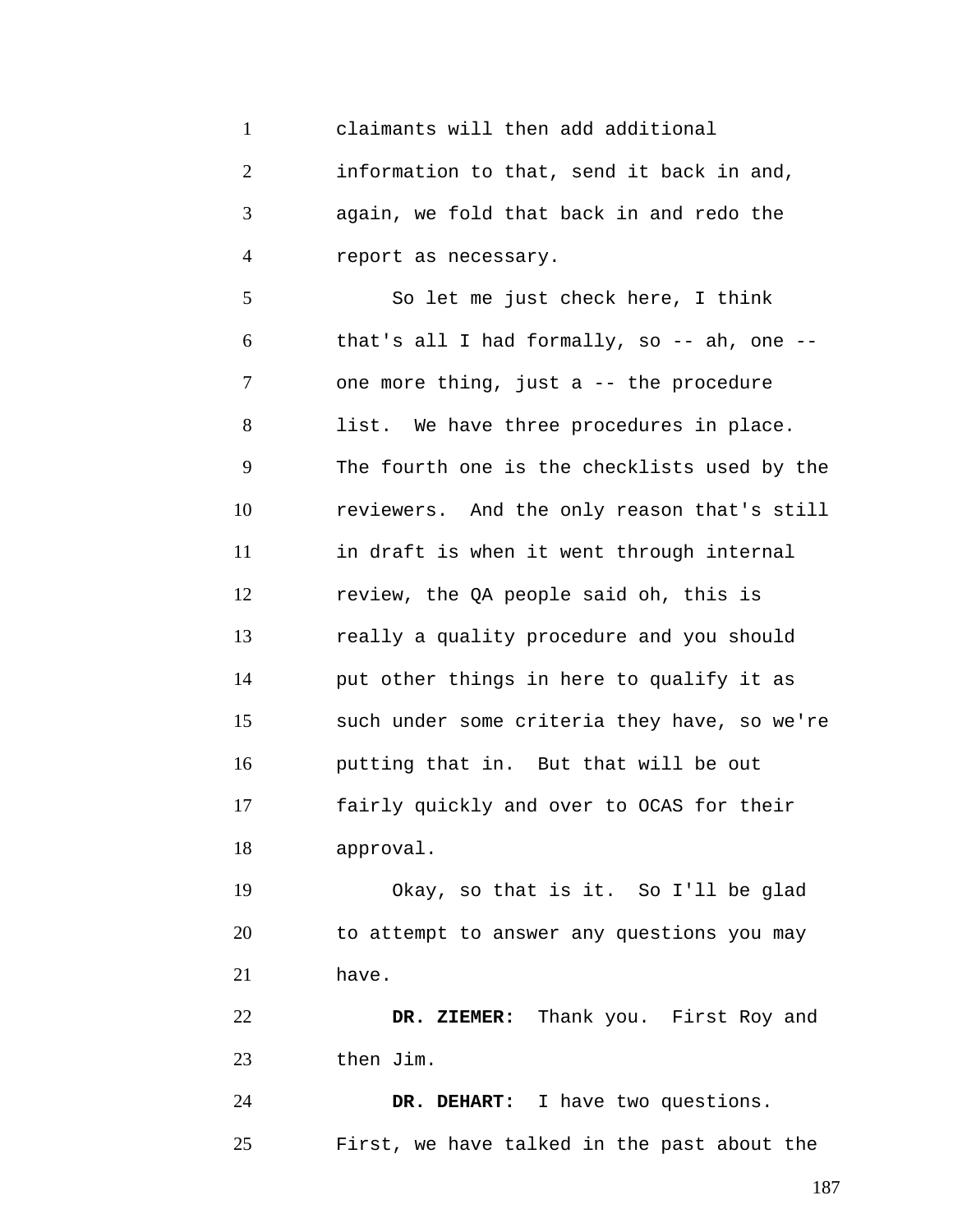1 2 3 4 5 6 7 8 9 10 11 12 13 14 15 16 17 18 19 20 21 22 23 24 25 possibility of having assistance for some of the older people, and is there any attempt to encourage them to have coworkers or anyone there during the interview, sort of as a mind kick-off to help hit -- get the memory hooks going or anything of that sort? **DR. TOOHEY:** Gosh, I don't think there is on our end up front. If they bring it up, then yeah, they can have anybody they want there while we capture that data, but they can't have somebody actually do the interview for them, unless it's an authorized representative. **DR. DEHART:** I understand that, but I  $was$   $-$ **DR. TOOHEY:** Do we go out and actually tell them up front -- oh, you can bring people? I don't think so. Jim? **DR. NETON:** (Off microphone) We don't do that, but we do send them a copy of the questions they're going to (Inaudible) in advance, so they have the opportunity to go over all the questions and talk to as many people as they need to (Inaudible) refresh their memory (Inaudible) answers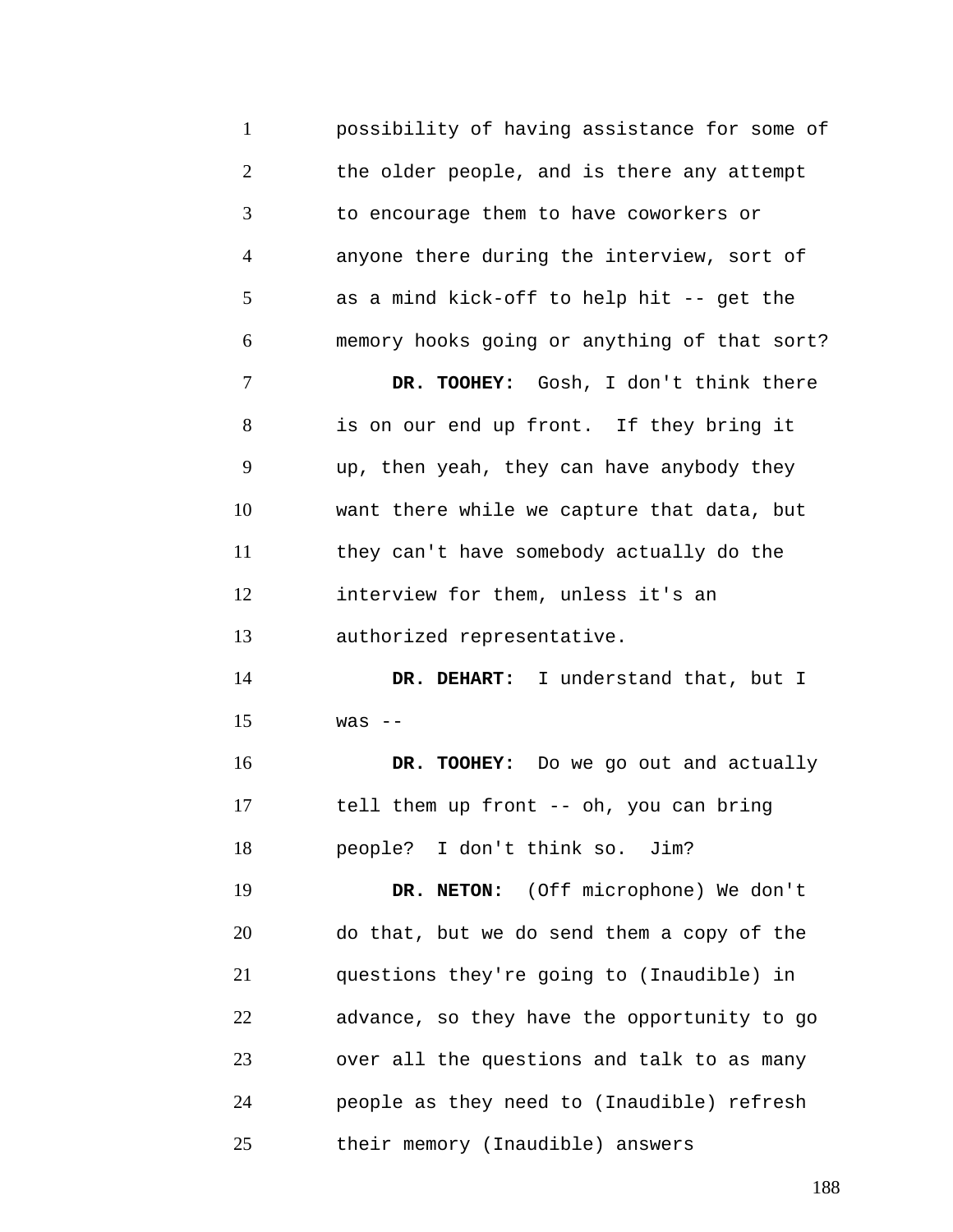1 (Inaudible).

2 3 4 **DR. TOOHEY:** Actually where I mentioned that before, if there's a local advocacy group, they help this quite a lot.

5 6 7 8 **DR. DEHART:** That's -- that's my point. I just wondered if we're encouraging them to take that step as we prepare them for interview.

9 10 11 12 13 14 15 16 17 18 19 20 21 22 **DR. TOOHEY:** Not per se. And in fact the one problem -- most of -- we're getting very few complaints, but most of the ones we are, which you've heard before, primarily from survivors -- I don't know the answers to any of these questions. And again, they have the opinion that they have to provide the data and their inability to answer these questions will adversely affect the dose reconstruction. Again, we try to assure them no, that's not the case. We rely on DOE or other sources to get the data. This is just to help us capture anything you might have.

23 24 25 **DR. DEHART:** It might be worthwhile taking the initiative to suggest that there -- if there are others -- advocacy groups,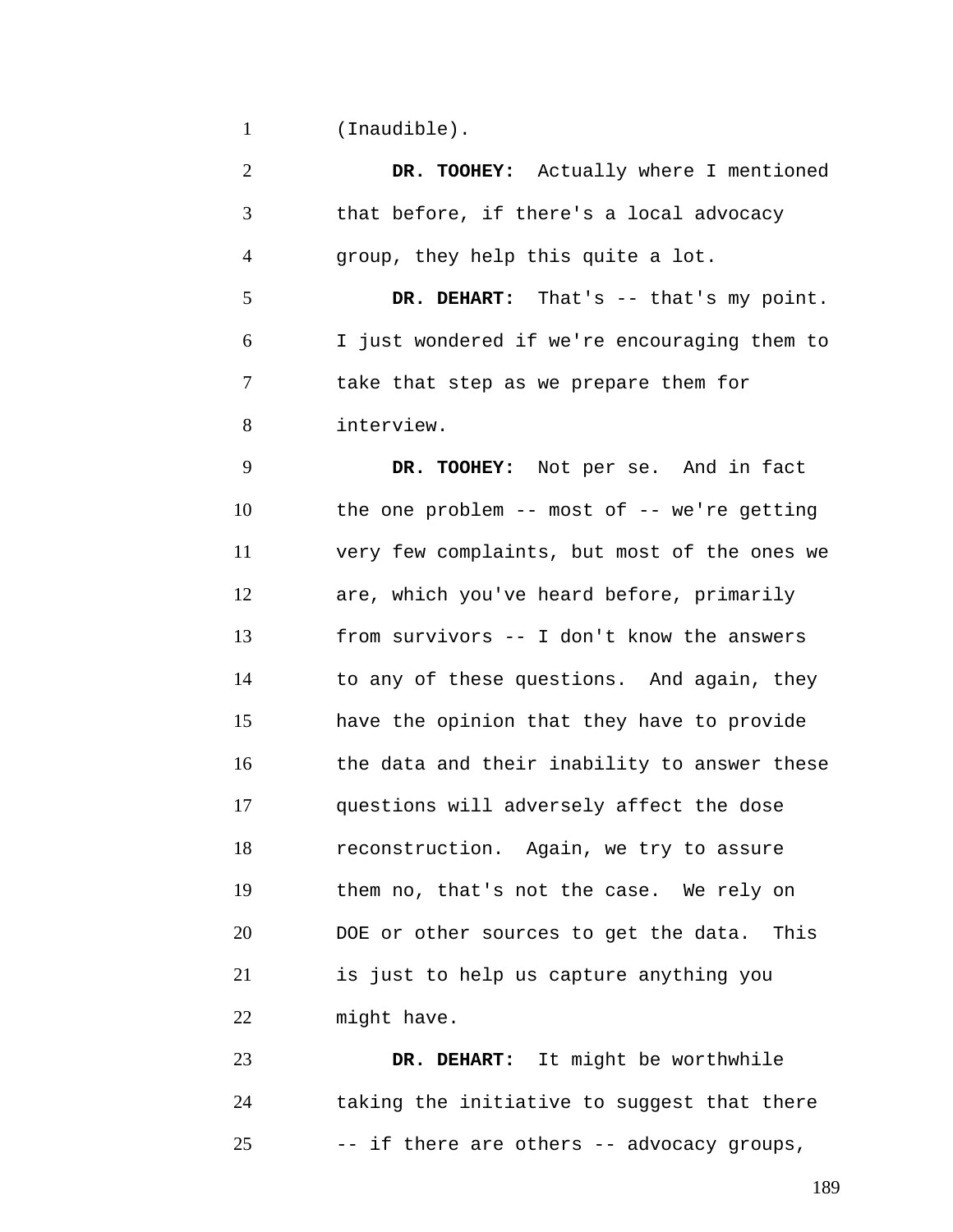| $\mathbf{1}$   | coworkers, whatever -- that your father used |
|----------------|----------------------------------------------|
| $\overline{2}$ | to work for -- work with, maybe you could    |
| 3              | help them -- have them help me go over these |
| $\overline{4}$ | questions that I know I'm going to ask.      |
| 5              | DR. TOOHEY: Sure. I know there have          |
| 6              | been a number where that has been the case.  |
| 7              | DR. DEHART: I would think that that          |
| 8              | would --that would be helpful, as I think    |
| 9              | over my own past experience it would be      |
| 10             | helpful to have somebody remind me.          |
| 11             | The other question -- I'll wait to see       |
| 12             | if Jim hits it.                              |
| 13             | DR. ZIEMER: Jim.                             |
| 14             | DR. MELIUS: The pressure's on. Well,         |
| 15             | I have three -- can I get three, just so I   |
| 16             | have three tries to get your question in.    |
| 17             | My first question is, how long for the       |
| 18             | interviewers -- you talked about their       |
| 19             | training. How long is the telephone skills   |
| 20             | training?                                    |
| 21             | DR. TOOHEY: You know, off the top of         |
| 22             | my head I don't know that. I'll take a       |
| 23             | whack and say it's at least one hour, maybe  |
| 24             | two. That does include some role-playing,    |
| 25             | practical, back and forth.                   |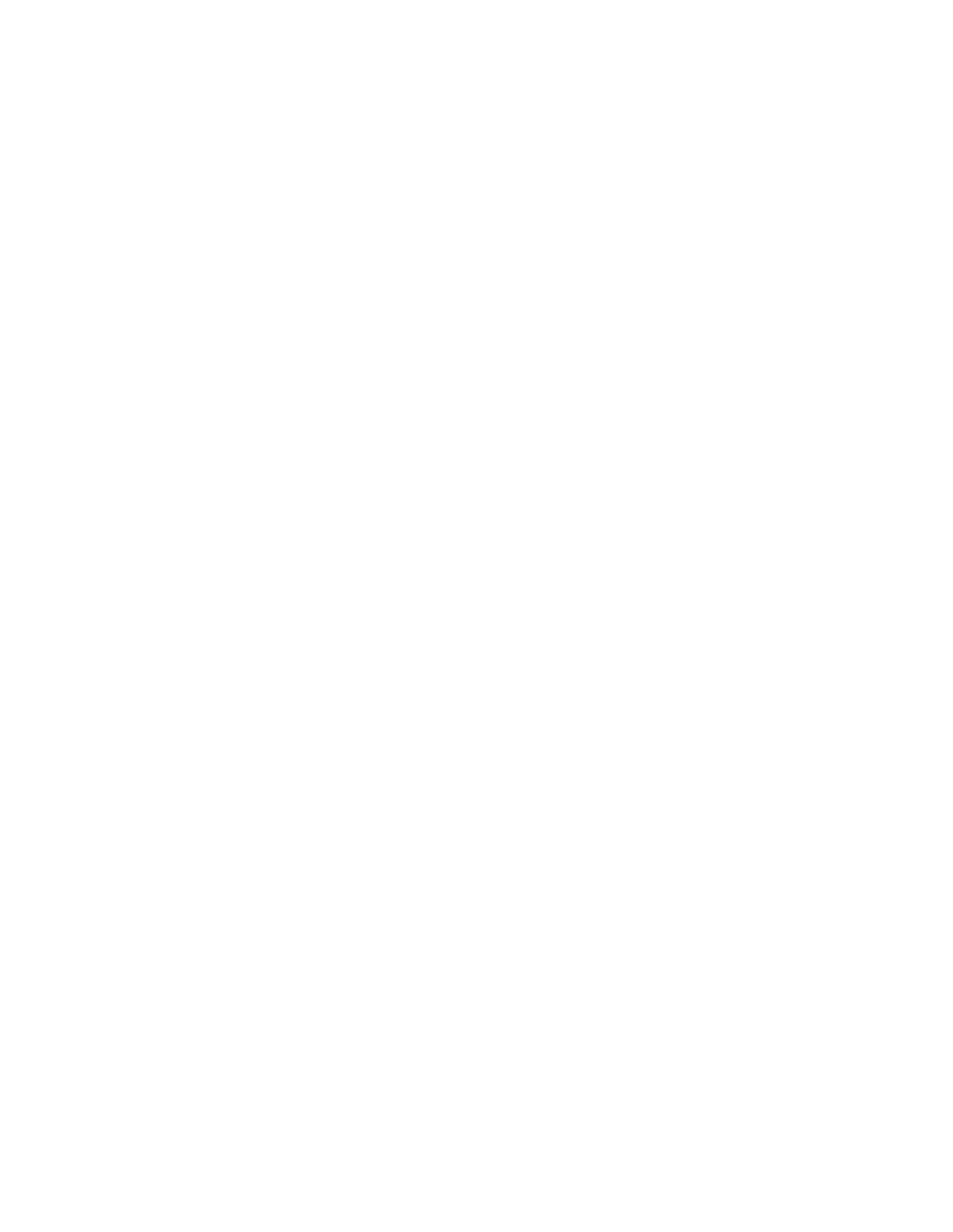| $\mathbf{1}$   | might assist them in site-specific           |
|----------------|----------------------------------------------|
| $\overline{2}$ | terminology? I know we talked about a site-  |
| 3              | specific addenda questionnaire which was out |
| $\overline{4}$ | of the question because of OMB process --    |
| 5              | DR. TOOHEY: Yeah.                            |
| 6              | MR. GRIFFON: -- but -- the reason I          |
| 7              | ask this is because these people don't know  |
| 8              | isotopes, generally speaking, but they do    |
| 9              | know trade names or -- or code names or      |
| 10             | things like that --                          |
| 11             | DR. TOOHEY: (Inaudible)                      |
| 12             | MR. GRIFFON: -- right, exactly.              |
| 13             | DR. TOOHEY: Yeah, we do have a               |
| 14             | glossary of that. It's not -- it's sort of   |
| 15             | complex-wide. It's not site-specific.        |
| 16             | MR. GRIFFON: Okay. So they -- they do        |
| 17             | know those.                                  |
| 18             | DR. TOOHEY: Yeah, it's basically the         |
| 19             | terminology --                               |
| 20             | MR. GRIFFON: Uh-huh.                         |
| 21             | DR. TOOHEY: -- familiarization for the       |
| 22             | interviewers.                                |
| 23             | MR. GRIFFON: And that is not included        |
| 24             | in any way with the questionnaire to trigger |
| 25             | their memories or anything like that --      |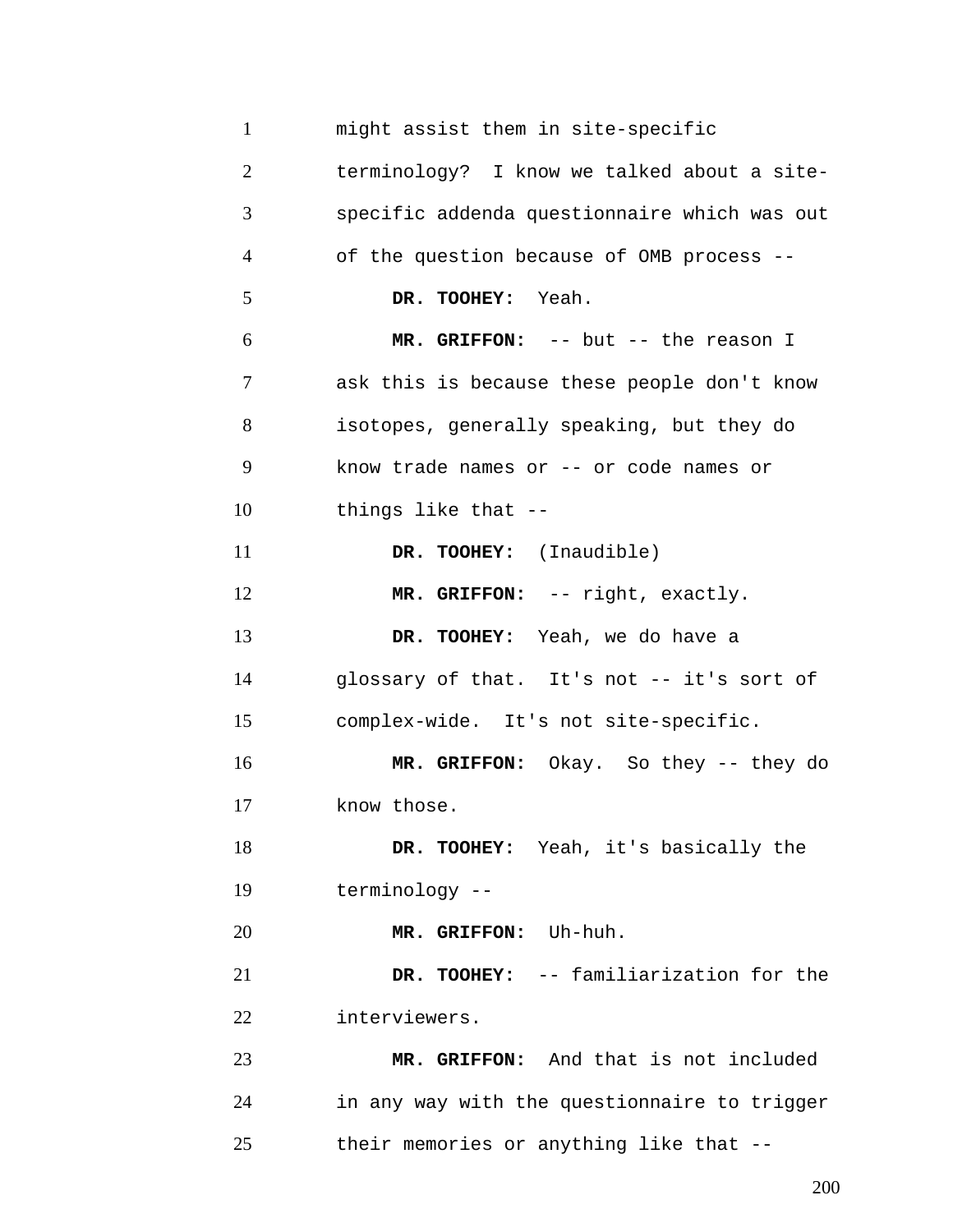1 probably not.

| $\overline{2}$ | DR. TOOHEY: No.                              |
|----------------|----------------------------------------------|
| 3              | MR. GRIFFON: No. Okay. And I think           |
| 4              | this might be my final question. Are you     |
| 5              | looking at this data in aggregate in any     |
| 6              | way? Are you looking -- are you putting the  |
| 7              | questionnaires into any kind of database and |
| 8              | looking -- by site? For instance if, you     |
| 9              | know, $I'm -- I'm going to the coworkers$    |
| 10             | step. I don't know --                        |
| 11             | DR. TOOHEY: Oh, for site trends.             |
| 12             | MR. GRIFFON: -- if this is being --          |
| 13             | DR. TOOHEY: Not yet.                         |
| 14             | MR. GRIFFON: Yeah, for site trends or        |
| 15             | $- -$                                        |
| 16             | DR. TOOHEY: Not yet, but that's on the       |
| 17             | agenda.                                      |
| 18             | MR. GRIFFON: On the hor-- okay.              |
| 19             | DR. TOOHEY: Yeah, because -- you know,       |
| 20             | when we discuss using coworker data, there's |
| 21             | really two sets; these huge volumes of site  |
| 22             | data gathered for previous epidemiology      |
| 23             | studies, and then there's the dose           |
| 24             | reconstruction data for claimants from the   |
| 25             | site. We're building that -- I think now we  |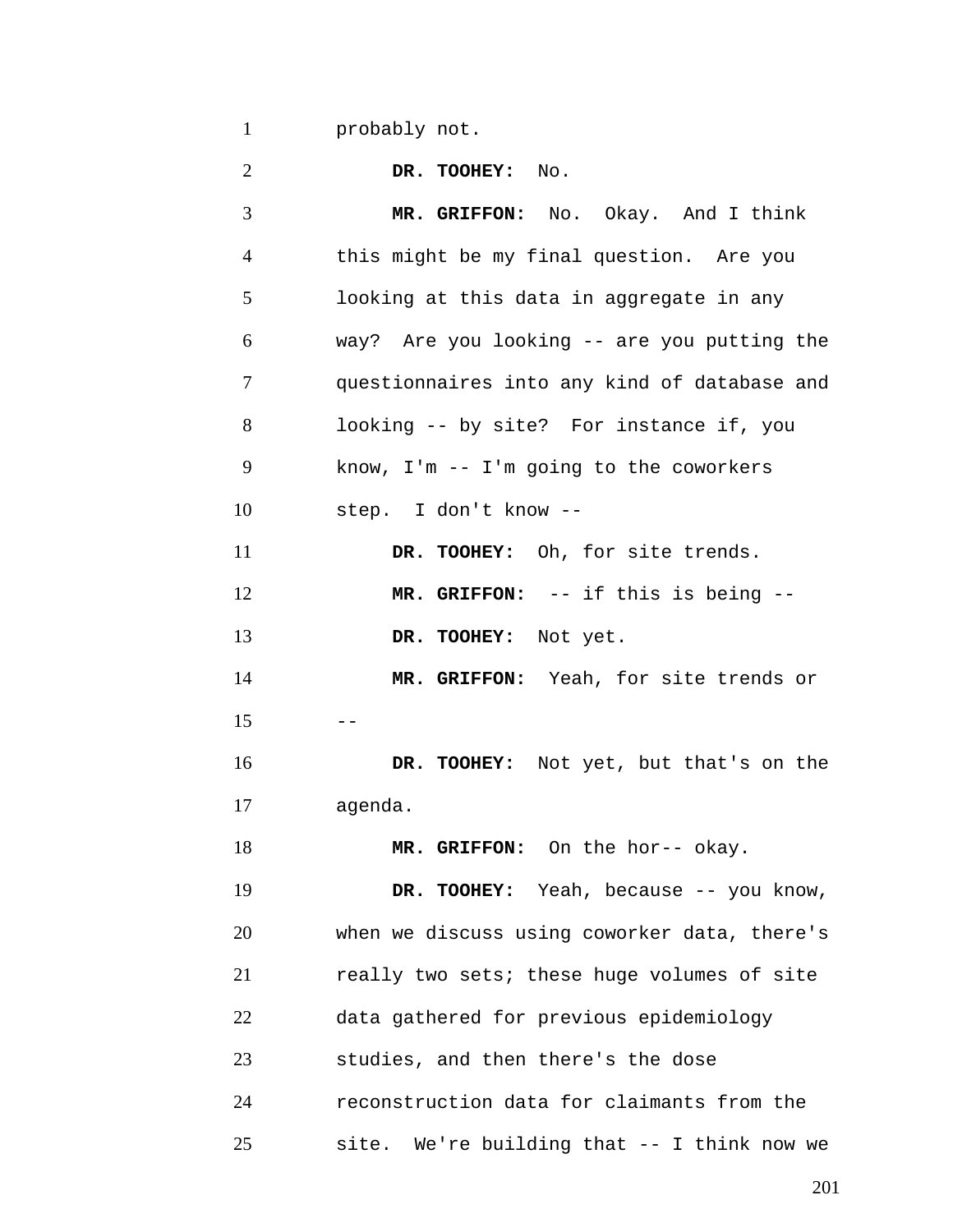| $\mathbf{1}$   | call it the job exposure matrix off the      |
|----------------|----------------------------------------------|
| $\overline{2}$ | completed dose reconstructions, which        |
| 3              | includes those interviews.                   |
| $\overline{4}$ | MR. GRIFFON: Okay.                           |
| 5              | DR. TOOHEY: But you know, a couple of        |
| 6              | thousand finals on hand, we haven't really   |
| 7              | started mining that yet to look for site     |
| 8              | trends.                                      |
| 9              | MR. GRIFFON: All right. And one -- I         |
| 10             | think one final question. Do you do any      |
| 11             | kind of classification description at the    |
| 12             | front of your interview?                     |
|                |                                              |
| 13             | DR. TOOHEY: We don't initiate it.            |
| 14             | Many times the worker will say well, I can't |
| 15             | discuss this; it's classified. And we have   |
| 16             | a script for the interviewer to follow which |
| 17             | is well, none of the questions we're going   |
| 18             | to be asking should involve classified data. |
| 19             | If you feel the information you want to give |
| 20             | us is classified, then we make arrangements  |
| 21             | for a face-to-face interview by a cleared    |
| 22             | person in a secure facility.                 |
| 23             | MR. GRIFFON:<br>Okay.                        |

25 those.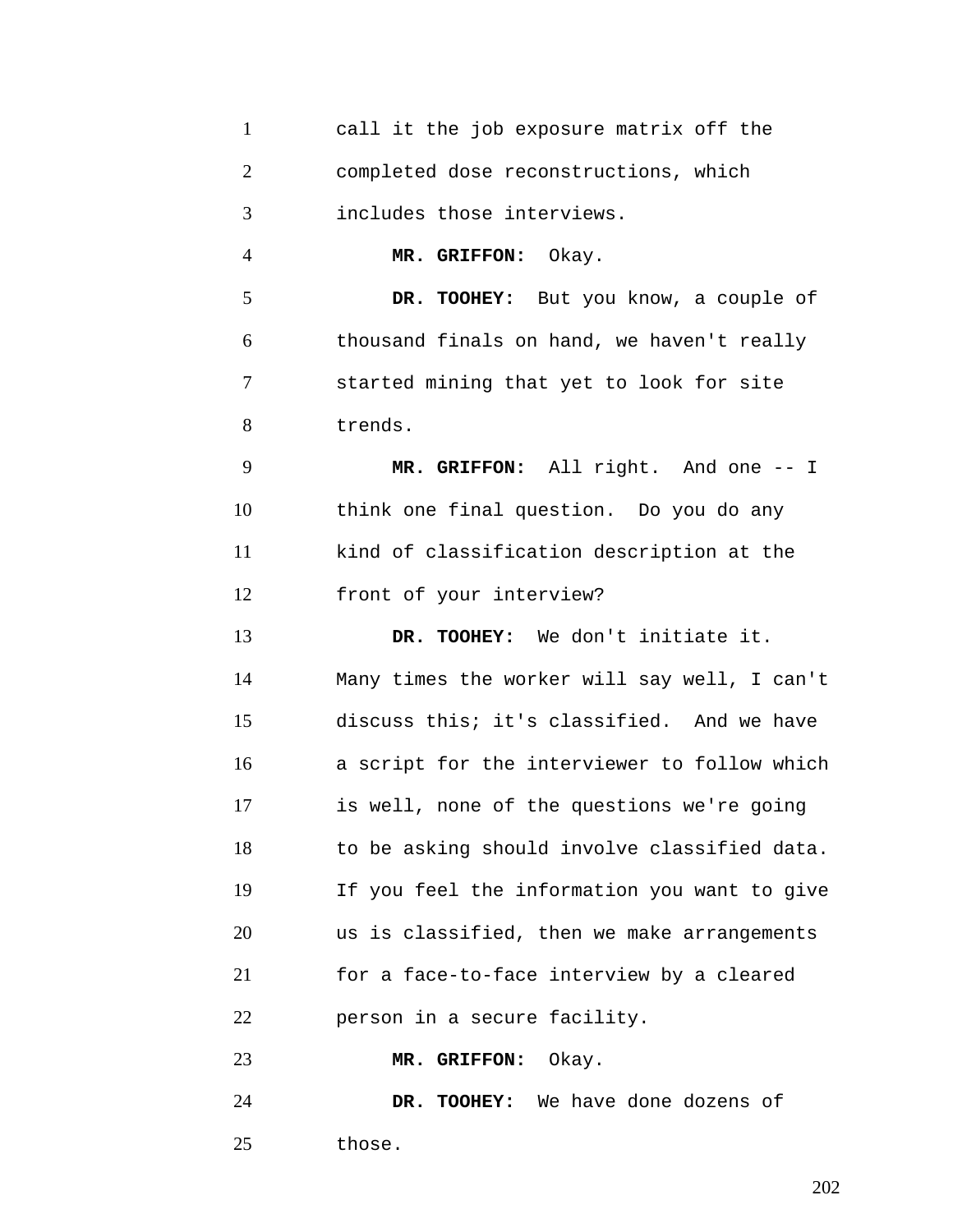1 2 3 4 5 6 7 8 9 10 11 12 13 14 15 16 17 18 19 20 21 22 23 24 25 **MR. GRIFFON:** The other -- the other thing, my experience is that it was helpful for us to have -- we actually had classification people from the sites come in and do this and tell group -- groups that we were interviewing that, you know, you worked here 30, 40 years ago. Classification rules have changed, a lot of things have been declassified, and you can talk about these. **DR. TOOHEY:** Well -- **MR. GRIFFON:** Otherwise they may never tell you on the interview -- **DR. TOOHEY:** Exactly. **MR. GRIFFON:** -- but they're storing this information and -- **DR. TOOHEY:** Well, and we found that in the supposedly classified interviews we've done that then those reports are reviewed by -- by an ADC on the site and there, to date, have not been any classified data actually provided by claimants. But as you say, in the intervening 30, 40 years, it's been declassified. **MR. GRIFFON:** Right. My point is to - to --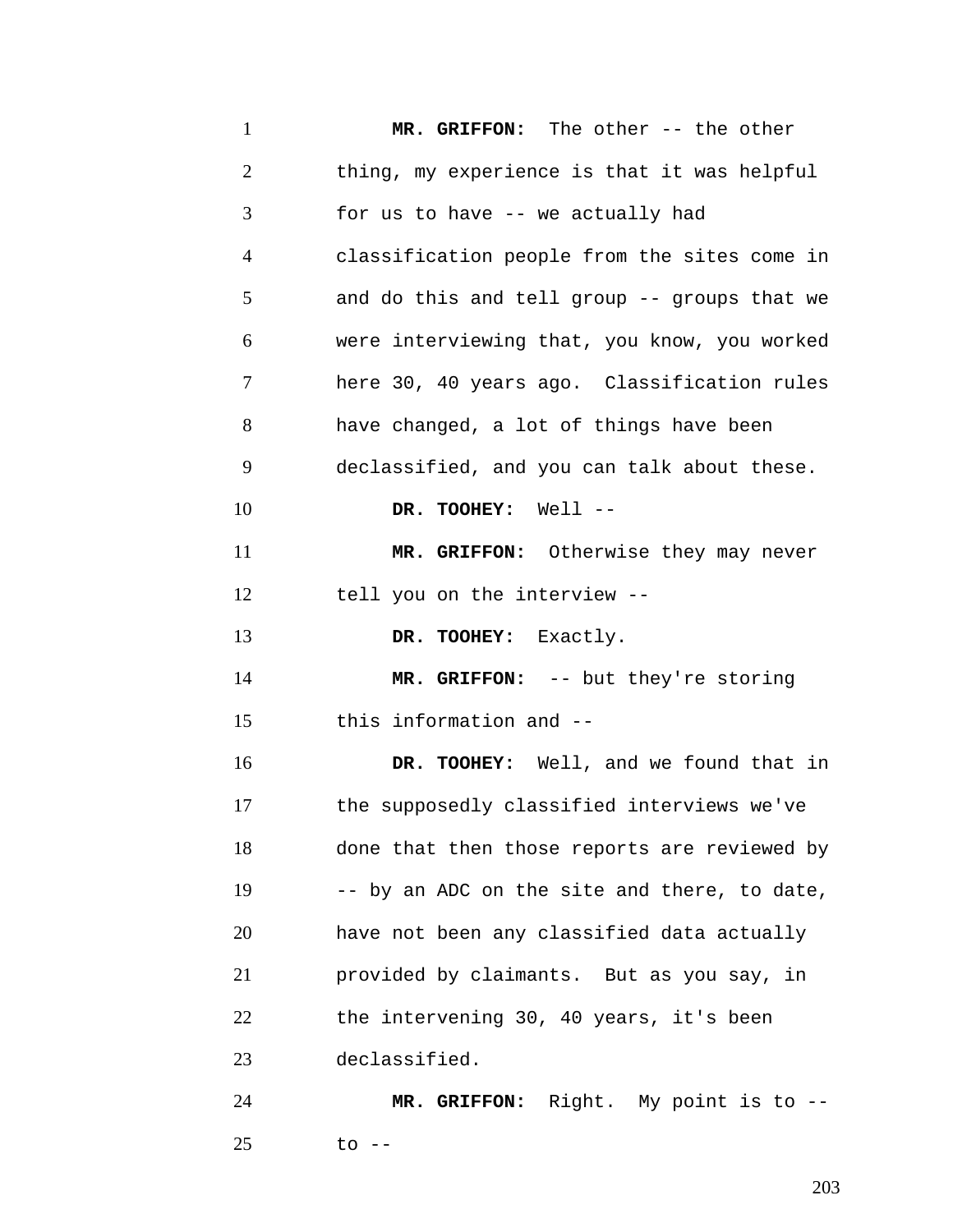| $\mathbf{1}$   | DR. TOOHEY: Yeah.                            |
|----------------|----------------------------------------------|
| $\overline{2}$ | MR. GRIFFON: -- I guess in sort of a         |
| 3              | more proactive way to sort of say it's okay  |
| $\overline{4}$ | to talk about most of this stuff or -- or -- |
| 5              | I don't know how --                          |
| 6              | DR. TOOHEY: I don't think I'm going to       |
| 7              | stick my neck out that way, but I'll be glad |
| 8              | to, you know, let OCAS arrange it with DOE.  |
| 9              | See, the one problem with that --            |
| 10             | MR. GRIFFON: I understand.                   |
| 11             | DR. TOOHEY: -- yeah, and we have             |
| 12             | discussed this, is -- as you well know --    |
| 13             | it's site-specific.                          |
| 14             | MR. GRIFFON: Right.                          |
| 15             | DR. TOOHEY: And then of course trying        |
| 16             | to do it generically just -- just doesn't    |
| 17             | work.                                        |
| 18             | DR. ZIEMER: Robert?                          |
| 19             | MR. PRESLEY: Dr. Toohey, when the            |
| 20             | OCAS-1 form goes out -- we've heard two or   |
| 21             | three people state today that the claimants  |
| 22             | or people that are filling in for the        |
| 23             | claimants don't understand what they're      |
| 24             | getting. Is there a letter that goes out,    |
| 25             | an explanation letter that goes out with     |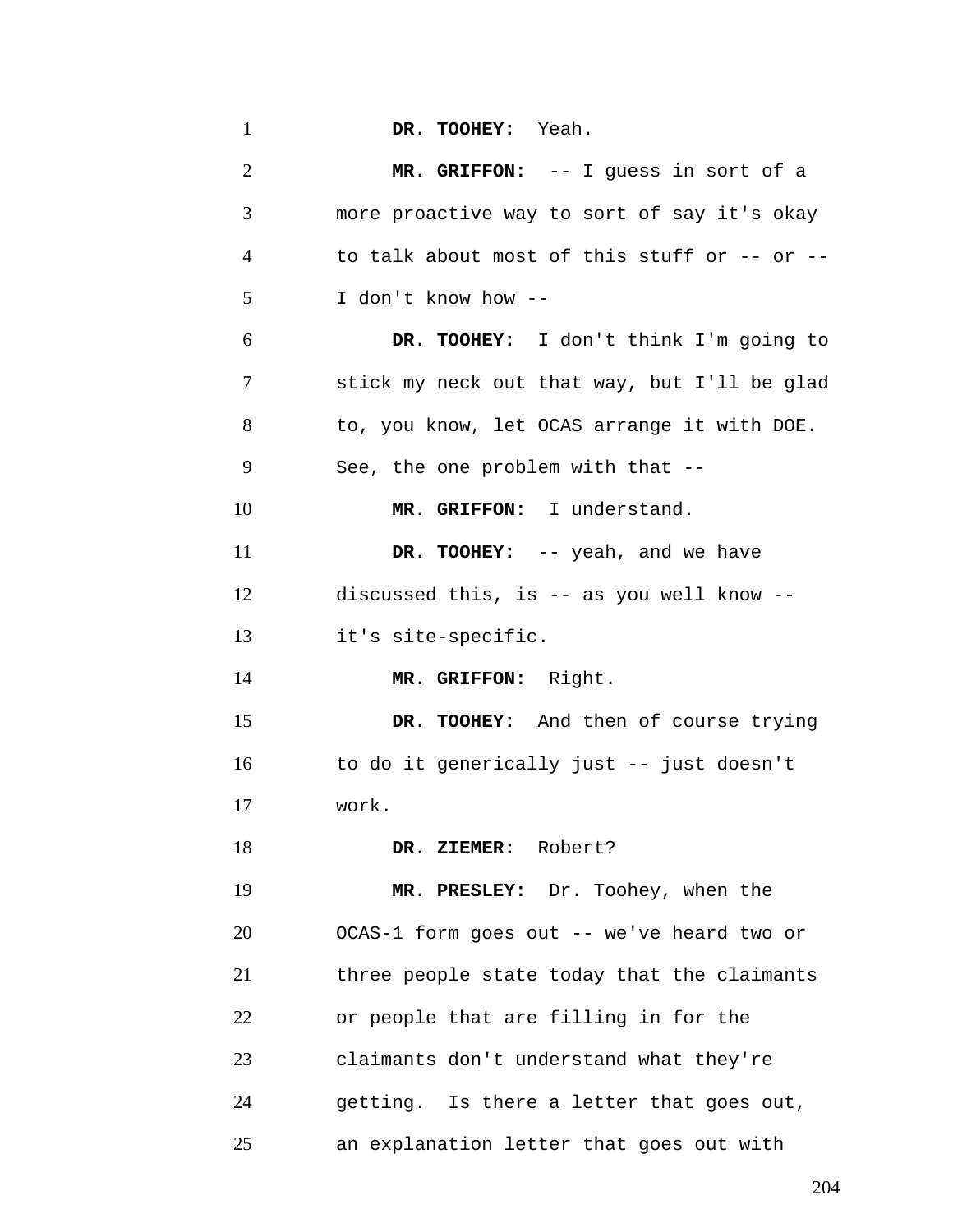| $\mathbf{1}$   | that that would explain to these people      |
|----------------|----------------------------------------------|
| $\mathbf{2}$   | exactly what this is and what to do with it? |
| 3              | DR. TOOHEY: I'm going to pass that one       |
| $\overline{4}$ | to my colleague, Dr. Neton. I think so, but  |
| 5              | I honestly don't remember.                   |
| 6              | DR. NETON: (Off microphone) Yes,             |
| 7              | there's -- there's a letter that goes out    |
| 8              | that explains exactly that (Inaudible) --    |
| 9              | <b>UNIDENTIFIED:</b> Jim, you're mike's not  |
| 10             | working. Turn the mike on.                   |
| 11             | DR. NETON: Oh, I'm sorry.                    |
| 12             | MR. ELLIOTT: Thank you.                      |
| 13             | DR. NETON: Yes, there is a letter that       |
| 14             | goes out with the -- with the OCAS-1 form    |
| 15             | and the draft dose reconstruction report     |
| 16             | that essentially says that they are not      |
| 17             | signing that they agree, that it is they are |
| 18             | done providing us information, or something  |
| 19             | to that effect. It's in there.               |
| 20             | MR. PRESLEY: Okay. Thank you, Jim.           |
| 21             | DR. MELIUS: Yeah, two quick follow-up        |
| 22             | questions and one Jim Neton may talk about   |
| 23             | later, so it's not appropriate. That's this  |
| 24             | whole -- this incidents database which is    |
| 25             | not, as I understood from our last meeting,  |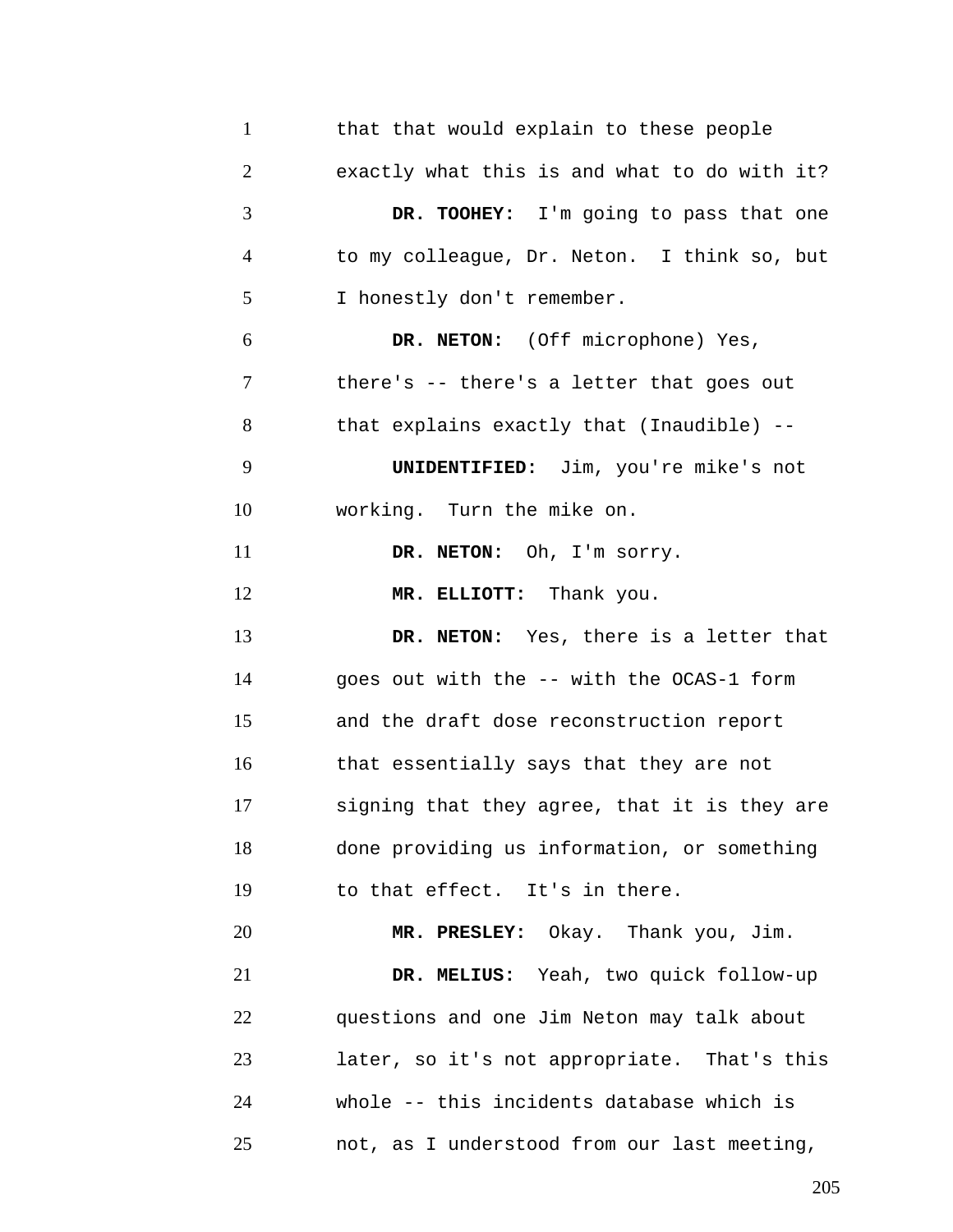1 2 3 4 5 6 7 8 9 10 11 12 13 14 15 16 17 18 19 20 21 22 23 24 25 is not part of the site profiles but there's this series of documents -- database that you're keeping, so forth. I'm assuming that if during the interview you discover incidents that aren't part of the site profile or not recorded, that gets referred into this system? **DR. TOOHEY:** Yes. **DR. MELIUS:** Okay. **DR. TOOHEY:** When we hear about an incident from a claimant, the first thing to do is we look and see if we've already got the report. If we don't, we go ask DOE for it. **DR. MELIUS:** Okay. **DR. TOOHEY:** If they can't provide it, then we've -- you know, try to follow a thread, dig a little bit deeper to find out what -- what actually happened. And sometimes we can and sometimes we can't. **DR. MELIUS:** But is there any way of recording -- well, what if you can't find it? Is it still recorded in this incidents database in a way that -- what if, you know, another claimant mentions the same -- you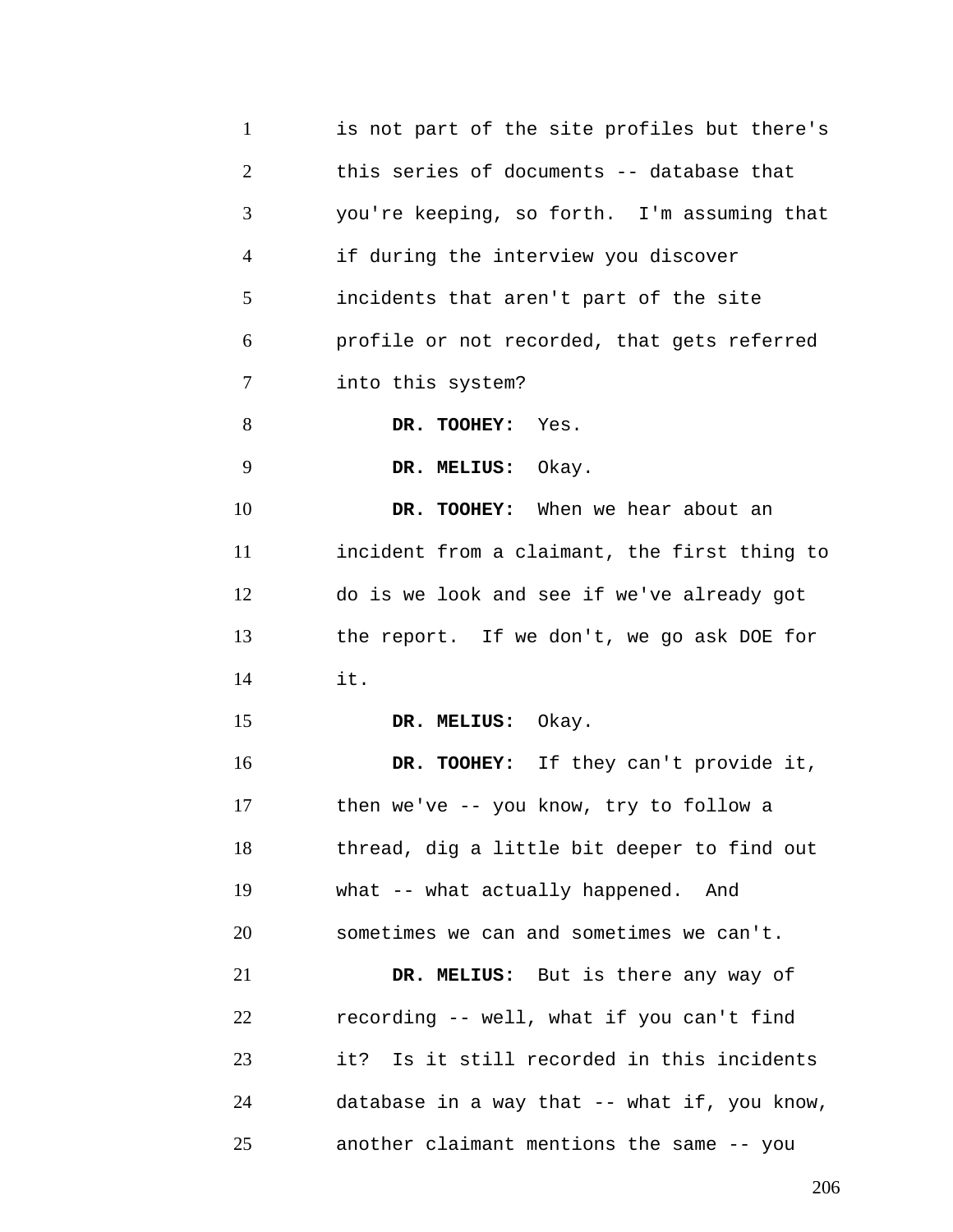1 2 know, you start to see a pattern or something?

3 4 5 6 7 8 9 10 11 12 13 14 15 16 **DR. TOOHEY:** The fact that the claimant refers to it is captured. If it -- if it's not in the database, we know what we've asked for, so if we know we can't get it from DOE and it forms a pattern, yeah, that gets kicked back to dose reconstruction research, the people who do the site profiles. And say hey, look at this and come up with it. The problem is, most of what the workers could provide us would not be adequate data to support a dose reconstruction. They may be able to tell you the isotope, but not how much, the form -- you know, duration, things like that.

17 18 19 **MR. ELLIOTT:** Don't forget we also have an affidavit approach that could be employed here.

20 **DR. TOOHEY:** Yeah.

21 22 23 24 **MR. ELLIOTT:** And once you have an affidavit and you verify the reasonability of it, then that I think is also added to the incident reporting.

25 **DR. TOOHEY:** Yes.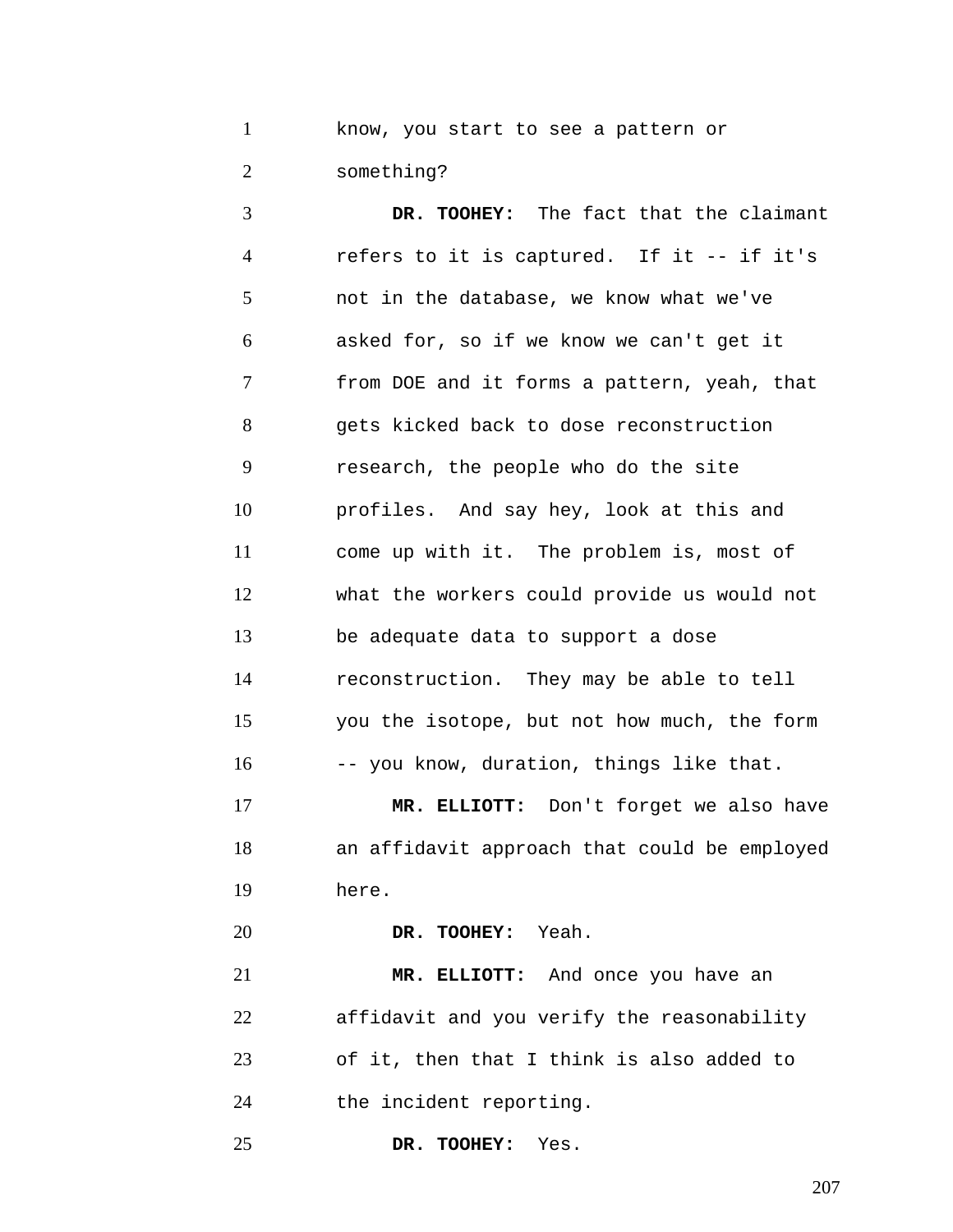1 2 3 4 5 6 7 **DR. MELIUS:** Yeah, I'm just trying to figure out what this -- this extra database is and how it fits with the site profile, so if Jim talks about it later or as you develop it, if you want to brief us on it at another meeting, that's the most efficient way, that's fine.

8 9 10 11 12 13 14 15 16 17 18 19 20 21 22 23 24 25 My last -- just really a comment to follow up on Roy's first question, this idea of referring people to some of the advocacy or representational groups around, I think that would be particularly helpful for survivors beforehand because, you know, again, they don't all live in the area, you know, there or they may not have -- have the contacts and so forth. And I've certainly been impressed at -- both up here in Buffalo but many other sites that we've been at at how helpful and knowledgeable these people can be in helping, you know, determine what happened to people, where people worked and so forth. And I think having them referred to some of these groups prior to the interviews may actually help make those interviews more worthwhile and -- and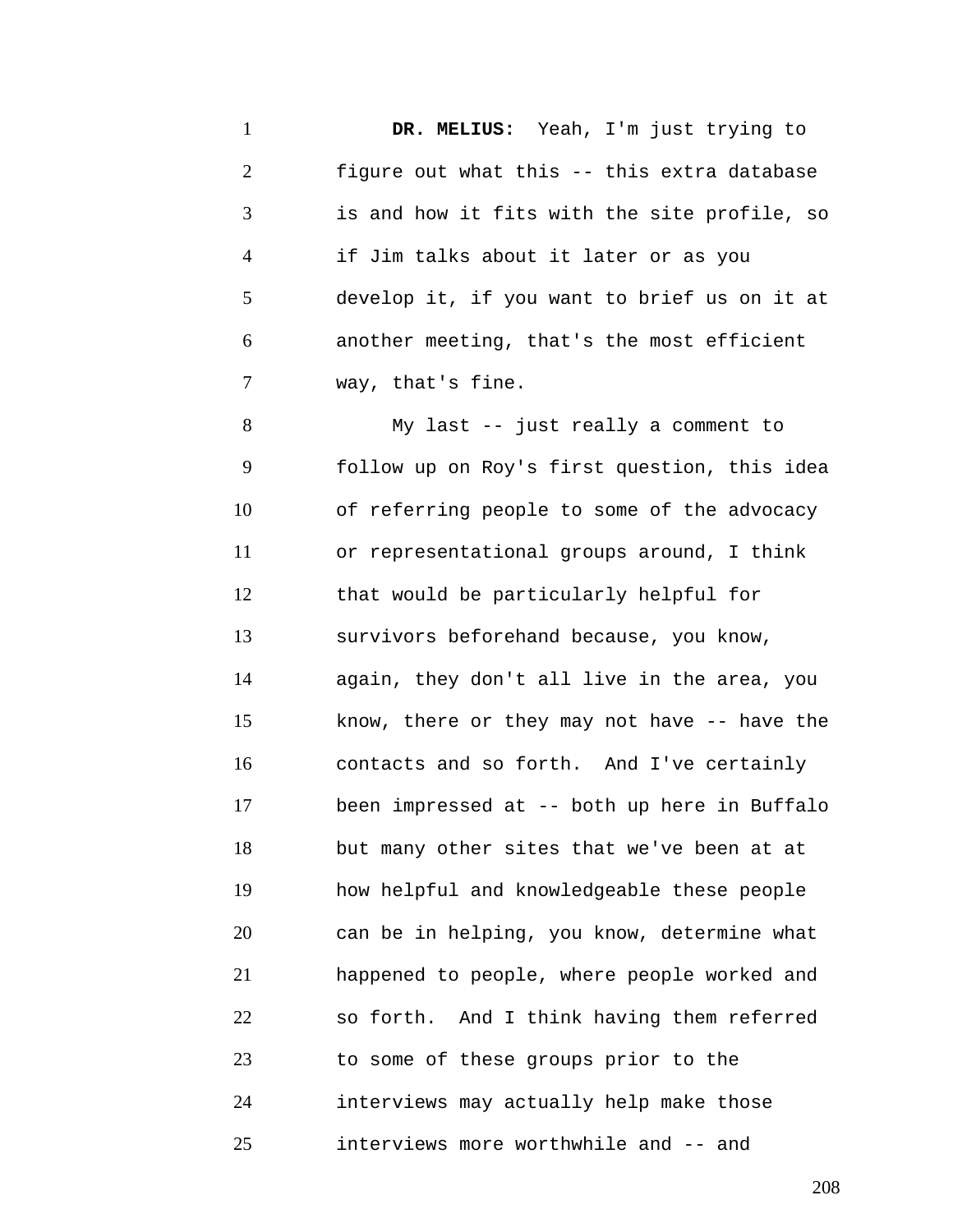1 2 3 helpful, you know. He wor-- you know, my father worked with this group or -- or whatever. It may be more useful.

4 5 6 7 8 9 10 **DR. TOOHEY:** Let me add that we're starting to see some of that come back from the worker outreach program where we're presenting the site profiles to organized labor and -- and where there is no remaining organized labor entity, we can address assorted stakeholders.

11 12 13 14 15 16 17 **DR. MELIUS:** And then I'm just thinking if there's the survivors living, you know, 1,000 miles away, at least they could refer them -- they may not have direct access or hear -- read about it in the newspaper or whatever, but at least would be referred and could be helpful to them.

18 19 20 21 22 23 24 25 **DR. TOOHEY:** Actually we've got kind of an initiative to work on that. Vern McDougal\*, who's working with us and has good union representative -- a lot of the unions of course have their retiree organizations and mailing lists, and we're exploring ways to help that get some of the word out.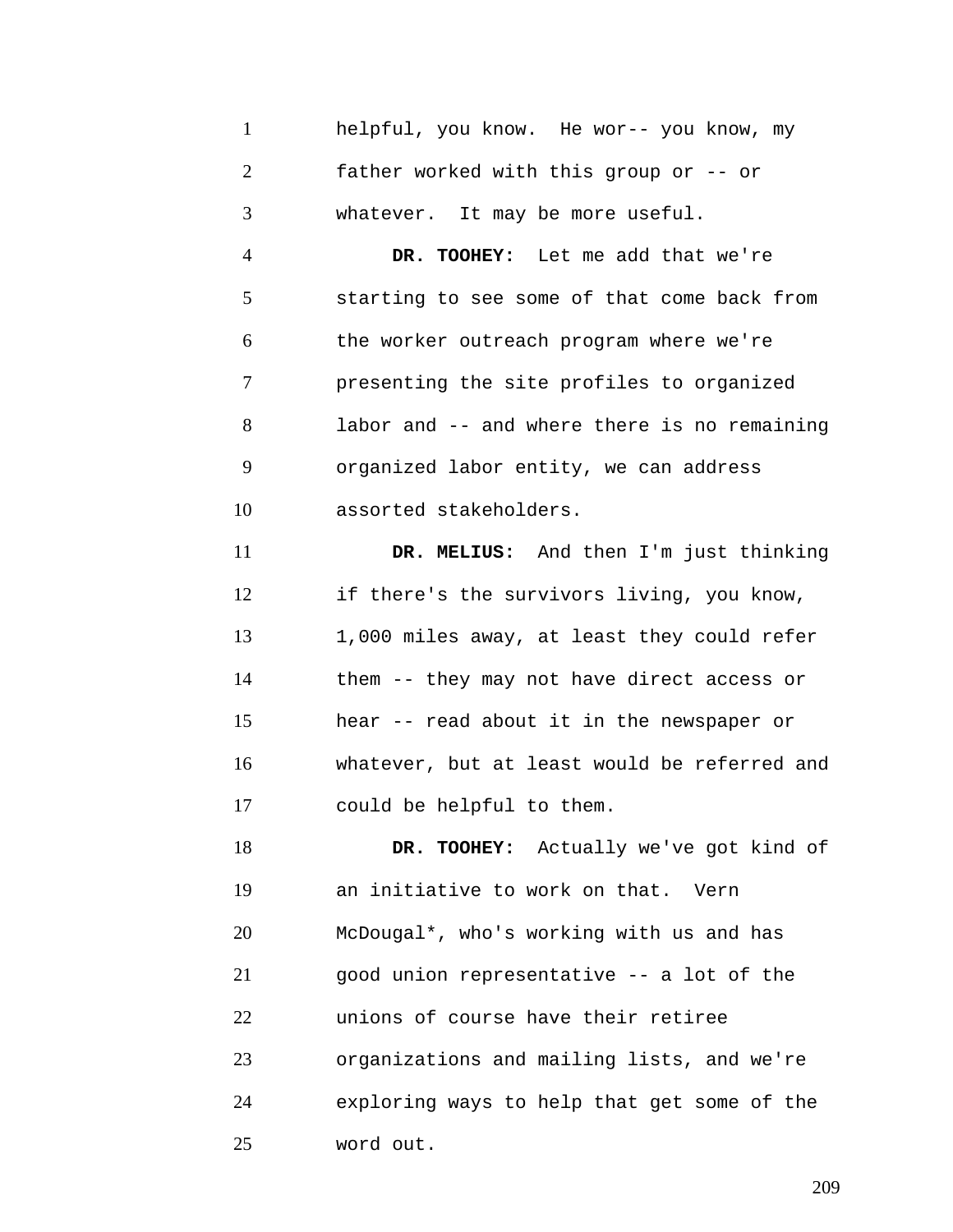| $\mathbf{1}$   | DR. MELIUS: Okay, good.                      |
|----------------|----------------------------------------------|
| $\overline{2}$ | DR. ZIEMER: Mike, you had a comment,         |
| 3              | question?                                    |
| 4              | MR. GIBSON: These incident reports           |
| 5              | that you go back to DOE or $-$ - they're     |
| 6              | generated by the contractor, most of the     |
| 7              | $time$ --                                    |
| 8              | DR. TOOHEY: Yes.                             |
| 9              | MR. GIBSON: -- and with the inception        |
| 10             | of Price Anderson -- I mean these fines and  |
| 11             | everything else -- these contractors         |
| 12             | vigorously try to downplay the incident and  |
| 13             | the extent of the incident, the isotopes     |
| 14             | involved, so how are you depending on that   |
| 15             | information that you may get from them as    |
| 16             | being -- trying to develop a worst-case dose |
| 17             | estimate?                                    |
| 18             | DR. TOOHEY: Well, once I know the            |

19 20 21 22 23 24 25 isotope and I know something about the characteristics of the incident and the process, I can start making some brackets for worst case. But I would also remind you that the worst-case situation is primarily applicable to a case that's likely to be non-compensable, so we're going to give them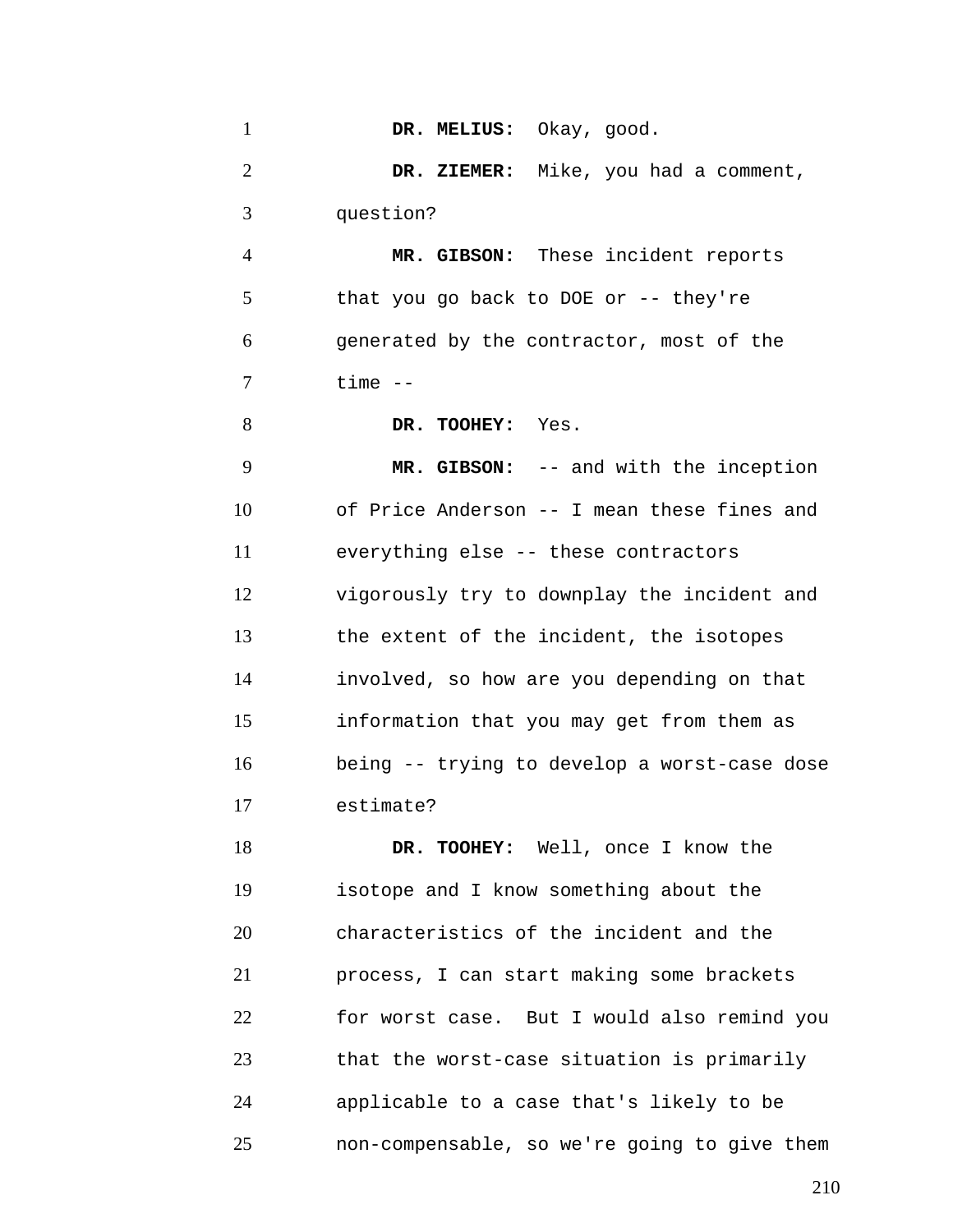1 2 3 4 5 6 7 8 9 10 a maximum dose assessment. Other cases we want to actually give them the best estimate of the dose, and that takes more digging. And like every other part of this, the DOE submittal is only part of what we have to consider. There may be independent reviews of claimant input, coworker input and other things like that. And we just take everything into account and do the best we can.

11 12 13 14 15 16 17 18 19 20 21 22 23 24 25 **DR. ZIEMER:** Rich, originally we - when we learned that you were doing some sort of quality assurance on the telephone interviews -- because we've had an ongoing interest in exactly how those were progressing and so on -- I think that led to this presentation today. It's -- it's an evolving process, obviously, that you're developing the QA/QC parts of this. And we ourselves will probably end up doing some independent evaluations through our audit approach. But there's been several items that have sort of been asked for here. I'd like to -- rather than having many individuals on the Board ask you to provide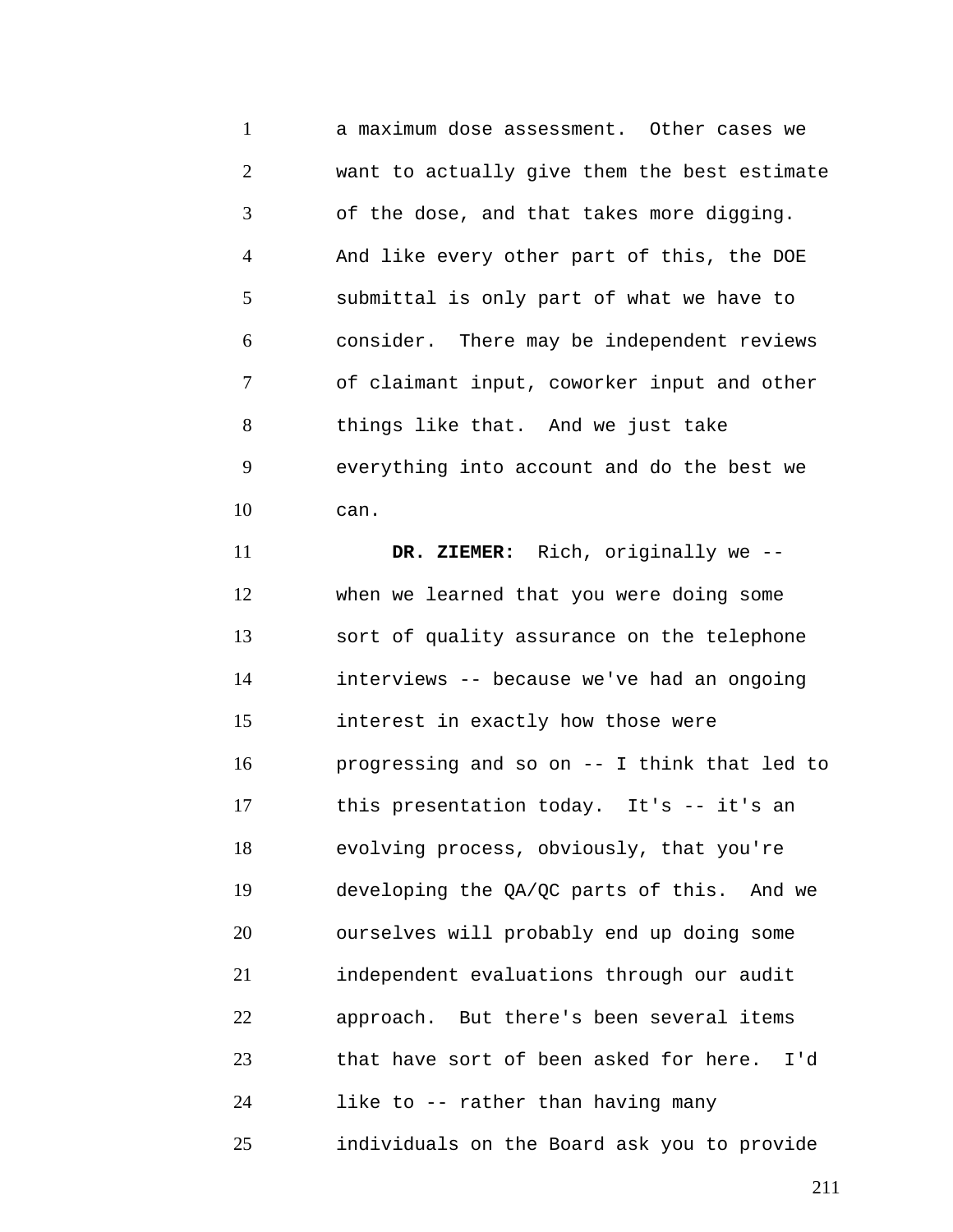1 2 3 4 5 6 7 8 9 10 11 12 13 14 15 16 17 18 19 20 21 22 23 24 25 different pieces of things, I'd like to try to pin down what it is the Board feels they need as we go forward, in terms of additional information. I think several things have been alluded to, and just so we have it in the record and agree to whatever that we can kind of pin that down and say okay, these things the Board needs or -- or if we don't think we need them, we can say so, but... **DR. TOOHEY:** I'm ready to copy. **DR. ZIEMER:** And -- yeah, I think Jim mentioned some things, maybe Roy did and maybe others. **DR. MELIUS:** I was just going to suggest maybe procedurally if we could reactivate that working group that met 'cause I mean I have my notes from that that might help us -- I mean, Tony, you -- you -- **DR. ZIEMER:** Was that your working group on interviews? **DR. MELIUS:** On interviews, and if we interact with -- with whoever, Larry and (Inaudible), I think we could probably pull together a request and it just might be more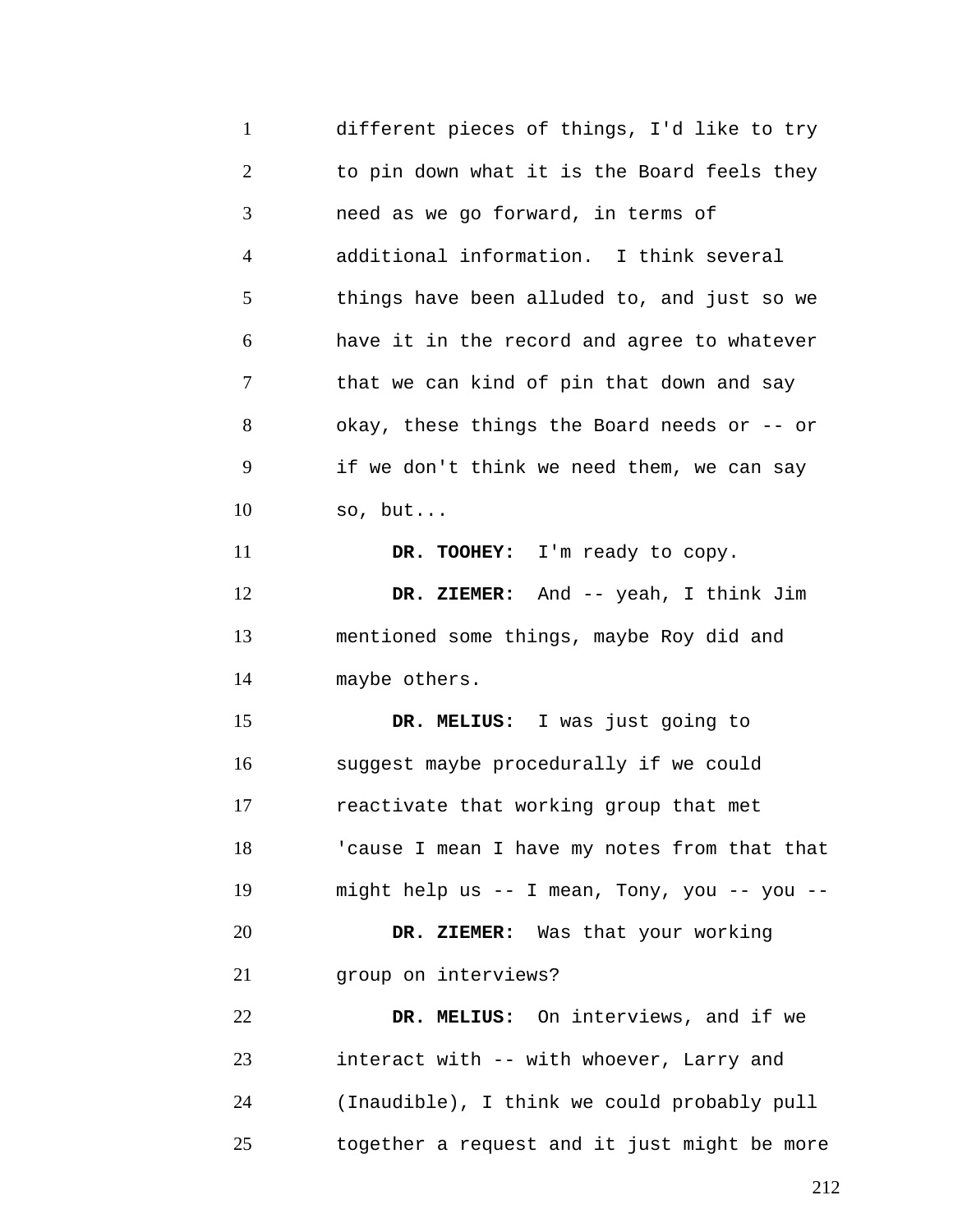| $\mathbf{1}$   | efficient than trying to go through a list - |
|----------------|----------------------------------------------|
| $\overline{2}$ | - list here, and I think -- certainly I --   |
| 3              | I'd certainly be willing to do that if       |
| 4              | that's a -- would help move this along.      |
| 5              | DR. ZIEMER: We can certainly do that.        |
| 6              | I don't recall who was on that working       |
| 7              | group, actually. Tony was?                   |
| 8              | DR. MELIUS: Tony and I, Richard I            |
| 9              | think $--$                                   |
| 10             | MR. ESPINOSA: Don't volunteer me. I          |
| 11             | wasn't on that group. I don't believe I      |
| 12             | was.                                         |
| 13             | DR. ROESSLER: Was it Wanda?                  |
| 14             | DR. MELIUS: I can't $--$ I don't $--$        |
| 15             | we'll find it.                               |
| 16             | DR. ZIEMER: Well, it does not                |
| 17             | necessarily have to be those same            |
| 18             | individuals if -- if two or three of you     |
| 19             | want to agree to go back and develop some    |
| 20             | items that you think we need to see. It'll   |
| 21             | be one thing to say, you know, out of        |
| 22             | general interest, but some specific things   |
| 23             | that would be helpful to us in evaluating or |
| 24             | even just saying what might we suggest that  |
| 25             | they consider. We don't -- you know, I       |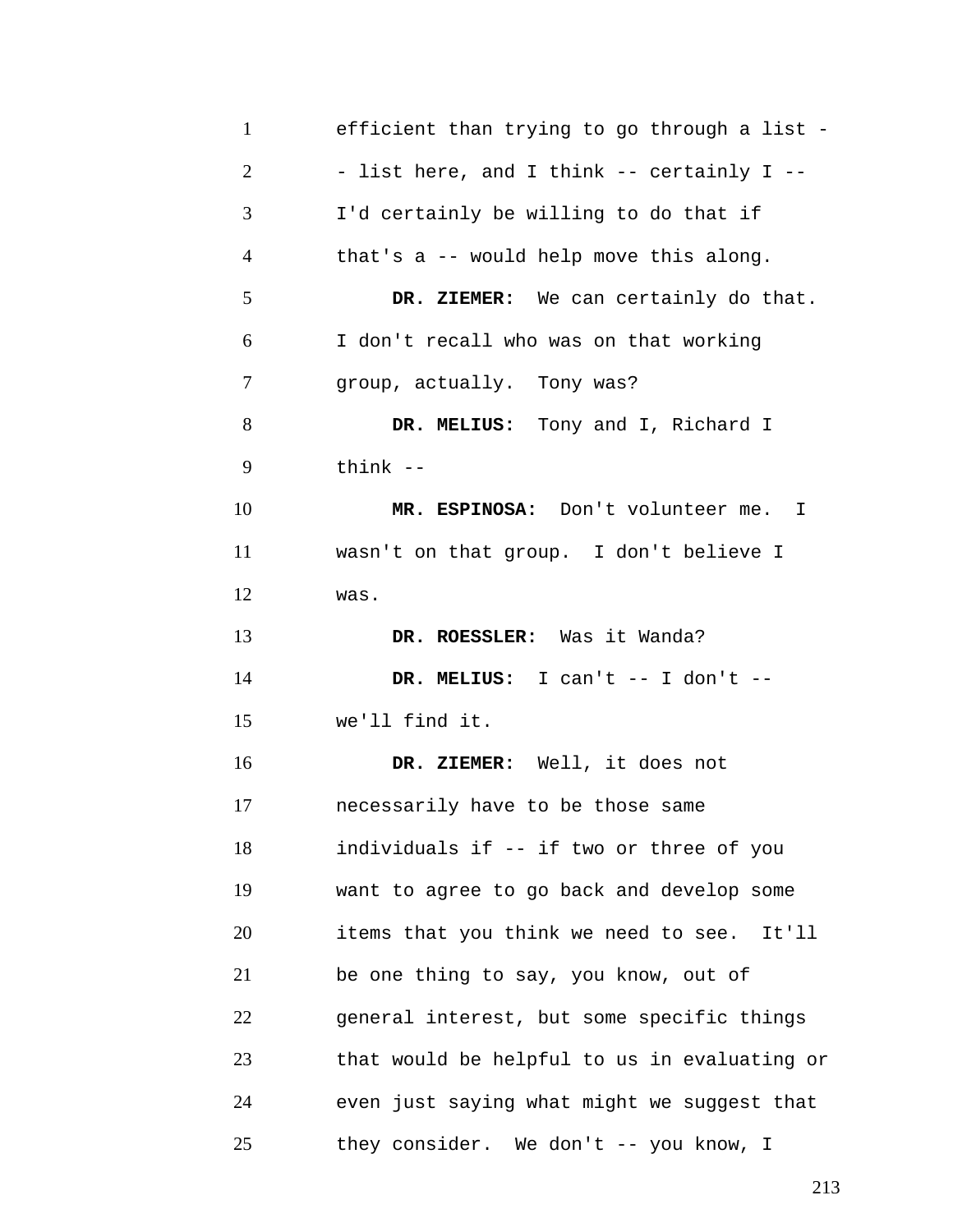| $\mathbf{1}$   | think we can talk about what they might      |
|----------------|----------------------------------------------|
| $\overline{c}$ | consider as they go forward, also, that      |
| 3              | might be helpful to their QA/QC process.     |
| 4              | DR. MELIUS: The reason I think -- I          |
| 5              | suggested the working group is that we -- it |
| 6              | went through and developed a sort of a list  |
| 7              | of steps in the process and -- and what the  |
| 8              | QA/QC procedures that were either in place   |
| 9              | or were planned for those different steps.   |
| 10             | And I think -- I think they made a           |
| 11             | significant amount of progress --            |
| 12             | DR. ZIEMER: And perhaps just look at         |
| 13             | those and $-$                                |
| 14             | DR. MELIUS: Exactly --                       |
| 15             | DR. ZIEMER: -- sort of lay it side by        |
| 16             | side and --                                  |
| 17             | I don't think this has to<br>DR. MELIUS:     |
| 18             | be a very onerous or lengthy task, but I     |
| 19             | just think it would be more efficient than   |
| 20             | try -- 'cause I frankly can't remember all   |
| 21             | the things --                                |
| 22             | DR. ZIEMER: And I don't, either.             |
| 23             | Tony, did you want to comment on that?       |
| 24             | DR. ANDRADE: I just wanted to                |
| 25             | congratulate Richard and -- and the          |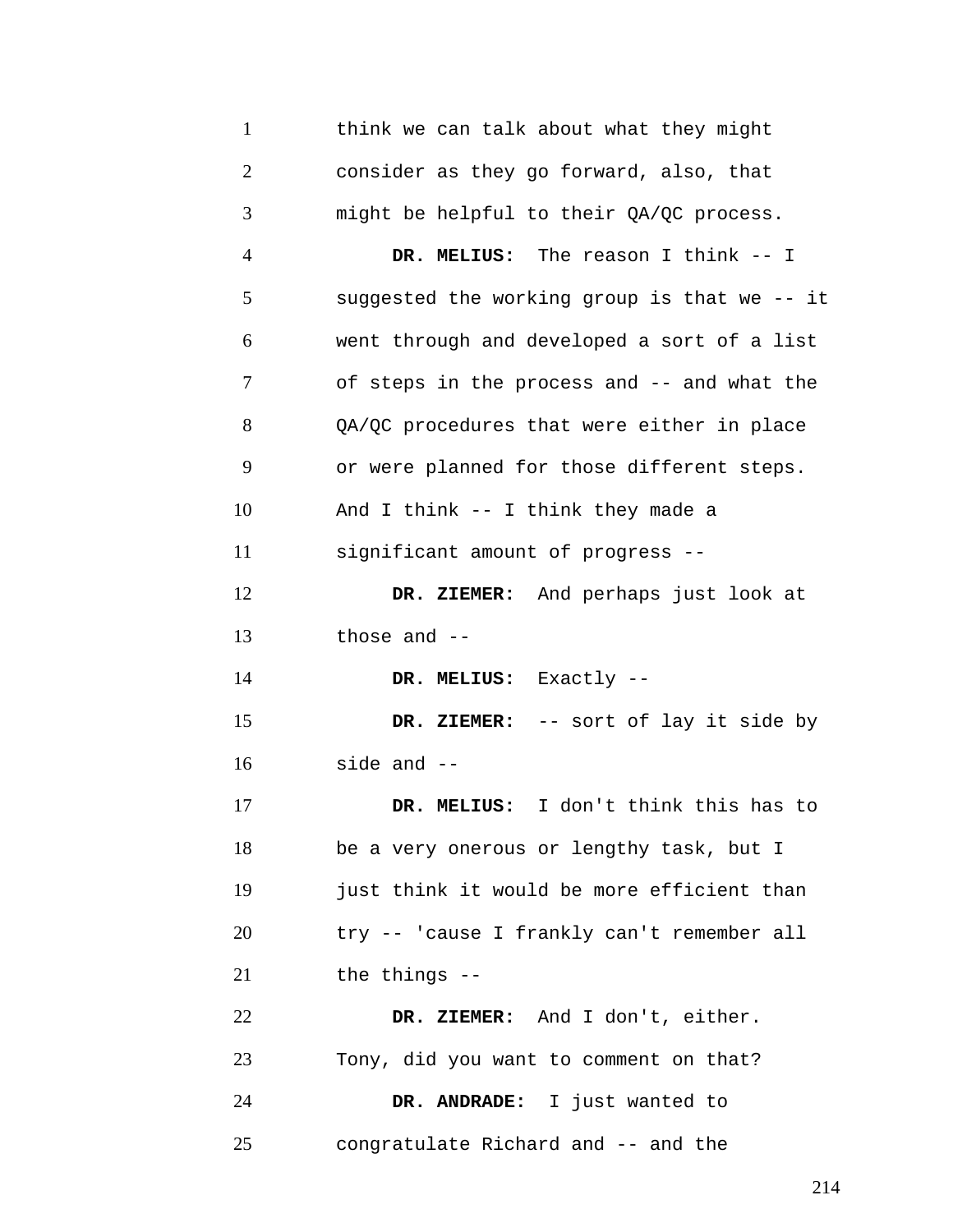1 2 3 4 5 Associated Universities with the work they have done in that I believe they've implemented just about every suggestion that we did come up with in the working group, and perhaps even more.

6 7 8 9 10 11 12 13 14 15 16 17 However, now that this data collection process has really come together, I think in general what we would like to see are the trends, the issues and the things that come out from looking -- from analyzing the data, so that the data itself is probably meaningless if -- you know, if it's displayed on the screen, but those things that are -- that have been discovered and those things that have come to light as a result I think in general are what Jim and I would suggest for a future meeting.

18 19 20 21 22 23 **DR. TOOHEY:** I think I probably have in my files what I think was a draft report of that working group that we started to work on, then that got dropped for some reason and very -- we went on to other things and - -

24 25 **DR. MELIUS:** Yeah, I think it got dropped 'cause you were in -- we presented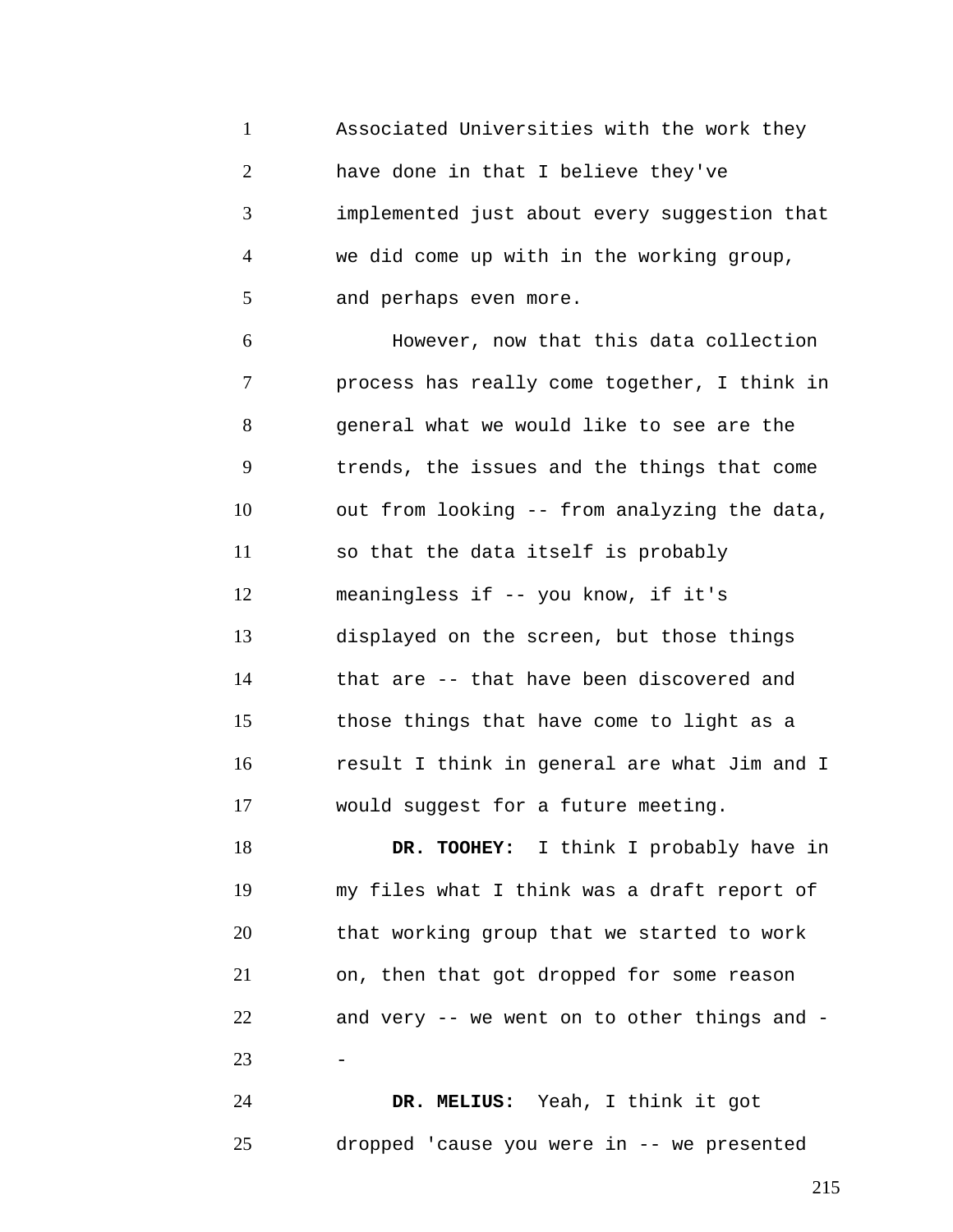| $\mathbf{1}$   | it at a meeting, discussed it and a lot of   |
|----------------|----------------------------------------------|
| $\overline{2}$ | stuff was being implemented so it didn't     |
| 3              | make sense to --                             |
| $\overline{4}$ | DR. ZIEMER: Right, and the working           |
| 5              | group was ad hoc and in that sense this does |
| 6              | not have to be the same identical group.     |
| 7              | Are the two of you volunteering to           |
| 8              | participate?                                 |
| 9              | DR. MELIUS: Yeah.                            |
| 10             | DR. ZIEMER: Let's get one more person        |
| 11             | -- Wanda? The three of you then constitute   |
| 12             | the working group. Who -- do you want to     |
| 13             | take the lead, Jim, and the three of you     |
| 14             | develop a report for us at the next meeting  |
| 15             | then and $we'll$ --                          |
| 16             | DR. MELIUS: That would be --                 |
| 17             | DR. ZIEMER: And if you would -- now          |
| 18             | I'll simply ask you to review what we looked |
| 19             | at before and review what ORAU has been      |
| 20             | doing, and kind of do a side-by-side and if  |
| 21             | there's some -- some gaps that we think      |
| 22             | would be helpful for them to address, that's |
| 23             | fine, too. Again, I don't think we want to   |
| 24             | necessarily be in the business of laying out |
| 25             | their QA/QC program, but we want to see what |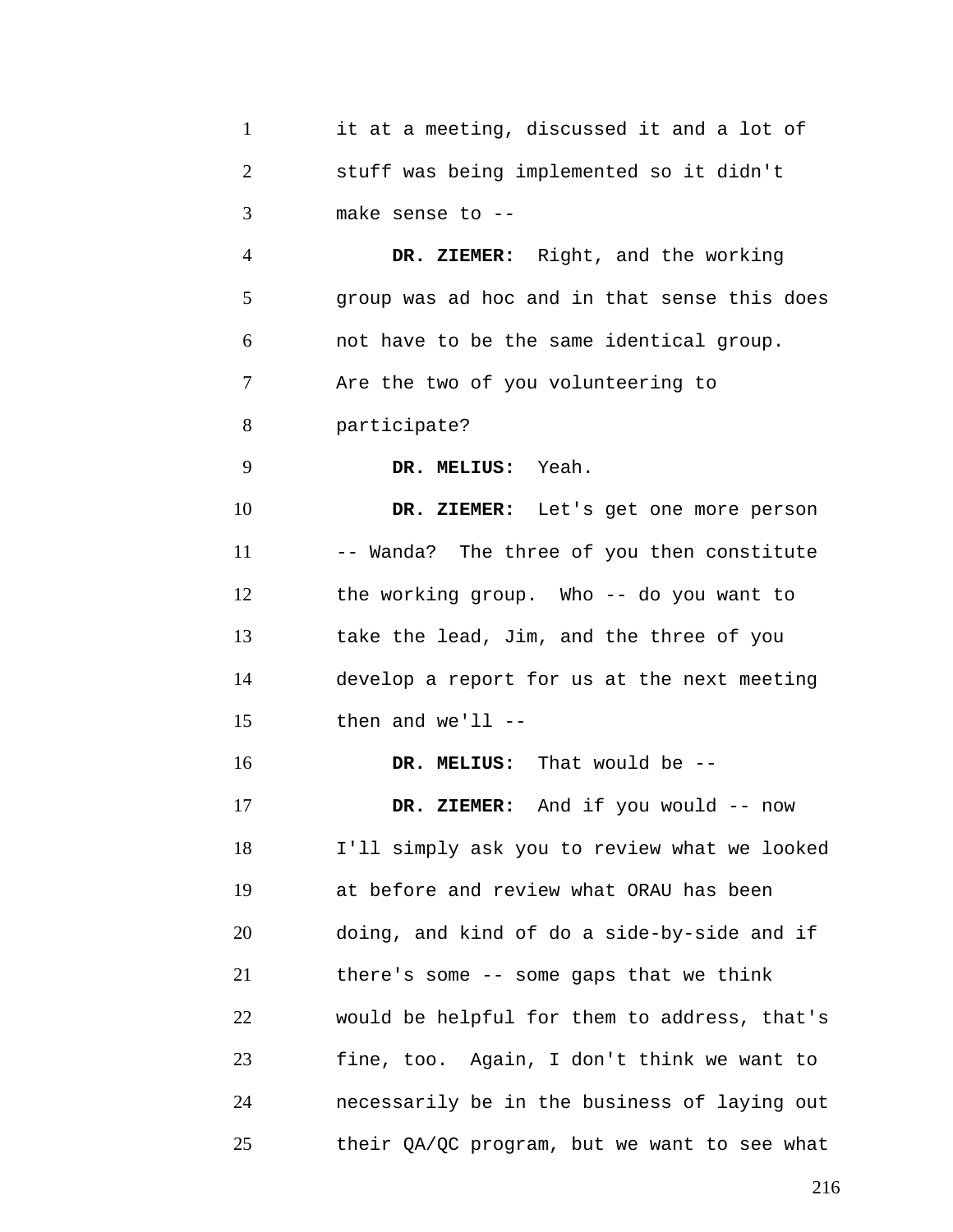| $\mathbf{1}$   | it is telling us. Okay. And if there's       |
|----------------|----------------------------------------------|
| $\overline{2}$ | some things that could be mined from the     |
| 3              | data, that would be great. Okay. So that -   |
| 4              | - those three will constitute a -- an ad hoc |
| 5              | working group to address this issue.         |
| 6              | Are there any further comments for Dr.       |
| 7              | Toohey?                                      |
| 8              | (No responses)                               |
| 9              | DR. ZIEMER: Okay. Richard, thank you         |
| 10             | very much. We appreciate --                  |
| 11             | DR. TOOHEY: Thank you.                       |
| 12             | DR. ZIEMER: -- as usual your good            |
| 13             | report to us.                                |
| 14             | Now we're well past our break time but       |
| 15             | we will take our 15 minutes.                 |
| 16             | (Whereupon, a recess was taken.)             |
| 17             | DR. ZIEMER: I'd like to call the             |
| 18             | meeting back to order. Before we take our    |
| 19             | next agenda item, we have with us today one  |
| 20             | individual member of the public who wishes   |
| 21             | to address the Board and who will not be     |
| 22             | able to be here this evening. That           |
| 23             | individual is Fred Stockwell. Fred is with   |
| 24             | a group called Steelworkers Organization of  |
| 25             | Active Retirees, or SOAR, and he's going to  |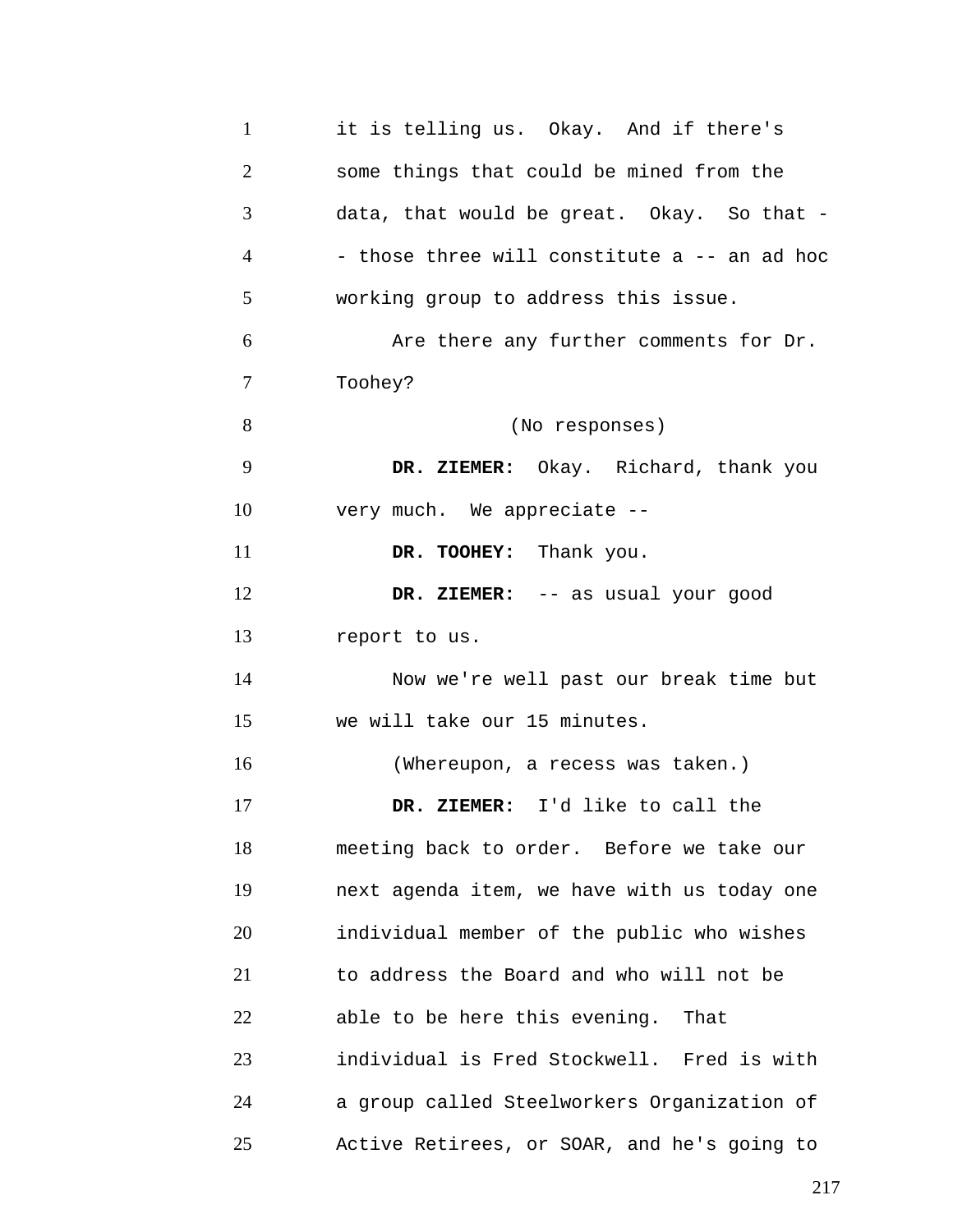| $\mathbf{1}$   | soar up to the microphone there. Would we    |
|----------------|----------------------------------------------|
| $\overline{2}$ | be better to use a lapel mike for Fred?      |
| 3              | UNIDENTIFIED: I think we can do --           |
| $\overline{4}$ | DR. ZIEMER: Can do it there, okay.           |
| 5              | Fred, welcome.                               |
| 6              | MR. STOCKWELL: Thank you for this            |
| 7              | opportunity to speak today. I was a steel    |
| 8              | worker for 38 years at the Bethlehem Steel   |
| 9              | plant. I am presently the president of the   |
| 10             | Steelworkers Organization of Active          |
| 11             | Retirees, the acronym is SOAR. I understand  |
| 12             | that for some reason they discounted the     |
| 13             | South Buffalo Railroad and said -- oh, she's |
| 14             | going to pass these out to you there, I      |
| 15             | hope. I don't have a lot of them. I didn't   |
| 16             | realize there were that many people here     |
| 17             | today, so if she will pass them to the Board |
| 18             | members.                                     |

19 20 21 22 23 24 25 My father-in-law worked for the South Buffalo Railroad. He went there in 1936 and died of cancer in 19-- in the early '60's. And I'm wondering what happened here, why did they discount him? He died of liver cancer. Now the South Buffalo Railroad is a wholly-owned subsidiary of the Bethlehem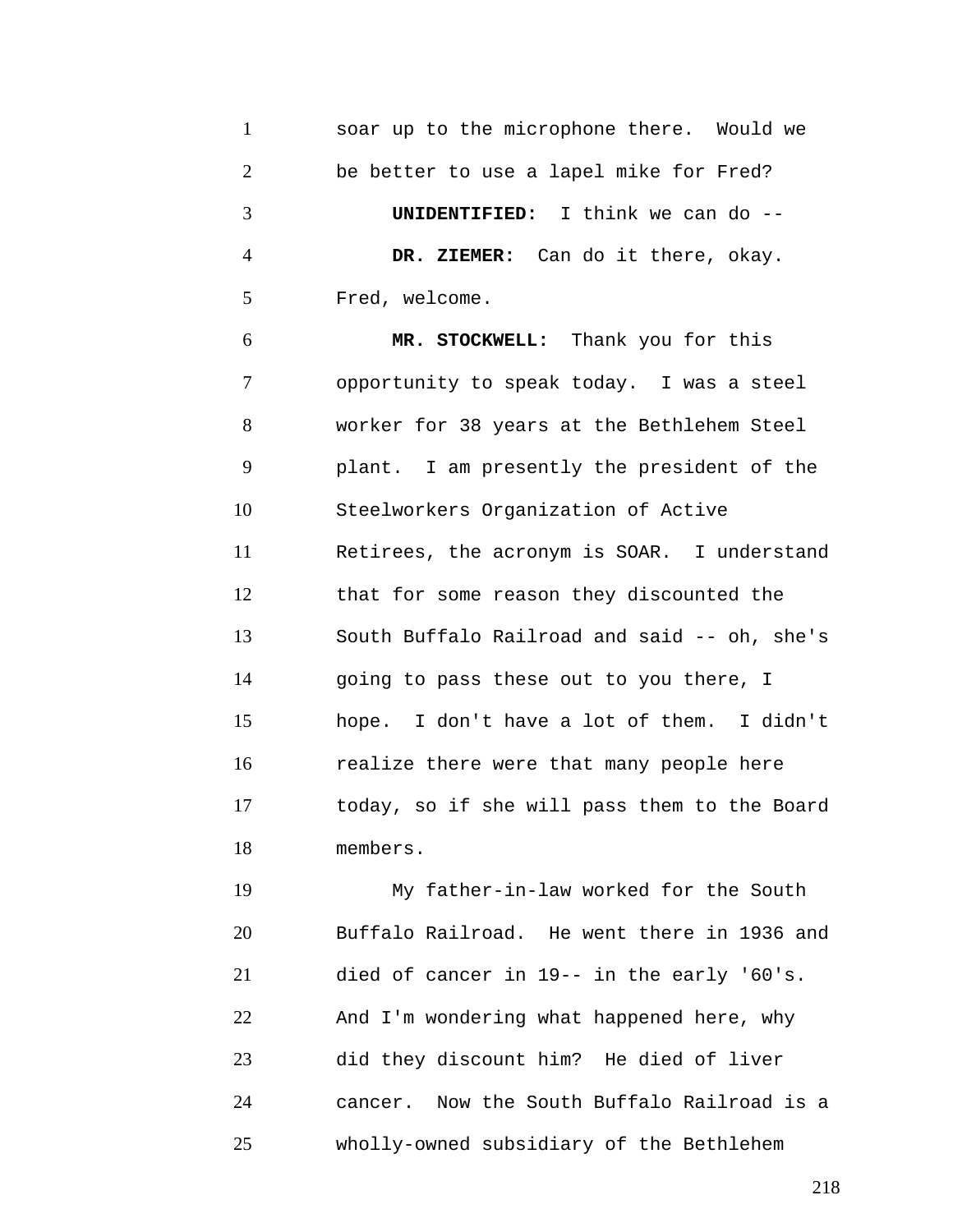1 2 3 4 5 6 7 Steel Corporation. It is not a contractor (Inaudible). Their property was on the Bethlehem Steel Property at the Lackawanna plant. No other railroad could come into the Bethlehem Steel plant, the Lackawanna plant. They brought everything in and they had no cabooses.

8 9 10 11 12 13 14 15 16 17 18 19 20 21 22 23 Some people think conductors (Inaudible) have cabooses. Well, they don't have cabooses. They either rode the engine or they rode the car as they were bringing them in, and they brought all the steel up to the open (Inaudible) or the blast furnace, wherever it was coming -- going to, and that's what came in from the ra-- for the radiation with all the radiation on it. And so I'm not sure exactly why they discontinued that because there probably are other South Buffalo people that have been discontinued. And I know that there are other Bethlehem Steel workers that have just been -- not really discontinued, but we don't know too much about this.

24 25 I have filed -- oh, three or four years ago when this came out, and I never heard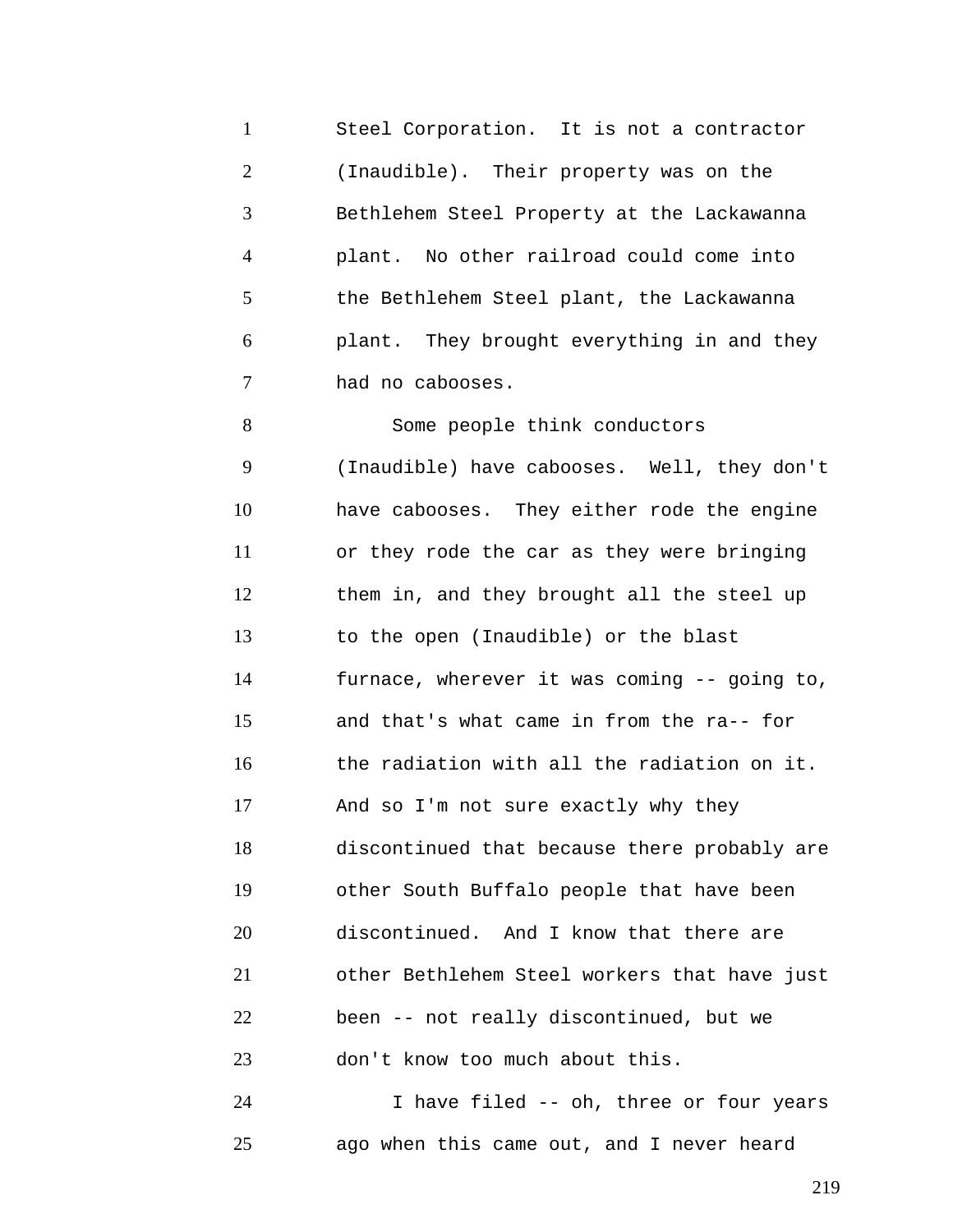1 2 3 4 5 6 7 8 9 10 11 12 13 14 15 16 17 18 19 20 21 22 23 24 25 anything from anybody about this at all. Nobody ever said Fred, you're rejected. And at that time I did mention my father-inlaw's name, and nobody ever said he was rejected. Well, the last meeting that I was out at in (Inaudible) Park, that's where I found out that they had literally discon- this said that the South Buffalo Railroad is not part of -- was a contractor. They -- I don't have all the information with me because it is -- I'm getting more and more and I'm sending it to Annette and Annette is getting it, and I've talked to the union district four office and they have many cases of a thing that show that they were negotiating with them for the Bethlehem Steel or the pensions and everything else. I have one copy of the book, but I think it's important that we get -- why did they just not -- or why did they say that the South Buffalo Railroad was not part of the industry there. Their Buffalo tank was there, South Buffa-- now these are subsidiary -- wholly-owned subsidiaries, and I don't know what happened to all them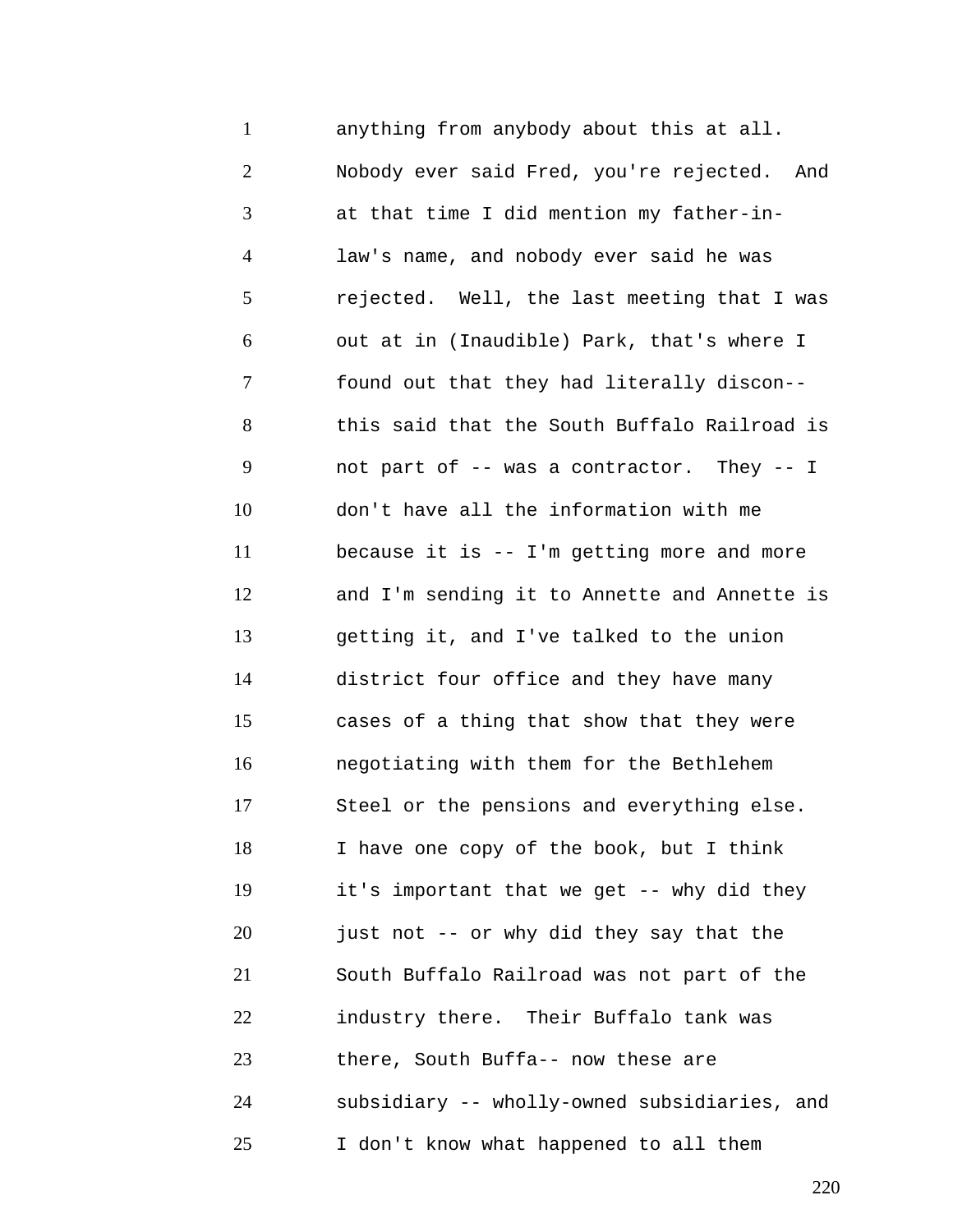1 books.

2 3 4 5 6 7 8 9 10 11 12 13 14 15 16 17 18 19 20 21 Apparently -- I was hoping to give them to you people and I have one copy of that so unfortunately that's what happened. They were supposed to go up to the front table there. We can make more if you want them. If you let me know that you would like them, I certainly will get them for you. There's interesting part -- this is from the Courier Express, 1967 edition, and they did quite a number on the South Buffalo Railroad. I think that picture on the front page -- I think that's a posed picture. You'll never see an engine that close to that much fire. That's kind of a no-no, but anyhow, they are the people that moved the steel in and out of the plant. No other railroad could do anything in the plant, that was it. So that is what I came to speak about and we'll see where it goes from there. Thank you very much.

22 23 24 25 **DR. ZIEMER:** Thank you very much, and I -- am I correct in assuming that the -- at least the Department of Labor has this information or are looking into that?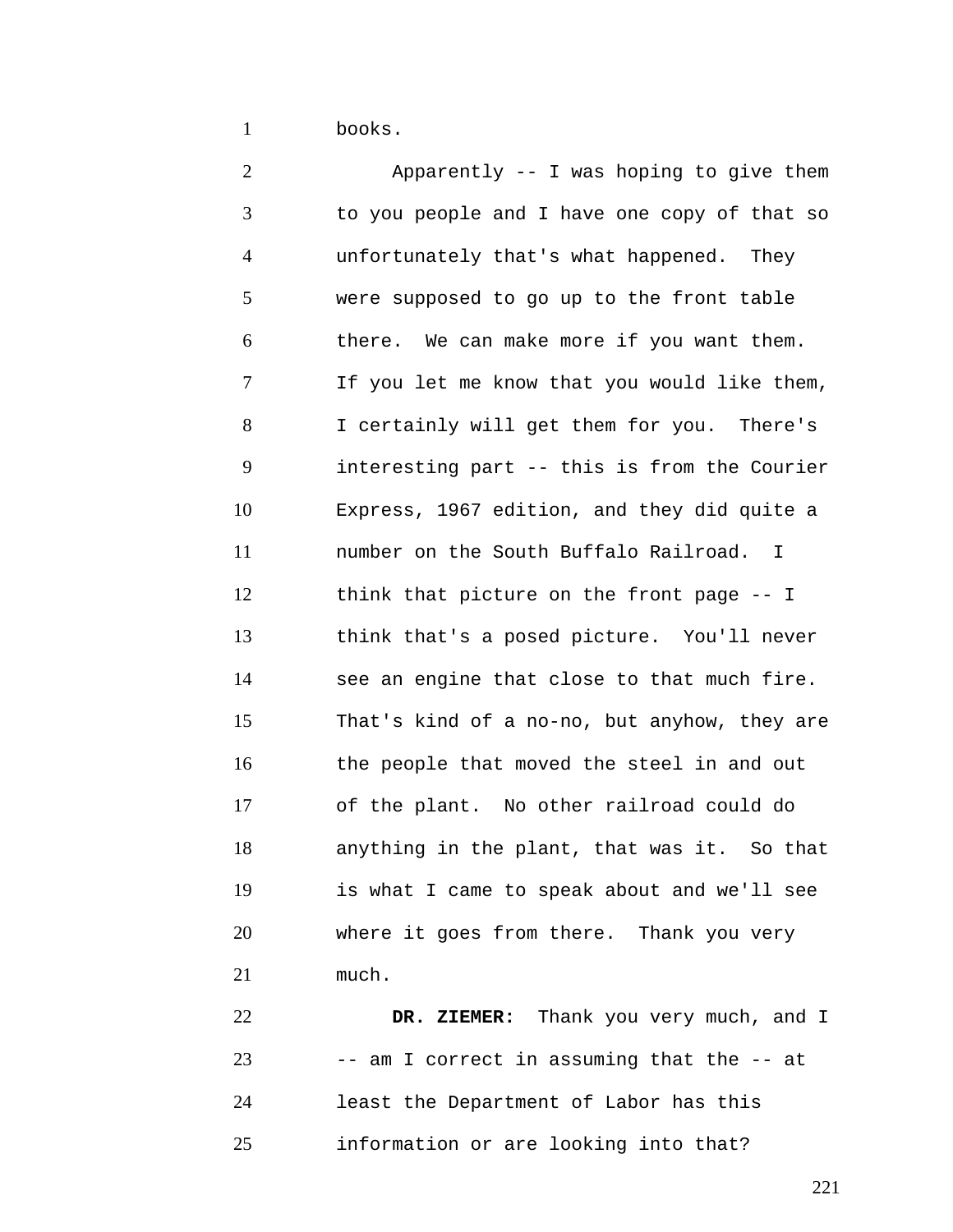| $\mathbf{1}$   | <b>UNIDENTIFIED:</b> (Off microphone)         |
|----------------|-----------------------------------------------|
| $\overline{2}$ | (Inaudible)                                   |
| 3              | MR. ELLIOTT: You need to come to the          |
| $\overline{4}$ | mike, please.                                 |
| 5              | DR. ZIEMER: Please use the mike.              |
| 6              | <b>UNIDENTIFIED:</b> (Off microphone)         |
| 7              | (Inaudible)                                   |
| 8              | <b>UNIDENTIFIED:</b> (Off microphone) Turn it |
| 9              | on.                                           |
| 10             | MS. PRINDLE: Annette Prindle, district        |
| 11             | director in the Cleveland district office.    |
| 12             | I have the information that Fred has          |
| 13             | submitted and I just got the last of it last  |
| 14             | week, so I will submit that to our national   |
| 15             | office.                                       |
| 16             | DR. ZIEMER: Thank you very much.              |
| 17             | MS. PRINDLE: Thank you.                       |
| 18             | DR. ZIEMER: So there'll be some               |
| 19             | follow-up that will occur, Fred. Thank you.   |
| 20             | MR. STOCKWELL: Thank you very much.           |
| 21             |                                               |
| 22             | SPECIAL EXPOSURE COHORT RULE                  |
| 23             | DR. ZIEMER: The next item on our              |
| 24             | agenda is the presentation on the Special     |
| 25             | Exposure Cohort rule, and Ted Katz is going   |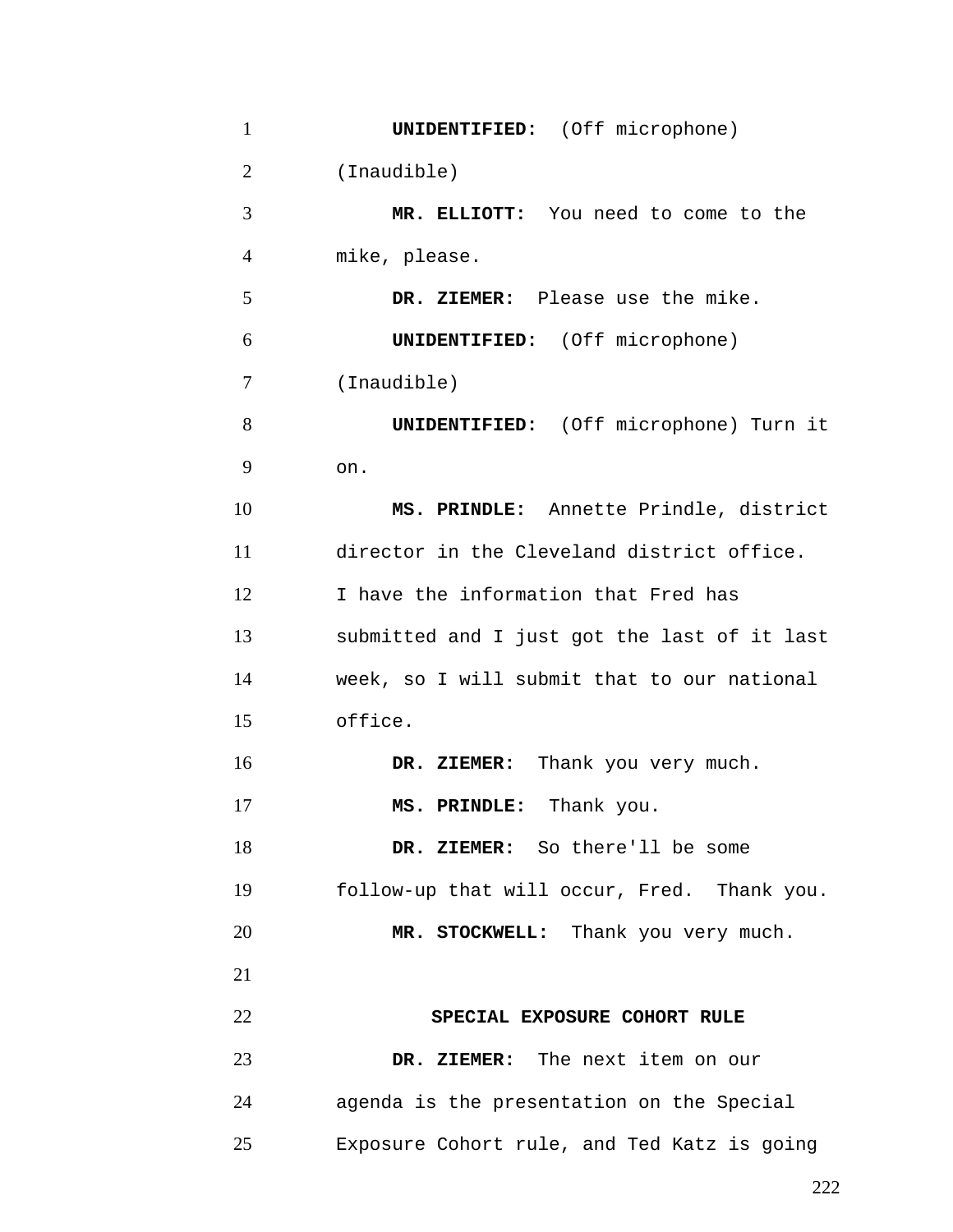1 to lead us through that. Ted?

2 3 4 5 6 7 8 9 10 11 12 13 14 15 16 17 18 19 20 21 22 23 24 25 **MR. KATZ:** Hello -- hello? Is this working? Thank you, Mr. Chairman, members of the Board. I was speaking with Genevieve before this session and she suggested I raise for y'all a possibility which is - this presentation is discuss-- focused on discussing changes from the last notice of proposed rulemaking that you reviewed to the final rule. I know it's been a while, though, since you reviewed the notice of proposed rulemaking and the previous -- even though you spent a lot of time on this rule over the last couple of years, it's been a while since you've been looking at this material. So if you'd like, I can sort of give you a thumbnail sketch of the overall rule, the requirements and so on before I go into the issues of what we changed and why, if -- if there are a number of you that think that that would be useful. If you don't want me to spend the time, though, I'll just launch right into the change issues as I've prepared. It's up to -- **DR. ZIEMER:** Any objection to the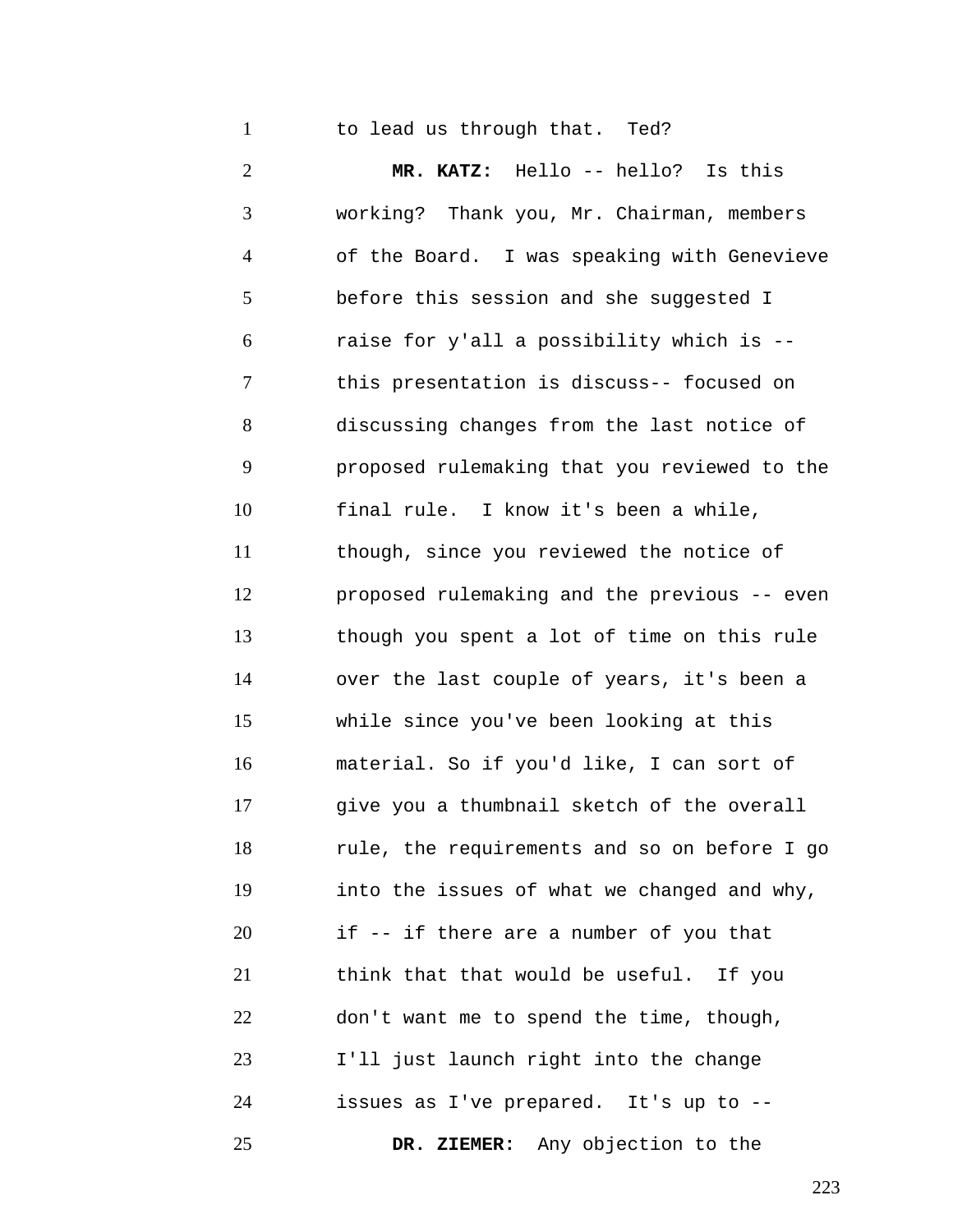1 overview?

| $\overline{2}$ | MR. ESPINOSA: I was just kind of             |
|----------------|----------------------------------------------|
| 3              | wondering if you have maybe a red-lined      |
| 4              | copy?                                        |
| 5              | MR. KATZ: No, I don't.                       |
| 6              | DR. ZIEMER: Why don't you proceed --         |
| 7              | any objection to having the overview and --  |
| 8              | DR. MELIUS: This will still leave time       |
| 9              | for questions?                               |
| 10             | DR. ZIEMER: Yes.                             |
| 11             | MR. KATZ: I can -- but Rich, I can           |
| 12             | certainly -- I'm not -- I don't think we'll  |
| 13             | have time in this session. I can certainly   |
| 14             | -- at another time I can go through the rule |
| 15             | at that level, if you'd like. I mean if --   |
| 16             | if the Board would like --                   |
| 17             | DR. ZIEMER: But you're going to point        |
| 18             | out the differences --                       |
| 19             | MR. KATZ: Yeah, I'm going to point out       |
| 20             | the major differences here, but I understand |
| 21             | what Rich is saying, and if -- if you'd like |
| 22             | a more detailed treatment, you know, that's  |
| 23             | something I'd -- we won't have time to do in |
| 24             | this session.                                |
| 25             | Okay. So just one other thing to             |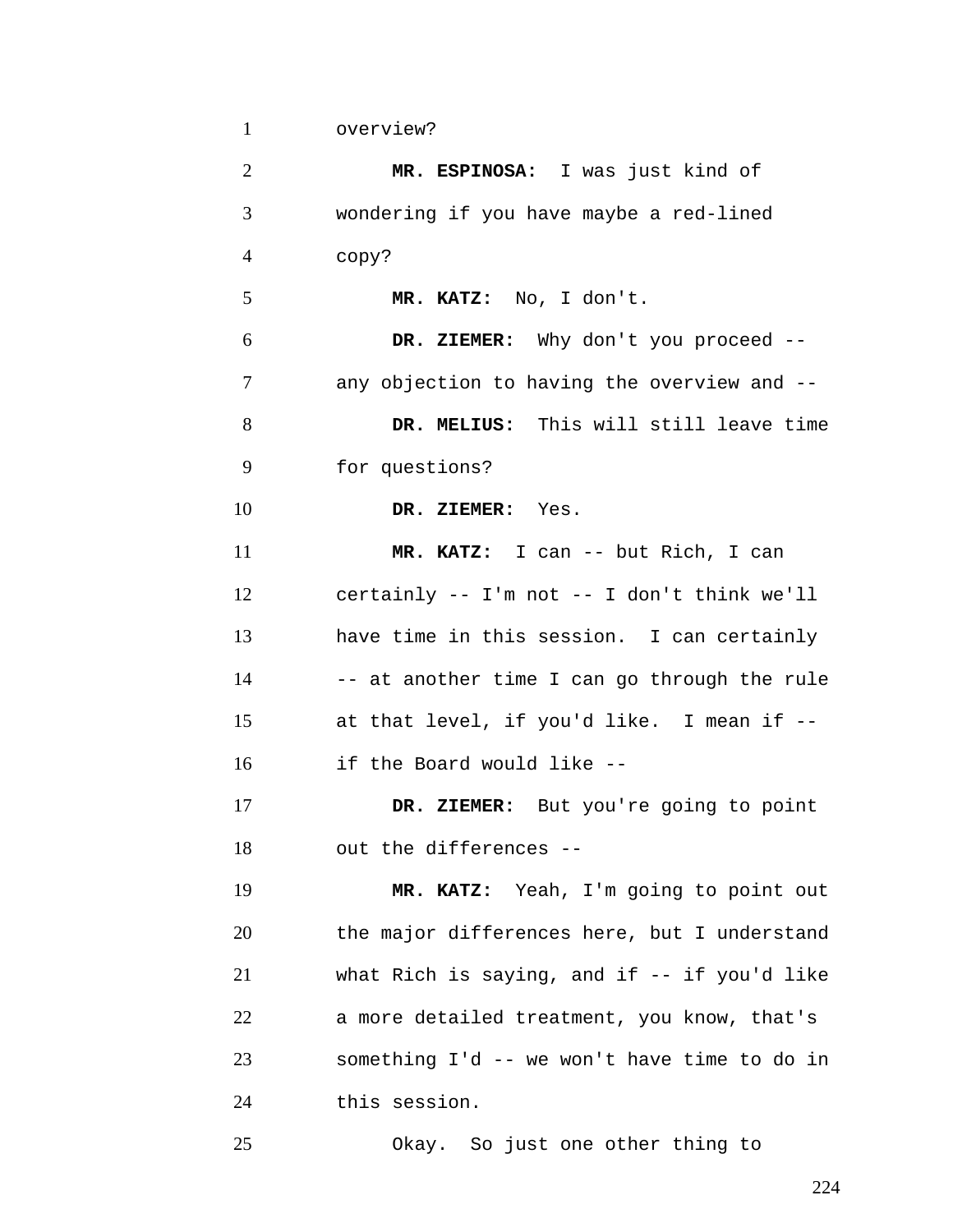1 2 3 4 5 6 mention, which is this slide presentation is slightly different from the version that's handed out, if all of you have that. I've fussed with it a little bit just to pull things together and add some things that I had left out.

7 8 9 10 11 12 13 14 15 16 17 18 19 20 21 22 23 24 So let me just then go about the basics of the rule and so on as it stands and the requirements for it. I'm going to add more to -- than what we have here, but EEOICPA has two basic requirements for HHS for us to add a class to the Special Exposure Cohort. One, we have to find -- this is a reminder, but we have to find that it's not feasible to estimate doses with sufficient accuracy and just -- in shorthand I talk about it's not feasible to do dose reconstructions in my presentations. And secondly, that there's a reasonable likelihood that the radiation dose is -- may have endangered the health of members of the class. So those are sort of substantive requirements in EEOICPA that we have to address to be able to add a class to the cohort.

In addition there are sort of three

25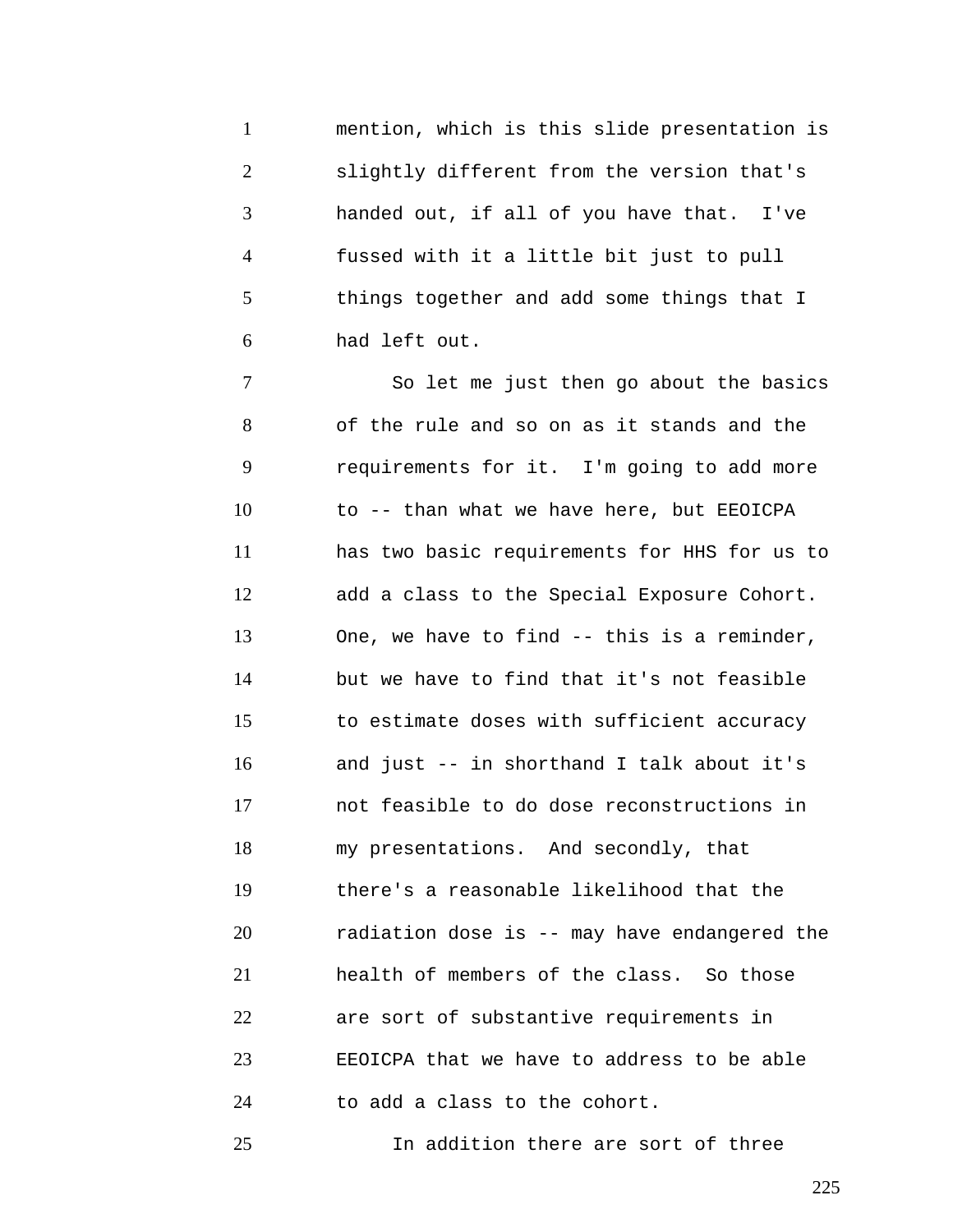1 2 3 4 5 6 7 8 9 10 11 12 13 14 15 16 17 18 19 20 important procedural requirements that we have to address, one being that to initiate the process of considering a class, we need a petition from that class. And the second being that the Board has an opportunity to provide advice on the addition or nonaddition of a class in response to a petition. And thirdly, that once a decision is made, if a decision is made by the Secretary of Health and Human Services to add a class to the cohort that Congress has a 180-day period to consider that decision, to expedite it within that period, to reverse it, what have you. And these are all -- again, these are all requirements of EEOICPA, not things that NIOSH formulated. So going from there then, you know, the NIOSH rule, just in an overview sense, does the following things. One, it -- it puts together procedures for implementing all the

21 statutory requirements that I just

22 described. It also establishes the

23 requirements for who's an eligible

24 petitioner and the contents of a petition.

25 And I think the -- we've made the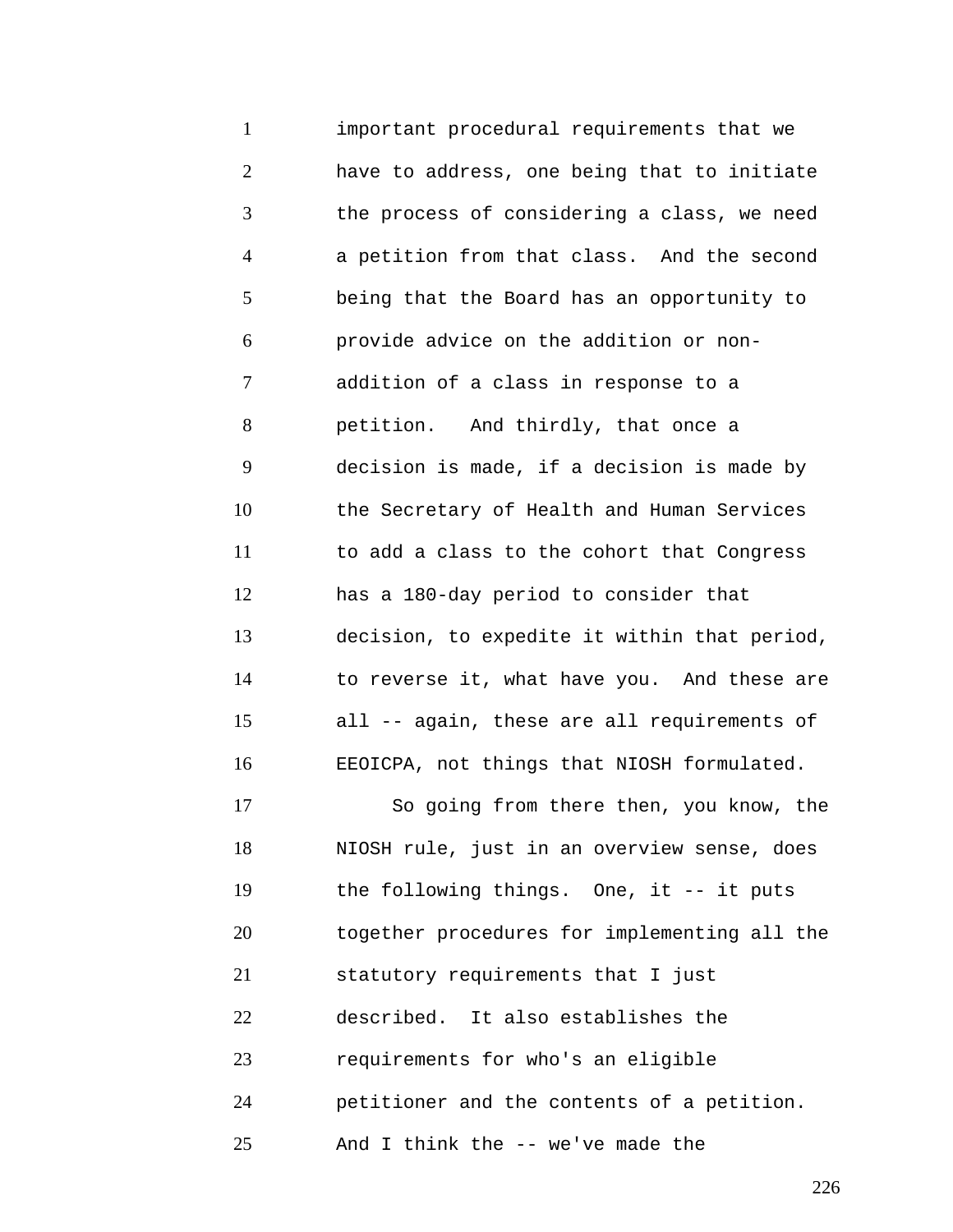1 2 3 4 5 6 7 8 9 10 11 12 13 14 15 16 17 18 19 20 21 22 23 24 25 requirements of an eligible petitioner exceptionally broad, I think. It's hard to think of how anyone is left out, according to those requirements. In terms of contents of the petition, we've made, you know, the bar exceptionally I think low in the sense that -- that really what petitioners are doing is simply having sufficient information to indicate there might be a concern about a class, it should be considered to be added to the cohort. It is not the burden of the petitioners to make the case that a class should be added. That's really the burden of the whole evaluation process. All they're doing is bringing to the attention of NIOSH, this Board and the Secretary of Health and Human Services classes that need that consideration. And then it provides procedural -- sort of procedural rights to the petitioners throughout the process. Let me just then summarize the process as it is in the final rule very shortly, and then I'll get into what we've changed. So the process begins -- the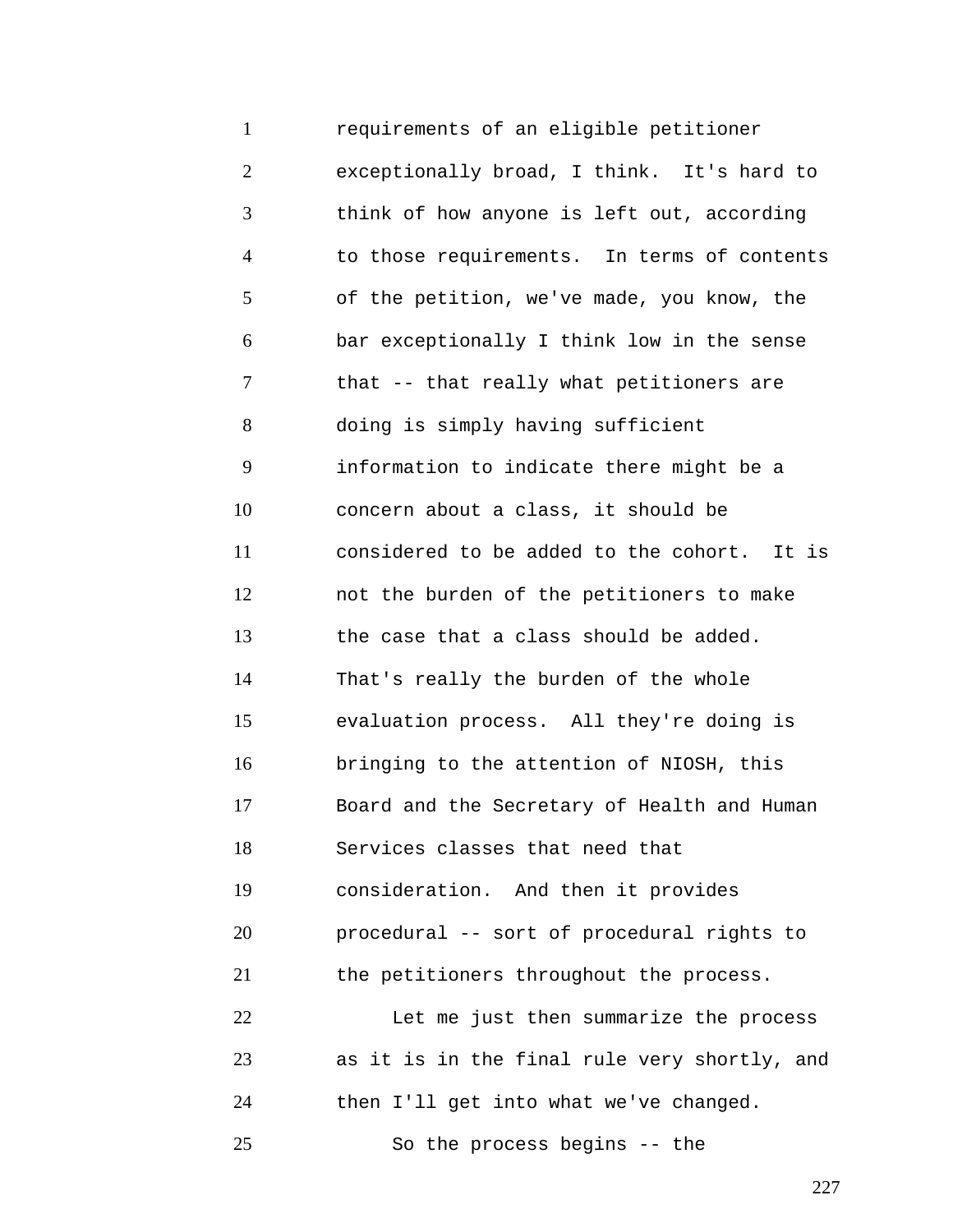1 2 3 4 5 6 7 8 9 10 11 petitioning process begins with getting a petition from a class, and that's from any parties -- the eligible parties or either members of the class, employees themselves or their survivors, or unions that represent or represented members of that class, or a representative that members of the class or their survivors empower to represent them and submit a petition on the behalf of the class. Those are the sort of three categories of petitioners.

12 13 14 15 16 17 18 19 20 21 22 23 24 25 They submit a petition. It comes to NIOSH, and the first thing NIOSH does is determine whether the petition meets the basic requirements -- again, the low bar I expressed -- for receiving full consideration of NIOSH, the Board and Secretary of Health and Human Services. That is a -- as it's laid out in the rule and in more detail in procedures that we've -- internal procedures that are available through our web site for how we're going to handle this. You know, that is a process that involves working with the petitioners - - NIOSH working with the petitioners and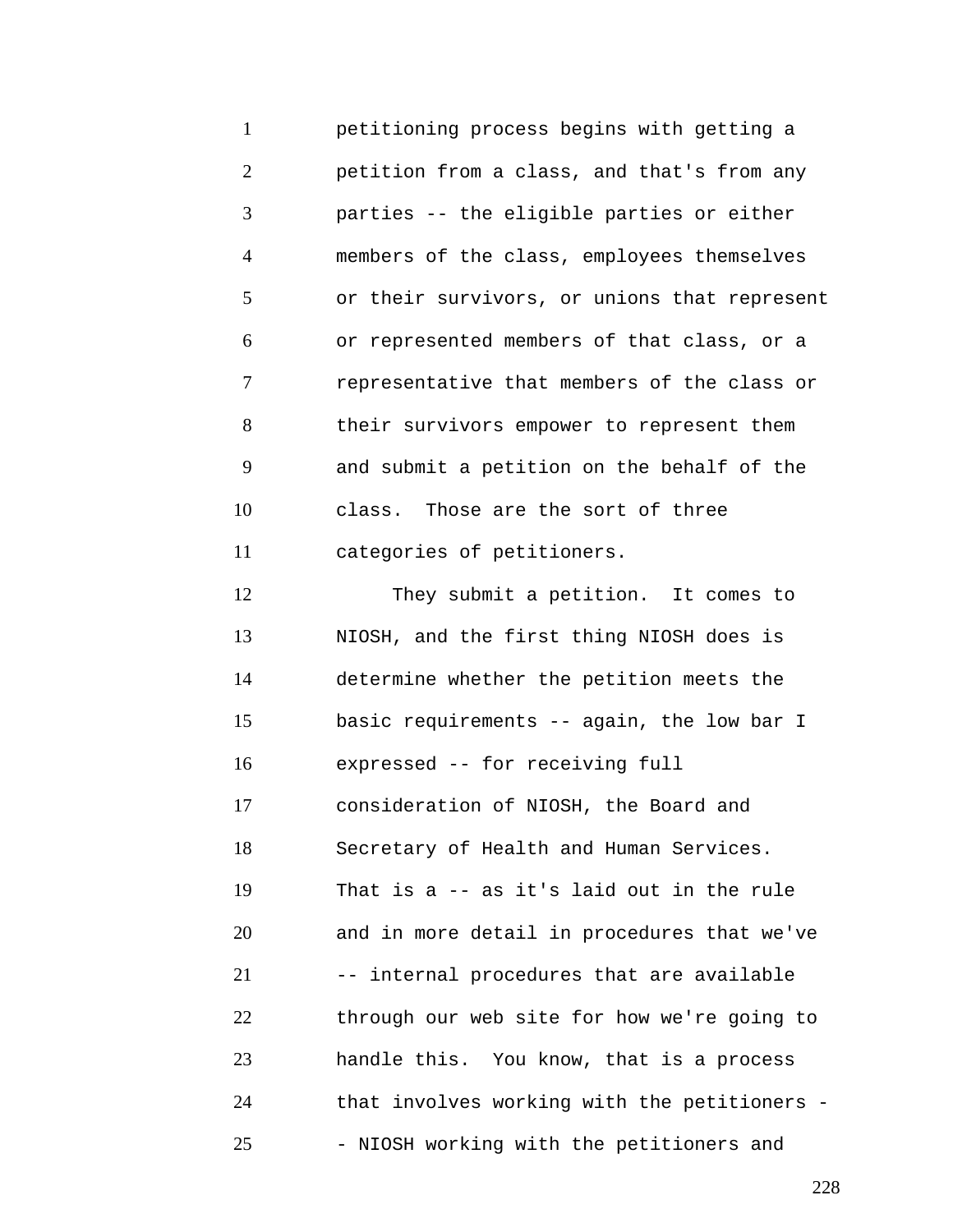helping them address those requirements.

1

2 3 4 5 6 7 8 9 10 11 12 13 And then NIOSH makes a proposed finding as to whether the petition ultimately then meets those requirements for being considered. If it does, it goes on to the next step. If it doesn't, the petitioners have an opportunity to request an administrative review of that decision, that find-- proposed finding. And that review would be run by the director of NIOSH and it would involve individuals independent of the OCAS process of making the determination in the first place.

14 15 16 17 18 19 20 21 22 23 24 25 Okay, so then on to the next step. So then NIOSH has decided now that a petition meets the requirements and deserves evaluation. The next step is for NIOSH to do its evaluation of the petition according to these two criteria -- address whether or not it's feasible; and if so, make determinations about health endangerment for that class. And just -- well, I'll get into details of that actually in doing the comparison, so I won't run through those now.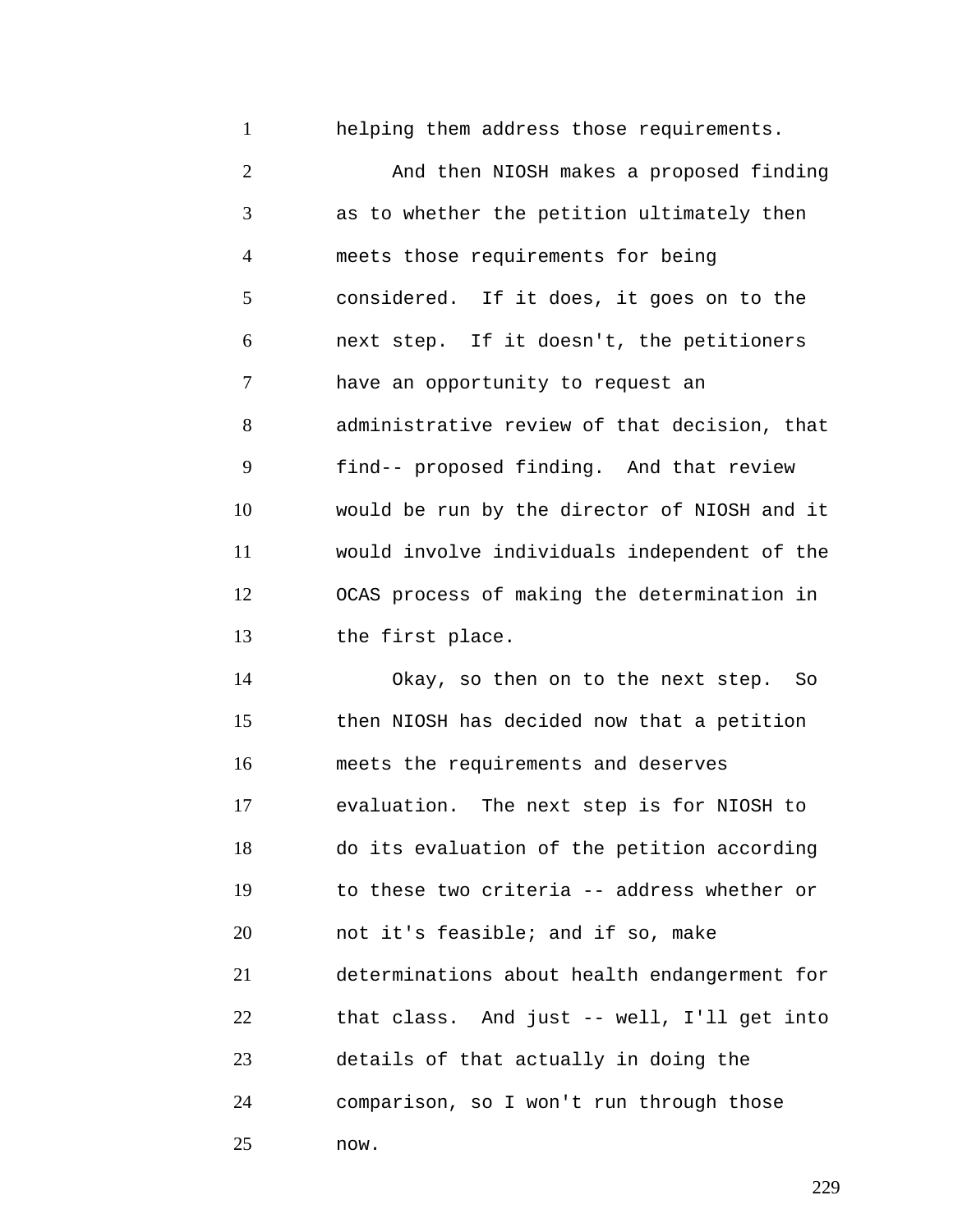1 2 3 4 5 6 7 8 9 10 11 12 13 14 15 16 17 18 19 20 21 22 23 24 25 At the end of that process, NIOSH produces an evaluation report that goes to the Board and the Board will hold a session or sessions to address that petition. The Board will -- the petitioners will be invited to present -- this is part of their petitioning rights -- to present their views to the Board on the NIOSH evaluation which they'll receive, as well as on their petition. The Board will do its deliberation, considering all this information and other information it deems appropriate and will make a recommendation, its advice, to the Secretary as to what should become of the petition. I need to step back a second. NIOSH - in its evaluation, it could -- it could, as a result of one petition, advise that there be -- a class be added to the cohort, that there be a class not added to the cohort, or both. I mean 'cause there could be multiple decisions. We could have received a petition that in fact when you do the research, you find there may be some members, there may be some class for which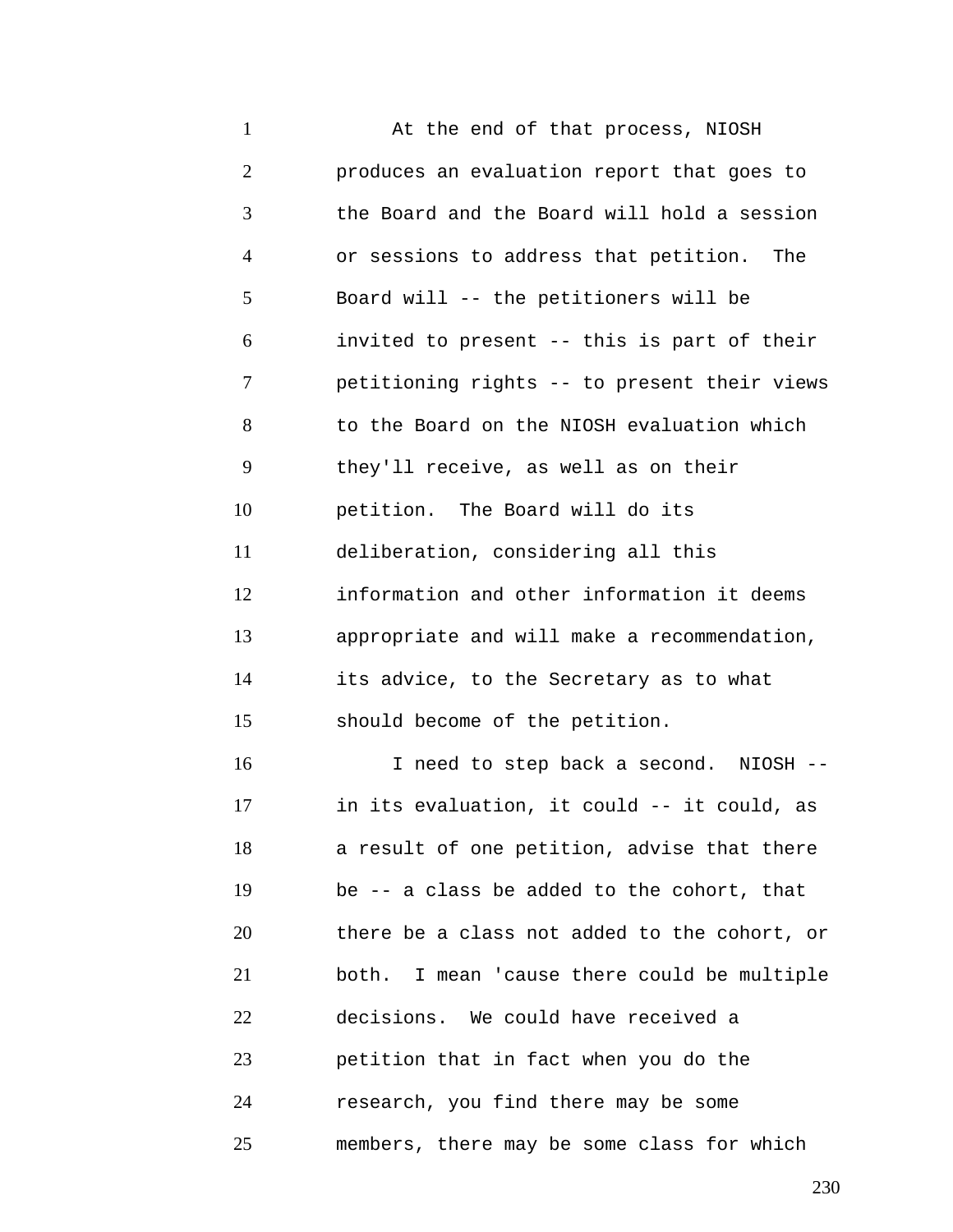1 2 3 4 5 6 7 8 9 10 11 12 13 14 15 16 17 18 19 20 21 22 23 you can't do dose reconstructions and other members for which there's sufficient information to do dose reconstructions, so there could be multiple decisions. The Board then gives its advice, and then the next step is to have a proposed HHS decision and the director of NIOSH would issue that proposed decision as to whether to add one or more classes, to not add classes, so on. Then the petitioners have the opportunity to seek an administrative review if we decide not to add a class to the cohort, or if we make a determination about health endangerment that would, in effect, potentially exclude someone from being a member of the class in either of those cases. So any sort of adverse -- adverse result, they would have the opportunity to seek administrative review. At the conclusion of that process, or if there is no request, you move straight to it, the Secretary makes a determination. If

24 25 the Secretary decides to add classes as required by EEOICPA, that determination goes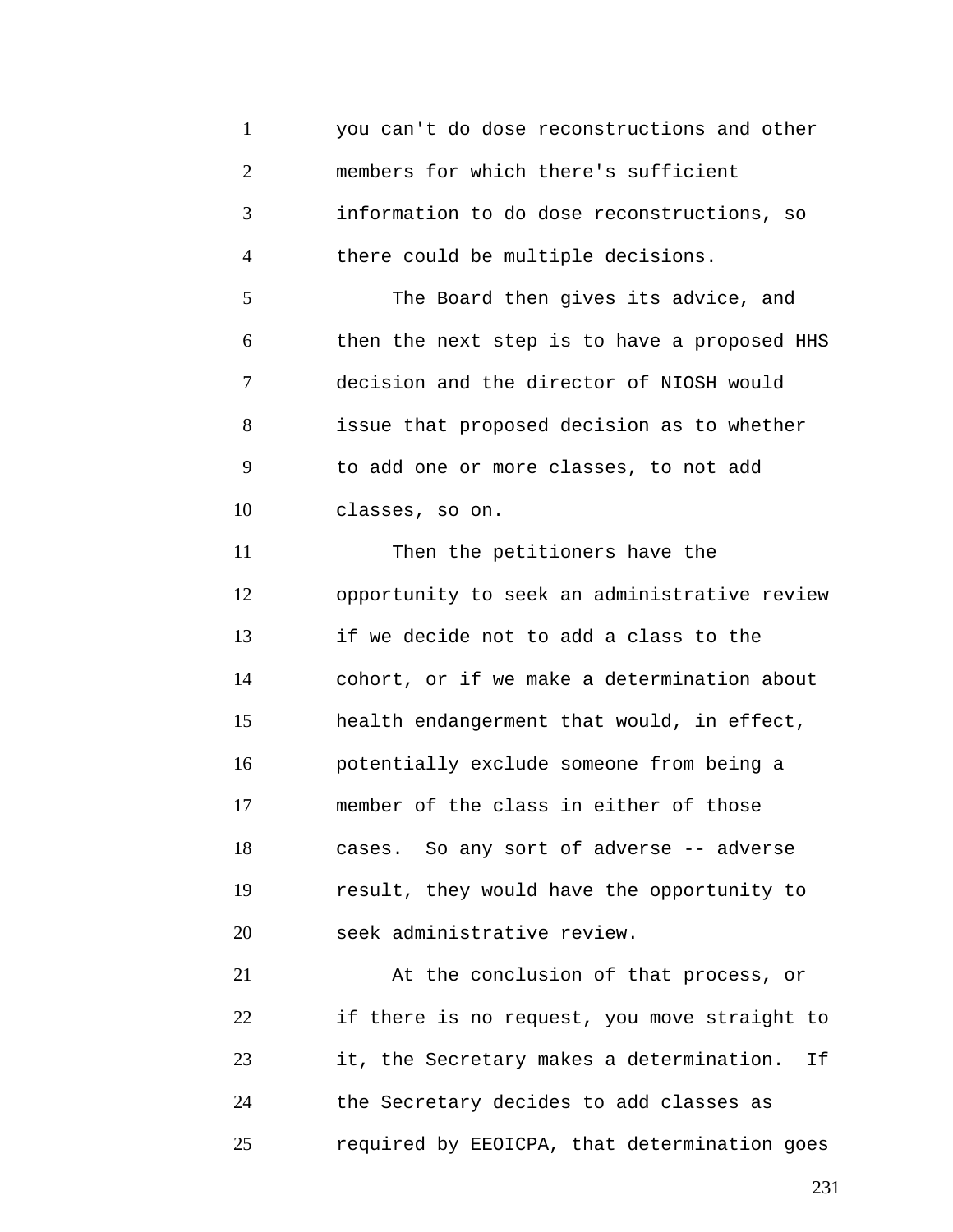1 2 3 4 5 6 7 8 9 10 11 12 13 14 15 16 17 18 19 20 21 22 23 24 25 into a report to Congress and Congress then has its 180 days to review that decision or act on it beforehand what it may do. And then at the end of that whole process, NIOSH will report out the results. And there's actually reporting throughout the process to the petitioners and to the Board on the steps along the way. So that's just a short of nutshell of the rule. Now let me -- unless there are any questions about the general, let me get into what has -- what we've changed from the second notice of proposed rulemaking that you reviewed a year ago -- spring. Okay, so in the second notice of proposed rulemaking our feasibility test was that if we had sufficient -- access to sufficient information to estimate the maximum radiation doses that could have been incurred in plausible circumstances by any member of the class. That was the basic test for feasibility. In addition, we had provisions -- in some circumstances feasibility could be cancer site-specific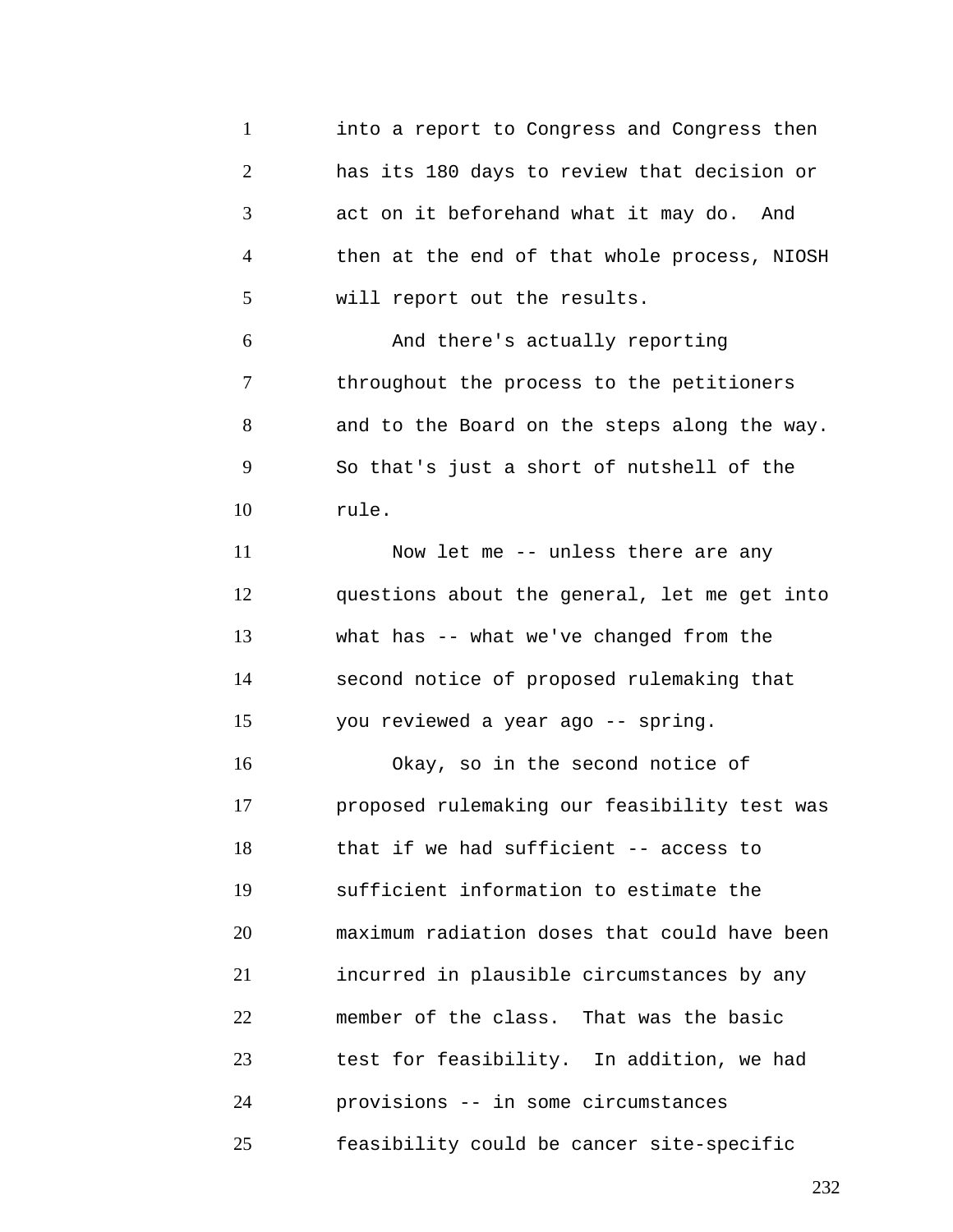1 2 3 4 5 6 7 and hence cancer-specific. We had provisions so that we could determine that it's not feasible to do dose reconstructions only for individuals with certain cancers and to hence add a class to the cohort that would be cancer-specific, limited to certain cancers.

8 9 10 11 12 13 14 15 So the Board's advice in response to that proposal was to admit these provisions that would allow HHS to add a class limited to certain cancers -- the cancer-specific classes, as they've been referred to -- and also to develop guidelines on how NIOSH would determine feasibility, implementation guidelines.

16 17 18 19 20 21 22 23 24 25 The public's comments on feasibility - well, I mean, the popularity contest was won on this issue of omitting cancer-specific provisions. We -- we heard this from almost all commenters, and a lot of commenters felt that this was -- this is really sort of - would be too much of an inequity that - that classes that we add would be cancerspecific when the classes that were established by Congress aren't limited to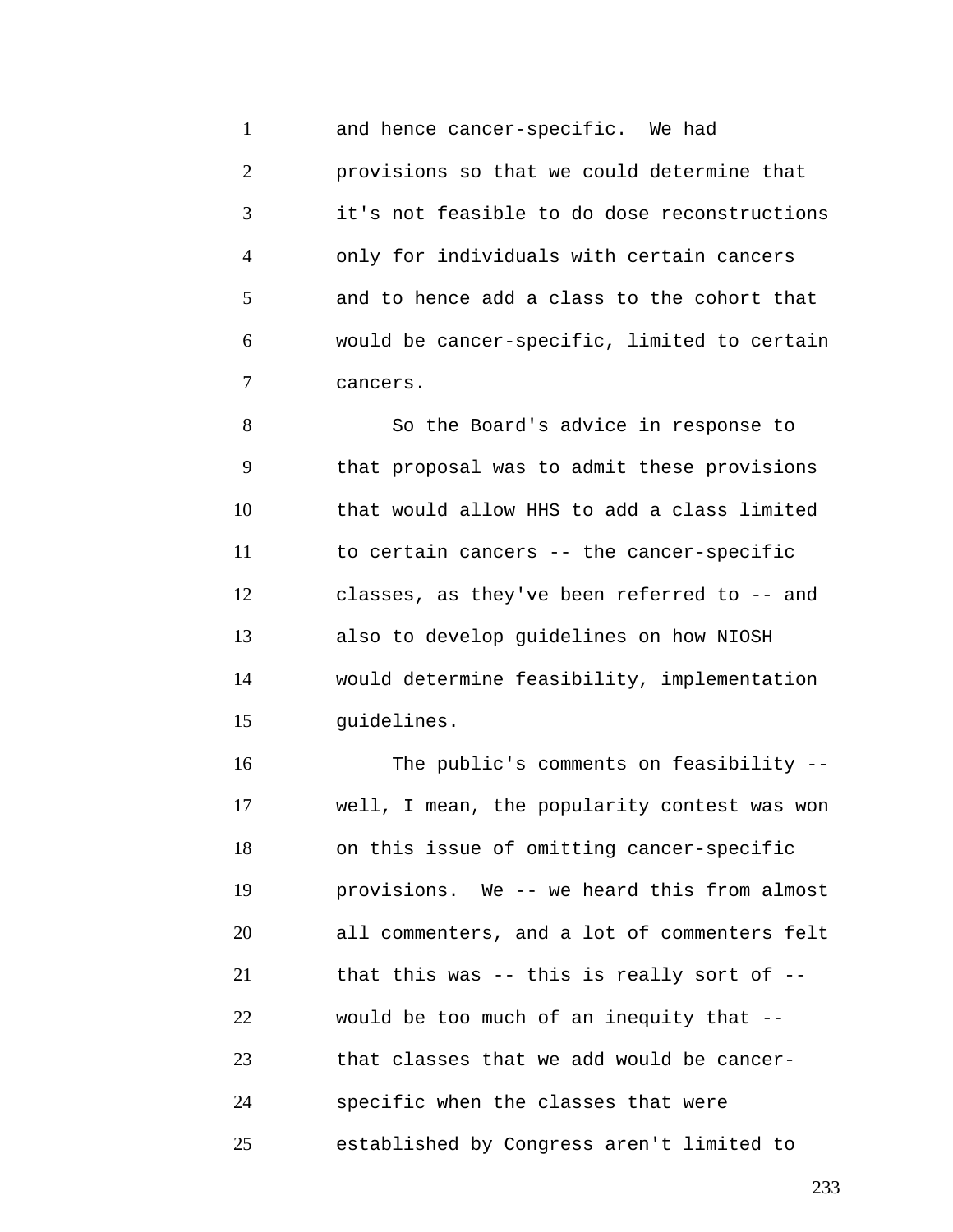1 2 3 particular cancers except for that they're limited to the 22 cancers that Congress specified under EEOICPA.

4 5 6 7 8 9 10 11 They also recommended in public comments -- for example, a time limit on dose reconstructions as a feasibility test, a cost limit on dose reconstructions, deficiency or absence of records as a test, and they also -- public commenters asked for additional details in the rule or in guidelines regarding feasibility.

12 13 14 15 16 17 18 The final rule on feasibility -- the changes from the second notice of proposed rulemaking, we accepted the comment to eliminate the cancer-specific provisions. They're gone and the rule is very clear that there is no cancer specificity in these determinations.

19 20 21 22 23 24 25 We also made a lot of clarifications. Clarification about the -- clarify the feasibility determination for petitionerclaimants for whom NIOSH cannot complete a dose reconstruction. This is -- again, if NIOSH has attempted to do a dose reconstruction for someone and cannot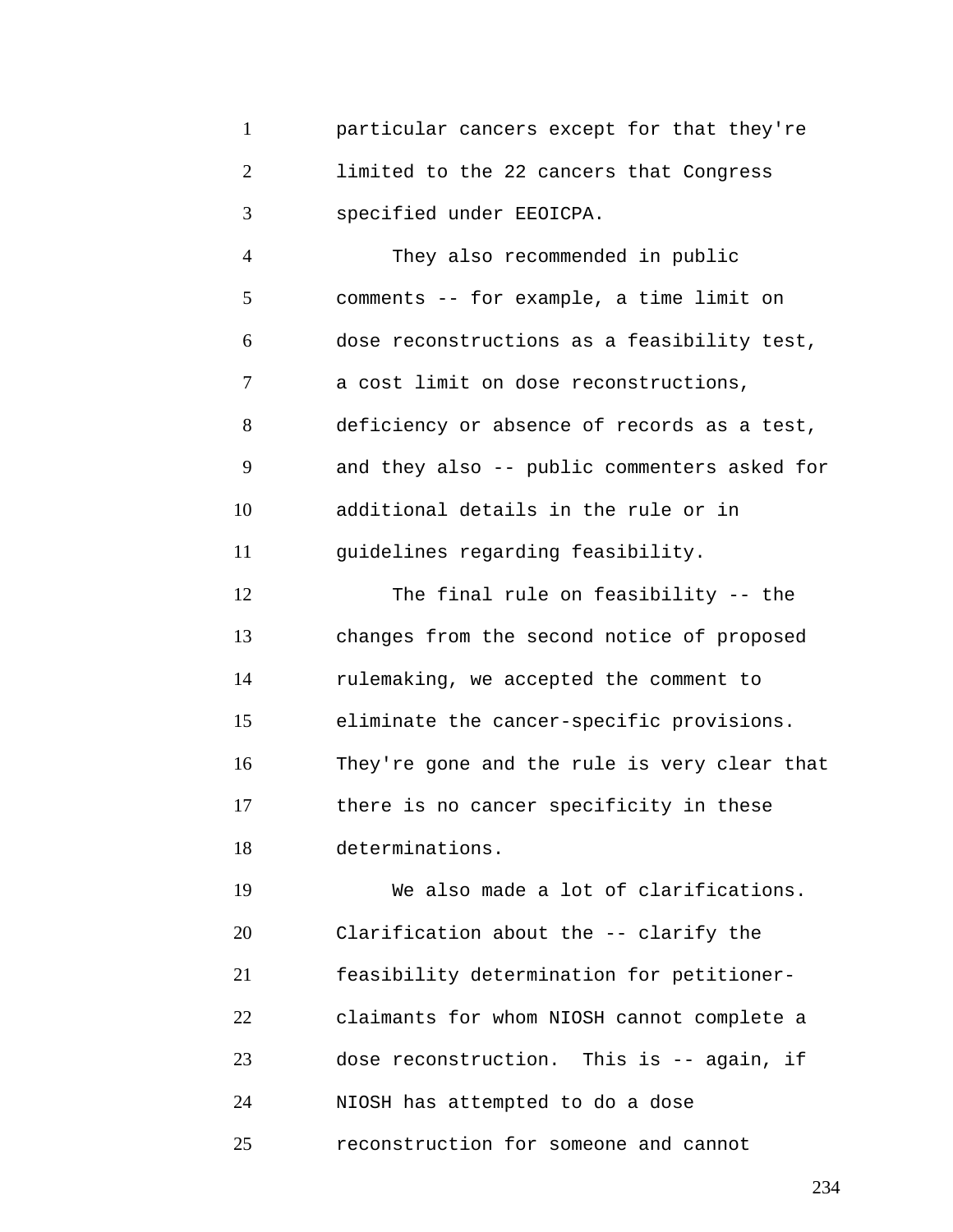1 2 3 4 5 6 7 8 9 10 11 12 13 14 15 16 17 18 19 20 21 22 23 24 complete it, the idea from the inception was that that would be a sufficient basis to determine it's not feasible to do dose reconstructions for a class involving that individual -- involving that individual - you know, the circumstances of that individual. And there was some misunderstanding, though, particularly in public comments, about whether that really applied, so we made it very explicit in the rule that there's no further determination required with respect to feasibility. We also clarified the limited role of maximum dose determinations and the process information -- and clarified that process information may be necessary. What that's about is the rule, as it was written before, would have had us determining whether we could estimate maximum doses in every case. However, we certainly expect we'll get petitions in cases where we actually have loads of data, and we're not talking about doing maximum dose estimates but we're doing very specific, very precise dose

25 reconstructions, relatively speaking. And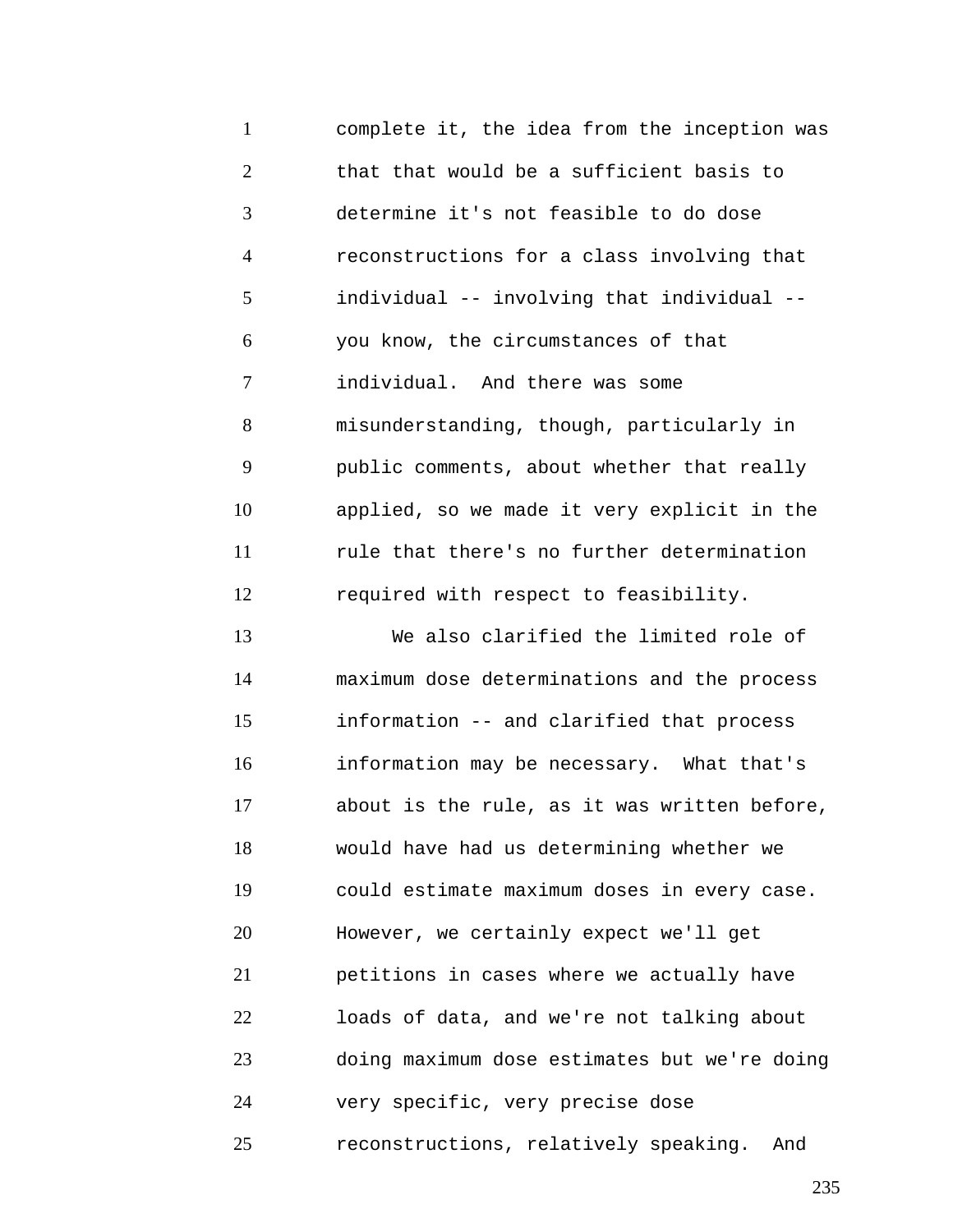1 2 3 4 5 6 7 8 9 10 11 12 13 14 15 16 17 18 19 20 21 22 23 24 25 in those cases, you know, there'd be no point in proving that you can do maximum doses. The point is to prove that you can do dose reconstructions, so... We also clarified that NIOSH must have some information from the site where the employees worked, and this relates to a statutory provision relating to probability of causation determinations that sort of - in a -- in a sort of deductive sense requires that you have some information from the site to do a dose reconstruction. Now as I said, we have internal procedures, as well, to flesh out how we will actually go about the dose reconstruction process. There are step-bystep procedures that our folks inside will use to do these -- I mean -- I'm sorry, to do these evaluations of petitions, and as I explained, it's a very abbreviated process in a case where we've done -- attempted a dose reconstruction and couldn't do it. But for all other petitions -- I mean the place we will start, because we're trying to be very efficient in how we handle these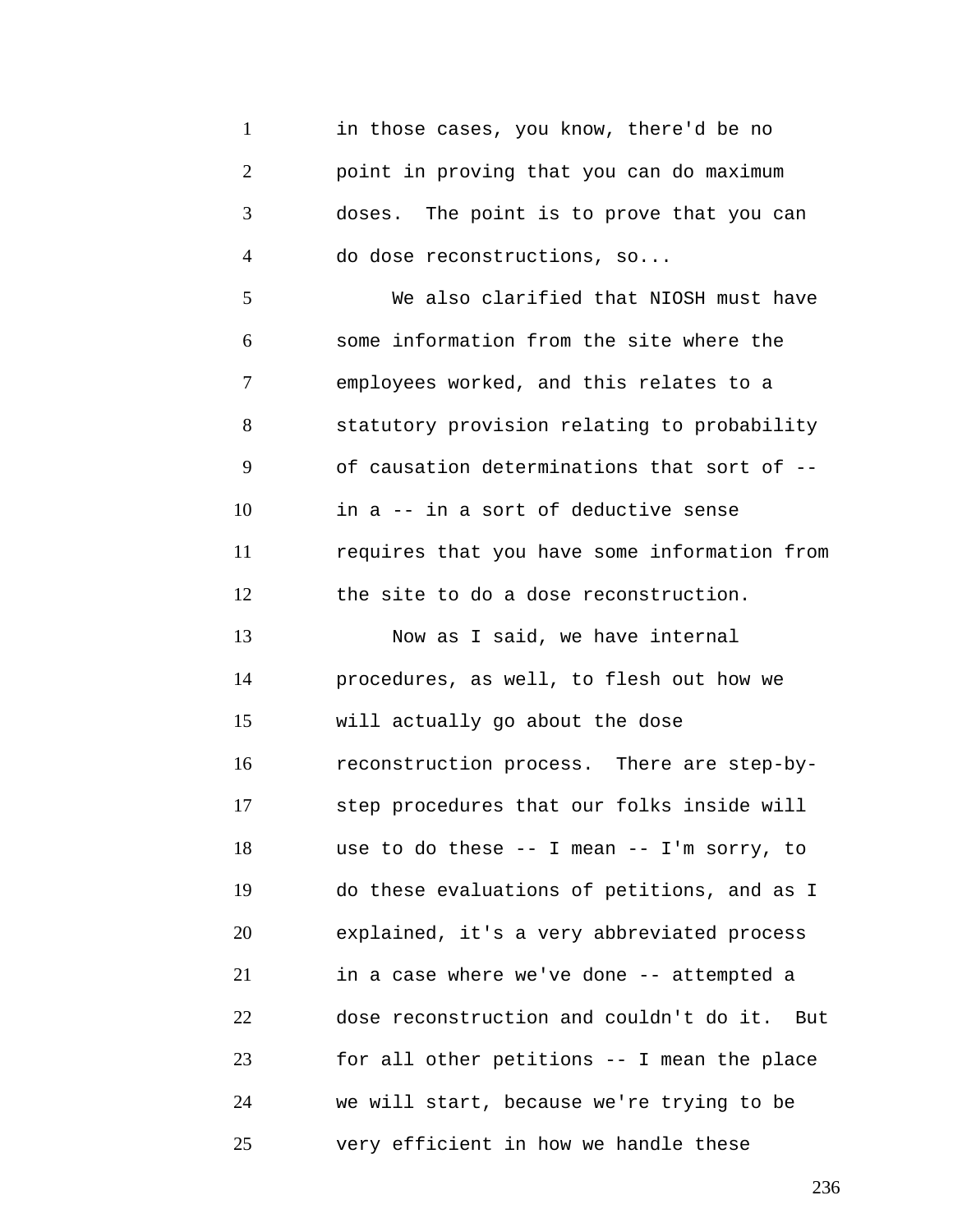1 2 3 4 5 6 7 petitions, considering that we may get many petitions and they're likely to require a lot of work in any event. But we'll first go to our dose reconstructions that are complete or ongoing to see if we have the evidence there to address the feasibility issues that are raised by the petition.

8 9 10 11 12 13 14 15 16 17 18 19 And then the next step is if those existing dose reconstructions, if there are any, are not determinative on the issues, then we go according to the hierarchical approach that you use also for dose reconstructions, which gives preference to personal dosimetry information. And then the second order of information would be area monitoring and the third order would be source term process information. So we'll follow that same hierarchy in evaluating feasibility.

20 21 22 23 24 Oh, we have also a number of provisions -- other provisions for timely consideration of petition. One -- and this is also in the rule, as well as the procedures -- the OCAS director may determine that

25 records/information is not or will not be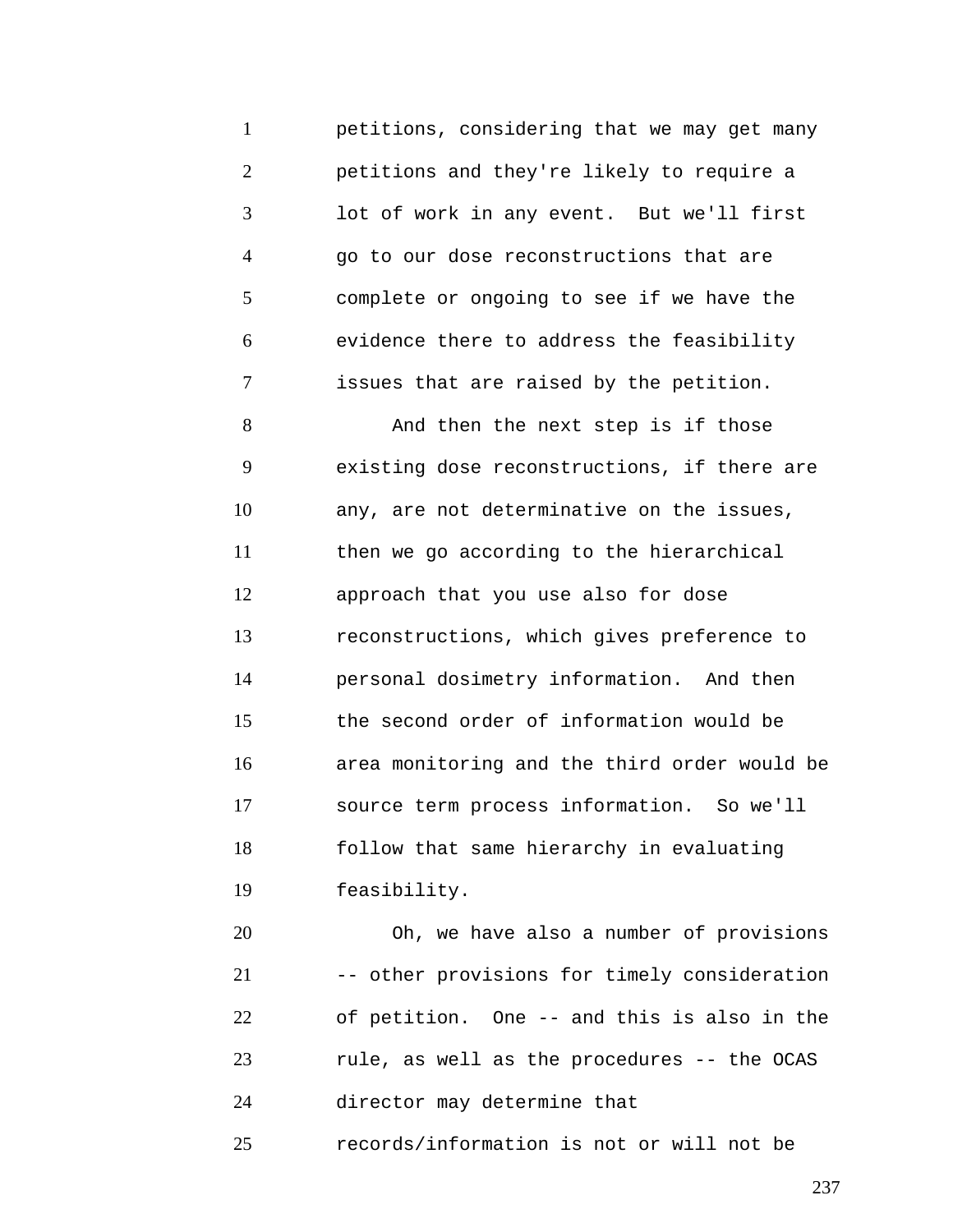1 2 3 4 5 6 available on a timely basis. So even if the -- if records exist, if they can't be accessed in a timely basis, the director of OCAS could make a determination, and in effect you would treat it as if the records didn't exist.

7 8 9 10 11 12 13 14 15 16 17 18 19 20 21 22 23 24 25 Second, we're -- the evaluations that NIOSH does will be limited to address the feasibility issues identified by the petition and those required to demonstrate feasibility. And what we're trying to say here is this -- this is not going to be - can't be, for us to efficiently deal with petitions, a fishing expedition in terms of evaluating the petition. So the issues - the feasibility issues that the petitioners raise will be addressed, but you know, just to give you an example, you know, if you have a petition covering an enormous time span, an enormous number of operations and so on, and the petition issues are specific and limited, we wouldn't be fishing for other issues there may be to feasibility that one wouldn't know, haven't been raised as suspect, and so on on our own.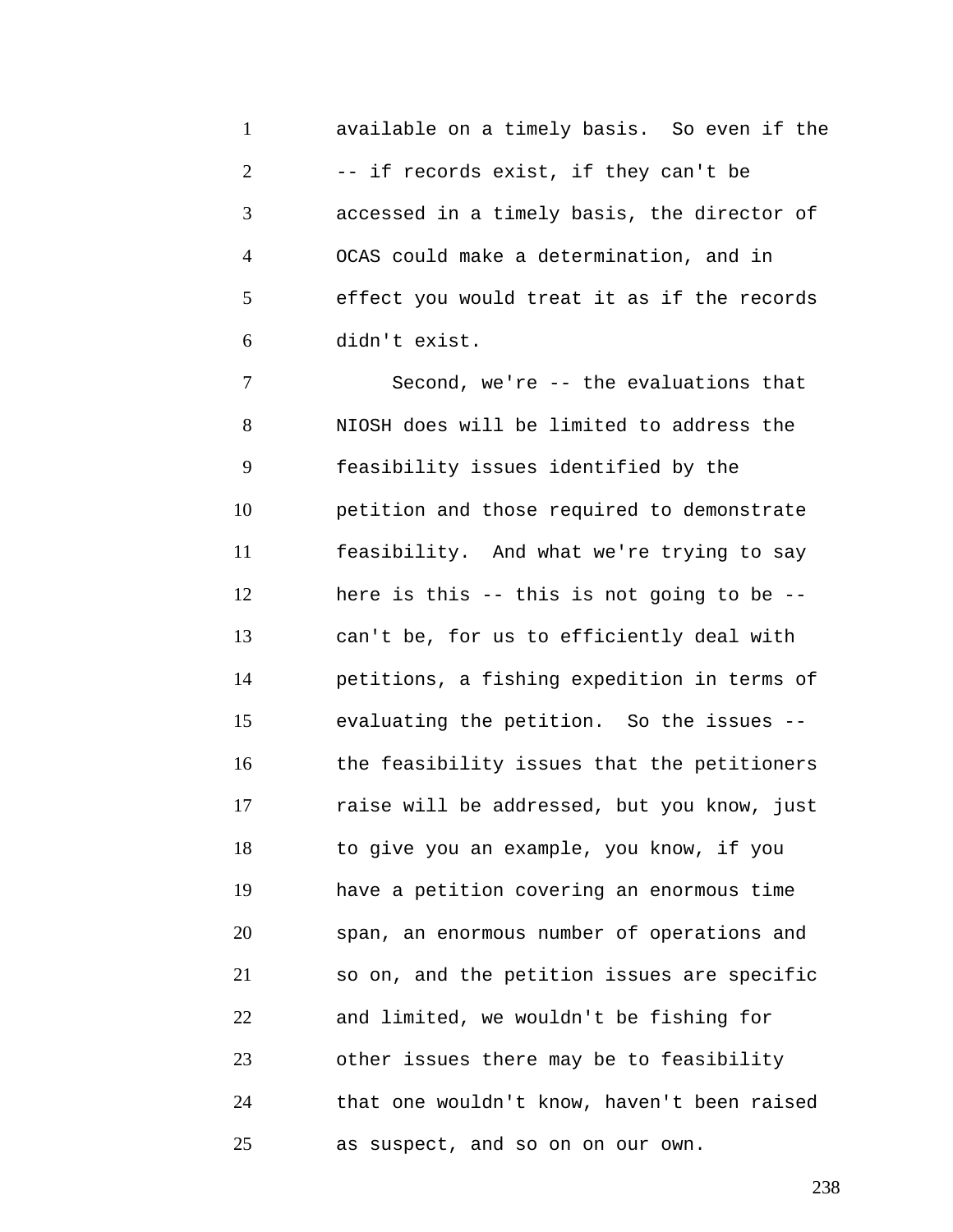1 2 3 4 5 6 7 8 9 10 11 12 13 14 15 16 17 18 19 20 21 22 23 24 25 And the third is the petitioner issues that are not critical for determining feasibility may be addressed separately if they would substantially delay consideration of the petition. This is just to say that if -- if we can make determinations about feasibility but the petitioner raises some issues that don't impair our ability to do dose reconstruction but they are issues about, for example, the quality of monitoring or what have you, we will address those issues but, you know, we'll bifurcate that so the petition process can move on if -- if it would require a lot of time, if it's going to require months to address those issues and they're not determinative. So the second test -- again, if feasibility's the first, second is health endangerment. In the second NPRM we limited determination to an employment duration requirement for exposed employees. We used the same 250-day requirement that applies presently for the employees of the gaseous diffusion plants -- that's our default. But we also allowed for HHS to specify presence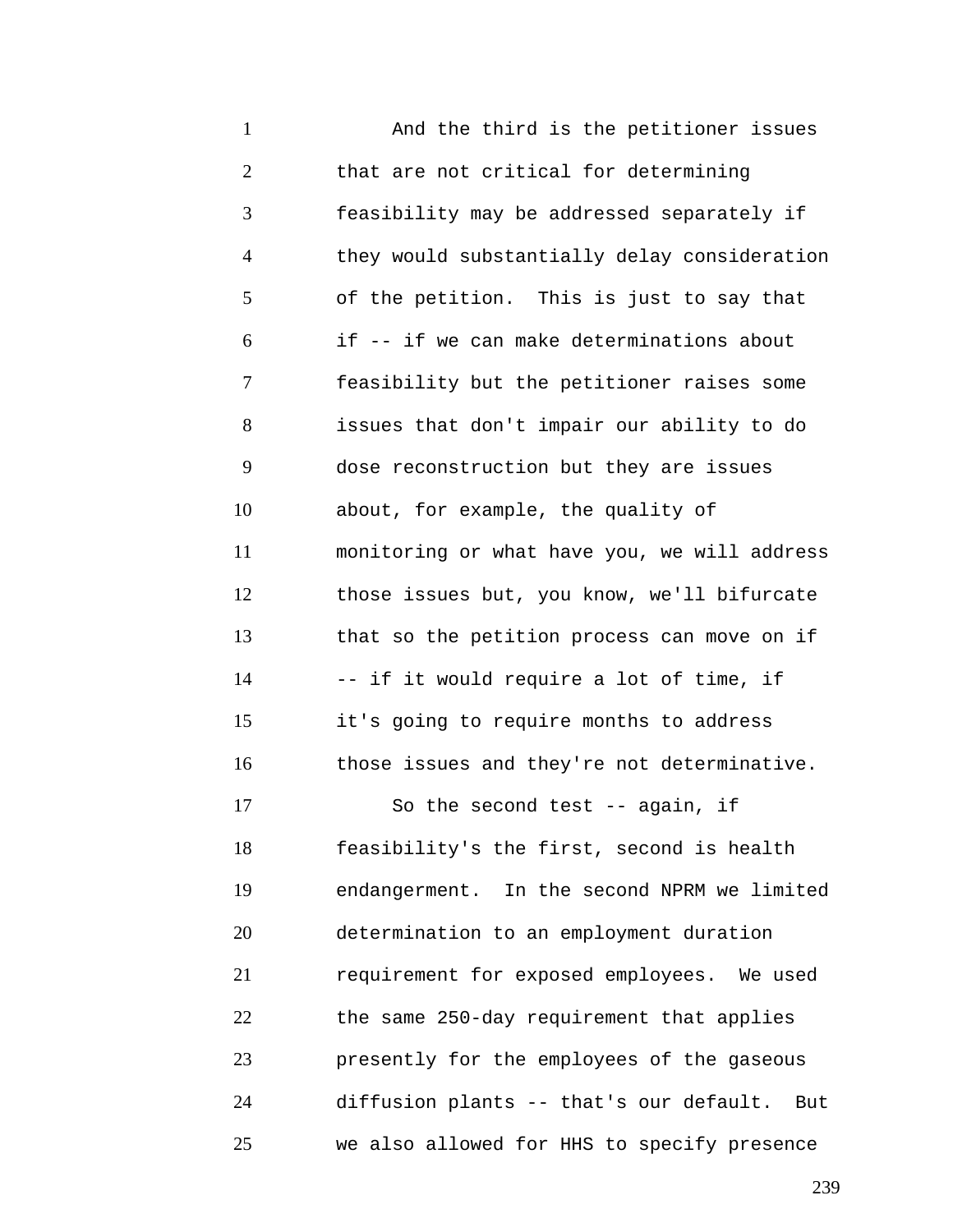1 2 3 as sufficient in cases -- discrete incidents of exposure in which doses were likely to have been exceptionally high.

4 5 6 7 8 9 10 11 12 13 The Board -- you -- advised us on health endangerment -- you recommended that employees be credited for days of employment within separate classes if necessary to meet the 250 work days criterion. In other words, if an employee worked 150 days in one class that's in the cohort and 100 days in another class, combine those days and that would still meet the health endangerment requirement.

14 15 16 17 18 19 20 21 22 23 24 25 And the public comments on health endangerment, there weren't that many. One was to allow -- again, just as the Board recommended -- employees aggregate the days of employment within separate classes. And a second comment was to waive the 250-day requirement for operations that lasted fewer than 250 days. So this is what we did. We added a provision, as you recommended, to allow employees to qualify as a member of the class by aggregating employment among classes included in the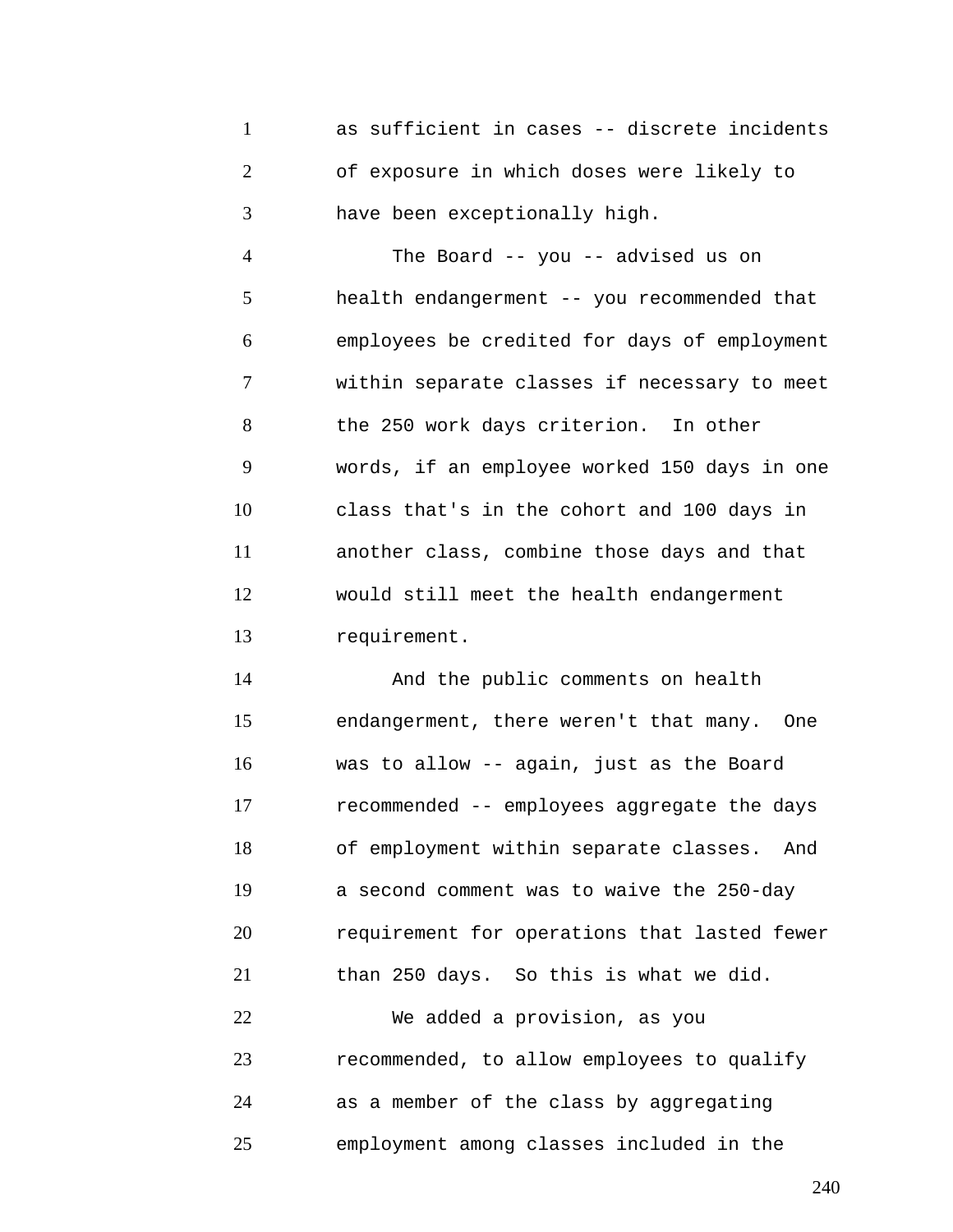1 2 3 4 5 6 7 8 9 10 11 12 13 14 15 16 17 18 19 20 21 22 23 24 cohort. This includes classes that we add, as well as the classes that exist already - or the class that exists already -- classes. And we covered that second issue that I just raised. Operations that last fewer than 250 days would be covered by this same provision. It would give in effect equal treatment to all employees, so if someone is in a short-term operation, that class can still meet the requirements to be added to the cohort, and that employee had worked at another -- at another SEC site, that employee would -- would qualify. It puts everyone on the same level here. **DR. ZIEMER:** But not by itself. **MR. KATZ:** Not by itself, no. Not within -- they have to have worked 250 days, unless we find that there's exceptionally high exposure and simply presence would be sufficient, in which case it wouldn't matter what duration the operation was. It would have no effect on them. They would be covered. Other Board comments and HHS responses,

25 the Board recommended we include a facility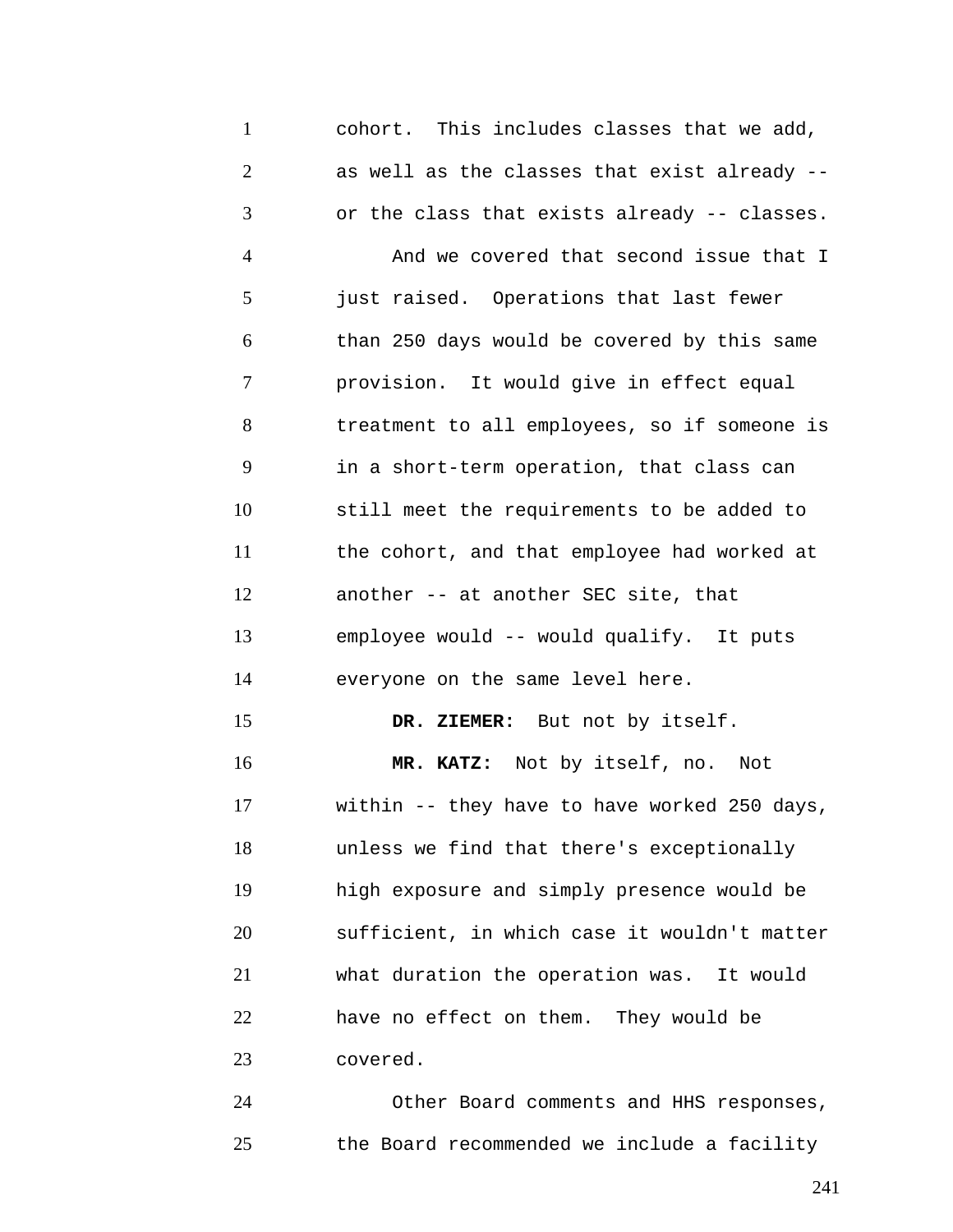1 2 3 4 5 6 7 8 9 10 11 12 13 14 definition in the rule. However, EEOICPA, as the Board discussed -- EEOICPA already specifies facility definitions -- two different definitions, one for AWE facilities and one for DOE facilities. And we're -- though we're required to live by those definitions, we did add a footnote to the rule to explain this was a Board concern that multiple buildings on a site could be considered a single facility, but that - but will be a case-by-case determination as to whether, you know, a petition is coming from a facility or not, based on those EEOICPA definitions.

15 16 17 18 19 20 21 22 23 24 25 The Board also made recommendations about the petitioners' evidence regarding unrecorded exposure incidents. And you made really two recommendations. One, the rule - - the proposed rule could have been interpreted to require three affidavits when you're down to a situation where you're relying on witness evidence that an incident occurred, and the Board recommended that it be two. And the other Board recommendation was that where there are no surviving -- or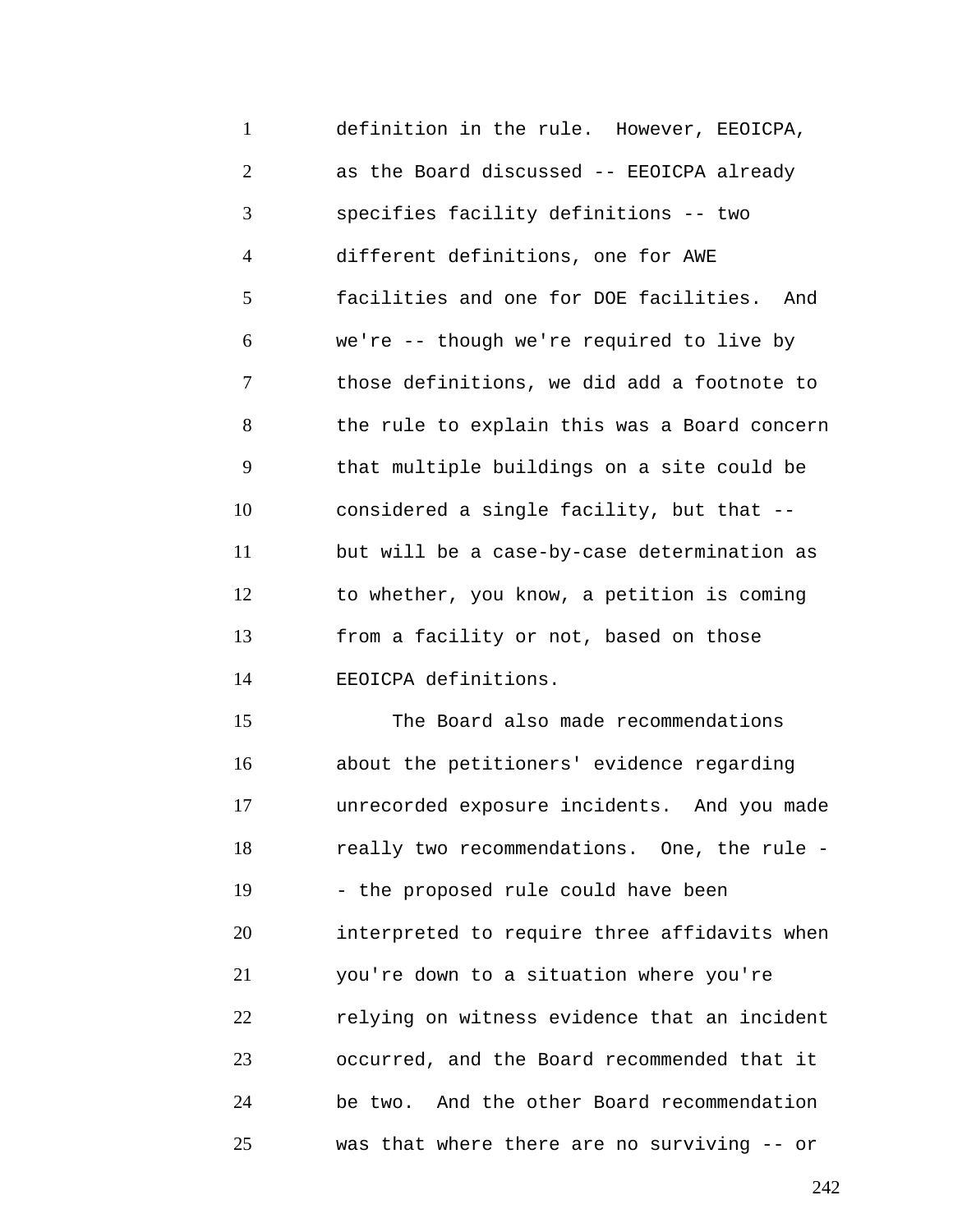1 2 3 4 5 6 7 8 can be found -- eyewitnesses, that you be able to consider the evidence from noneyewitnesses, and we have changed the rule accordingly. We have actually eliminated - there is no numerical requirement whatsoever for the number of affidavits, and we are allowing for people who have second-hand information to provide evidence.

9 10 11 12 13 14 15 16 17 18 19 20 21 22 23 24 25 The Board also recommended that there be an administrative review of findings by NIOSH that a petition doesn't qualify for consideration -- that front end of the process that I explained -- and we have included the review process as I just described it, run by the director of NIOSH. Okay, other changes/clarifications in the final rule. We have -- and some of these arise from actually figuring out, sort of working through in the step-by-step process we had to to develop the implementation, internal procedures, what were going to be some implementation problems, and some of these relate to that. The first one on here is the number of petitioners per petition. We didn't have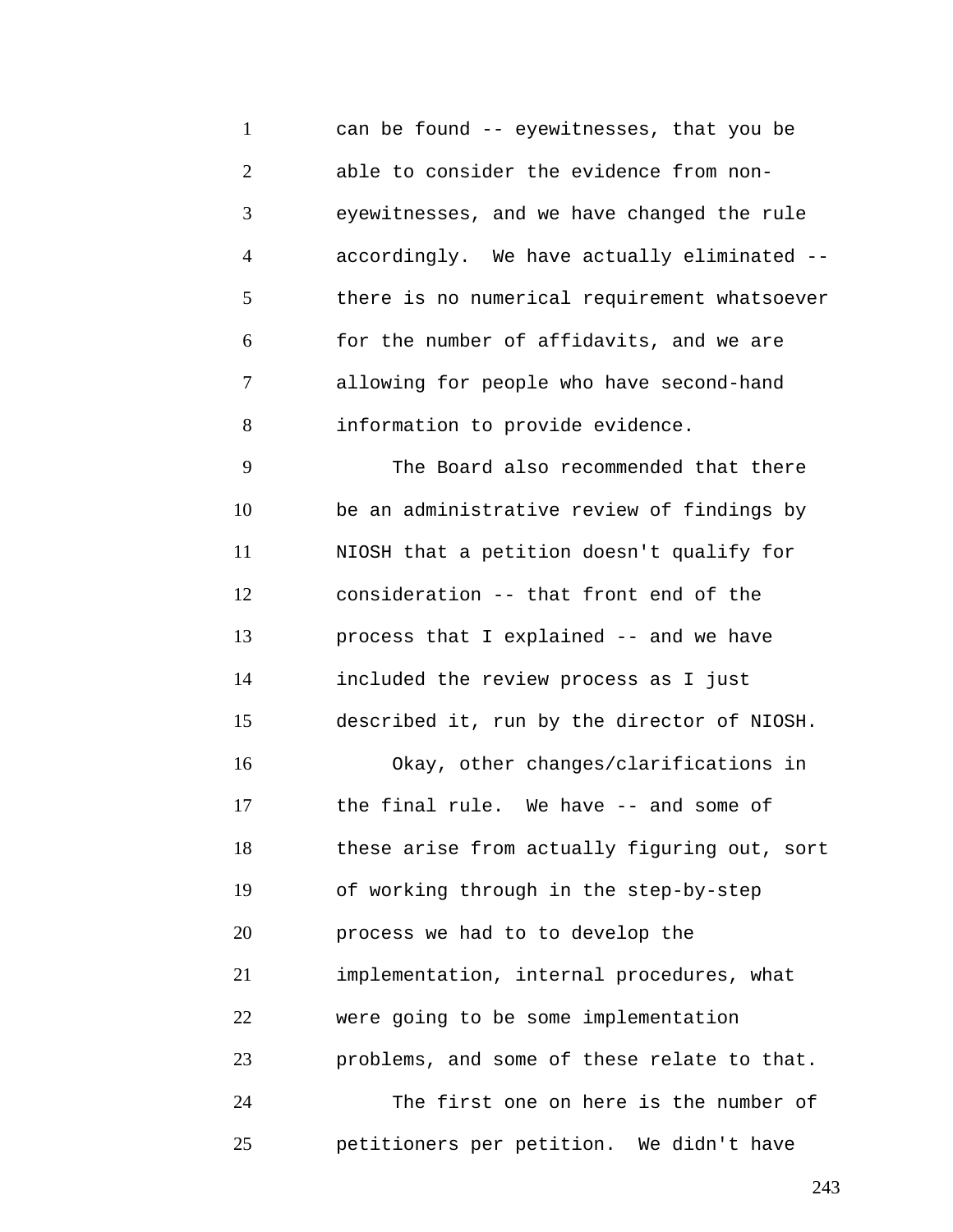1 2 3 4 5 6 7 8 9 10 11 12 13 14 15 16 17 18 19 20 21 22 23 24 25 any cap on the number of petitioners. We didn't have any verbiage on the number of petitioners in the proposed rule. We have capped the number of petitioners per petition to three. It doesn't -- it doesn't limit the number of people covered by the class, but -- but it became apparent to us that it would be really unmanageable and - and detrimental rather than helpful for the petitioners to have a large number of petitions. You know people, when they think of petitions, of course they think they get strength by numbers. In this case, our determinations are technical, not based on the number of petitioners signing. But the problem is if you have large number of petitioners signing, they gain all the rights of the petitioner -- rights, for example, to present to the Board. If you had 100 petitioners that you had to hear from before the Board could even begin deliberations, that might be an issue. But there are all sorts of -- I mean NIOSH has to first, on the front end, determine that the petitioners are all qualified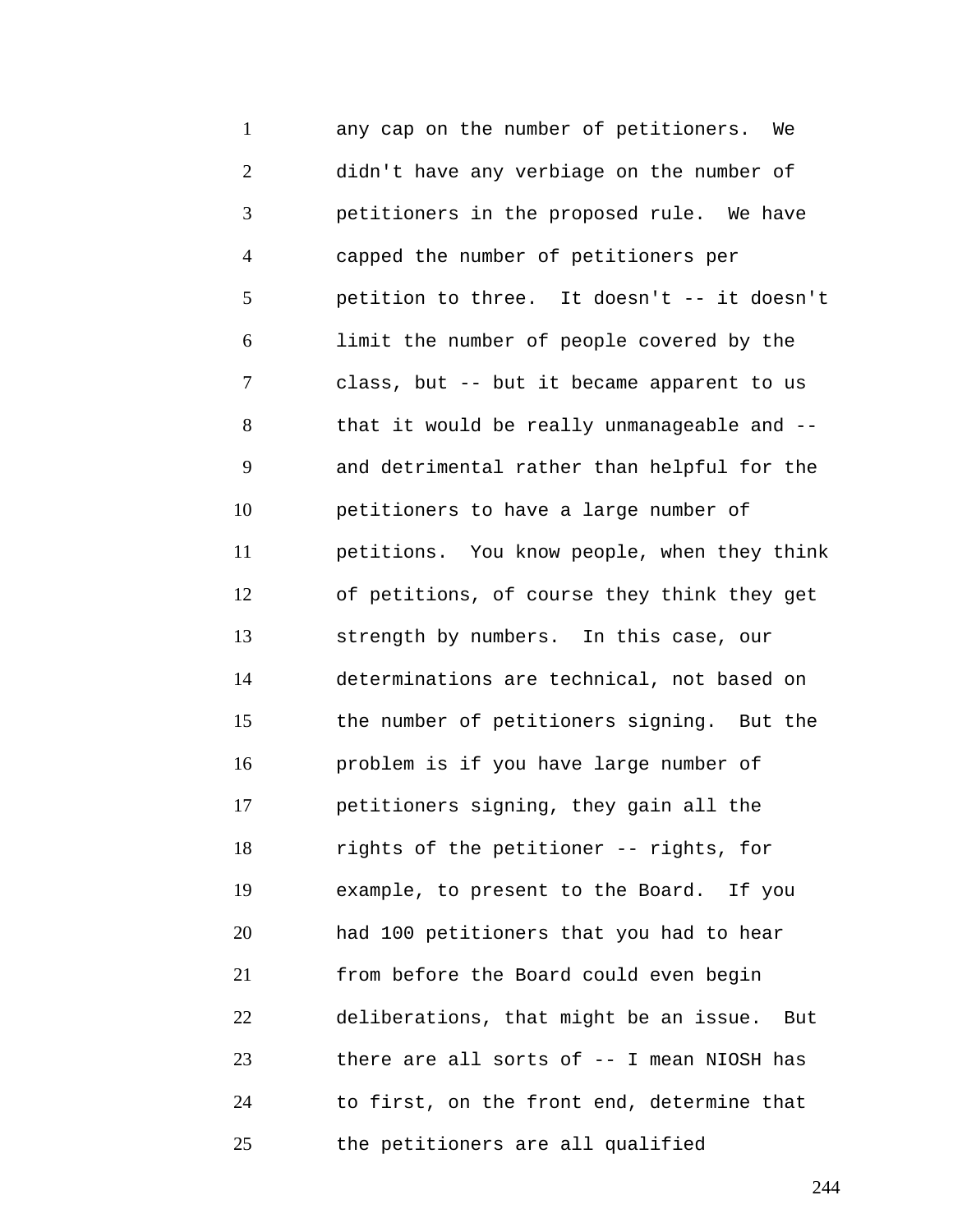1 petitioners, as well. It's an

2 3 4 5 administrative process, but the more petitioners, the more work that would be. And the process, you know, runs through all the way to the time of appeals.

6 7 8 9 10 11 12 13 14 15 16 And if you have differences, you know, between petitioners on issues -- on the front end, for example, of getting the petition in shape to meet requirements, if you have differences between them, the more petitioners there are, the harder it's going to be to get that petition past the starting block. You know, on the back end, on the appeals decision, if you have differences between petitioners you can have issues there, too.

17 18 19 20 21 22 23 24 25 We also added a new information requirement. This is similarly related to sort of practical problems in implementation. Once we've considered a petition, if someone submits a petition after that, if they submit petitions -- let me back up -- conterminously. If we receive a bunch of petitions relating to the same class, on the front end we have provisions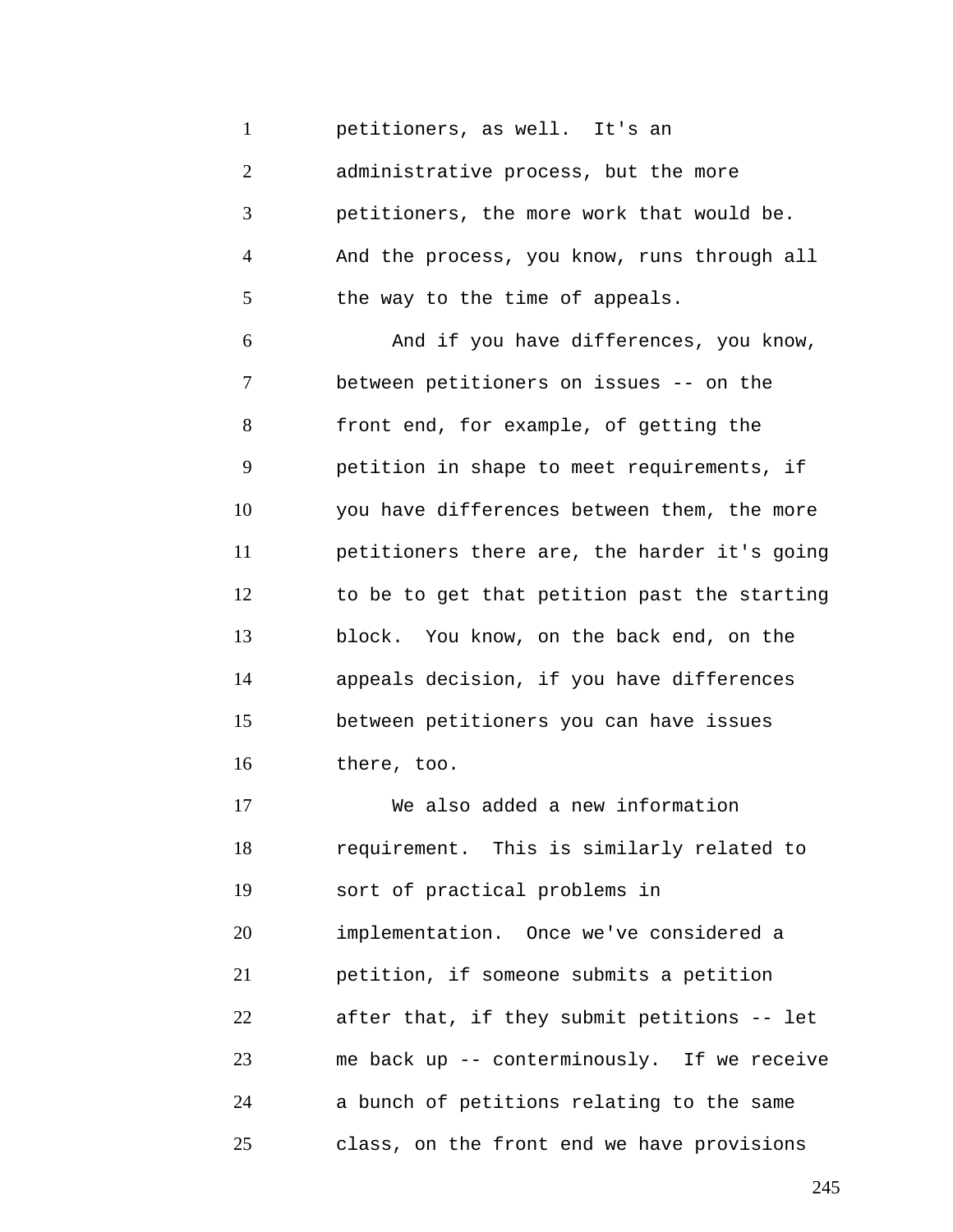1 2 3 4 5 6 7 8 9 10 11 12 13 14 15 16 17 18 19 20 21 22 to aggregate those, to combine them and treat them as -- in effect -- if they were one petition. You know, they'll do the process together. But if we've already done the work of evaluating a petition, you know, at that point forward, or if the Secretary's already decided on a petition, you get another petition in that's precisely the same as the petition that was already considered, there we have a requirement then that that petition, the new petition has to provide new information that hasn't been considered, to be considered. Otherwise, we'd end up in -- we could end up in an endless loop where we'd have to go through the whole process, despite the fact that we've already deliberated. It would still have to come before the Board. It would still have to go to the Secretary. This was a way to avoid that, which would get in the way of us dealing with other petitions that haven't been considered.

23 24 25 Evidence requirements, we clarified that the evidence provided will be weighed, in effect, for adequacy and credibility. I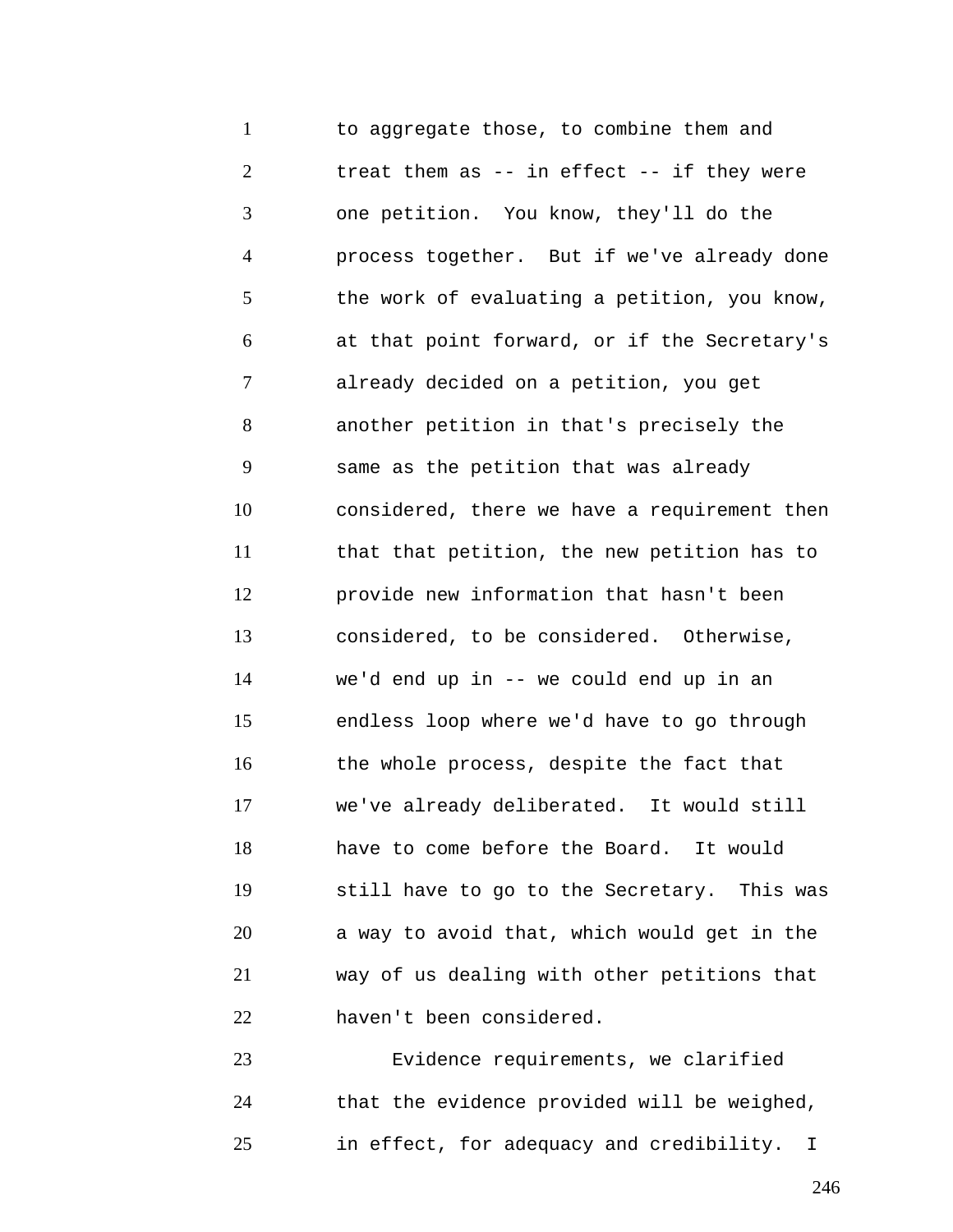1 2 3 mean that -- that should go without saying, but needs to be said and we added that clarification to the rule.

4 5 6 7 8 9 10 11 12 13 14 15 16 17 18 19 20 21 22 We added a review -- we didn't add, we elaborated exactly how the review of proposed decisions would occur, and that is, again, to remind you, once NIOSH makes a recommendation on behalf of HHS, a proposed decision or decisions to add classes, not add classes, then we laid out elaborately what the process would be by which a petitioner would seek a review if it's a denial of a class or it's a health endangerment determination that might exclude individuals, and that process is run by HHS. They're independent -- a panel of independent -- three independent people from HHS personnel would -- would do that administrative review and that would be considered by the Secretary. And there are more details in the rule about how that's done.

23 24 25 Finally, multiple -- multiple decisions. We also clarified -- as I said on the front end, when NIOSH evaluates a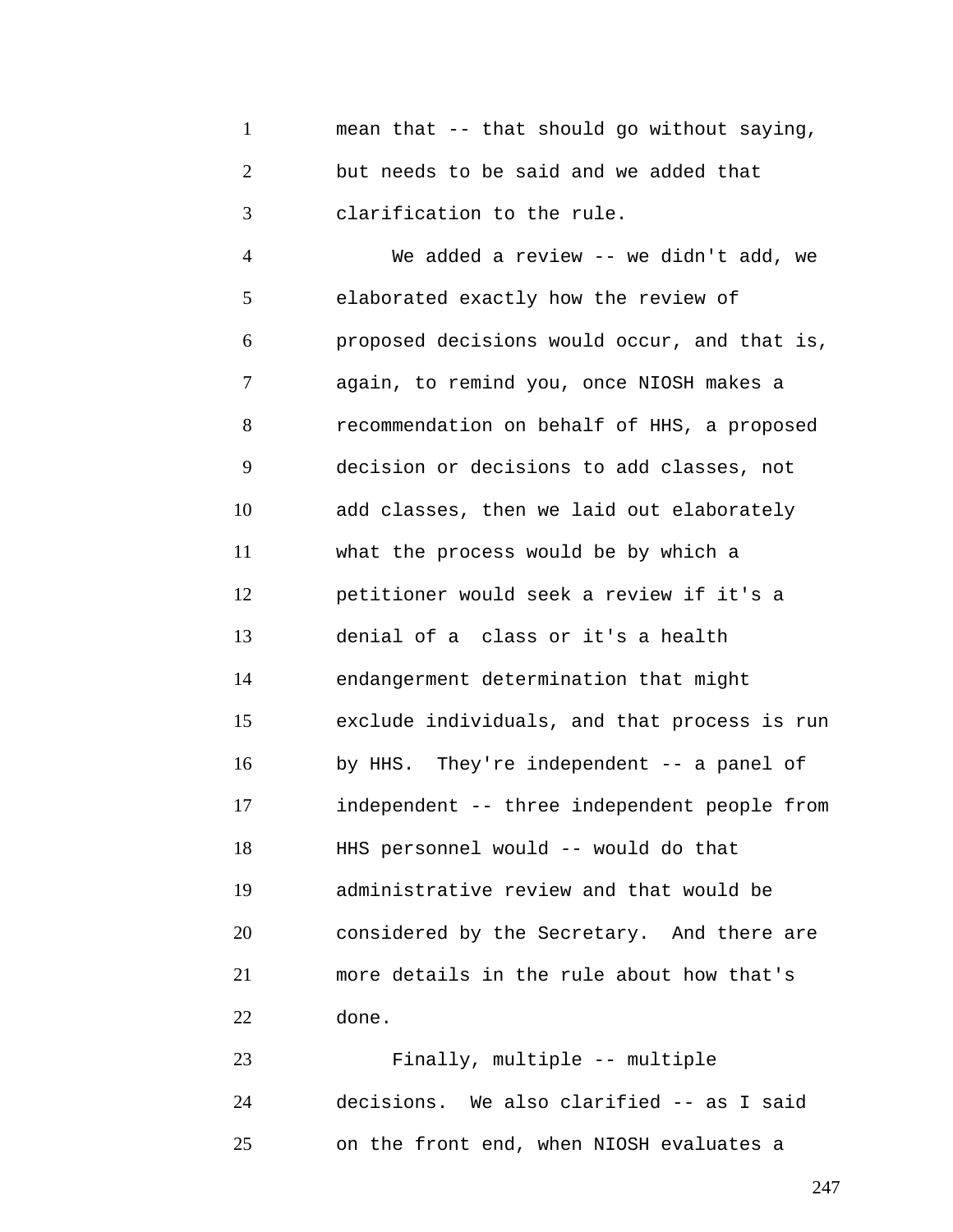1 2 3 4 5 6 7 8 9 10 11 petition, it may find that there are actually a number of decisions that come out of the same petition, decisions to add or not to add both. And it wasn't -- the rule didn't clearly allow the Secretary to issue multiple decisions, which would have been held hostage, you know -- the decisions to add a class would be held hostage to decisions to deny one because people would want a review and so on, so we have clarified that.

12 13 14 15 16 17 18 19 20 21 22 23 24 And we also clarified protection under the Privacy Act, that -- that the Board is going to be involved in a process of evaluating these petitions and NIOSH and the Board are going to have to work together carefully to ensure that privacy is maintained, very similarly to the issues you'll have in reviewing dose reconstructions, but to protect the privacy of individuals when we're dealing with a class. And not all members of the class are necessarily willingly sort of giving their data to the public.

And that's the end of my prepared

25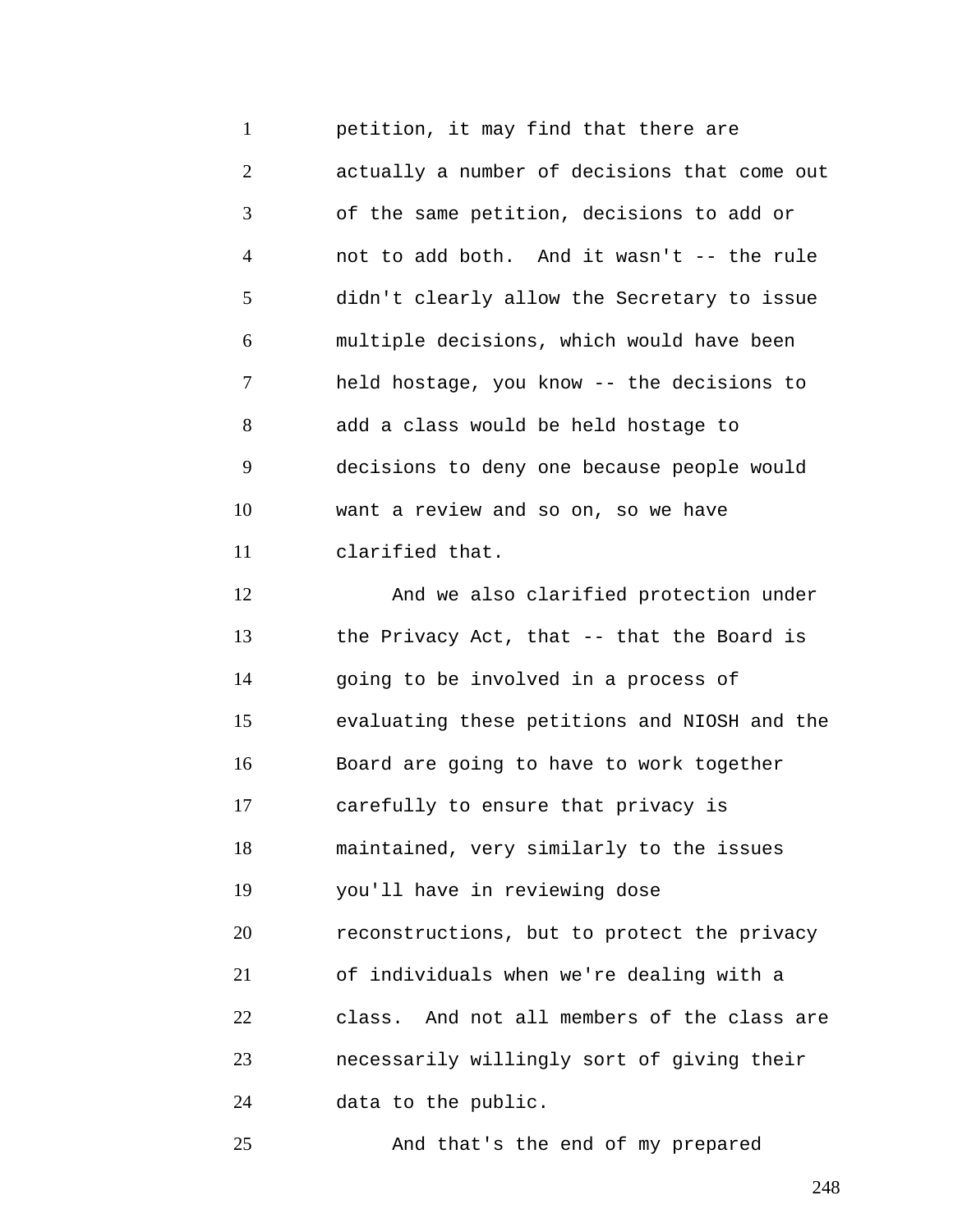1 remarks, but...

2 3 4 5 6 7 8 9 10 11 12 13 14 15 16 17 18 19 20 21 22 23 24 25 **DR. ZIEMER:** Okay. Well, we'll open the floor for questions then, Ted. Thank you very much. Who's first? Okay, Jim. **DR. MELIUS:** I'll go. What -- just review for me the length of time from - roughly from the time a petition arrives at NIOSH to the time people would get compensated. **MR. KATZ:** Well, I mean -- I mean it depends, of course, but -- but starting from the back end and going forward, just 'cause it's easier, I mean there's 180 days that Congress has the opportunity to review a decision before it becomes effective. **DR. MELIUS:** Uh-huh. **MR. KATZ:** So that's a given, 180 days, you know, unless Congress acts before then. Then you have -- let me just -- well, I'll just keep going from the back forward. Then you have the Secretary's determination, you know. I don't know what the length of that is, but in part there is -- if there is going to be an administrative review, the petitioner has 30 days to request such a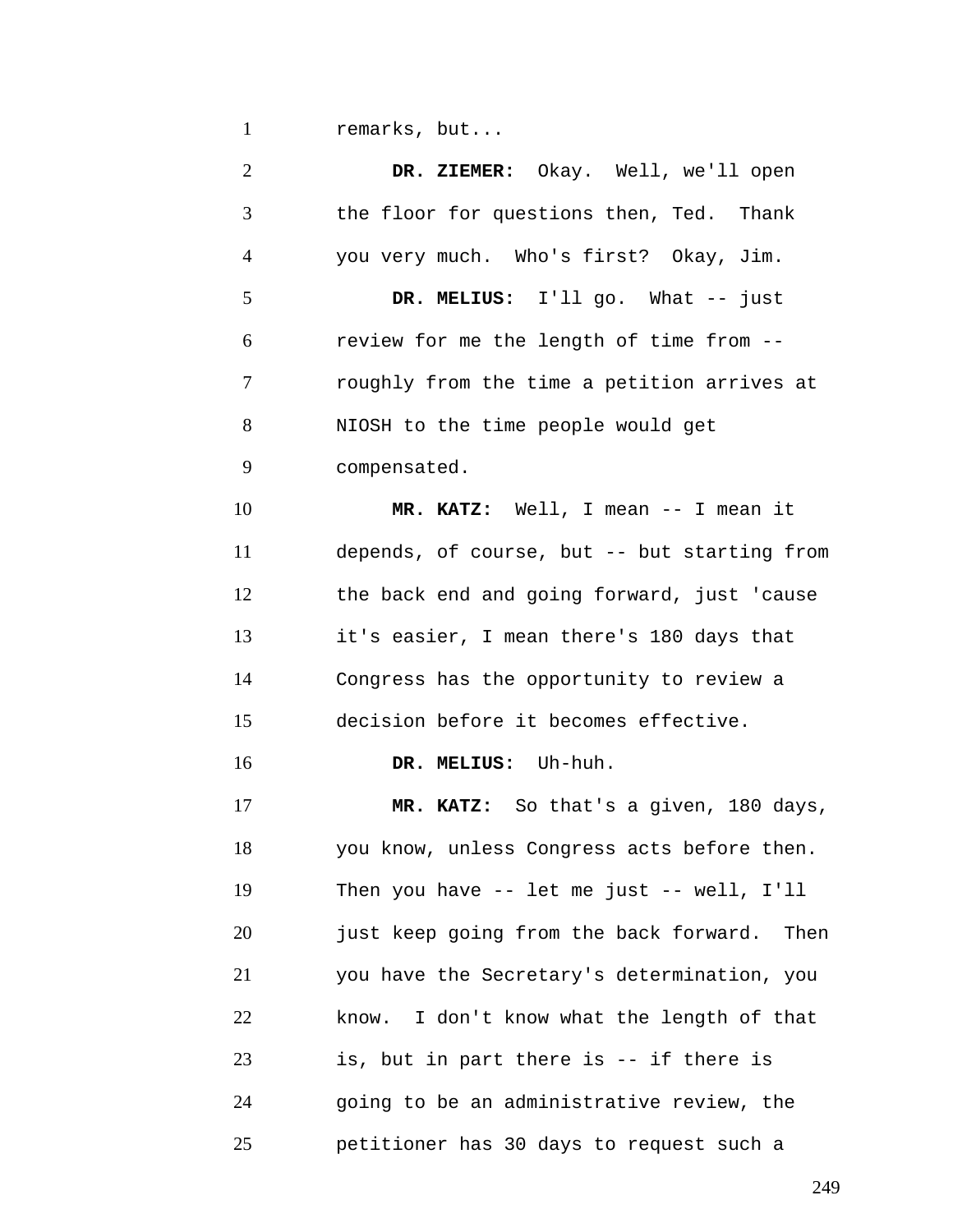1 2 3 4 5 6 7 8 9 10 11 12 13 14 15 16  $17$ 18 19 20 21 22 23 24 25 review, and then there's whatever time that review requires. You know, then moving forward from there, there is the -- NIOSH making the proposed determination, after the Board has given advice. **DR. MELIUS:** Uh-huh. **MR. KATZ:** You know, there's the Board's deliberations. I think it's going to be pretty variable how long the Board requires to deliberate over a petition because these are going to be different scope petitions and so on. I think some, you know, are likely to be much easier than others, simpler and quicker. **DR. ZIEMER:** Excuse me, Ted. Does the NIOSH determination -- is that specified in **MR. KATZ:** In the rule, so it's -- **DR. ZIEMER:** -- the rules by how -- I mean in -- the number of days? **MR. KATZ:** No, there's -- there's no time requirement on it 'cause it'll depend - - it'll be a case-by-case, but -- and then backing up from there, there's the NIOSH evaluation of the petition. You know,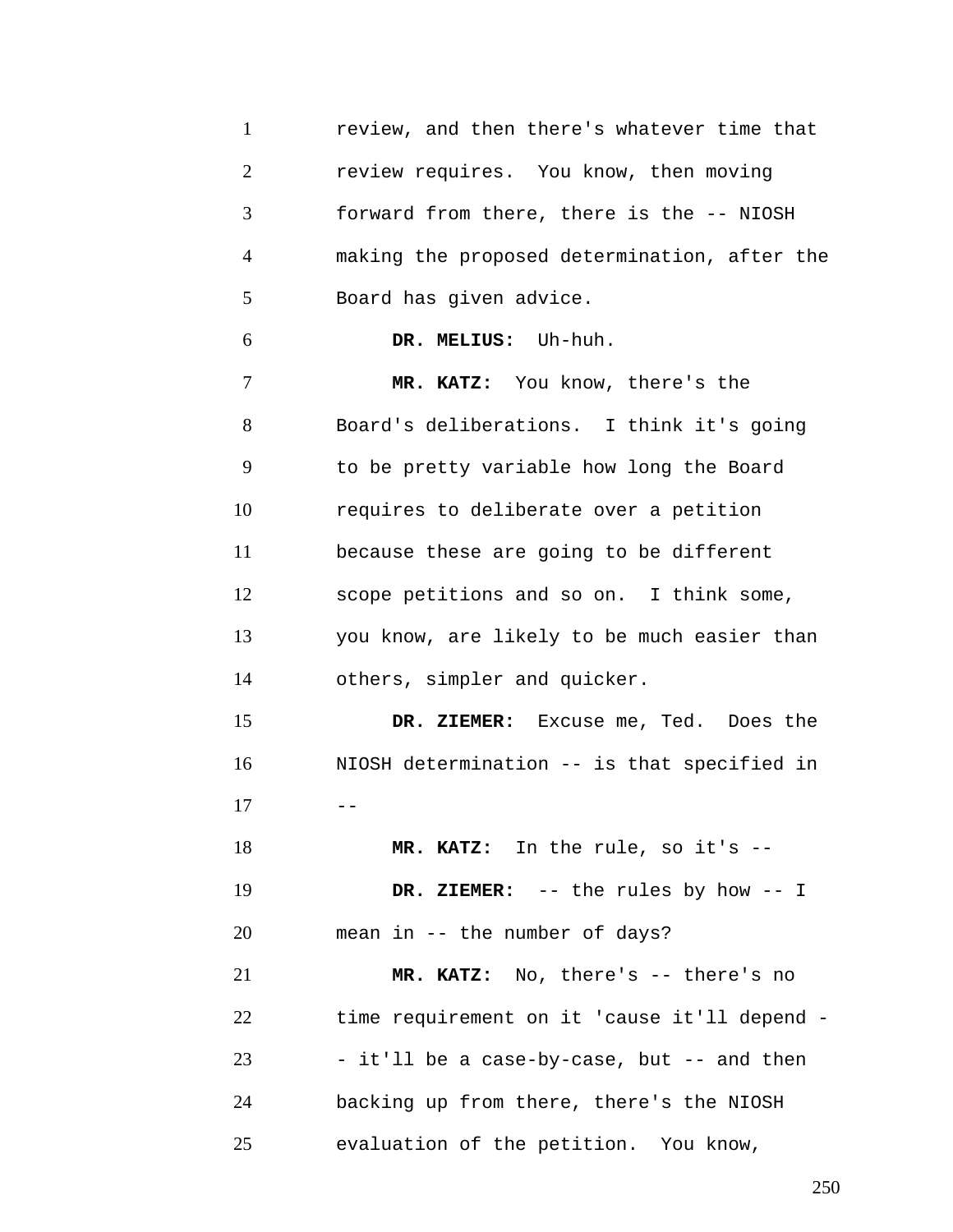1 2 3 4 5 6 7 8 9 10 11 12 13 14 15 16 17 18 19 20 21 22 23 24 again, in some cases -- for example, the case where we've done a dose reconstruction and couldn't do it -- attempted a dose reconstruction and couldn't do it, that, you know, NIOSH evaluation is going to be pretty quick. In a case where it's a very narrow class, I think, and -- and there's very clear information, it's going to be much quicker. If it's an enormous class covering all sorts of operations over a long time period, you know -- I mean I think you would expect that evaluation would take a good bit of time. And it depends also on how many allegations -- you know, issues are raised by the petition itself, too. **DR. MELIUS:** Uh-huh. **MR. KATZ:** So how much is documented there and how helpful that is to the petition process. **DR. MELIUS:** 'Cause I saw at least one *Federal Register* notice in there for -- **MR. KATZ:** Oh -- **DR. MELIUS:** -- for -- before the Board considers the -- so there's --

**MR. KATZ:** -- there's multiple *Federal* 

25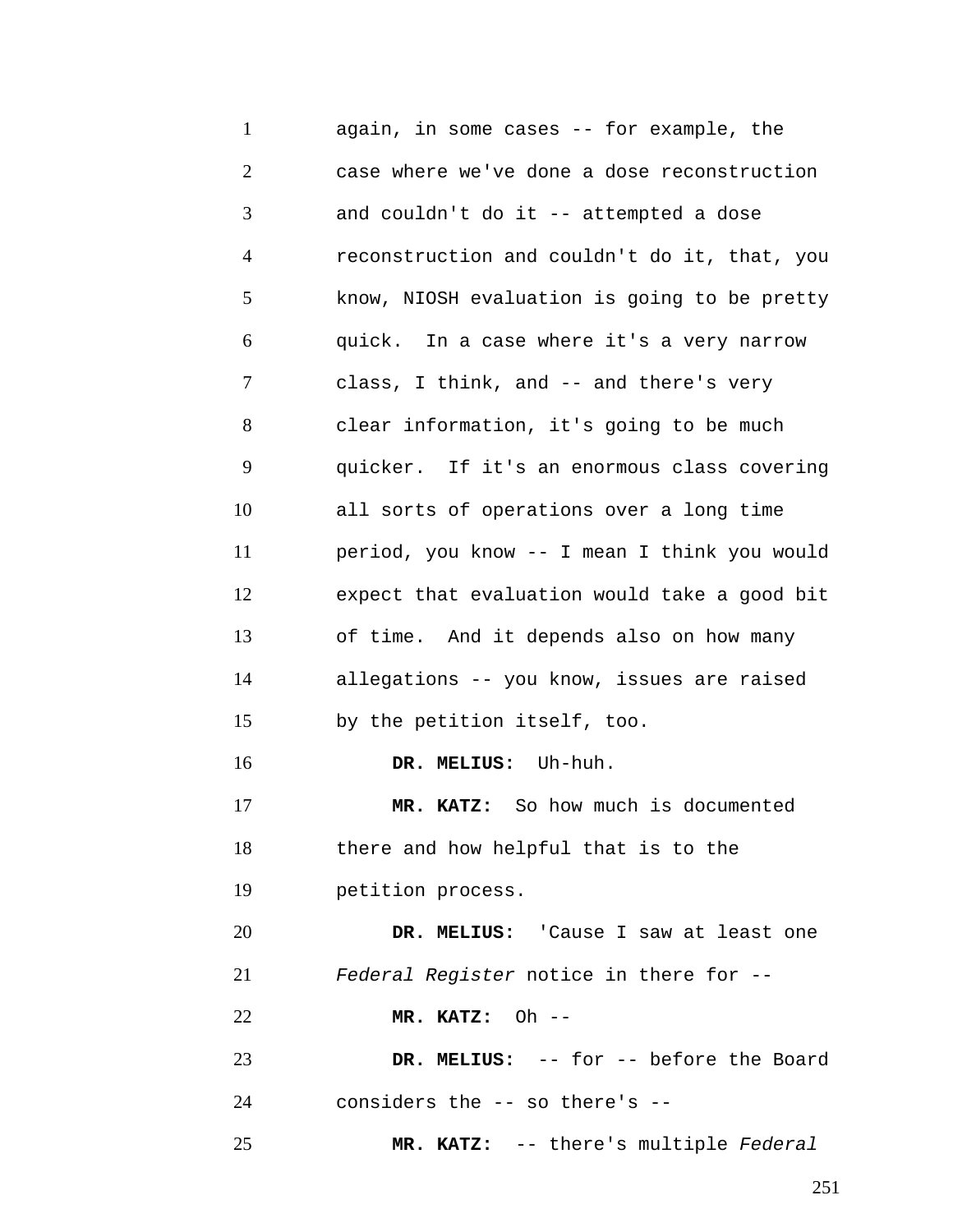1 *Register* notices.

2 3 4 5 6 7 8 9 10 11 12 13 14 15 16 17 18 19 20 21 22 23 24 25 **DR. MELIUS:** Right, yeah, I -- okay. **MR. KATZ:** Those -- I mean we really don't think that that's -- those will really affect timing. I mean those will be worked on concurrently with doing NIOSH evaluations, with the Board doing its action and so on, and since those are just notices versus regulatory actions, which you're familiar with, you know, they should be, you know, relatively expedient. **DR. MELIUS:** Yeah, I think they're less than four years or whatever. **MR. KATZ:** Less than four years. **DR. MELIUS:** Do that. But there's also provision in there that the Board can collect its own information, also? **MR. KATZ:** There is. I mean the Board has the right to determine -- it has two --I mean it actually -- it can re-- you can request of NIOSH to go back and do more evaluation, after NIOSH produces a report, you know, but there's this open-ended catchall for... **DR. MELIUS:** So -- so what's a fair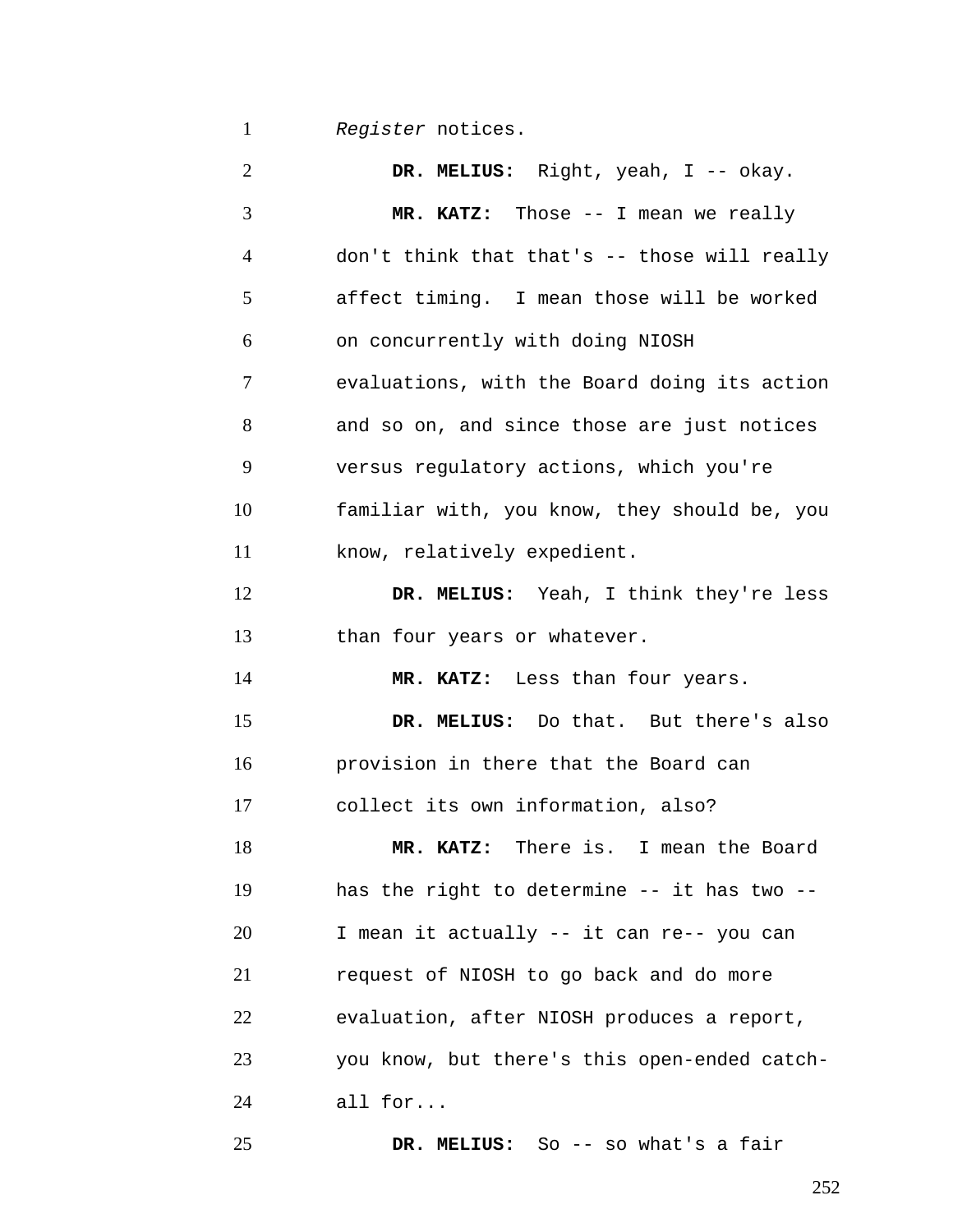1 2 3 4 5 6  $7$  --8 9 10 11 12 13 14 15 16 17 18 19 20 21 22 23 24 assessment of the -- the process in a... **MR. KATZ:** The time? **DR. MELIUS:** The time, yeah. **MR. KATZ:** Well, I -- again, I think it's going to be all over the place. I think they're going to -- there will likely **DR. ZIEMER:** But you can -- **MR. KATZ:** -- be some cases that -- **DR. ZIEMER:** -- readily figure out a minimum pretty fast, and the minimum - you're going to have to allow the Secretary of Health and Human Services 30 days plus the evaluation time, so call it 30 plus 30, minimum. We're going to probably have about a 30-day turnaround time, minimum. NIOSH will have another 30 day minimum. Right away you're up to ten months. **DR. MELIUS:** Yeah. **DR. ZIEMER:** If everything is smooth and straightforward. So it seems to me one could easily say roughly a year from the front end to the back. **MR. KATZ:** I think the exception might

be -- might be -- those cases where we've

25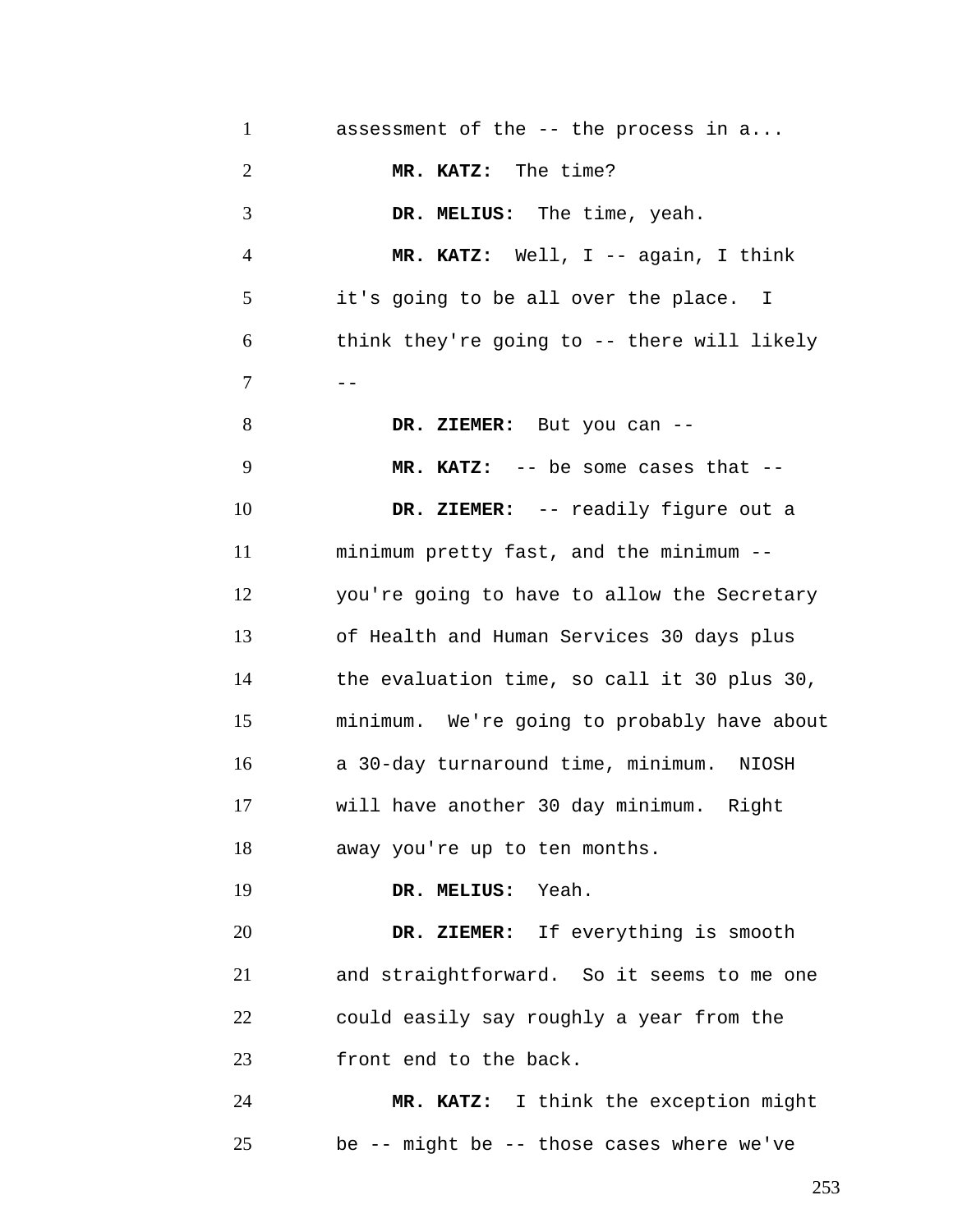| $\mathbf{1}$   | already found we couldn't do a dose         |
|----------------|---------------------------------------------|
| $\overline{2}$ | reconstruction. But otherwise, yes, I think |
| 3              | -- you know, at -- at minimum --            |
| $\overline{4}$ | DR. ZIEMER: Even there, but you have        |
| 5              | the six months to start out with for        |
| 6              | Congress to look at it.                     |
| 7              | DR. MELIUS: You have the class              |
| 8              | definition issue that --                    |
| 9              | MR. KATZ: You do have the class             |
| 10             | definition issue.                           |
| 11             | DR. MELIUS: -- you know, which I            |
| 12             | think, you know --                          |
| 13             | MR. KATZ: Yes.                              |
| 14             | DR. MELIUS: -- is going to take as          |
| 15             | much time as -- I'm not sure that's very    |
| 16             | different from doing -- you know, a de novo |
| 17             | petition coming in.                         |
| 18             | MR. KATZ: I mean I guess that -- we'll      |
| 19             | leave that to be seen --                    |
| 20             | DR. MELIUS: Yeah.                           |
| 21             | $MR. KATZ: -- but --$                       |
| 22             | DR. MELIUS: Yeah. What is it in this        |
| 23             | rule that took so long? What was the        |
|                |                                             |
| 24             | stumbling point? I don't --                 |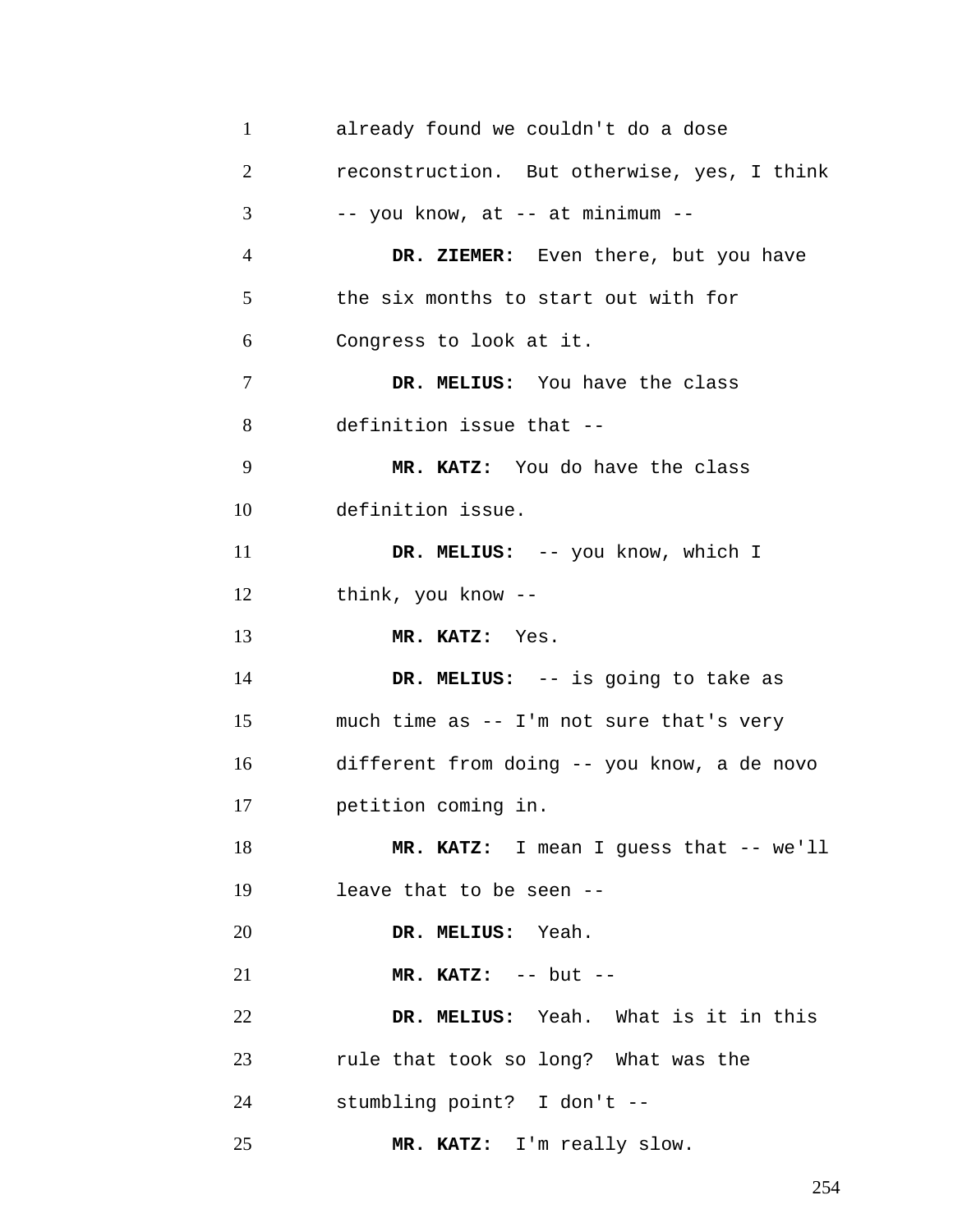| $\mathbf{1}$   | DR. MELIUS: Well, we noticed that.                 |
|----------------|----------------------------------------------------|
| $\mathfrak{2}$ | MR. KATZ: There is -- actually I                   |
| 3              | worked really hard on this rule.                   |
| $\overline{4}$ | DR. MELIUS: No, and I'm sort of asking             |
| 5              | what $--$                                          |
| 6              | MR. KATZ: There's -- HHS is a very big             |
| 7              | department with -- and there are a lot of          |
| 8              | people involved, and every person has to           |
| 9              | come up to speed. And then there, you know,        |
| 10             | three other departments involved. And --           |
| 11             | and this rule is $--$ is $--$ you know, is $--$ in |
| 12             | a way, it's very complex, even though it           |
| 13             | seems like it would be simple. But it's            |
| 14             | not. I mean the dose reconstruction rule, I        |
| 15             | would say, in a -- is really a much -- was a       |
| 16             | much simpler job than this --                      |
| 17             | <b>MELIUS:</b> Uh-huh.<br>DR.                      |
| 18             | MR. KATZ: -- because it's dealing with             |
| 19             | a situation that, you know -- you know,            |
| 20             | people don't -- we don't deal with it.             |
| 21             | There's no path, nobody's done this before,        |
| 22             | $SO$ --                                            |
| 23             | DR. MELIUS: And so people should be                |
| 24             | happy that it took another year to                 |
| 25             | MR. KATZ: They should be ecstatic --               |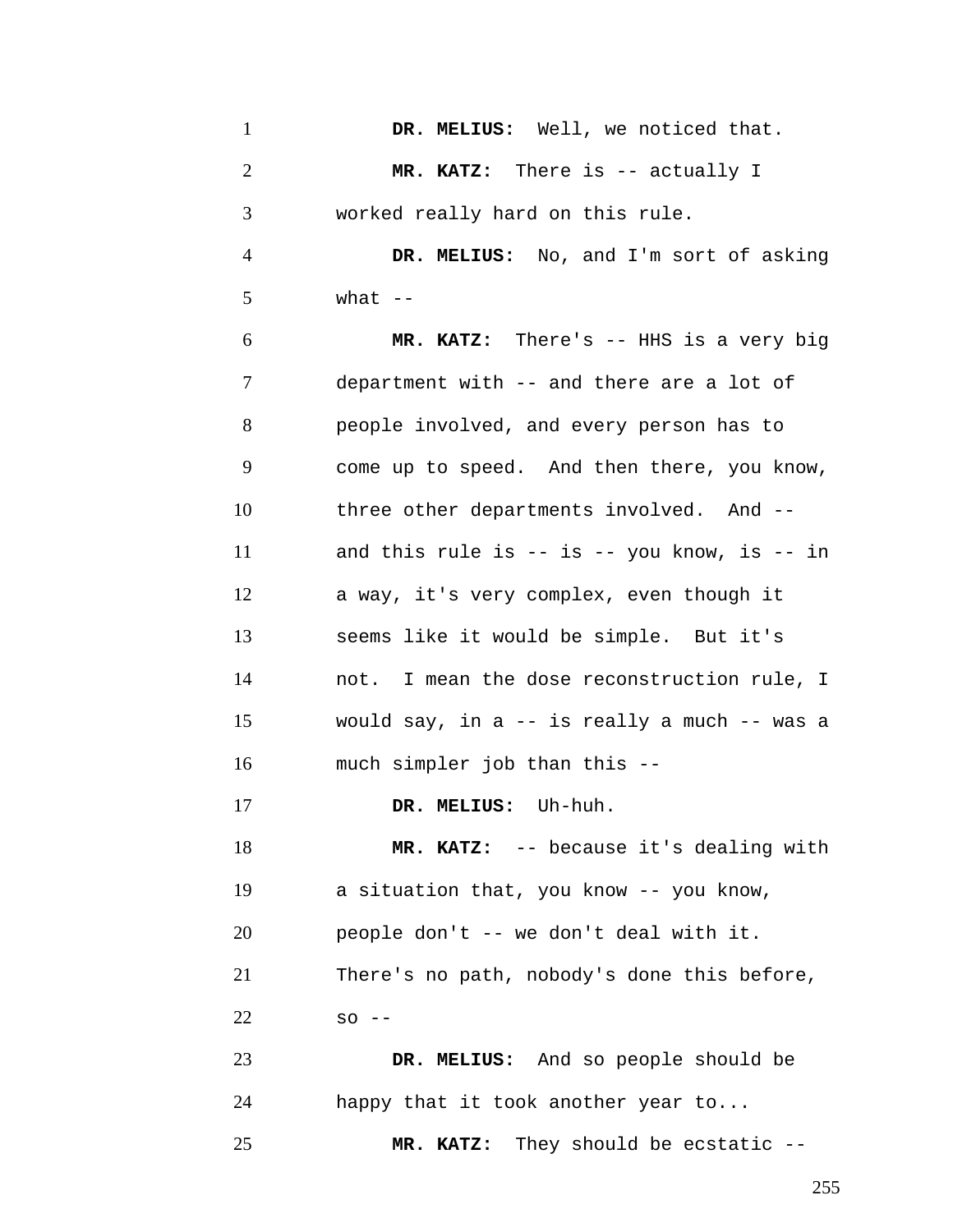1 2 3 4 5 6 7 8 9 10 11 12 13 14 15 16 17 18 19 20 21 22 23 24 **DR. MELIUS:** Because the -- **MR. KATZ:** -- yes. **DR. MELIUS:** Okay. **MR. KATZ:** Because it should have taken five. No, I'm not  $--$  we  $--$  no, we were  $-$ we pushed very hard, and I think all the people involved pushed very hard to make this rule happen as soon as it could. But it was a difficult job. **DR. MELIUS:** What about these guidelines on feasibility and so forth that you refer to in the rule? Are those available yet? **MR. KATZ:** Yes, they're -- absolutely, they're -- I believe they're on our -- the OCAS web site and we should be providing them directly to all the members of the Board -- **DR. MELIUS:** Have you? **MR. KATZ:** -- but I don't know that we have provided them to members of the Board yet, but -- **DR. MELIUS:** (Inaudible) not to the Board.

**MR. KATZ:** -- but they just hit the web

25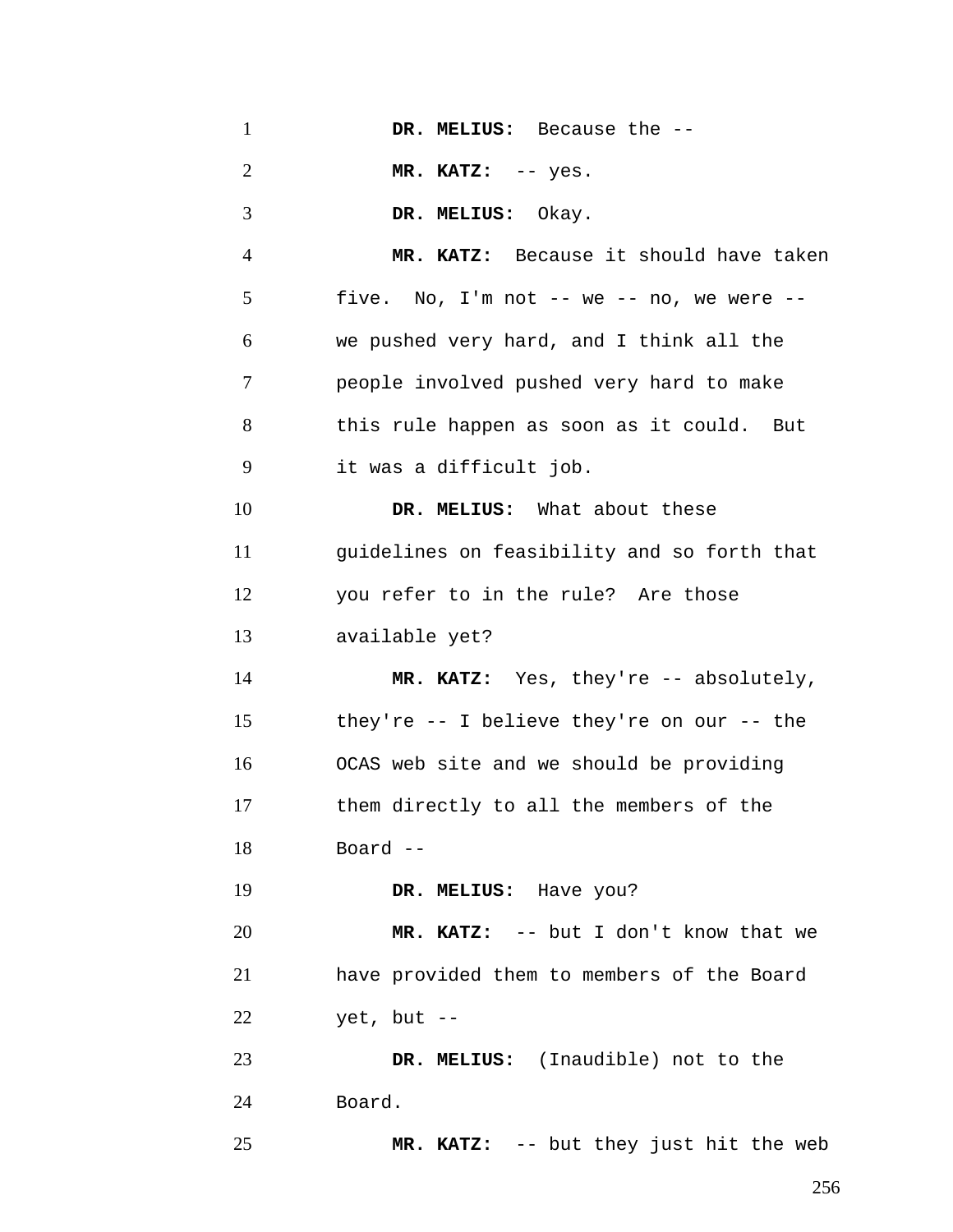| $\mathbf{1}$   | site on Friday with the rule.                |
|----------------|----------------------------------------------|
| $\overline{2}$ | DR. MELIUS: The petitions and                |
| 3              | everything.                                  |
| $\overline{4}$ | MR. KATZ: Right, as well as the              |
| 5              | petition forms are on the web site, as well  |
| 6              | as the instructions, which will be very      |
| 7              | useful whether you use the forms or not, and |
| 8              | so on -- which provide more sort of advice   |
| 9              | to petitioners on how to go about dealing    |
| 10             | with the questions.                          |
| 11             | DR. NETON: I'm getting some feedback         |
| 12             | that the guidelines $--$ I'm getting some    |
| 13             | feedback that the guidelines may not be on   |
| 14             | our web site just yet. I know the petitions  |
| 15             | are out there --                             |
| 16             | MR. KATZ: Is that --                         |
| 17             | DR. NETON: We'll make sure they get          |
| 18             | there $--$                                   |
| 19             | DR. ZIEMER: Is Chris here? Does Chris        |
| 20             | know?                                        |
| 21             | DR. NETON: Chris, do you?                    |
| 22             | MS. ELLISON: I'm sorry?                      |
| 23             | DR. ZIEMER: Do you know if the               |
| 24             | guidelines are on the web site yet, Chris?   |
| 25             | MS. ELLISON: To my knowledge, the rule       |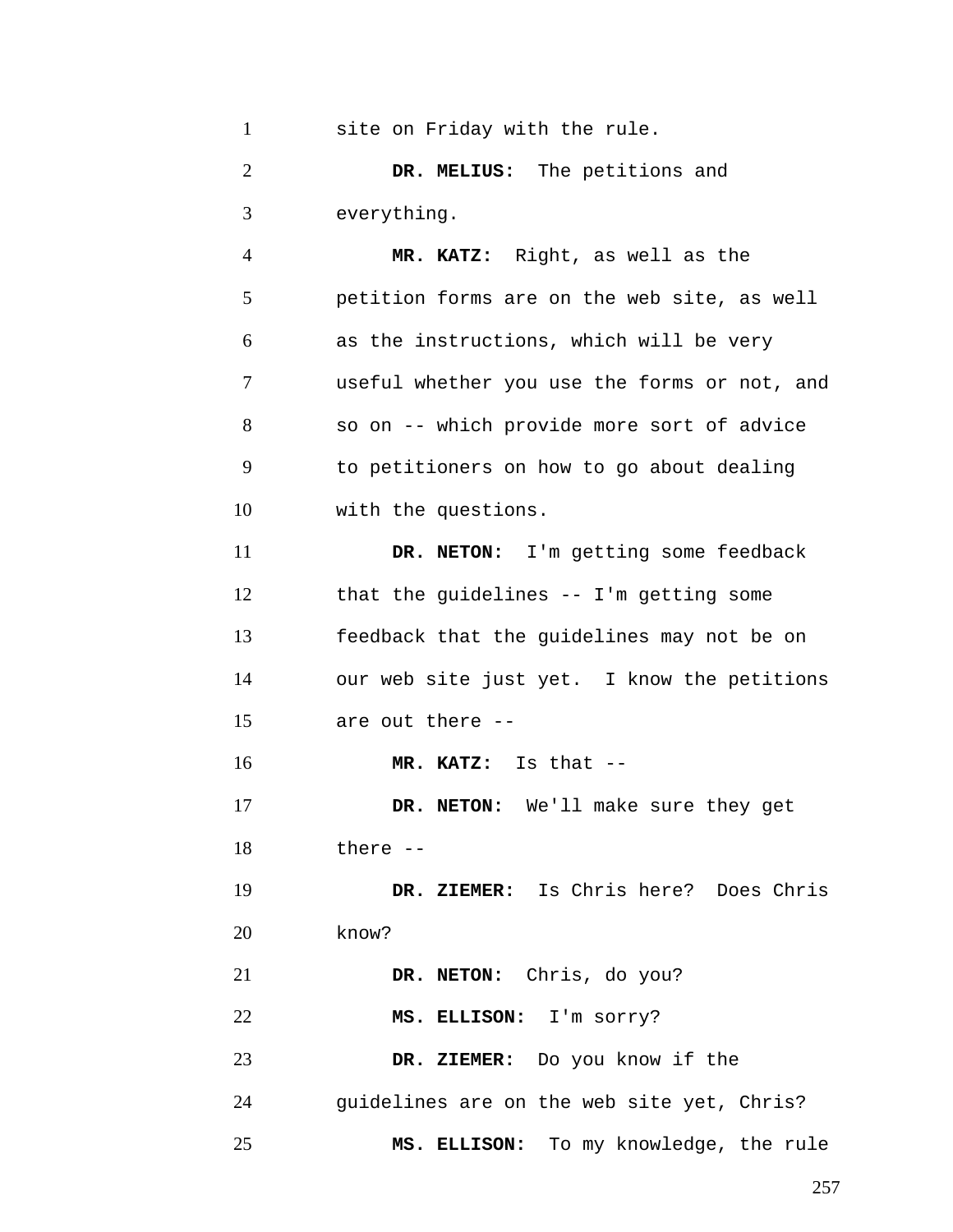| $\mathbf{1}$   | is out there. There is information -- the    |
|----------------|----------------------------------------------|
| $\overline{2}$ | forms are out there on the web site. I       |
| 3              | don't know anything about any guidelines. I  |
| 4              | do not recall --                             |
| 5              | DR. NETON: The guidelines --                 |
| 6              | MS. ELLISON: -- receiving any                |
| 7              | guidelines.                                  |
| 8              | DR. NETON: -- will be out there as           |
| 9              | soon as possible, they're just not up there  |
| 10             | yet. The rule was just issued on Friday, so  |
| 11             | $ -$                                         |
| 12             | MS. ELLISON: Right.                          |
| 13             | MR. KATZ: The guidelines are completed       |
| 14             | and                                          |
| 15             | DR. MELIUS: What's in them, then? Can        |
| 16             | someone explain to us what's in them?        |
| 17             | MR. KATZ: So that -- the guidelines          |
| 18             | are -- I mean I -- yes, I can. I mean it --  |
| 19             | again, it's -- I just touched on it a little |
| 20             | bit, but they're a step-by-step -- you know, |
| 21             | to me they're kind of boring reading, but    |
| 22             | they're a step-by-step how we go about       |
| 23             | dealing with the entire process, from        |
| 24             | determining that they're qualified           |
| 25             | petitioners to helping the petitioners with  |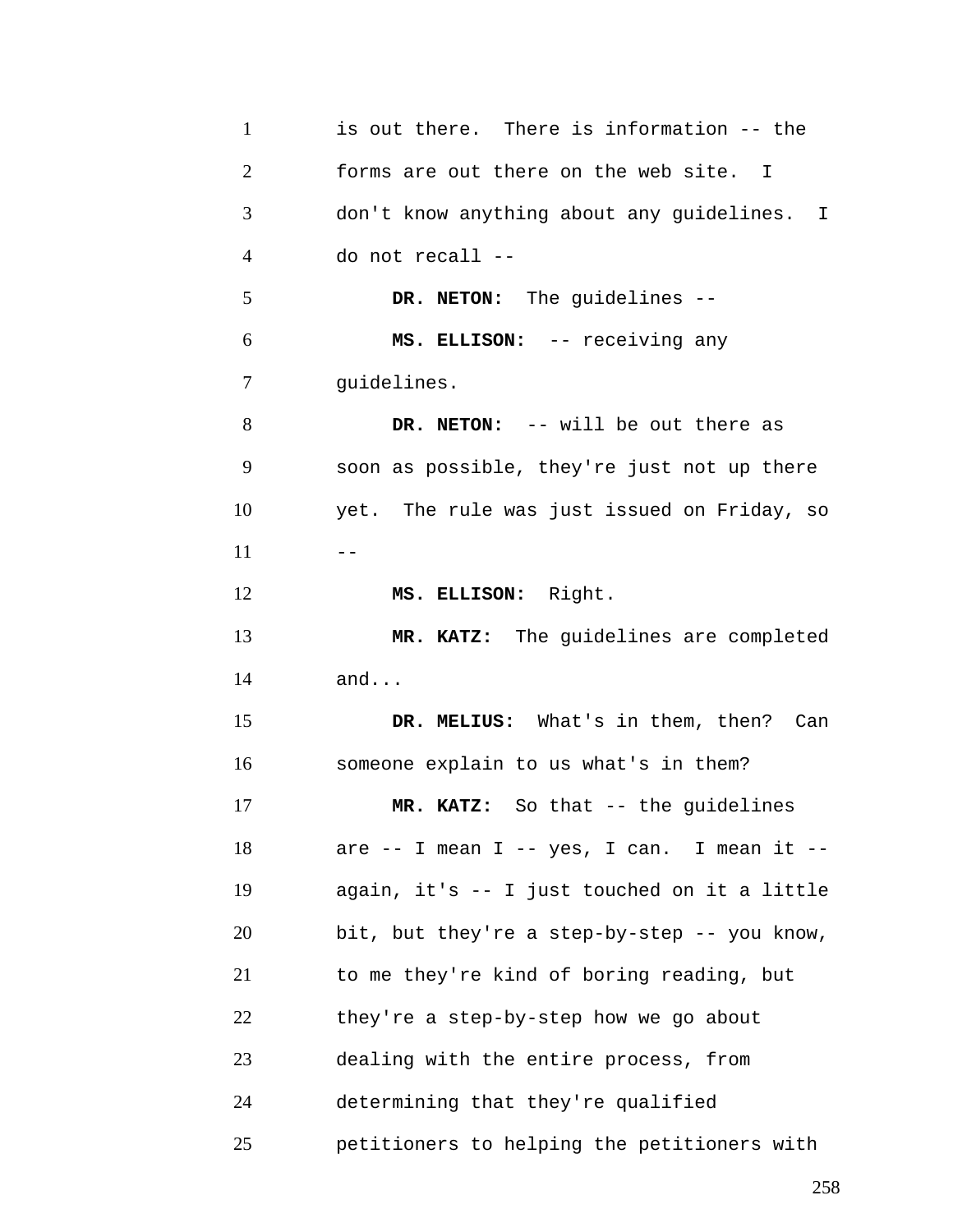| their submittal and meeting the requirements |
|----------------------------------------------|
| of a petition to -- I'm sorry, there's       |
| someone --                                   |

4 5 6 7 8 9 10 11 12 13 14 15 16 17 18 19 20 21 **UNIDENTIFIED:** (Off microphone) (Inaudible) copy of a petition if anybody wants to see it right now, the form? **MR. KATZ:** Yeah, that's the pet-- **DR. ZIEMER:** That's the petition -- **MR. KATZ:** But that's the petition. **DR. ZIEMER:** -- and not the guidelines. **MR. KATZ:** Right, right, but these are -- we're talking about the internal procedures for how we deal with the petitions. They go through step-by-step the entire process of NIOSH preparing the evalu- - doing the evaluation -- **DR. MELIUS:** Uh-huh. **MR. KATZ:** -- and how it would go about addressing feasibility and health endangerment and so on. **DR. ZIEMER:** Well, could we simply ask

22 that, as soon as those are on, to --

23 24 **MR. KATZ:** We can provide these to the Board --

25 **DR. ZIEMER:** -- just give us either a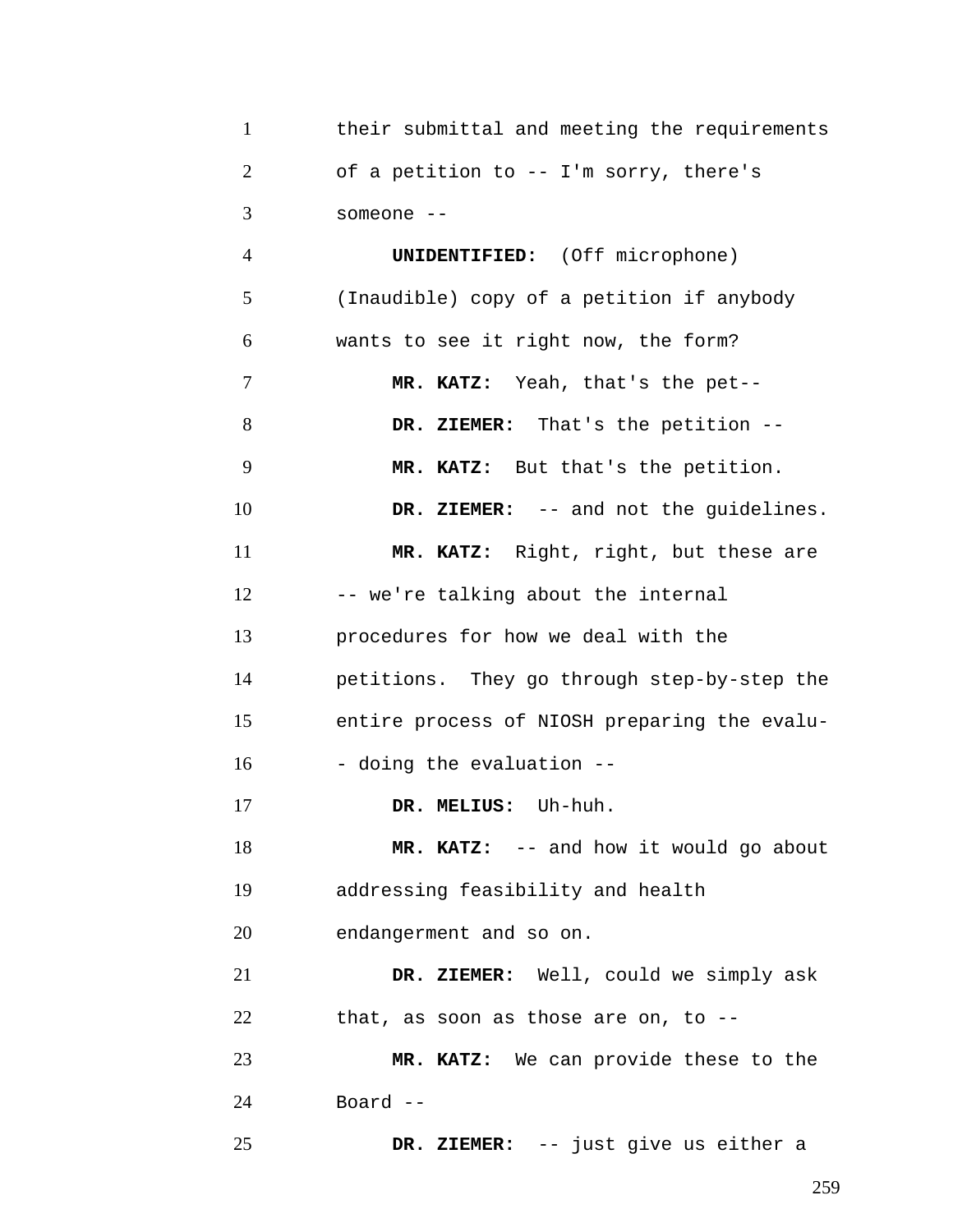| $\mathbf{1}$   | copy or just send us an e-mail and say          |
|----------------|-------------------------------------------------|
| $\overline{2}$ | they're ready and we can download them or $-$ - |
| 3              | MR. PRESLEY: Send -- no, send them,             |
| $\overline{4}$ | please.                                         |
| 5              | DR. ZIEMER: -- or send them.                    |
| 6              | MR. KATZ: Yeah -- no, I'm sorry, I              |
| 7              | just -- I just -- I just assumed they were      |
| 8              | out, but I'm -- I apologize.                    |
| 9              | DR. MELIUS: Uh-huh.                             |
| 10             | DR. ZIEMER: Roy DeHart.                         |
| 11             | DR. DEHART: Two inter-related                   |
| 12             | questions. I realize you've been pretty         |
| 13             | well consumed with getting this all taken       |
| 14             | care of, but have you or others considered      |
| 15             | what the impact is going to be in the near      |
| 16             | term over the next six months or so, any        |
| 17             | feel for how many petitions you're going to     |
| 18             | have, any concept of what the workloads are     |
| 19             | going to be?                                    |
| 20             | MR. KATZ: No, I mean -- in reality,             |
| 21             | no. I mean I -- in reality we don't know        |
| 22             | how many petitions we'll receive and what       |
| 23             | scope they'll be. I mean we do have some        |
| 24             | information. We have a variety of people        |
| 25             | who have already notified us of their intent    |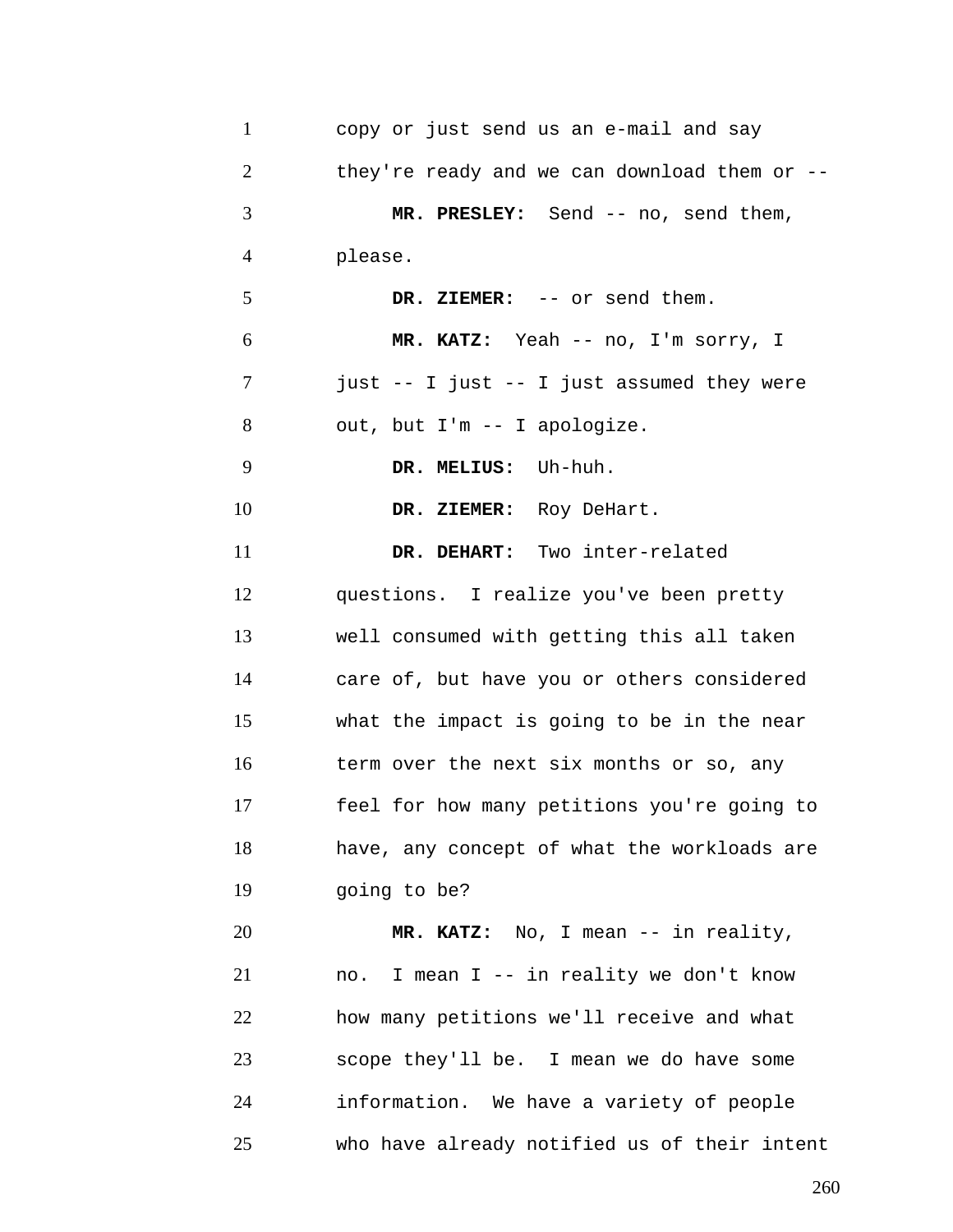1 2 3 to petition. And if Larry were here, he could probably rattle off, you know, what the numbers were, at least.

4 5 6 7 8 9 10 11 12 **DR. NETON:** I can speak to that briefly. I think we've received somewhere on the order of three petitions -- potential petitions early on. We're in the process of drafting letters to notify those people that the SEC rule has been published and to evaluate whether or not the petitions that we received were valid under the construct of the regulation.

13 14 15 16 17 18 19 20 21 22 Other than that, we've been working very closely with Oak Ridge Associated Universities to develop the infrastructure and the computer resources to handle the petitions. That's in place on a fairly rudimentary basis. And we've actually gone through and done some mock petition evaluations to try to flesh out the details as best we could. That's about the extent of what we've done.

23 24 25 **DR. DEHART:** That was basically my other question, and that is  $--$  I  $--$  is there an issue of staffing? Do you have -- are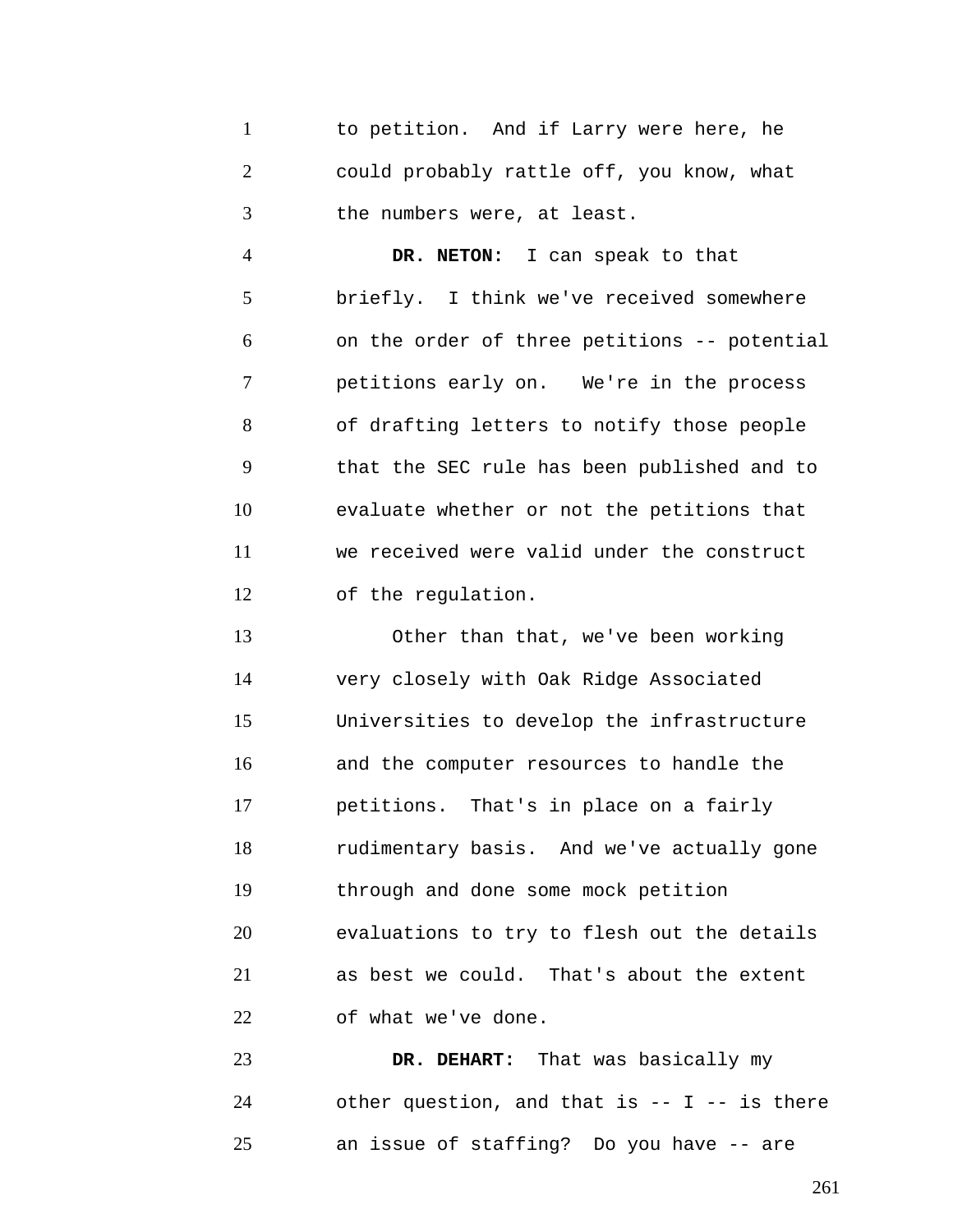1 2 3 4 5 6 7 8 9 10 11 12 13 14 15 16 17 18 you going to have adequate staff? Is this going to be something that's going to have to be addressed by the Board or any recommendations coming from us? **DR. NETON:** We hope we have adequate staffing. But as Ted indicated, we just can't predict the volume of the petitions coming in. Right now I believe Oak Ridge Associated Universities has identified three health physicists that will be doing the petition evaluations. A lot of the initial effort's going to go into the qualification phase to determine if, you know, more information is needed to become a valid petition, so we're working up that end, but until -- until we start receiving them, we really just can't predict. **DR. DEHART:** I think my concern would

19 20 21 22 23 24 25 be that of the same concern that the Board might have, and that is that -- are we going to see a bleeding-off of manpower from the thrust that we have ongoing in doing reconstruction, et cetera, and consequently slow that down in order to start addressing the -- the petition drive.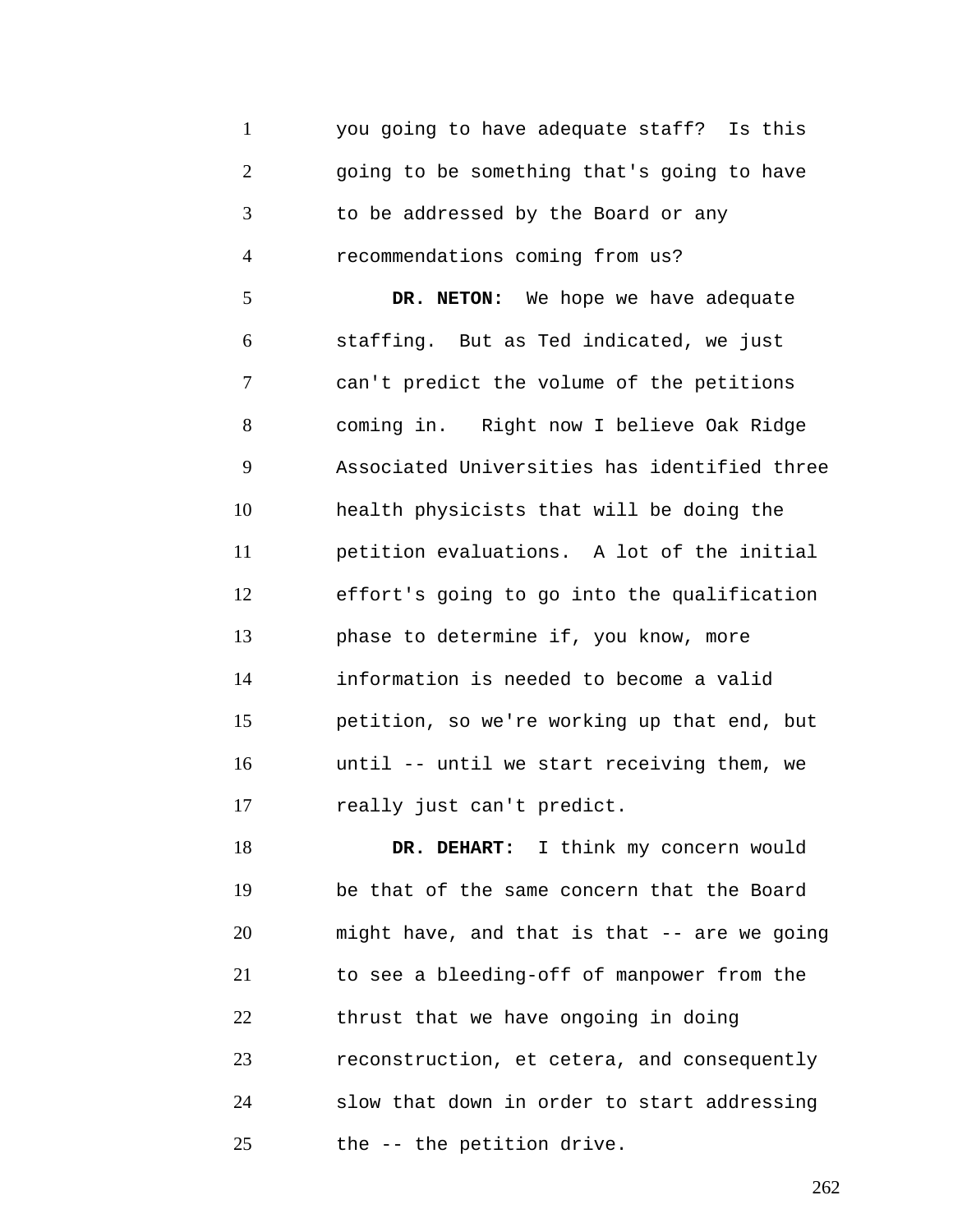1 2 3 4 5 6 7 8 9 10 11 12 13 14 15 16 17 18 19 20 21 22 23 24 25 **DR. NETON:** We share that concern, and again, until -- until we see what's coming, we can't really, you know, staff to -- to handle the petitions until we know what - what the level is going to be. I think -- I personally believe that what we have right now is adequate. I don't expect thousands of petitions. I mean given that we have 16,000 cases, if every 16 people apply for SEC status, you'd have 1,000 petitions. I don't think that's going to be the case. We're hoping that, you know, the valid petitions, the ones that are qualified, stay in the fairly low numbers, but it's anybody's guess. **DR. ZIEMER:** Gen Roessler. **DR. ROESSLER:** Ted, you mentioned that NIOSH has identified a number of situations in which they cannot do dose reconstructions? **MR. KATZ:** No, no, I -- I said that -- **DR. ROESSLER:** That wasn't what you said? **MR. KATZ:** -- when we do identify - when we attempt a dose reconstruction and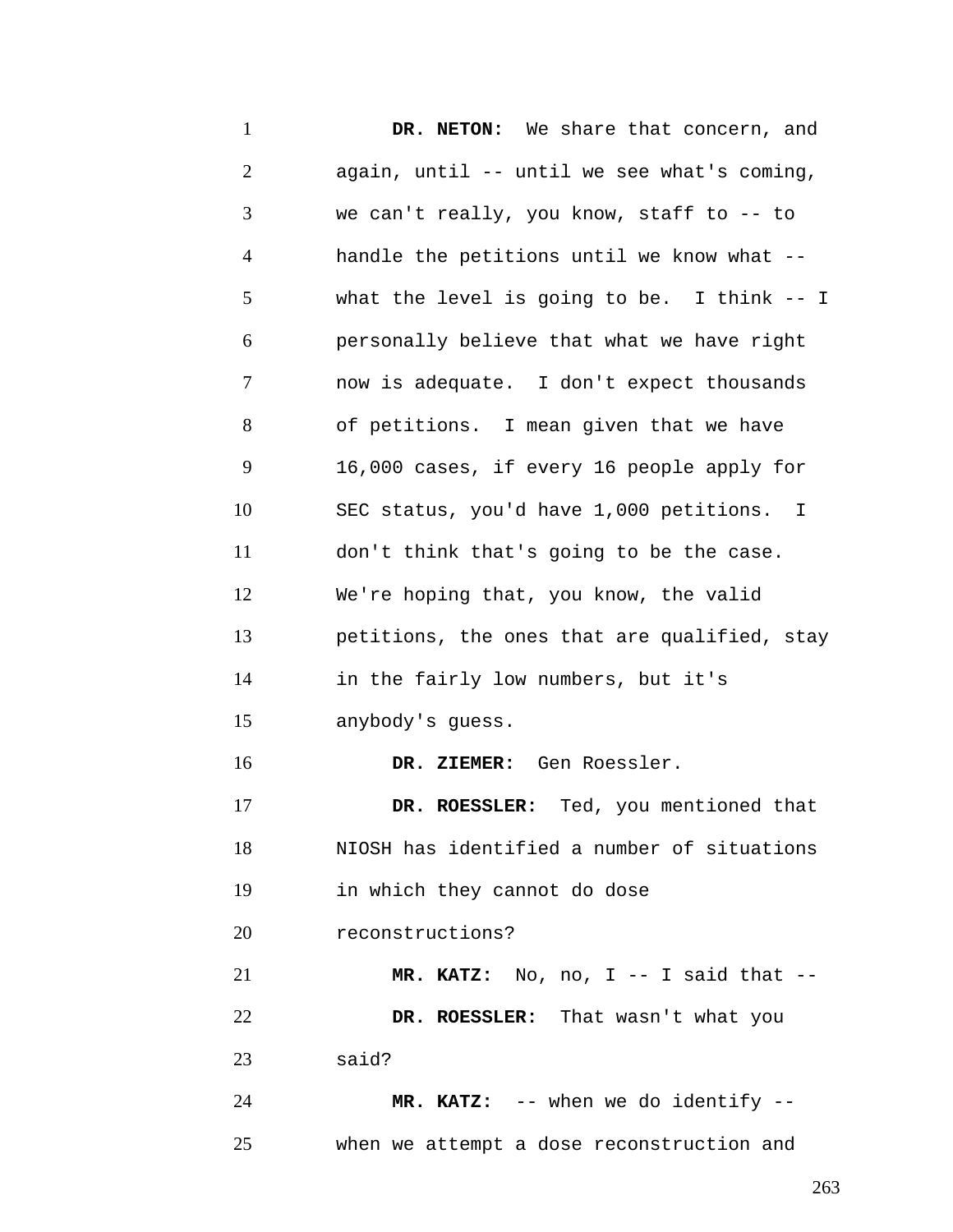1 2 3 can't complete it, that meets the requirement with respect to evaluating feasibility.

4 5 6 7 **DR. ROESSLER:** Okay. Then my question would be have there been any where you've identified that you can't do dose reconstruction?

8 9 10 11 12 13 14 15 16 17 18 19 20 21 **MR. KATZ:** Well, I mean the issue is - right now is, the way we've organized our efforts to deal with dose reconstruction so far, almost avoids that because we're - been dealing with the dose reconstructions we could do, as -- as Jim mentioned earlier, for example, the cases where there wasn't monitoring, we're not even -- you know, the profiles, for example, are not addressing the non-monitoring issue at this point, so I mean we've been doing dose reconstructions that are sort of the low-hanging fruit, the ones that can be the most expeditiously addressed at this point.

22 23 24 25 **DR. ROESSLER:** Okay, so that's not an area where you could predict what might come up. Then my next question would be what factors -- and maybe this is something that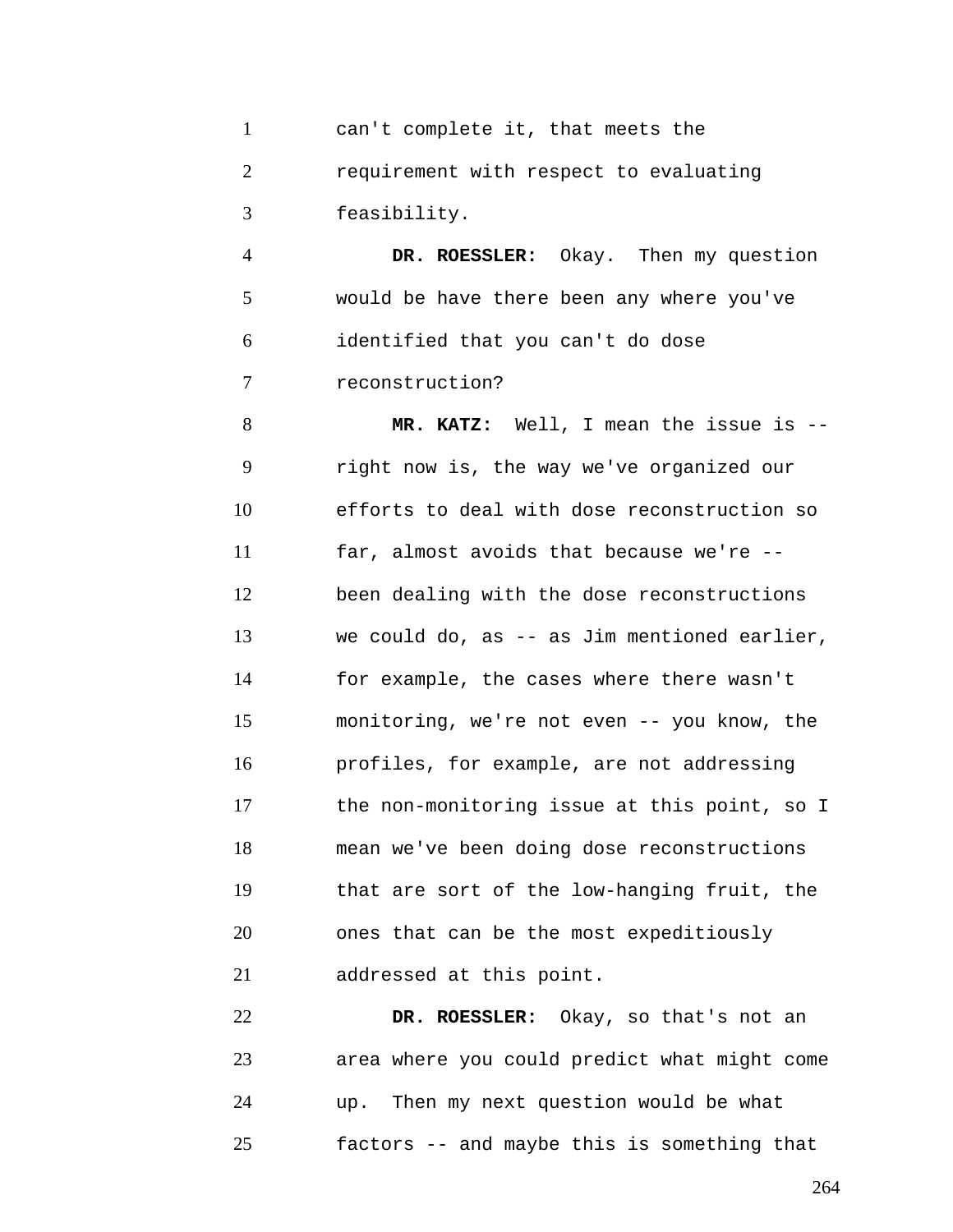1 2 3 4 5 6 7 8 9 10 11 12 13 14 15 16 17 18 19 20 21 22 23 24 25 comes up in the future. What factors would go into determining that you can't do dose reconstruction? I can see no monitoring. I guess I'm just trying to -- this is naive, but I'm trying to figure out where a situation where you'd say they qualify, which means they must have some sort of source term, and yet you can't do dose reconstruction. I guess this is addressed probably to Jim to kind of get a feeling for the -- you know, the impact of this on -- on all of us. **DR. NETON:** Yeah, it's -- it's a difficult process. Without, you know, going through a detailed example of a real life condition, which we probably -- I'm not prepared to do here -- it's hard to envision. If -- if there were -- you know, there has to be two conditions, one of which is we can't -- we know there was radioactive materials present -- material were handled, but we really don't have a feel for the quantity, the upper limit of the amount of material that was processed, but we do believe that it -- you know, it was a very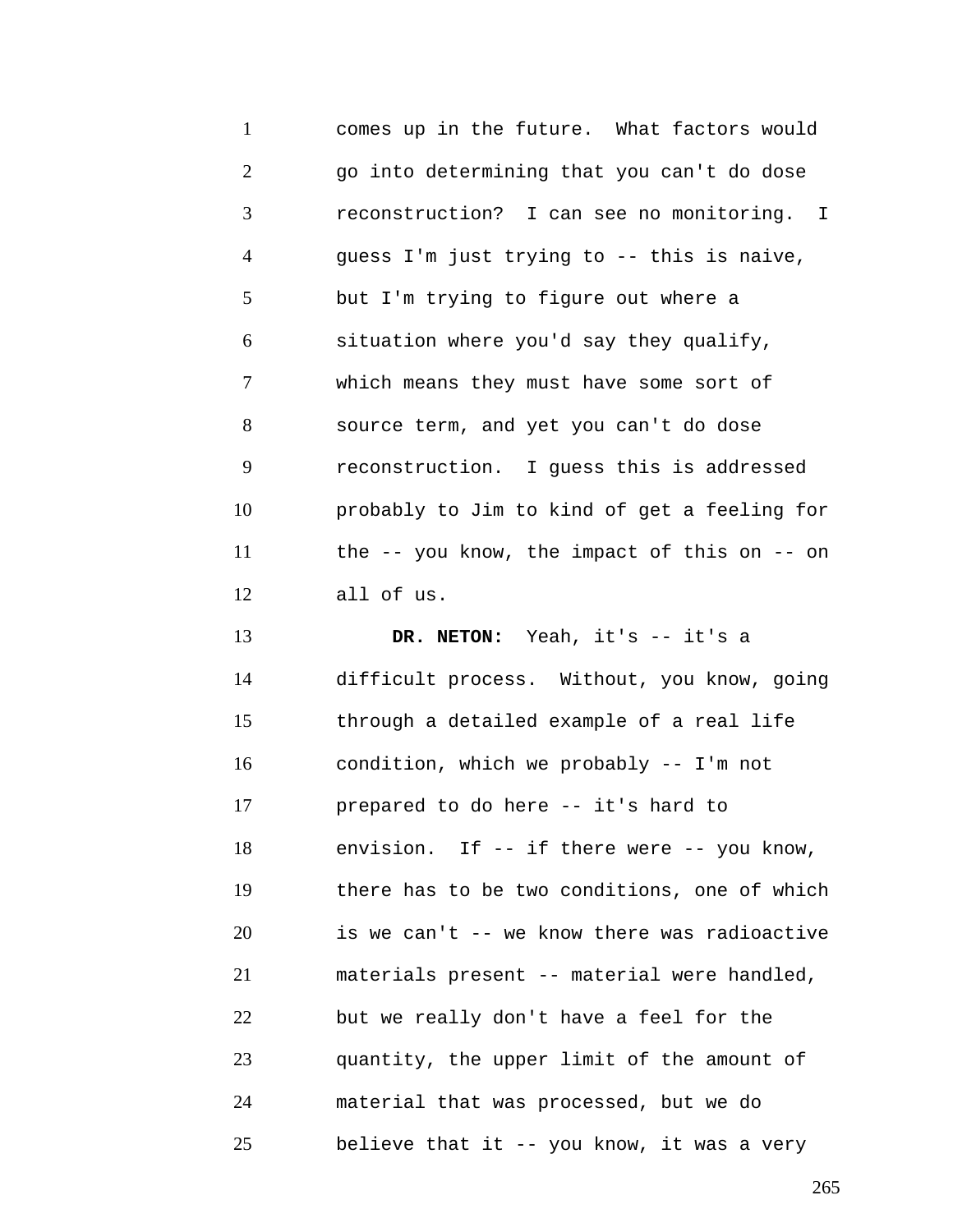1 2 3 4 5 6 7 8 9 10 11 12 13 14 15 16 17 18 19 20 21 22 23 24 25 large amount that we just can't put a cap on. Given that there are no cancer-specific exposure scenarios now, though, one could envision certain cancers -- particularly lung cancer, maybe -- not being able to put an upper cap on some exposure scenarios for a lung cancer. That would of course bring in all 22 cancers, so that -- I think that's a requirement -- right, Ted? -- that if one -- one cancer -- one particular cancer cannot be quantified, dose reconstruction can't be done, then all of the rest are in. And so, you know, you'd have to look at organs where there's a large potential for dose. And clearly for inhalation exposures, that would be the lung cancer-type scenarios. But it's hard to -- **MR. KATZ:** Well, it's -- it's circumstances -- I mean in general it's circumstances where there -- where you don't have source term and process information, which, you know, is -- is not unheard of. **DR. NETON:** And I could say that we're looking through this right now. Some of this is work that we've done -- we've done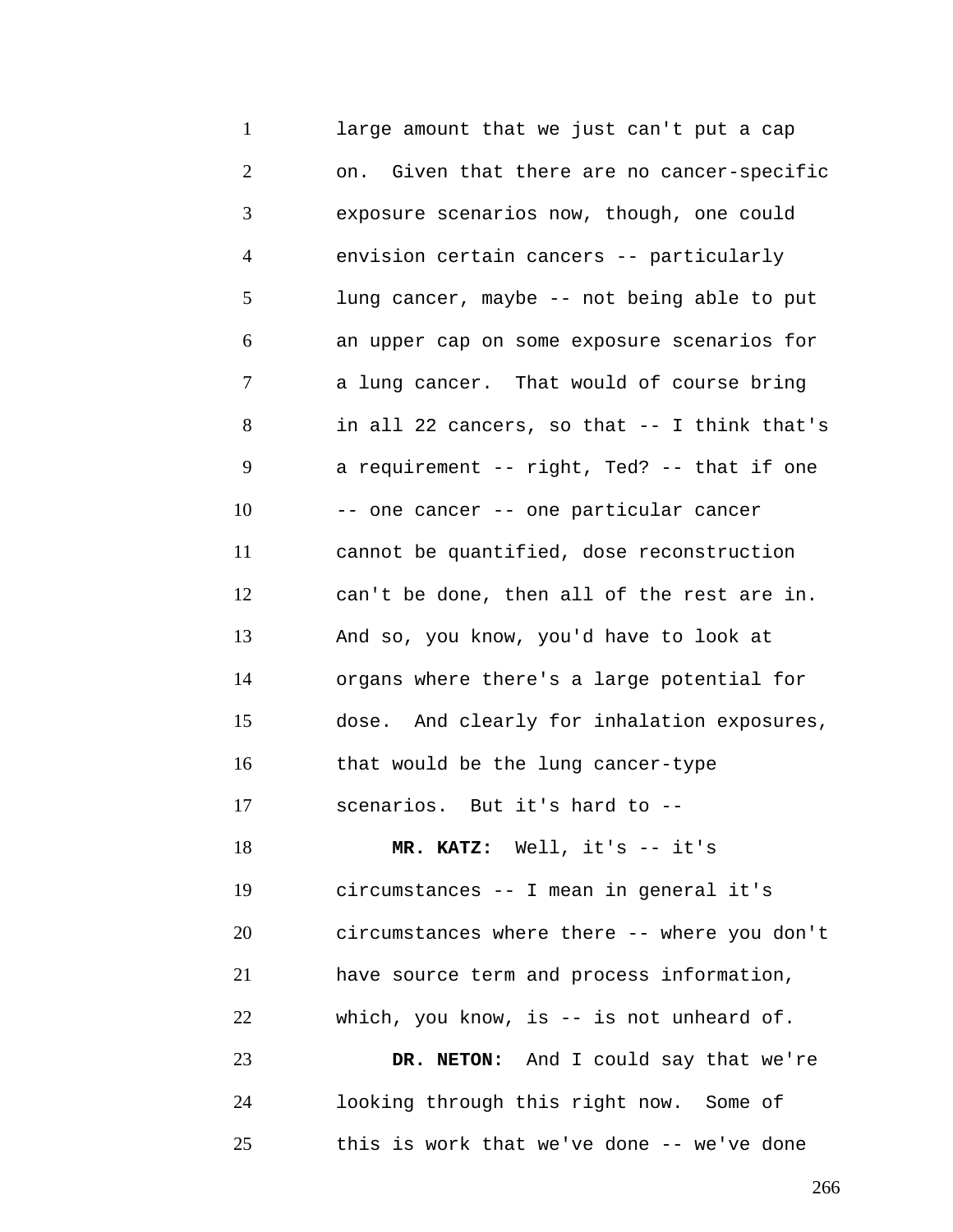| $\mathbf{1}$   | so far with ORAU. We've actually been        |
|----------------|----------------------------------------------|
| $\overline{2}$ | looking through, you know, where these       |
| 3              | situations might exist. But it's too early   |
| $\overline{4}$ | for us to comment on anything that we've     |
| 5              | done so far.                                 |
| 6              | DR. ZIEMER: Jim.                             |
| 7              | DR. MELIUS: Yeah. I think Gen's              |
| 8              | question's very good because I think the     |
| 9              | chief problem with what you've done -- and   |
| 10             | maybe we haven't seen everything -- is that  |
| 11             | you've never -- you have yet to define       |
| 12             | sufficient accuracy, and so you're doing     |
| 13             | that on a case-by-case basis, which then's   |
| 14             | going to throw it back on the Board to try   |
| 15             | to make some determinations as to the        |
| 16             | quality of your dose reconstructions through |
| 17             | our contractor's review. And secondly, the   |
| 18             | -- the quality or the qualifications of the  |
| 19             | Special Exposure Cohort petitions, you know, |
| 20             | based on some set of arbitrary guidelines -- |
| 21             | I -- since we don't have them in front of us |
| 22             | and you're not presenting them today, it's   |
| 23             | hard to talk about them, but it seems the    |
| 24             | burden's on us. Now we had requested in our  |
| 25             | comments that we have an opportunity to      |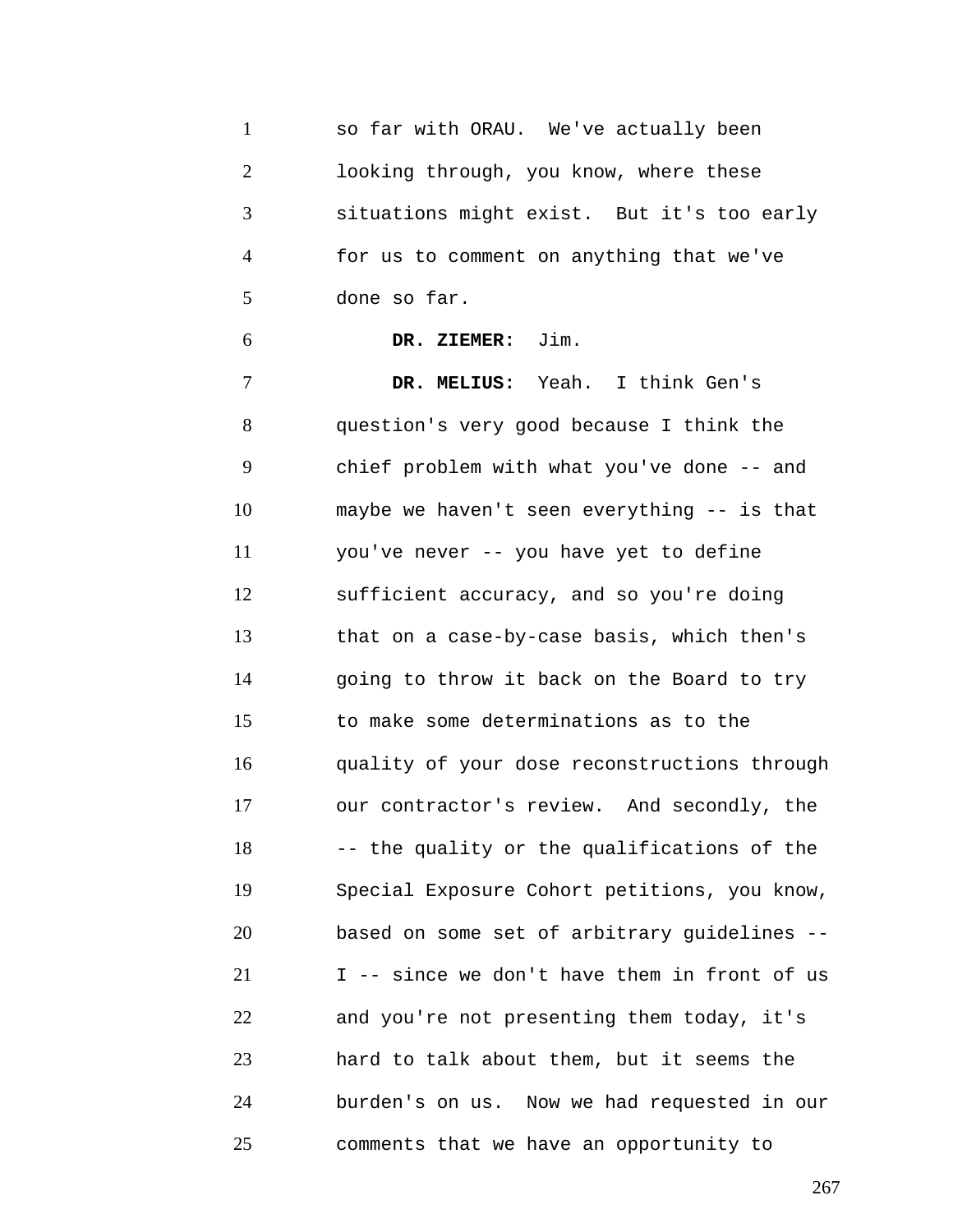1 2 3 4 5 6 7 8 9 10 11 12 13 14 15 16 17 18 19 20 21 22 23 24 review those guidelines, and I'm a little confused as to where that stands. My understanding from -- this draft was -- or this final rule was that we were not going to be given that opportunity, or at best we were going to be given it in parallel to the petitioning process. But it also would seem to me that people applying for petitions would have to know something about those guidelines 'cause those are what are going to determine whether they qualify or not. **MR. KATZ:** Well, I mean actually they don't. Let me just address a couple of those thing-- both of those issues you raise. Start with the petitions. The petitioners don't need to know that, because what they need to know is simply that low benchmark that gets the petition -- what is required for a petition to receive a full evaluation, and that is the only information that -- they're not required to prove the case that -- of feasibility whatsoever. And they're given full and complete and clear information about what the requirements are

for submitting a petition that's valid and

25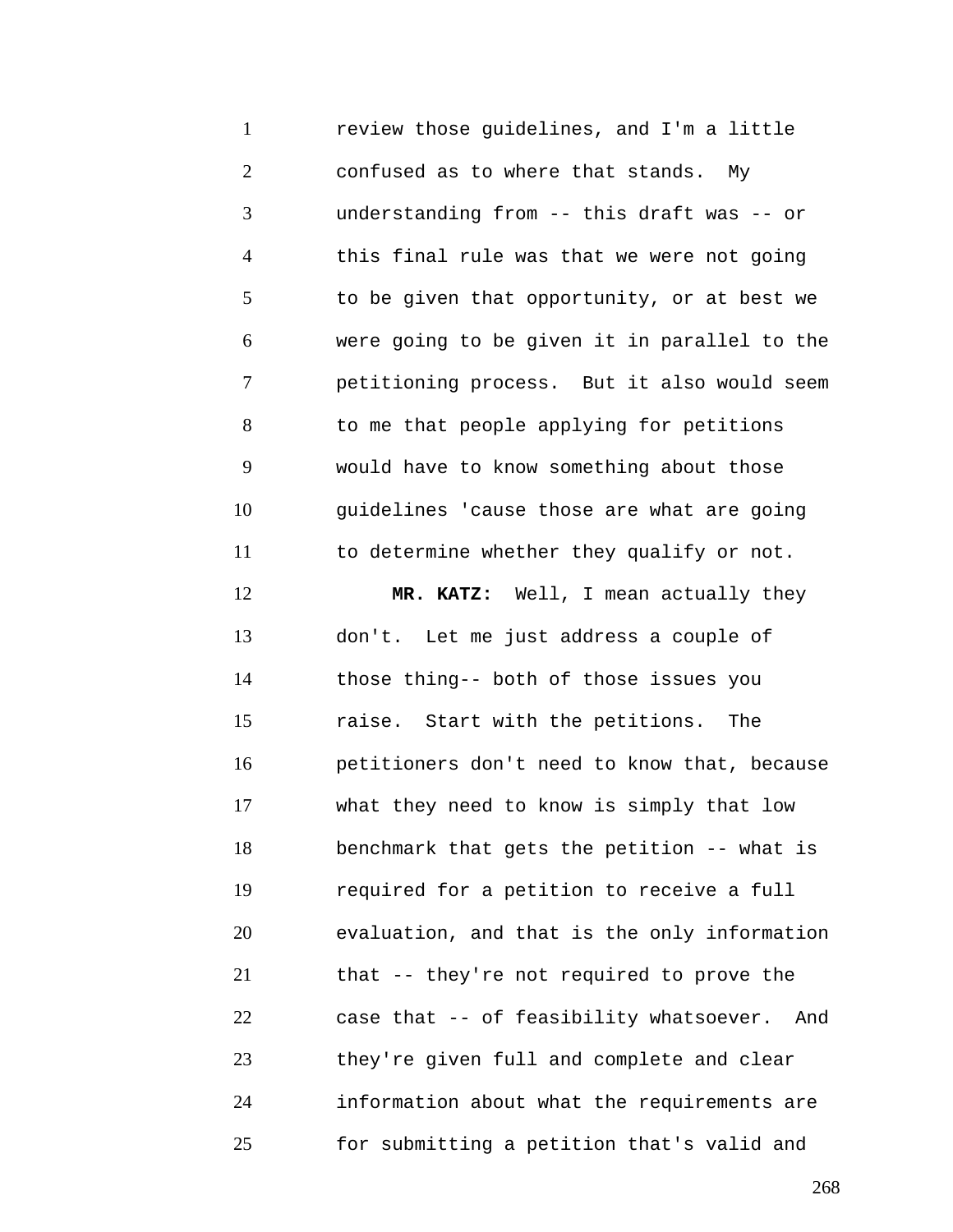1 2 3 gets evaluation. So there's no -- this - it doesn't raise any problems for the petitioner.

4 5 6 7 8 9 10 11 12 13 14 15 16 17 18 19 20 21 22 23 24 25 I'd also say that I think, despite the fact that it's qualitative, it'll be - it'll be very clear. It's not -- there -- I don't think there is a problem with the Board making determinations -- different determinations about when it's feasible because in every case it's -- if you can't put -- if you can't estimate maximum doses in the worst case, that's when you determine that it's not feasible. And those situations, despite the fact that it's murky as to how much source term information do you need to be able to do that and proc- information you need to do that, I mean it'll be very clear that you can't -- **DR. MELIUS:** Well -- **MR. KATZ:** -- you can't estimate -- **DR. MELIUS:** -- yeah, but then the corollary -- the corollary of that, as I pointed out many times, is that that means that you're being  $-$ - that there's  $-$ - it  $-$ going to be an error in terms of doing your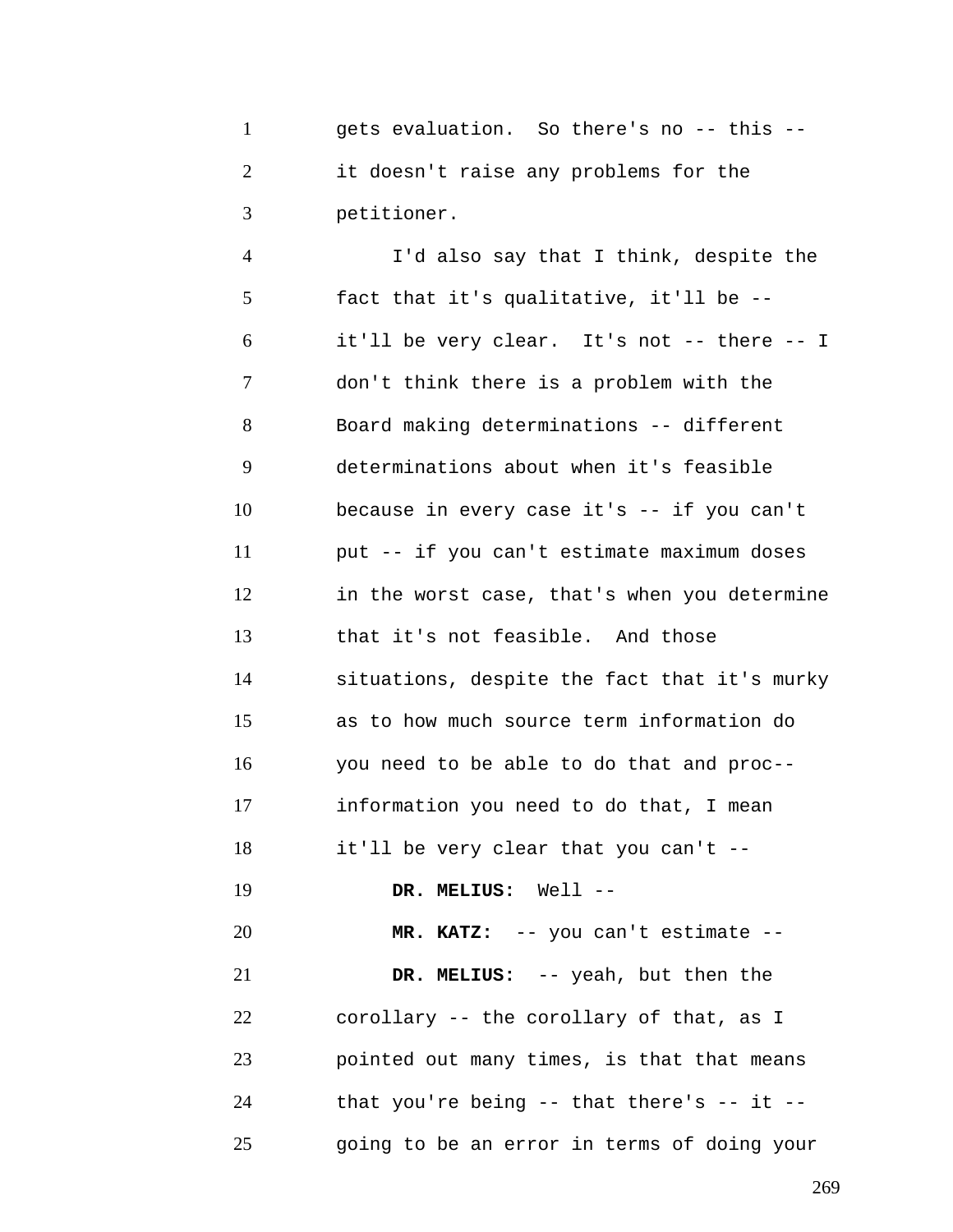1 2 3 4 5 6 7 8 9 10 11 12 13 14 15 16 17 18 dose reconstructions then. Either your actual dose reconstructions aren't going - being done with sufficient accuracy, which we would pick up in the re-- you know, the review process and have to make some judgment on because you're basing them on maximum dose and does the maximum dose really provide a sufficiently accurate dose reconstruction I think is the question. And if your guidelines don't address that -- and I can't tell now, you've got me even more confused -- then I think we're going to end -- the Board is going to end up having to make that assessment 'cause we're reviewing both the petitions and your -- and your program. It's either one or the other is going to be faulty 'cause there's a direct trade-off between -- between the two.

19 20 21 22 23 24 25 **MR. KATZ:** If we've completed a dose - if you're reviewing dose reconstructions and we've completed a dose reconstruction -- I mean you can have issues about the dose reconstruction. If it happens to be a dose reconstruction which is in effect -- or prac-- you know, a maximum dose or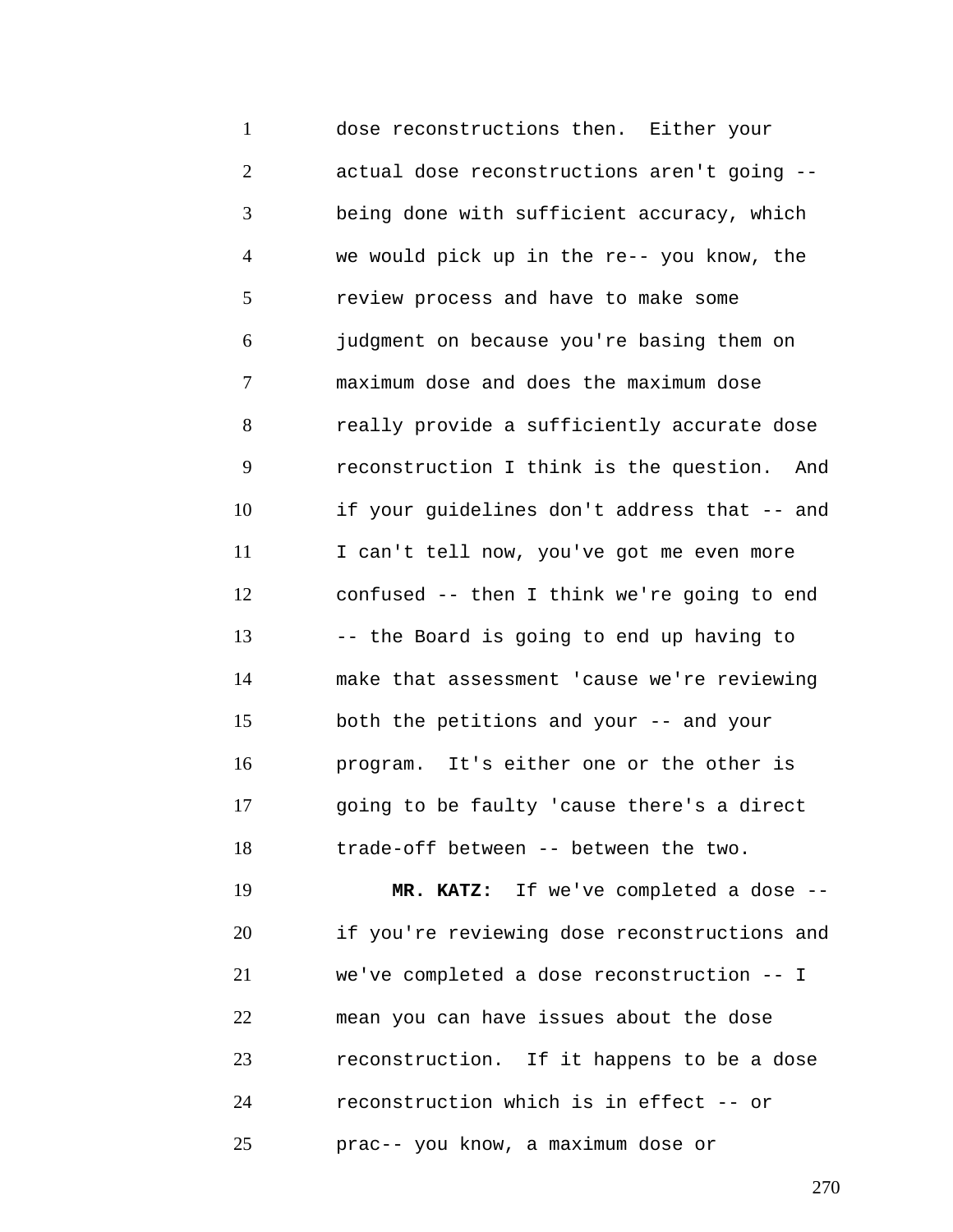1 2 3 4 5 6 7 8 9 10 11 12 thereabouts because it's relying entirely on source term and process information -- I mean then -- you know, you will very clearly have laid out for you the assumptions, the scientific basis for making that maximum estimate, and whatever is questionable about that you will have the opportunity to scrutinize. So I mean actually in reality, in practice, it's not going to be sort of a mystery as to what to do or what to recommend in those cases. But you know, we'll see.

13 14 15 16 17 18 19 20 21 22 23 24 25 **DR. MELIUS:** That's correct, and I think the Board's going to have to see it on a case-by-case basis. And rather than having a set of guidelines and regulations to follow, we're going to have to be determining it as -- as we go along and I think there's a lot of potential problems there and I think a lot of potential unfairness to the -- the claimants. And I think you're also wrong about -- I mean I don't think claimants are going to want to submit petitions without an understanding of whether they qualify. I mean who wants to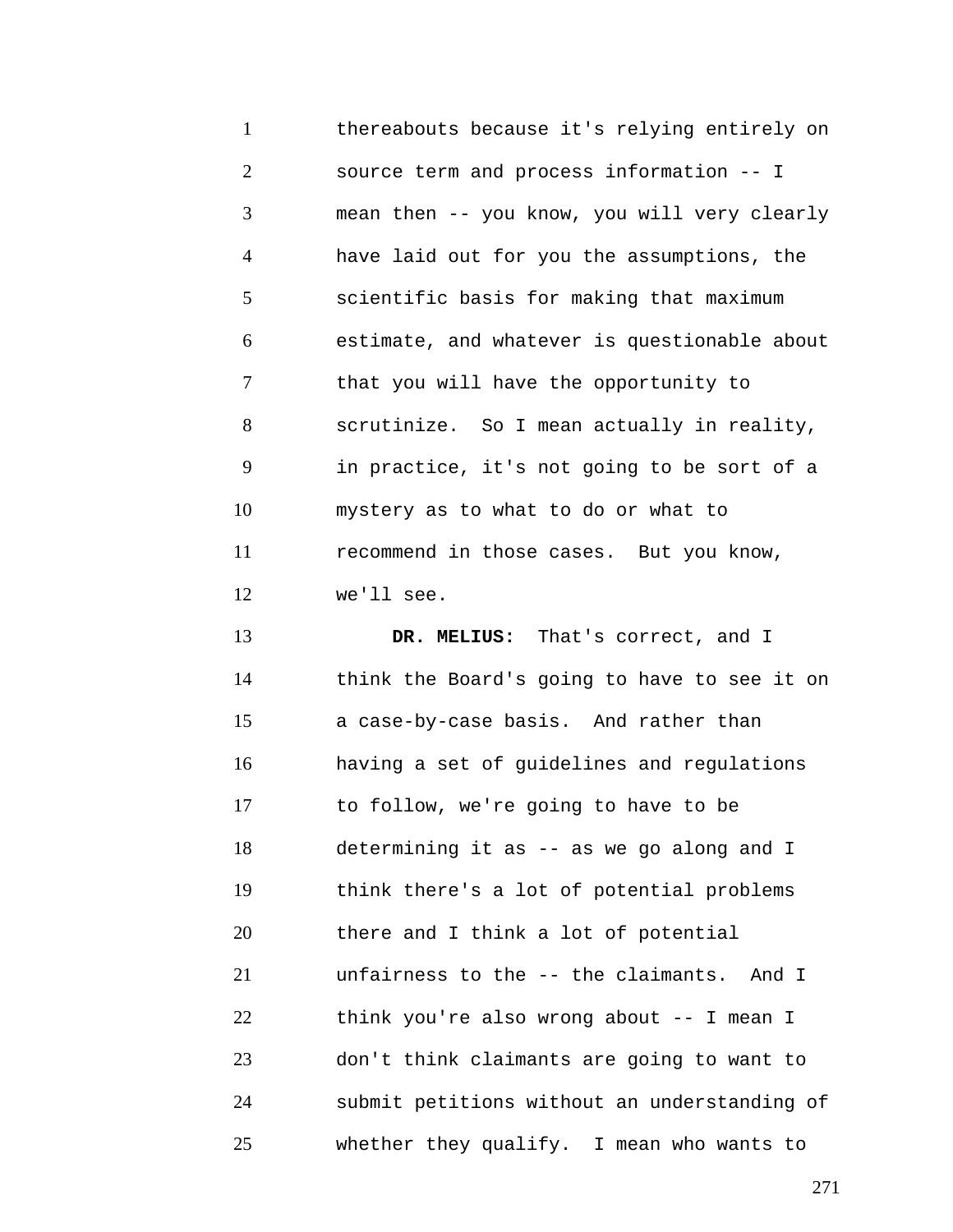1 2 3 4 5 6 7 8 9 10 spend the time and effort and wait around for at least a year to get an answer back when chances are that, you know, you may or may not qualify 'cause you don't understand the criterion. Simply because the initial criteria for qualifying as a petitioner are low does not mean that, you know, the probability of the chances of success for your petition are -- are going to be high or...

11 12 13 14 15 16 17 18 19 20 21 22 23 24 25 **MR. KATZ:** But the rule very clearly, though, specifies the likely circumstances in which feasibility becomes an issue. I mean where there isn't source term information, where there isn't process information, it pretty clearly expresses those -- those -- those basic general guidelines. So the petitioners have those in the rule and they will -- there -- there isn't more -- you can't turn the petitioners into health physicists to take them further and know their, you know, probability of success. But it's -- you know, we've limited the burden of what it takes to submit a petition -- I think -- low enough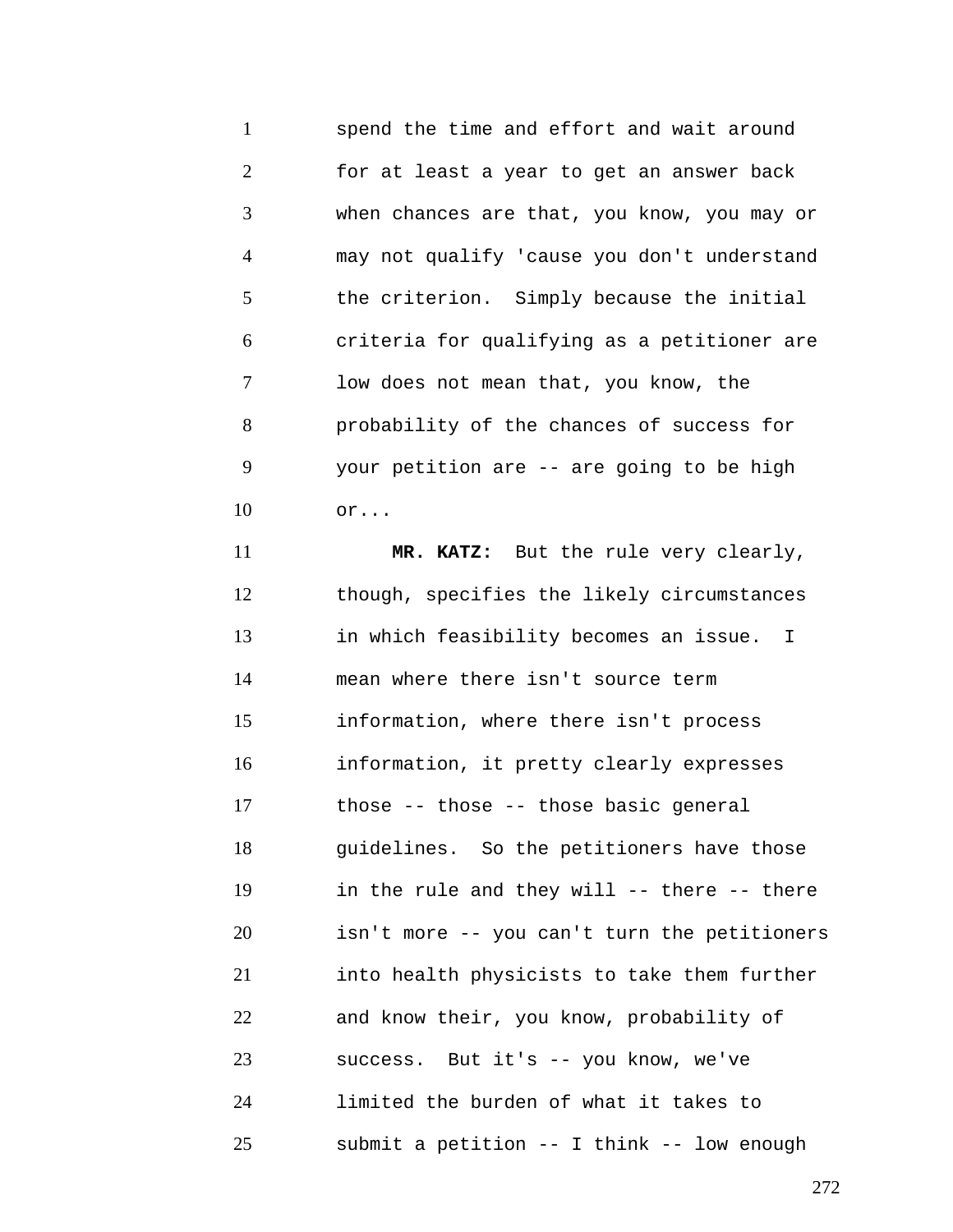1 2 3 4 5 6 that we're not taxing the petitioners with an inordinate amount of work to submit a petition. And from there, you know, the petition process -- you know, the burden is on NIOSH and you and the Secretary -- you, the Board.

7 8 **DR. MELIUS:** Exactly, that's the problem.

9 10 11 12 13 14 15 16 17 18 19 20 21 22 23 24 **DR. ZIEMER:** It sounds like the guidelines that they're talking about here are more in the way of operational procedures on stepping through the right steps, more like a checklist. The -- you - your point, Jim, that we may indeed end up looking at these on a very individual basis, almost like individual dose reconstructions, is probably true. I think we were hoping that there would be some -- little more easy way just to say if you meet these criteria, it's pretty straightforward. But it sounds like that's not going to be the case, that the guidelines are not -- I don't think they were what we were thinking about at the time.

**MR. KATZ:** Well, there is --

25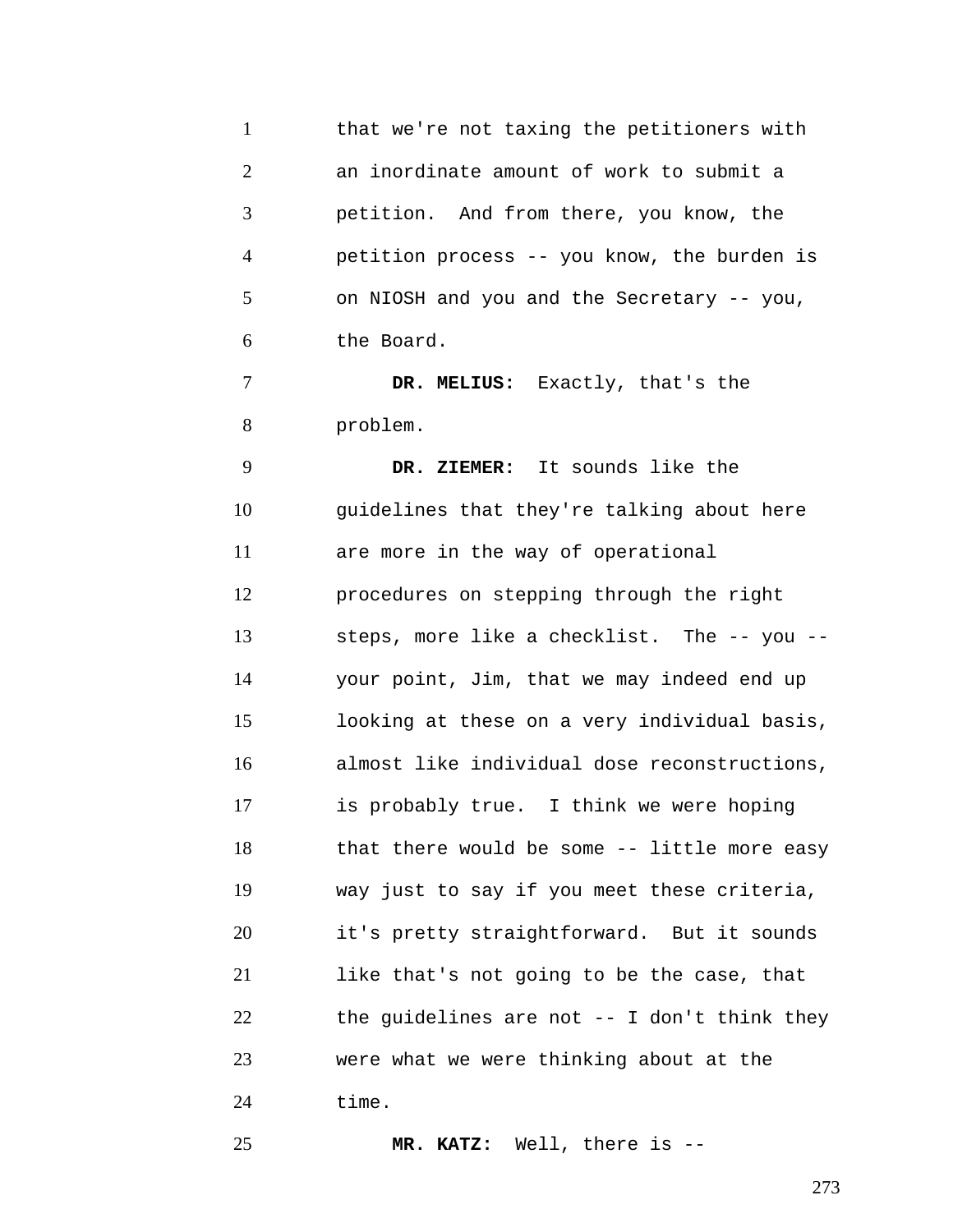1 2 3 4 5 6 7 8 9 10 11 12 13 14 15 16 17 18 19 20 21 22 23 24 **DR. ZIEMER:** At least it appears that way to me. We need to see them, I suspect. **MR. KATZ:** I mean there have -- let me just -- the guidelines do, for example, reference the parts of the dose reconstruction guidelines addressing technical issues of how you do dose reconstructions, when you are limited to source term and process information and so on. But I have to say that the Health Physics Society, which represents all the professionals -- health physicists in this country and -- and all public commenters and the Board, they're -- and our entire staff have not been able to come up with litmus test type approaches, little sort of simple tests that would work. And if we could have done something like that, that would mean just checking a box, we would have loved that. I mean that -- that's wonderful. But -- but this, I don't think, is a situation that gives itself to that. It's going to take judgment. **DR. ZIEMER:** Tony.

25 **DR. ANDRADE:** I'd just like to state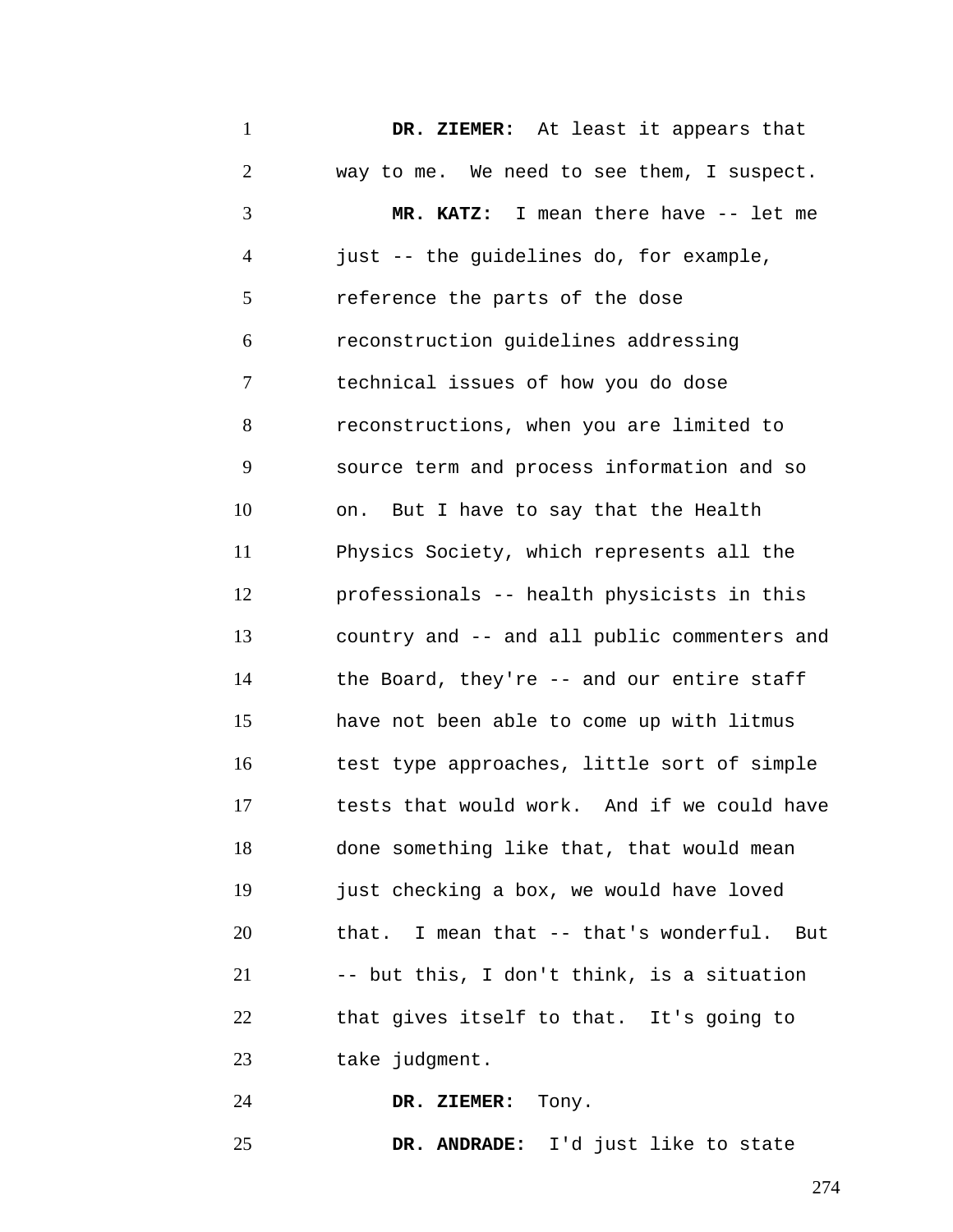1 2 3 4 5 6 that -- I'll address three items here. Number one, in the rule it is stated that NIOSH/OCAS will provide a report to the Board for its consideration. So by default, we will see every single one of them. That's part of our jobs.

7 8 9 10 11 12 13 14 15 16 Number two is that with the detailed procedures going on the web, and if people feel like it will do them -- if it will provide them some advantage, then by all means go and read them and -- and seek advice and  $--$  and use them if  $--$  if you will and -- in the petition process, although I doubt seriously if those detailed, step-bystep procedures for review are going to help -- personal opinion.

17 18 19 20 21 22 23 24 25 And third is let's not mix apples with oranges. If a report comes down to this body and says that NIOSH has looked at these -- has looked at an individual petition and they believe that it may qualify -- and by the way, they let the petitioners know what's going on -- then that has no bearing whatsoever on the quality of dose reconstructions that have been done in the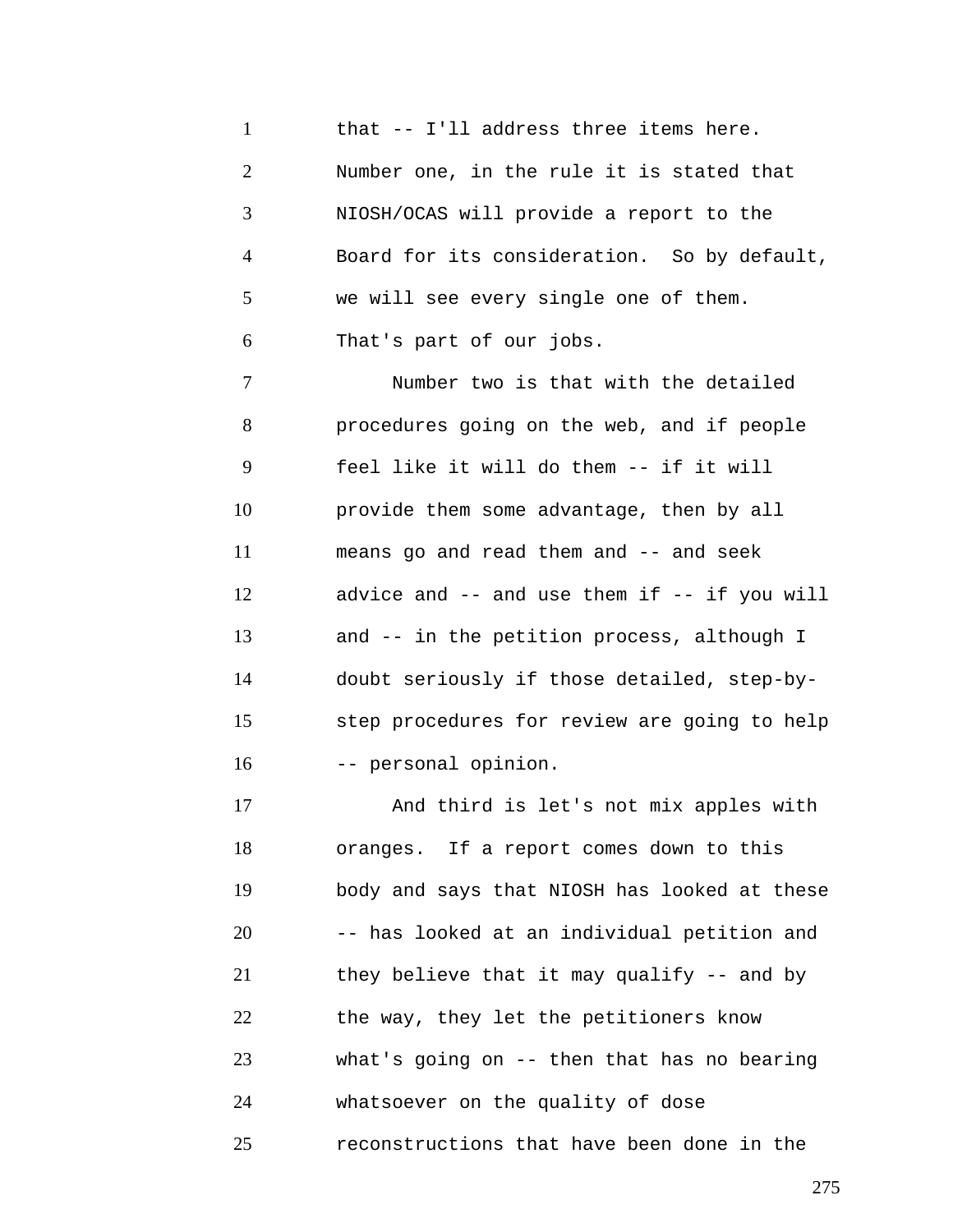1 2 3 4 5 6 7 8 9 10 11 12 13 14 15 16 17 past. In other words, that does not bring into question the whole issue of sufficient accuracy. That means that they have identified -- not the types of cases that they're working on now, but the more complicated cases that are going to come up in the future. That will bring around complicated questions that perhaps they and we will determine insofar as the issues of feasibility are concerned. So I -- I just want to make that clarification. There is no connection between sufficient accuracy and ruling on an issue with respect to Special Exposure Cohort status. **DR. ZIEMER:** Other comments? Yes, Leon. **MR. OWENS:** Ted, have any plans been

18 19 20 21 22 23 made to provide educational assistance to claimants from the standpoint of going to the different sites where we have met and having workshops for claimants or other interested individuals who might want to submit a petition?

24 25 **MR. KATZ:** As far as I know, we don't have any plans for that.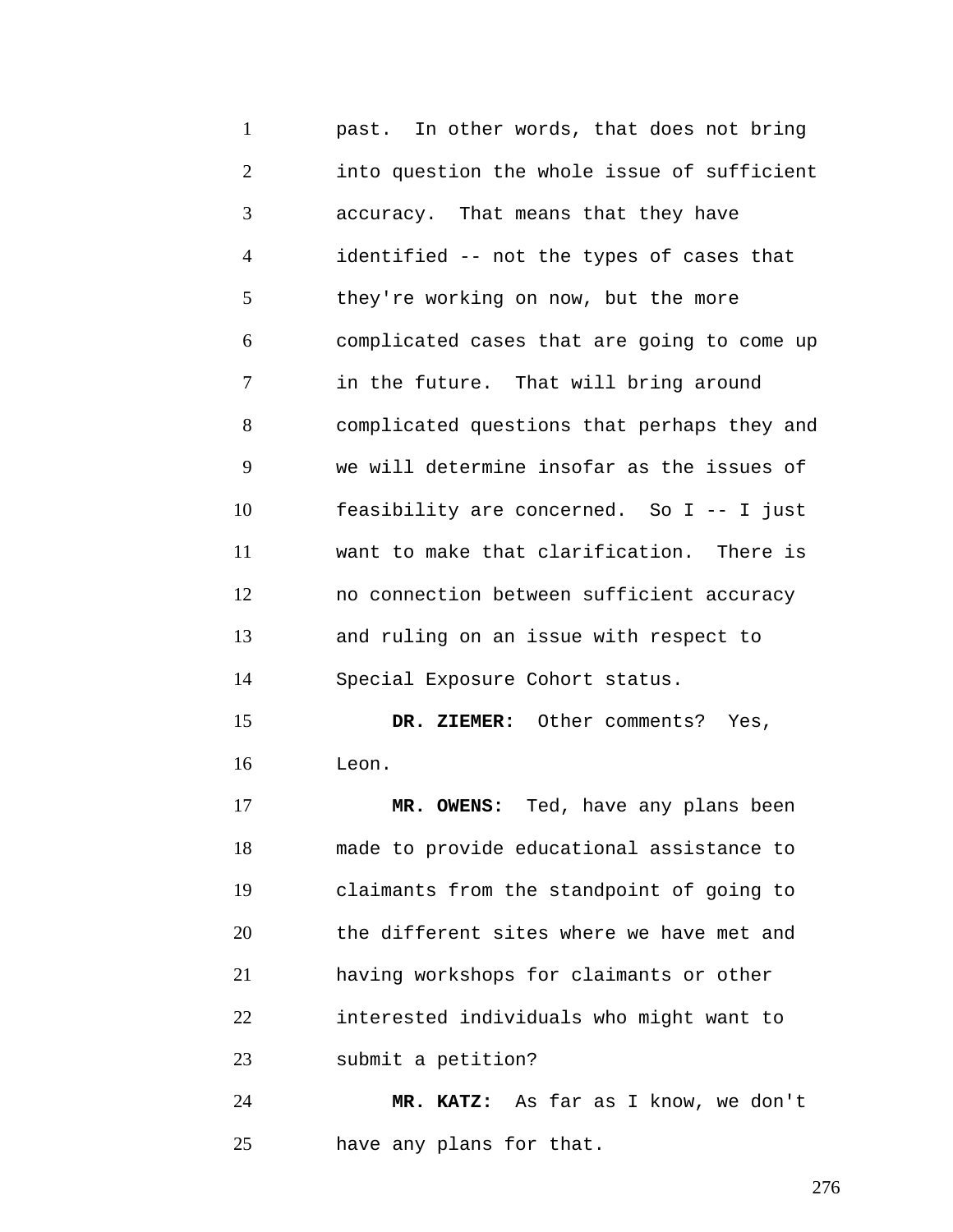1 2 3 4 5 6 7 8 9 10 11 12 13 14 15 16 17 18 **MR. OWENS:** And I guess a follow-up question then -- I think that the Board, when we look at all the sites that are listed per EEOICPA, I think there could be a great concern from the standpoint of resources. And I don't know exactly when that question would surface for NIOSH, but if we look throughout the country at -- and if we take a look at the definitions, whether it's a facility or a site, of all the possibilities that we could encounter, I think it lends itself to resources for NIOSH. And of course that's a -- my own opinion, but I guess the question is, at what point in time would the Board be informed of the need for additional resources? **MR. KATZ:** I think you -- we -- we

19 20 21 22 23 24 25 would recognize it and act on it as quickly as we could, and without even requiring the Board to -- to ask us to address a resource problem like that, but I mean we of course - - I think as we come in -- you know, we have Board meetings very frequently and if we're in a situation where we're deluged with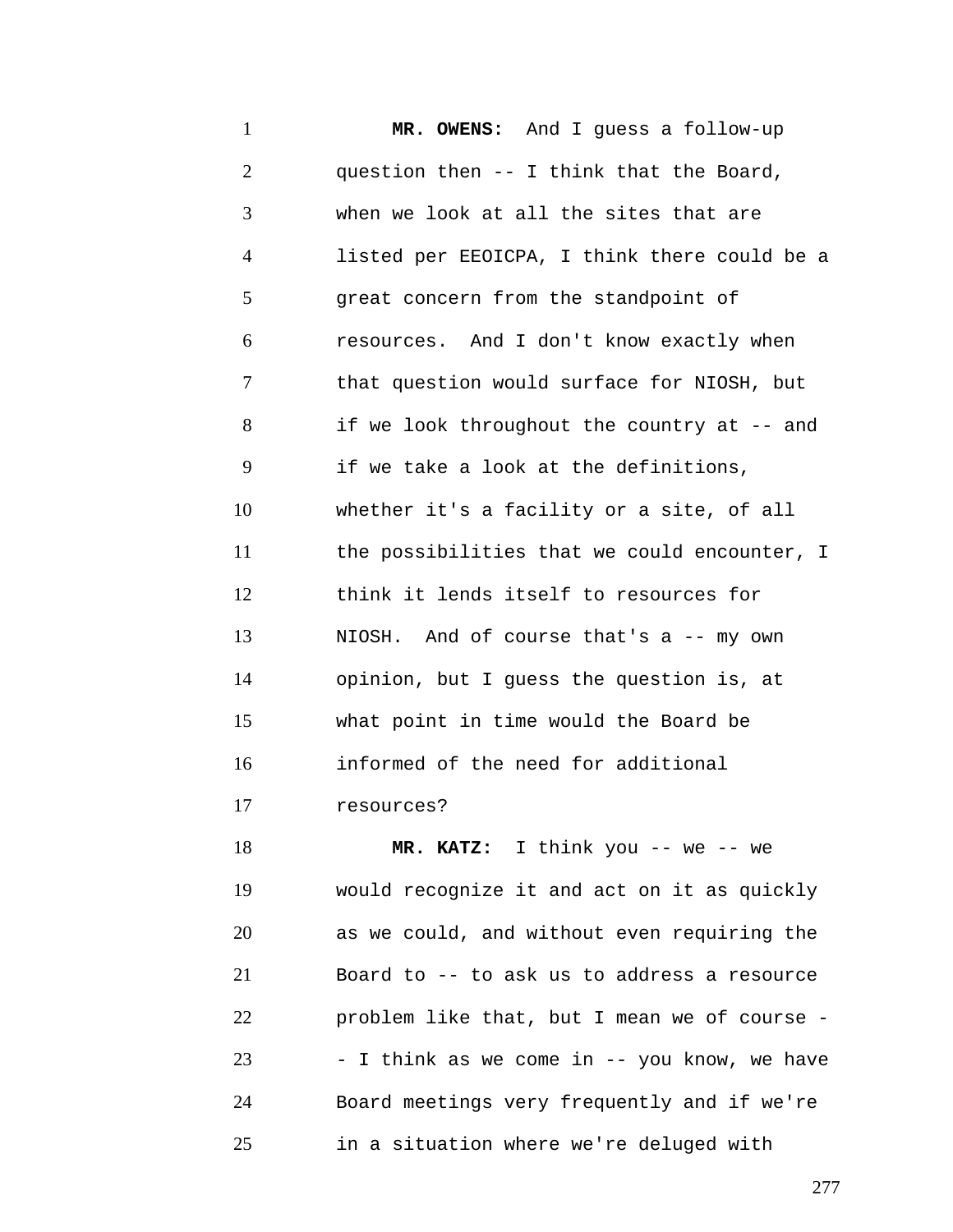1 2 3 4 5 6 7 8 9 10 11 12 13 14 15 16 17 18 19 20 21 22 23 24 25 petitions, you'll know it, as well, because we'll be posting information about petitions and so on and we'll be informing the Board as this goes along as to how we're doing. **MR. OWENS:** I understand the point that you made from the standpoint of not knowing exactly how many petitions you might receive, but I was just interested as to whether or not any projections have been made, because again, we're looking at over 300 possible sites. And I think there are a lot of people who are very upset and I think a lot of people also are interested in SEC status. So I can then surmise that there might be a tremendous number of groups of individuals who might petition. **MR. KATZ:** I think that's entirely possible. **DR. ZIEMER:** Thank you. Mark? **MR. GRIFFON:** I tend to remember a phrase, "feasible to estimate with sufficient accuracy", so I think sufficient accuracy is a part of this equation. I just wanted to build on something that Jim was saying. The feasibility test seems to be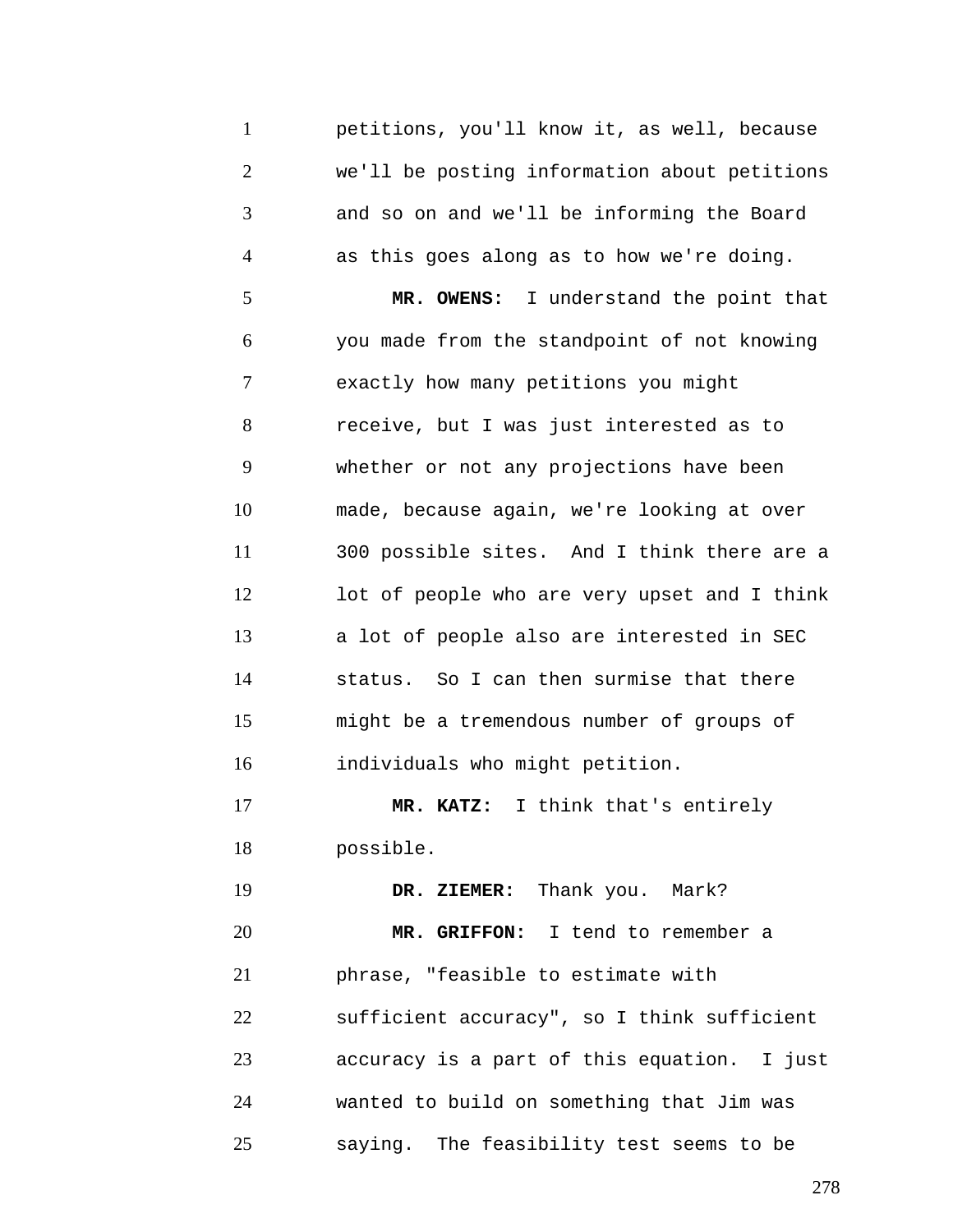1 2 3 4 5 6 7 8 9 10 11 12 13 14 15 16 17 18 19 20 21 22 23 24 25 laid out in this with this maximum dose, but the sufficient accuracy I don't think is laid out at all. And you know, I saw some of the examples that were in the text. You know, I can come up with an example on my own where you say well, I know something about the source term, I know very little about the -- how much this class, these individuals accessed near the source term, what the particle size was, what the solu- you know, there's a lot of unknowns, but I do know a little about the source term, so I can come up with a maximum -- you know, let's say 4,000 rem to some organ. But when I -- you know, there's no condition in this that says well -- so I -- so I got to maximum this, I get some sort of maximum dose, but there's no condition on this that says anything about how you're going to use that in the individual dose re-- so it's feasible that I can do a dose reconstruction there at that point. Then for the -- all those people in that class, theoretically you would go back and do your normal dose reconstruction process. But there's no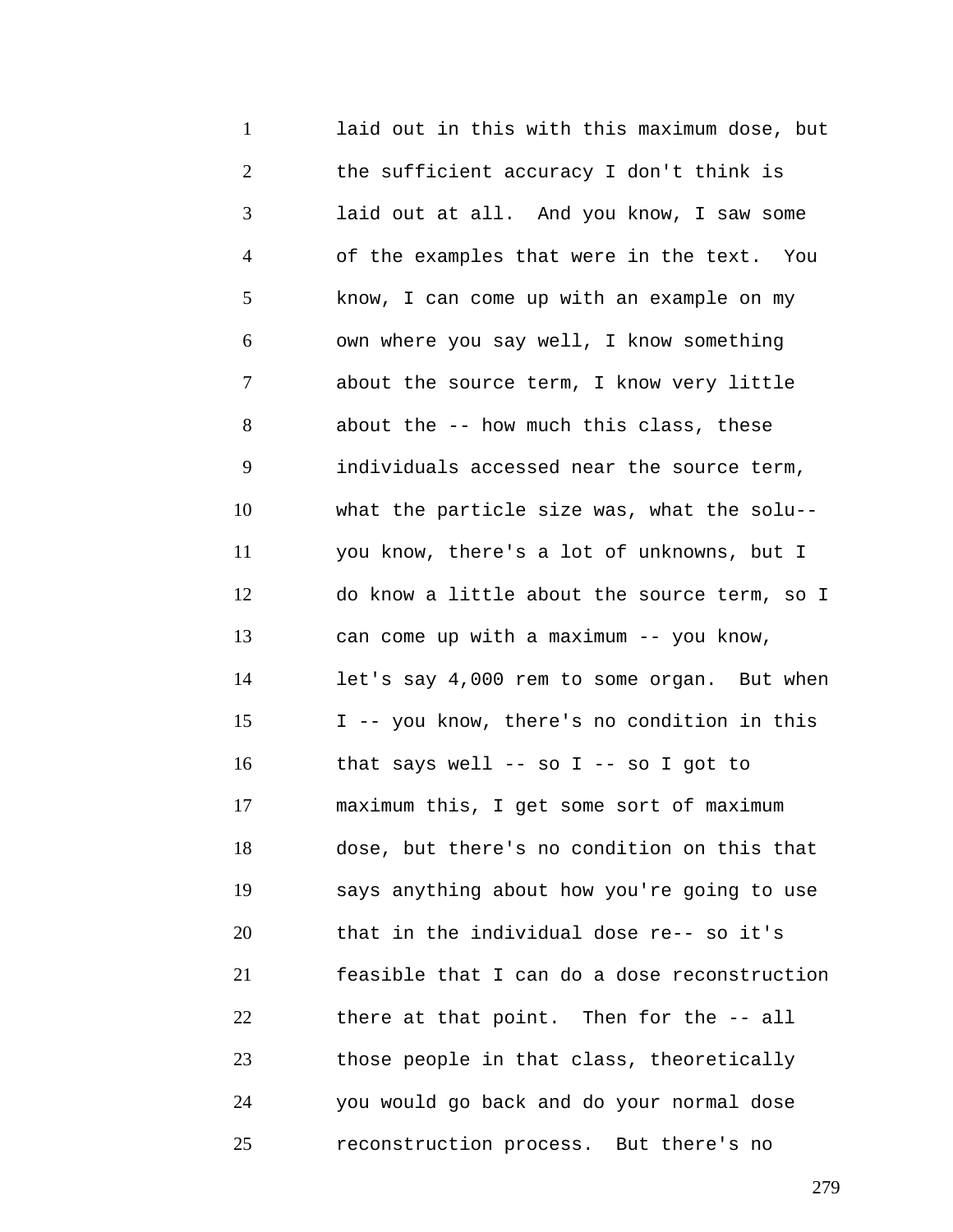1 2 3 4 5 6 7 8 9 10 11 12 13 14 15 16 17 18 19 20 21 22 23 24 condition that says that you use -- so you've got all -- maybe all you have is one datapoint, so you're going to say that the dose is somewhere from zero to 4,000. Where's your -- where's your median, you know? There's no condition in the Special Exposure Cohort that requires you to know anything more other than zero to 4,000. You have -- you know a maximum, that's good enough, they don't qualify for Special Exposure Cohort, they're back in the dose reconstruction process, and then you can say well, you know, yeah, we know 4,000's the max, but it's very unlikely that the individual spent much time there. For all these scenarios we believe that it's more toward the zero so we'll skew our distribution with a median toward 20 rem, with a tail going out to 4,000. It's a little different than the example presented in the text, but I think -- **DR. NETON:** Well, they're -- if I can just address that -- **MR. GRIFFON:** Go ahead.

25 **DR. NETON:** -- briefly. There is no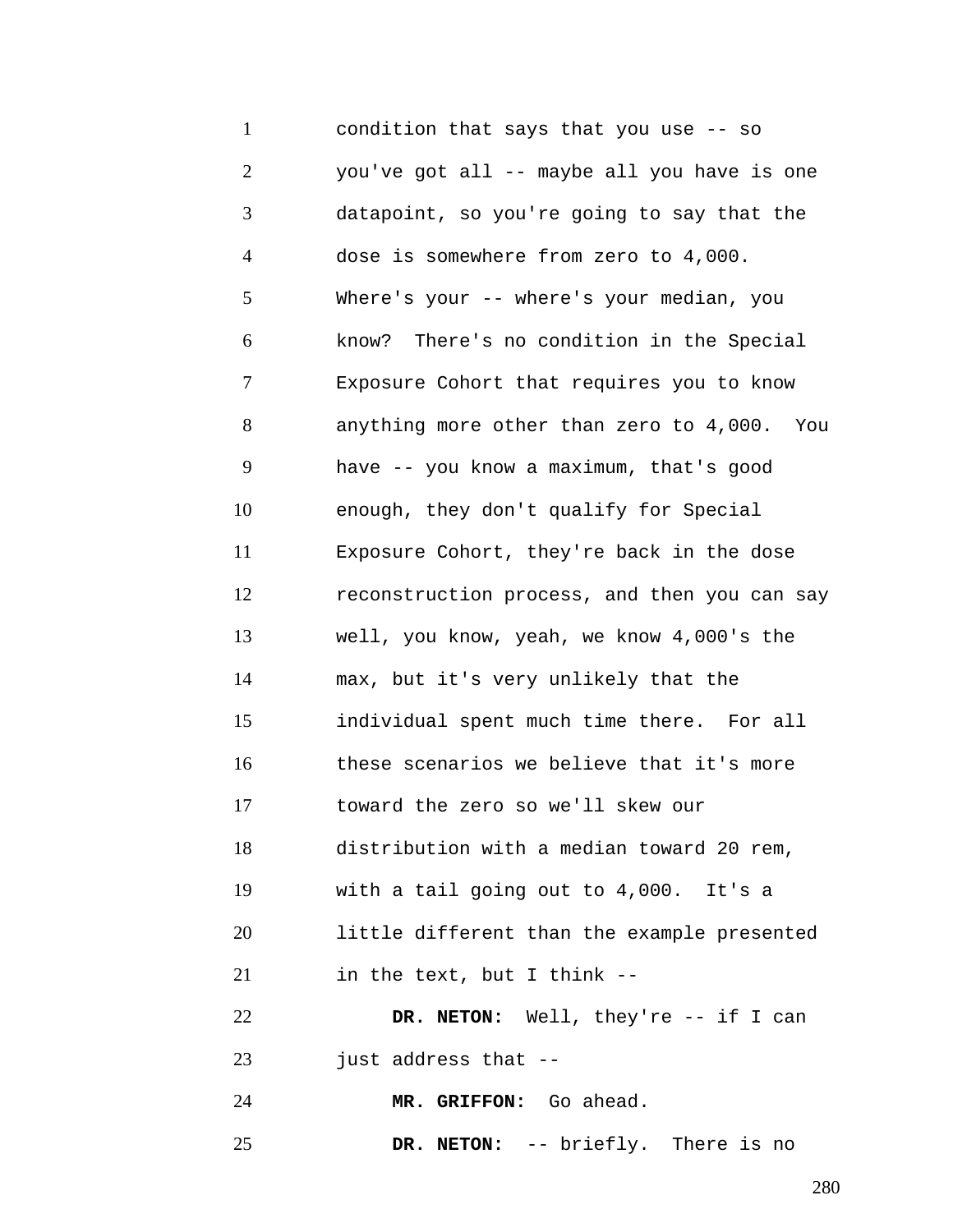1 2 3 requirement that would put a distribution about the exposures, first of all. If it were so insufficiently known --

4 5 6 **MR. GRIFFON:** But there's no requirement to put a maximum dose, either, is what I'm saying.

7 8 9 10 11 12 13 14 **DR. NETON:** Well, you couldn't. That's what I'm saying. So if we knew what the maximum potential could have been, based on the source term, we could put a maximum dose and assign that to each and every -- maximum exposure, let's put it that way, 'cause the dose would come later -- to each and every claimant.

15 16 17 18 19 20 But let's take the scenario where there is a time period where there were some very rudimentary monitoring measure-- rudimentary measurements taken, and so we would feel fairly comfortable putting a maximum dose on that time period.

21 22 23 24 25 Now let's go back further in time and let's say that no monitoring occurred before a certain date. This is very hypothetical. There was no monitoring at all occurred, and we know that the exposure potential was at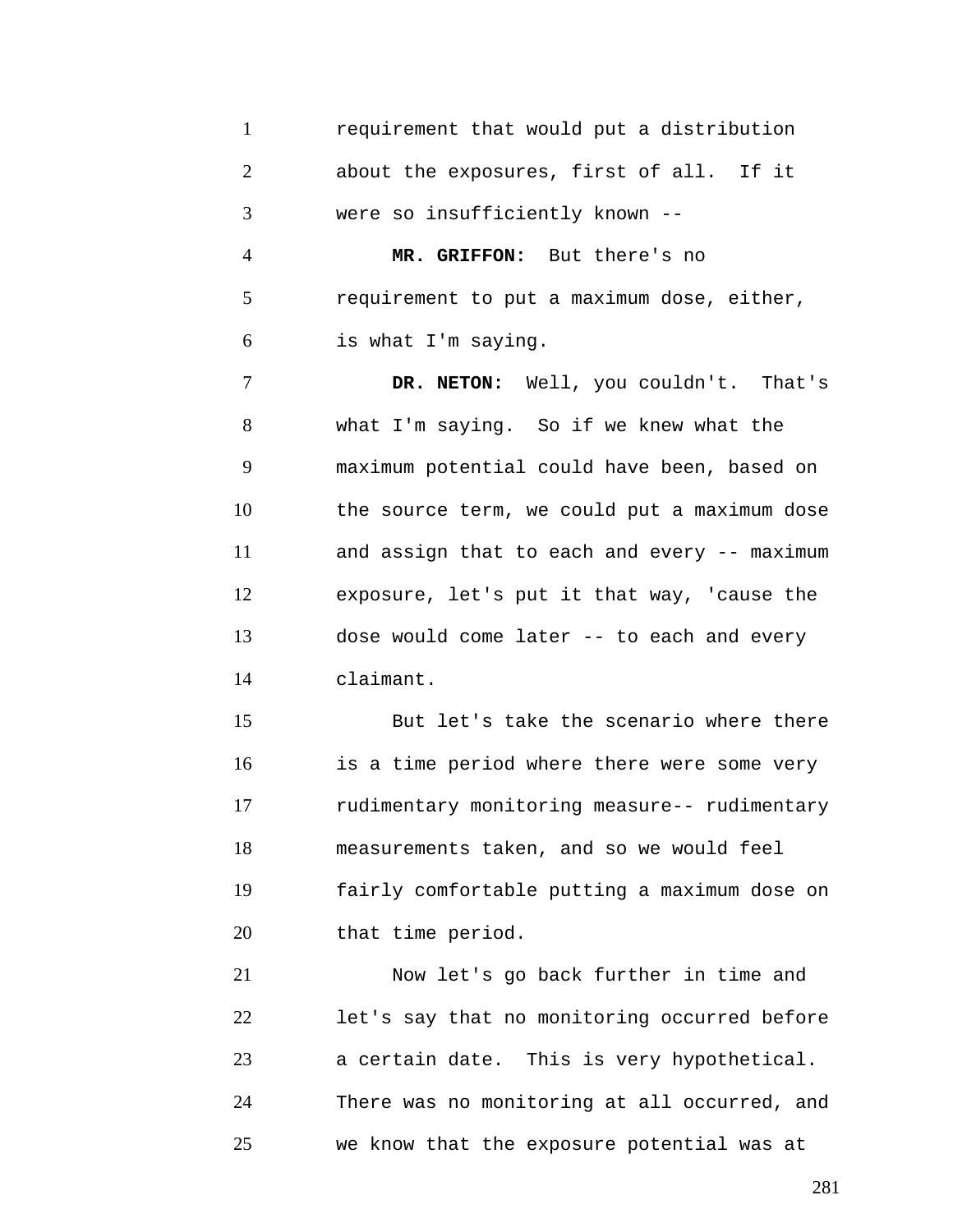1 2 3 4 5 6 7 8 9 10 11 12 13 14 15 16 17 18 19 20 21 22 least as great as that monitoring period, but we have no basis for what -- what it was maybe above and beyond that, no basis to extrapolate backwards. That may be an example of a type of situation where you know that they were large, you have a period with some very rudimentary data that you're comfortable putting a maximum, but you're not comfortable or it's not with sufficient accuracy to go back in time and put a cap on the upper limit going backward in time. I mean those are sort of the situations that may apply here. I mean there's other situations, obviously, but that's an example of what I might offer. So you could put a maximum at one time period, but you have no idea how great -- how much greater it could have been or the lack of engineering controls may not have been there, so you just can't put a cap on it at that point. It's just not possible. **MR. GRIFFON:** Right.

23 24 25 **DR. NETON:** And so NIOSH could not come out with a credible exposure model for that time period. That's the kind of situation I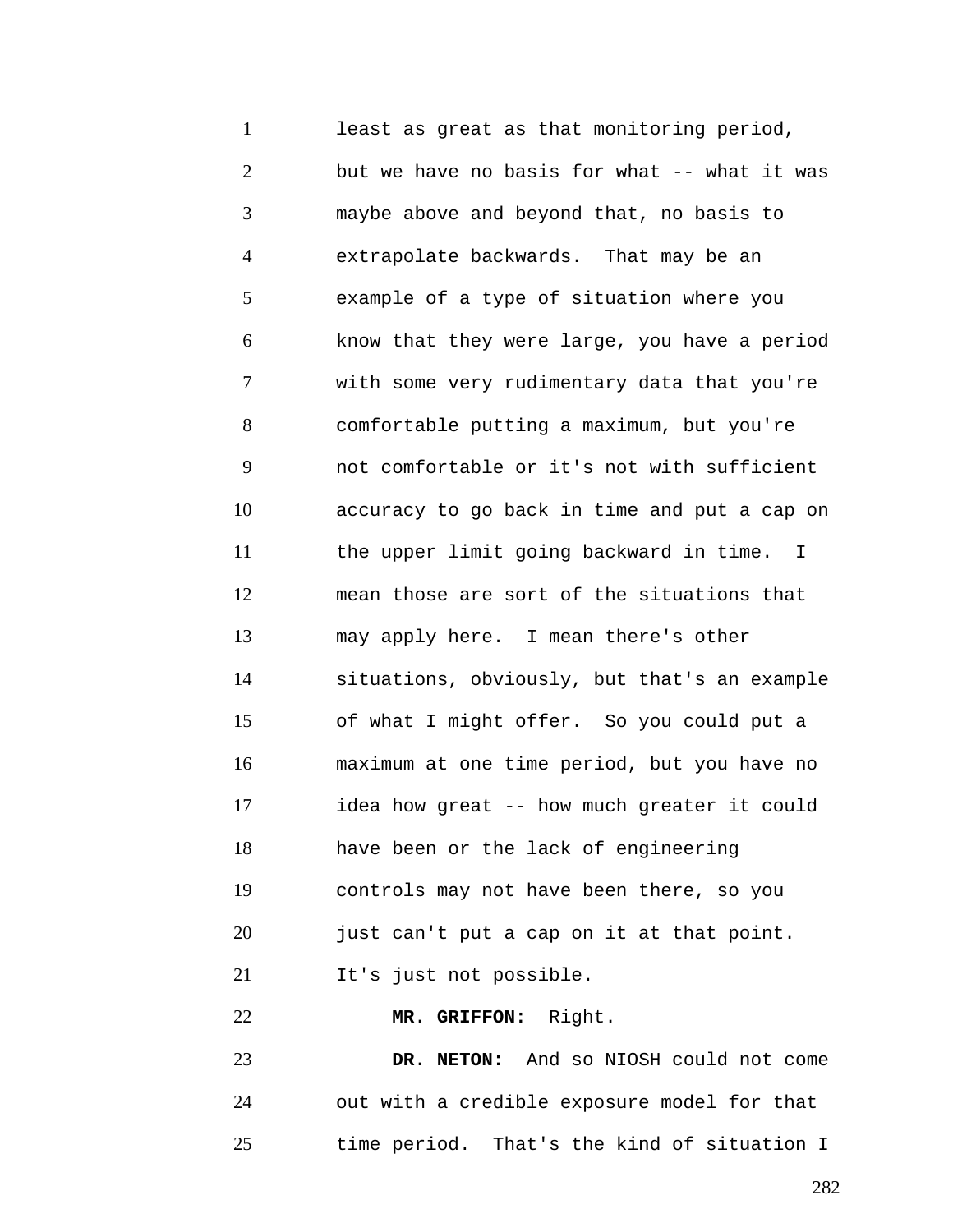| believe we're addressing with this -- this |
|--------------------------------------------|
| requlation.                                |

3 4 5 6 7 8 9 10 11 12 13 14 15 16 17  $18 - -$ 19 20 21 22 23 24 25 **MR. GRIFFON:** But you're -- you're saying -- I mean this goes back to -- to our discussions in previous meetings about accuracy versus precision, I know that. **DR. NETON:** Yeah, sure. **MR. GRIFFON:** But you're saying that any -- anything you can cap is basically adequate for a determination of a Special Exposure Cohort. **DR. NETON:** If we can put a cap on it, it -- it's -- it's not necessary -- it -- **MR. GRIFFON:** I'm sorry, I -- **DR. NETON:** To not put a cap on it is necessary to become a part of the Special Exposure Cohort. If we can put a cap on it **MR. GRIFFON:** If you can put -- **DR. NETON:** -- and put a maximum dose on that time period and in fact if we applied it to all cases in that time period -- now it's not a dose, it's an exposure model that would be that -- what is the maximum air concentration, for example, that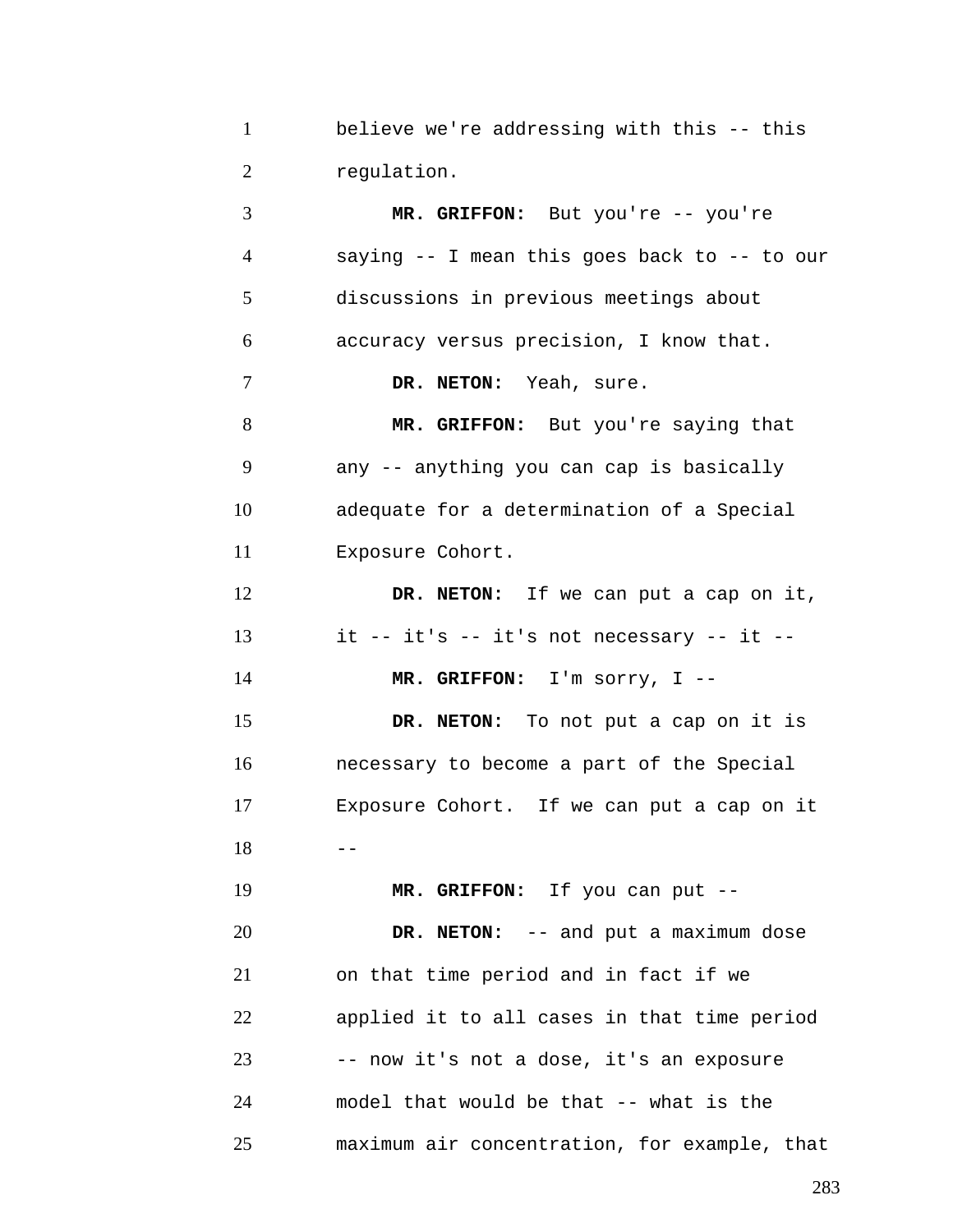1 2 3 4 5 6 could have possibly been in that facility in this five-year period. If we can do that, then it is -- we're not required to, but we could put a maximum dose -- a maximum exposure to each and every claimant in that time period.

7 8 9 10 11 12 13 14 15 16 17 18 19 20 21 22 23 **MR. GRIFFON:** Right, and if you can't calculate a maximum, that's the only time -- **DR. NETON:** And if going backwards in time, or even forwards in time, if engineering controls or process streams change that we don't know and we -- and there's no way of extrapolating -- when there's no monitoring data and there's no way to extrapolate into those periods that is reliable, then that may be a scenario where we would -- we would possibly say we couldn't put a cap and would recommend it for Special Exposure Cohort. **DR. MELIUS:** So is that in your guidelines? **DR. NETON:** Is that in the guidelines? Not exactly those words, no.

24 25 **DR. MELIUS:** Well, we're not expecting you to quote them.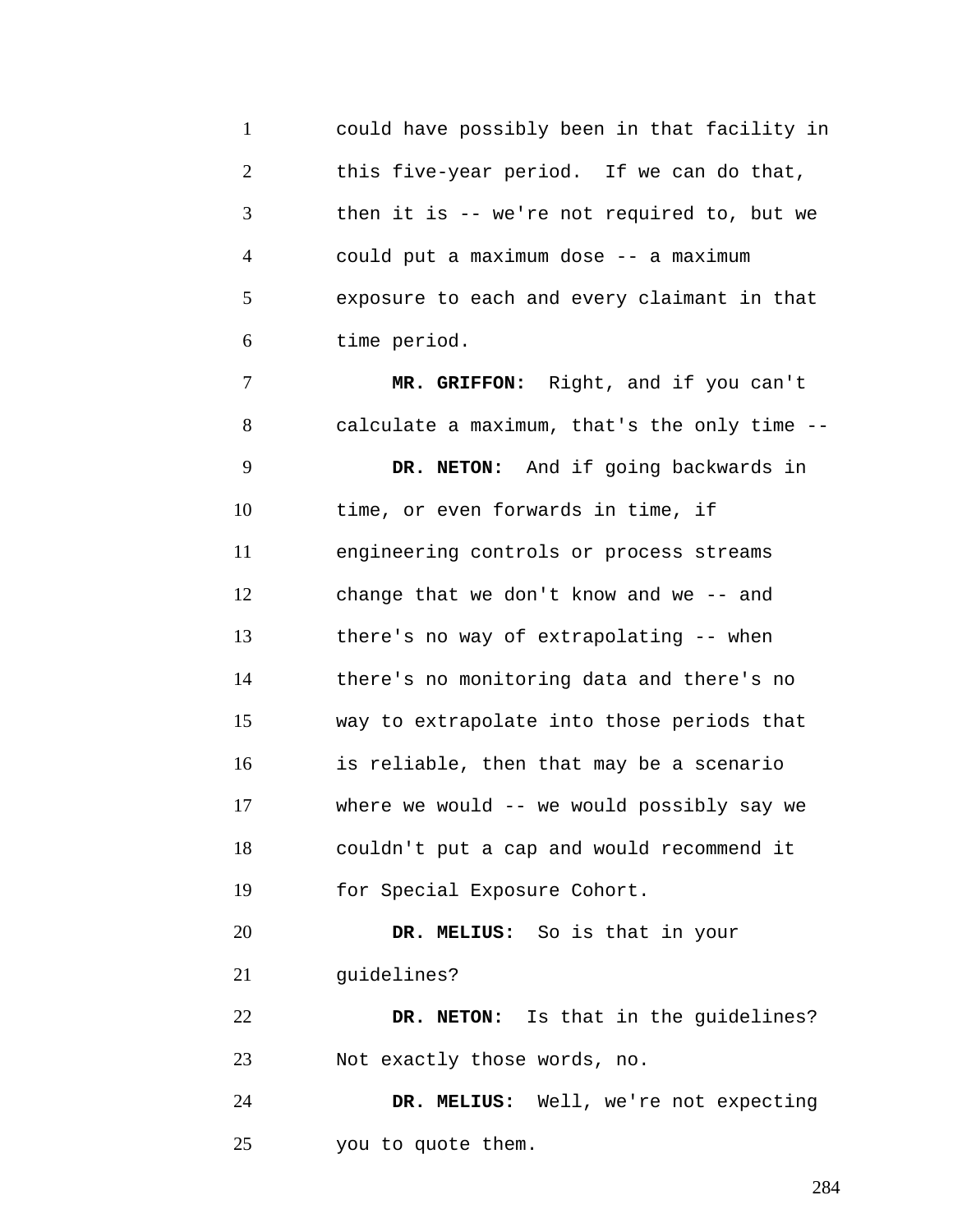1 2 3 4 5 6 7 8 9 10 11 12 13 14 15 16 17 18 19 20 21 22 23 24 25 **DR. NETON:** I think that there are a couple of examples that were going to be put in there and I'm honestly -- **MR. KATZ:** Their guide-- **DR. NETON:** -- not sure what -- **MR. KATZ:** The guidelines address -- I mean they really -- they refer to the dose reconstruction guidelines that tell you what to do when you are limited to source - source term and process information -- **DR. NETON:** If one runs through -- **MR. KATZ:** -- which -- **DR. NETON:** -- the gamut -- I'm sorry, Ted. **MR. KATZ:** -- which is the -- **DR. NETON:** If you run through -- **MR. KATZ:** -- scenario the (Inaudible) is talking about. **DR. NETON:** -- (Inaudible) and you end up with source term and you -- you have an idea, and the source term is not there, you just don't know and you don't know about the engineering controls, then that's where - that's where you're left. **DR. MELIUS:** But does it say that,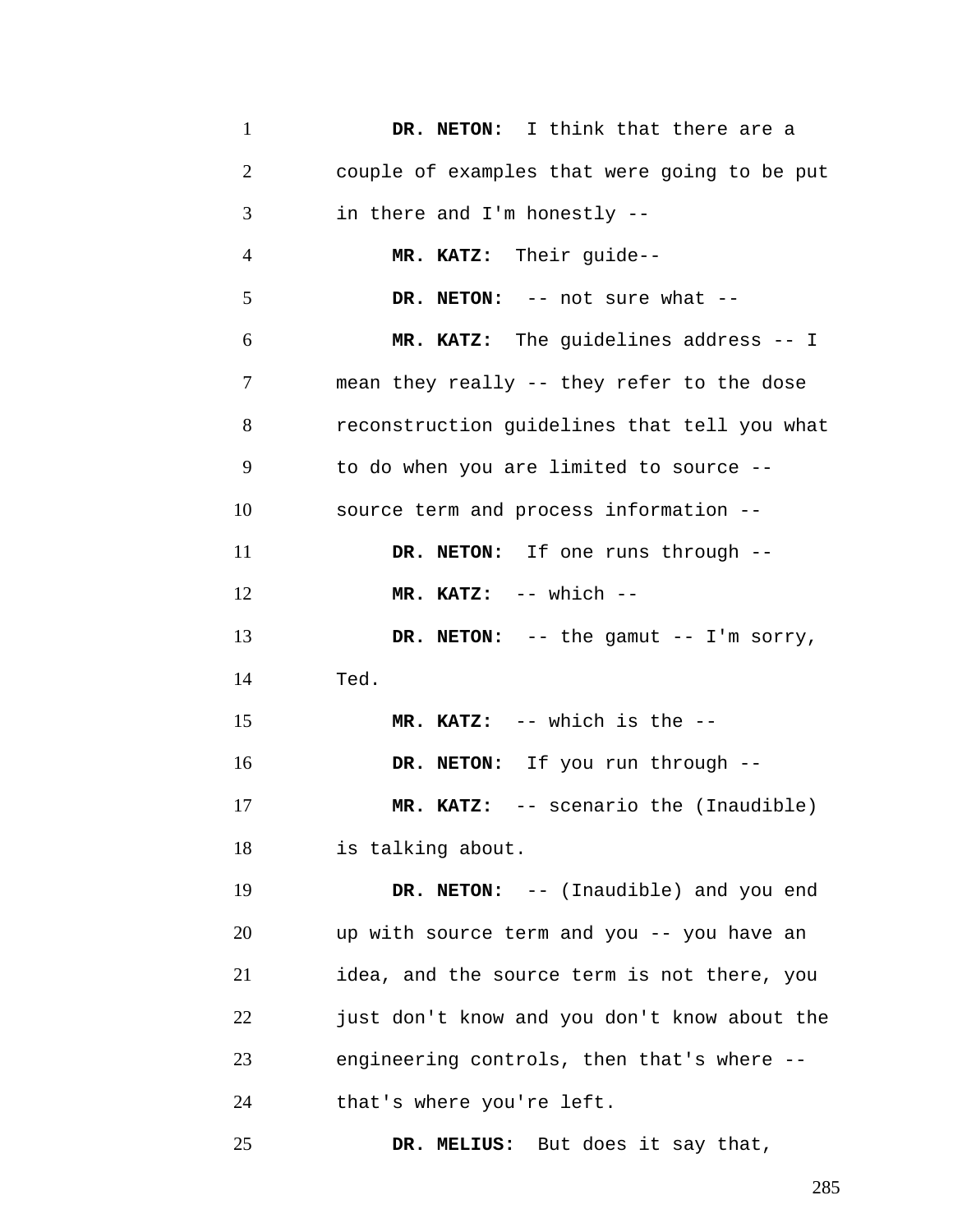| $\mathbf{1}$   | though? I guess --                           |
|----------------|----------------------------------------------|
| $\overline{2}$ | MR. KATZ: Yes. I believe --                  |
| 3              | DR. MELIUS: It seems to me there has         |
| 4              | to be some posi-- some positive guidance as  |
| 5              | to when you don't have sufficient accuracy.  |
| 6              | I mean that's -- at least what I would refer |
| 7              | to as sufficient accuracy.                   |
| 8              | DR. NETON: I believe they do address         |
| 9              | that.                                        |
| 10             | $MR. KATZ: It's -- but it's not --$          |
| 11             | DR. NETON: We're descriptive in that -       |
| 12             |                                              |
| 13             | MR. KATZ: Yeah, and it's not --              |
| 14             | there's -- there's no bright line with one   |
| 15             | item or another because, for example -- I    |
| 16             | mean you could have a relatively small       |
| 17             | amount of source term and not know -- have   |
| 18             | to know any process information. If it's a   |
| 19             | relative small -- you could cap doses -- you |
| 20             | don't need to know a whit about the process  |
| 21             | or the environment or anything. You could    |
| 22             | just do --                                   |
| 23             | DR. NETON: But there are some                |
| 24             | facilities --                                |
| 25             | MR. KATZ: -- (Inaudible) case                |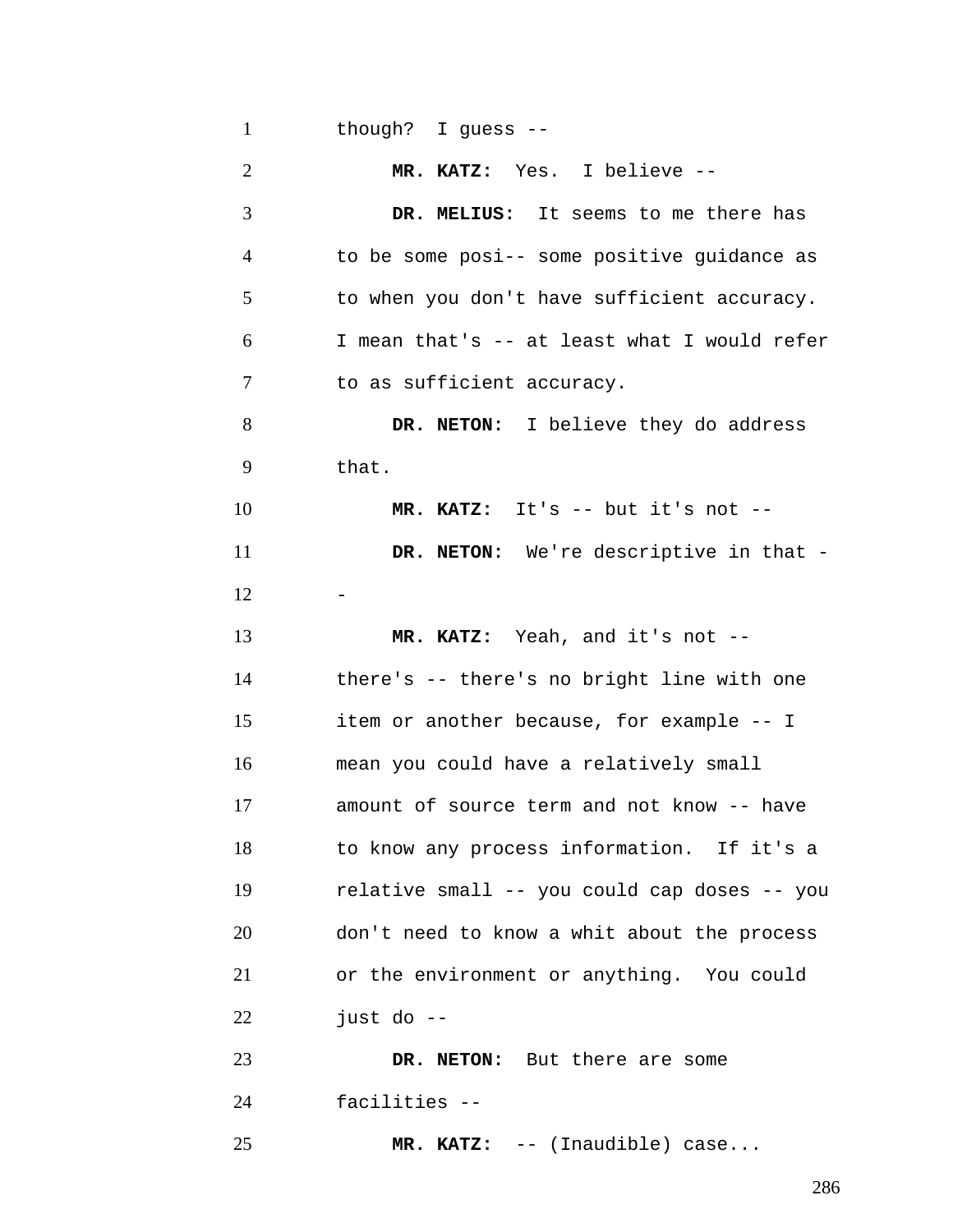1 2 3 4 5 6 7 8 9 10 11 12 13 14 15 16 17 18 19 20 21 22 23 24 25 **DR. NETON:** -- that we're saying, you know, uranium metal that may have had some surface oxidation and they processed it for a period -- this is an example -- maybe a week, we could put a surface oxidation model on that and generate the entire amount airborne and probably demonstrate -- you know, I mean assign a maximum dose, and process those dose reconstructions. **DR. ZIEMER:** One of the issues I think that reoccurs is the use of the word "accuracy", which is probably not being used accurately, and that is -- it appears to me what they -- when they talk about capping the dose, in my mind it's probably very inaccurate. It's a worst-case thing. It's probably not accurate. It's probably very inaccurate. But they're talking about ability to make a judgment on causation or probability of causation and therefore if they have sufficient information to make the judgment, then it's, quote, sufficiently accurate to make the determination. Scientifically it may be very inaccurate, as I see it. The real number is virtually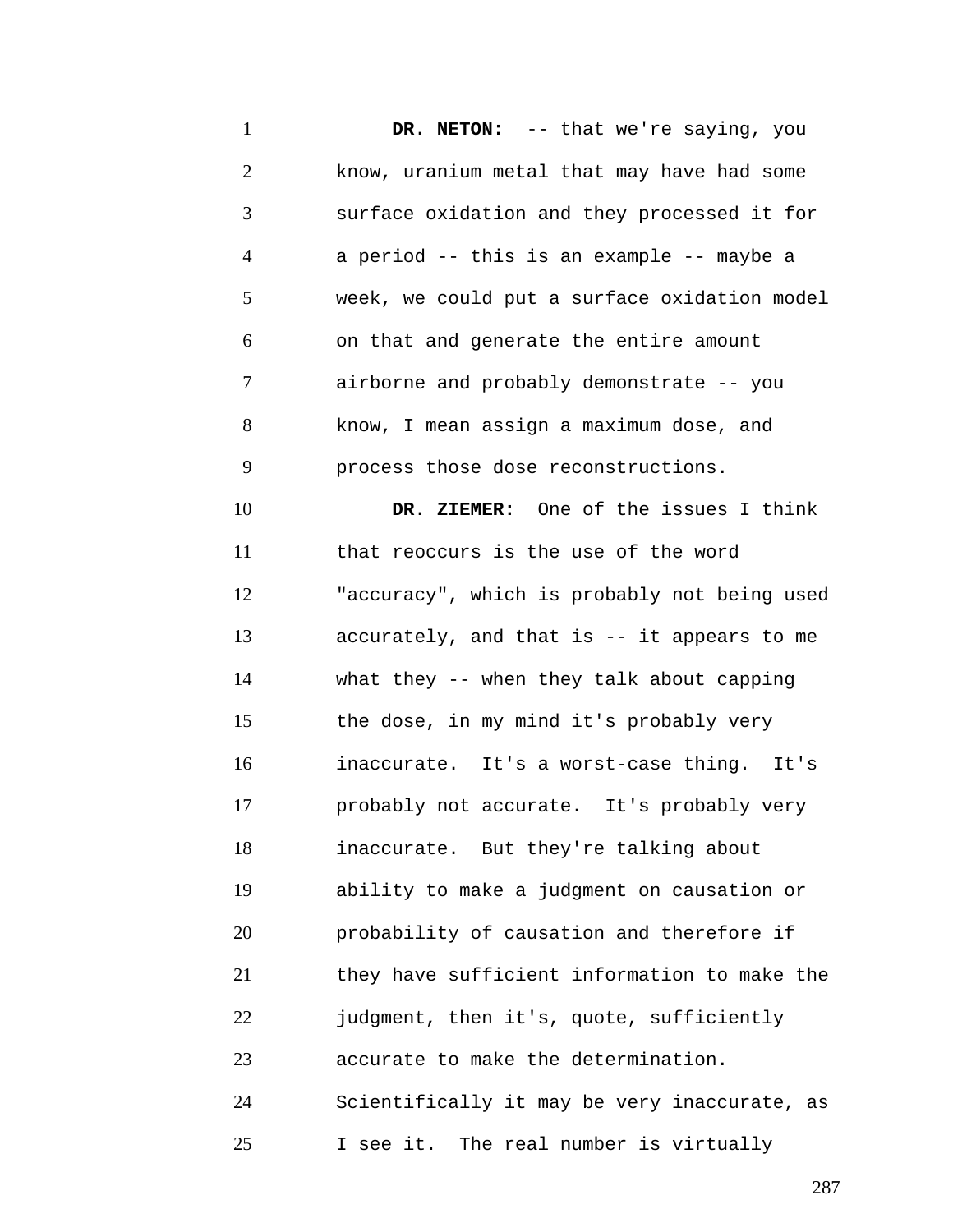1 2 3 4 5 6 7 8 9 10 11 12 13 14 15 16 17 18 19 20 21 22 23 24 25 never that maximum thing. I mean I've seen -- I've seen accident cases where you -- you take a source and it's completely airborne and look at -- look at what a person intakes from that if they're standing right there, and if you said they took in the whole thing, you would be orders of magnitude off. But if it's sufficient to make the decision, that upper cap number, that's -- may be sufficiently accurate. I don't think it's necessarily -- if we're talking scientific accuracy, I don't think (Inaudible). **MR. KATZ:** But it's -- it's just -- **DR. ZIEMER:** It's sufficiently accurate to make the determination. **MR. KATZ:** Which means, in effect, that we're assured we're overestimating, not underestimating the person's dose, which means that they'll be treated fairly when it comes to -- **DR. ZIEMER:** Right. **MR. KATZ:** -- having their probability of causation determination. **DR. MELIUS:** But fairness is -- meaning that two people working side by side or in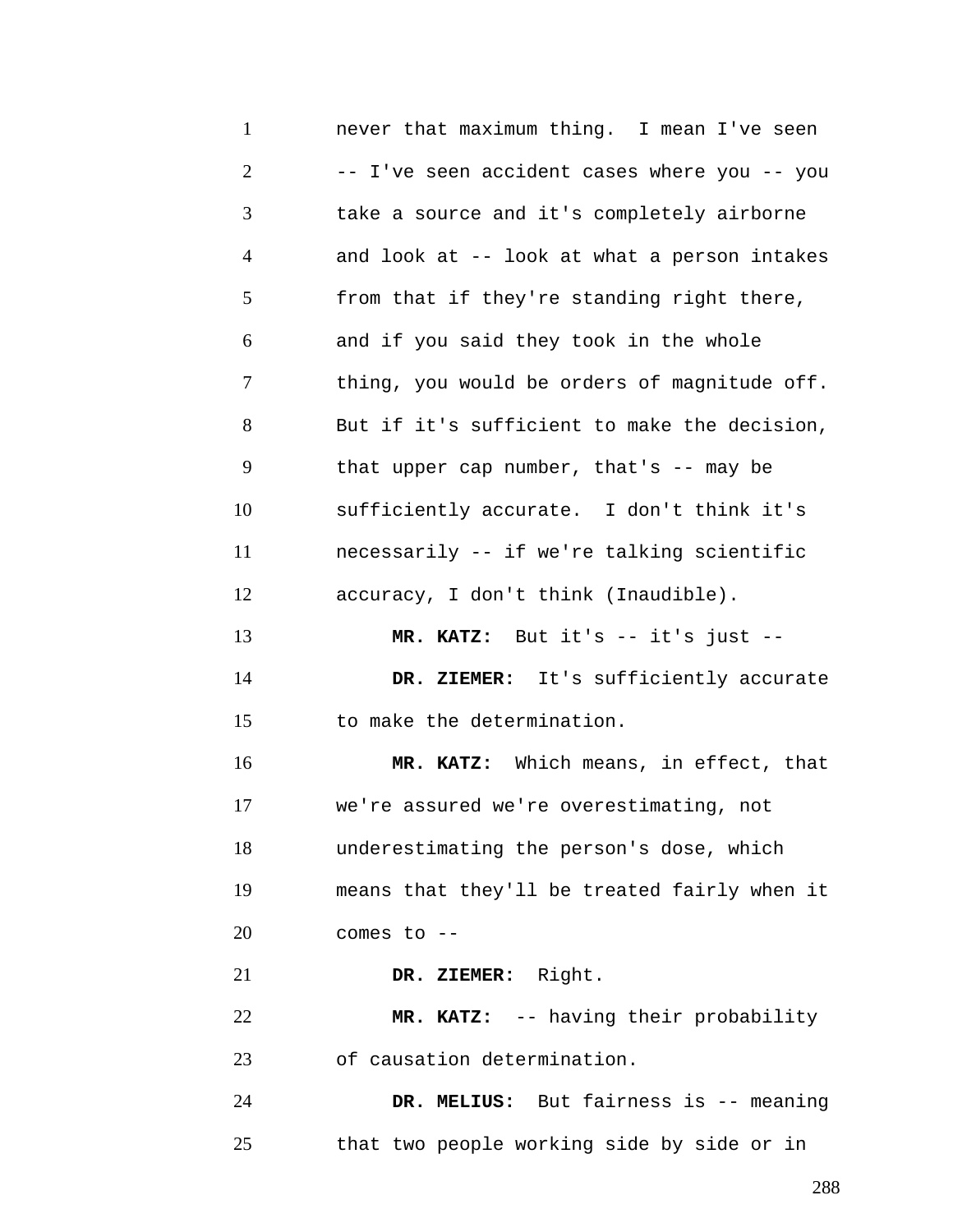| $\mathbf{1}$   | the same area are going to be also treated   |
|----------------|----------------------------------------------|
| $\overline{2}$ | equitably in that -- that process, and       |
| 3              | that's what I worry about and that's where I |
| $\overline{4}$ | think, you know, having a set of guidance    |
| 5              | for doing this I think is -- is important.   |
| 6              | DR. ZIEMER: That they all get the same       |
| 7              | treatment.                                   |
| 8              | DR. MELIUS: They all get the same            |
| 9              | treatment, so either they're -- that's why I |
| 10             | think there's a trade-off between the        |
| 11             | individual dose reconstructions and the --   |
| 12             | you know, and the Special Exposure Cohort    |
| 13             | side of things, and I think a set of         |
| 14             | guidelines is                                |
| 15             | DR. ZIEMER: Let's -- Richard's been          |
| 16             | waiting to have input in --                  |
| 17             | DR. MELIUS: Well --                          |
| 18             | DR. ZIEMER: Rich.                            |
| 19             | MR. ESPINOSA: Looking at the rule, one       |
| 20             | of the things that I don't see is the        |
| 21             | definition of site and facility, and with -- |
| 22             | with concerns of the 250 days with contract  |
| 23             | employees and maintenance employees, you     |
| 24             | know, I know that we can add 250 days from   |
| 25             | one SEC to another SEC, but what about       |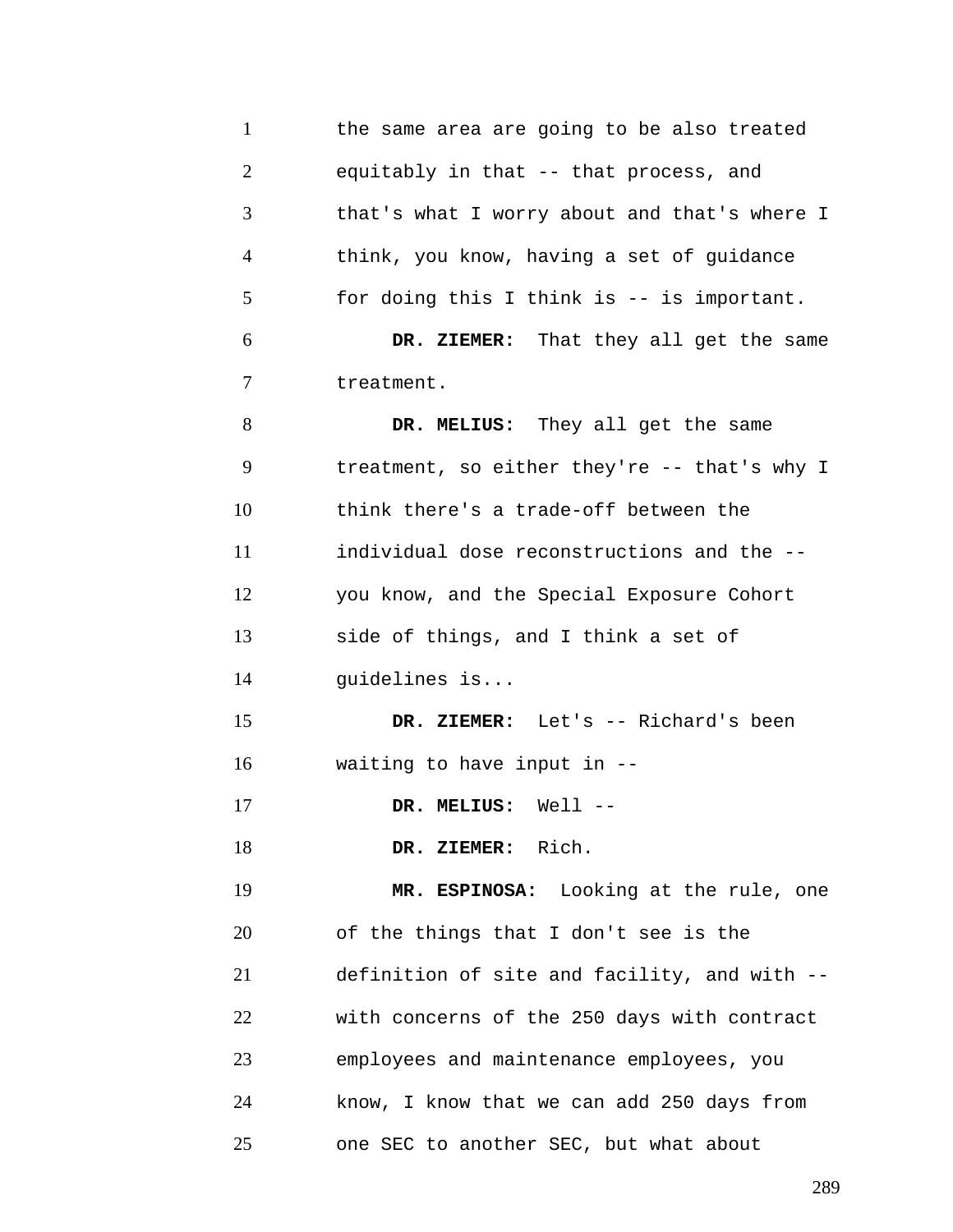1 2 3 4 5 6 7 classes of employees that work in multiple facilities? You know, right here it says that multiple -- multiple facility -- EEOICPA does not allow multiple facil- facility classes, but what about building and construction trades, maintenance workers, RCTs, security guards?

8 9 10 11 12 13 14 15 16 17 18 **MR. KATZ:** Exactly, so -- so I mean in their cases, they would -- you know, where they worked at three different facilities, they would petition for each of those facilities, a class in each of those facilities. You have a class in each of those facilities and they worked 250 days over the course of working at each of those facilities, they'd be covered, even though there isn't one class covering all three facilities.

19 **MR. ESPINOSA:** Okay.

20 **MR. KATZ:** Do you understand?

21 22 **DR. ZIEMER:** Does that answer the question or --

23 24 25 **MR. ESPINOSA:** Yeah, it kind of answers the question. And also the burden of proof over this. For one example, within my area,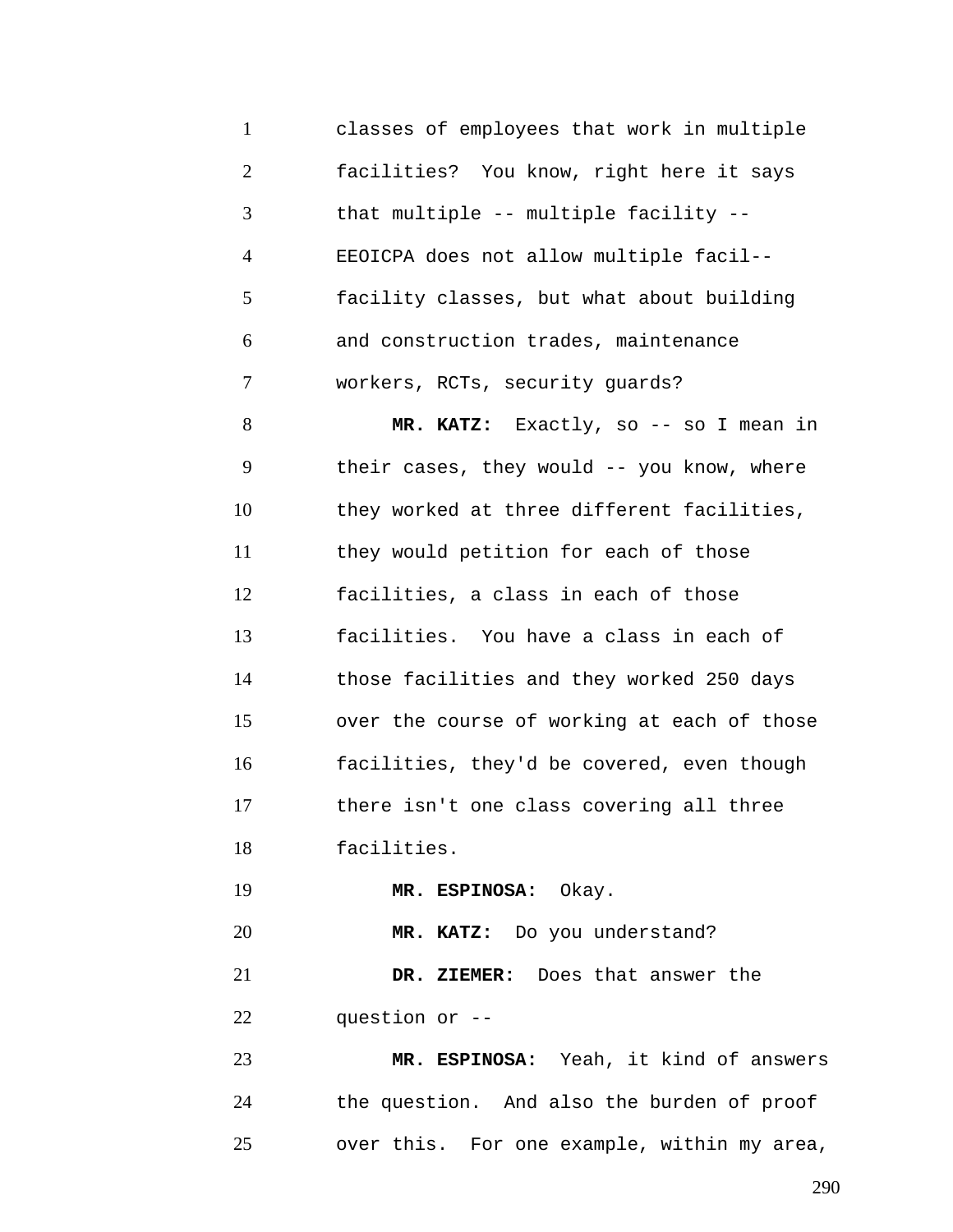| $\mathbf{1}$   | TA54, there's several areas of -- of this   |
|----------------|---------------------------------------------|
| $\overline{2}$ | specific site, but if one -- if -- if one   |
| 3              | area of the site is classified as an SEC, I |
| $\overline{4}$ | don't know how they could prove the 250     |
| 5              | days. The burden of proof just doesn't make |
| 6              | sense to me on some of this stuff.          |
| 7              | MR. KATZ: How the individuals when          |
| 8              | they $-$                                    |
| 9              | MR. ESPINOSA: Well, yeah, or the class      |
| 10             | $- -$                                       |
| 11             | MR. KATZ: -- seek compensation could        |
| 12             | prove that they were --                     |
| 13             | MR. ESPINOSA: Yeah, or the class of         |
| 14             | people. Like I'm saying, TA54, you've got   |
| 15             | area G, you've got multiple areas.          |
| 16             | DR. ZIEMER: Some areas may be --            |
| 17             | MR. ESPINOSA: Yeah, one area --             |
| 18             | DR. ZIEMER: -- SEC and some may not?        |
| 19             | MR. ESPINOSA: -- of TA54 might be           |
| 20             | considered under an SEC status, but yet all |
| 21             | the employees there are assigned to just    |
| 22             | TA54, not area G.                           |
| 23             | MR. KATZ: I mean this is -- I mean in       |
| 24             | fact, this is sort of touching on an issue  |
| 25             | that you'll see when you read the -- the    |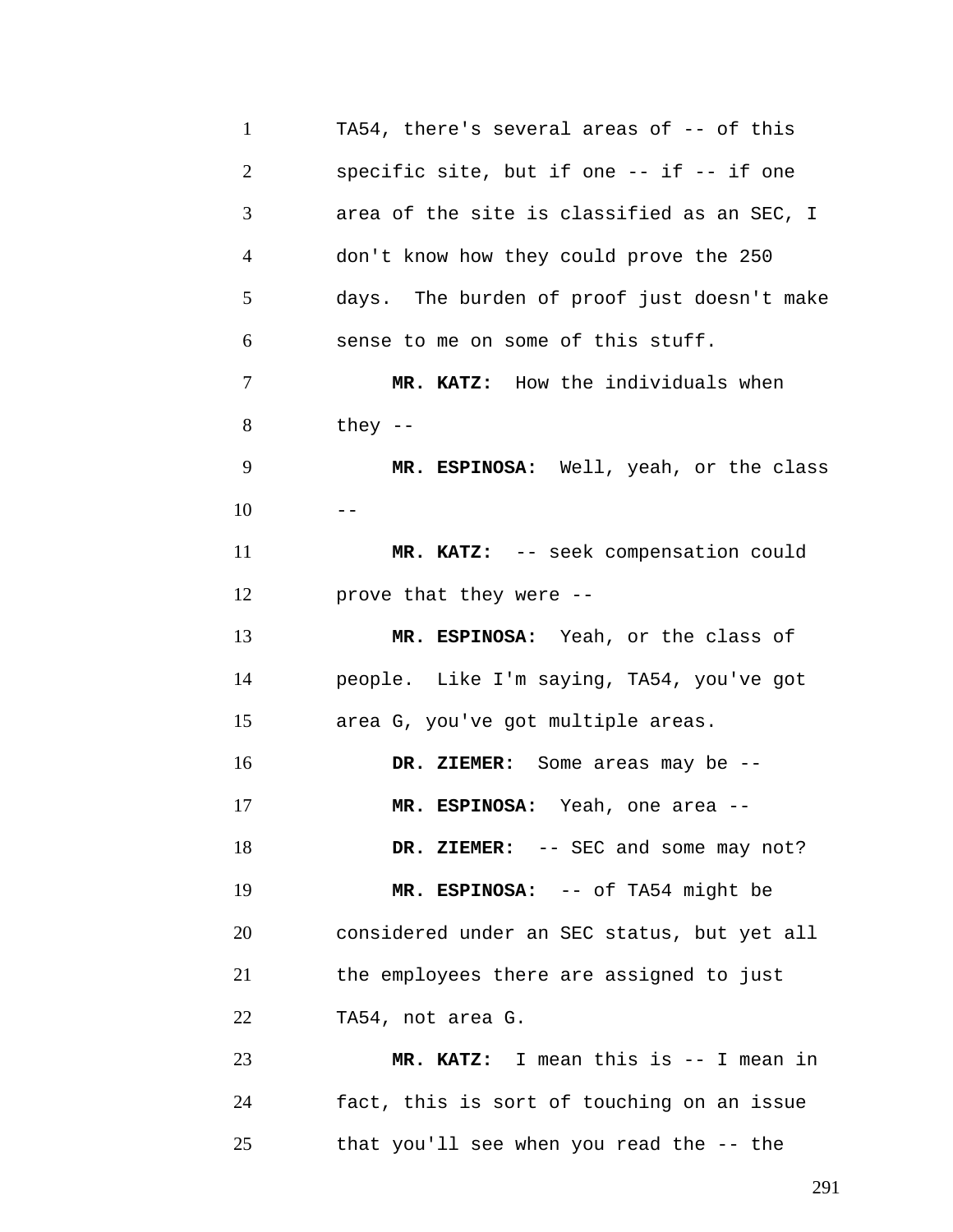1 2 3 4 5 6 7 8 9 10 internal procedures, but -- but -- I mean we will be working with DOL because they will have to -- when we define a class, they will have to be able to make that operative so that they can make determinations of whether someone is in or not in, based on the information that's available. So we'll be working with DOL to ensure that -- if they can do that. **MR. ESPINOSA:** And that goes back --

11 12 13 14 you know, goes hand in hand with my question. You know, I don't see the definition within the rule of site versus facility.

15 16 17 18 19 20 21 22 23 **MR. KATZ:** The rule -- the rule relies on the definitions that are in EEOICPA. It doesn't create its own definitions. What it does have is a footnote explaining that you could have multiple buildings, multiple areas within a site at DOE, for example, and they could all be classified as one facility, come in under one petition. **DR. ZIEMER:** But they may not, also.

24 Right?

25

**MR. KATZ:** They may not. It just -- it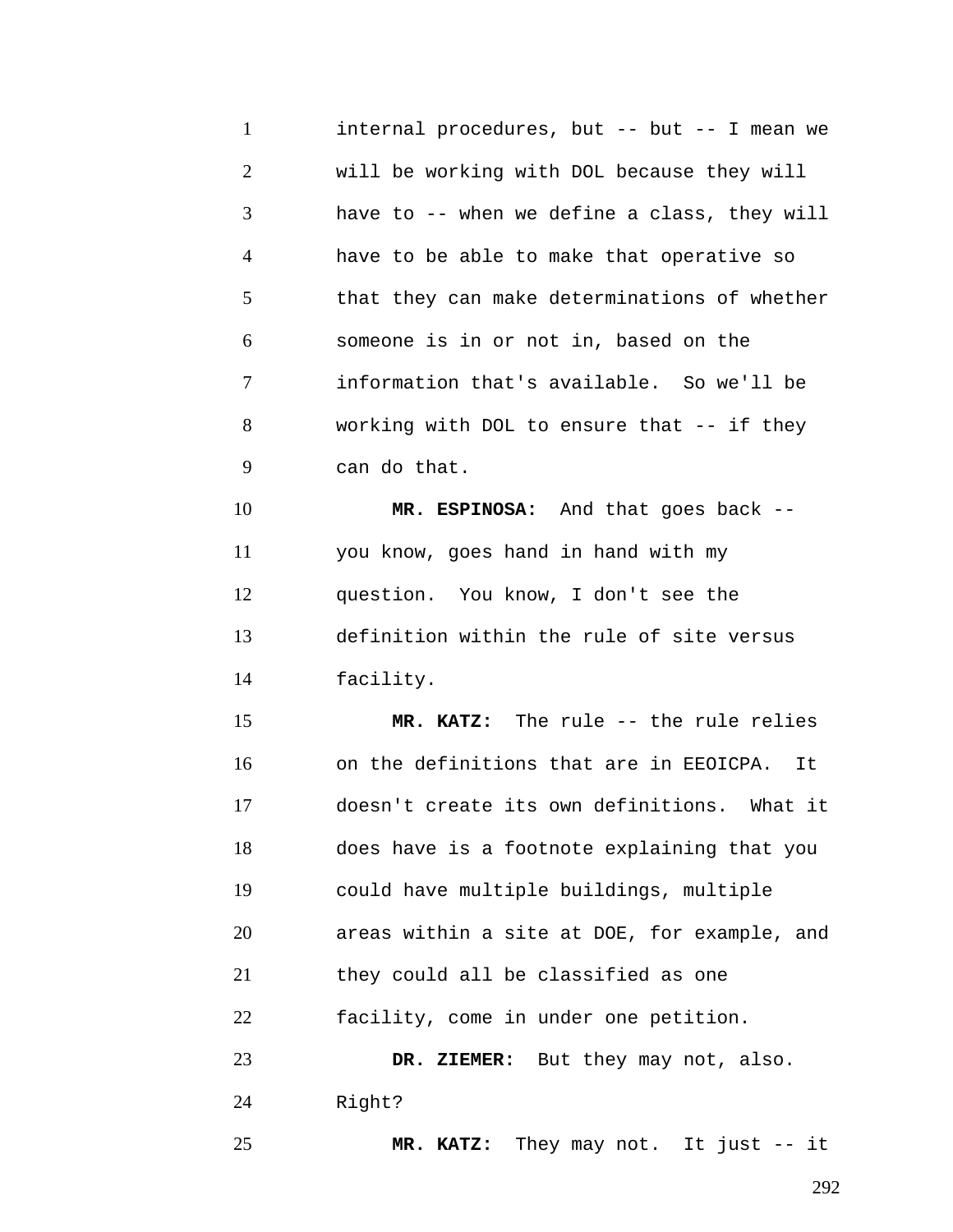1 depends on the case.

2 3 4 5 6 7 8 9 10 11 12 13 14 15 16 17 18 19 20 21 22 23 **DR. ZIEMER:** Let's see, Jim and Mark. **DR. MELIUS:** Yeah, one comment for our own deliberations is I think we need to decide as a Board sometime soon how we're going to handle these petitions and what kind of help we're going to get -- need or require from our contractor. It's something I think that was complicated (sic) in the original contract but I think we didn't have a rule to work off of. But given the lead time it takes to do that, I don't want us in the position of having to delay the process any more that -- than is necessary to -- to work that through, so we're going to have to start thinking about a task order or something that would tie into what -- how NIOSH is going to present their review and - - and so forth so we can review it and - and facilitate that review. **DR. NETON:** I would just like to remind everyone that there is a cutoff date for task orders this fiscal year -- new task

24 25 orders -- and I can't remember, it's either June or July. I can look that up and -- and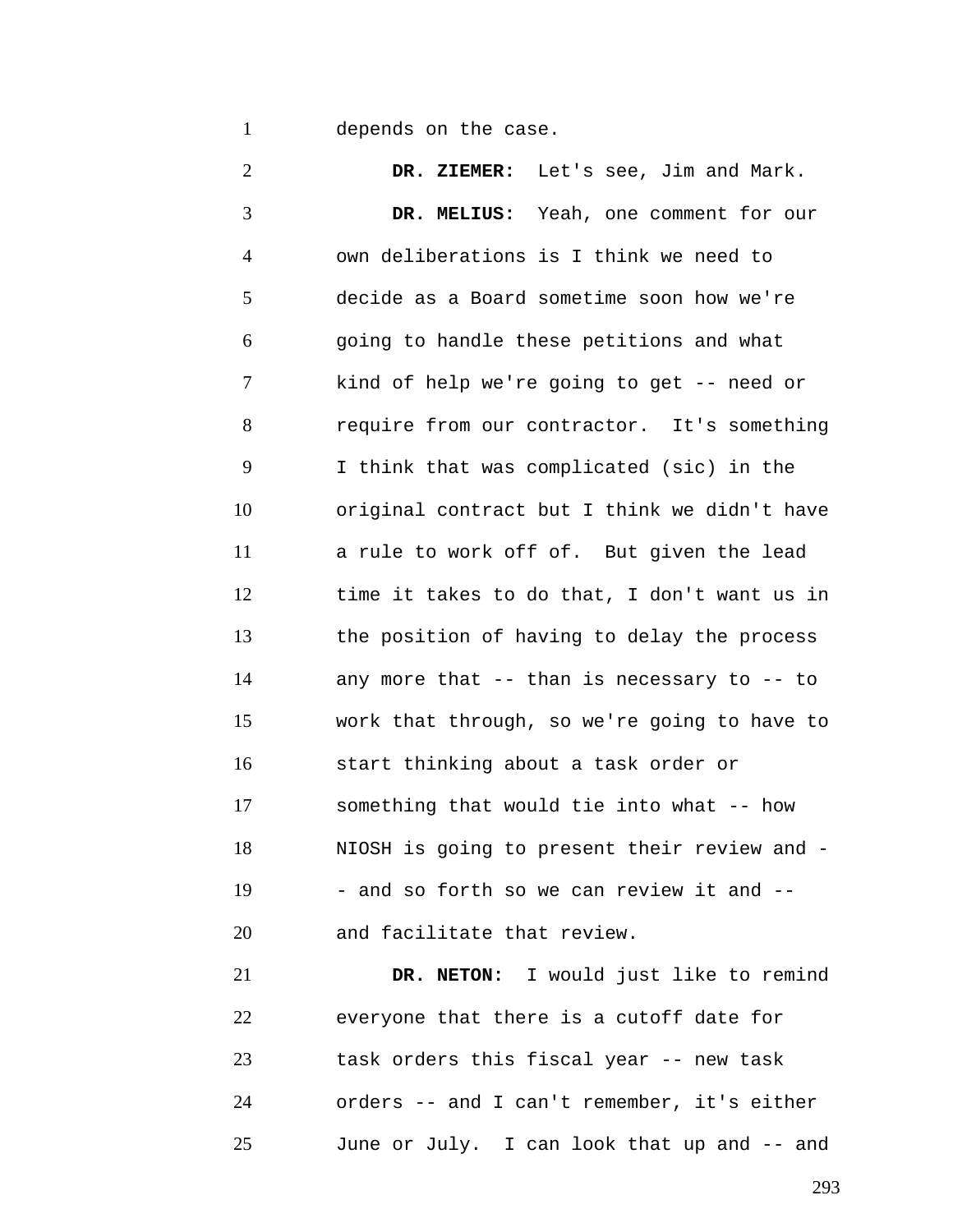| $\mathbf{1}$   | have that available, but it's coming soon.   |
|----------------|----------------------------------------------|
| $\overline{2}$ | DR. ZIEMER: Mark.                            |
| 3              | DR. MELIUS: Take your time on the            |
| 4              | petitions.                                   |
| 5              | MR. GRIFFON: One last bite at this           |
| 6              | apple with the sufficient accuracy thing. I  |
| 7              | mean I just wanted to follow up on what Paul |
| 8              | said, that -- that actually this upper max   |
| 9              | is actually very inaccurate.                 |
| 10             | DR. ZIEMER: Yeah.                            |
| 11             | MR. GRIFFON: But you went on to say          |
| 12             | but it would be the conservative estimate -- |
| 13             | claimant-friendly estimate. But when we      |
| 14             | listen to Jim -- I mean the point I'm making |
| 15             | is that that upper maximum, according to the |
| 16             | SEC rule, may -- Jim says may -- be used in  |
| 17             | the individual's dose reconstruction.<br>It  |
| 18             | may not be used, either. They can use a      |
| 19             | distribution from zero to that upper         |
| 20             | maximum. And -- and my -- you know, my       |
| 21             | point there is that, you know, that's not a  |
| 22             | very bright line. If you're going from zero  |
| 23             | to 4,000 rem on an organ dose, accuracy or   |
| 24             | precision, that's not -- and you know, I did |
| 25             | discuss off-line some of the -- the          |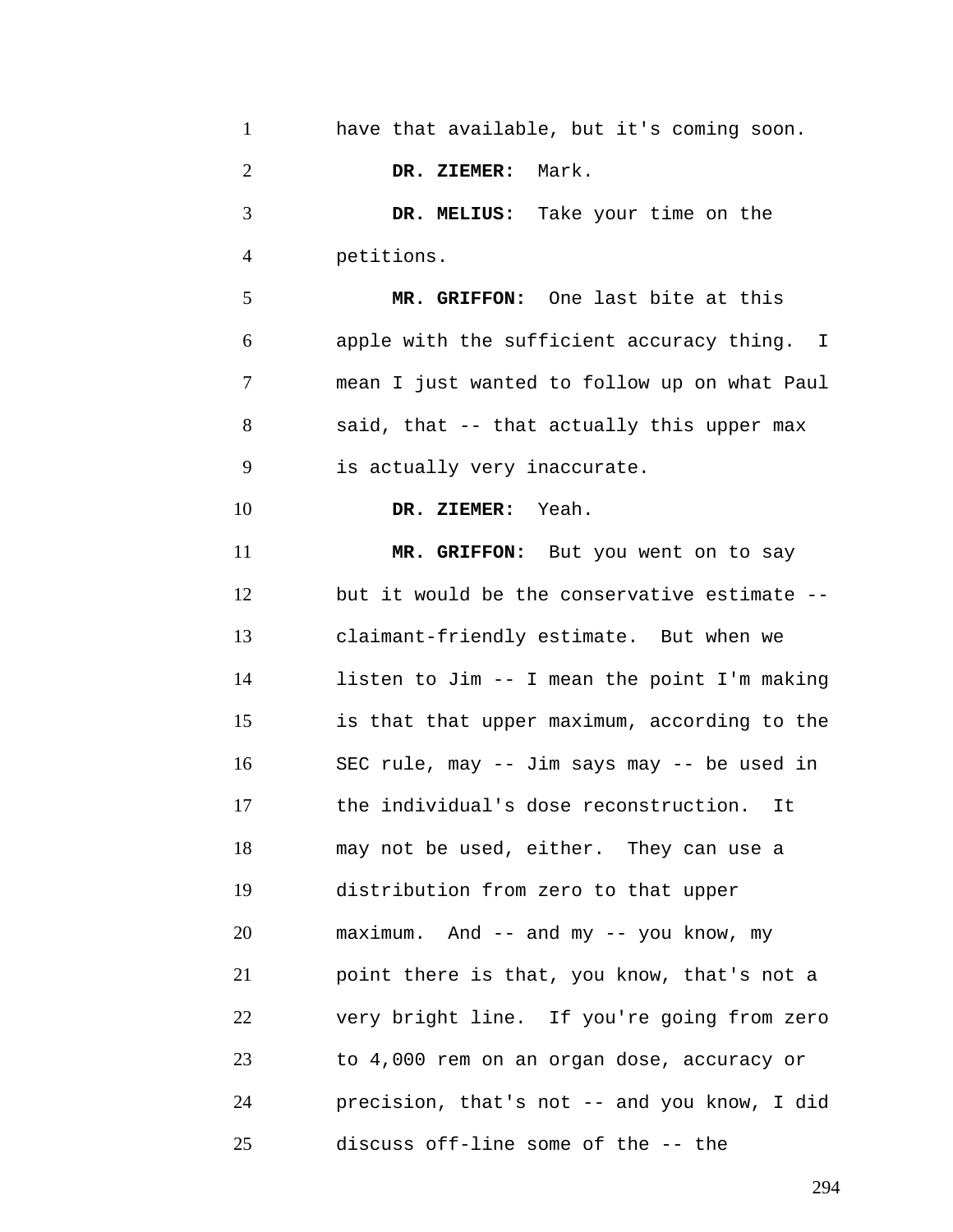1 2 3 4 5 6 7 8 9 10 11 12 13 14 15 16 17 18 19 20 21 22 23 24 25 potential sort of semi-quantitative ways to -- to make decisions on that, but if you're getting a different POC when you use the upper maximum dose versus the distribution that is entered in the individual's dose reconstruction, if you're getting one that's higher than 50 and the other cite comes out lower than 50, is that sufficient accuracy? I guess that would be a way I'd pose it, you know, 'cause I agree with you that  $--$  and  $-$ and not to be completely cynical about this, but someone can come up with a outrageous upper bound on something and -- and just say okay, it's feasible. We can do some sort of dose reconstruction for this class. I'm not saying that would get past our review and all that, but that -- that's just the -- the cynical view of it. You can al-- you can probably come up, in most cases, with a very drastic upper bound to some dose. That - that estimate -- according to this, if I read it correctly, that estimate of the maximum, even if it's the only thing you have, it doesn't have to go in the individual's dose reconstruction, does it?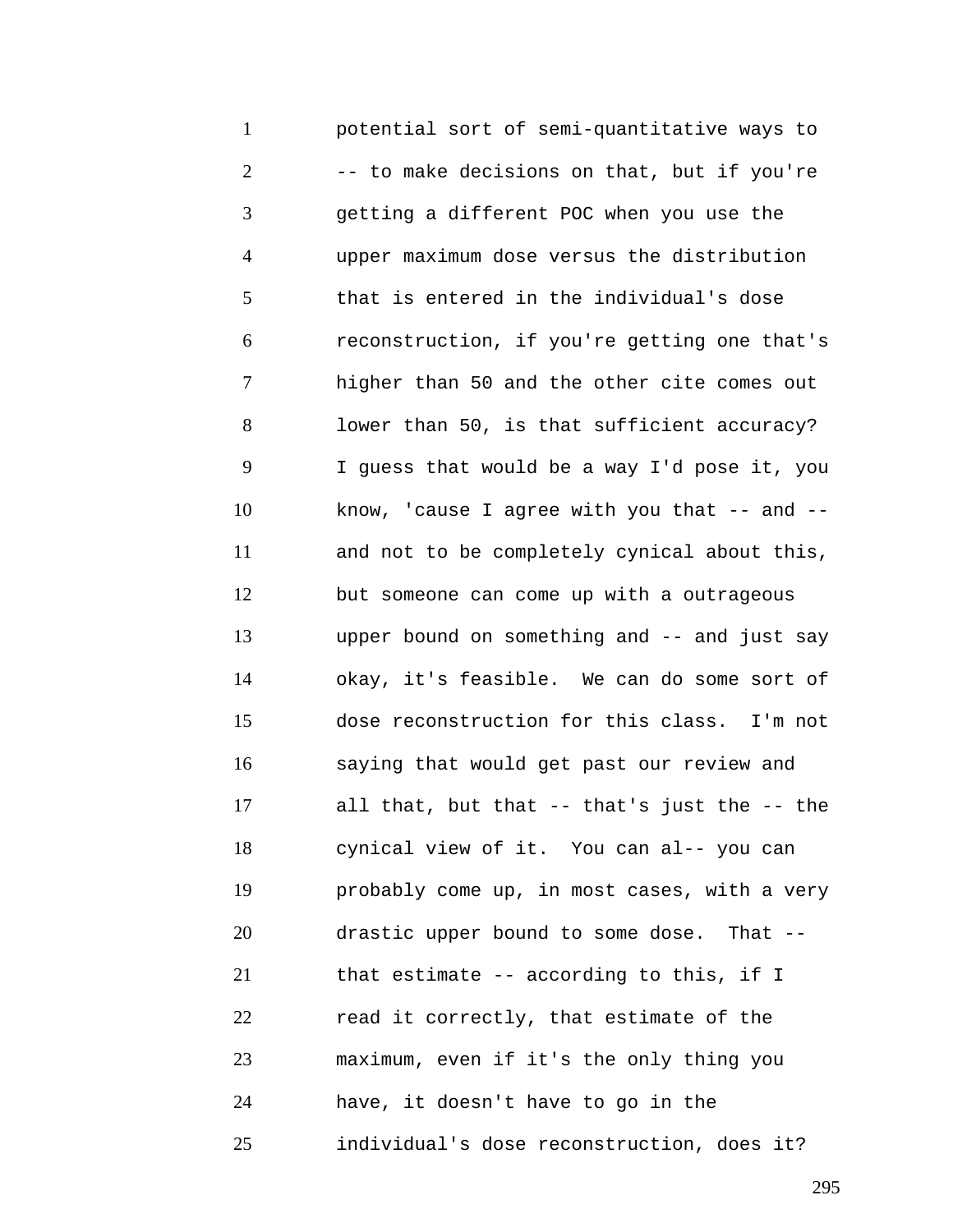1 2 3 4 5 6 7 8 9 10 11 12 13 14 15 16 17 18 19 20 21 22  $23 - -$ 24 25 I mean it -- you said "may" be used. **DR. NETON:** Well, it depends on what information we have available. I mean if -- **MR. GRIFFON:** You may have more. **DR. NETON:** If there's more information for us to estimate a mode, a central tendency of the distribution, we would probably use that. But if there was nothing other than the source term and we knew that some grinding operation was going on -- **MR. GRIFFON:** Then you -- **DR. NETON:** -- there's nothing that would prevent us from saying we don't know anything except there's probably less than 1,000 times the maximum air concentration. I mean that would be what we'd do, but we've done -- **DR. ZIEMER:** And everybody would get that  $--$ **DR. NETON:** Yeah, yeah -- **MR. GRIFFON:** My point there is that -- **DR. NETON:** -- (Inaudible) exposure for **MR. GRIFFON:** My point there is if it's so inaccurate, you've got one -- you've got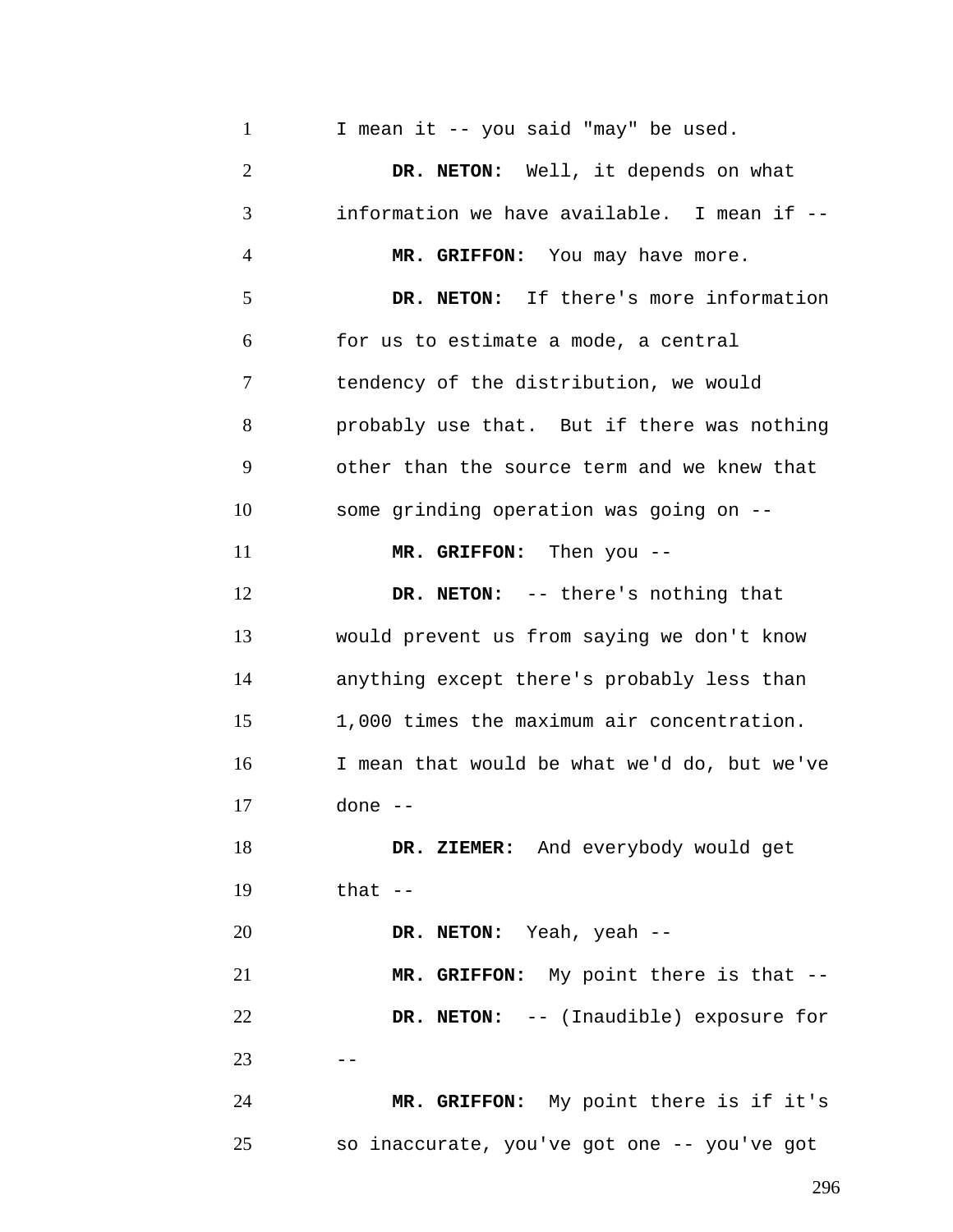1 2 3 4 5 6 7 8 9 10 11 12 13 14 15 16 17 18 19 20 21 22 23 24 25 one assumption that you're making that you think is the worst case, but you're working with so minimal data you may not even be in the ball park then, so maybe -- **DR. NETON:** And that's where the individual -- you know, that's where scientific evaluation comes in, that's where the Board has a contractor to evaluate to determine if we're on the right track, if we -- if we've cut too many corners, that sort of thing. **MR. GRIFFON:** Yeah. **DR. NETON:** But there are judgments that are made here. **MR. GRIFFON:** I think we -- I think - you know, we want to have an opportunity to weigh in on the procedures, too, because then I think we could -- I think we need to have a little br-- if possible, some -- some slightly brighter lines before we go into the review phase. I mean I'd like to have some better... **MR. KATZ:** I just -- I didn't get a chance to -- I mean 'cause Jim raised the issue of the Board not getting the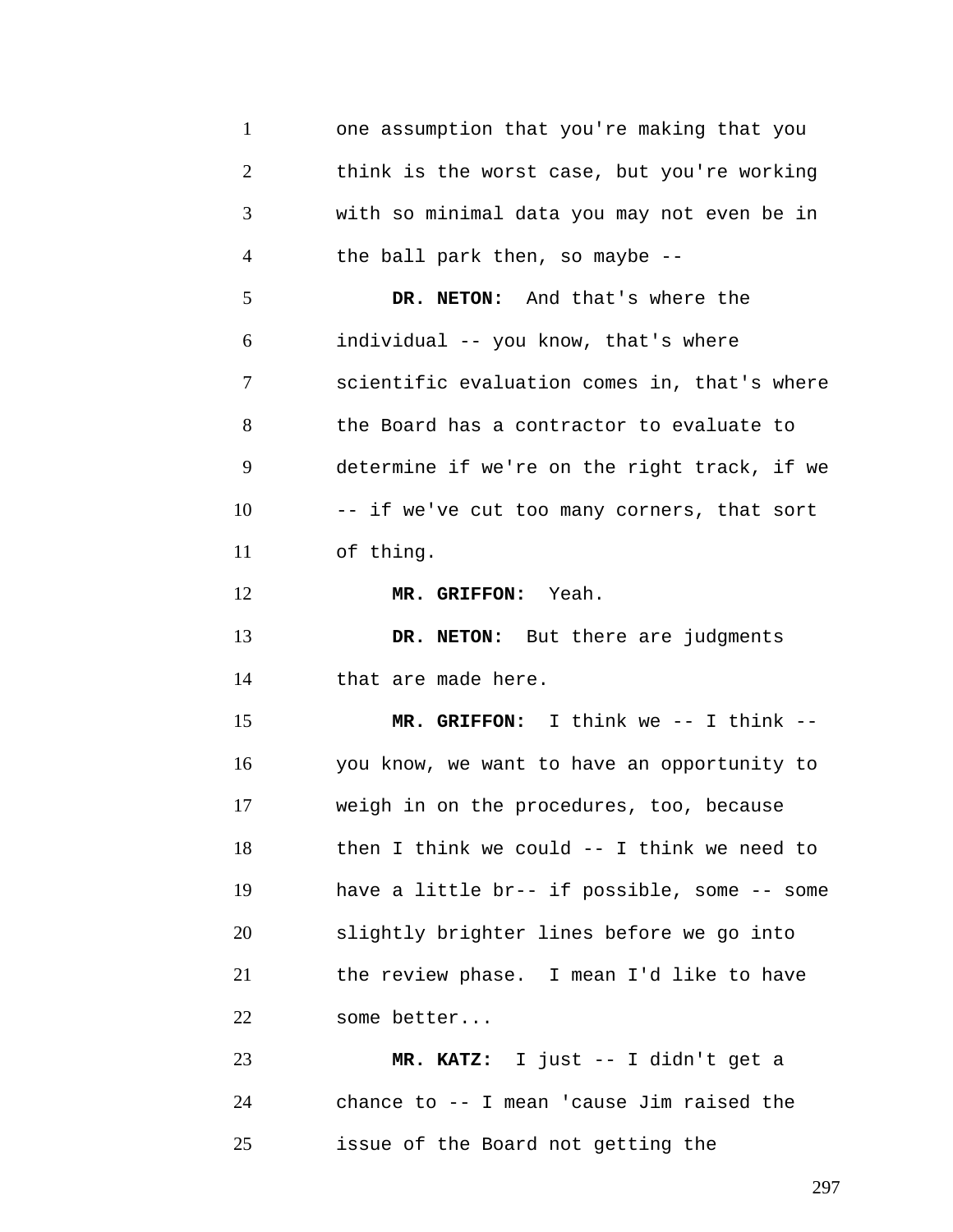1 2 3 4 5 6 7 8 9 10 11 12 13 14 15 16 17 18 19 20 21 22 23 24 25 procedures, but that we intend for the Board to have the opportunity to review them, and we express that in the rule. Obviously we couldn't give you the procedures until the rule was published because we were in rulemaking. We couldn't give them to you in advance. We certainly expect that you will scrutinize the procedures and give us any advice you can on those procedures. All we say in the rule is that we will not hold up beginning the consideration of petitions until you're done with your review of those procedures. But you know, everything is going to take some -- some time, so... **DR. ZIEMER:** Jim? **DR. MELIUS:** Well, it just -- to that point -- I mean, Ted, I find it hard that it -- suddenly the burden's on the board to suddenly complete something that's taken NIOSH over three and a half years. And while you may think it's a joke, I don't think many of the claimants out there who have been promised an SEC petition process in the original law would consider it to be something to joke and laugh about. And I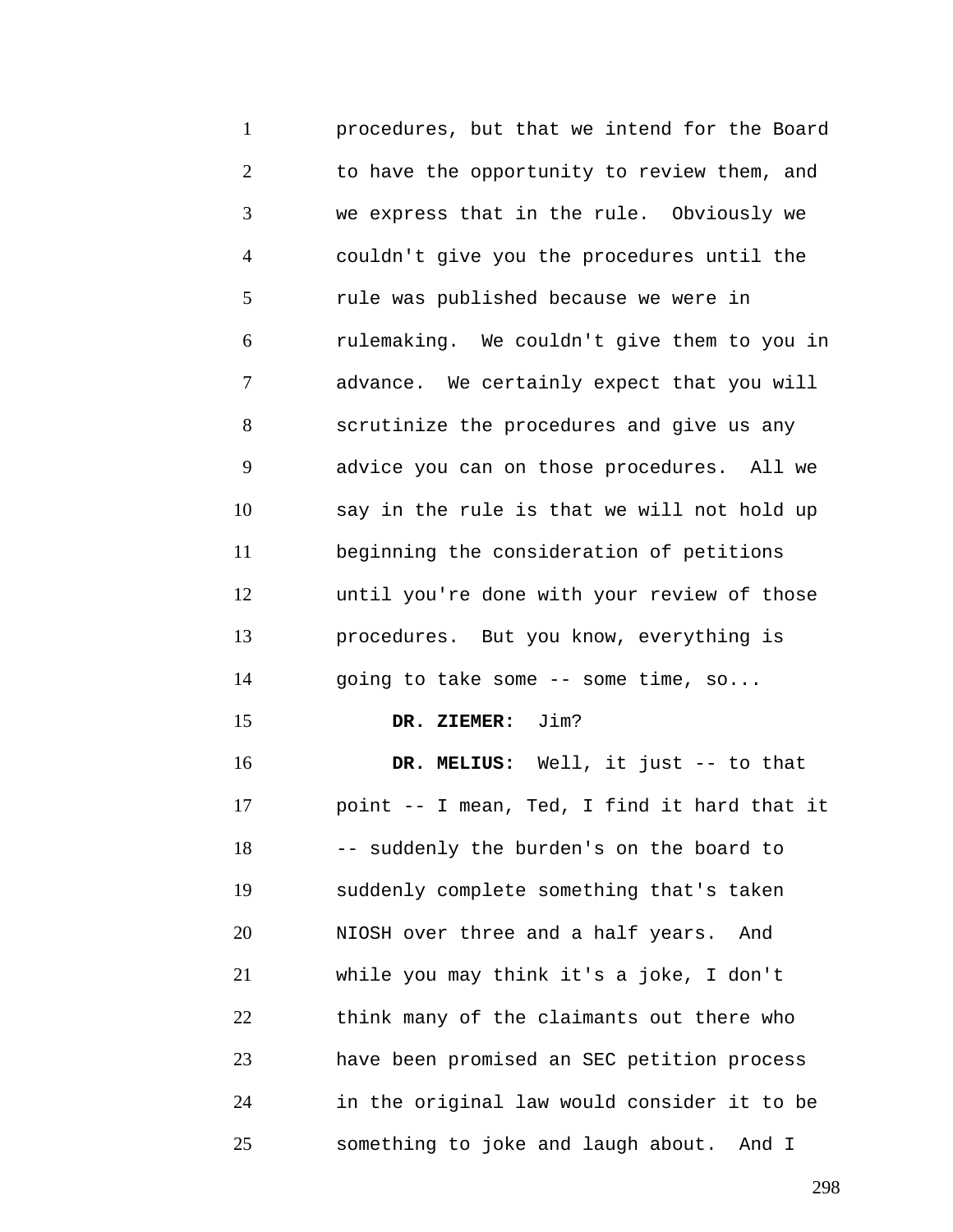| $\mathbf{1}$   | think it's a major failing of this program,  |
|----------------|----------------------------------------------|
| $\overline{2}$ | of NIOSH and of the Department that this     |
| 3              | process has taken so long to get a final     |
| $\overline{4}$ | rule, and I would hope we could expedite and |
| 5              | get things done quicker in the future.       |
| 6              | DR. ZIEMER: Tony?                            |
| $\tau$         | DR. ANDRADE: I think the final rule as       |
| 8              | written is an excellent piece of work. I'm   |
| 9              | sure that lots of people really sweated over |
| 10             | the details on how to come up with it and    |
| 11             | the internal procedures that will be seen,   |
| 12             | I'm sure.                                    |
| 13             | But I want to make something absolutely      |

14 15 16 17 18 19 clear here, because it seems like we're just not connecting insofar as the equity that - or the difference that -- of the procedures that go into dose reconstruction versus what we're going to do with respect to potential Special Exposure Cohorts.

20 21 22 23 24 25 If there is sufficient information to derive from -- sufficient information say on a source term to derive a maximum exposure, then all people who have been exposed to that, barring differences in jobs and other exposures they may have been subjected to,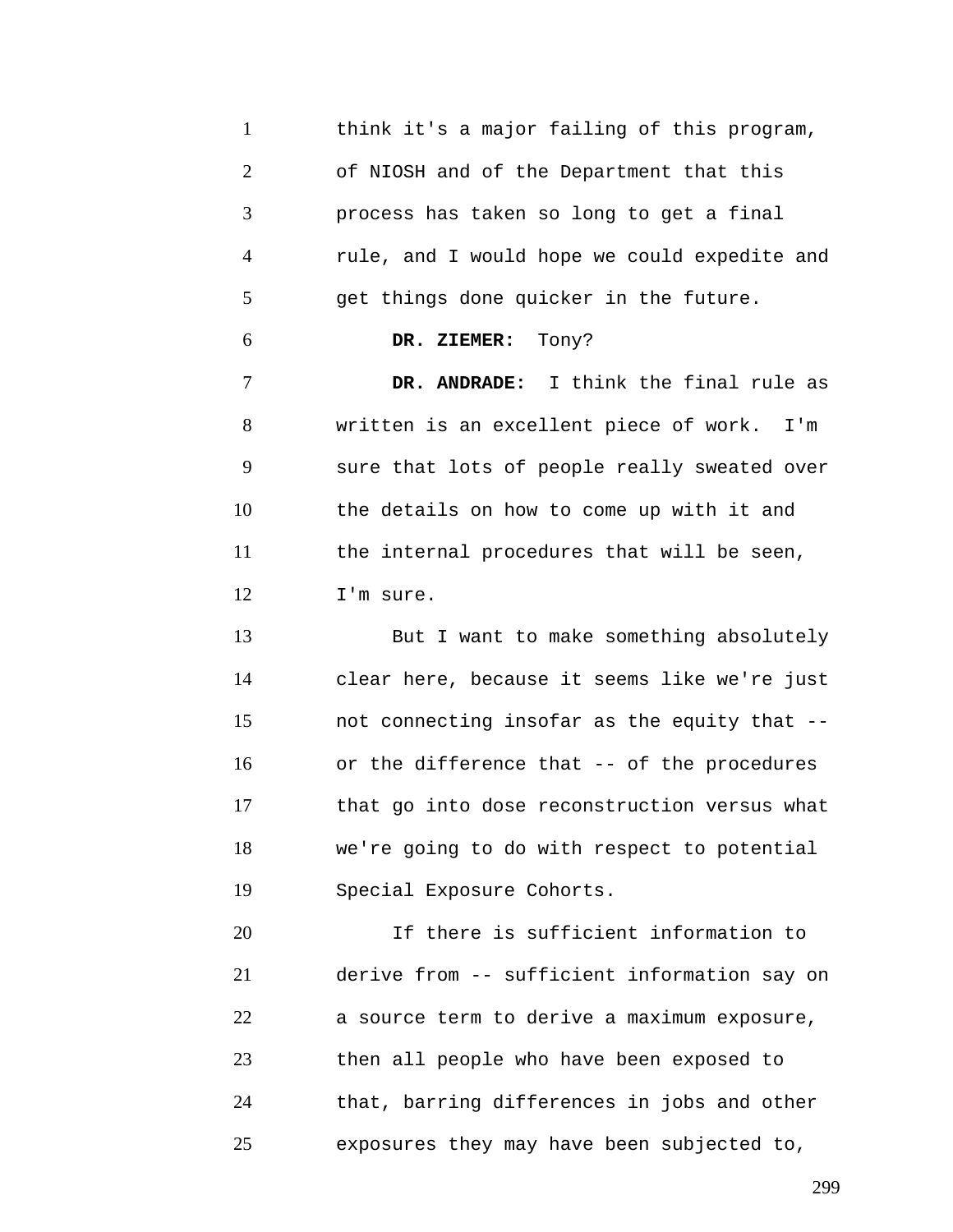1 2 3 4 5 6 will be -- are applied that same exposure. Okay? That same -- same exposure is applied to them. In other words, there is equity. There is -- if a maximum can be constructed, that maximum is applied all across. There is no distribution of doses.

7 8 9 10 11 12 13 14 15 16 17 18 19 20 21 22 23 24 25 When -- believe it or not, when we had more data -- okay? -- when we had more data, not only source information but CAM\* information, dosimetry information, et cetera, et cetera, and those data can be attributed to an individual, that's when it becomes a little bit more murky because you can calculate an individual dose that may not be the maximum dose to that person. So different people under different scenarios, when you have a lot of data, can have different doses, even if it -- even if they're working at the same facility. Okay? Let's not confuse that -- let's not confuse that issue. I think people are hung up on that, and unless you've done health physics work in the past, I guess it's - it's hard to comprehend that, but the more data you have, the easier it is to assign a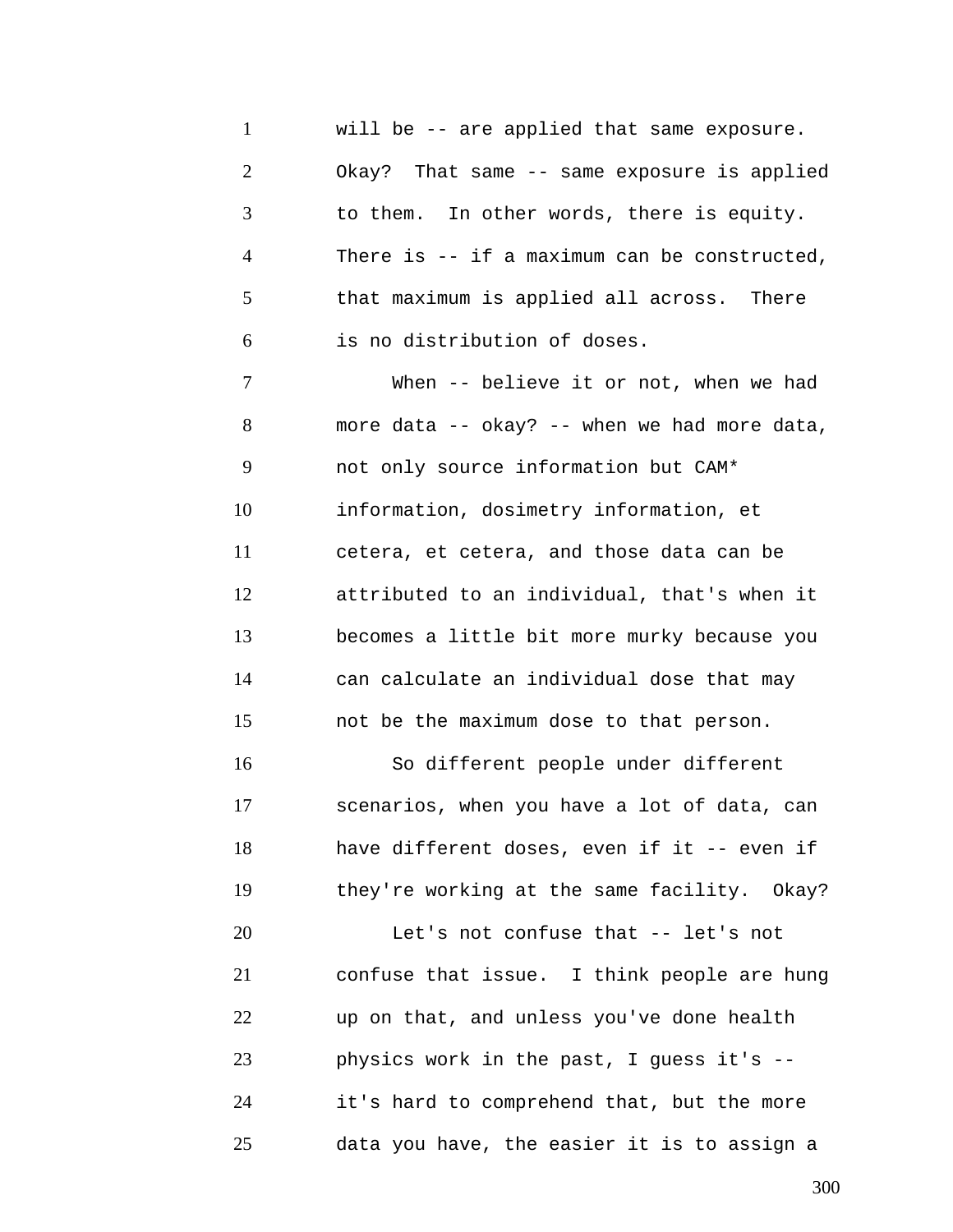1 2 3 4 5 dose to an individual that may not be the maximum dose that one would assign if all you had was a source term. Okay? I just don't know how to make it more clear than that.

6 7 8 9 10 11 12 13 14 15 **DR. ZIEMER:** Thank you. Wanda? **MS. MUNN:** I guess I just felt it necessary to comment that I have not heard anyone making jokes about anything that we have done here. If -- if anyone has done so, it certainly has not been in my hearing. To the best of my knowledge, both staff and the members of this Board have been very serious and very dedicated in their approach to what we have to do.

16 17 18 19 20 21 22 23 24 25 I appreciate this rule particularly. I know we've all waited for it a long time, and I spent a lot of time going through it since it was made available to us on the web and highlighting items that made the changes clear to me. I'm very pleased to see the process outlined that the Board is going to have to address because it appears that this is what we have been primarily constituted for. Up to this point we have been awaiting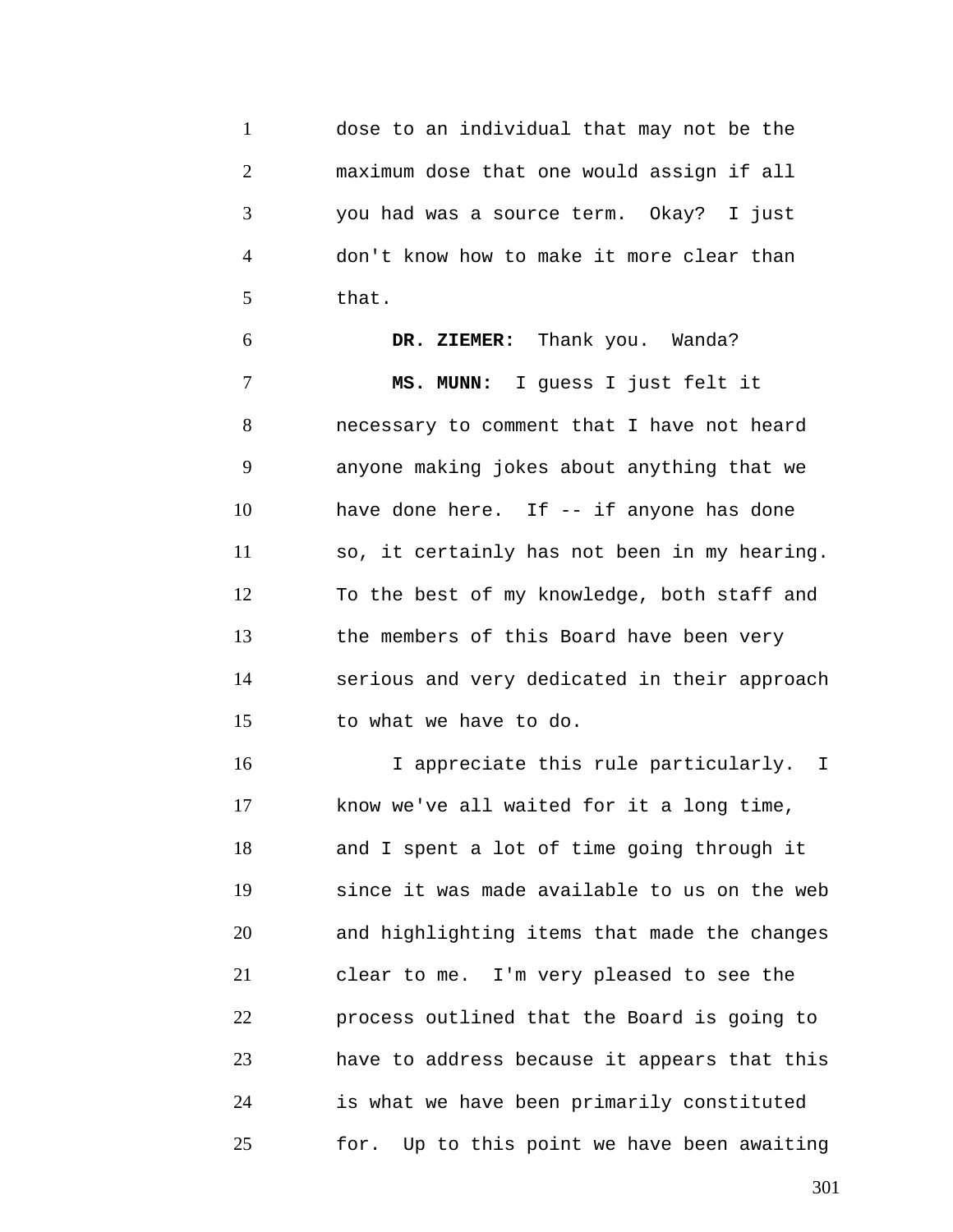1 2 3 this rule so that we would know how to move into this last -- what I believe is the last stage of the requirements of the law.

4 5 6 7 8 9 10 11 12 13 14 So thank you to the staff for getting this to us before this meeting so we have an opportunity to see it, look forward to seeing the procedures. Would seem wise to me that we not allow our imaginations to place us in a position where we are prejudging what may occur now that the rule is available. I for one would like an opportunity to see what is going to occur now so that we may better evaluate what our actions need to be in the future.

15 16 17 18 19 20 21 22 23 24 25 **DR. ZIEMER:** Thank you, then Mark? **MR. GRIFFON:** Just a -- maybe Tony was -- was pointing to me on that misunderstand- - I don't think I'm misunderstanding the difference between maximum dose and the estimate. But anyway, the -- you know, my point, again, was that -- and I think we can deal with this in the guidance stuff, but my point was that you may have a couple of datapoints that suggest very low exposures for certain people in a class -- or for the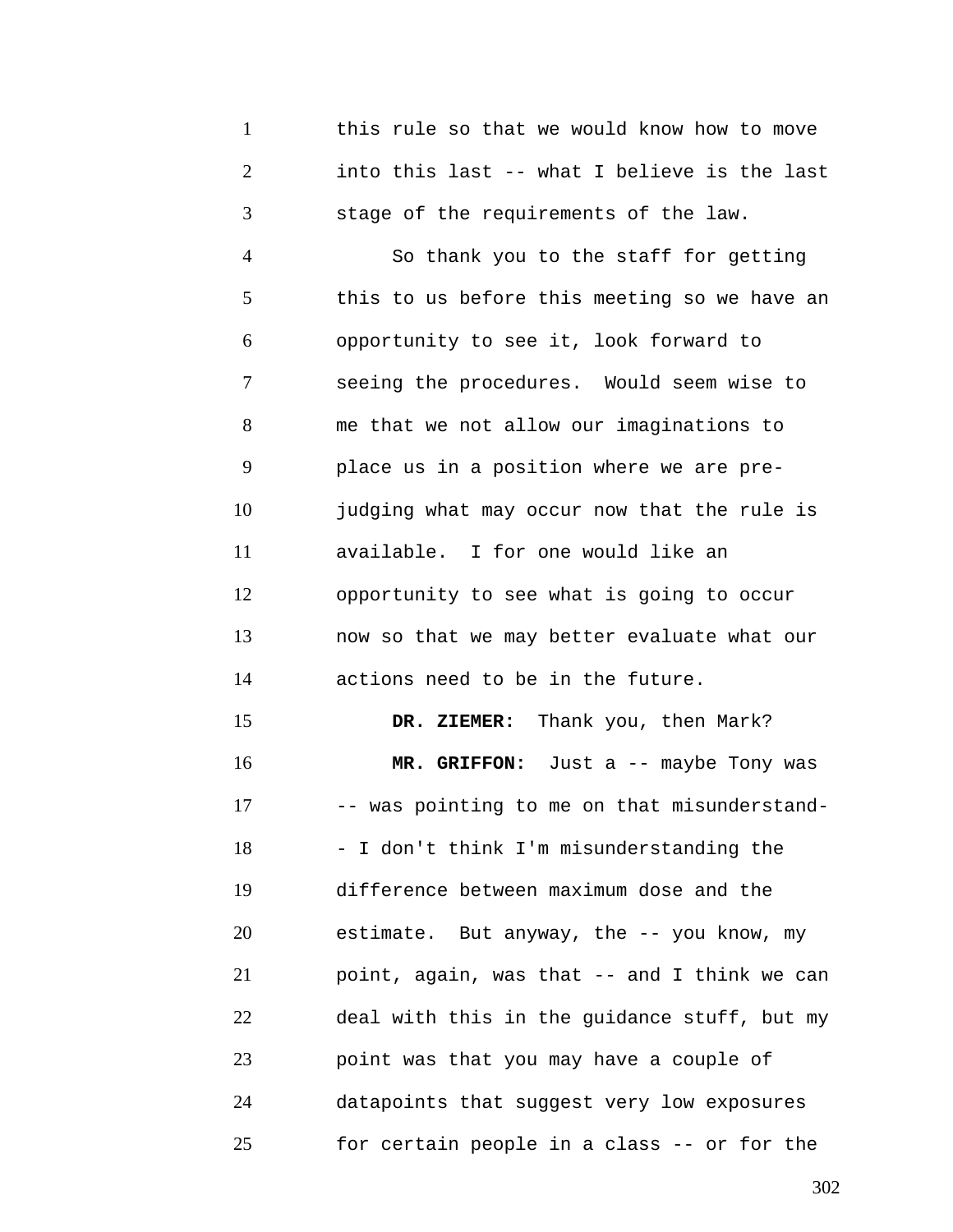1 2 3 4 5 6 7 8 9 10 11 12 13 14 whole class, and one datapoint that suggests a potential for a very high exposure, and then you ha-- then you will have a distribution and -- but is it sufficiently accurate? In other words, there's so little data on either side that is that sufficiently accurate, and this SEC rule says if I can calculate a max, I don't care about the rest, it's sufficiently -- it's feasible -- it's feasible to estimate a dose. How that gets played out in the individual's dose reconstruction from there on is a different issue. But I won't harp on this anymore.

15 16 17 18 19 20 21 22 23  $24$ **DR. ZIEMER:** Well, unfortunately we are dealing with a lot of theoretical or hypothetical cases here, and the proof of the pudding will come down to actual cases. And the Board will have the opportunity to look at every one of these and make a determination on the very issues we're all talking about here, and then we will have real data, real situations, real facilities

**MR. GRIFFON:** Yeah, but I --

25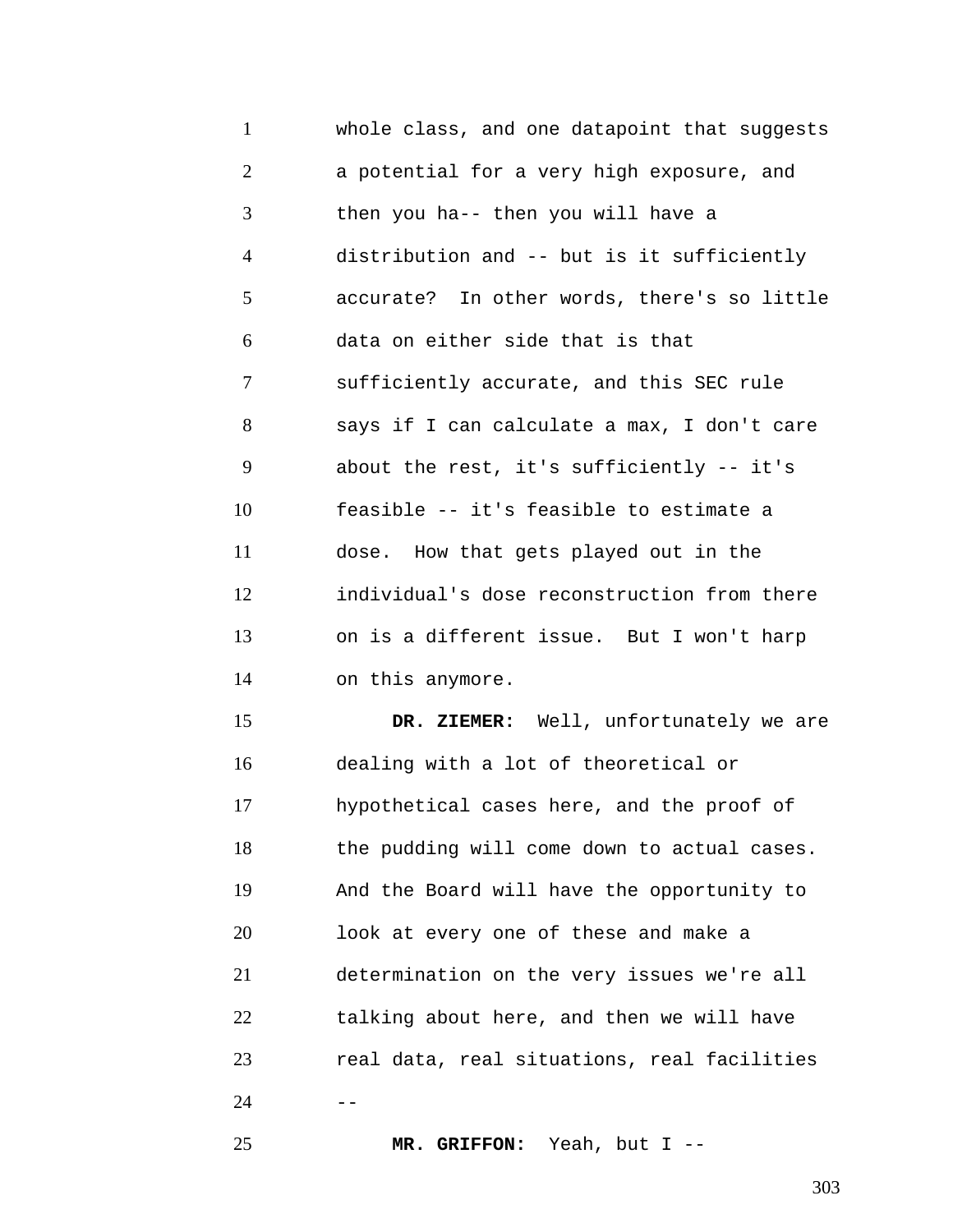1 2 3 4 5 6 7 **DR. ZIEMER:** -- and I think we can construct a lot of what-ifs that may or may not be realistic. So we are going to have to look at actual cases and determine the extent to which these issues are really problems. And then we'll have to deal with it.

8 9 10 11 12 13 14 15 16 17 18 19 **MR. GRIFFON:** I disagree to some extent 'cause I think we have some real-world experience, and all I'm saying is in the guidelines we may be able to develop some - some better sort of -- of maybe not brightline tests but some sort of indicators of sufficient accuracy. And I -- I've thought through some possibilities and I think we should have some dialogue with NIOSH on that in the gui-- you know, maybe as a second draft of the guidelines. That's all I'm saying.

20 **DR. ZIEMER:** Okay.

21 22 23 24 25 **MR. GRIFFON:** The only other point I wanted to raise before we break 'cause I know we've got a break coming soon here, is there's a section in here on the health endangerment. You talk about the 250 days,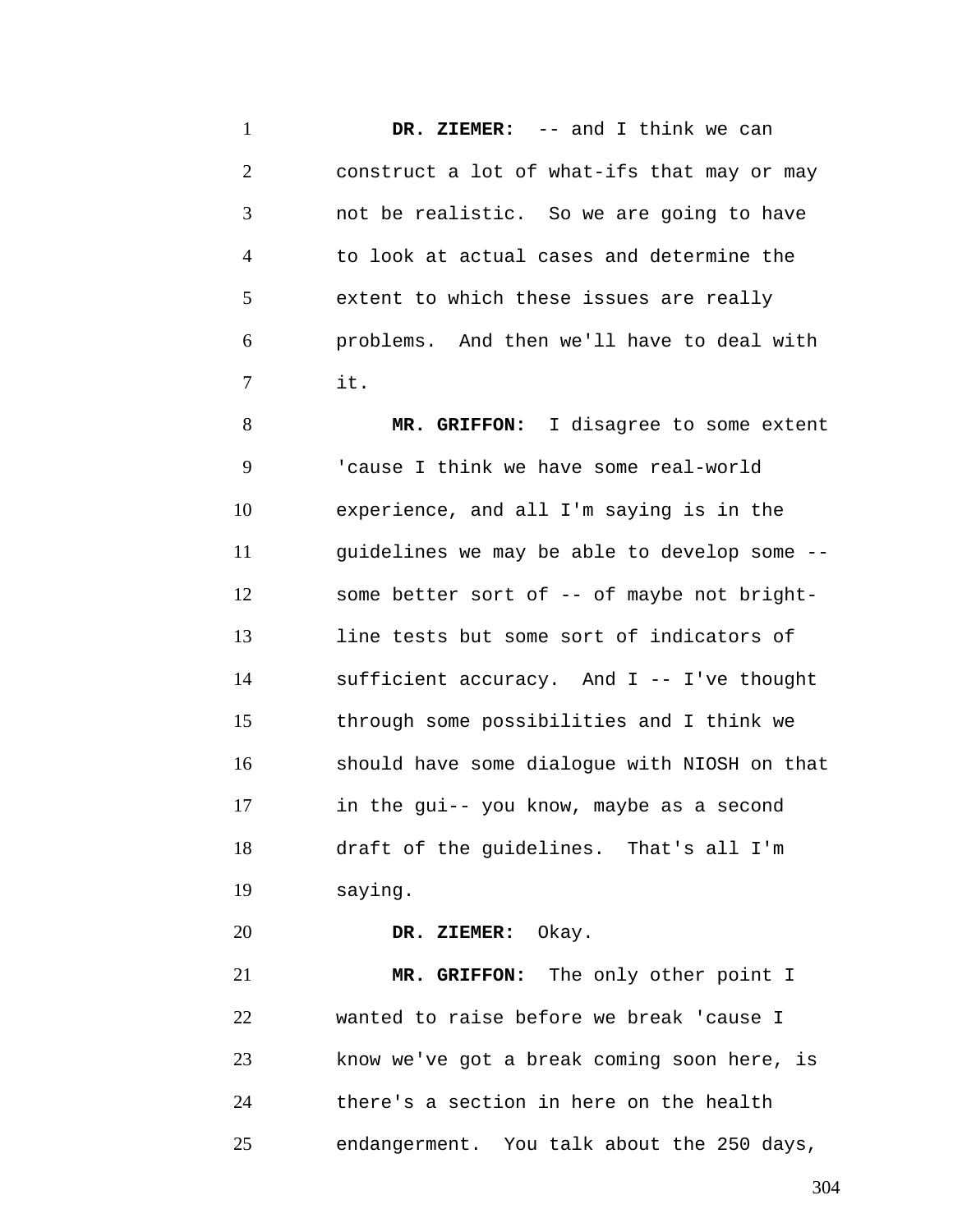| $\mathbf{1}$ | but there's also a condition in the preamble |
|--------------|----------------------------------------------|
| $\mathbf{2}$ | part or whatever that talks about internal   |
| 3            | versus external exposures, and that for      |
| 4            | internal exposures it'll be assumed all      |
| 5            | cancers are covered but for external not     |
| 6            | necessarily the case. Am I reading that      |
| 7            | wrong?                                       |
| 8            | MR. KATZ: No, you're -- you're not.          |
| 9            | MR. GRIFFON: Give me the                     |
| 10           | interpretation of that.                      |
| 11           | MR. KATZ: There's no -- for health           |
| 12           | endangerment there's no issue with respect   |
| 13           | to internal/external doses whatsoever.       |
| 14           | There's nothing -- there's nothing in the    |
| 15           | rule, there's nothing in the preamble        |
| 16           | addressing that.                             |
| 17           | In the preamble there was a discussion       |
| 18           | -- which you may be thinking of -- of when   |
| 19           | the Board considered the issue of            |
| 20           | feasibility on a case-specific basis of --   |
| 21           | of what were real scenarios where it would   |
| 22           | be feasible for some cancers and not         |
| 23           | feasible for others. And in effect -- I      |
| 24           | mean what we discussed is -- is those        |
| 25           | situations really involve external exposures |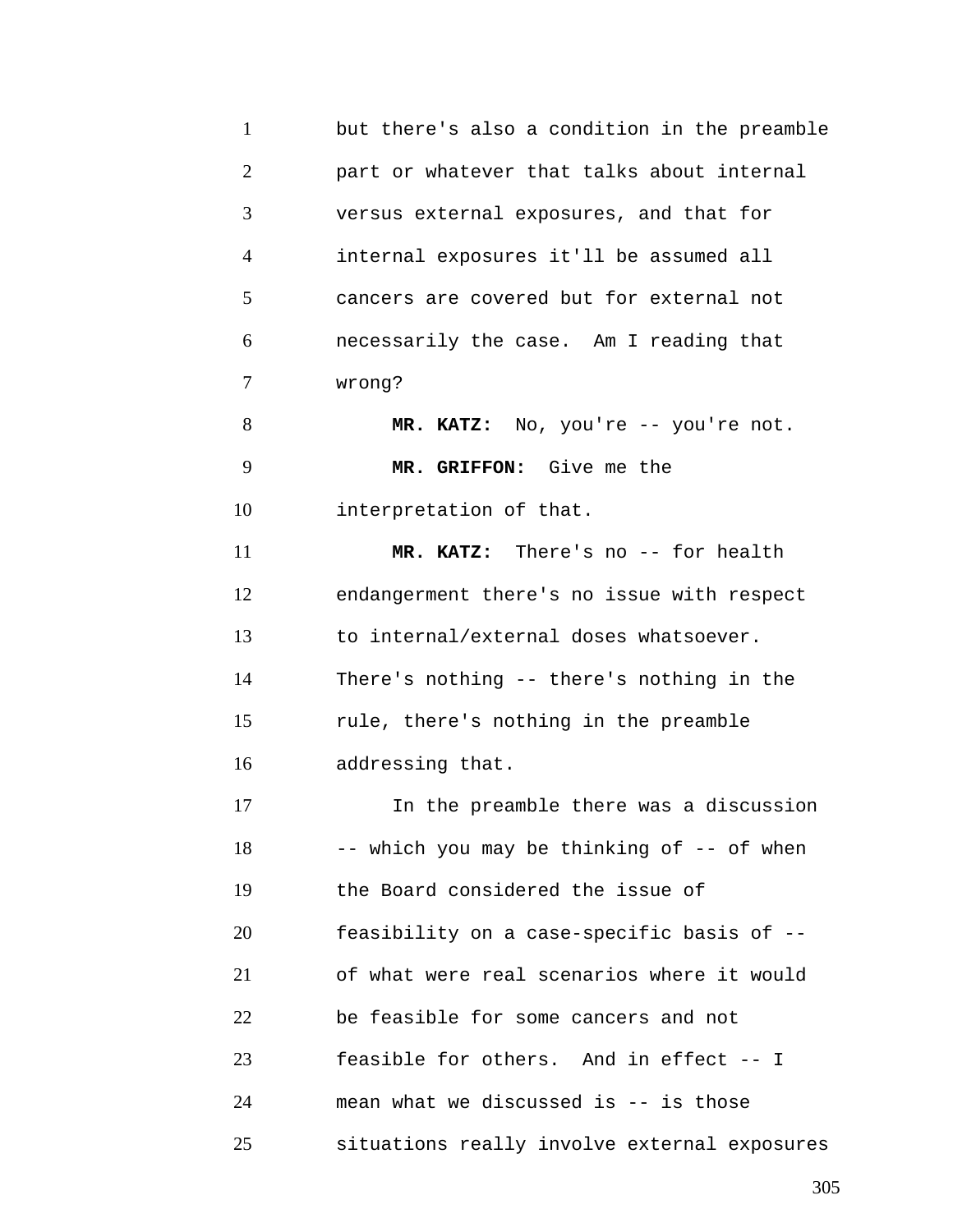1 2 where it would be feasible for some cancers and not feasible for others.

3 4 5 6 7 8 9 10 11 12 13 14 15 16 17 18 19 20 21 22 23 24 But when you're talking about internal exposures, there would be some amount of dose that would get to other organs, even though you can't, you know, quantify very minimal -- it may be very minimal, but since you can't quantify the -- and this is an issue that you actually raised in that discussion. You can't quantify the total dose coming into the lung, then how can you quantify the sequelae, the resulting doses to other sites. And we acknowledge that in the -- in the preamble and said so -- **MR. GRIFFON:** What I'm -- I'm talking about is this -- I'm sorry, I have this older version, it's page 19 in this older version. It -- as a result -- **DR. ZIEMER:** What section is it? Maybe that will help us. **MR. GRIFFON:** It's under -- in the preamble, I guess, section (b), feasibility of dose reconstructions, relevance of type

25 of cancer to feasibility determinations.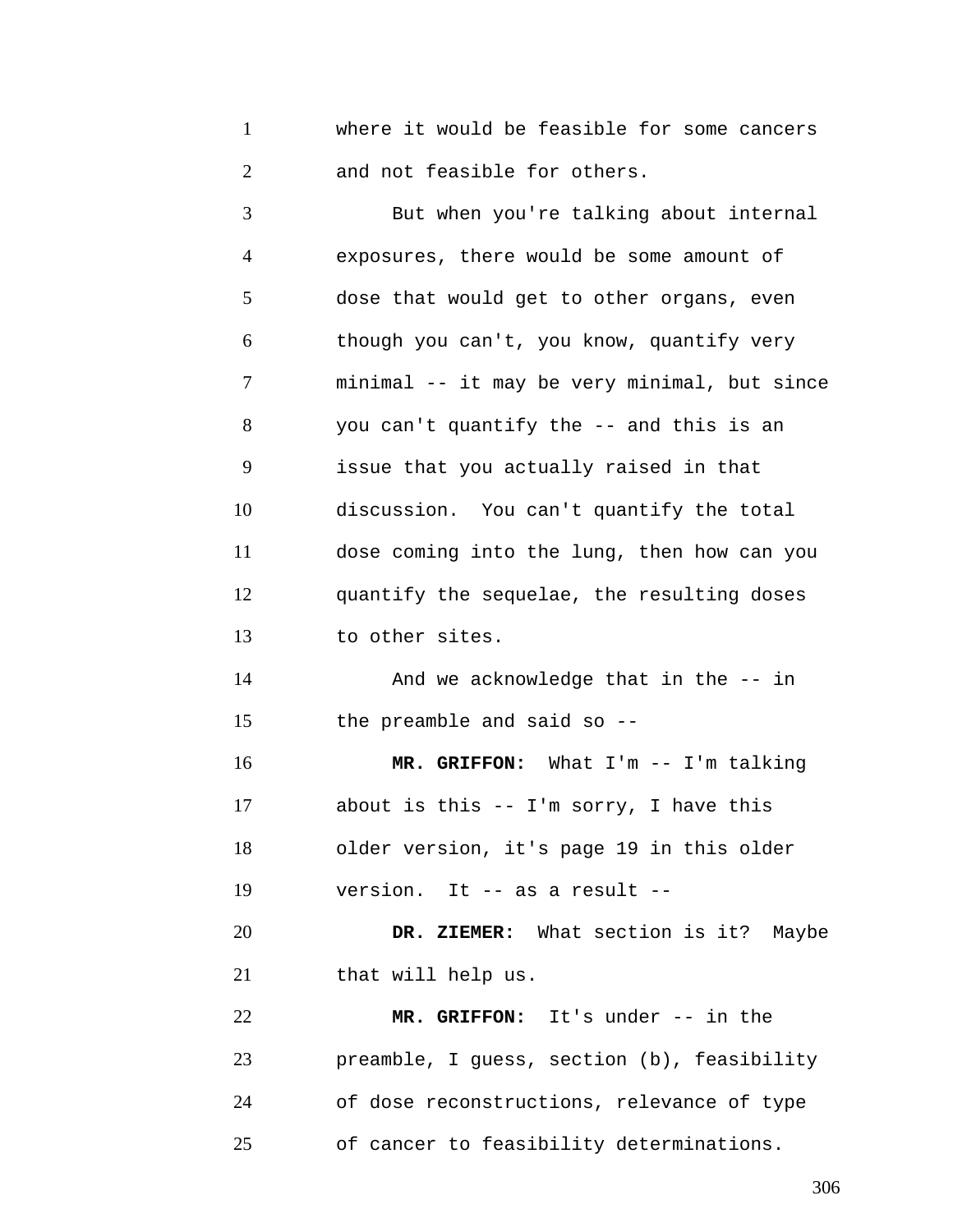| $\mathbf{1}$   | MR. KATZ: Right, which is --                 |
|----------------|----------------------------------------------|
| $\overline{2}$ | MR. GRIFFON: Right. And I mean it            |
| 3              | says (reading) As a result -- this is after  |
| $\overline{4}$ | the theoretical discussions.                 |
| 5              | (Reading) As a result, the scientific        |
| 6              | finding concerning the feasibility of        |
| 7              | estimating doses in cases involving internal |
| 8              | exposures -- internal underlined, emphasized |
| 9              | -- would have to apply to all cancers.       |
| 10             | So that led me to believe that -- that       |
| 11             | the same principle was not --                |
| 12             | MR. KATZ: In other words --                  |
| 13             | MR. GRIFFON: -- used for external --         |
| 14             | MR. KATZ: -- feasibility determination       |
| 15             | -- if -- if we were going about a cancer-    |
| 16             | specific feasibility determination, it would |
| 17             | have to apply to all cancers --              |
| 18             | MR. GRIFFON: Oh, okay.                       |
| 19             | MR. KATZ: -- but we've taken that out        |
| 20             | of the rule --                               |
| 21             | MR. GRIFFON: You take --                     |
| 22             | MR. KATZ: -- so it's not an issue.           |
| 23             | MR. GRIFFON: So it's --                      |
| 24             | MR. KATZ: It's not an issue.                 |
| 25             | MR. GRIFFON: -- (Inaudible) is               |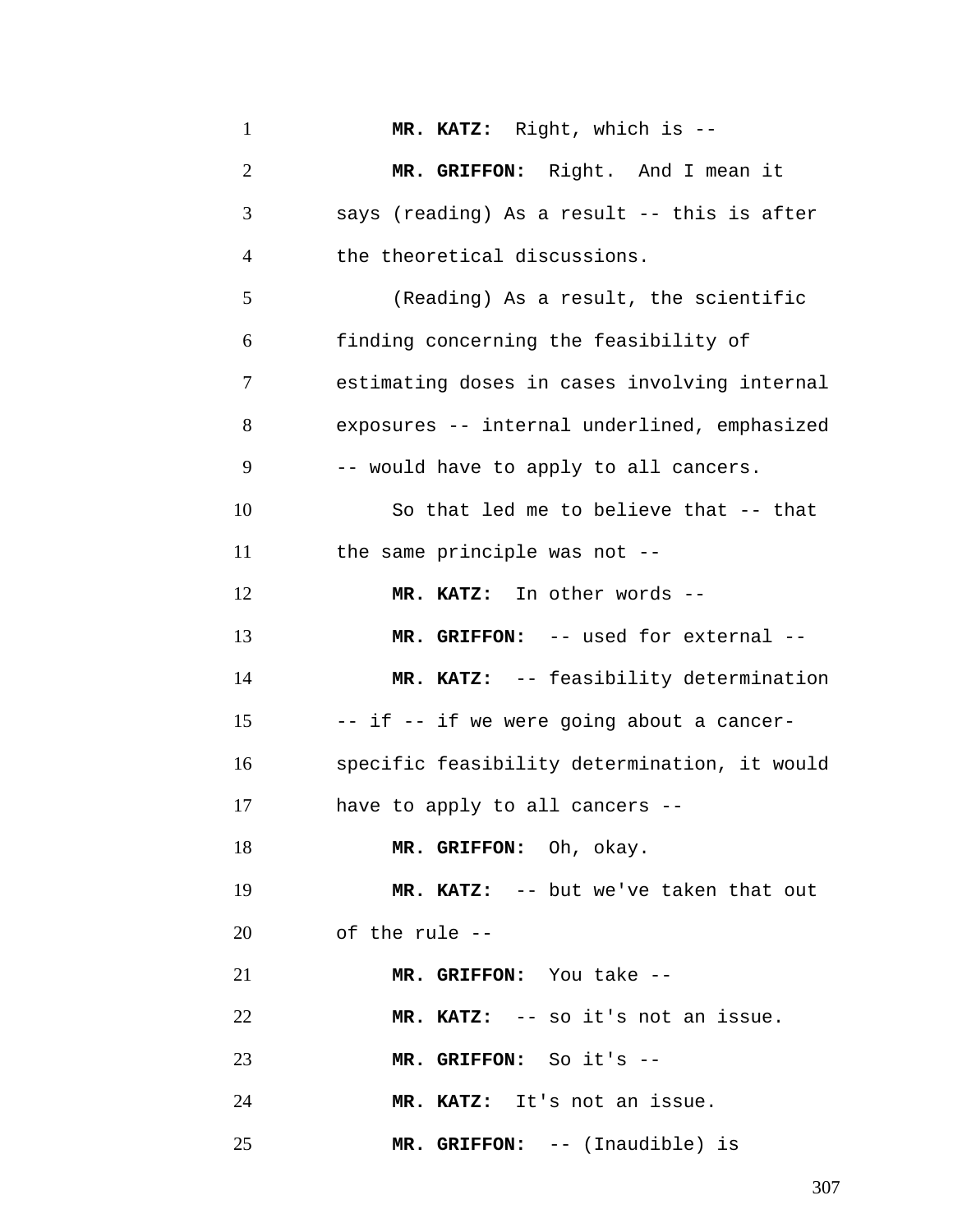| $\mathbf{1}$   | straight, I just wanted to clarify that --   |
|----------------|----------------------------------------------|
| $\overline{2}$ | MR. KATZ: That's just a discussion of        |
| 3              | -- of the reasons --                         |
| $\overline{4}$ | MR. GRIFFON: A variety --                    |
| 5              | MR. KATZ: -- how our thinking went as        |
| 6              | to why we eliminated the cancer-specific     |
| 7              | provision.                                   |
| 8              | MR. GRIFFON: Okay, I -- okay, thank          |
| 9              | you.                                         |
| 10             | MR. KATZ: Yeah.                              |
| 11             | DR. ZIEMER: Yeah, Mike.                      |
| 12             | MR. GIBSON: Just a clarification for -       |
| 13             | - from NIOSH for the record. You know,       |
| 14             | we've had a lot of talk back and forth here  |
| 15             | about determining worst case exposure to     |
| 16             | determine if someone's eligible for the      |
| 17             | Special Exposure Cohort. I will tell you I   |
| 18             | am one from the field, I have health physics |
| 19             | experience, I've been involved in            |
| 20             | rulemaking, policy/procedure review, et      |
| 21             | cetera. Is NIOSH stating to us here now      |
| 22             | that if they have enough data, whether it's  |
| 23             | one datapoint or several, to determine a     |
| 24             | maximum dosage to determine eligibility for  |
| 25             | Special Exposure Cohort, will you use that   |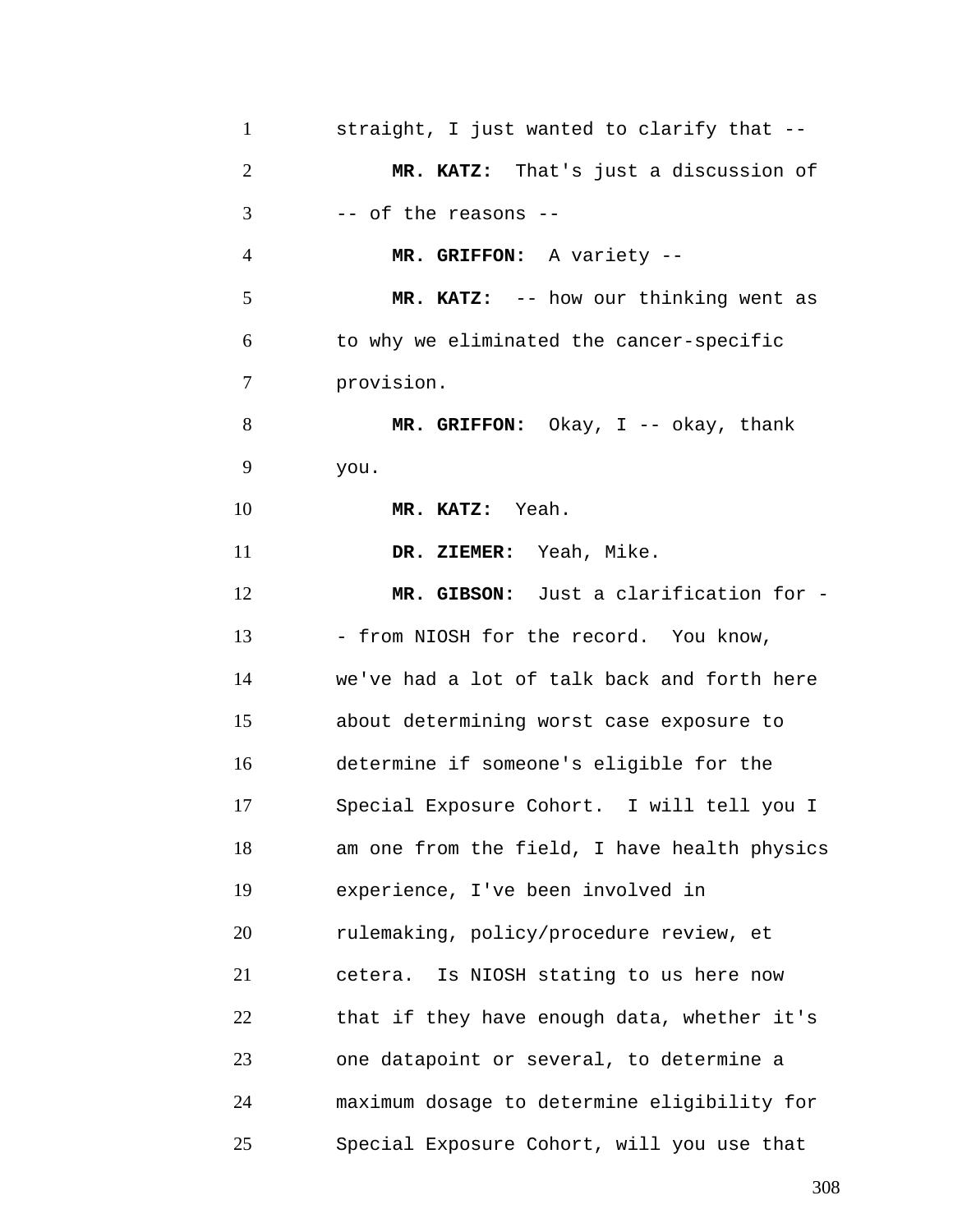1 2 3 same maximum dosage for their individual dose reconstruction if they're denied their Special Exposure Cohort status?

4 5 6 7 8 9 10 11 12 13 14 **MR. KATZ:** If they're -- if they're denied. Oh, and that's where -- there was some discussion here about the difference between maximum exposure and individual doses, those are different. So you would be applying the single exposure model to the situation, but you wouldn't have as a result the same doses to each individual because those doses would depend on other factors, including what type of cancer they have and  $--$  but  $--$  Jim, you want to  $--$ 

15 16 17 18 19 20 21 22 23 24 25 **DR. NETON:** More than likely this would occur in a situation where you've had an estimate of air concentration and NIOSH was able to determine -- it more than likely would not be based on a single measurement, but if we have multiple measurements where we could estimate the maximum air concentration that could have possibly occurred, that air concentration then would be used and people, based on their occupancy time in the area and other factors, would be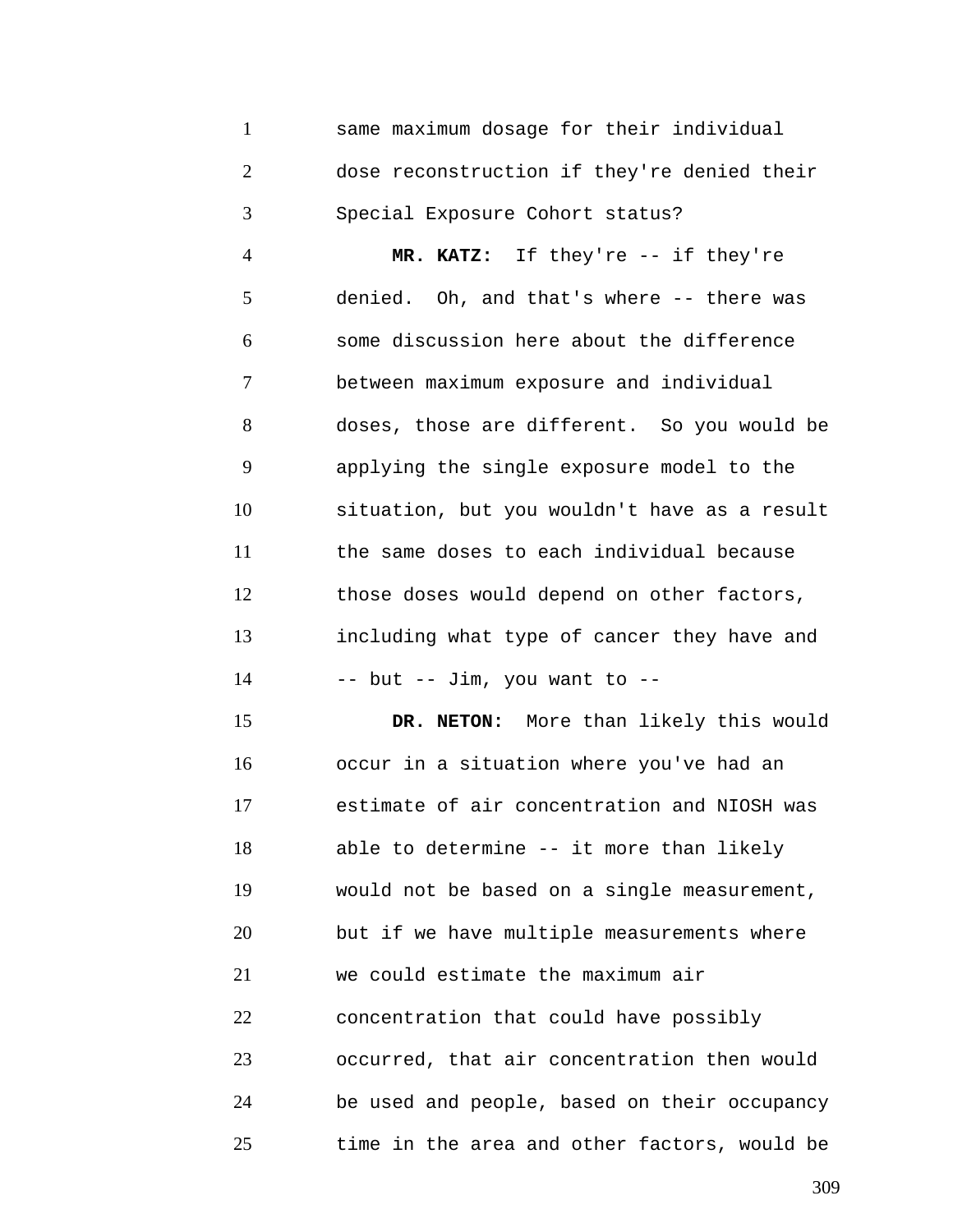|              | -- their internal dose would be calculated |
|--------------|--------------------------------------------|
| <sup>2</sup> | using that air concentration that was      |
| 3            | estimated to be the upper limit, that's    |
|              | true. It could be. It doesn't have to be,  |
|              | but it could be.                           |

6 7 8 9 10 11 **MR. GIBSON:** Could be, so you're not - that's applying what -- on the record, NIOSH is saying that you won't specifically use the worst-case dose estimate to deny someone SEC status as you will to apply to their dose reconstruction.

12 13 14 15 16 **MR. KATZ:** And it depends on whether you have other data to do better than that. If that's the -- if that's the limits of your data, to use that worst-case exposure - - I mean then you're using it. Right?

17 18 19 20 21 22 23 24 25 **DR. NETON:** That would be the last - would be the last piece of data we would have that -- before we would go to SEC or before we say we can't do it. We have to have something. You know, we're not going to make this up out of thin air. We're going to have to have some kind of data that would substantiate the air concentration in the example I used that we apply. And it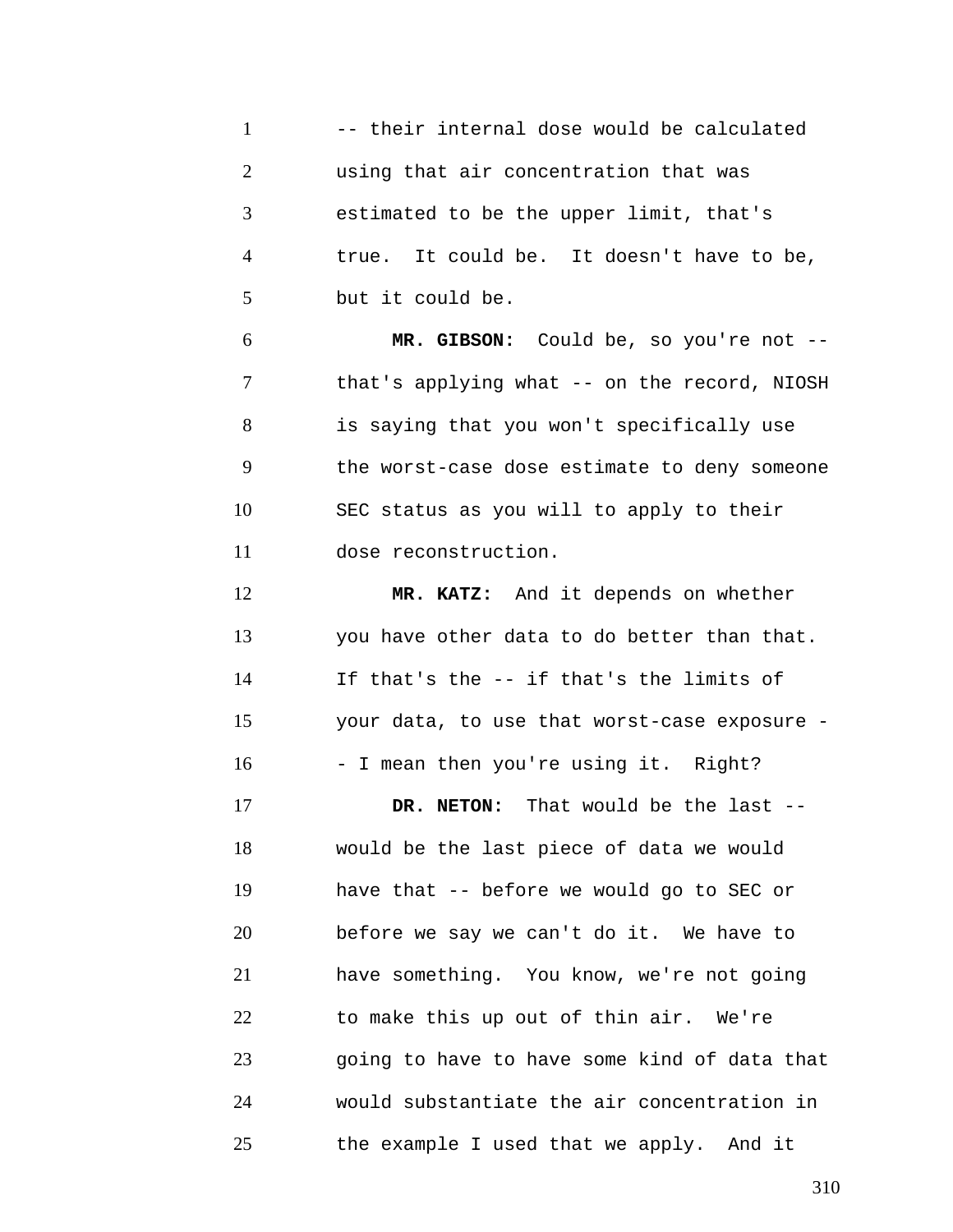1 2 3 4 would be up to review to determine if that was sufficient -- you know, was -- did NIOSH have sufficient data to make that upper estimate.

5 6 7 8 9 10 11 12 13 14 15 16 17 18 19 20 21 22 23 24 25 **MR. GIBSON:** I understand that. I'm coming from the back -- back end. If someone applies for Special Exposure Cohort and you go through what data you have and determine a worst-case exposure, say no, this petition doesn't qualify. Will you take that same determination, that highest level, and use it as their dose reconstruction (Inaudible) for the probability of causation or whatever? **DR. NETON:** I don't know that in the SEC petition evaluation that we would necessarily flesh out the exact details of how would we do the dose reconstruction, you know, down to the model we would use, but we would have to ascribe the data that were available to do the dose reconstruction. In other words, I don't -- I don't think we would do dose reconstructions to say we can do dose reconstructions in an SEC petition evaluation. We will -- we will outline the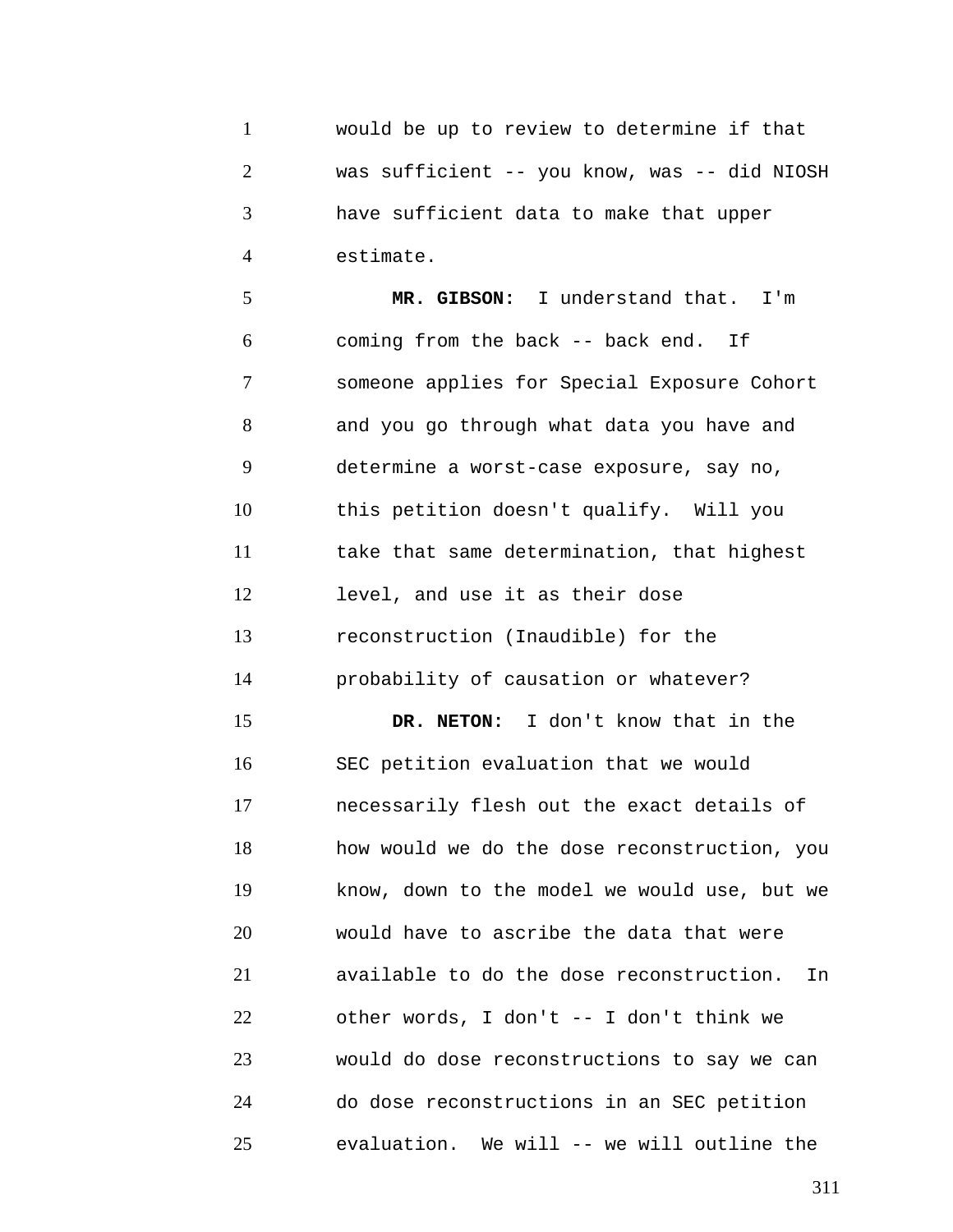1 2 3 type of information that we believe are available to allow us to estimate doses in that cohort.

4 5 6 7 8 9 10 11 12 13 14 15 16 17 18 19 20 21 22 23 24 25 **MR. GIBSON:** Worst case. **DR. NETON:** Worst case, yes. **MR. GIBSON:** So the ans-- if I can get an answer for the record, it's that the estimated dose used to determine whether or not someone qualifies for SEC status is not necessarily the exposure or the dosage that will be assigned to them when you do dose reconstruction. There is a difference. **DR. NETON:** Well, I think what I'm saying is I don't know that we will ac- we're not going to actually calculate doses to members of the SEC petition cohort. We're going to describe as clearly as we can the information that we believe is available to allow us to do those dose reconstructions, so -- and that may involve some -- some spelling out of air samples that were available and the concentrations that would be used in the exposure models, so you know -- but we're not going to develop an entire exposure model to -- to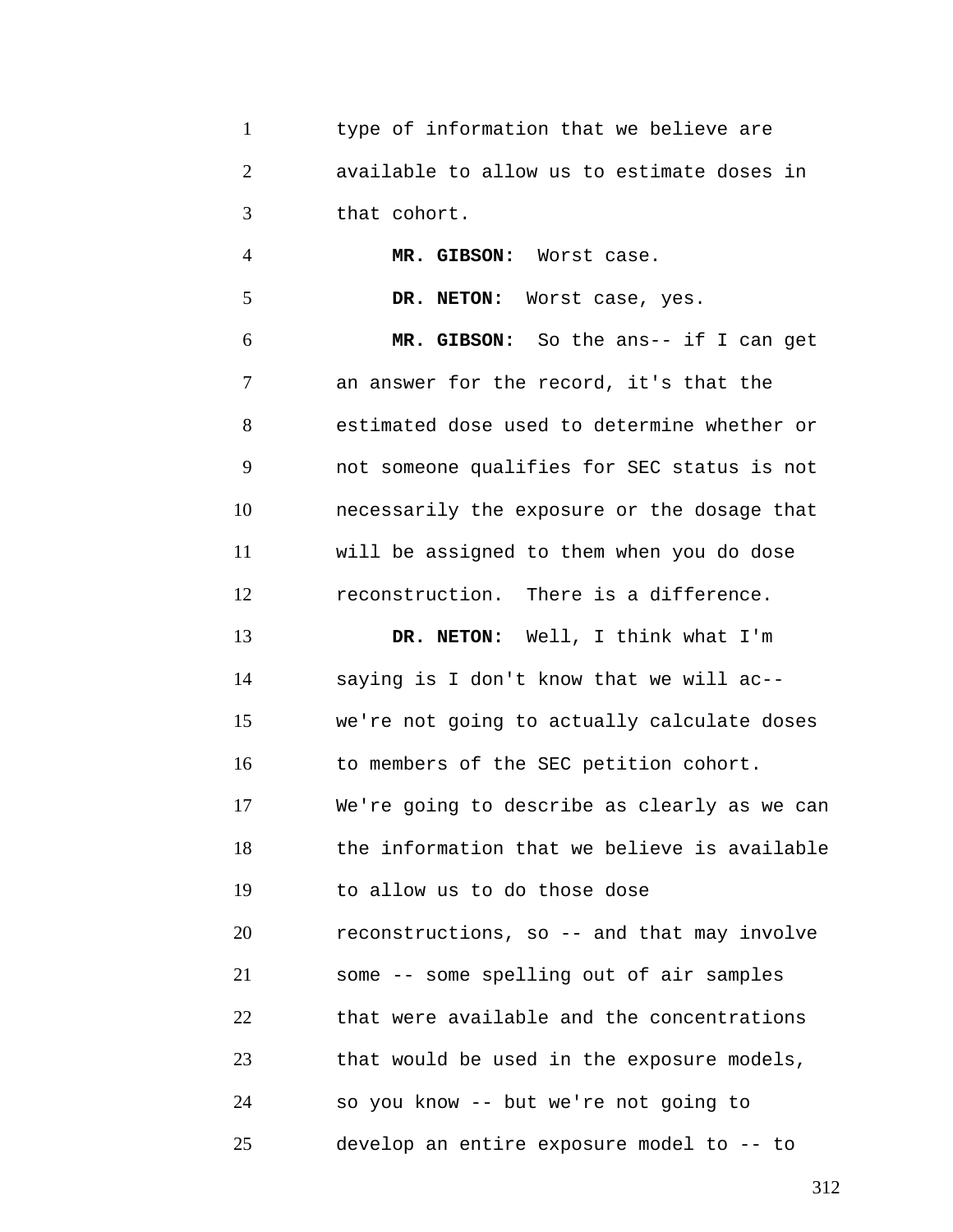| $\mathbf{1}$   | document that we believe we can do dose     |
|----------------|---------------------------------------------|
| $\overline{2}$ | reconstructions.                            |
| 3              | MR. GIBSON: I understand that. Let          |
| $\overline{4}$ | me try --                                   |
| 5              | MR. GRIFFON: It gets back to the same       |
| 6              | thing I was discussing. I really think it - |
| 7              |                                             |
| 8              | MR. GIBSON: Right, I mean there's           |
| 9              | health physicists discussing it, now I'm    |
| 10             | trying to say -- you're trying to take --   |
| 11             | take a worst-case scenario to see if they   |
| 12             | qualify or not for SEC. That wouldn't       |
| 13             | necessarily be the dosage -- if they're     |
| 14             | denied SEC status, that wouldn't be the     |
| 15             | dosage applied to them on their dose        |
| 16             | reconstruction.                             |
| 17             | MR. GRIFFON: Well, you wouldn't             |
| 18             | necessarily --                              |
| 19             | MR. GIBSON: Not necessarily --              |
| 20             | MR. GRIFFON: (Inaudible)                    |
| 21             | MR. GIBSON: (Inaudible)                     |
| 22             | DR. NETON: That would be the worst-         |
| 23             | case scenario, but we may be able to do     |
| 24             | better than that, depending on what         |
| 25             | information was available. I'm sorry, I     |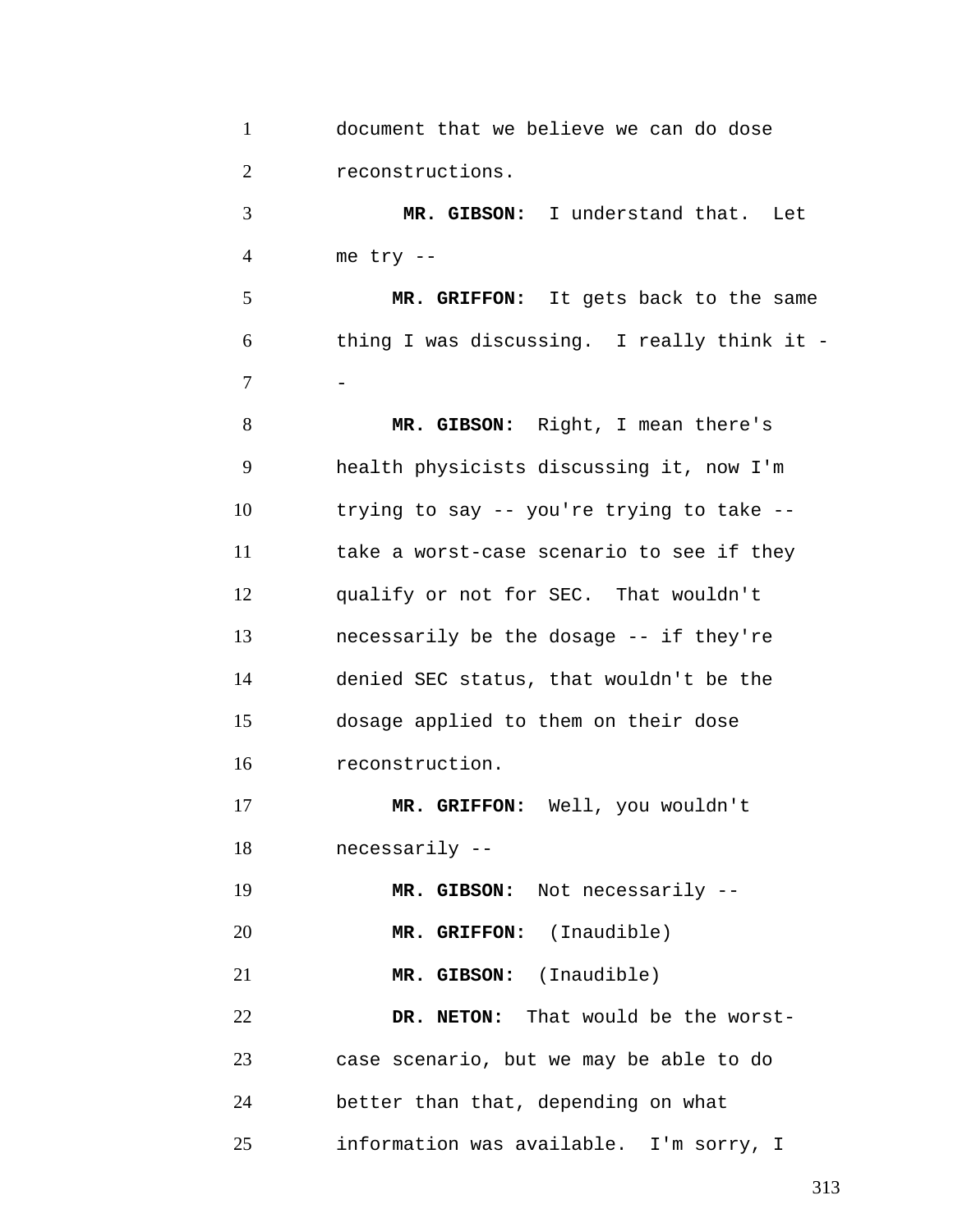1 misunderstood --

2 3 4 5 6 7 8 9 10 11 12 13 14 15 16 17 18 19 20 21 22 **MR. GIBSON:** So there's a difference. **DR. NETON:** Okay, sorry. **DR. ZIEMER:** Tony. **DR. ANDRADE:** Okay, one more time. I think I now fully understand where Mark and Mike are coming from, and I think what - where Jim is coming from and where we're all having a little bit of difficulty in understanding each other is the following. If we don't have enough information available on all of the things that normally are considered in a dose reconstruction - dosimetry, source term, process information, et cetera -- if there is not enough information or that information is very sketchy about the source term and therefore the range of doses that people could have received, then indeed that thing -- that particular situation would point directly to a special cohort status. **MR. GRIFFON:** But that's not what the

23 rule says. That's my point.

24 25 **DR. ANDRADE:** But I -- I think that's - -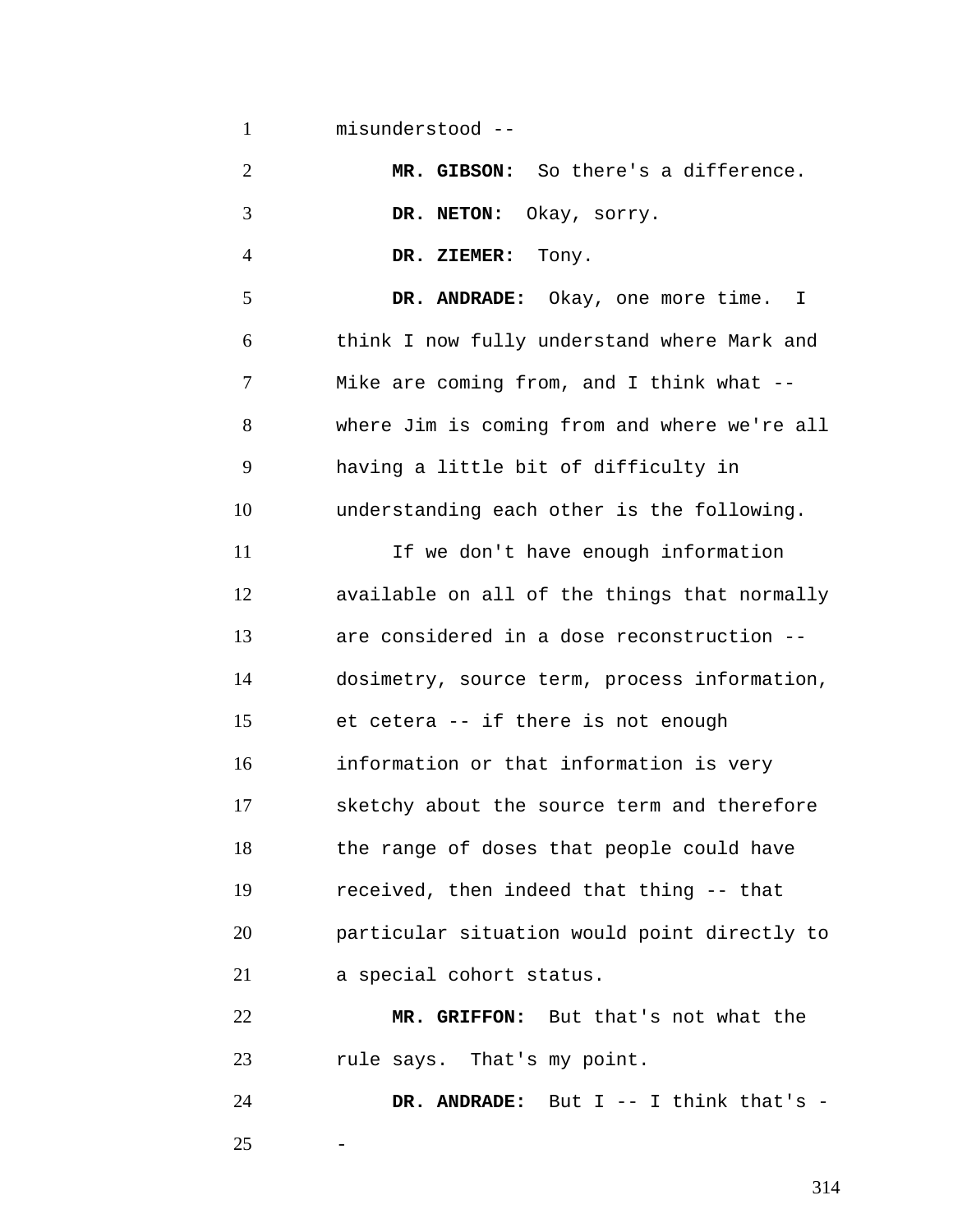1 2 3 4 5 6 7 8 9 10 11 12 13 14 15 16 17 18 **MR. GRIFFON:** Well, maybe I'm -- maybe I'm being too cynical, but that's not the way the rule is written. It's if you can get a maximum, it's feasible, you're done. The question I'm grappling with is sufficient accuracy. And like Paul's pointed out, you can get a maximum that's very inaccurate. Maybe in the guidelines -- I'm saying I have some ideas on it and I've -- I've brought these up to NIOSH -- not on the Board, but off-line -- ideas of maybe ways to look at a brighter-line test for sufficiently accurate 'cause I think that - you know, you can have -- you can have a max-- just to be cynical, you can put that wide distribution out just to say well, we don't want to do an SEC for this group, you know.

19 20 21 22 23 24 25 **DR. ZIEMER:** Well, folks, we're starting to recycle discussions that we've had a number of times. I think -- I think we all realize there's an issue here that we may have to grapple some more with, but it's going to be harder and harder to grapple with it on an empty stomach.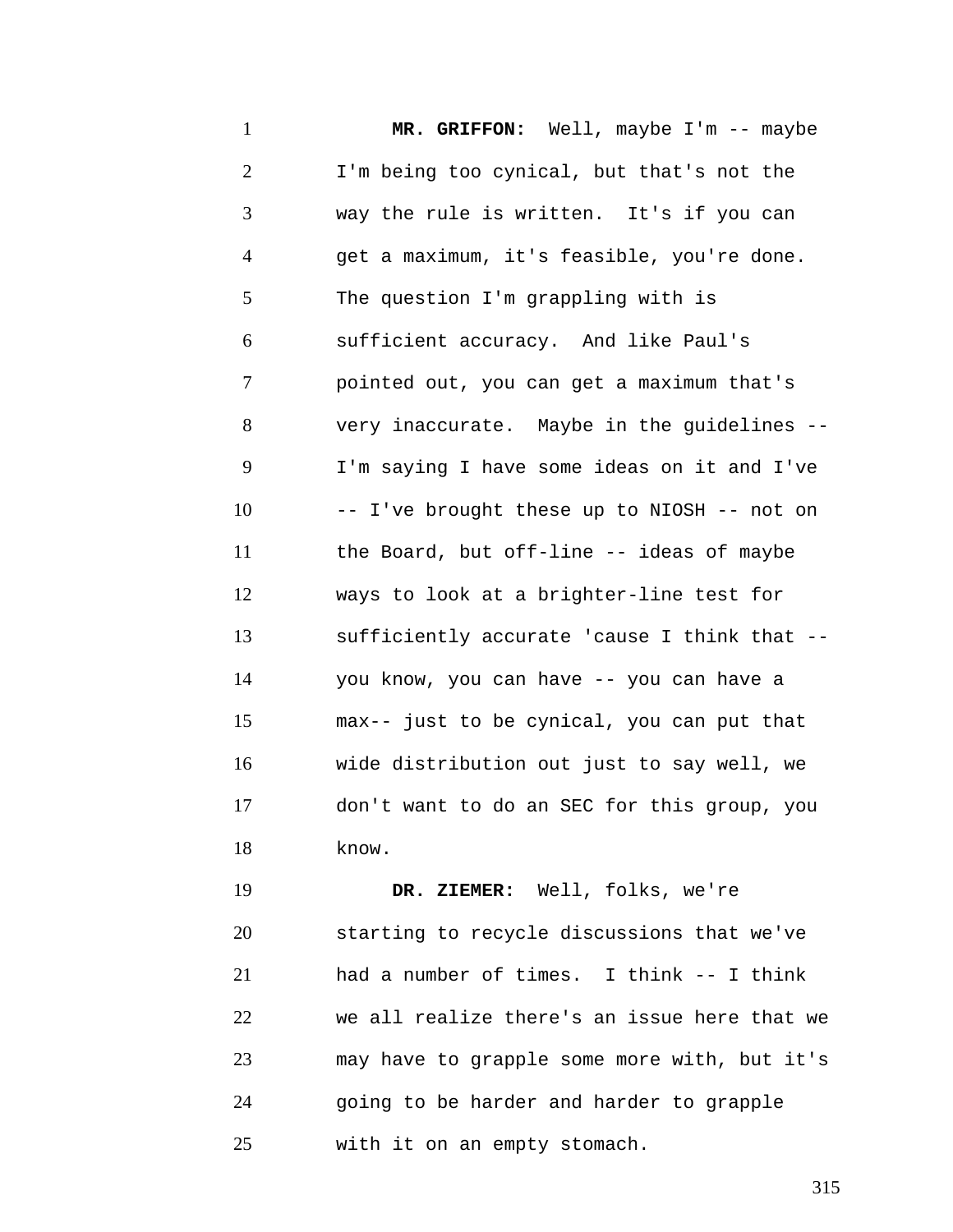| $\mathbf{1}$   | No, in reality we now -- we do have an       |
|----------------|----------------------------------------------|
| $\overline{2}$ | evening session. We need to allow some time  |
| 3              | for a break and for folks to eat their       |
| $\overline{4}$ | dinner, so we're going to recess until 7:00  |
| 5              | o'clock.                                     |
| 6              | Well, I'm skipping site profile status       |
| 7              | because if we do site profile status         |
| 8              | tonight, we're going to skip supper -- well, |
| 9              | maybe I should call for a motion on which    |
| 10             | you'd rather skip, but I --                  |
| 11             | DR. MELIUS: The only question I have         |
| 12             | is does Jim Neton want to present the        |
| 13             | Bethlehem slides from that -- he has some    |
| 14             | overheads on -- before the session tonight?  |
| 15             | Not now, but before the session tonight --   |
| 16             | DR. ZIEMER: Well, that --                    |
| 17             | DR. MELIUS: -- sort of an up-- an            |
| 18             | update --                                    |
| 19             | DR. ZIEMER: -- would depend on how           |
| 20             | long that will take. We need to allow time   |
| 21             | for the public.                              |
| 22             | DR. NETON: Oh, I see, you'd like to          |
| 23             | have an idea what the Bethlehem Steel --     |
| 24             | DR. MELIUS: Well, I think -- I think         |
| 25             | you have three overheads on -- I mean --     |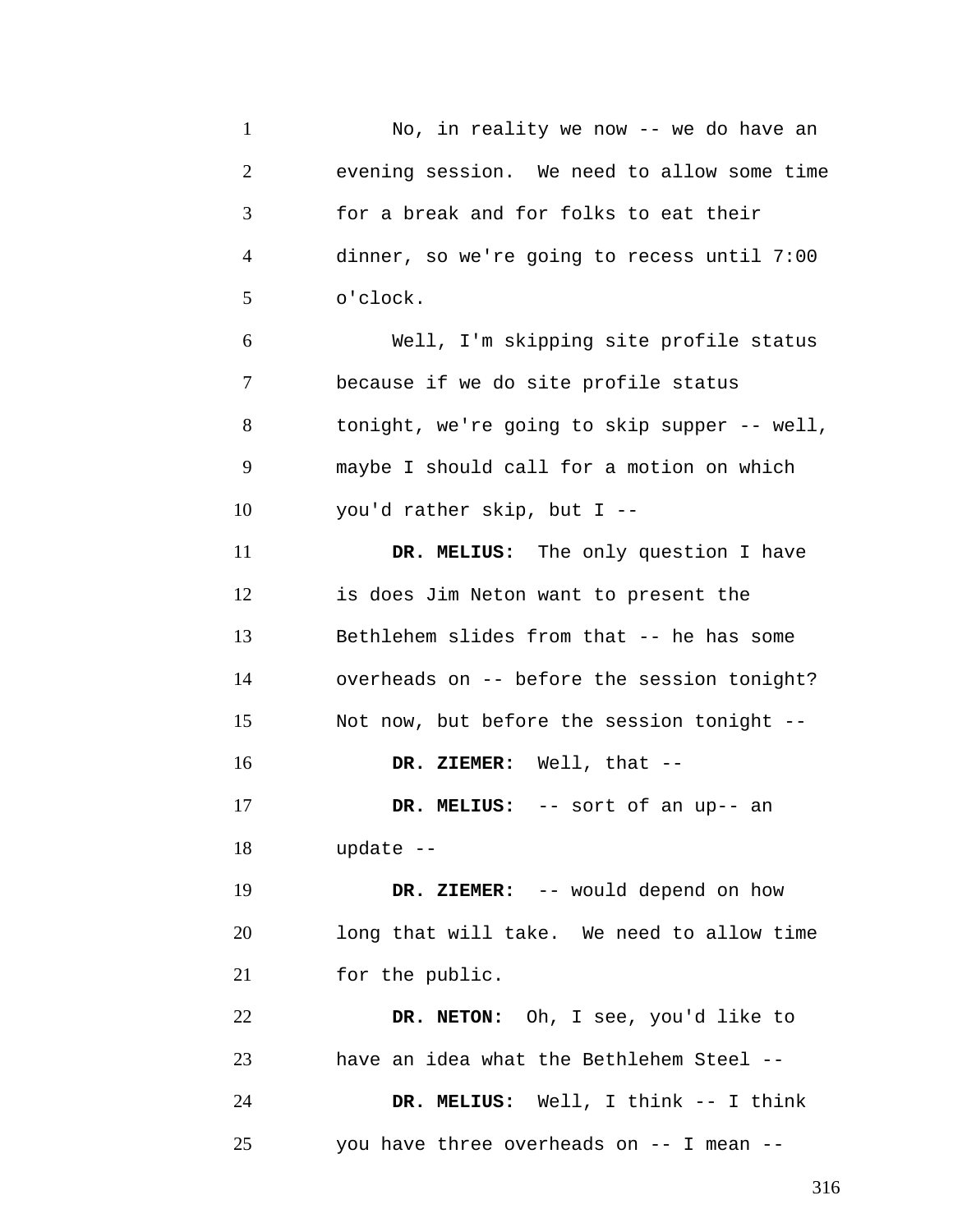| $\mathbf{1}$   | DR. NETON: I could literally do that -       |
|----------------|----------------------------------------------|
| $\overline{2}$ |                                              |
| 3              | MR. KATZ: Turn the mike on.                  |
| $\overline{4}$ | DR. NETON: -- (Inaudible) minutes.           |
| 5              | MR. ELLIOTT: Turn the mike on, please.       |
| 6              | DR. NETON: I'm sorry. I could                |
| 7              | probably do that in ten or 15 minutes, it's  |
| 8              | two slides or a slide and a half, so it's up |
| 9              | to you all.                                  |
| 10             | DR. MELIUS: Do it at 7:00, that's what       |
| 11             | $I'm$ --                                     |
| 12             | DR. ZIEMER: Is there any objection to        |
| 13             | doing that at the front end for the -- and   |
| 14             | the -- it would be beneficial for the        |
| 15             | members of the public, as well.              |
| 16             | DR. MELIUS: 'Cause it's going to come        |
| 17             | up and $I$ -- I figure --                    |
| 18             | DR. ZIEMER: Sure. Jim --                     |
| 19             | DR. NETON: I can do that.                    |
| 20             | DR. ZIEMER: -- let's plan on that.           |
| 21             | DR. NETON: So that would be the              |
| 22             | beginning of the public -- we're not going   |
| 23             | to start the public session early. Right?    |
| 24             | DR. ZIEMER: No, we'll start it at 7:00       |
| 25             |                                              |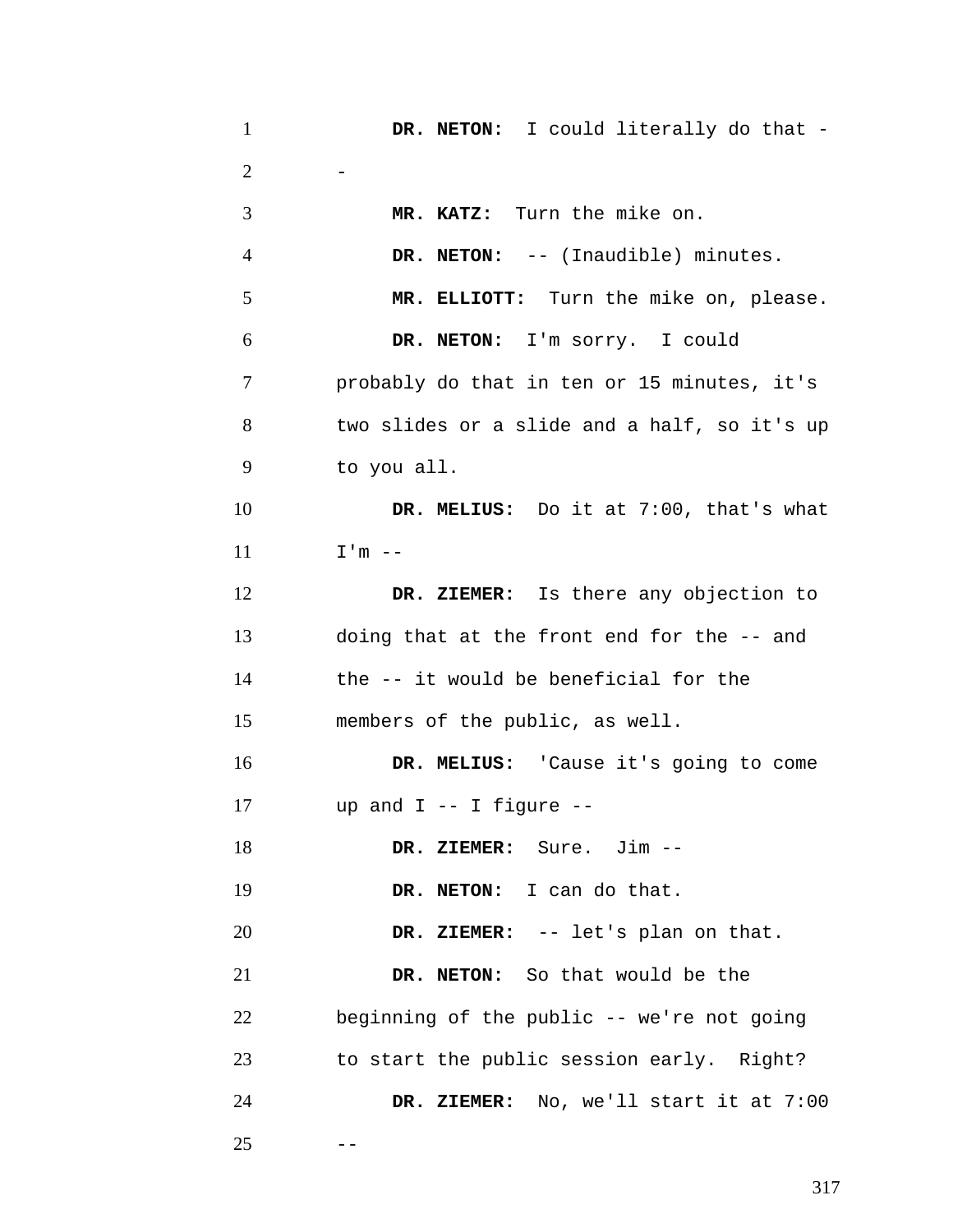| $\mathbf{1}$   | DR. NETON: Fine.                             |
|----------------|----------------------------------------------|
| $\overline{2}$ | DR. ZIEMER: -- and go from there. And        |
| 3              | then the rest of your presentation we can    |
| 4              | work in tomorrow. So we will recess until    |
| 5              | 7:00 o'clock. Thank you.                     |
| 6              | (Whereupon, a dinner recess was taken        |
| 7              | from 5:30 p.m. to 7:00 p.m.)                 |
| 8              | (7:00 p.m.)                                  |
| 9              | <b>INTRODUCTION</b>                          |
| 10             | DR. ZIEMER: I feel like you're so far        |
| 11             | back here, I have to come back and see who's |
| 12             | here.                                        |
| 13             | Welcome to the public session of the         |
| 14             | Advisory Board on Radiation and Worker       |
| 15             | Health. Actually all of the sessions are     |
| 16             | public, but this is the public comment       |
| 17             | session.                                     |
| 18             | My name is Paul Ziemer and I Chair this      |
| 19             | Board. I want to introduce the other         |
| 20             | members of the Board. I'll point out to you  |
| 21             | first of all that the program that we're     |
| 22             | involved in is administered by four Federal  |
| 23             | agencies. That may or may not be a good      |
| 24             | thing. You would have to decide for          |
| 25             | yourself, but these are the four agencies    |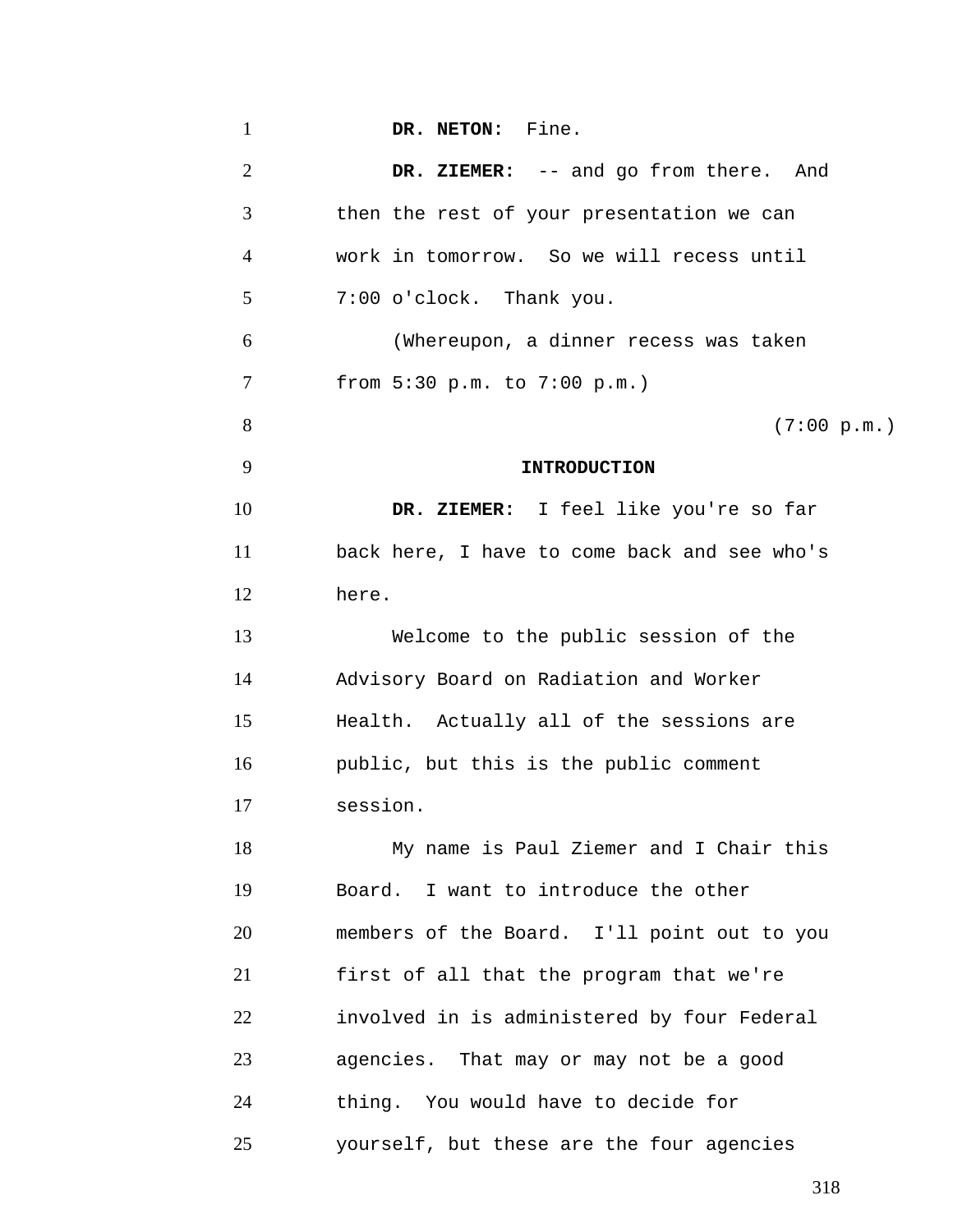1 involved.

2 3 4 5 6 7 8 9 10 11 12 13 14 15 This particular Board works closely with NIOSH, which is part of the Department of Health and Human Services, and we provide our advice to the Secretary of Health and Human Services. So that's the group that we work with closely. The National Institutes for Occupational Safety and Health is part of NIOSH -- or a part of Health and Human Services, that second agency that you see there. But also the Department of Labor, the Department of Energy and the Attorney General's people are all involved in this program.

16 17 18 19 20 21 22 23 24 25 Now the members of the Board -- they all have placards up here, and I do have their names listed, and these individuals are appointed by the President under the requirements or under the provisions of this particular law that has put this whole thing in motion. The law says that the Board consists of no more than 20 members. We actually have 12 members of the Board. The members include affected workers, their representatives, and representatives from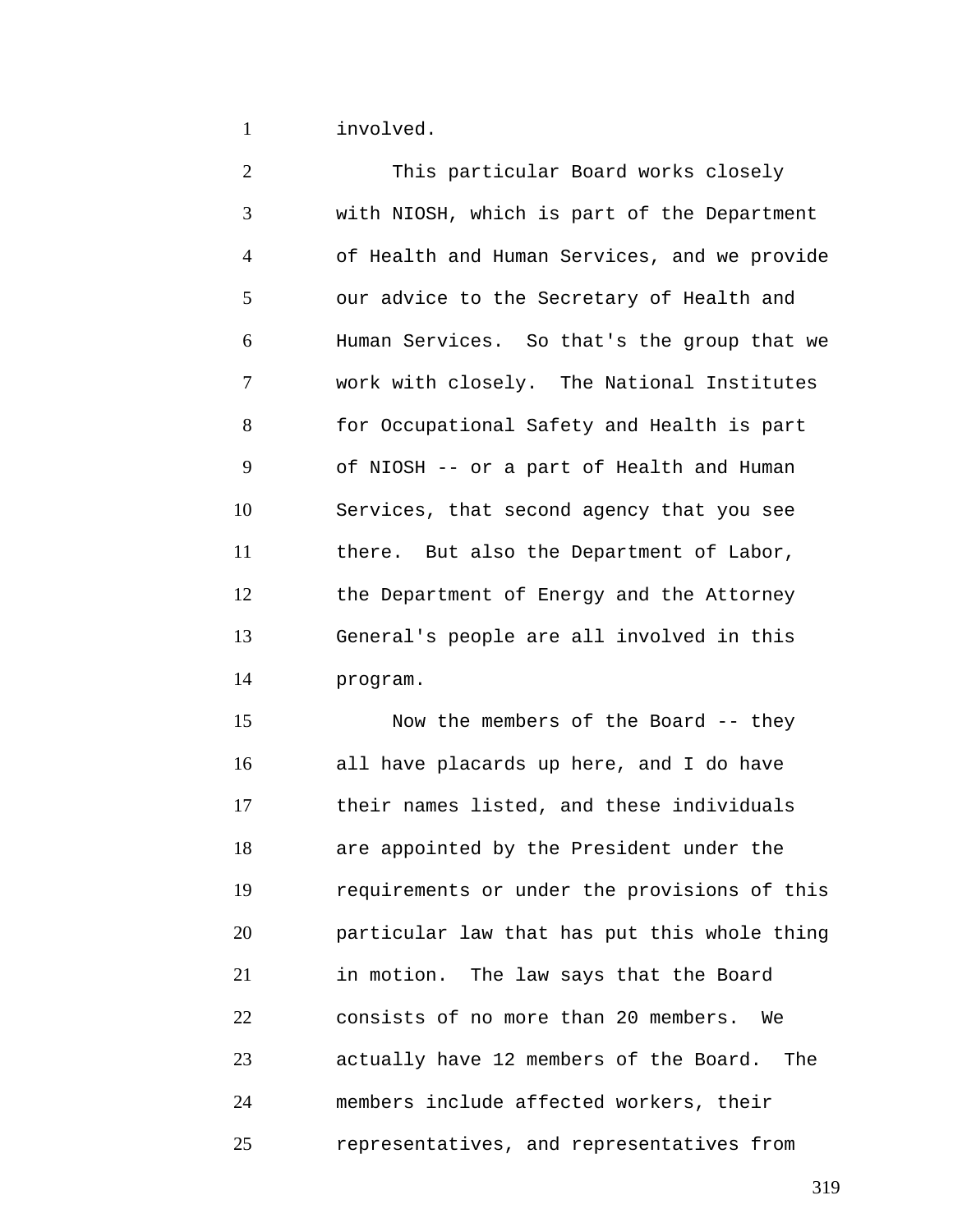| $\mathbf{1}$   | the scientific and medical communities. And  |
|----------------|----------------------------------------------|
| $\overline{2}$ | we have that kind of a spectrum of           |
| 3              | individuals here in this group represented   |
| $\overline{4}$ | today.                                       |
| 5              | (Pause)                                      |
| 6              | So here are the members of the               |
| 7              | committee. Larry Elliott is the Federal      |
| 8              | officer and he serves as a member of this    |
| 9              | Board, and then the others as you see listed |
| 10             | there -- Henry Anderson is not here tonight, |
| 11             | An -- we call him Tony, really, Antonio --   |
| 12             | Tony Andrade. Tony, indicate who you are --  |
| 13             | and I hope you can read these. Tony's at     |
| 14             | Los Alamos. Roy DeHart, Rich Espinosa, Mike  |
| 15             | Gibson over here, Mark Griffon, Jim Melius,  |
| 16             | Wanda Munn, Leon Owens -- Charles Leon       |
| 17             | Owens, Robert Presley and Genevieve          |
| 18             | Roessler. So these are the members of this   |
| 19             | Board.                                       |
| 20             | And finally I want to tell you or            |

21 22 23 24 25 remind you of what the responsibilities of the Board are, as defined by law. We have been involved in developing some guidelines that this program uses. Those have to do with what's called the determination of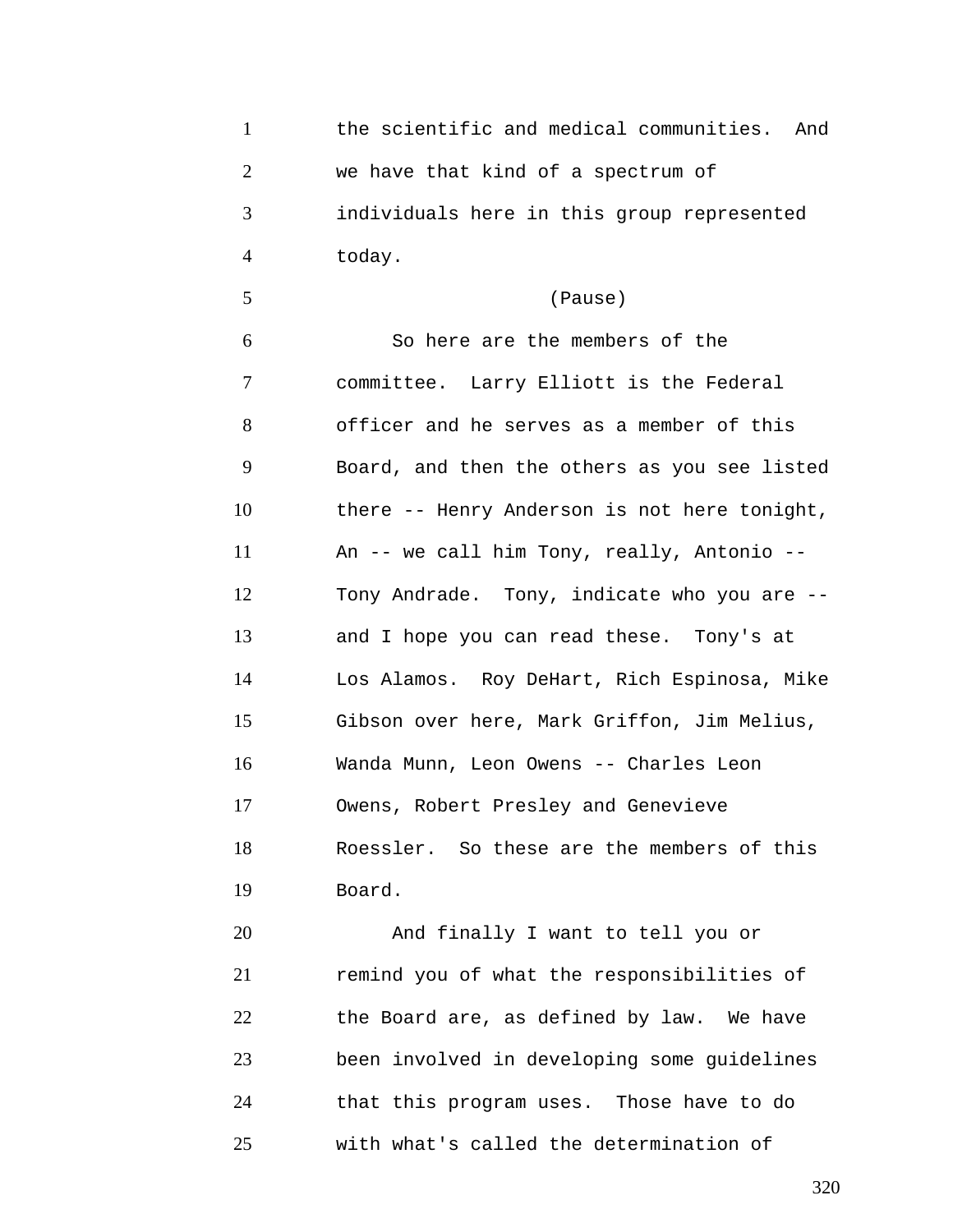1 2 3 4 5 6 probability of causation, the likelihood that a cancer was caused by radiation exposure. And also involved in reviewing and assessing the guidelines for what are called the dose reconstructions which are done for individual claimants.

7 8 9 10 11 Now the Board itself does not do the dose reconstructions. Those are done by the Federal agencies. But we have had input on developing the guidelines that are used to carry those out.

12 13 14 15 16 17 18 19 20 21 22 23 24 25 You also notice that we have a responsibility to assess the scientific validity and the quality of the dose reconstructions. For the Board that is a kind of audit responsibility. We are just getting underway with that. We will go back and select a number of cases that the - that the agency has assessed, and number of dose reconstructions, to evaluate -- in a sense, audit them and see whether or not we concur with their methodology and their findings on those. But we do not go back and review all of the dose reconstructions. This is a sampling to see if we note any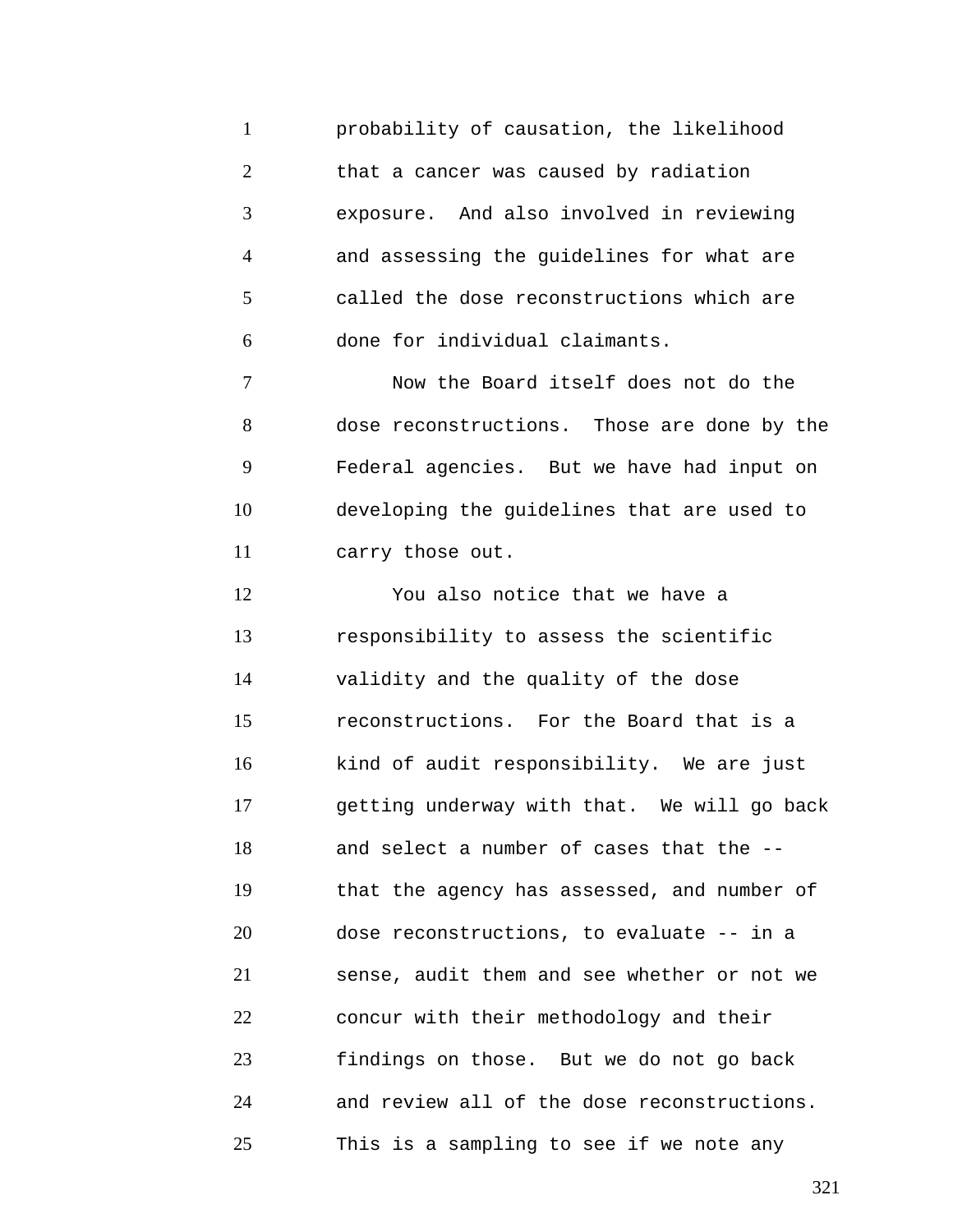1 2 3 4 5 errors -- systematic errors or other kinds of issues that might arise -- or is the agency carrying things out the way that the rules say that they should. So it's an audit type of function.

6 7 8 9 10 11 12 13 14 15 16 17 18 And then the third thing or the third main thing on the bullet -- or third main bullet here is the determination of what are called the Special Exposure Cohort groups. They're -- the legislation allows or provides for certain groups to petition to become part of what is called the Special Exposure Cohort, whereby separate individual dose reconstructions no longer would have to be done for those individuals if they so qualified, or groups of individuals. And that process -- the Board is also involved in those determinations.

19 20 21 22 23 24 25 The rule on how Special Exposure Cohorts -- or additions to what is called the Special Exposure Cohort, the rule on how that is done just came out two days ago, basically. I think it was the day before yesterday. So that process is just getting underway.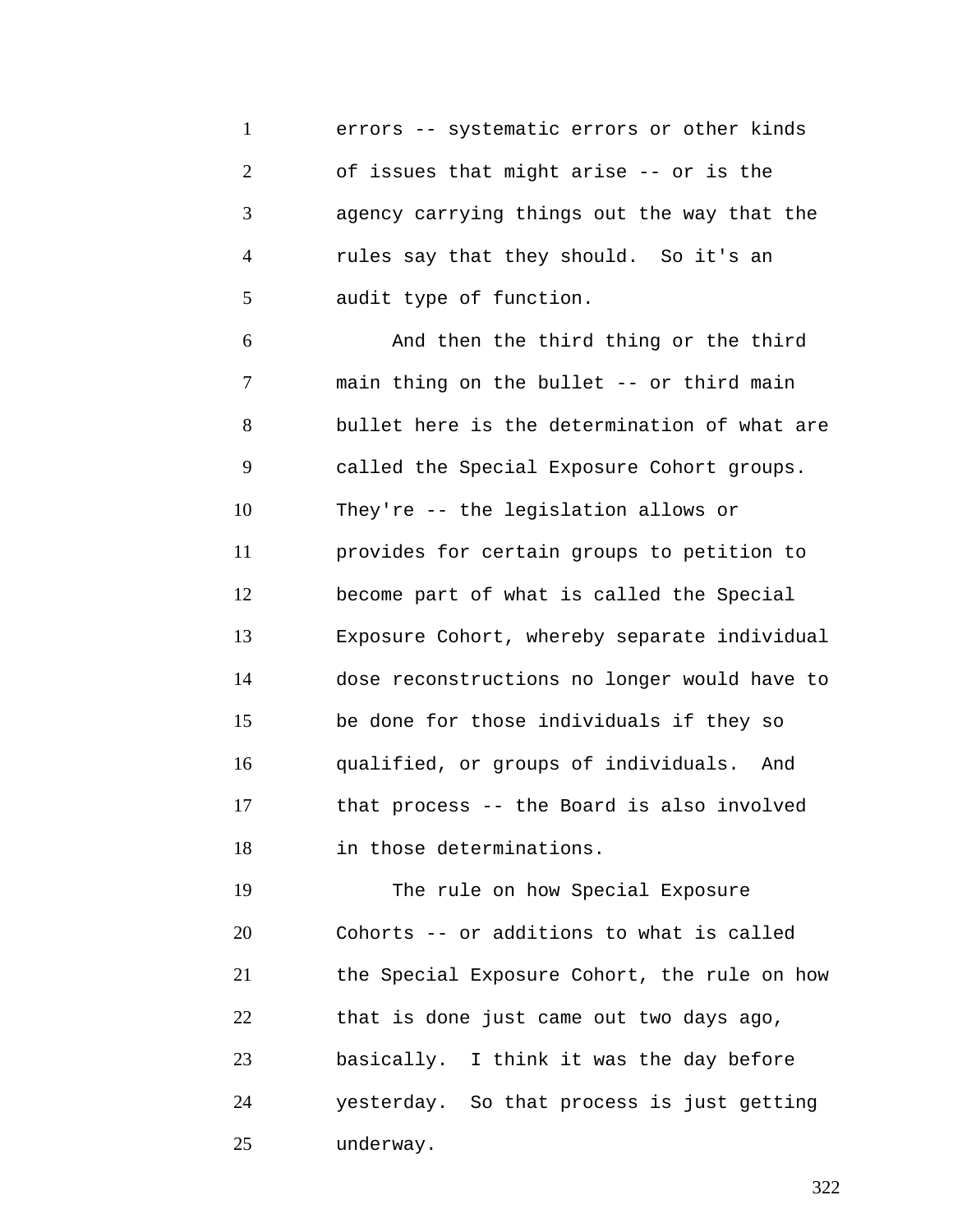1 2 3 So the Board really confines itself to those issues. We do not get involved really directly in people's individual cases.

4 5 6 7 8 9 10 11 12 13 14 15 16 17 Now there may be a number of you here today that want to talk about your individual cases, and that is fine. We're - - we typically hear a lot from people around the country about their experience with the program, positive or negative. And the benefit to the Board is not so much knowing what your personal case is about -- although we're glad to hear that -- but it is more to learn what your experiences are with the program, where you think changes could help, what difficulties you might have encountered that might be indicators of bigger problems in the program, that sort of thing.

18 19 20 21 22 23 24 25 We are not here to answer questions about your specific cases. In fact we could not do that, because of privacy rules, in an open forum anyway. So if you have particular issues about -- if you're a claimant or a person who is involved in a case, if you have specific questions, you may want to talk to some of the staffers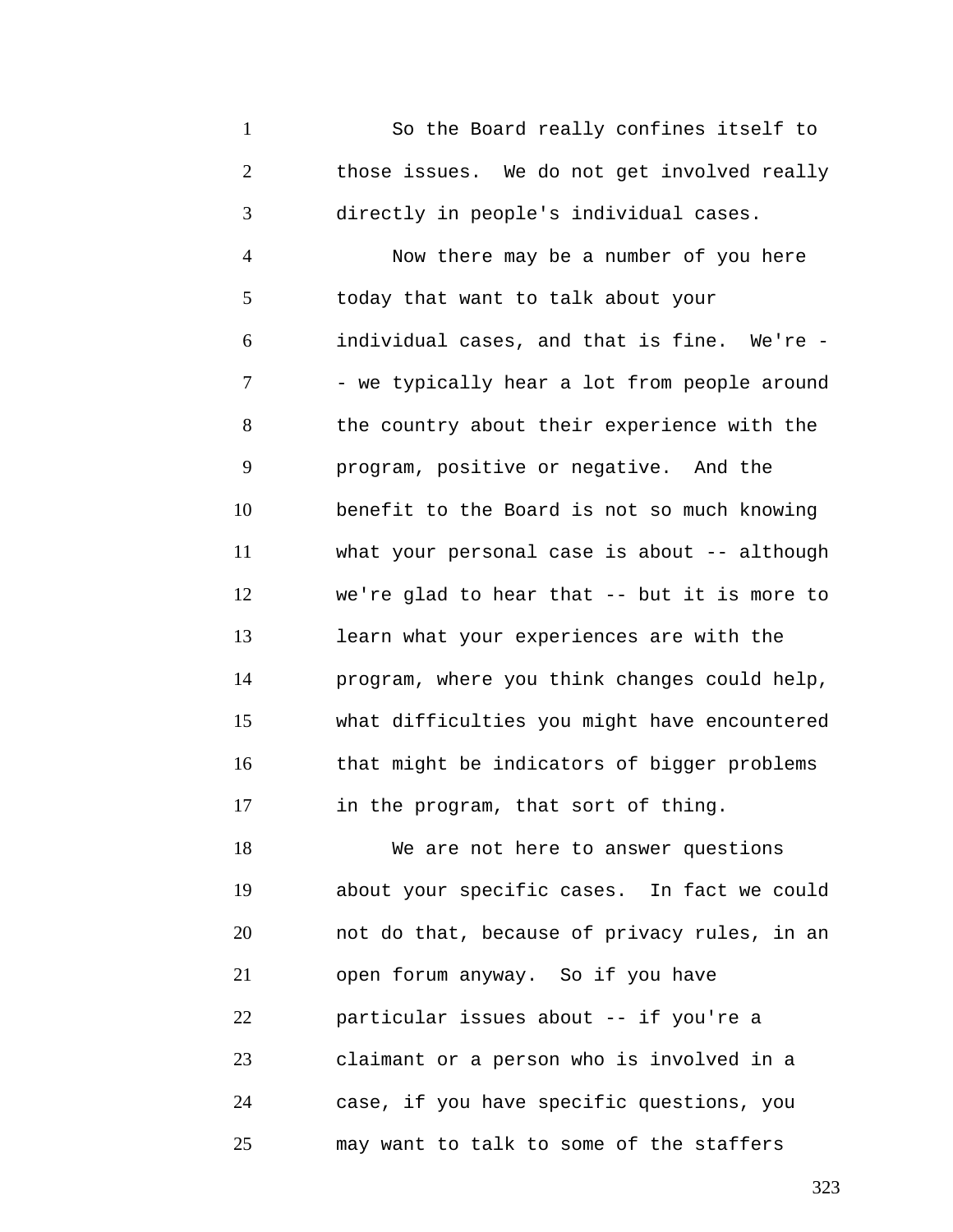1 2 3 afterwards and they can follow up on specific things for you if that is an issue for you.

4 5 6 7 8 9 10 But we -- we do welcome hearing information about your experiences. We can't necessarily answer questions -- you may have some questions, and if you do have questions we will try to find individuals who can answer them for you. But mainly we're here to learn what you have to say.

## **BETHLEHEM STEEL SITE UPDATE**

11

12 13 14 15 16 17 18 19 20 21 22 23 24 25 Now before we actually start with your comments, one of the staff people here, Dr. Jim Neton -- Dr. Neton is on the NIOSH staff and very much involved in the dose reconstruction process and the development of site profiles for various facilities around the country. And Jim has prepared some information about the Bethlehem Steel site and that site profile, and we thought that would be of interest to many of you tonight. He just has a few slides about that and we'll use that at the beginning here, and then have the opportunity to hear from you. So I'm going to turn the pointer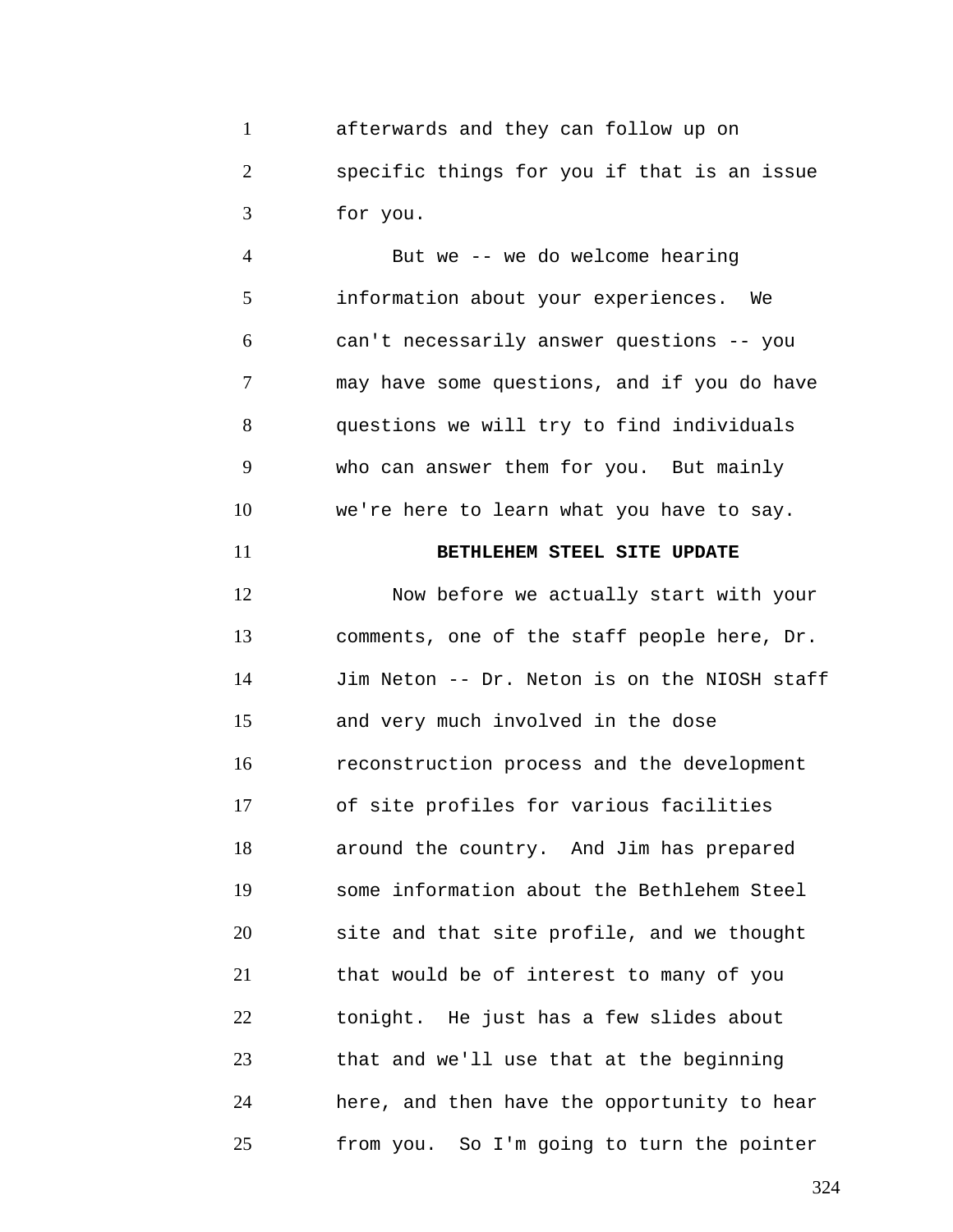1 and the mike over to Jim Neton.

2 3 4 5 6 7 8 9 10 11 12 13 **DR. NETON:** Thank you, Dr. Ziemer. I just have a couple of slides on the Bethlehem Steel profile. It's my pleasure to be here this evening to talk about what we've been doing on the Bethlehem Steel profile. I recognize some familiar faces in the crowd from the town hall meeting we had less than a month ago here, and I did indicate at that town hall meeting that we're working on this and I'm happy to say that we finished our analysis -- at least of the profile.

14 15 16 17 18 19 20 I have some other slides that we won't get into this evening. This is more for the public meeting tomorrow, but since you guys were all -- since the general public is here specifically to talk about Bethlehem Steel tonight, we thought we'd go over where we are with the ingestion pathway.

21 22 23 24 25 Just as a way of reminder to the Board and some members of the public why Bethlehem Steel is an Atomic Weapons Employer and included in the compensation program, Bethlehem Steel is a facility that obviously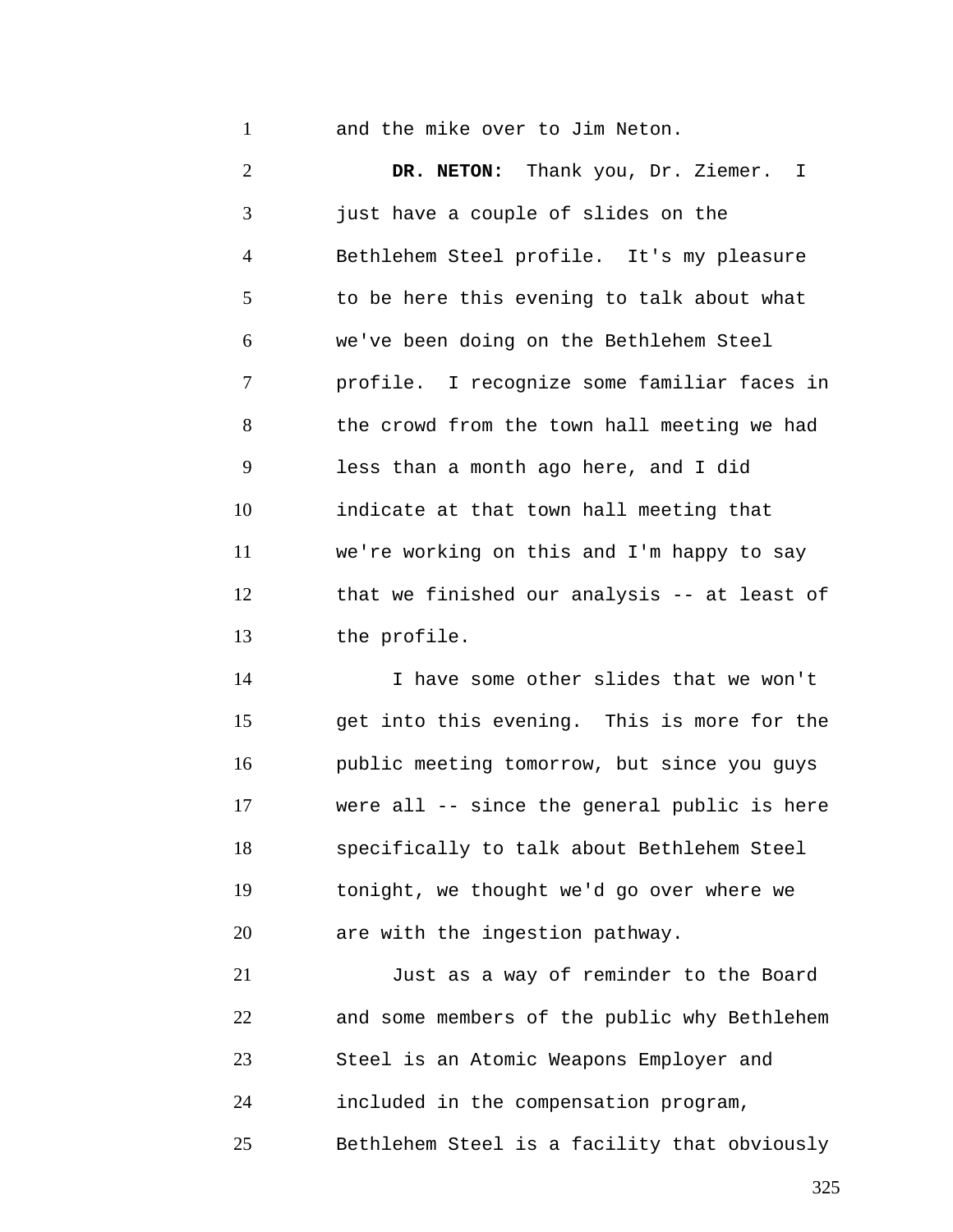1 2 3 4 5 6 7 8 9 10 11 12 13 14 15 16 17 18 19 20 21 22 23 24 25 processed steel, but between 1948 and 1952 was under contract with the then Atomic Energy Commission to attempt to take billets of uranium -- big round hunks of uranium - and roll them, in a very vigorous rolling process with a lot of pressures, into rods - - uranium rods that could be shipped to Hanford and inserted in the reactor and - and make fuel for the war effort -- or plutonium for the war effort. During that time frame, this -- '48 to '52 is the time frame that the site is acknowledged to have a contract, and we developed an exposure model for those four years. And we determined that -- the model was an air -- air concentration model. We had no bioassay data there that -- we assumed that 12 rollings took place each of those years between 1948 and '52 for a total of 48 rollings, and developed an air model. And we said this is -- these are the air concentrations that people breath, and the upper limit of the air concentration was somewhere around 1,000 times the maximum acceptable concentration at that time, which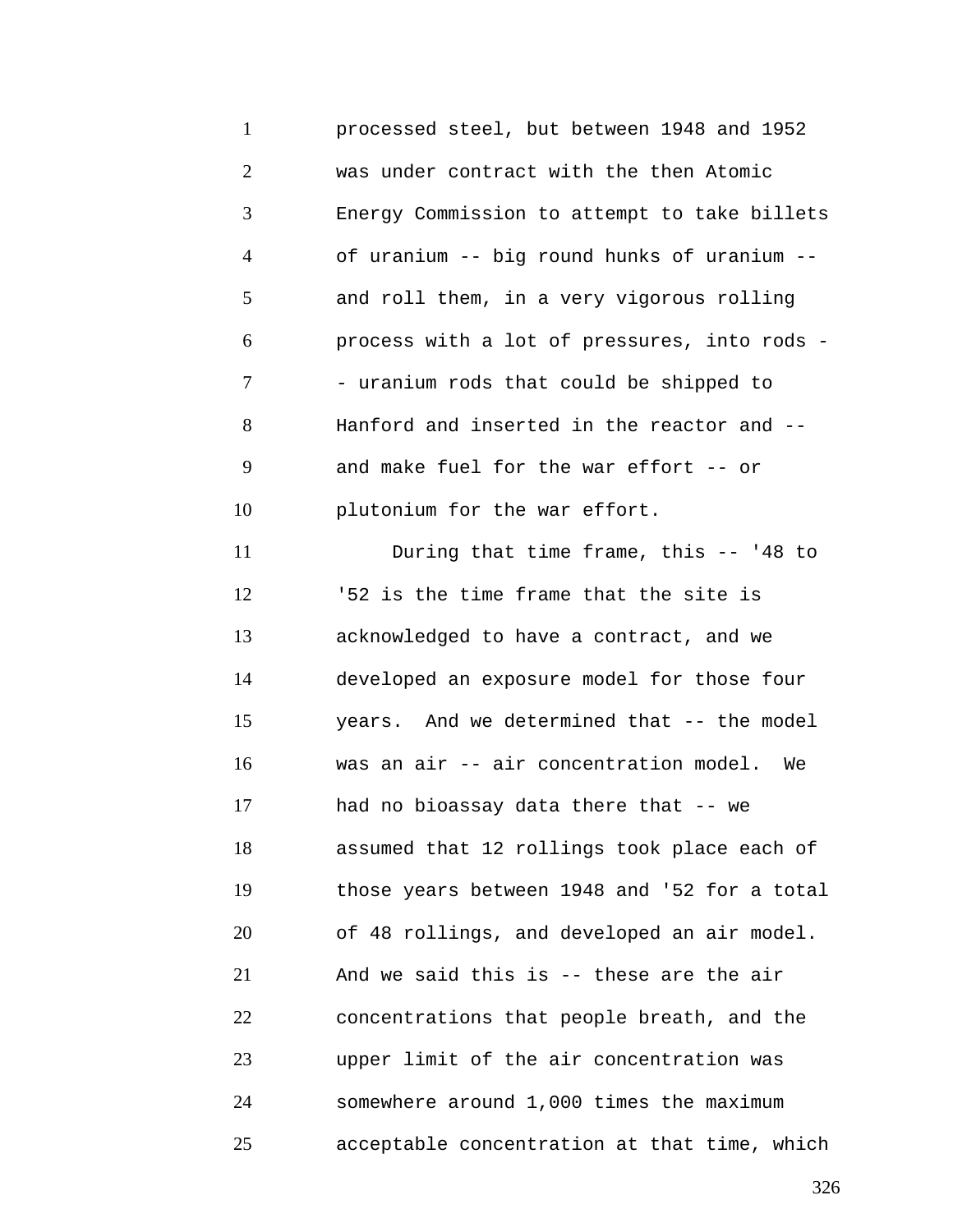1 2 3 4 5 6 7 8 9 10 11 12 13 14 15 16 17 18 19 20 21 22 23 24 25 roughly equates something in the vicinity of 50 milligrams of uranium per cubic meter - huge, huge dust loading. I mean a very thick cloud of uranium dust at those levels. What's been pointed out to us, and rightfully so, is that we did not explicitly include the ingestion pathway. We did a pretty good job, I feel, of addressing the inhalation of uranium, but there was no model in that profile that talked about what the doses were to the general worker in the vicinity of the rolling operations from eating -- ingestion or -- eating or drinking contaminated material and touching material and transferring it to their -- their mouth. So as I said, the pathway was not explicitly addressed, although we did consider it. And from health physics perspective, usually ingestion pathways are very small as far as delivering dose to the worker. But you know, we do -- we do need to address it. So to consider this model we assumed that there were three ways that people could ingest uranium in the facility. First is when you inhale material, the lung is pretty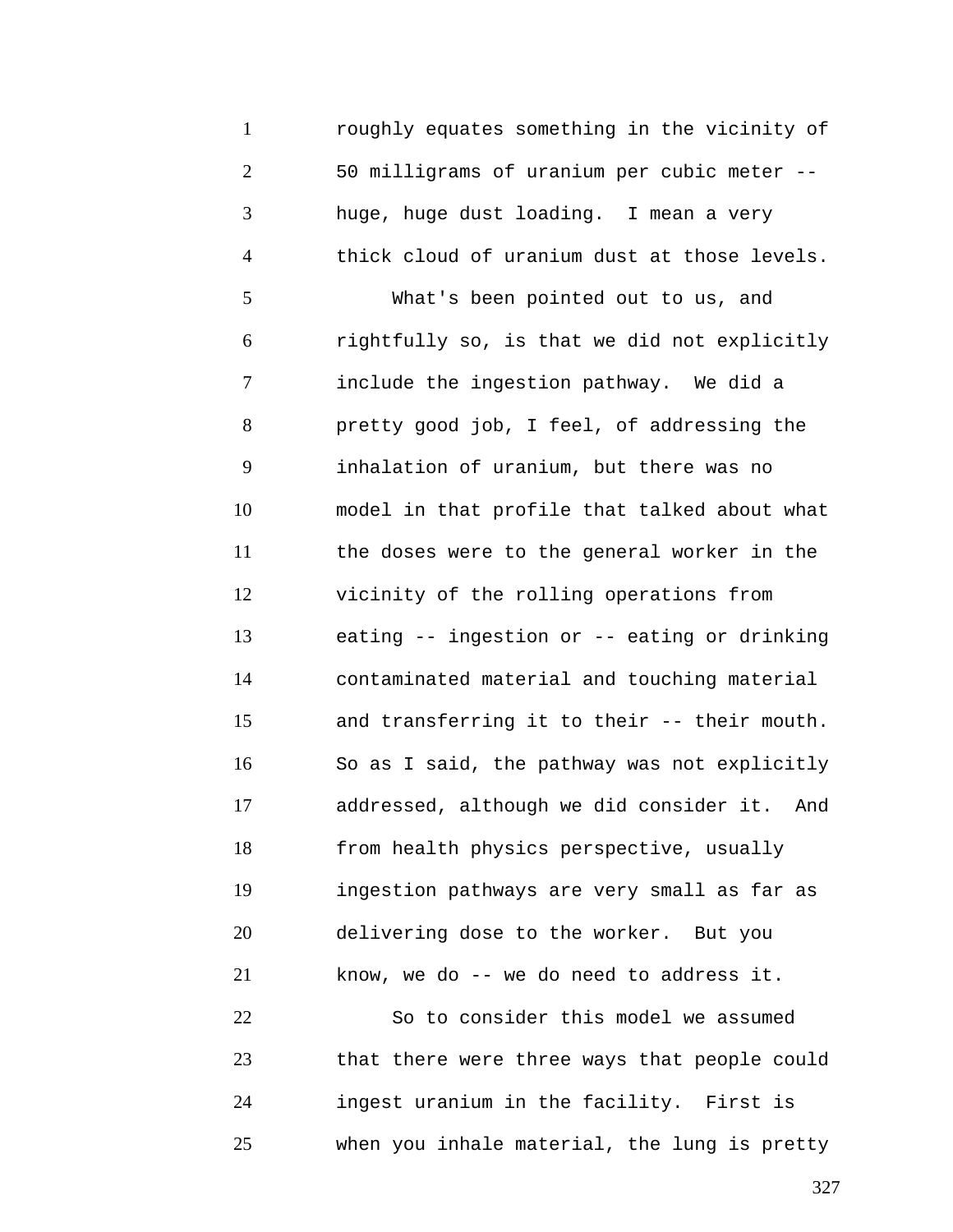1 2 3 4 5 6 7 8 9 10 11 12 13 14 15 16 17 18 19 20 21 22 23 24 25 good at clearing particles from your -- from your -- from the lung, you know, contaminants. So you would inhale uranium and your mucociliary latera\*, the clearance mechanism of the lung, will clear the uranium up into your throat and you'll swallow it. That is one mode of ingestion. That model is addressed in the ICRP model that we use, the lung model that's a standard model for our process, and so we didn't have to address that. That was inherent in our analysis. The second two issues weren't though, the settling of airborne uranium on food or drink, and then the transfer of contaminated surfaces from the hand. One touches a contaminated surface and goes to your mouth and will ingest a certain amount of uranium. What we've committed to do, and we do this with any profile and dose reconstructions that we perform, if we do a reanalysis, we will go back and evaluate the previously processed cases that had been denied by the Department of Labor to see what effect that new pathway or that new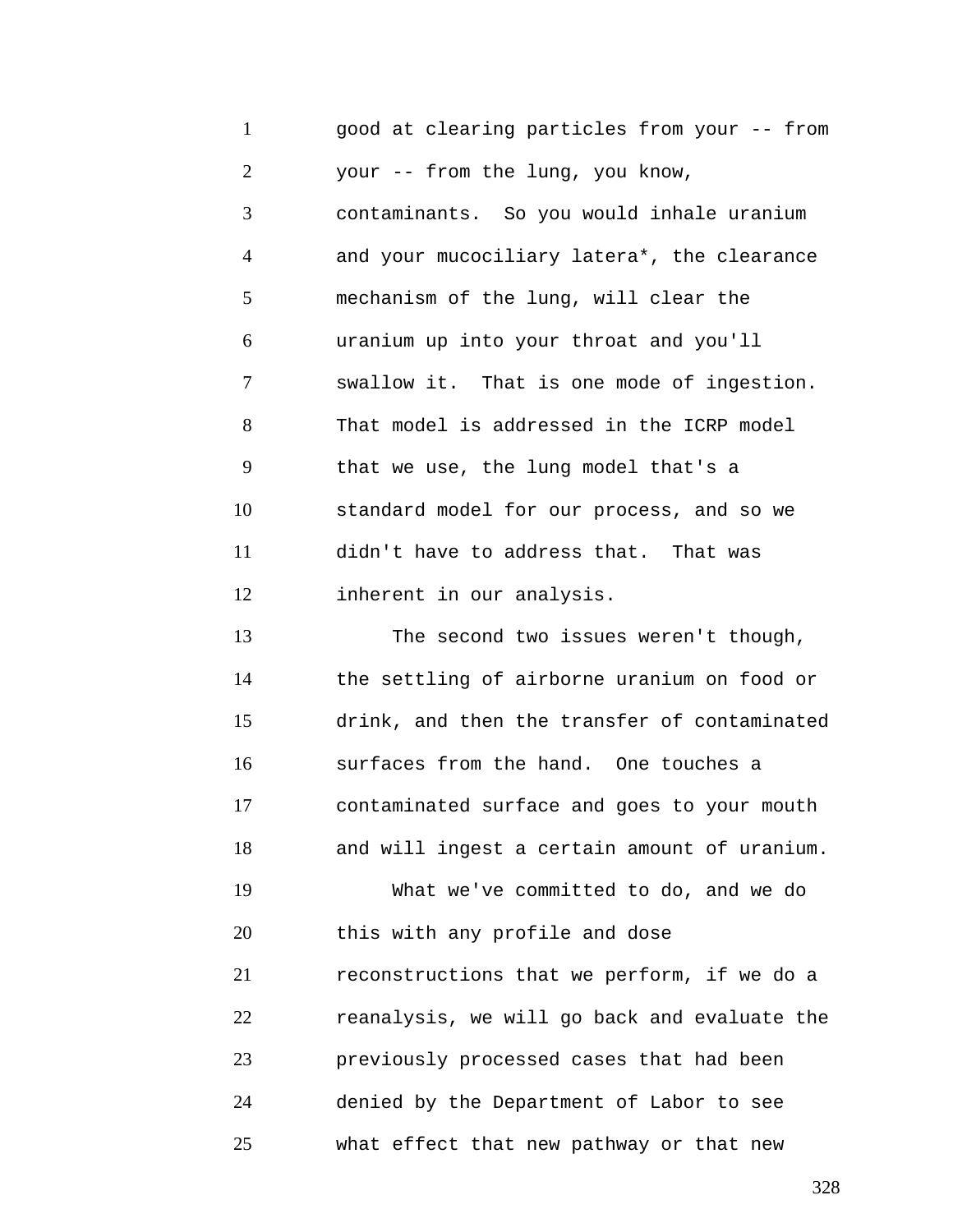1 2 3 4 5 6 analysis may have on the compensation decision, or in our case, on the dosimetry calculation and ultimately Department of Labor would make a re-evaluation and decision on that new pathway for compensation.

7 8 9 10 11 12 13 14 15 16 17 18 19 20 21 22 23 24 25 Okay. Just briefly -- and this is only the second slide I have so I'll try to be fairly brief so you guys can have time to ask questions, but settling on the food or drink was modeled using continuous settling into an open container. We assumed that a person would have a coffee cup or some type of beverage container and the uranium in the air, as I mentioned, went up to 1,000 times the maximum allowable air concentration. So we took that exposure model and based on what we know about the settling properties of uranium -- it has a certain velocity that it settles down on the surfaces -- we assumed that this container sat out in the work place the entire day and was open to the atmosphere and accumulated all the uranium that was in the air that would settle into the container, and then assumed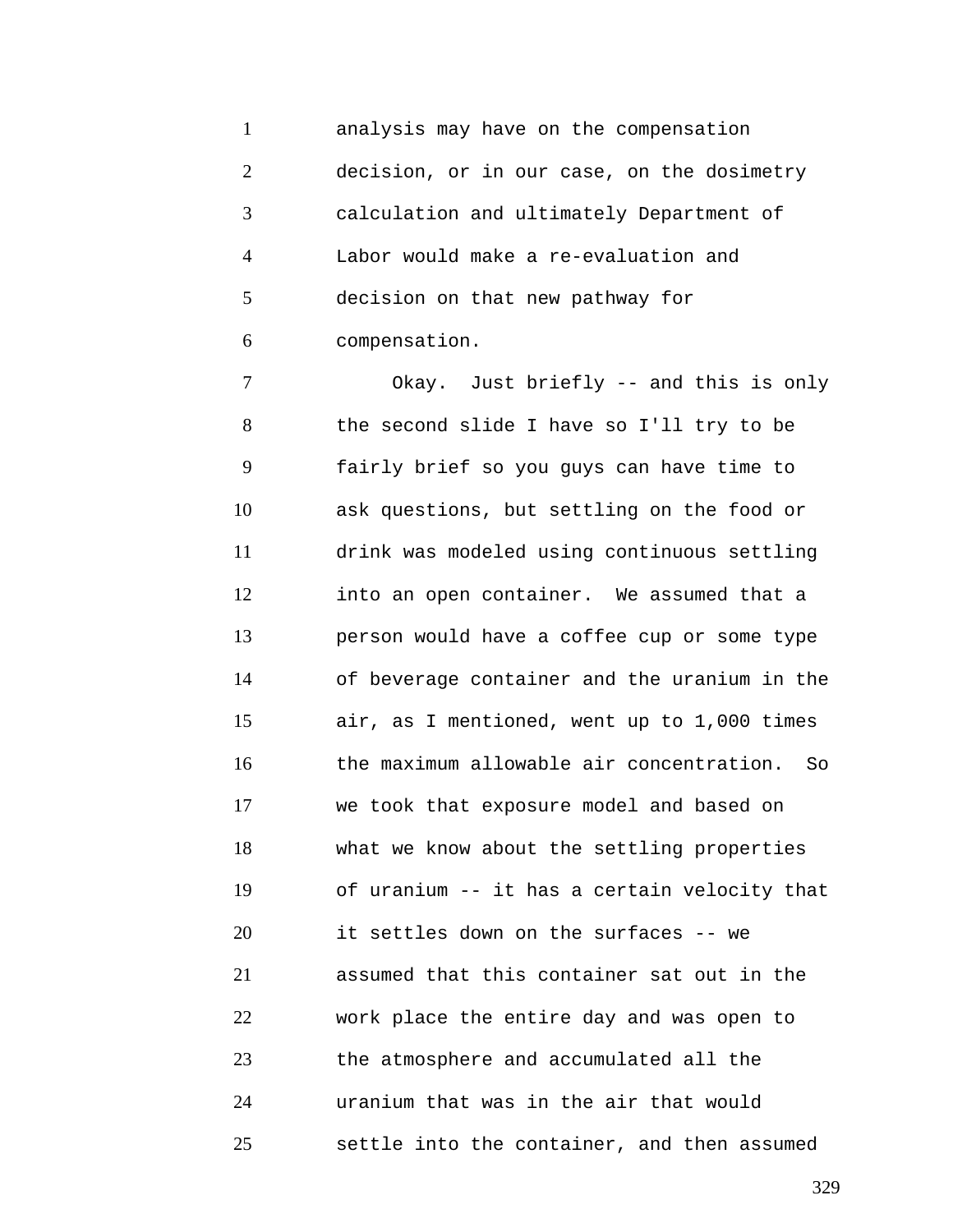1 2 that 100 percent of the settled material in that container was ingested.

3 4 5 6 7 8 9 Now this is a kind of a nice analysis because we don't have to worry about how many cups of coffee a person drank. We just assumed that that coffee cup was open to the atmosphere and the air concentration for the entire day, so that's the first model we ran.

10 11 12 13 14 15 16 17 18 19 20 The transfer to hand allowed for the ingestion of ten percent of the uranium transferred to the hand. In other words, if you touch a surface and it's on your hand, we assumed that ten percent of what contaminated your hand became ingested. It's a fairly, we believe, favorable - claimant-favorable analysis. We found some literature indications that one percent may be more appropriate, but we wanted to be conservative and we chose ten percent.

21 22 23 24 25 We also -- this model also was based -and we -- on the settling of the uranium in the air, this up to 50 milligrams per cubic meter over a full 24-hour day, and assumed an equilibrium concentration -- in other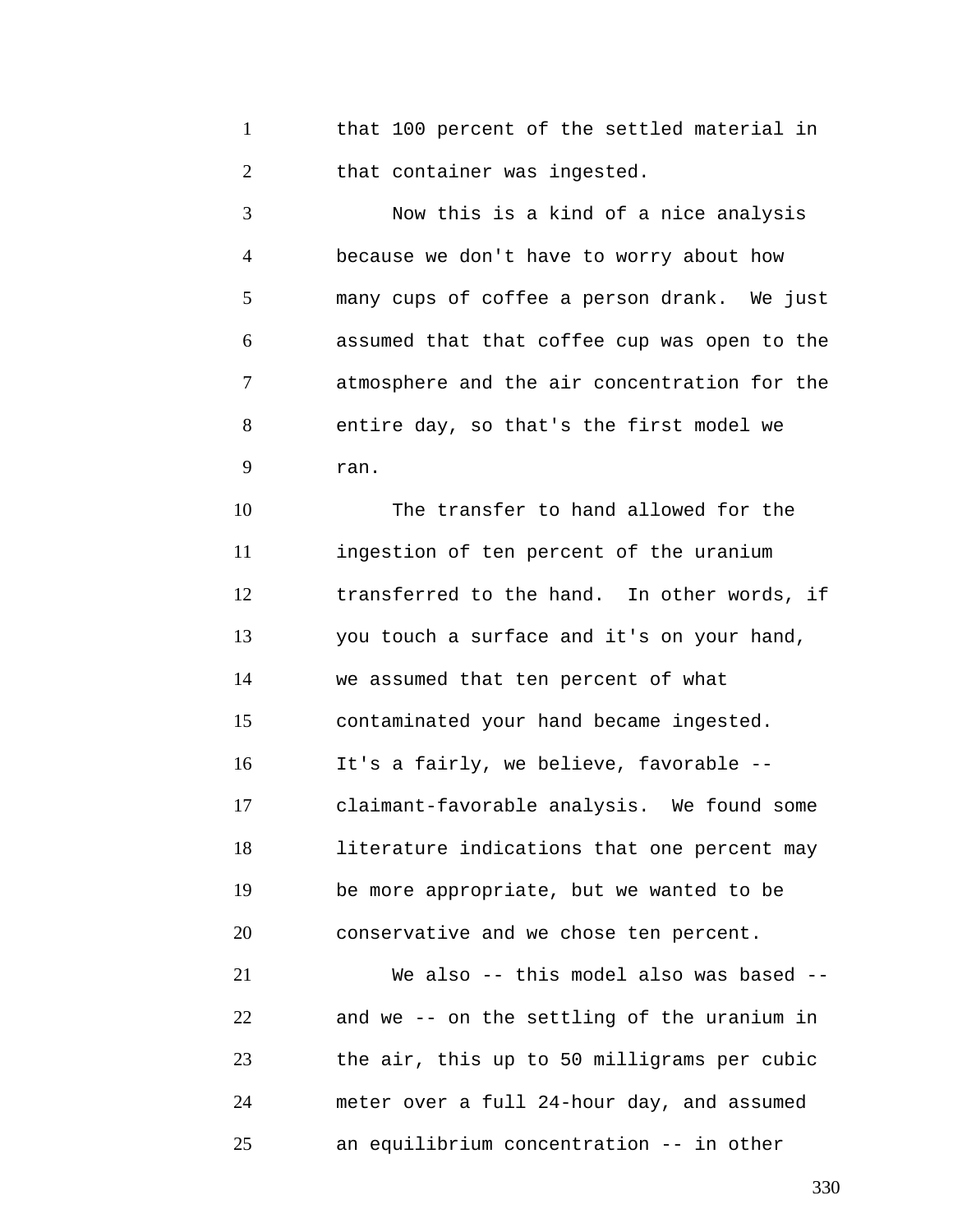1 2 3 4 5 6 7 8 9 10 11 12 13 words, what settled and what's removed, there's a -- there's an equilibrium value that would be eventually established that the air -- air concentration would -- would account for, and the only removal mechanism that we considered. We didn't consider housekeeping or, you know, dispersion by wind or resuspension. We just assumed the only -- the only mechanism for removing that material from the surface was contamination of the hand. So the hand is constantly picking up this ten percent of the material that's deposited.

14 15 16 17 18 19 20 21 22 23 24 25 The other piece of information that's relevant is that when you ingest uranium, only a certain percentage of it becomes absorbed by the body. The rest of the material will be excreted in the feces. There are two choices in the models that we use. One says that only .2 percent -- twotenths of a percent is absorbed by the gastrointestinal tract, and the other model says two percent. The choice is depending on whether the uranium is in a very insoluble form or slightly more soluble.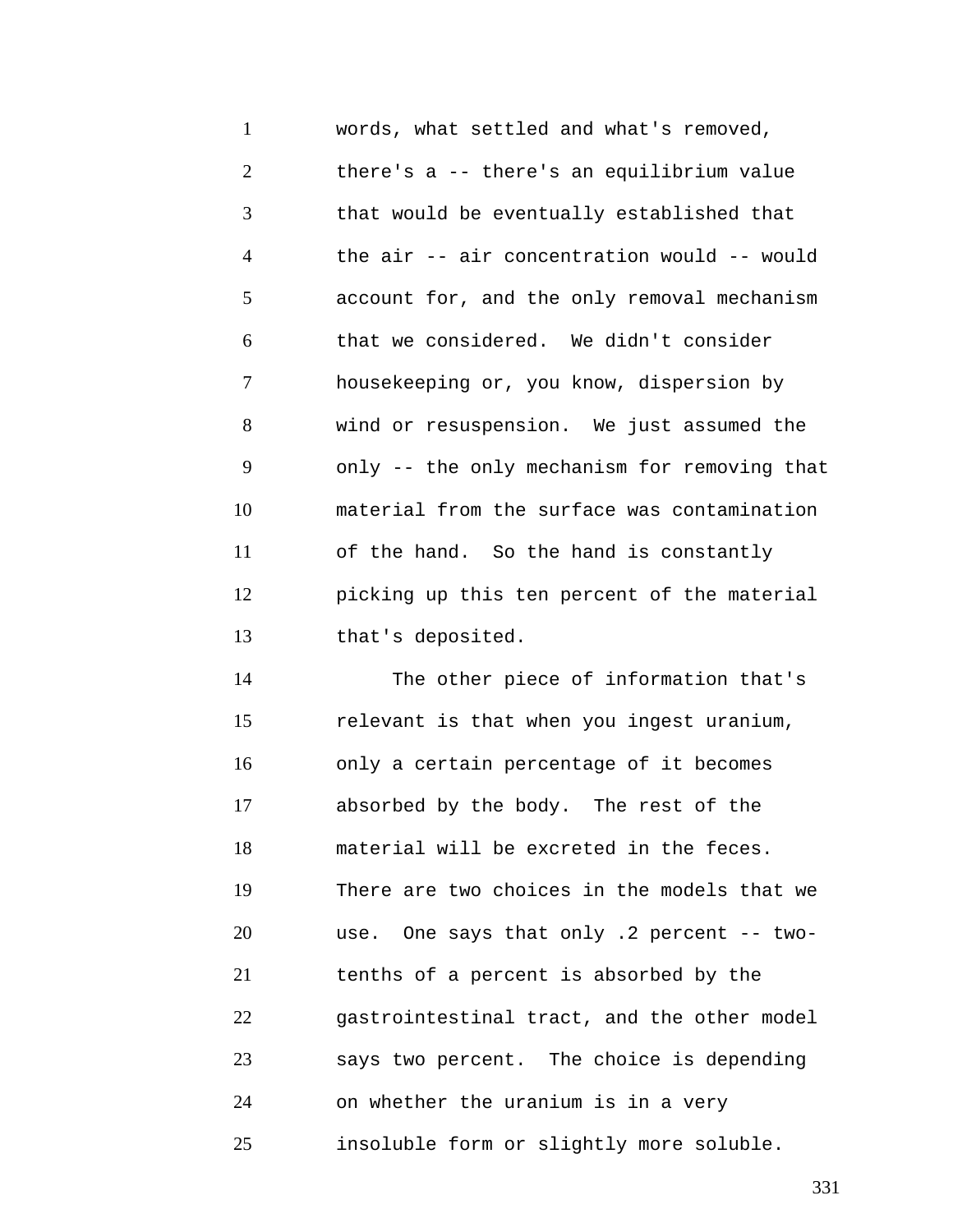1 2 3 4 5 6 7 8 9 10 11 12 13 14 15 16 17 18 19 20 21 22 23 24 25 There are indications that Bethlehem Steel -- this may be -- is more likely insoluble uranium, but we chose the more claimant-favorable value of two percent, meaning two percent of what a person ingested was absorbed and 98 percent would be unabsorbed and passed through the body. The end result of all this -- this is documented in a Technical Information Bulletin that we've incorporated into the Bethlehem Steel profile. It is out there on our web site for viewing and you can look at the -- the mathematical model that we used to do this. But the end result is, with these two pathways taken into consideration, it works out that about 20 percent of the air concentration -- the value ingested is equal to about 20 percent of what is in the air concentration per cubic meter per day. So that's what we've assumed in this model. We have gone back and looked at the -a couple of cases. We have not completely finished the reanalysis, but we've looked at a couple of the claims that were pretty high. As some of you know, there were some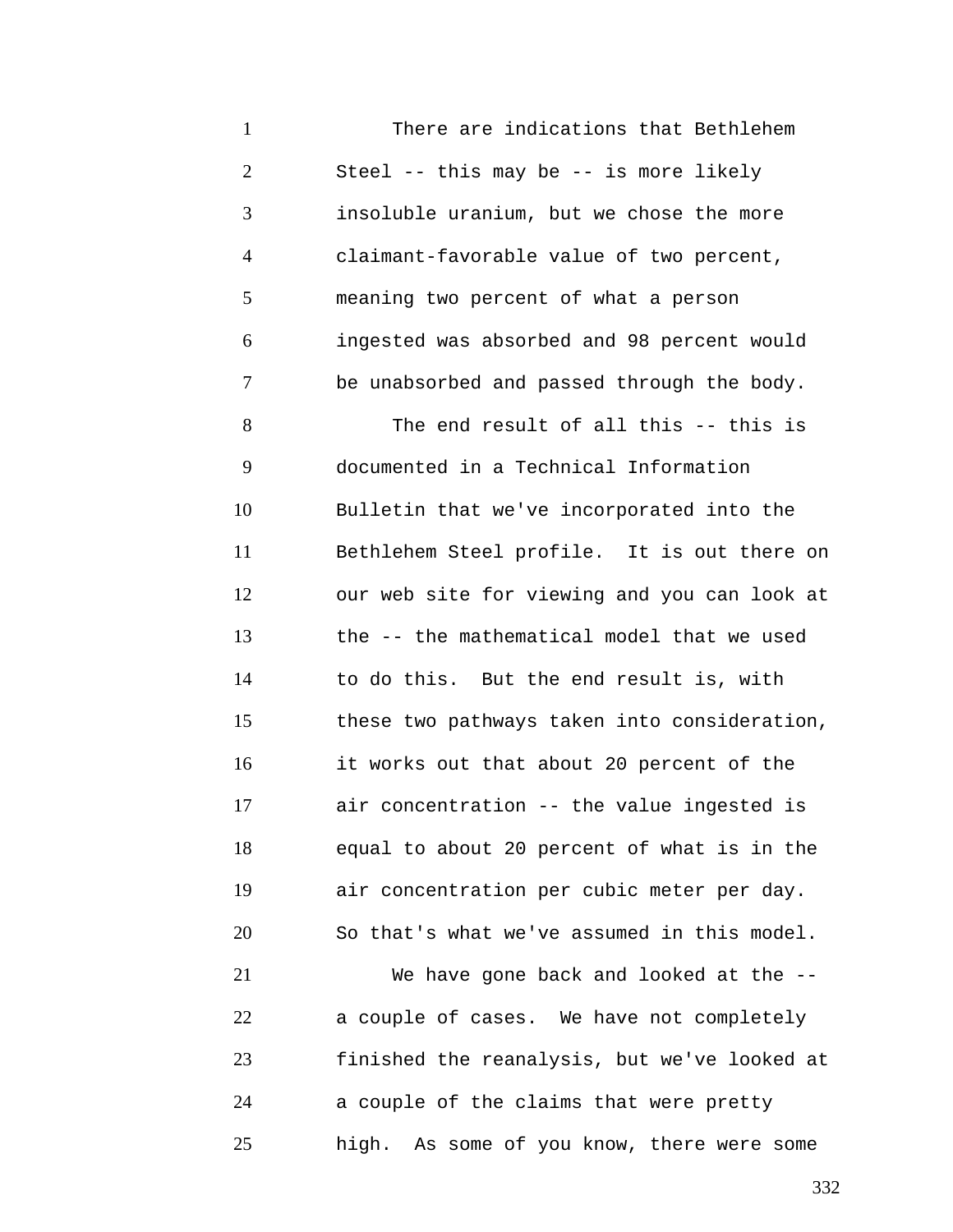1 2 3 4 5 6 7 8 9 that were in the upper 40 percent range for probability of causation. We've looked at those and there's been very little effect on the change in the probability of causation calculation, primarily because the dose that we assume from the air concentration model overwhelms the dose that is a result of this additional ingestion pathway that we've added.

10 11 12 13 14 15 16 17 18 19 20 21 22 23 24 If you think about it, at the upper end of the distribution we are having a person inhale air that has 50 milligrams of uranium per cubic meter. And with the -- if the cancer is not in the lung but an organ distant from the lung, we assume that that material is fairly soluble and rapidly clears to the other organs, so a lot of that inhalation ends up going into the bloodstream and circulating through the other organs. Where this model allows for some ingestion, but much smaller amounts of -- a much smaller degree of this material reaches the body than via the inhalation pathway that we modeled previously.

I'm not comfortable right now saying

25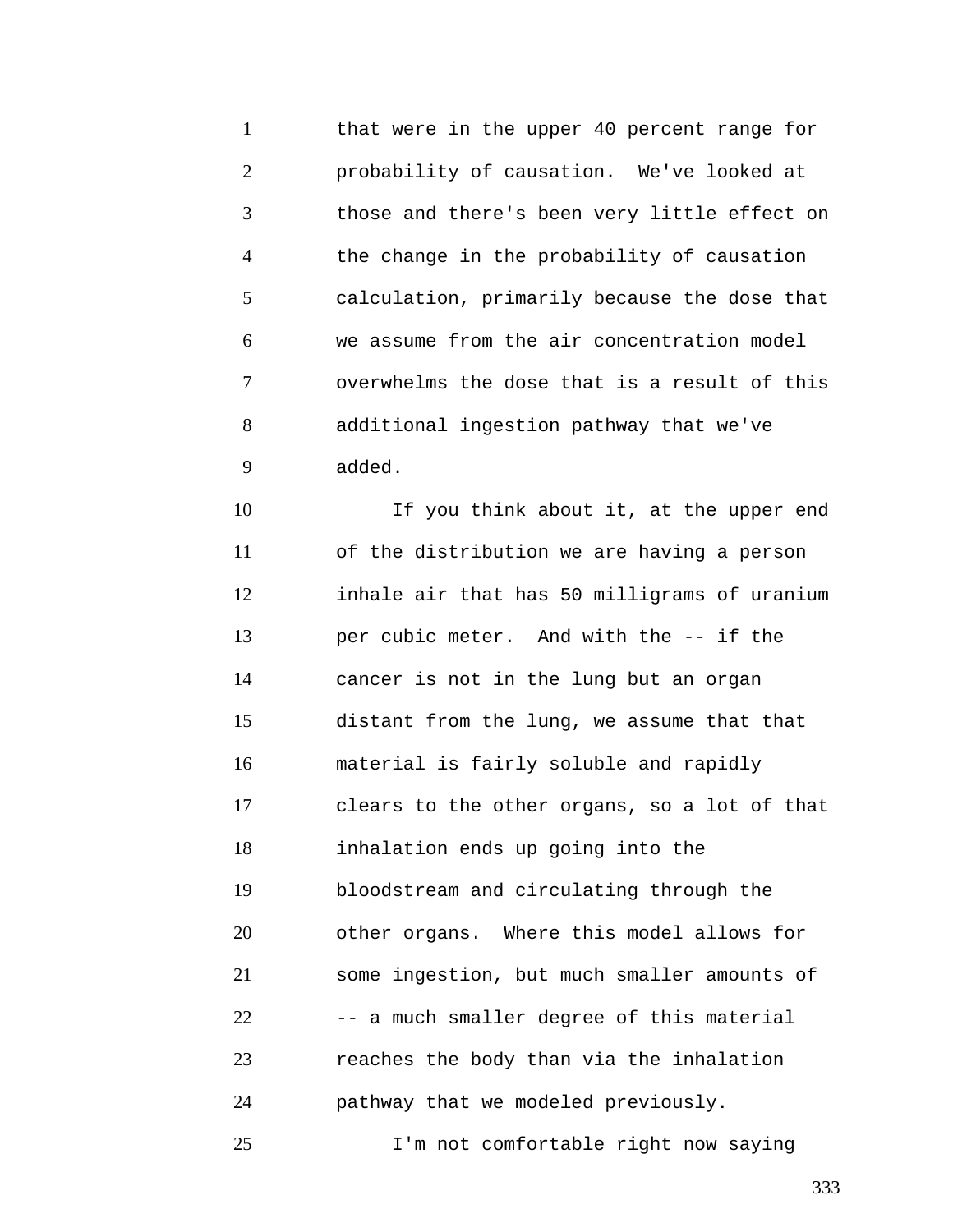1 2 3 4 5 6 7 8 9 10 11 12 13 14 15 16 17 18 19 20 21 22 23 that this will not change any claims that have been processed thus far, but our original suspicions are that this would not add much dose and would not likely change many claims appears to be well-founded. But I will caution you and say that we're still looking at this and I can't say -- in this program -- you can't say with any certainty until you look at all the data, and so we'll be doing that in the next week or so and notifying the Department of Labor of any cases we believe that it may have affected to be compensable. We will write this up in a program evaluation report -- this is standard practice for us. When we do a reanalysis like this we document this and publish it -- put this out on our web site so it will be available for viewing by the general public, as well. With that, I think I'll stop, and if there's any brief questions, I'd be -- if there's time -- I don't know, Dr. Ziemer, do you want to answer any questions or --

24 25 **DR. ZIEMER:** Any questions from the Board we can delay till tomorrow, but if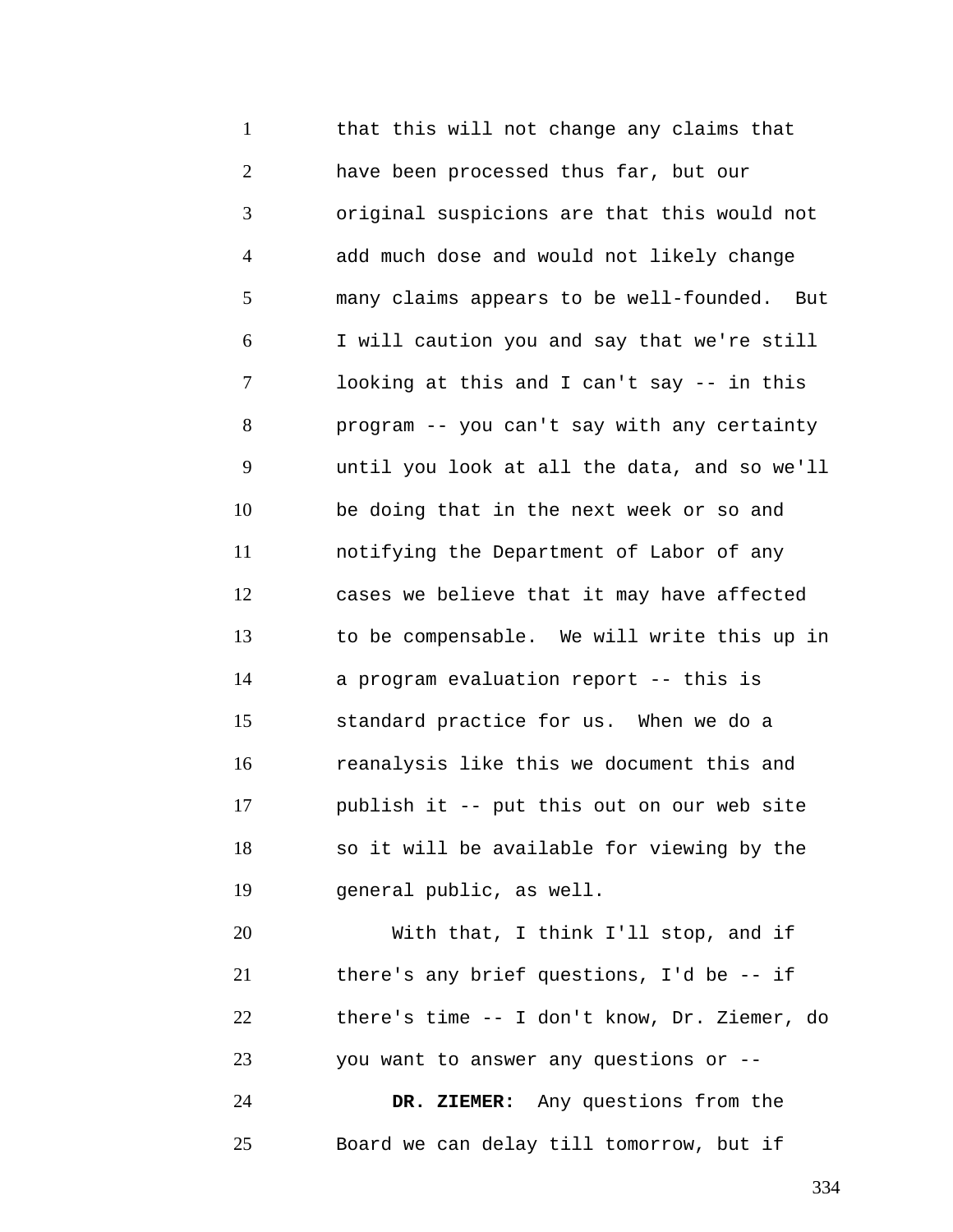1 2 3 4 5 6 7 8 9 10 11 12 13 14 15 16 17 18 19 20 21 22 23 24 25 anyone in -- amongst the general public wishes to ask Dr. Neton a question on what he just talked about -- yes, sir, please approach the mike and you'll need to state your name for the record. **PUBLIC COMMENT MR. KOCHANSKI:** My name is John Kochanski. I'm from Niagara Falls, New York. My father worked for Carborundum, a NIOSH (sic) site. I would like to know the expertise of NIOSH in detecting radiation? How long has NIOSH been doing this, and what is their expertise? Do they have scientists from MIT or Harvard? Do they have geiger counters? Do they understand what radiation is and have they been to the sites to see if there's still radiation today because all the buildings are sitting there. What is NIOSH's job? It's to determine if this caused death. There is sites that are still there. They have radiation -- residual radiation in them and there's tight neighborhoods, there's articles of high cancer rates. It's not only the workers. It's everybody who lives in the area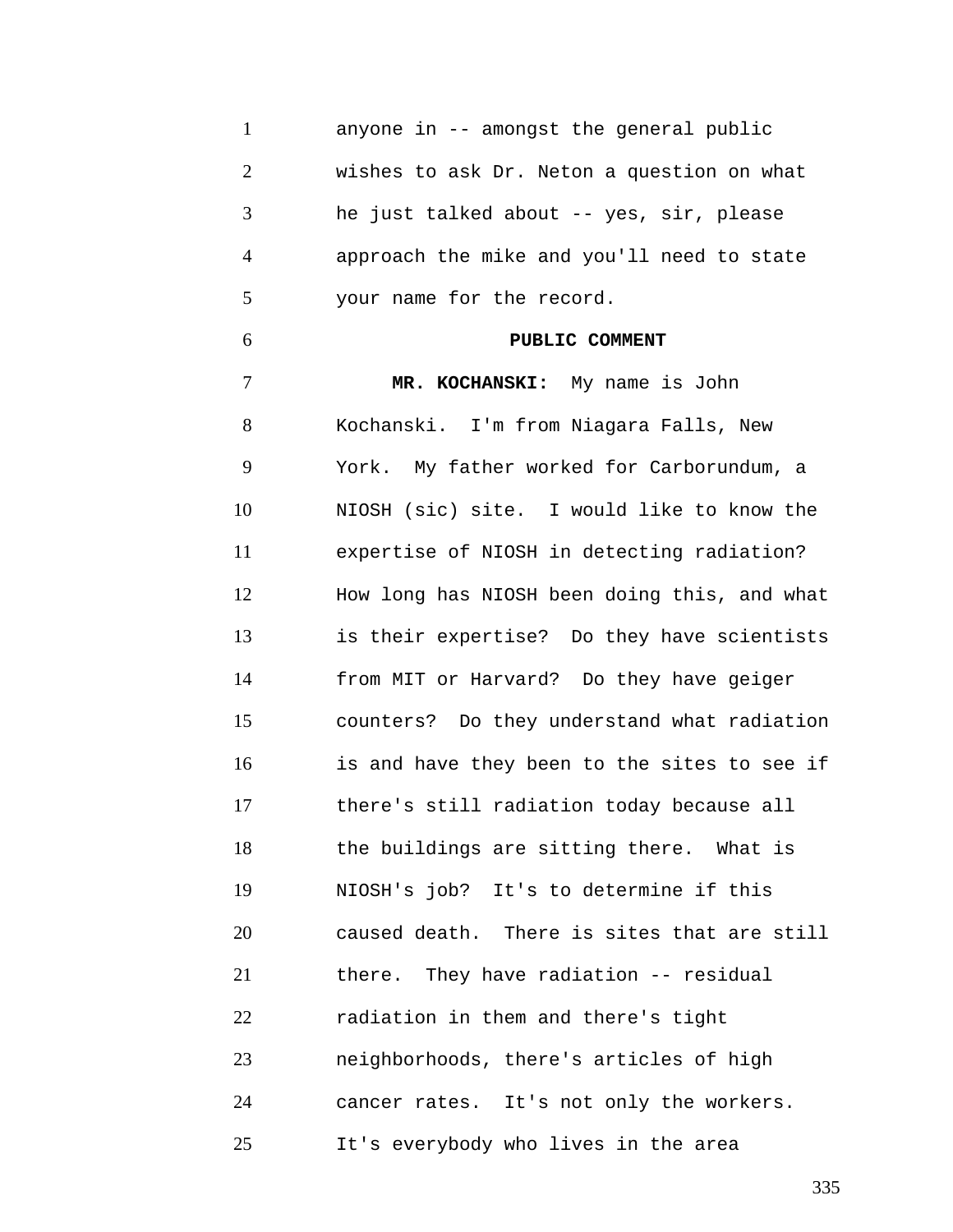1 2 3 4 5 6 7 8 9 10 11 12 13 14 15 16 17 18 19 20 21 22 23 24 25 forever. What is the life of radiation? It doesn't go away in one day. You have a lot of work to do. Please, if you need money, if you need more workers, you will get it. And I would like to know why I wrote a letter to NIOSH five weeks ago about my father's case and I didn't get any information in five weeks. If you need someone to answer your mail, maybe you can hire them. But radiation is exact. There's a lot of experts that you can consult. There's a lot that you can do. These are neighborhoods. These are poor people. We don't want to see the spilling of radiation forever. Has the EPA even been contacted about these sites? Thank you very much. And by the way, my father was in the Pacific Theater. He couldn't go to college. He didn't have the money. That's why we're standing here. Have a good day. (Applause) **DR. ZIEMER:** Thank you very much. And in terms of responding to the letter, I think we can ask the staff to follow up - they have the name -- and find out that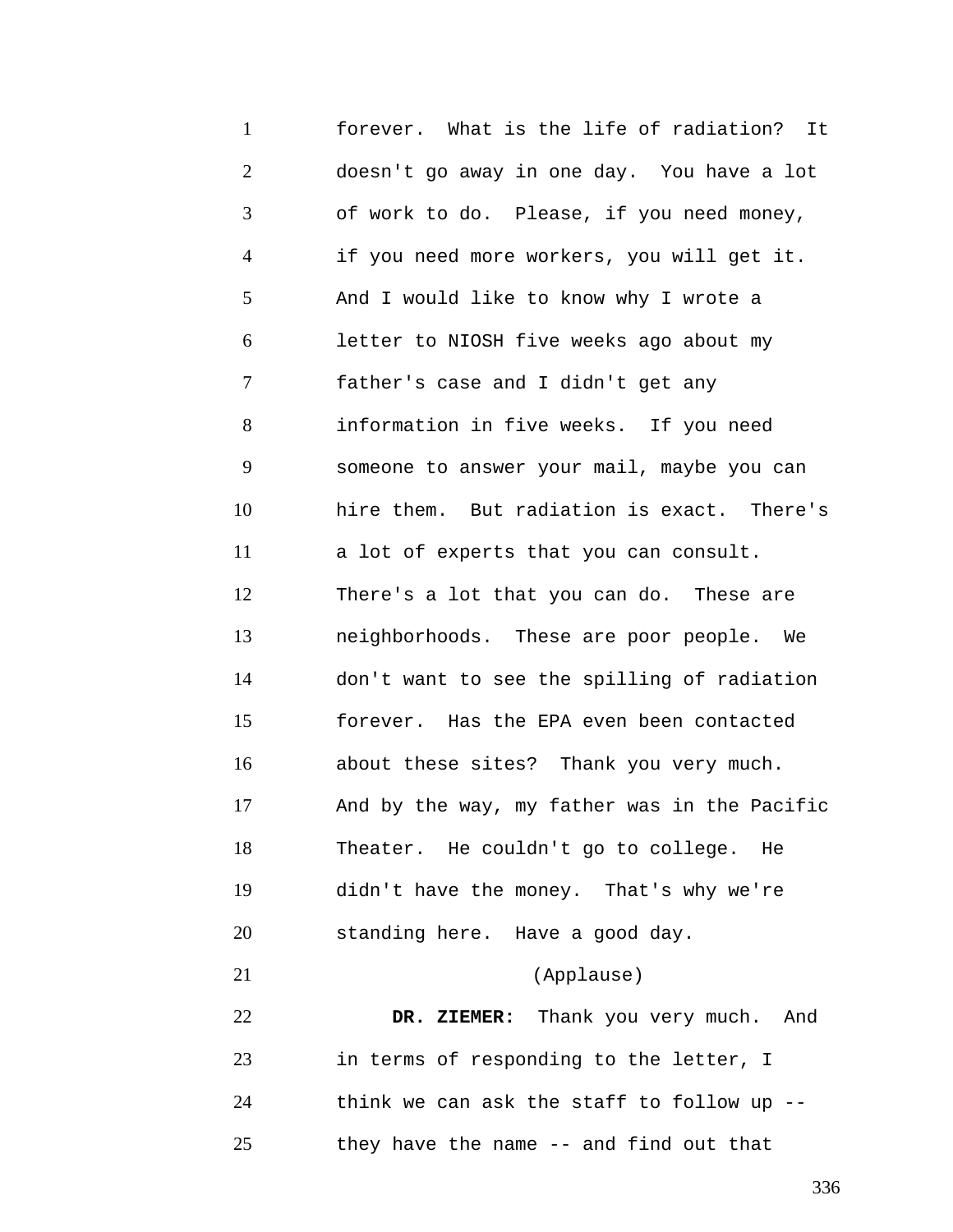1 particular thing.

2 3 4 5 6 7 8 9 10 11 12 13 14 15 16 17 18 19 20 21 22 23 24 25 Also, I would point out to -- to the gentleman that in fact NIOSH and their contractor, Oak Ridge Associated Universities, have in fact over the past couple of years hired many of the top health physicists in the country to assist in the program. So indeed they have many, many experts, including Dr. Neton himself, who won't tell you this, but he is a very wellrespected expert himself in these areas. We have received a written letter from Elsie Owens, a letter which included a number of questions for the NIOSH staff. I think a letter which Ms. Owens did not wish to have necessarily read in the public arena here, but her letter has been made available to the NIOSH staff and they will be addressing, Ms. Owens, your questions. I do want to give you opportunity, though, if you have any additional comments or questions that you want to raise with respect to the letter, which we are having the staff follow up on -- Ms. Owens or the individual accompanying her, do either of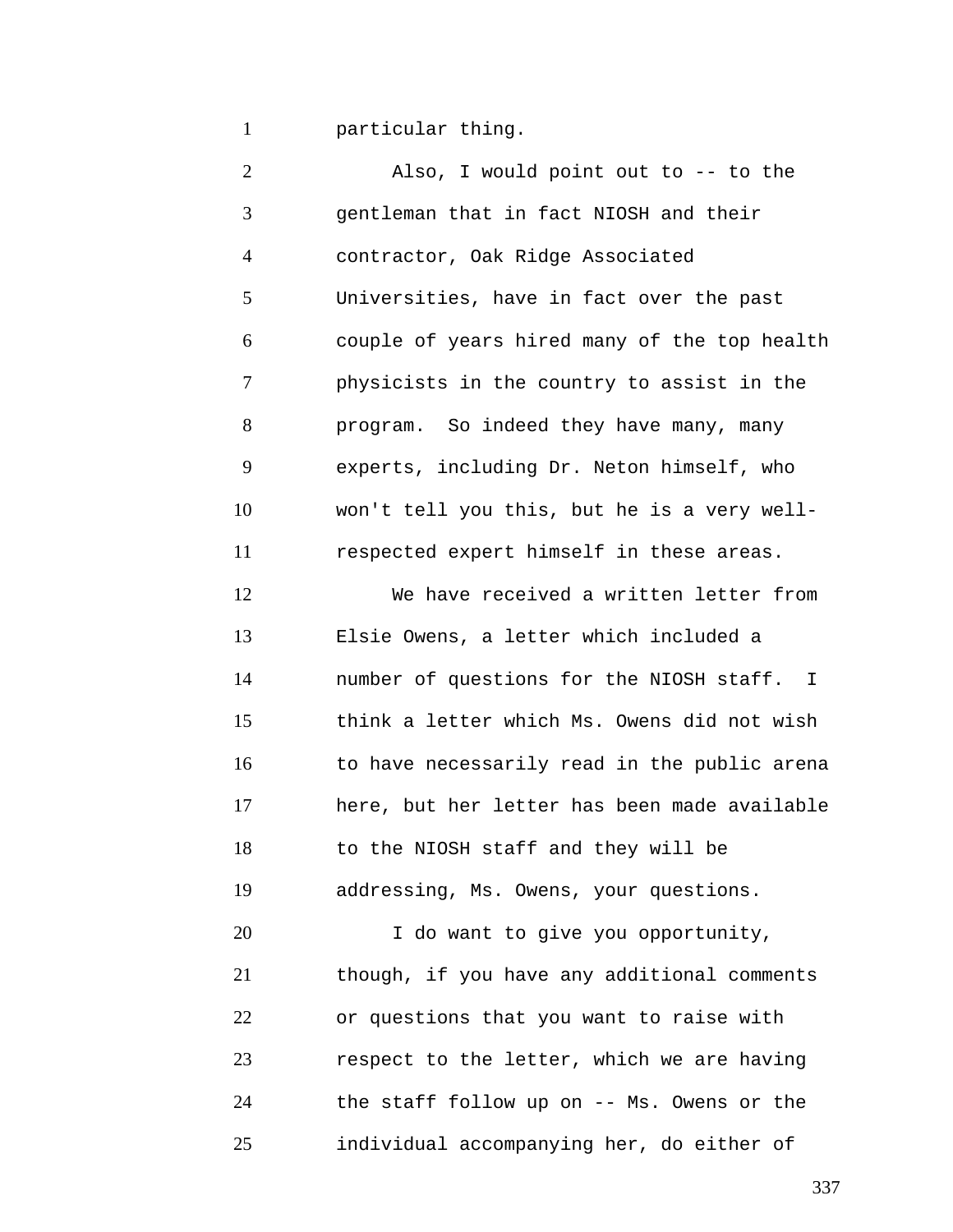| $\mathbf{1}$   | you have some additional questions you want  |
|----------------|----------------------------------------------|
| $\overline{2}$ | to raise?                                    |
| 3              | MS. OWENS: (Off microphone) I can't          |
| $\overline{4}$ | stand up.                                    |
| 5              | DR. ZIEMER: Yes, could we bring --           |
| 6              | MR. ELLIOTT: Take the mike to her.           |
| 7              | MS. OWENS: (Off microphone)                  |
| 8              | (Inaudible) hear me from here?               |
| 9              | DR. ZIEMER: We'll take the mike or the       |
| 10             | lavaliere mike. Just a moment and we'll      |
| 11             | bring the mike to you there.                 |
| 12             | (Pause)                                      |
| 13             | MS. OWENS: Hello. What I'm wondering         |
| 14             | if on the extension of the time frames where |
| 15             | the Department of Labor had the cutoff date  |
| 16             | as 1948 for workers at Hooker Chemical       |
| 17             | Company and my husband started there early   |
| 18             | 1950, and I don't think any cleanup was done |
| 19             | at that time, that there was a lot of        |
| 20             | residual left there, and I -- to this date I |
| 21             | don't even know if any cleanup was done      |
| 22             | there. Do you have anything on -- comment    |
| 23             | on that?                                     |
| 24             | DR. ZIEMER: I don't see any of the           |
| 25             | staff jumping to respond, but we will        |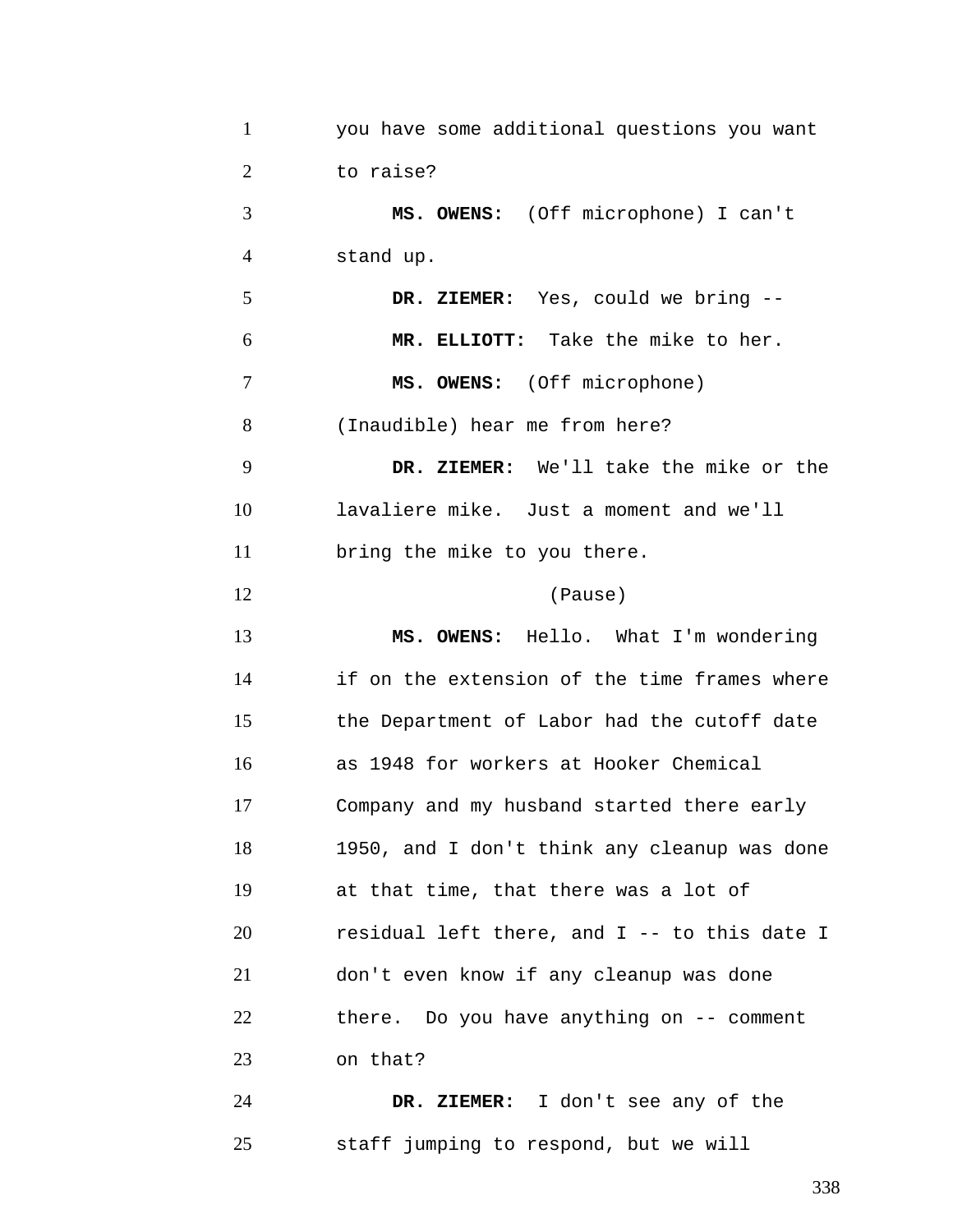| $\mathbf{1}$   | certainly be able to check on that and --   |
|----------------|---------------------------------------------|
| $\overline{2}$ | MS. OWENS: And also Louise Slaughter        |
| 3              | from Niagara Falls and Schumer were -- had  |
| $\overline{4}$ | taken to Washington to try and get the      |
| 5              | cutoff date increased to two to four more   |
| 6              | years, and I haven't heard anything more on |
| 7              | that.                                       |
| 8              | DR. ZIEMER: Representative Slaughter's      |
| 9              | office had someone here earlier today. I    |
| 10             | don't know if she's still here or not.      |
| 11             | MR. ELLIOTT: She's left.                    |
| 12             | DR. ZIEMER: She's left, okay.               |
| 13             | MR. ELLIOTT: Let me --                      |
| 14             | DR. ZIEMER: Let Mr. Elliott respond.        |
| 15             | MR. ELLIOTT: Yes, ma'am, with respect       |
| 16             | to the cutoff date, that is not decided by  |
| 17             | That's a decision that's made<br>NIOSH.     |
| 18             | jointly between Department of Labor and     |
| 19             | Department of Energy, I believe. You        |
| 20             | certainly can avail yourself of your        |
| 21             | Congressional support, though, to seek that |
| 22             | change, I guess. But NIOSH has no control   |
| 23             | over the cutoff date.                       |
| 24             | MS. OWENS: (Off microphone) Who does?       |
| 25             | DR. ZIEMER: Well, Department of Energy      |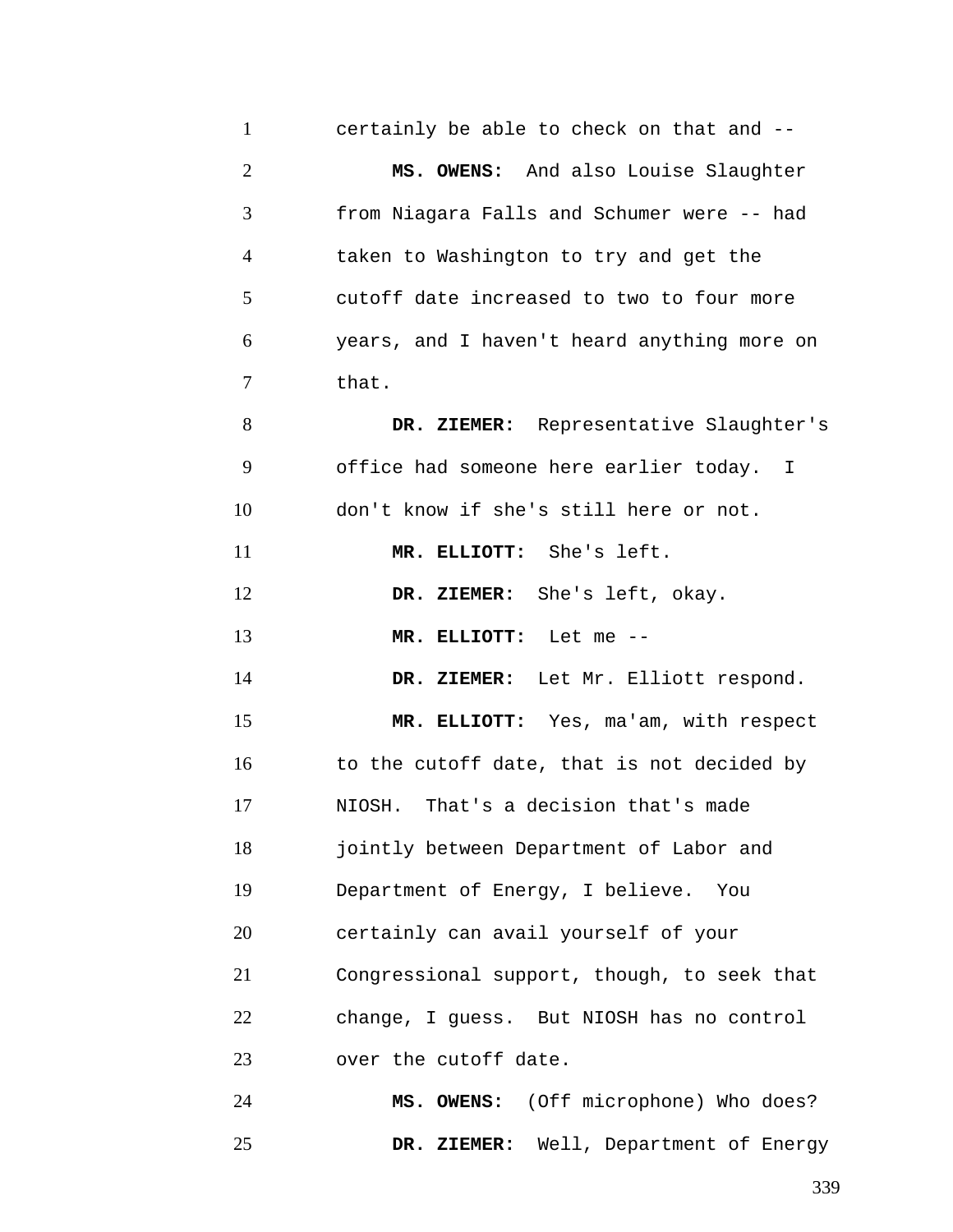$1 \qquad \qquad --$ 

2 3 4 **MS. OWENS:** Oh, the Department -- **DR. ZIEMER:** -- and the Department of Labor.

5 6 7 **MS. OWENS:** Oh, and you don't know if anything has -- if that's been brought up at all?

8 9 **DR. ZIEMER:** We do have a Labor representative here.

10 11 12 13 14 15 16 17 18 19 20 21 22 23 24 25 **MS. MOSIER:** Yeah, I'm from the Department of Labor, Roberta Mosier. The dates that we use for these claims is based on the wording that is in the Act, which defines covered employee as someone who was working at a covered facility during the period of time when they were performing work for Department of Energy. So it's our interpretation that absent legislative change, without the law being changed, we would not be able to cover someone who only worked after a covered -- after a period when DOE work was being done. So at Hooker, if -- you know, the work for Department of Energy stopped in 1948. Even if there were residual contamination, the way the law is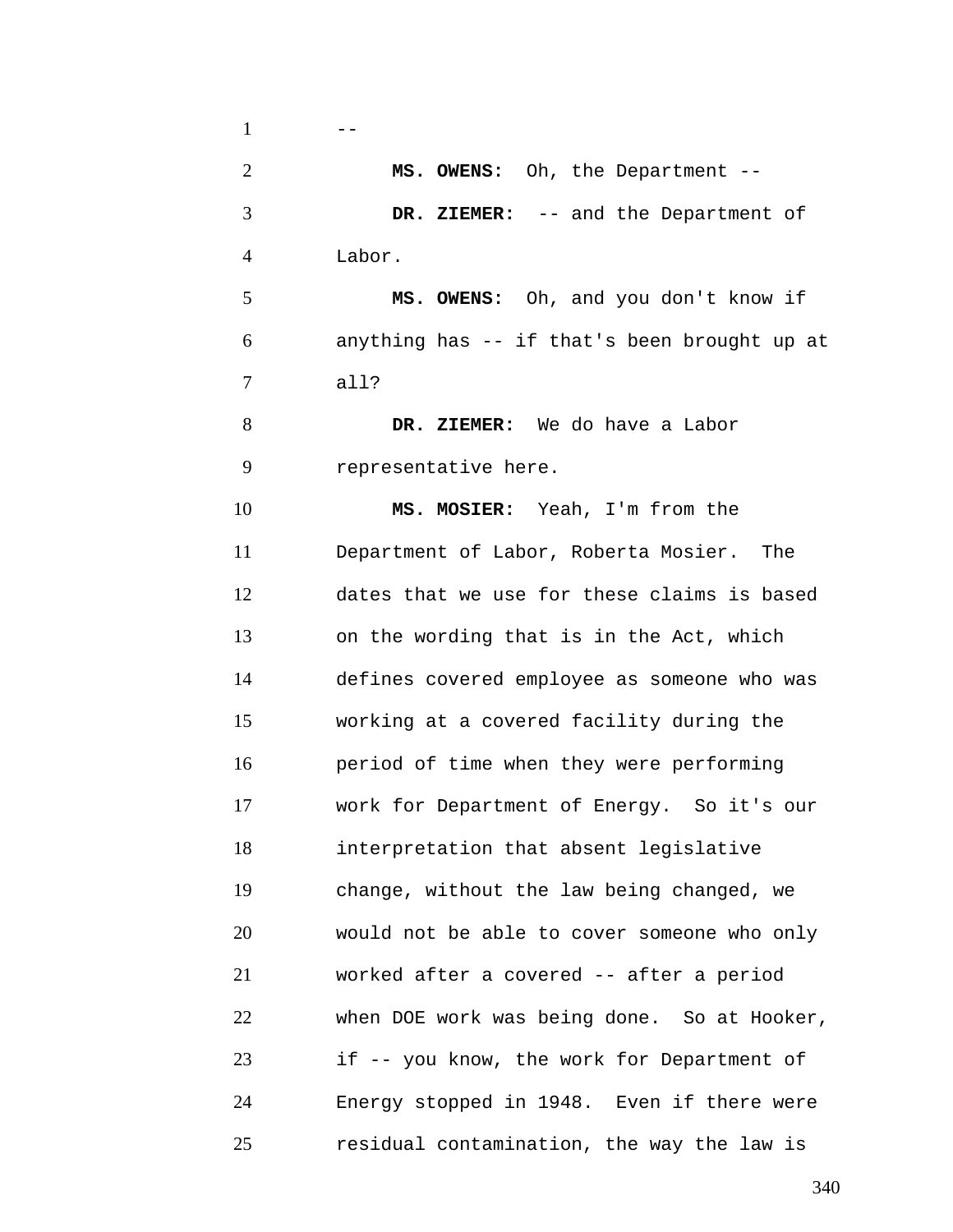1 2 currently, we do not believe that we would be able to extend coverage.

3 4 5 6 7 8 Now I know that there have been a number of legislators who have been working on legislation to make a change, to cover people during a residual contamination period. But that hasn't -- you know, it hasn't been passed yet.

9 10 11 12 13 **MS. OWENS:** Was that ever cleaned up? **MS. MOSIER:** Was it -- I -- I don't -- I don't know that information. That's probably in the residual contamination report, I would think, isn't it?

14 15 16 17 18 **MR. ELLIOTT:** Yes, it would be, but I"m -- and I'm sorry, I don't -- don't remember what Hooker -- our entry on Hooker Chemical had to say, but it's  $--$  we'll  $--$  we'll work to get you that answer.

19 20 21 22 23 24 **MS. OWENS:** I was reading in our Niagara Falls Gazette that so far Hooker Chemical, Linde and none of those cases have been settled, and I was wondering, is there some reason -- it said they -- none of the - - anyone from Niagara Falls has been

25 settled?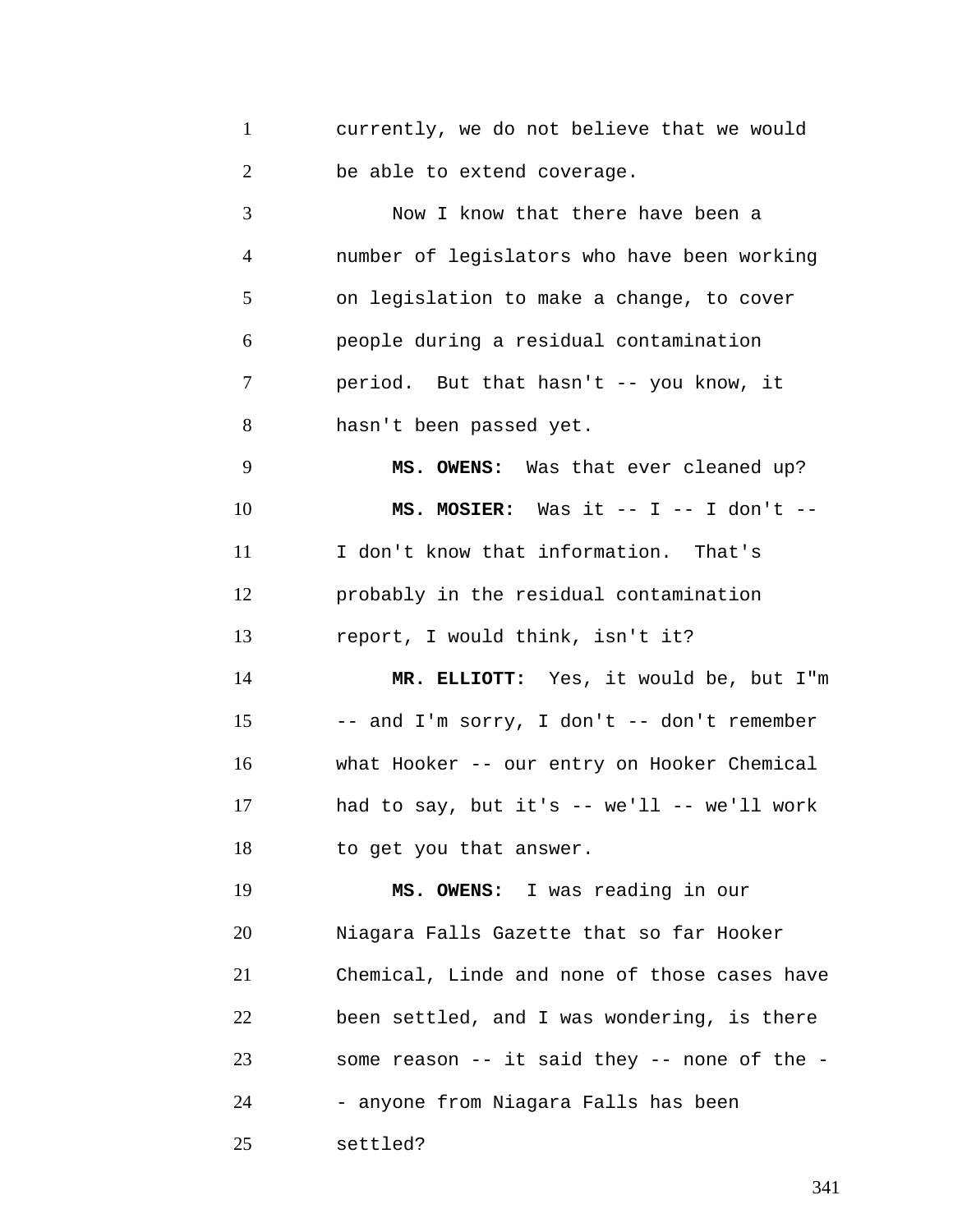1 2 3 4 5 6 7 8 9 10 11 12 13 14 15 16 17 18 19 20 21 22 23 24 25 **MS. MOSIER:** Right, the reason is most of those claims -- there are some that - where there have been decisions and those are mostly the ones that were not eligible because they worked outside the covered periods. The rest of them have been referred to NIOSH for dose reconstruction. And since they don't have completed site profiles for those locations yet, we haven't gotten them back from NIOSH. So once - once they've finished the site profiles, we'll be able to -- Department of Labor will be able to make a decision on those. **MS. OWENS:** I understand they were cutting a lot of that stuff -- this was for -- during the Manhattan Project -- **MS. MOSIER:** Uh-huh. **MS. OWENS:** -- for Hooker and other companies, and disposing of that material in Model City, waste. You know anything about that? **MS. MOSIER:** No. No, I don't, sorry. **MS. OWENS:** Lake Ordnance, that's -- **MS. MOSIER:** Okay. **MS. OWENS:** -- LOOW --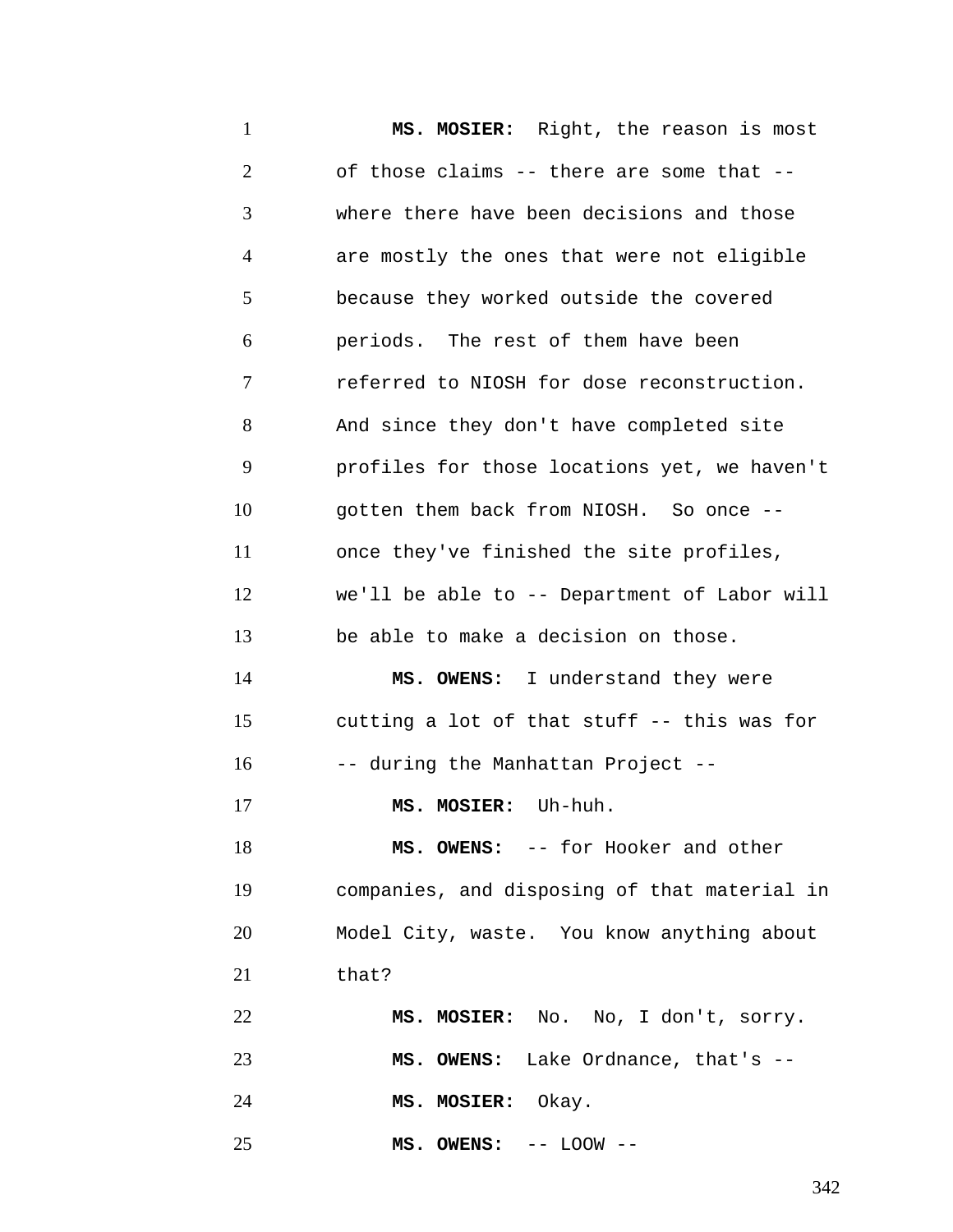| $\mathbf{1}$   | MS. MOSIER: Right, right.                    |
|----------------|----------------------------------------------|
| $\overline{2}$ | MS. OWENS: Yeah, that's where it was         |
| 3              | dis-- that's in the Model City.              |
| $\overline{4}$ | MS. MOSIER: Okay. Right, okay.               |
| 5              | MS. OWENS: You don't know of anything        |
| 6              |                                              |
| 7              | MR. KOCHANSKI: (Off microphone) Does         |
| 8              | the Department of Labor have any labor law - |
| 9              |                                              |
| 10             | DR. ZIEMER: You'll need to approach          |
| 11             | the mike if you have a question. And also    |
| 12             | we didn't get your name here so we can --    |
| 13             | MR. KOCHANSKI: My name --                    |
| 14             | DR. ZIEMER: -- follow up on your other       |
| 15             | question, so if you would repeat your name   |
| 16             | for Mr. Elliott.                             |
| 17             | MR. KOCHANSKI: My name is John               |
| 18             | Kochanski, K-o-c-h-a-n-s-k-i, long Irish     |
| 19             | name.                                        |
| 20             | DR. ZIEMER: Thank you.                       |
| 21             | MR. KOCHANSKI: Now for the woman from        |
| 22             | the Department of Labor, have any labor laws |
| 23             | been violated? Under Roosevelt's New Deal    |
| 24             | there were stringent laws that applied to    |
| 25             | the safety of the worker. Has the Justice    |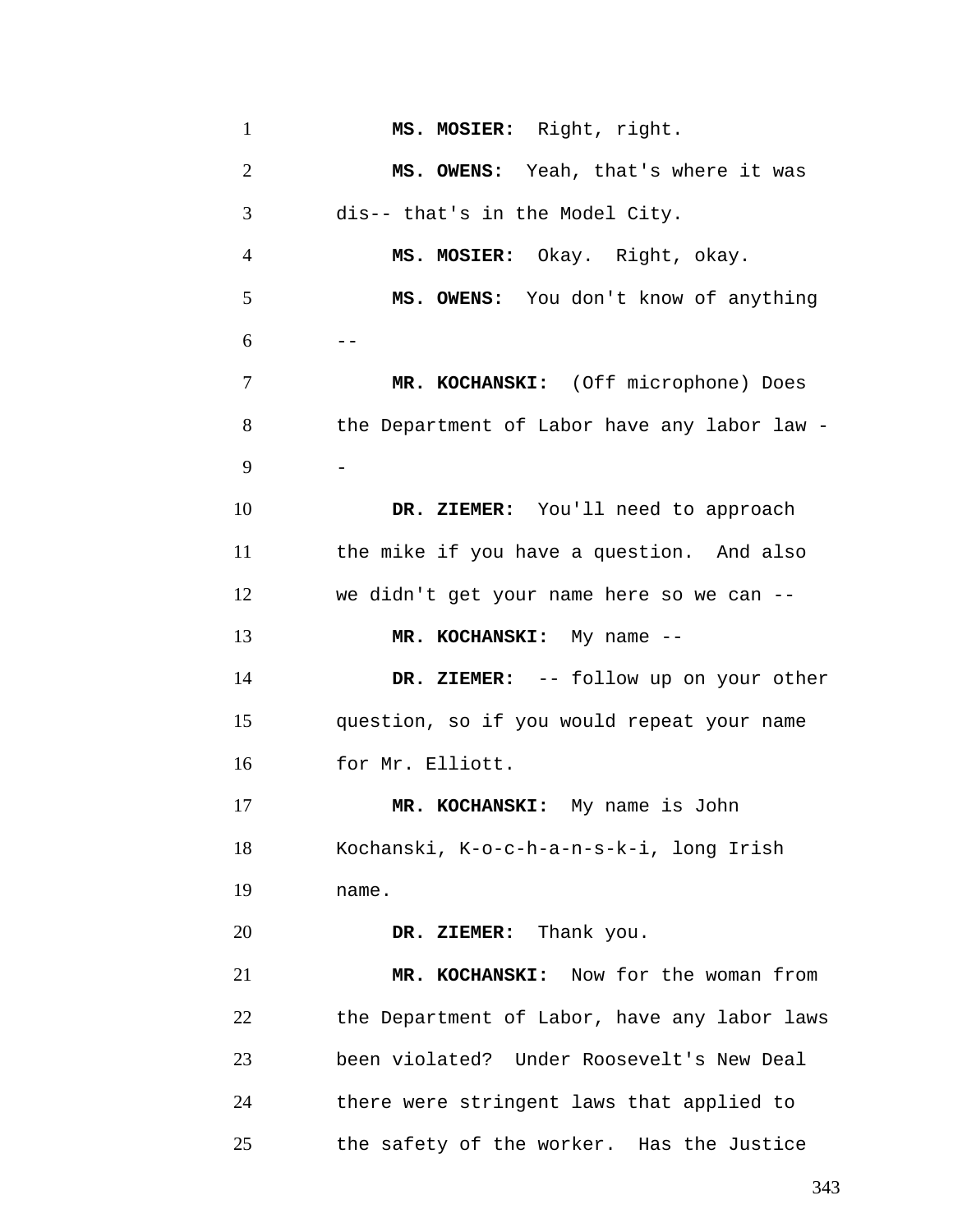| $\mathbf{1}$   | Department looked into the facts of          |
|----------------|----------------------------------------------|
| $\overline{2}$ | unnecessary risks to employees? You have     |
| 3              | laws. You are with the Labor Department.     |
| $\overline{4}$ | There are clear-cut laws and if you would    |
| 5              | send me a response, I would be very          |
| 6              | interested to know. My father didn't see     |
| 7              | his 60th birthday.                           |
| 8              | DR. ZIEMER: Thank you. Now the next          |
| 9              | person I have on my list is Ralph Krieger or |
| 10             | -- is it Krieger?                            |
| 11             | MR. KRIEGER: Yeah.                           |
| 12             | DR. ZIEMER: Yes, Ralph, who's with           |
| 13             | PACE and from Alden, New York.               |
| 14             | MR. KRIEGER: (Off microphone) It's too       |
| 15             | bad a lot of people (Inaudible) my wife      |
| 16             | (Inaudible) dose reconstruction, but the     |
| 17             | first thing I want to ask the Board (on      |
| 18             | microphone) I'd like to a have a round table |
| 19             | discussion and a Linde site profile. I'm     |
| 20             | requesting you out of the Board.             |
| 21             | DR. ZIEMER: I'm sorry, restate the           |
| 22             | question.                                    |
| 23             | MR. KRIEGER: I -- it's not a question,       |
| 24             | it's a request.                              |
| 25             | DR. ZIEMER: Request to --                    |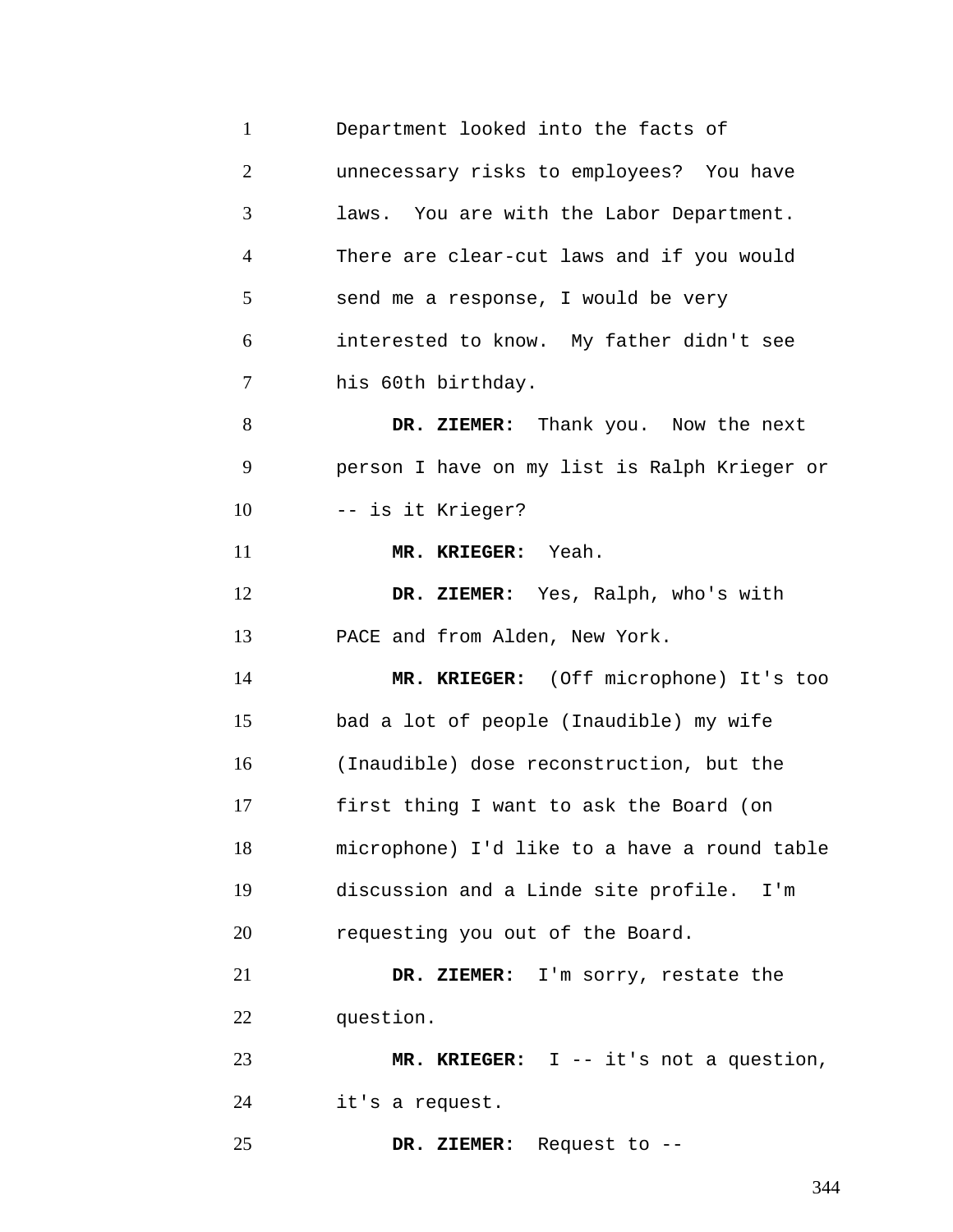1 2 3 **MR. KRIEGER:** Respectfully given, we would like a round table discussion and a Linde site profile.

4 5 6 **DR. ZIEMER:** A Linde site profile. **MR. KRIEGER:** As a matter of record. **DR. ZIEMER:** Thank you.

7 8 9 10 11 12 13 14 15 16 17 18 19 20 21 22 23 24 25 **MR. KRIEGER:** This afternoon I listened to a number of issues that were brought up about dose reconstruction and one of the things that they came -- along the line and I have an article here that I got out of one of -- one of the books that I get from the Congress, and the Secretary of Health and Human Services, in accordance with section 3513, 21 specified cancers. Specified cancers means the following -- and it goes down to the bladder, bowel and brain, you name it, all the way down. But one of the ones that came up to mind that came today that was in discussion was that the possibility of prostate cancer being eliminated. My question is, being that the prostate is located next to the cayunes (sic) and the cayunes is very susceptible to cancer, which organ is -- is -- is -- organs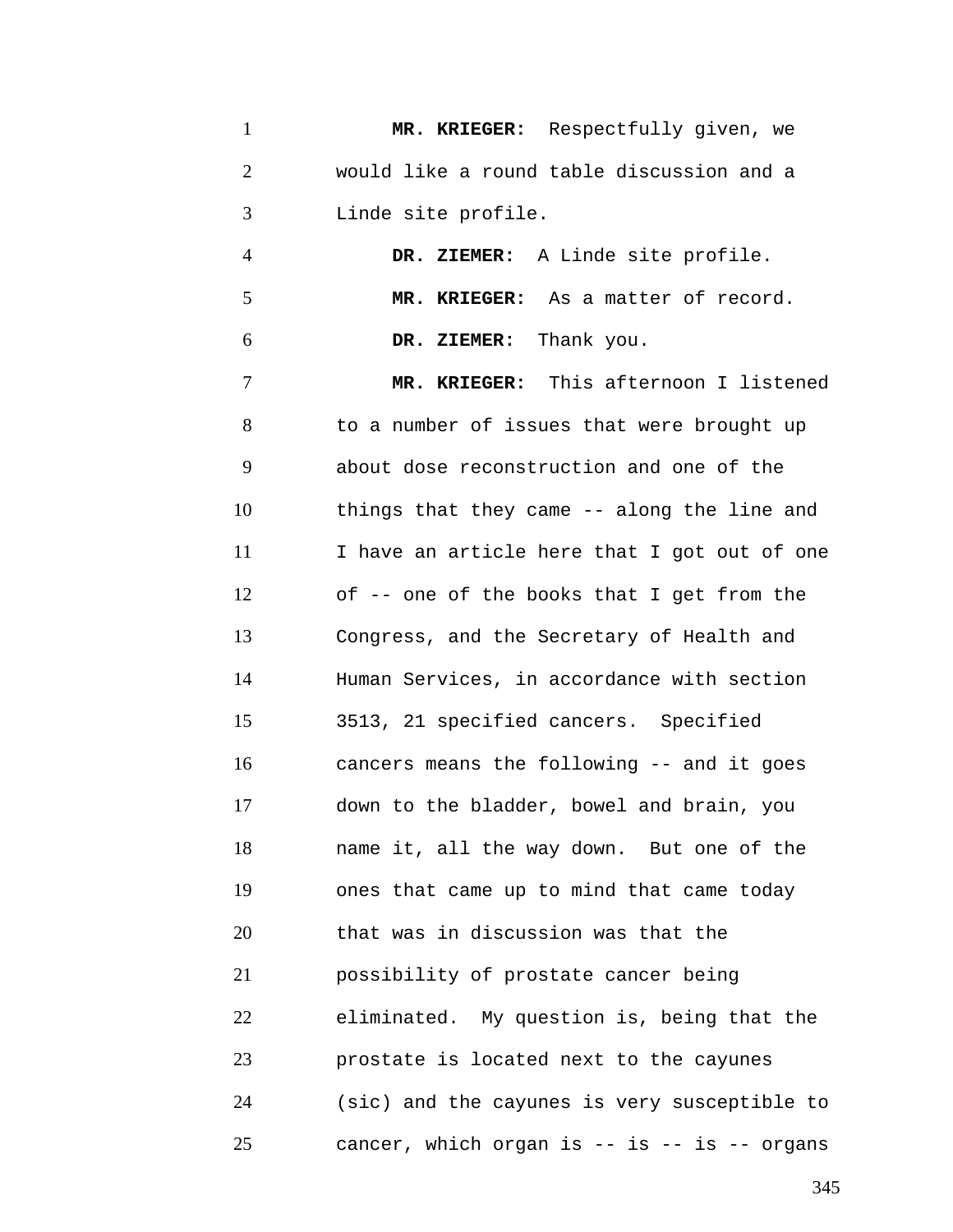1 2 would be more susceptible, prostate or the cayunes?

3 4 5 6 7 **DR. ZIEMER:** We probably need a medical doctor to answer that, but the organ's location itself is not the determiner of susceptibility. I believe I'd be correct to -- as --

8 9 10 11 12 13 14 15 16 17 18 19 20 **MR. KRIEGER:** When you're being exposed -- excuse me, sir. When you're being excused to all the irradiation elements - gas, because it's decaying product, and the radi-- radiation that's coming off, and the dust, you're being exposed to all the elements of nuclear contamination -- gamma radiation, for one. And we know what the gamma radiation was at Linde because our Xray technicians put down a film on the floor with a lead pencil and covered it. The next day it was exposed. That was in building 30.

21 22 23 24 25 Now another issue that you brought up that was discussed here, Department of Labor kind of said that they didn't have any information on this. I don't know if they got this report. This is kind of an older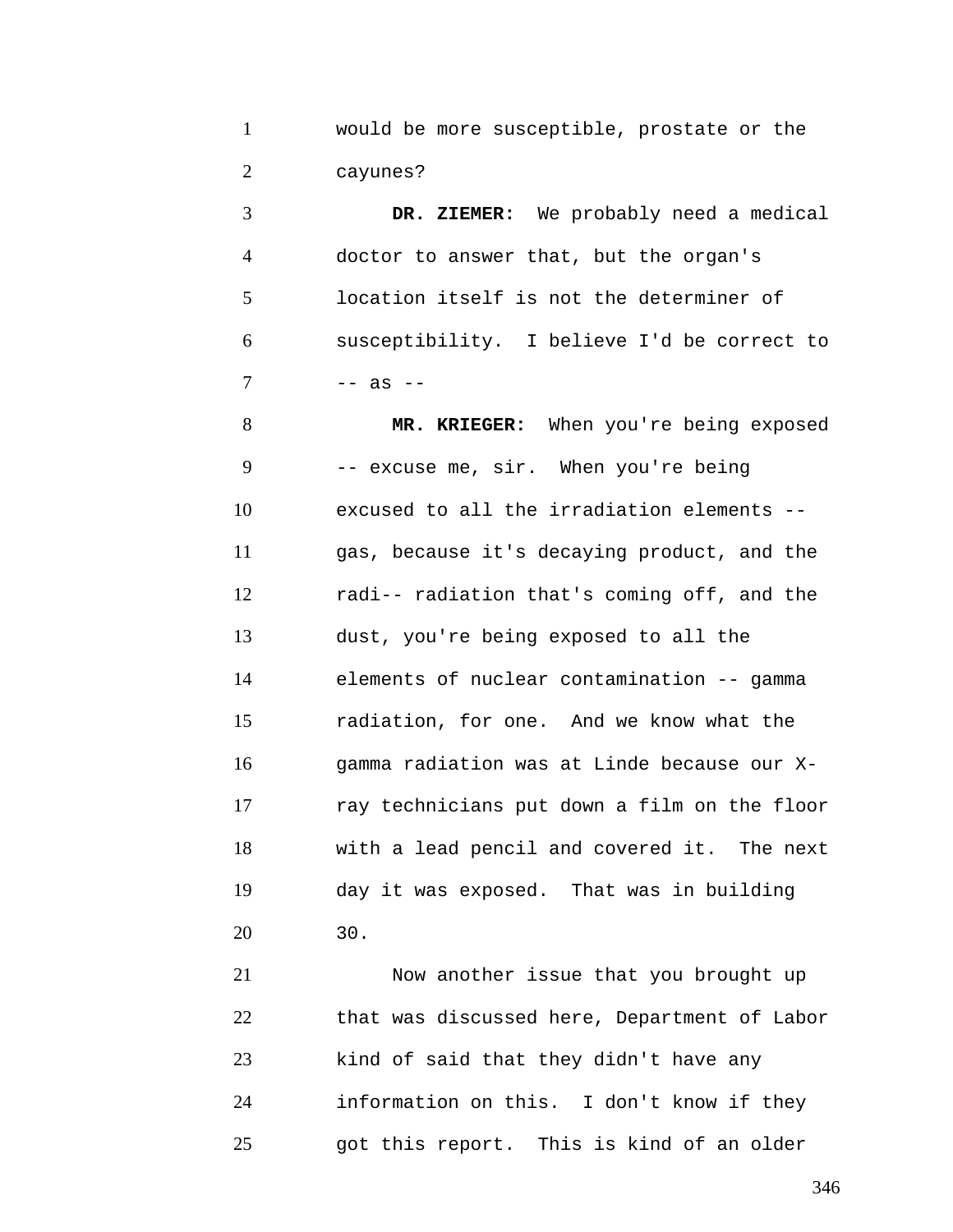1 2 3 4 5 6 7 8 9 10 11 12 13 14 15 16 17 18 19 20 21 22 23 24 25 report, not this year, October of 2003 by Louise Ginzbergen\*, MD, MPH, director, Trinity Engineering Association, Cincinnati, Ohio, report on residual radioactive and beryllium contamination at atomic weapons employees (sic) facilium -- facilities and beryllium vendor facilities. This document has all the sites. Many of them are marked out. Linde's marked here; Chandler Street, which did the barrier product -- barrier development for Oak Ridge; (Inaudible) Products and it was in Buffalo, New York; Utica Street Warehouse where they warehoused it. And then we come to the Linde site in Tonawanda. This is your document by my -- Congressman sent to me. Linde Ceramics Plant, Tonawanda, New York, 1940 to 1950, DOE. Then it's got 1996 on there. This document-- this documentation reviewed indicates that there is a potential for significant residual contamination outside of the covered period in which weapons-related production occurred, 1940 to 1997. Well, they're still on the site. They're still cleaning it up.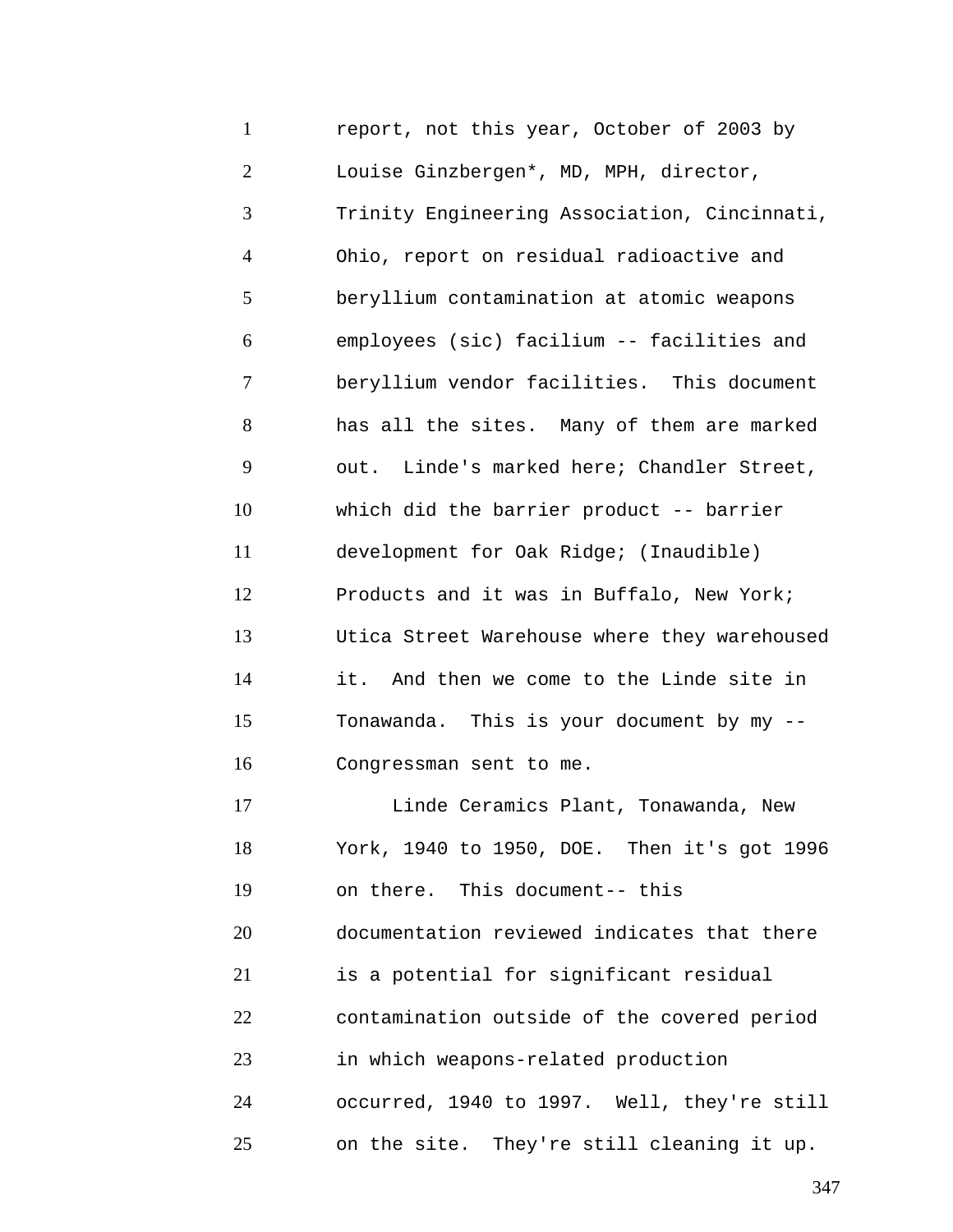1 2 Probably won't have it done, if they're lucky, by 2007.

3 4 5 6 7 8 9 10 11 12 13 14 15 16 17 18 19 20 21 22 23 24 25 Since the beginning of the first of this year, six of my men, my former members, have come down with cancer, were operated on, two of them are dead since the first of the year. As of today, one of my best friends, who worked with me for the organization, is in the hospital today being operated on -- which makes seven so far this year. That ain't counting last year, seven. The year before that, the year before that, the year before that, the year before that. It's ironic, as I listen to you talk today, the Board, discuss this dose reconstruction where most of the men worked in secrecy -- absolute secrecy. You opened your mouth, you were gone. Absolute secrecy. Very few people at Linde ever wore dose badges 'cause they were afraid if they wore the dose badges they would give away the secret 'cause other people -- the employees -- want to know why they were wearing dose badges. This discussion on dose reconstruction is the most ludicrous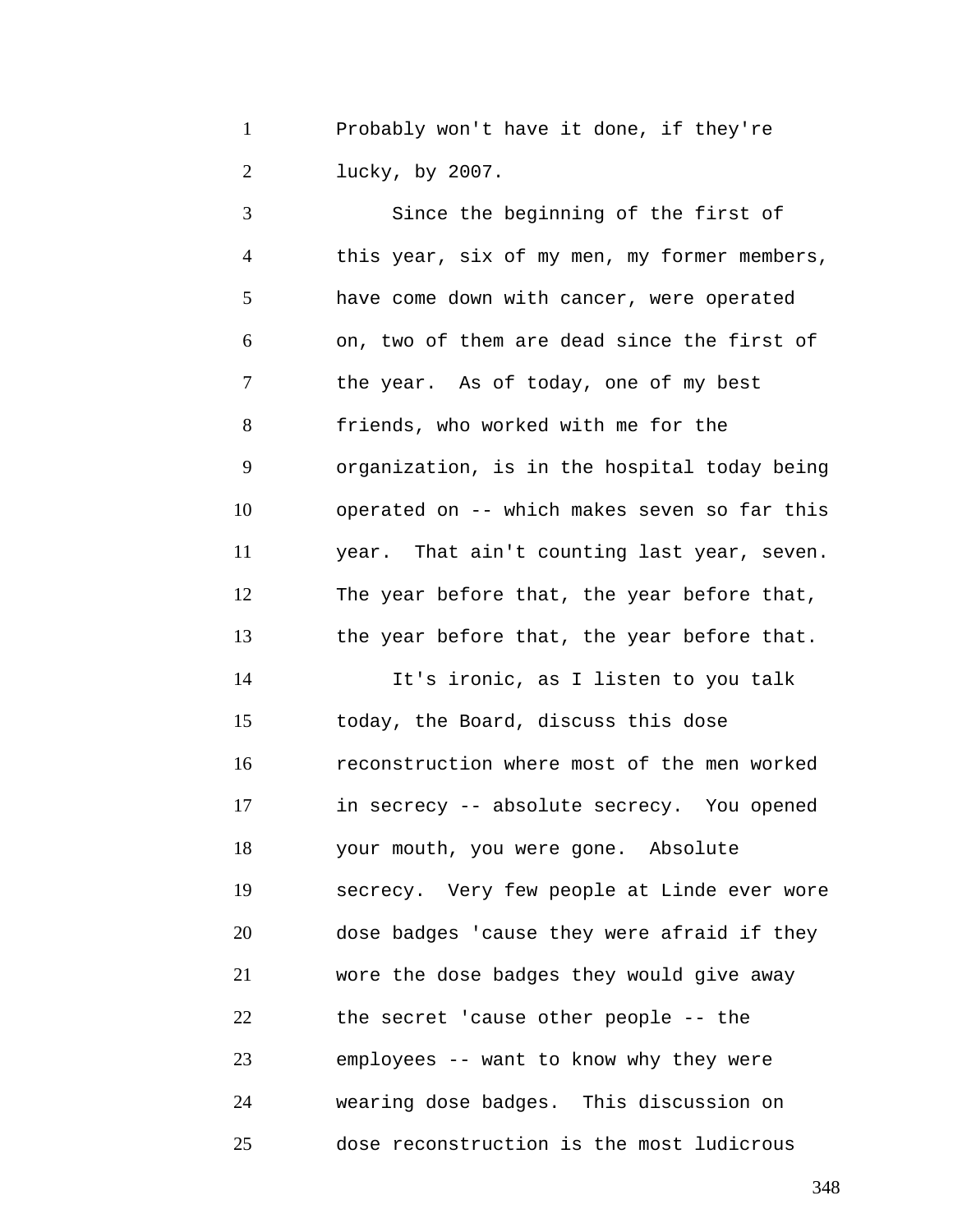| $\mathbf{1}$   | thing I have ever heard in my life.          |
|----------------|----------------------------------------------|
| $\overline{2}$ | (Applause)                                   |
| 3              | And I'll tell you what, today you heard      |
| 4              | that big loud noise in the building? That    |
| 5              | was General Groves turning over in his       |
| 6              | grave. For the information of the public,    |
| 7              | General Groves was in charge of the          |
| 8              | Manhattan Project. From the day he started   |
| 9              | to the day the bombs were dropped was three  |
| 10             | and a half years. This program was           |
| 11             | instituted in Washington in the year 2000    |
| 12             | and it hasn't been completed yet.            |
| 13             | (Applause)                                   |
| 14             | And that's a damned shame to the             |
| 15             | veterans that worked and came back after the |
| 16             | wars, and I'm talking World War II, World    |
| 17             | War -- the Korean War and Viet Nam, that     |
| 18             | came back to Linde and other sites. Not      |
| 19             | just to Linde sites, other sites to work --  |
| 20             | Carborundum --                               |
| 21             | <b>UNIDENTIFIED:</b> Hooker Chemical.        |
| 22             | MR. KRIEGER: -- came back to work --         |
| 23             | UNIDENTIFIED: Carborundum.                   |
| 24             | MR. KRIEGER: -- in a site that they          |
| 25             | didn't know it was left contaminated. Or     |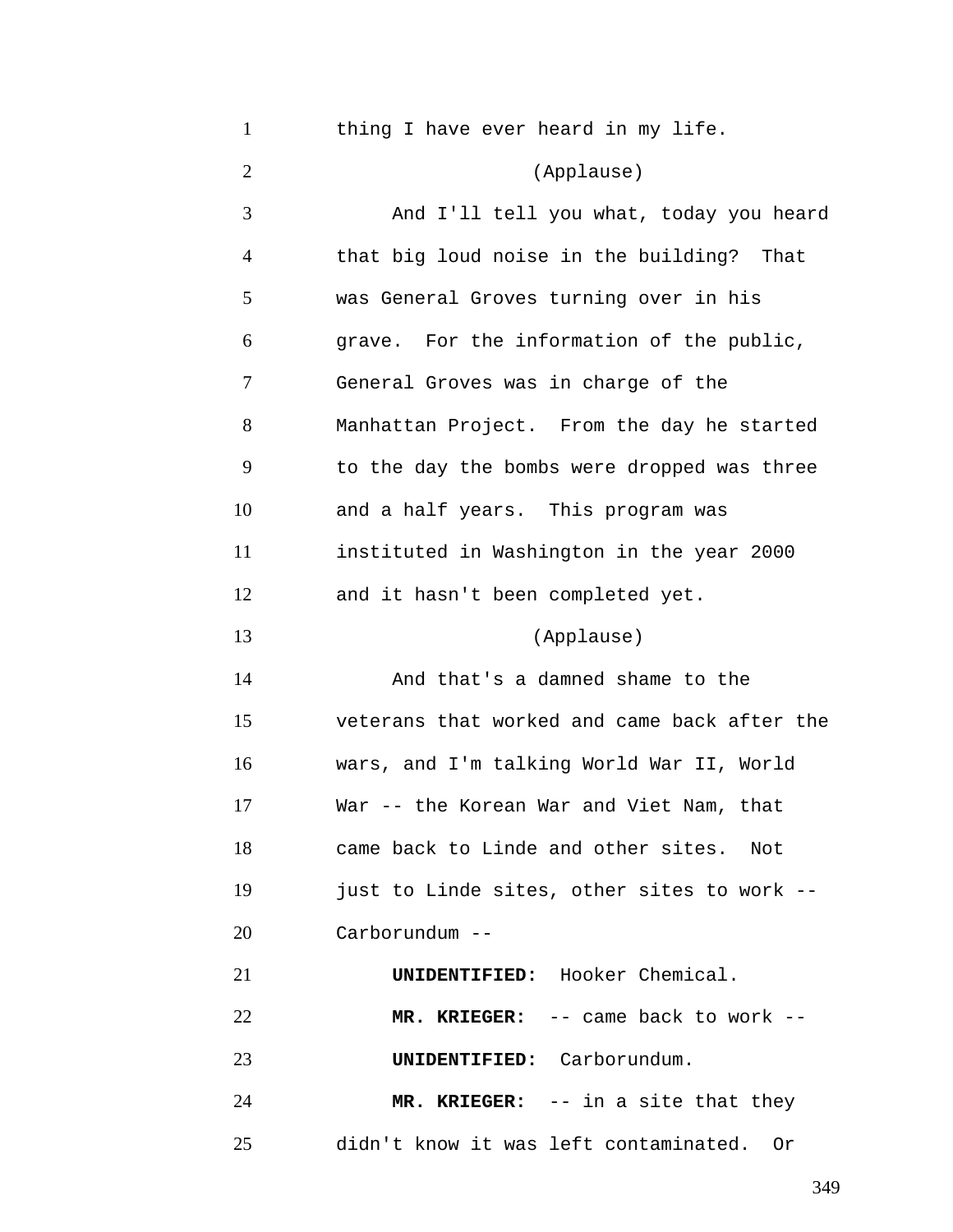1 2 3 4 5 6 7 8 9 10 11 12 13 14 15 16 17 18 19 20 21 22 23 24 when they asked questions, they said don't worry about it. That's what they told us at Linde when I was president here, don't worry about it, it ain't going to hurt you -- as I was watching the bodies pile up. It's a damned shame that General Grimes (sic) could create three nuclear bombs and we can't even get our own people taken care of. **UNIDENTIFIED:** Very good. (Applause) **MR. KRIEGER:** Thank you. **DR. ZIEMER:** Thank you for your comments. Let me point out also, in - there's a lot of frustrations on many of these things. This -- this Board of course is trying to do what it can, as mandated by law. We are not able to address all the issues. Those that we're responsible for, we are trying to address to the best of our ability. Sir, we have some other people that are before you, and I'll give you the mike again at the appropriate time.

We have Linda Burgess from Bethlehem

25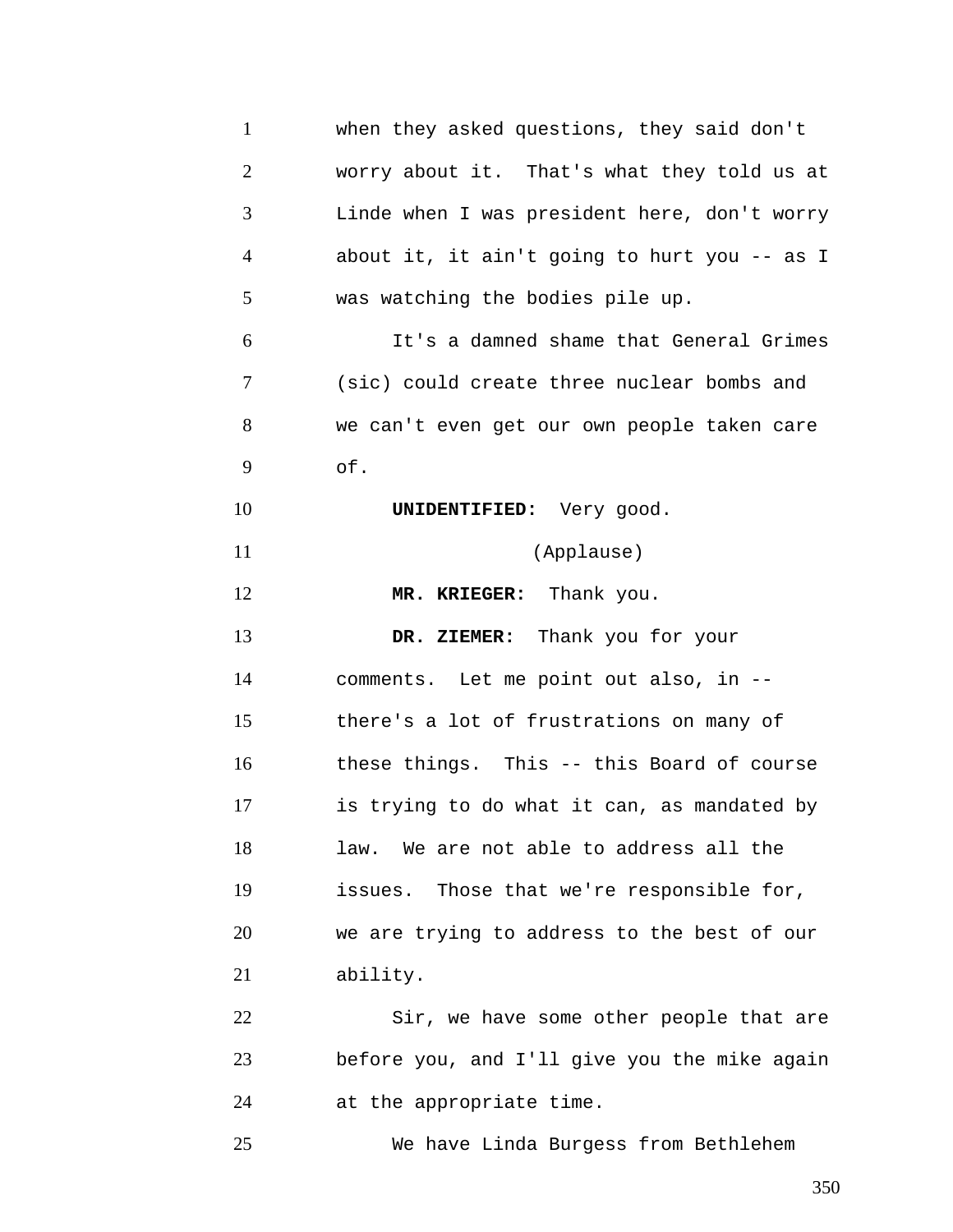1 2 Steel, who's a resident of Lancaster, New York is next. Linda?

3 4 5 6 7 8 9 10 11 **MS. BURGESS:** Good evening. Thank you for the opportunity to speak with you. I speak on behalf of my mother. My father, John Cruiser\*, was a brick layer in the hot gang at Bethlehem Steel from '48 to '78. On July, 1987 he was diagnosed with pancreatic cancer and he died 15 months later. He was 63 years old. He was a husband, father to three of us, and grandfather to six.

12 13 14 15 16 17 18 He served in the Army during World War II. He fought in the Battle of the Bulge and received two purple hearts. He survived one war, only to be sent into another, the Cold War. Unknown to him, he worked with uranium in the furnaces of Bethlehem, which caused his death.

19 20 21 22 23 24 25 We applied for compensation to the EEOICPA in 2001 and were subsequently denied. Probability of causation that killed him was 3.13 percent. Since the time that my mother's claim was denied, I have had the opportunity to study the matrix for Bethlehem Steel. I have many questions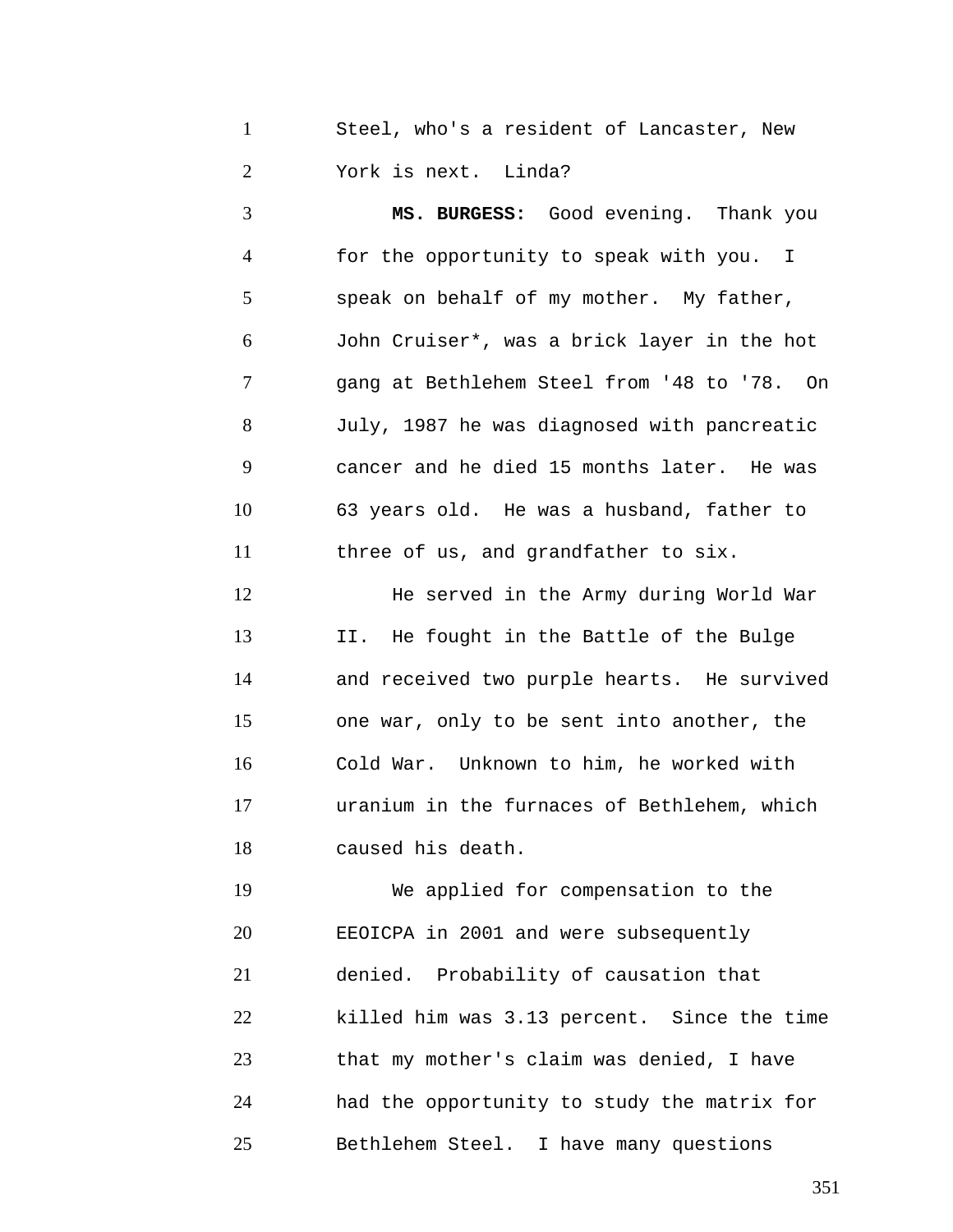1 2 3 4 5 6 7 8 9 10 11 regarding the dose reconstruction and that document. Reports indicate that all work was done between '49 and '51. But reports also indicate that seven additional rollings took place in 1952. I also have a letter from Paul Kasanovich\*, compensation agent for Labor Union 2603, stating that in 1955, for a period of six to eight months, one day a month the ten inch bar mill rolled steel rounds of the uranium lead content for the Atomic Energy Commission.

12 13 14 15 16 17 18 19 20 21 22 23 24 25 The matrix determined that the number of exposure hours per year, by assuming 12 ten-hour work days per year for the 1949 and '50. That is without any documentation regarding rollings. Yet the same assumption is not made for 1955, when rollings were also reported. If the assumption can be made without documentation for '49 and '52, why isn't the same assumption made for '55? The dates of the rollings are listed in the document. In documents obtained from the Department of Health and Human Services I discovered an experimental rolling that was not listed in the matrix. This rolling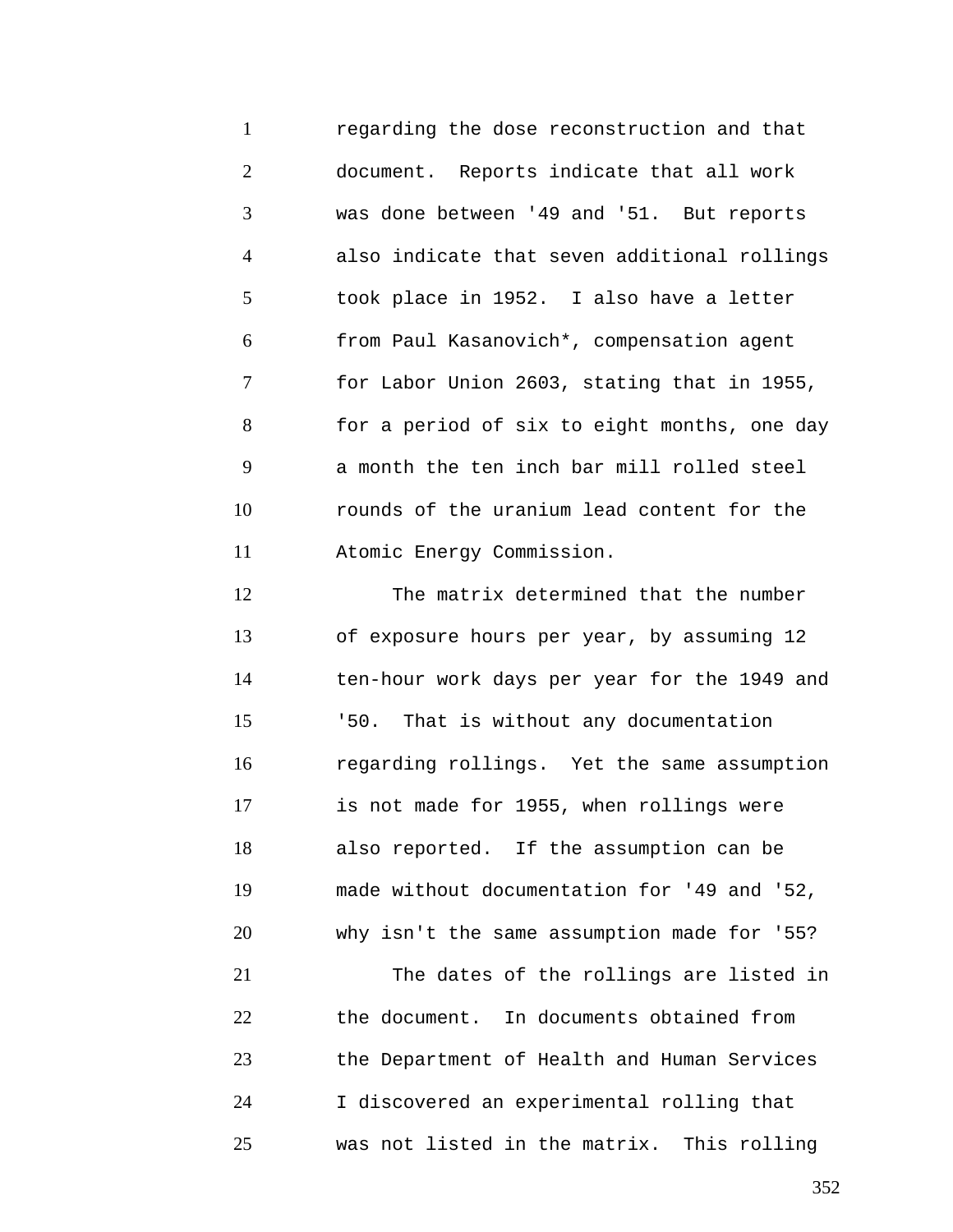1 2 3 4 5 6 7 8 9 10 11 12 13 14 15 16 17 18 19 20 21 22 23 24 25 took place on November 17th, 1951. Perhaps the reason that it was not listed was that it was canceled because there were not enough good billets made. Out of approximately ten ton of conditioned billets rolled, only three ton of billets were produced. There is no record regarding the other seven ton of uranium ore. That's seven ton of missing uranium ore. I also have documents from National Lead Company of Ohio reporting on the rolling of 222 uranium billets at Bethlehem on April 12th, 1952. It states that round billets lose an average of six pounds per billet. The square ones, however, because they're harder to roll, they lose an average of 11.5 pounds. Now since I don't know whether each billet was square or round in Bethlehem, I can't for any certainty tell you how much uranium was lost, but if you take the 1,637 billets that were rolled between April 26th and -- April 26th of '51 and September 22nd of '52 and you double that, because in 1949 and 1950, that would be 3,274 billets for a four-year span.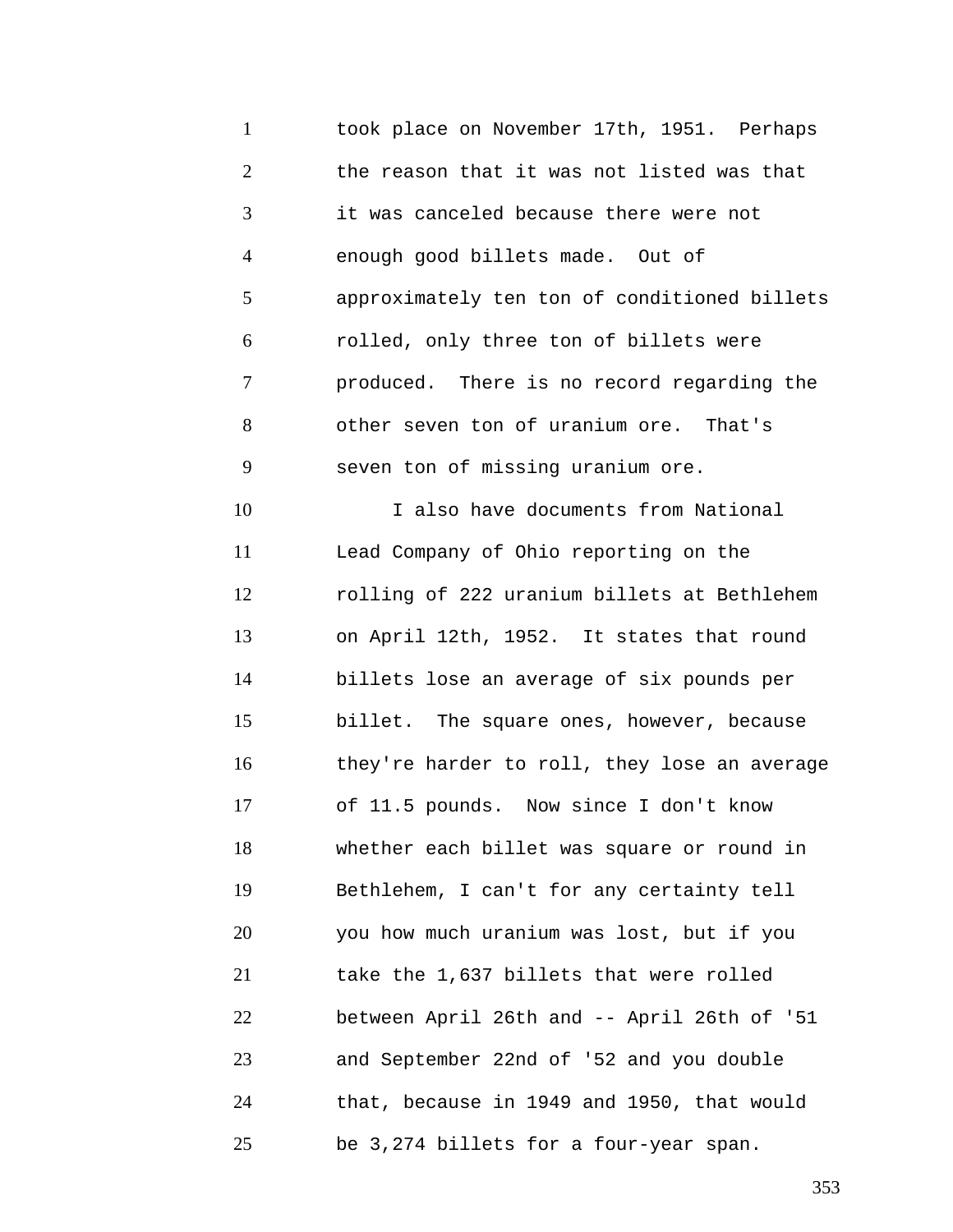1 2 3 4 5 6 Between six and 11.5 billets were lost - pounds, excuse me -- were lost per billet, so the loss would range, for the years 1949 through '52, from 19,644 pounds to 37,651 pounds of uranium ore lost. That's not recovered. That's lost uranium.

7 8 9 10 11 12 13 14 15 16 17 18 19 20 In addition, the 1955 rollings were not accounted for. Based on Mr. Kasanovich's letter, approximately seven rollings took place. He said six to eight, but I'm going to be government-friendly and, you know, give you the seven. If we take six -- 1,637 billets for a two-year period, that's 24 rollings, this averages out to 68.5 billets per rolling. We can estimate that there were 475.5 billets rolled in '55. The loss of this uranium then ranges from 2,853 pounds to 5,462 pounds. So the total loss of uranium is 22,497 to 43,113 pounds. That's lost, not recovered.

21 22 23 24 25 In the matrix there were several assumptions made. One of them was that there were no records at Bethlehem, so they used Simonds Saw. This assumption was made because the air quality was better at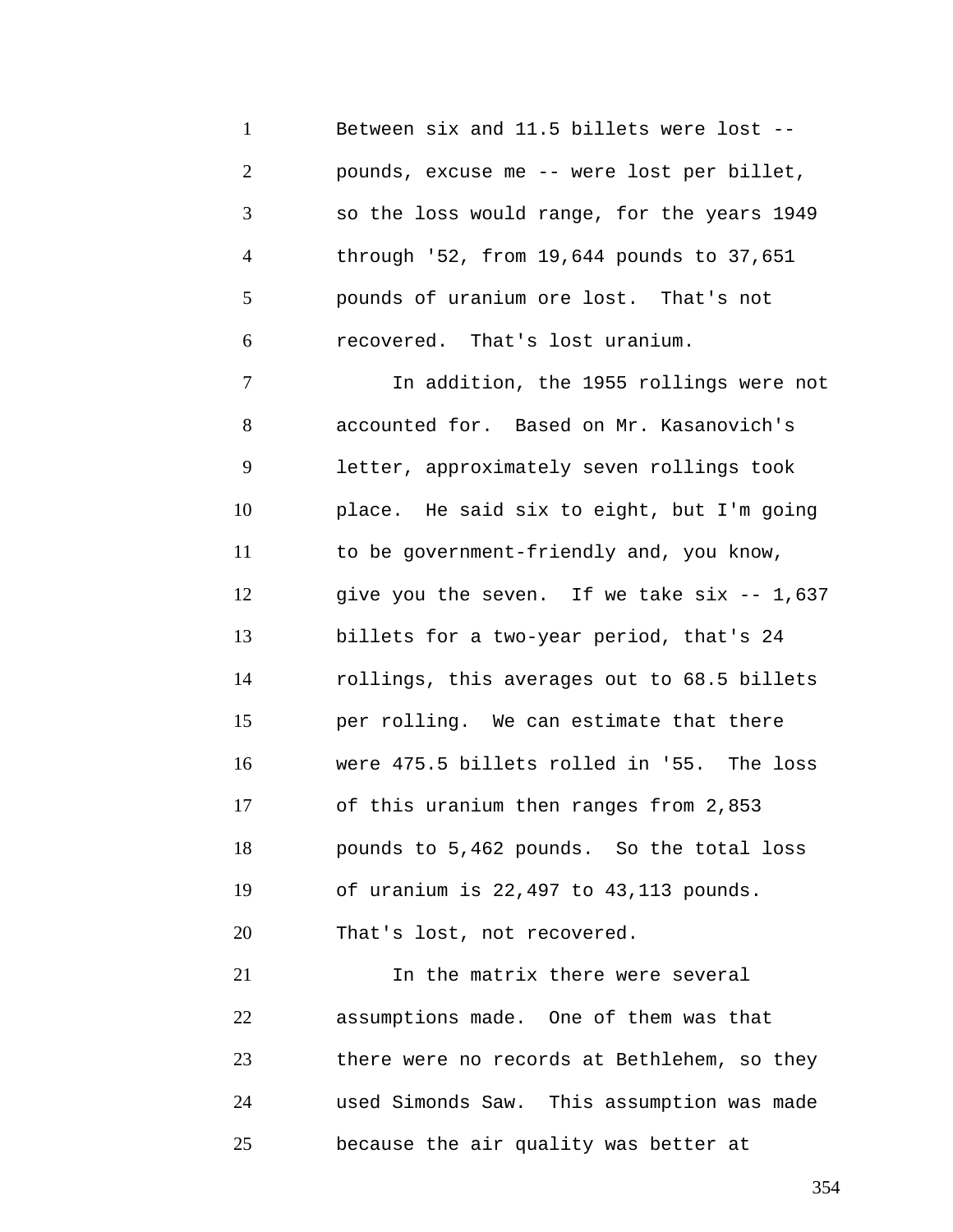1 2 3 4 5 6 7 8 9 10 11 12 13 14 15 16 17 18 19 20 21 22 Bethlehem than at Simonds Saw. But Simonds Saw was production and Bethlehem was experimental. Now if you've ever made a cake and you're experimenting with it, you know that when you do it, it makes a mess. But if you know what you're doing, you don't make a mess. Now they were experimenting on this, so my assumption is that they made more of a mess and lost more uranium. At least 24 various assumptions are made in the scientific document. If you are assuming most of the conditions, then there are several assumptions missing. My father's dose reconstruction never took into account many of these items. They assumed a ten-hour day. He worked double shifts. He ate on the job. There was no cafeteria for the men to go for lunch. He took his bag lunch. He sat down, he ate on the job. He used to tell us that the iron ore dust would get into the food. Little did he know that it was uranium ore and not iron ore.

23 24 25 Also not noted in the dose reconstruction is the fact that his clothes, hands and shoes had uranium ore dust all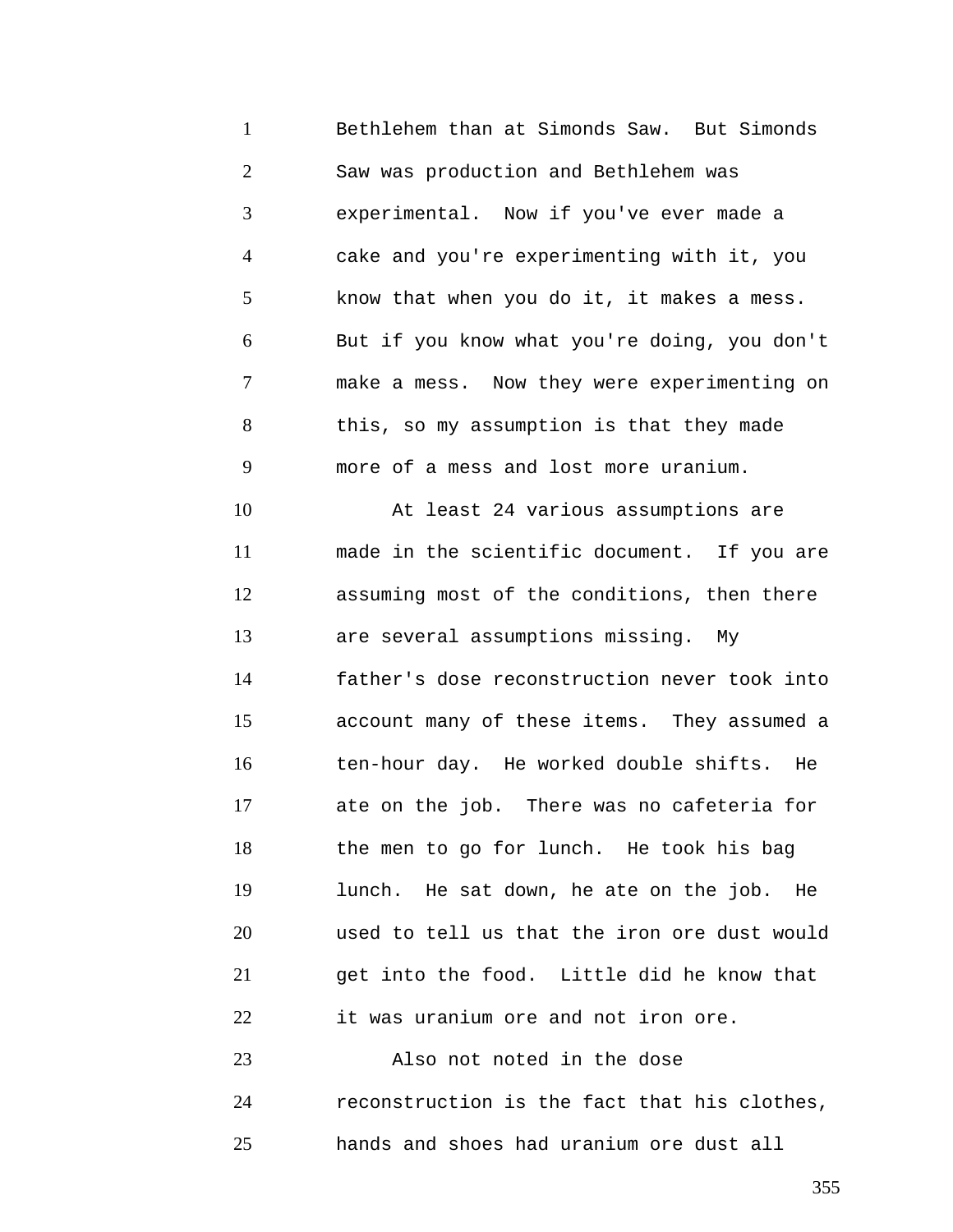1 2 3 over. Again, he was exposed to more uranium -- more radiation than is accounted for in his dose reconstruction.

4 5 6 7 8 9 10 11 My father met all the regulations regarding exposure dates and onset of cancer. My mother should have automatically received compensation. But the Department of Energy is focusing all their attention and assets to prove that he could not have gotten his cancer from the radiation contamination on the job.

12 13 14 15 16 The matrix makes many assumptions. Perhaps one of my own that I can make, out of 15 men who worked in the hot gang, 13 of them are dead from cancer and the other two also have cancer.

17 18 19 20 21 22 23 24 25 Oak Ridge Associated Universities were awarded a contract for \$70 million to do the constructions. MJW in Williamsville got \$20 million to do the Bethlehem Steel matrix. Their entire focus from the beginning of this process has been put together scientific facts to deny my father was exposed and that my mother is entitled to compensation.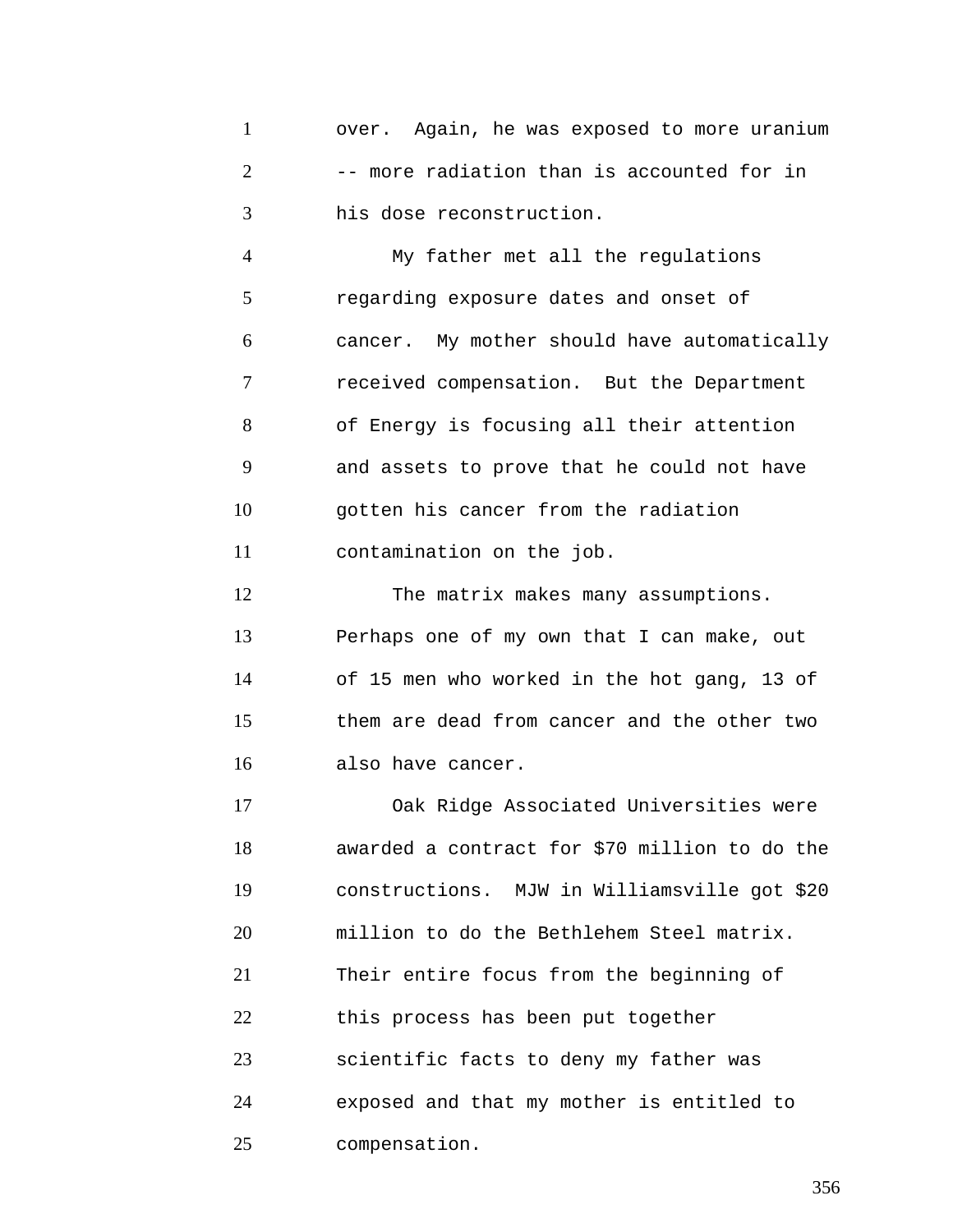1 2 3 4 5 6 7 8 9 10 11 12 13 14 15 16 17 18 19 20 21 22 23 24 The spirit of the law is that compensation be given to those who unknowingly gave their lives for their country. My father survived World War II. He couldn't survive the World -- the Cold War. I truly believe that the matrix and the dose reconstruction are flawed and should be nullified, and I continue to search for answers to my questions. My father was not a quitter, and neither am I. I will get the answers. Thank you. (Applause) **DR. ZIEMER:** Thank you very much. Then I have Reverend Jerome Livingston, Bethlehem Steel Action Committee, Buffalo. **REV. LIVINGSTON:** Yeah, I'm glad you gentlemen came here today. As I listened to the presentations today, that's where I pulled my questions from. I listened to Professor Neton when he gave -- when he did about the site profiles this morning, and he depends on records from Bethlehem Steel that don't exist to make up the dose reconstruction.

Then I heard Ms. Mosier from the

25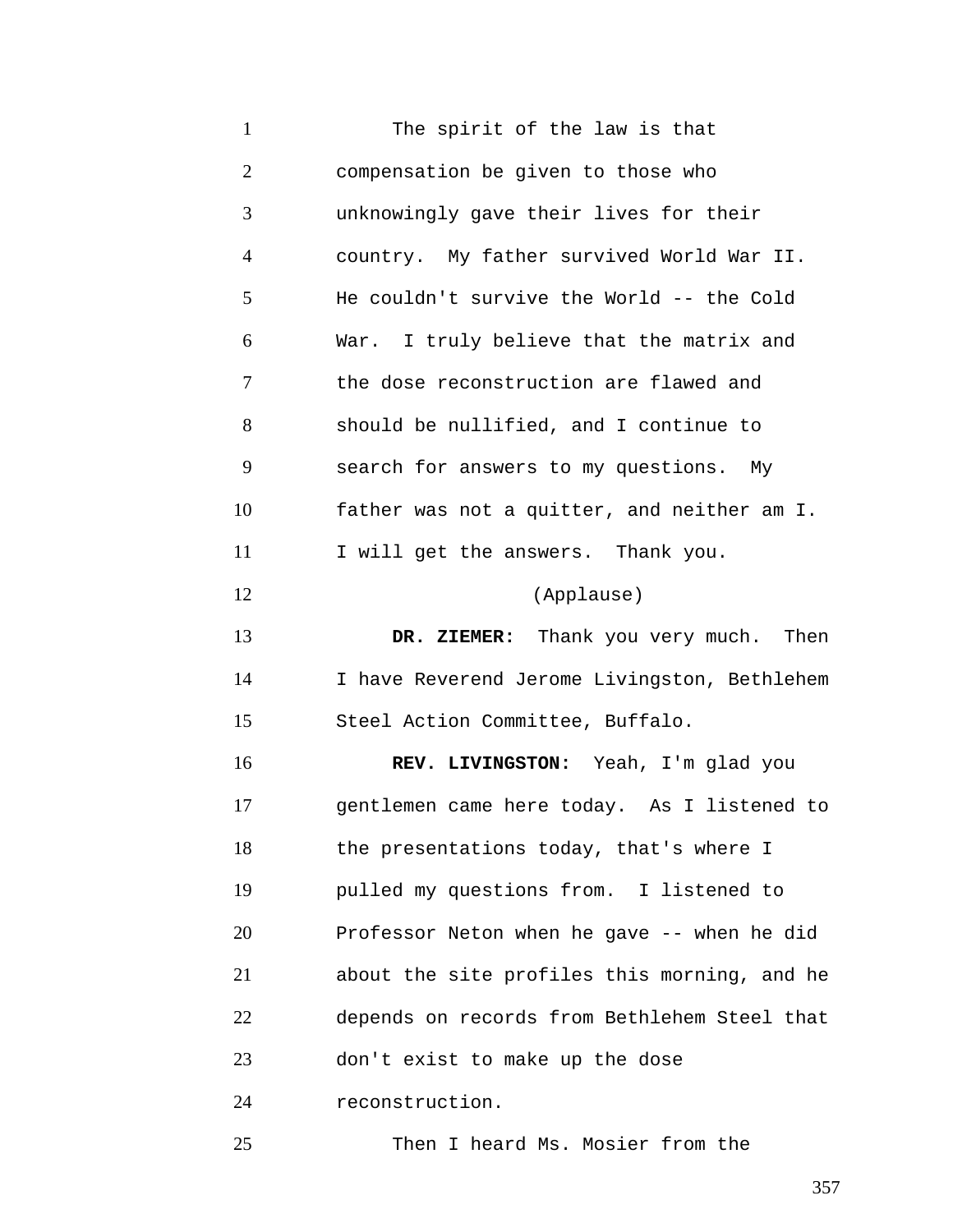1 2 3 4 5 Department of Labor. When she got to page four of her presentation, she said we can produce information, and questions the real validity and the amounts of radiation that the workers have been in touch with.

6 7 8 9 10 11 12 13 14 15 16 17 18 19 Then when Mr. Calhoun gave his presentation about the dose reconstruction, he got to page five of his handout and he said the sites that -- providing data for the dose reconstruction and Bethlehem Steel wasn't on that list. Then he went to page six of his handout and he said the -- the next tier of sites that were producing information, and Bethlehem Steel wasn't on that list. And so if Bethlehem Steel is not on the list that's providing data, how can you actually give a good dose reconstruction with produced data or with actual data, this is the question.

20 21 22 23 24 25 But then I went on and I came in contact today with a report that was written in 1985 and the name of the report is the Elimination Report of Bethlehem Steel Corporation to the U.S. Government. And in that -- in that document, when it gets to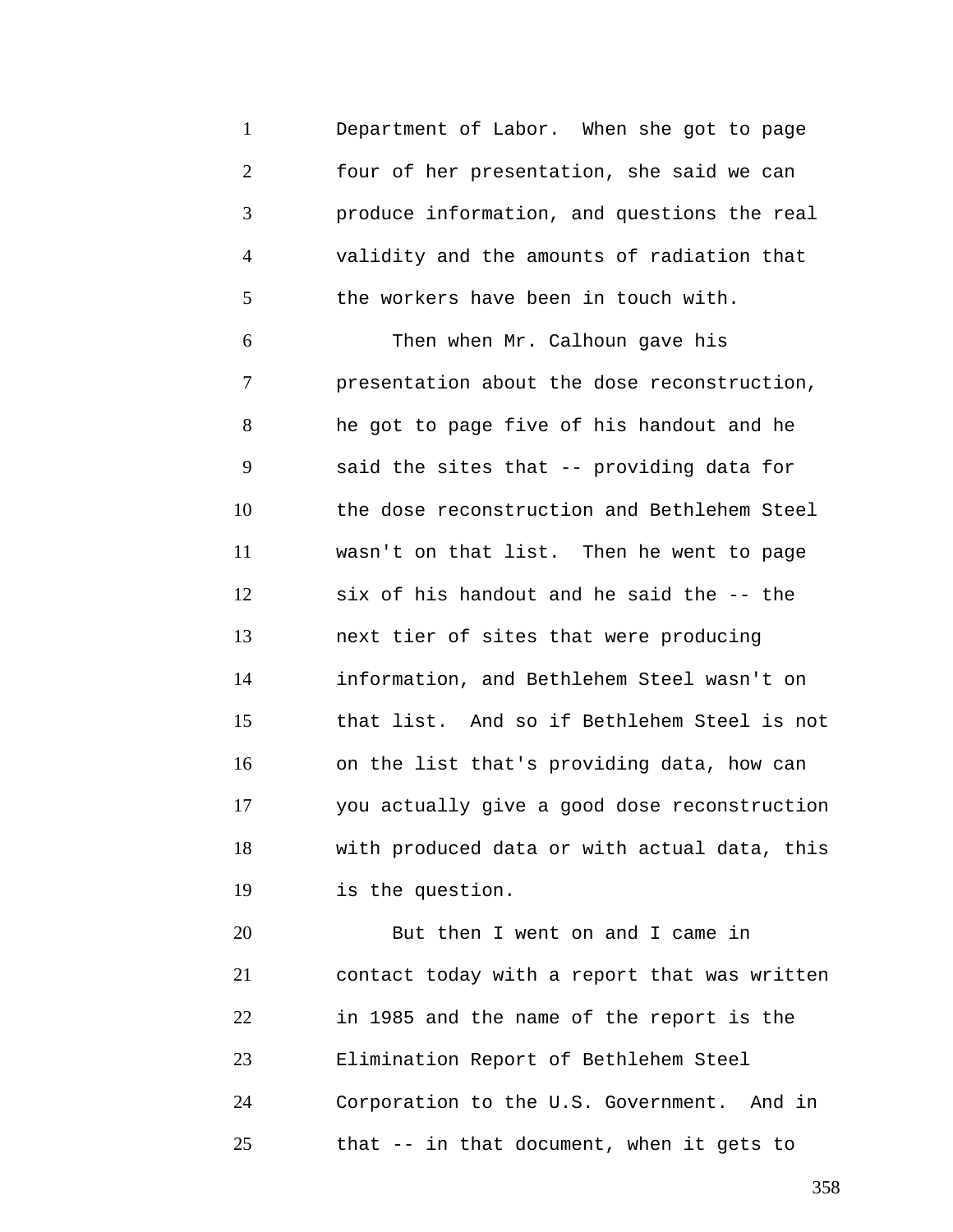1 2 3 4 5 6 7 8 9 10 11 12 13 14 15 16 17 18 19 20 21 22 the section that says site description, it says the ten inch mill was in use in August of 1976 and has been taken out of service and dismantled. Well, I can take you out there now and that mill is still standing there, and there are people working in that place. So if you are using documents from Bethlehem Steel that are not reliable and they lied to the government that we have those copies of this information, how can you use some produced and not qualify -- you know, Bethlehem Steel is bankrupt, and that property has been razed, so how can you use information that does not exist? Are you producing information to make these dose reconstructions? Evidently. This is the questions that I would like to have you answer. (Applause) **DR. ZIEMER:** Thank you very much. The gentleman approaching the mike, we can take you next.

23 24 25 **MR. KOCHANSKI:** My name is John Kochanski. I would like to know if I could get access to every single page of your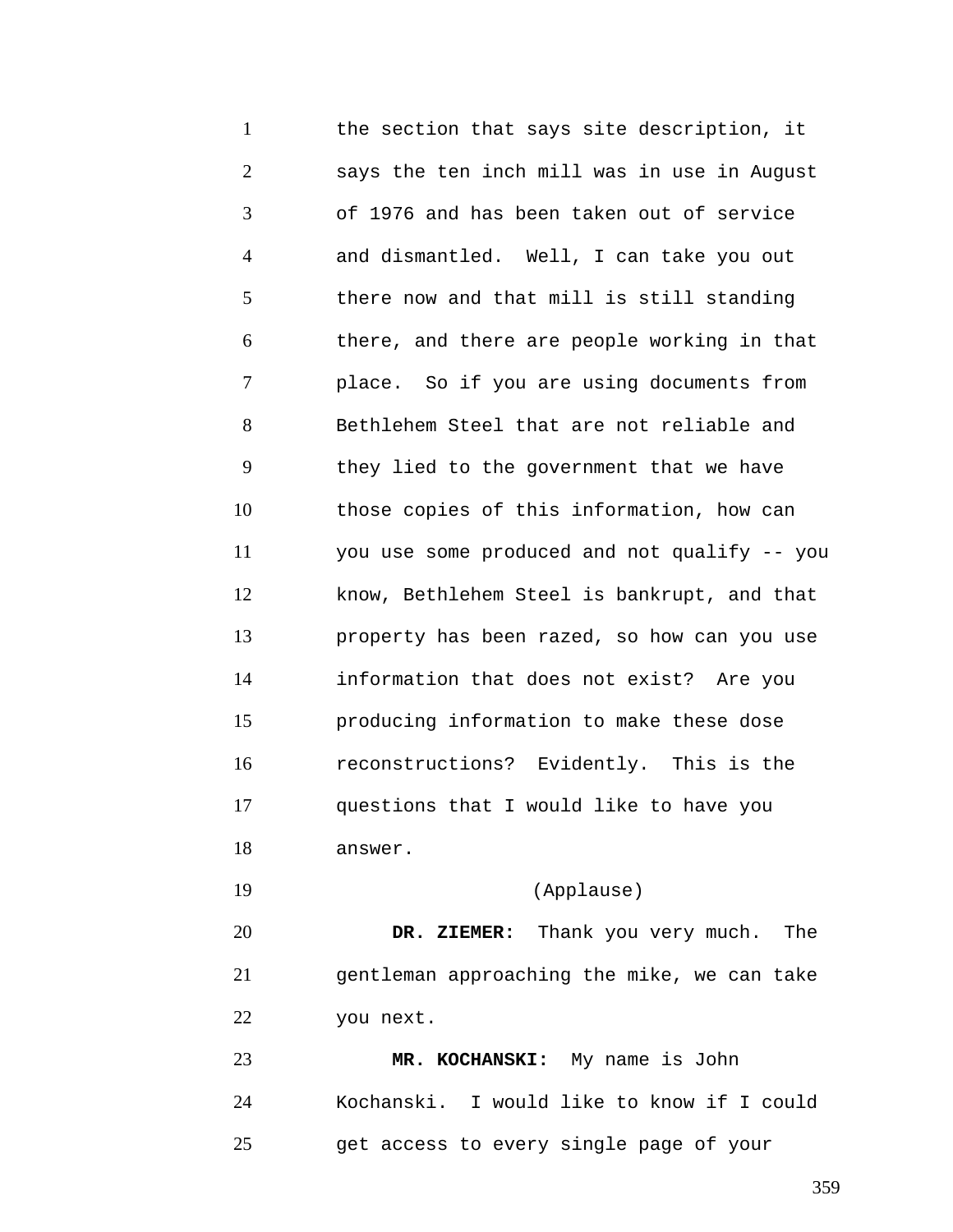1 2 3 4 5 6 7 8 9 10 11 12 13 14 15 16 17 18 19 20 21 22 23 24 25 records that you have in so-called boxes all over the country. I am a U.S. citizen. I have rights. If it takes a Freedom of Information, I would like to -- I would like to see a copy of each paper, just for my own well-being, to know what information you are acting on. Dose reconstruction is a very fancy term. It sounds official. This is radiation. Go to the person's burial spot, check the radiation in their bones and you won't have a problem. Have a good day. **DR. ZIEMER:** Thank you. I have no additional names of people that have signed up, but we can certainly take additional comments. Sir. Oh, I also have one on -- is this Mr. O'Brien? **MR. O'BRIEN:** My name is Eugene O'Brien. **DR. ZIEMER:** Yeah, I do have you. **MR. O'BRIEN:** And I was with the Reverend here before at a previous meeting, and during that meeting I was -- I was amazed. And I'm not blaming you people, but I was amazed that Bethlehem Steel got away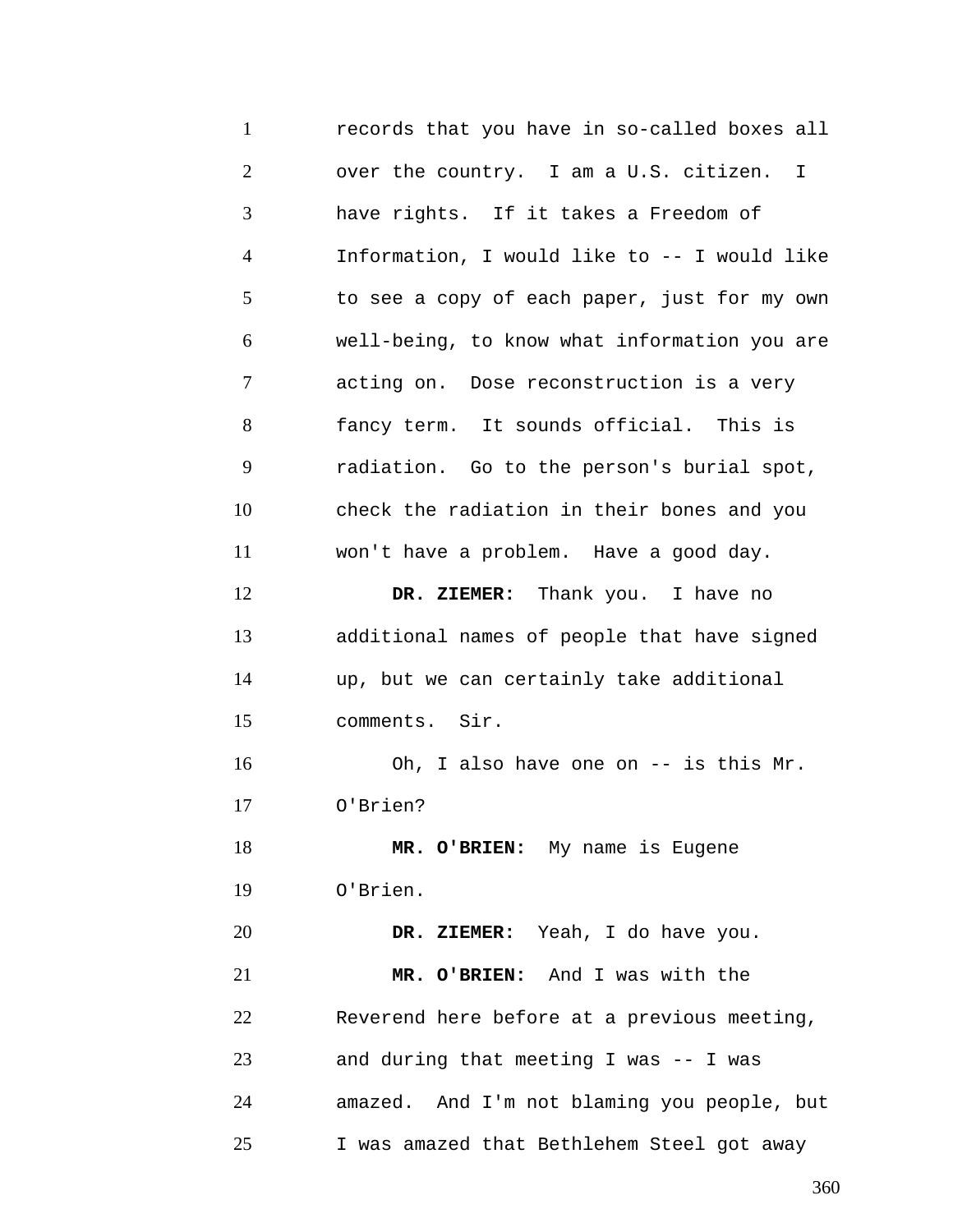1 2 3 4 5 6 7 with it, that they said the mill was dismantled. So therefore, you didn't go any further with it. It was eliminated because it was dismantled. But now it's still there. You have workers from a new company that's taken over that plant and the stuff is still there.

8 9 10 11 12 13 14 15 16 17 18 19 20 21 My discussion last time -- I think it was with you, sir -- was that the stuff is on the beams. It's on the floor. They cleaned up the floor. They -- it's like you -- housecleaning, your mother just didn't clean up the floor here. If there was a second floor, you went upstairs and cleaned that. And if there was a third floor, you cleaned that. On the cranes that were going overhead, they all had this dust on them. That's the second floor. The third floor has got like large, 24-inch beams crossing that whole mill. Nobody's ever checked that.

22 23 24 25 They said that they cleaned after every rolling. They only did it on weekends and then they were ready for the crew to come in, it was all cleaned up. How could that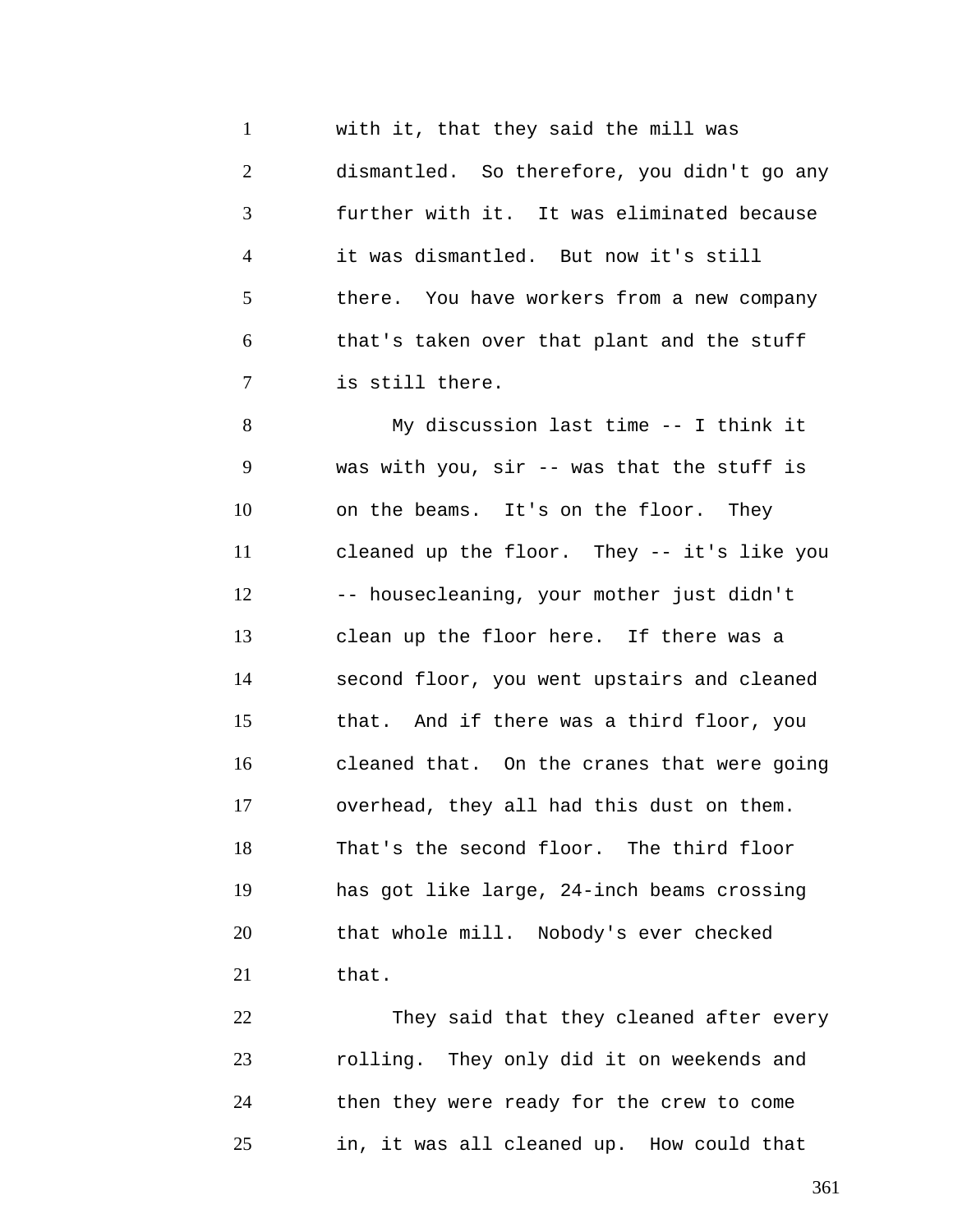1 2 3 4 5 6 7 8 9 10 11 12 13 14 15 16 17 18 19 20 21 22 23 24 25 possibly be? On Monday morning they had a crew in rolling so-called regular steel. I just -- and the people who were handling that steel, did anybody ever pick up -- they were -- it's a hot mill and it's reverse - wasn't a reverse mill. They had to turn them. Their instrument they had -- the catchers they called them -- those are contaminated. Nobody's ever said a word about that stuff, not a thing. Now we're talking about a walk-through. What's the sense of it if you're not going to do anything about it? If this company that has workers there now -- because I have a nephew that is working there now. I called him up and I asked him, are you using the ten-inch mill, the old ten-inch. Well, yeah, he said, we -- all our motors and stuff are over there. I said have you ever gone over and -- get your motors out? He said yes. I said you ever notice any dust coming down? Oh, a lot of it. So the dust has been up there all these years and nobody has looked up to the heavens, never in the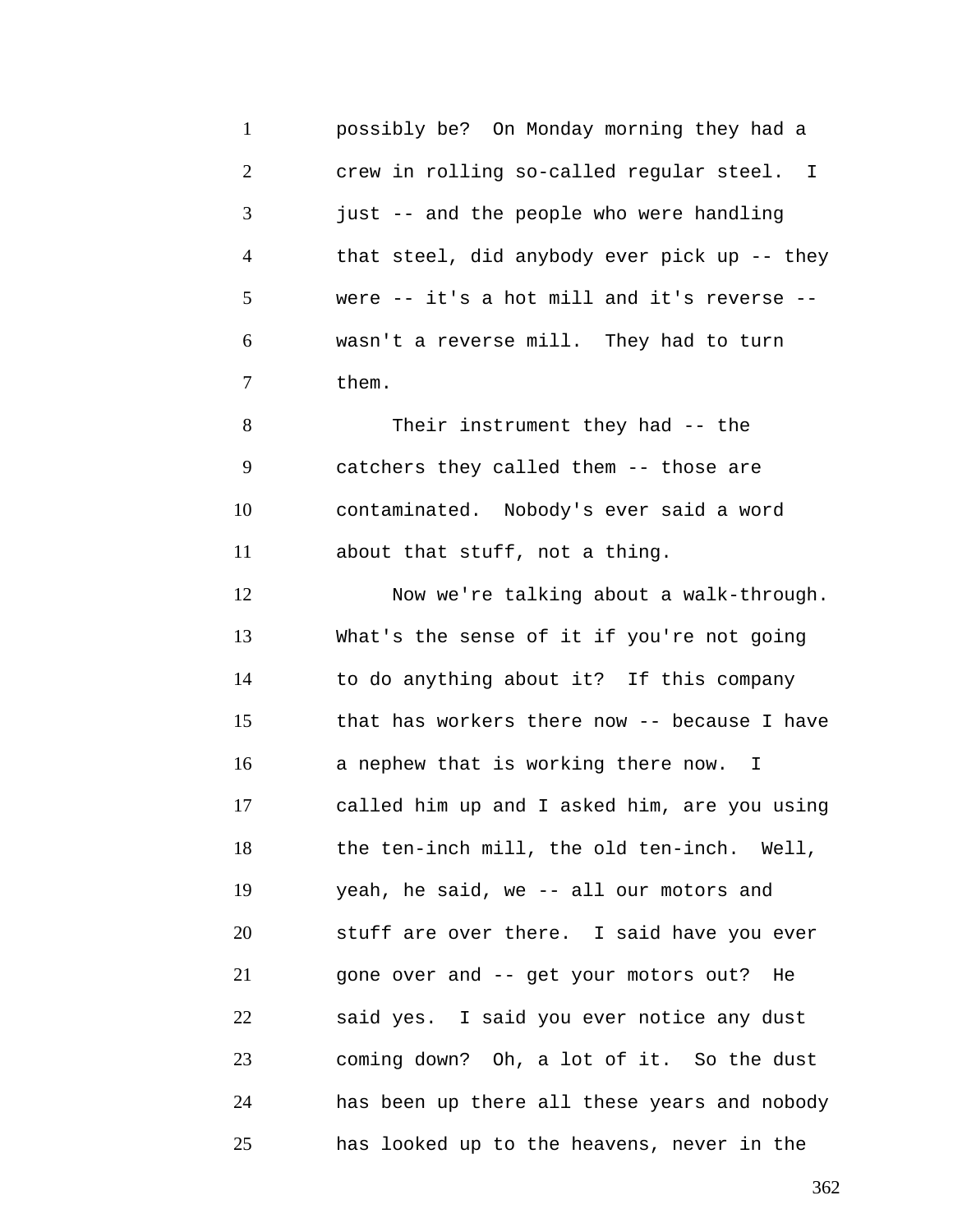1 2 3 4 rafters, nobody's looked up at all. That's my opinion, because Bethlehem Steel lied. They out and out lied and said that the mill was dismantled.

5 6 7 8 9 10 11 12 13 14 15 16 So instead of this going -- it could have gone into  $a$  --  $a$  -- I don't know what you call it, but we wouldn't have to go through all this had it been classified like all the rest. But no, Bethlehem said it was gone, therefore they stopped. So then they -- then they turned to dose reconstruction and it  $-$  we shouldn't have done  $-$  they should never have been. I mean that's my opinion. You tell me I'm wrong? I mean I - - I can't see where I am. But I -- I'm saying you've got men working there now.

17 18 19 20 21 22 23 24 25 May not -- it's not in the mills, but I also will back up what this woman said. I know a guy that worked there. I gave the name on some of the papers I filled out -- Bill Nysbeth\*, his name was. He worked down there -- I was electrician. We worked all over the place. When I got laid off - actually it saved my life. I got laid off on a disability, so I'm glad I'm out of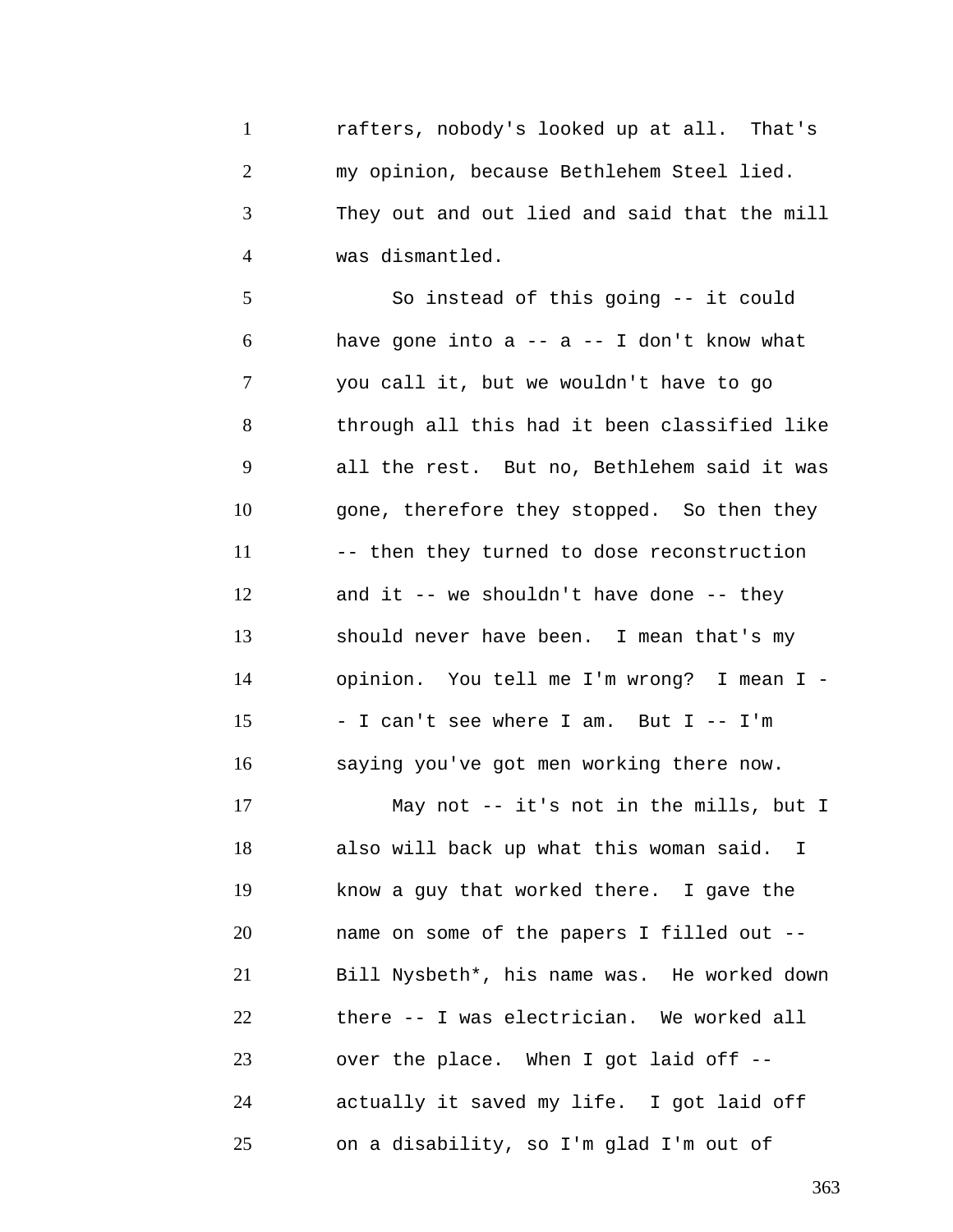1 2 3 4 5 6 7 8 9 10 11 12 13 14 15 16 17 18 19 20 21 22 23 24 25 there. But he had to work in that bar mill, in the new one. I said did you ever get into the old one? Yeah, all -- dust all over the place. So it's still there and you've got workers -- I have a nephew that went over there. He's working there now. He told me well, yeah, we go over there and pull the motors out. I said do you operate the crane? Yeah. Everything is up there. But they didn't tell you people, so therefore you're treating this as a case different than any -- the other ones. Am I right or wrong? **DR. ZIEMER:** Thank you. **MR. O'BRIEN:** I don't get an answer. **DR. ZIEMER:** No, I say I don't know. We're hearing it, and we  $--$  we... **REV. LIVINGSTON:** One other thing, Dr. Neton is a solid scientist. That's not to be quibbled with. Mr. Calhoun is a solid individual in the work that he does. In the dose reconstruction that I have a copy of from my father-in-law who passed away who worked there during the covered periods, there are 27 times in the dose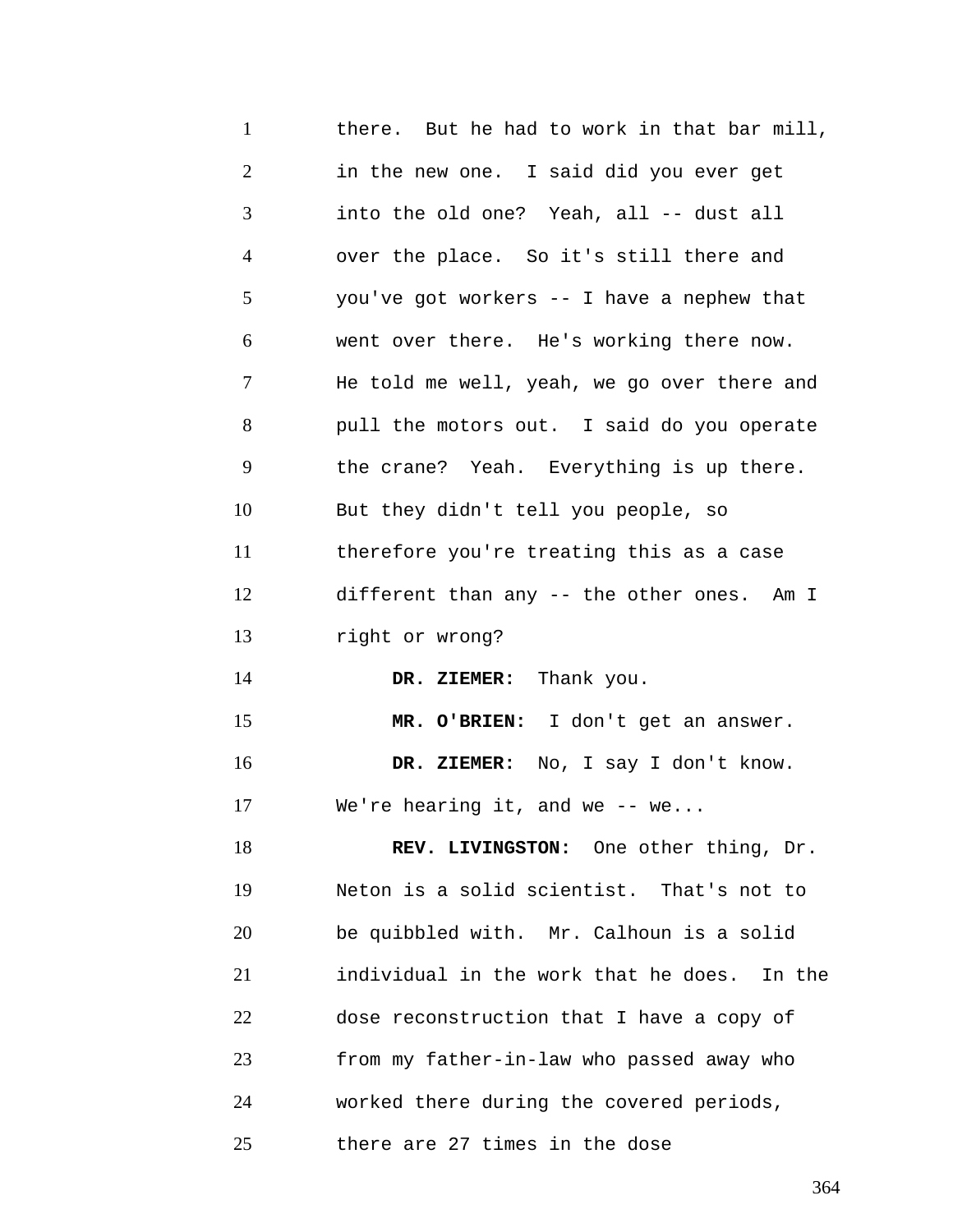1 2 3 4 5 6 7 8 9 10 11 12 13 14 15 16 17 18 19 20 21 22 23 24 25 reconstruction when the word "assumed" is used. Any scientist worth his salt will not put his name on assumptions. Anybody knows basic science knows this. But we are putting people's lives under assumption and we know -- I just told you that the information that you got from the -- the Federal government received from Bethlehem Steel was an out and out lie, and it was a classified document, which you can't get a copy of. So if they are giving the Federal government classified documents that are a lie, what kind of information are you using to protect these people's lives? The information that you give them might let them give accurate dose reconstruction with the information, but the information is faulty. If you're going to do dose reconstruction, you ought to do it right. That's... **DR. ZIEMER:** Thank you. (Applause) **DR. ZIEMER:** And let me affirm to you that the Board believes exactly what you just said, it needs to be done right. We --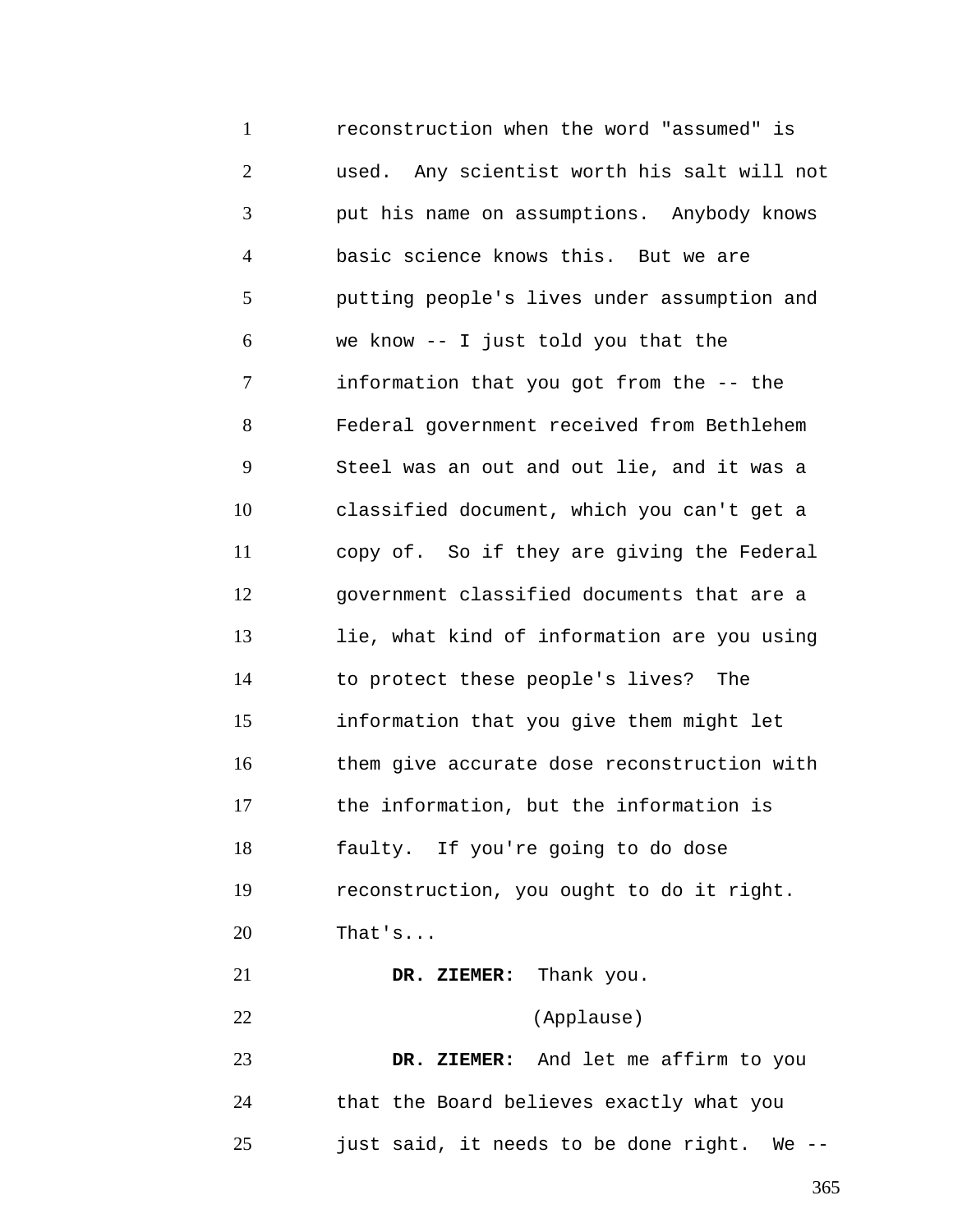1 2 3 4 5 6 7 8 9 10 11 12 13 14 15 16 17 18 19 20 21 22 23 24 we are all -- all struggling all over the country with information and how to evaluate it and its validity, so this is not an issue that is strictly Bethlehem Steel. It's an issue everywhere. The staff, NIOSH, is doing its best to try to ascertain the validity of that information. And insofar as we're able to determine that there's better information -- and sometimes that better information comes from folks such as yourselves -- that we -- we can learn some things that perhaps is not -- are not in the official records. So many times these - what seem to be small pieces of information lead to revelations, if I might call it that. But I can assure you that the folks that you're talking to want to get at the right answers. It's not always easy. I have another person who has signed up and then I'll come back to -- I may have missed Ed Walker from Eden, New York. Ed - yes. **MR. WALKER:** Well, I signed up first, and I kind of wondered if  $--$  maybe they

25 don't want me --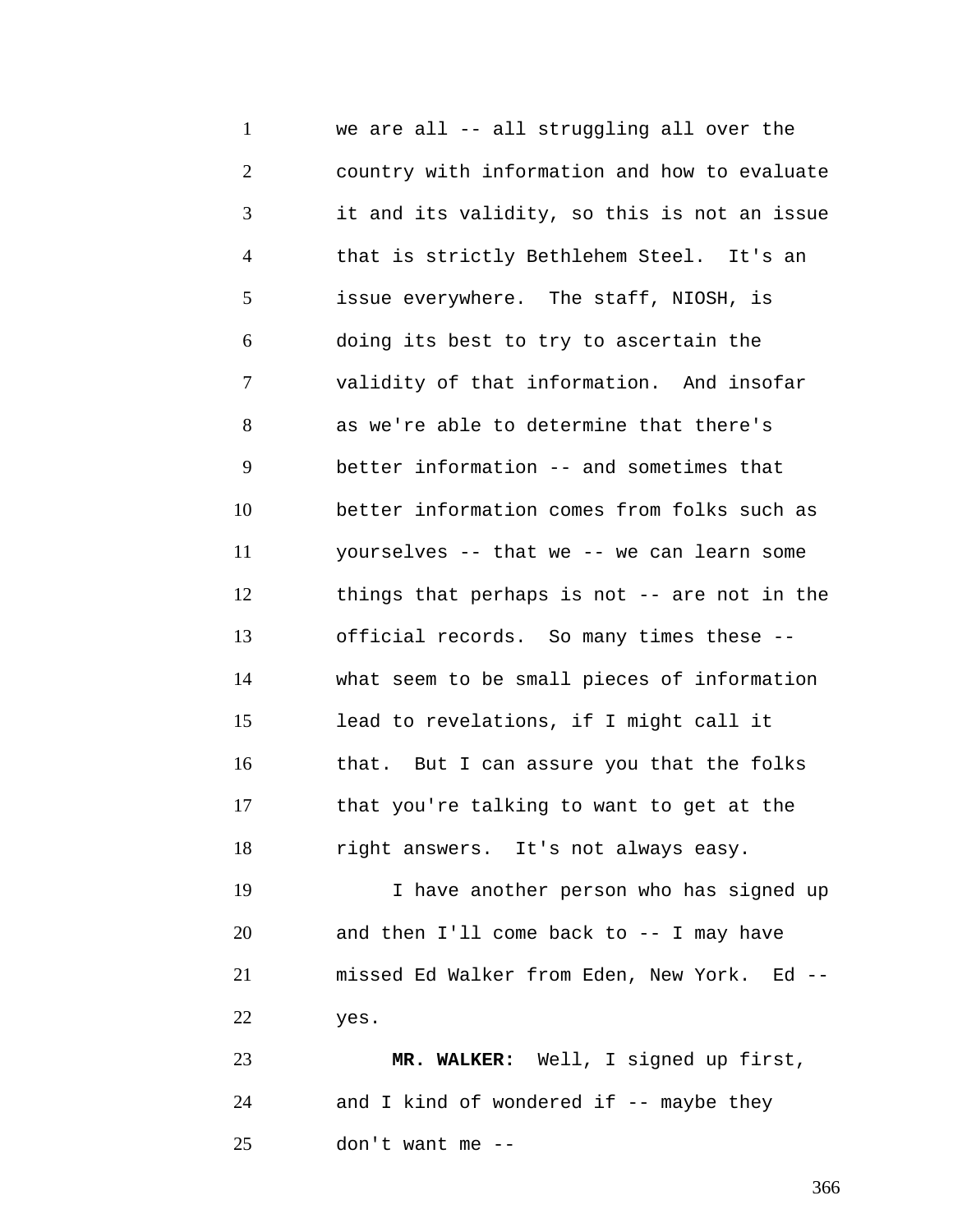1 2 **DR. ZIEMER:** I'm trying to be Biblical here, the first shall be last.

3 4 5 6 7 8 9 10 11 12 13 14 15 16 17 18 19 20 21 22 23 24 **MR. WALKER:** Well, my name's Ed Walker and I'm with Bethlehem Group, the action group, and there's about -- I believe around 200, and I'm one of the claimants. I'm a survivor claimant. I've got cancer. I got it in the year 2000 and I'm going to kind of briefly go over how I looked at this thing. You're doing a good job in what you're doing. I -- I was down to Cincinnati last week and I was so impressed and it was a great -- I got a lot of information from it, so that was great. But I'm going to just kind of briefly tell you what -- how, as a claimant, and many of the people that I represent that I've talked to have the very same -- same situation as I had. In 2001 we were told -- we heard on TV that if you go sign up, you could get -- if you had cancer and you worked at the prescribed time, that you could get compensation. So I called up, everything went fine. I went in and I signed up. I

25 worked with a group at Bethlehem at the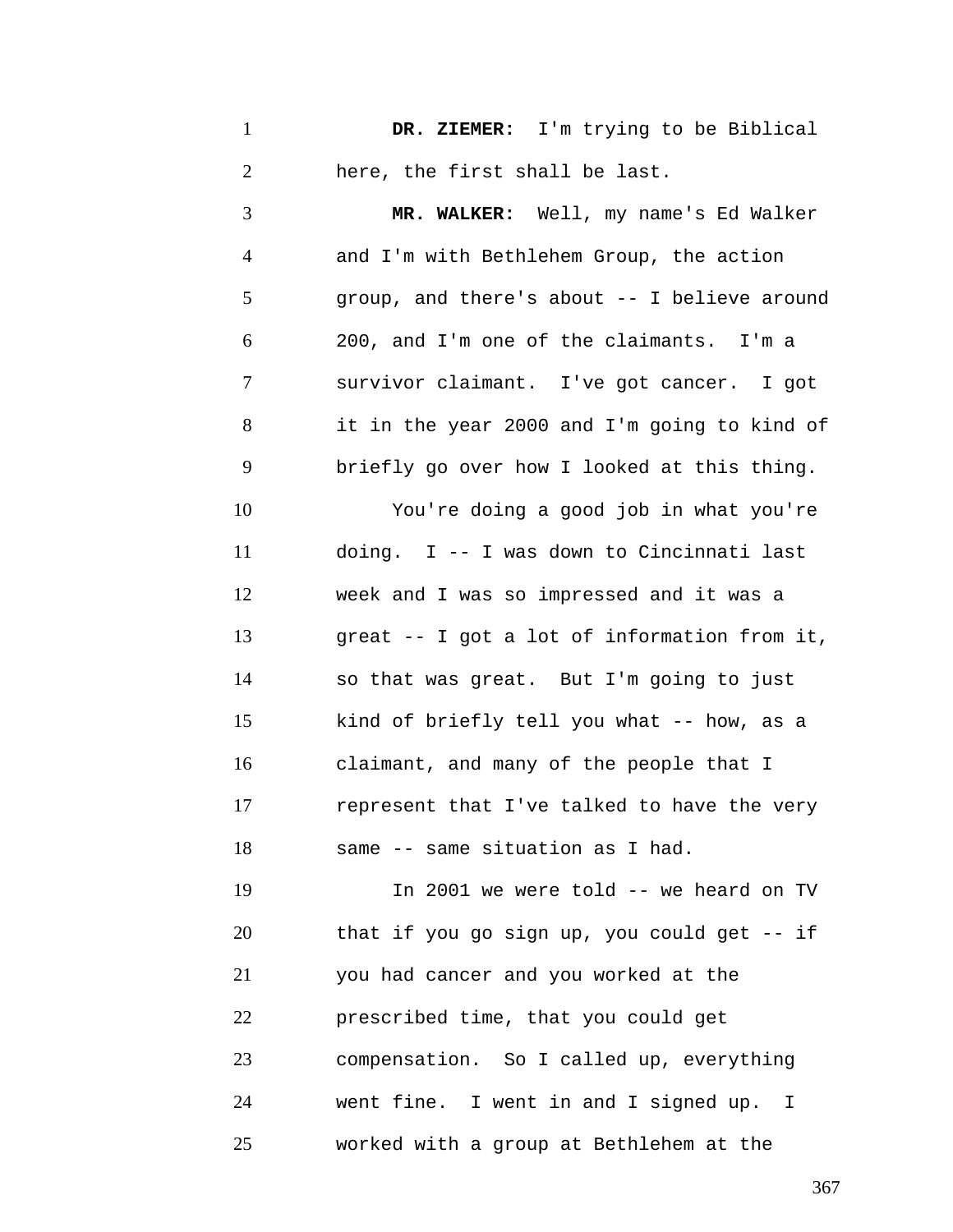1 2 3 4 5 6 7 8 9 10 11 12 13 14 15 16 17 18 19 20 21 22 23 24 prescribed time, from '51 to '54, and I worked with the special -- with Linda's father in the hot gang, and I was 18 years old. I'd just come out of school. And it was about 15 of us in this hot gang and we worked on specialized -- any place there was a burnout or nobody else would go, we would get called in to patch the holes and work on hot furnaces, whether it be in a bar mill or the coke ovens, wherever it would be. Well, we've looked up -- there's another fella and myself that are alive. Norm isn't here tonight. I tried to reach him, I think he's out of town, but him and I are the only two left on that -- on the gang that worked steady in this hot gang. And we've tried to find the other 15, and from everyone that we've talked to -- there was -- they've all died of cancer. And when I called Norm to be my witness, he says well, why? And I says well, there was uranium at the plant when we worked there, Norm. And he says you're kidding, and I says no. And he says well, why are you, you know,

concerned about it? I says well, I've got

25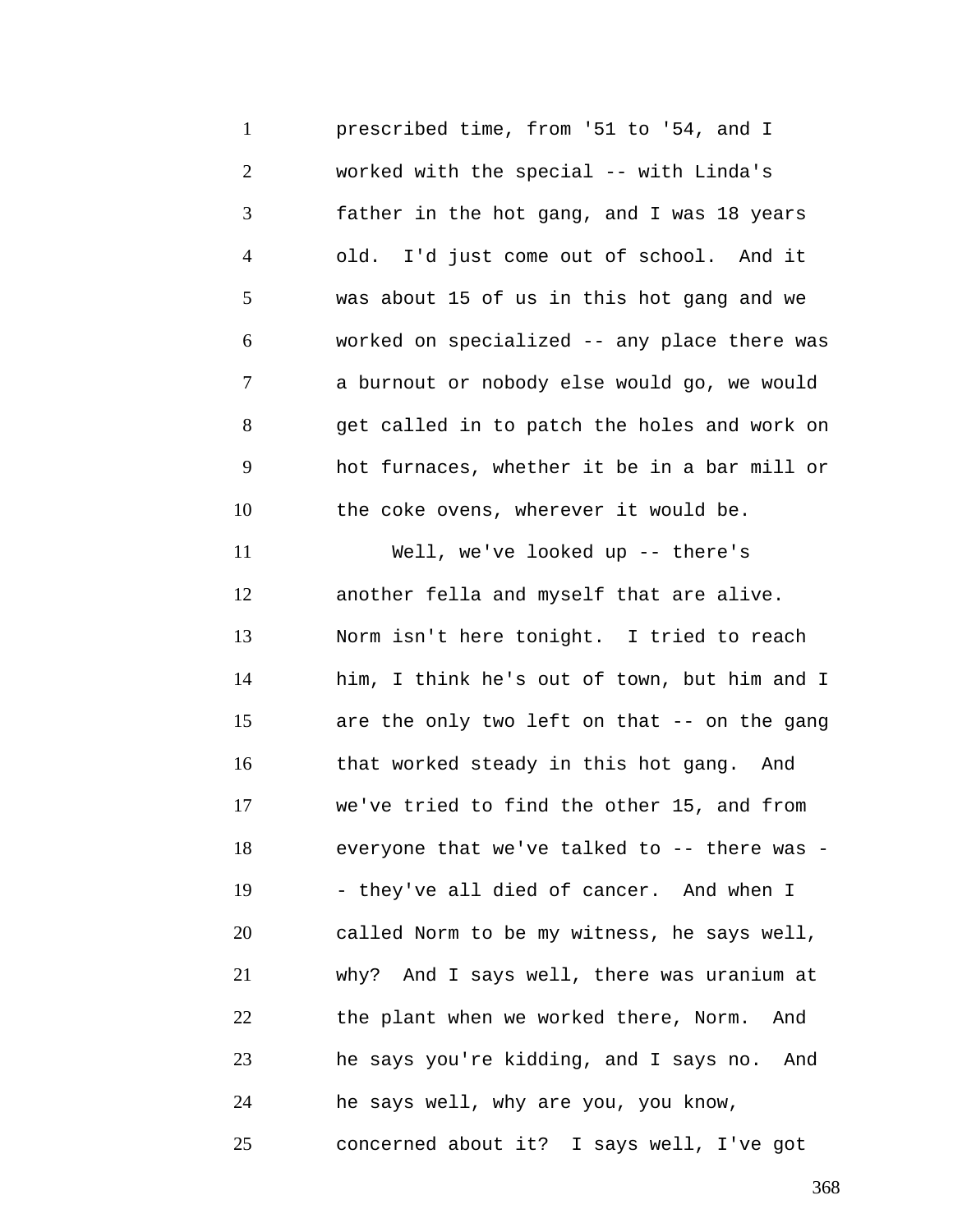1 2 3 4 5 cancer. And this was like -- just a little over a year ago. He says Ed, I have cancer, too. So that's the first I knew that Norm had cancer after these 50 years. So he signed up, by the way.

6 7 8 9 10 11 12 13 14 15 16 17 18 And I worked with a lot of these heroes that came -- came from the war and fought for the country. I was 18. There was one fella that fought in Corregidor. He was captured by the Japanese. He ran around in the jungle for two -- he escaped from the Japanese, ran around in the jungle for two years. And I told this to Mrs. Clinton -- Hillary Clinton when she was up, and she was quite moved by it, and I worked with this fella and he was shell-shocked. Obviously being chased around the jungle for two years before he escaped, he was shell-shocked.

19 20 21 22 23 24 25 And I sat down at the plant, in the plant that we worked in, and I was talking to him and two railroad cars clanged together, and this poor fella sat right up and the sweat poured off his face. I knew - - I knew what I was dealing with in that and I felt so sorry for that man to come back,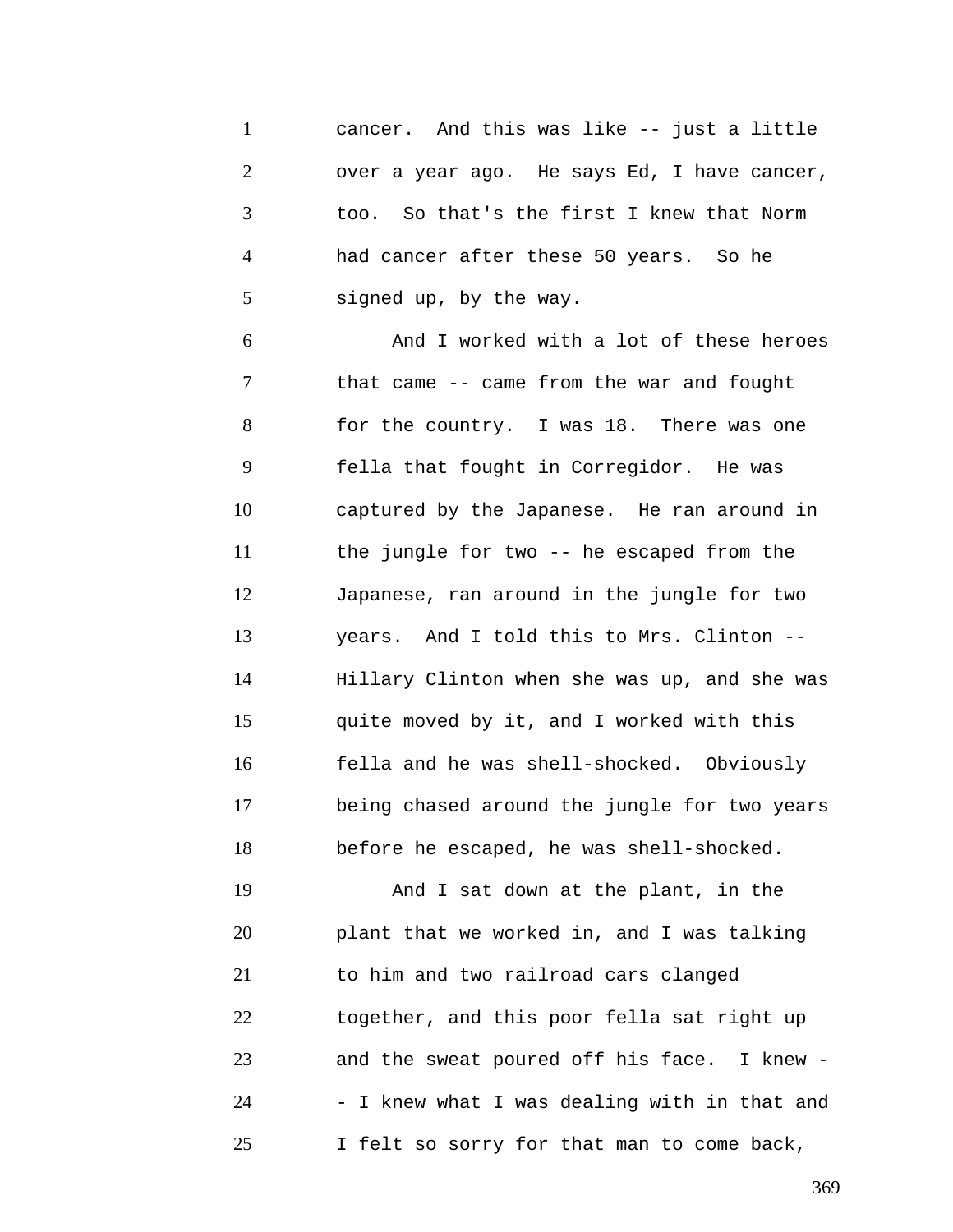1 2 3 4 5 6 7 8 9 10 11 12 13 14 fight -- and his whole life he was -- he was like that. He was just -- he was just a physical wreck, really, but he -- he could work and he had a family. He had to work. And to think that the government put somebody like this, never told us there was any uranium there, there was -- there was never any badge. There was never any mask. There was nothing. When we went to work on these hot jobs, we worked with asbestos, so naturally -- you know, I -- I'm very moved by these veterans and I know -- I talked to Larry and he was in the service and he knows what it's all about.

15 16 17 18 19 20 But anyway, we signed up with -- a lot of other people went and signed up at that time, and I felt there should be no problem working with the group and being exposed to this uranium like most of the people in the plant were.

21 22 23 24 25 Well, that was in November when I signed up, in 2001, and this is -- this is the feeling of the claimants that happened and this is what's happened to these - these elderly ladies where their husbands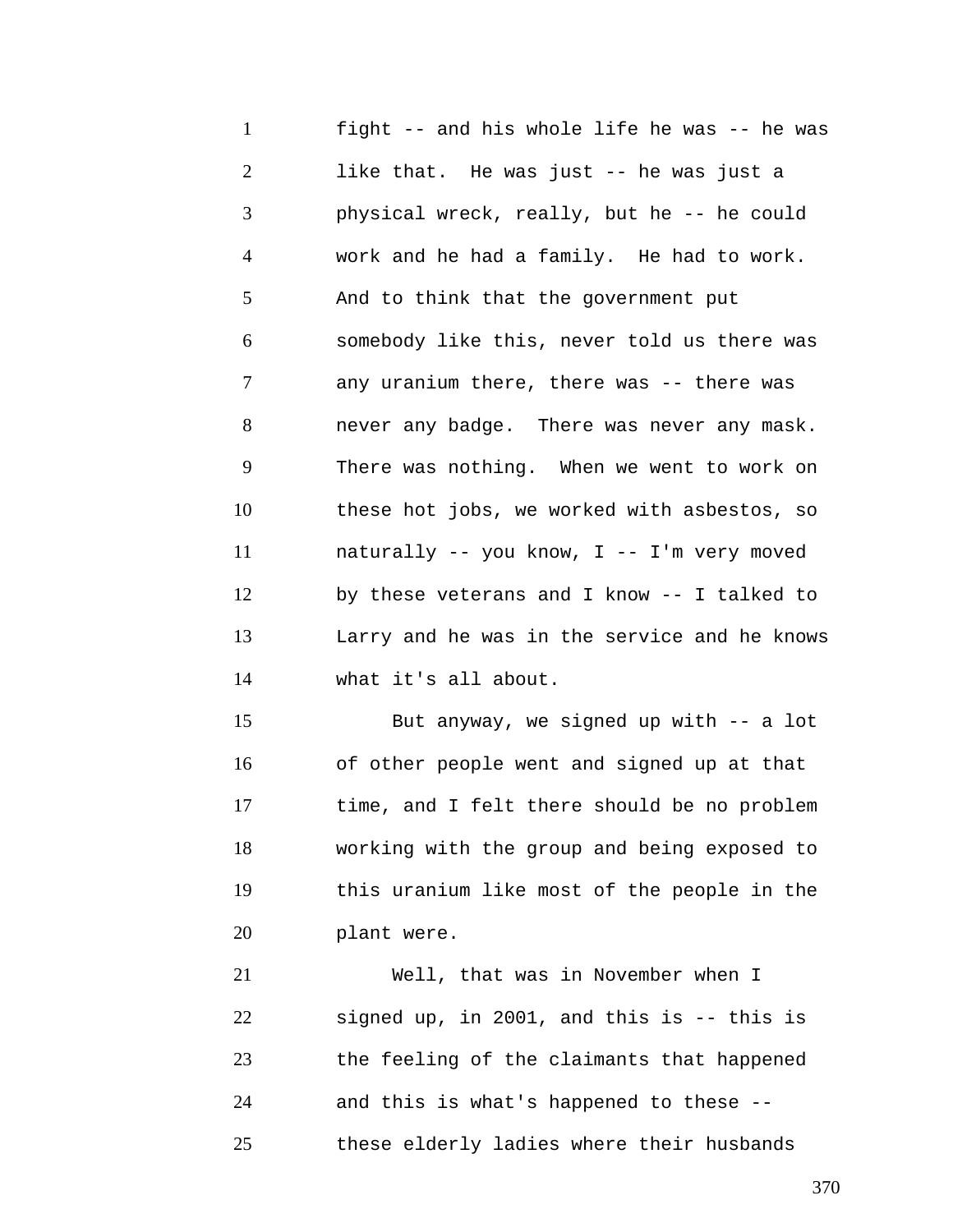1 2 3 have died, same thing. They went in and somebody would tell them about it, they signed up.

4 5 6 7 8 9 10 11 12 13 14 15 That spring, the following spring, it was written in the paper that it was reported from -- I believe the Department of Labor -- that the claimants that signed up would be getting their awards in two to three months. Now you've got to remember, these women are in their seventies. I'm in my 70, and they look forward to this. Their husband's obviously gone. Bethlehem Steel is broke, they don't have no health insurance, they have nothing. So they look forward to this.

16 17 18 19 20 21 22 23 24 25 And lo and behold, ten months later we get notices that we got a dose reconstruction coming. Well, what happened? It's all we -- when we signed up, the people told us it's all you got to do is have cancer and work there at that time, and nobody said -- in my case, bladder cancer wasn't -- wouldn't get paid, that that wasn't one of the cancers. We were led to believe that we were going to get paid. I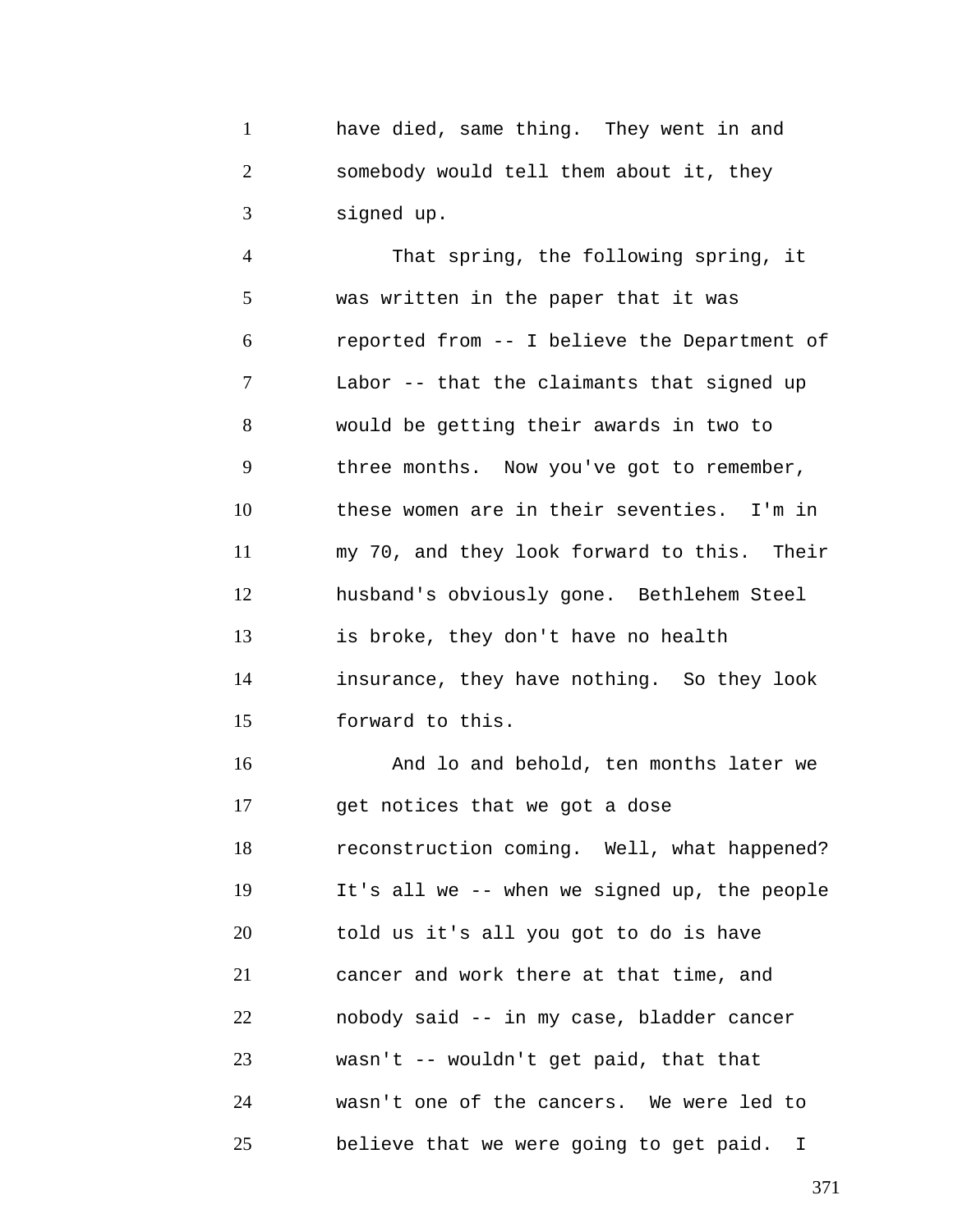1 thought we'd get paid.

2 3 4 5 6 7 8 9 10 11 12 13 I wish I had known. I wish that man would have told me the day I went to sign that you're not going to get paid because you've got bladder cancer and the dose reconstruction isn't going to let you through, because truthfully, I would have got up and walked home and I would have been happy for the last three years. I wouldn't have -- I would have just -- when I do die, I'd have died happy. I didn't have to go through this thing. And there's a lot of women in the same case.

14 15 16 17 18 19 20 21 22 23 Well, when we come up with this dose reconstruction, we get this questionnaire. This is no problem. You know, I get cancer and -- we get cancer, and they give me this questionnaire. I look at it. I can't answer a question on there. What badge did you wear, what kind of accidents went on? I haven't got a clue. I didn't even know I was working with uranium, how do I know what's going on?

24 25 So the last three or four pages on there asked some questions that I could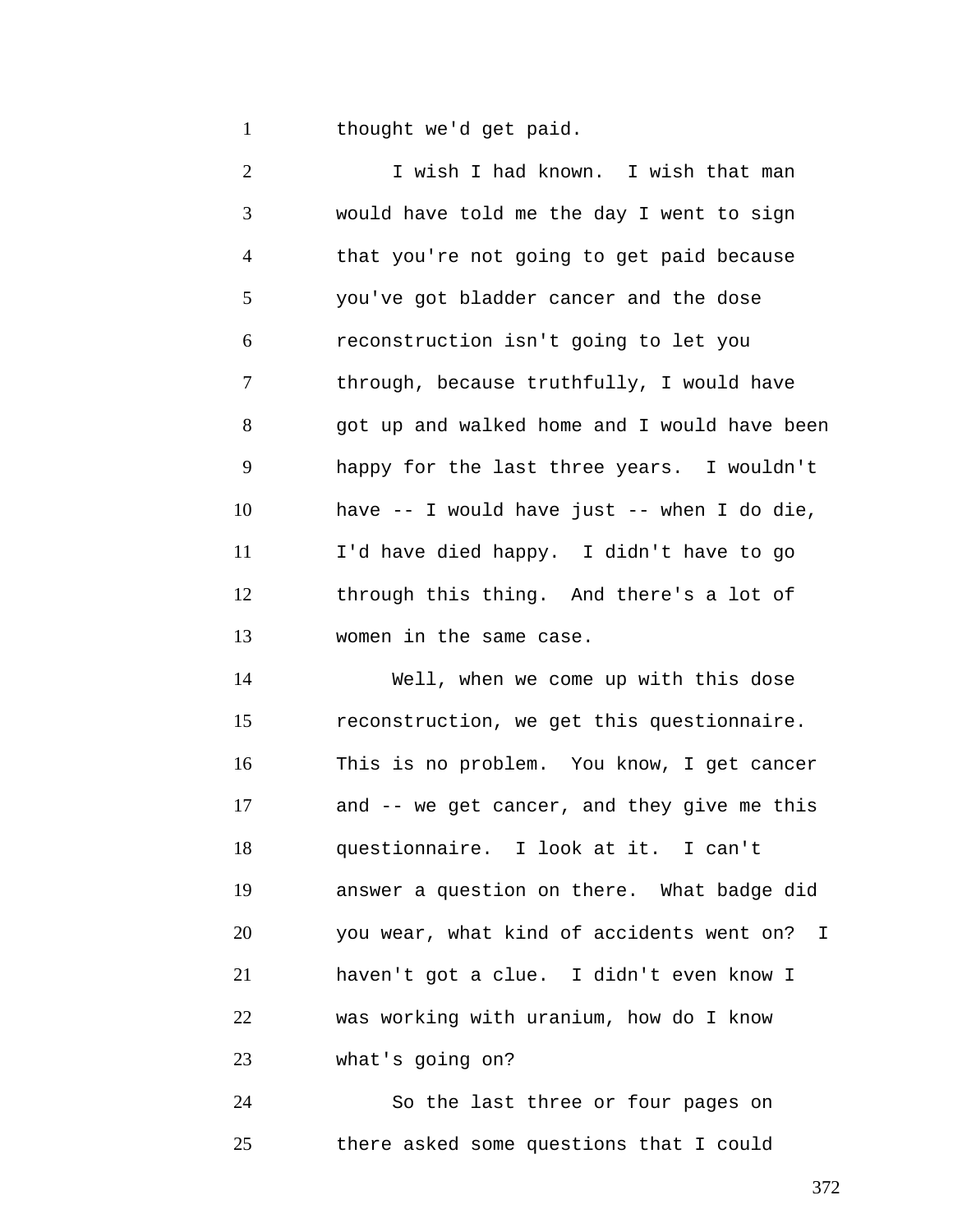1 2 3 4 5 6 7 8 9 10 answer. But one of the important questions was when we're talking about coworkers is they asked if you had any coworkers, and obviously the other fella that had cancer, and I know a couple of guys that didn't have cancer that weren't claimants, so I put their names down. And I says I got like four witnesses that I worked there, there's no problem with it. So I wrote the names down.

11 12 13 14 15 16 17 18 19 20 21 22 23 24 25 They never checked the coworkers. I called them up later when I was going to have my hearing. I called them up and I said did anybody ever check about where we were and what type of work we done? Hadn't heard a word. So I'm -- and this has happened to a lot of other people. I say what's the sense of asking me for coworkers that can prove what I done and where I worked if you're not going to listen to them? Why even do the questionnaire? As it was, the dose reconstruction comes up and I don't stand a chance. Nothing that I said made any difference at all on whether I get paid or not.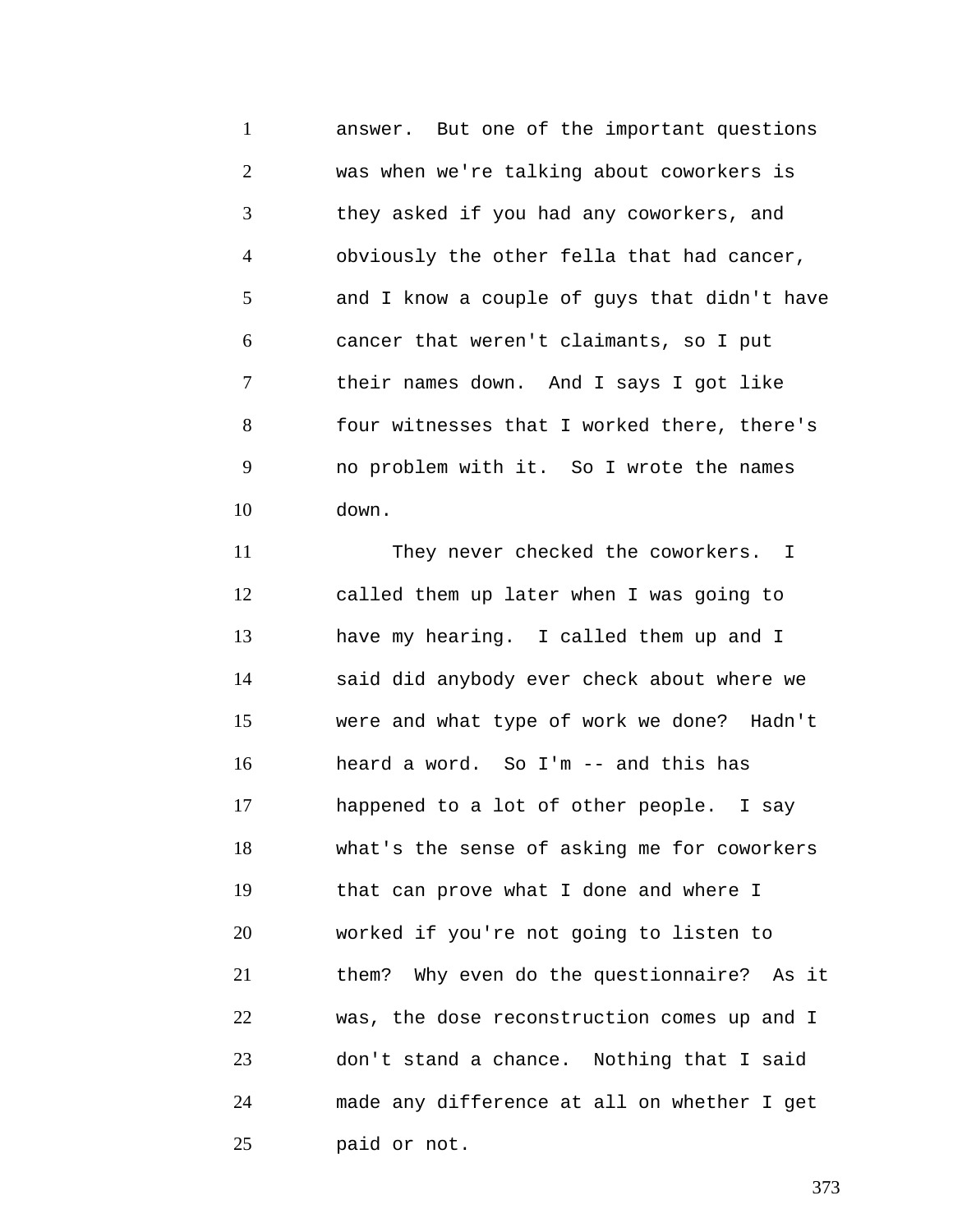1 2 3 4 5 6 7 8 9 10 11 12 13 14 15 16 17 18 19 20 21 22 23 24 25 So -- now you got to put yourself in - you're a 70, 80-year-old lady. She -- she may have -- her husband is gone. She don't know what he done in the plant. She can't find the coworker. She can't answer any questions. We get many calls -- our group gets many calls, what can I do, Mr. Walker, I don't know anybody, nobody's alive that worked with my husband. This questionnaire thing is -- and this dose reconstruction, to me, is a joke. You might as well not send it out. Just send me a letter and say Ed, we're not going to pay you. Simple as that. We figured that you didn't take enough inhalation that you should be getting paid for this cancer thing, and -- and leave me alone. It's fine, I can -- I can accept that. But when -- when you get people like one lady at this meeting we had on the 4th, and I know Larry was there and Jim was there, stood up and they called this lady and told her -- got her check account number because they were going to deposit the money in her account -- and I talked to this lady since then, I found out who it was -- and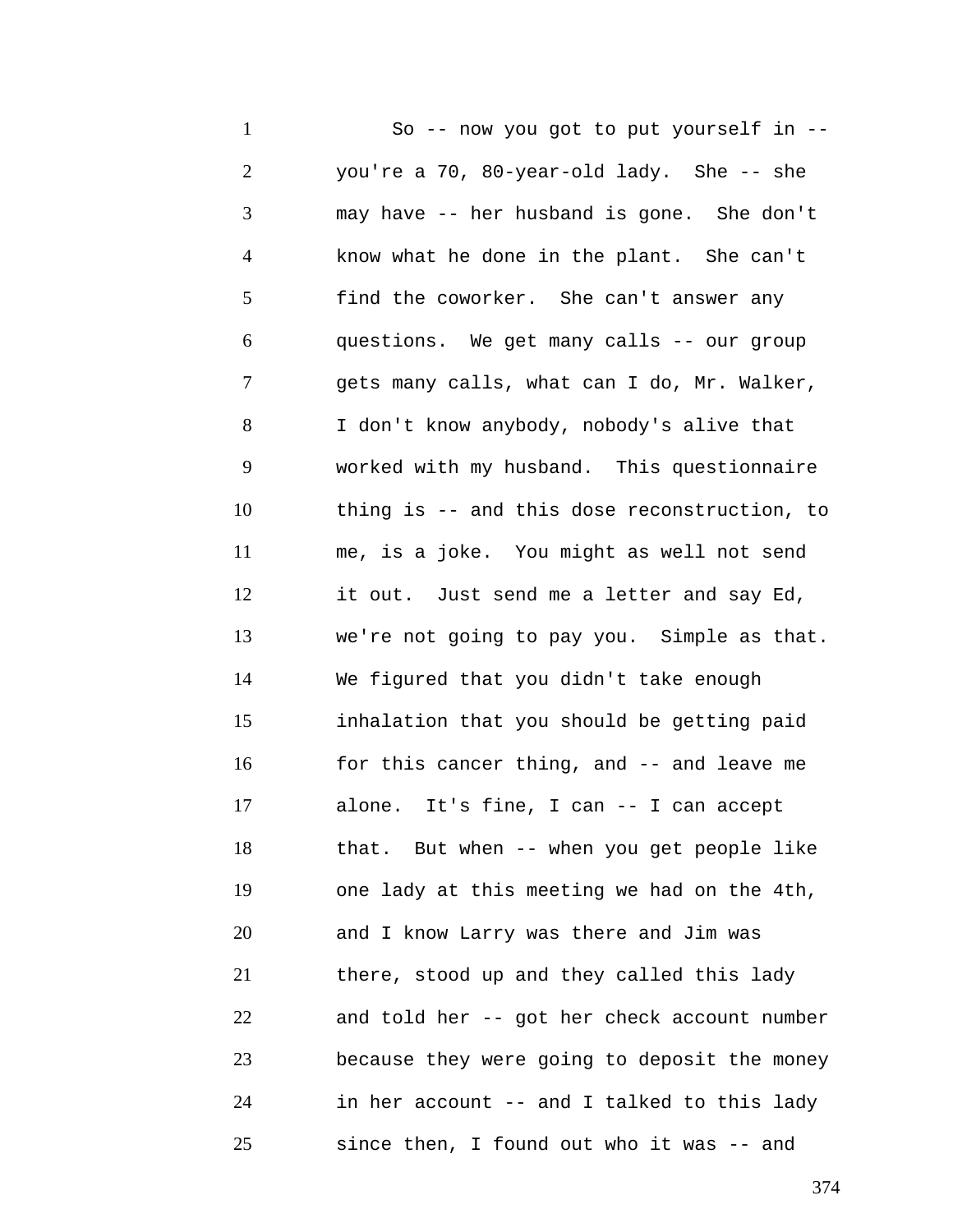1 2 3 4 5 6 7 8 9 two weeks later, nothing happened. Three weeks later they send her a notice that they changed their mind, she's not getting the money. That woman is living on \$300 a month pension. She has no insurance. She had to move in with her daughter, and she was promised that. Now there's something -- to me, there's something wrong with this program.

10 11 12 13 14 15 16 17 18 19 20 21 22 23 24 25 And then I find out that on the site profile you used the air samples from Simonds Saw. How about Bethlehem Steel? How about talking to the people that worked there? How about going into the plant and seeing where -- where this work was done and talk to the people, what they went through? If -- if they had uranium there, you can bet -- and I've got quite a few guys that - that have worked there at that time that'll go through and verify this, and nobody seems to care. Nobody called on the site profile. I talked to I don't know how many guys, guys that aren't even in my group, just that I know that worked at the plant at that time, did anybody ever contact you about going to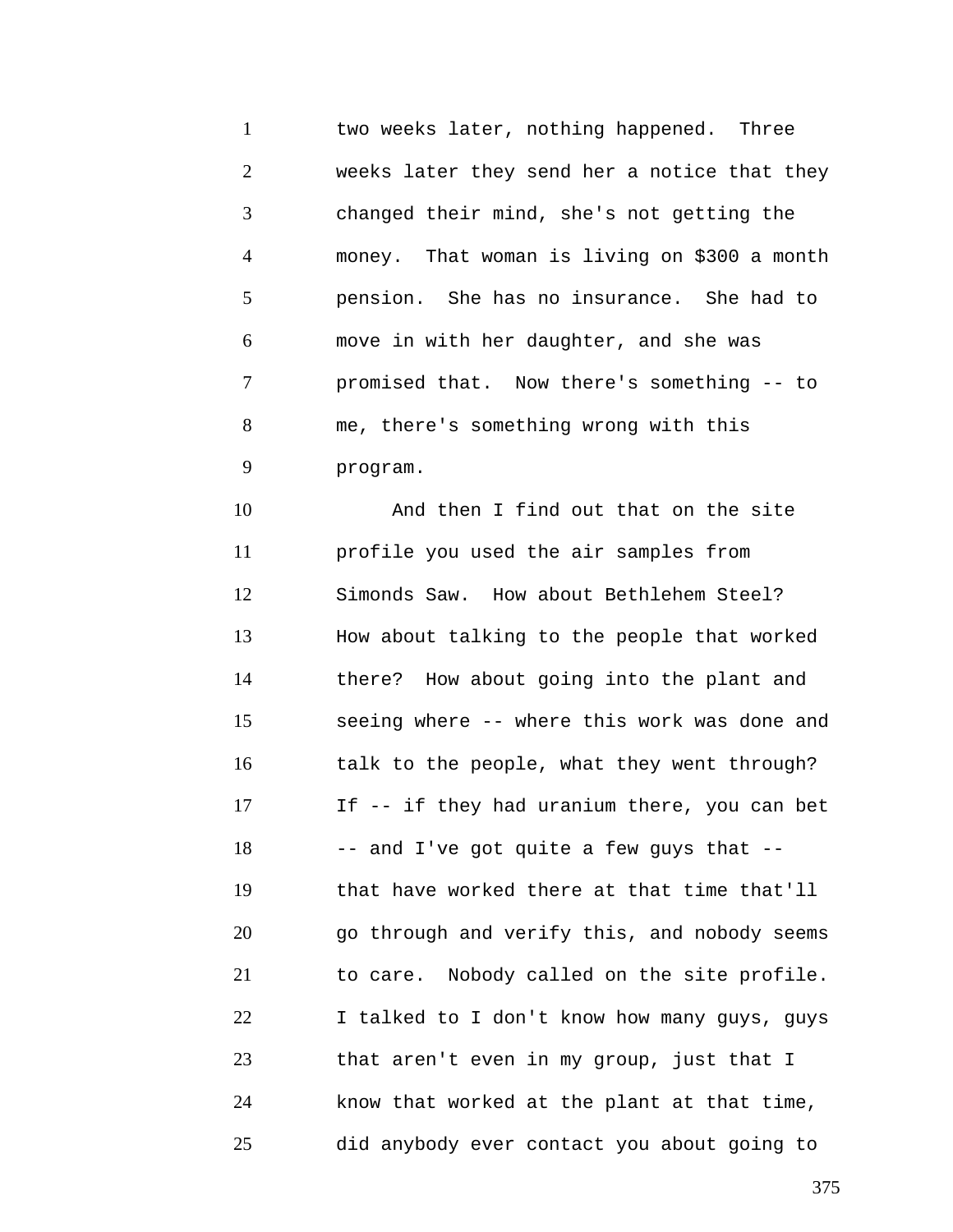1 2 3 the plant or talk to you about what kind of work you done or how you could have been exposed? Nothing was ever done.

4 5 6 7 8 9 10 11 12 13 14 15 16 17 18 19 20 21 22 23 24 So my question is -- I just -- I feel the program is really bogus. I know you worked hard and you've -- people got the knowledge, the technology and everything, but if you're not going to go around and find out what actually happened and what happened to these people and treat people like that, it isn't even so much -- it's the way the people -- the human side of the thing. How can you do that to -- to your mothers, your grandmothers? I don't understand it. (Applause) **MR. WALKER:** That's all I got, though, to say for now. Thank you. **DR. ZIEMER:** Thank you very much. I don't know, Ed, if you were here earlier today when we had a discussion on those - those forms, those survey forms, but we've had some concern about how they were viewed and the concerns that they raised with some

25 of the folks. We're trying to address that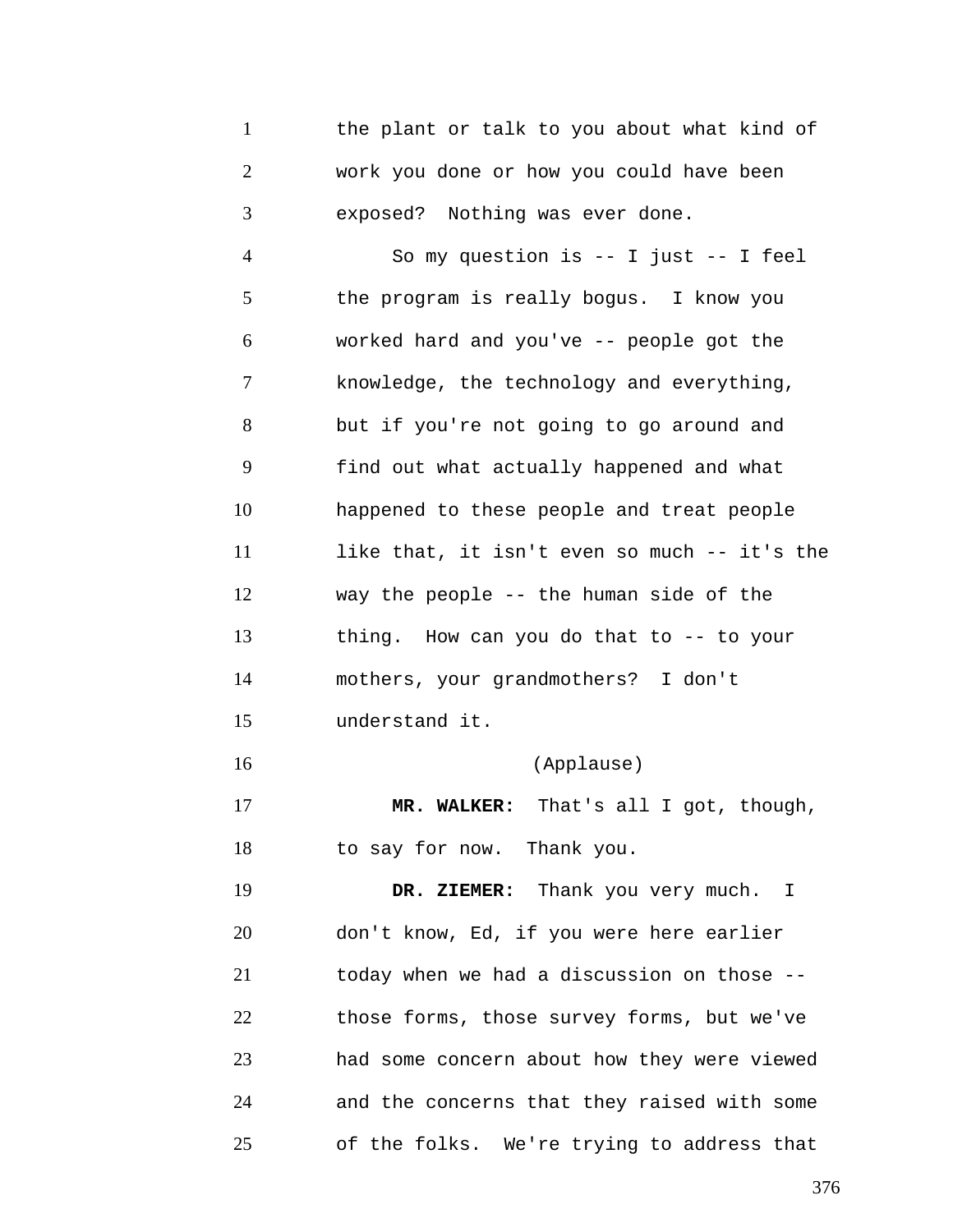| $\mathbf{1}$   | because the -- the form is to try to elicit  |
|----------------|----------------------------------------------|
| $\overline{2}$ | any information that -- that we don't know   |
| 3              | about. The staff has the site profiles and   |
| 4              | other information, and they're trying to     |
| 5              | find out if there's other things, but it may |
| 6              | -- it -- it appears at the other end that    |
| 7              | the expectation is that you have to provide  |
| 8              | all the information, and that can be very    |
| 9              | difficult for some of the folks --           |
| 10             | MR. WALKER: Well, the forms, to an 80-       |
| 11             | year-old woman --                            |
| 12             | DR. ZIEMER: That's my -- exactly our         |
| 13             | point, yeah.                                 |
| 14             | MR. WALKER: You may just as well print       |
| 15             | it in Chinese, really. And for me, too. I    |
| 16             | mean it didn't mean nothing. I -- when you   |
| 17             | can't fill the thing out, and I went to high |
| 18             | school --                                    |
| 19             | DR. ZIEMER: We appreciate knowing that       |
| 20             |                                              |
| 21             | MR. WALKER: -- didn't go to college,         |
| 22             | $but --$                                     |
| 23             | DR. ZIEMER: -- and we have that same         |
| 24             | concern and --                               |
| 25             | MR. WALKER: -- when I get a form that        |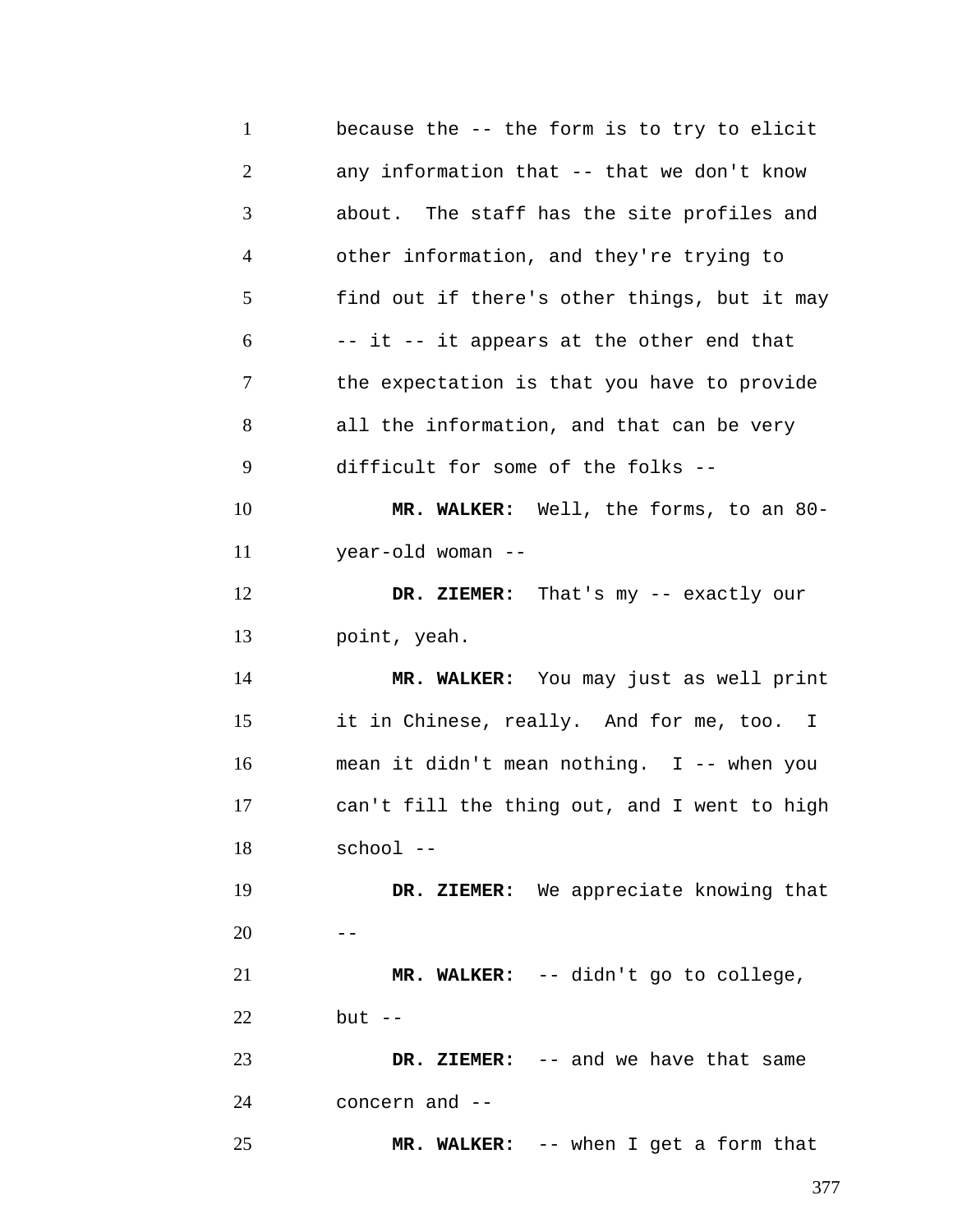| $\mathbf{1}$   |                                             |
|----------------|---------------------------------------------|
| $\overline{2}$ | DR. ZIEMER: -- (Inaudible) figure out       |
| 3              | how to make those more user-friendly some   |
| 4              | way.                                        |
| 5              | MR. WALKER: Yeah, it's just why send        |
| 6              | it out?                                     |
| 7              | DR. ZIEMER: Yeah.                           |
| 8              | MR. WALKER: Why put the people -- why       |
| 9              | put these old women through that -- and me, |
| 10             | the young man.                              |
| 11             | DR. ZIEMER: Yeah. Thank you.                |
| 12             | MR. WALKER: Thank you.                      |
| 13             | DR. ZIEMER: Yes, another comment over       |
| 14             | here, and then -- yeah.                     |
| 15             | MR. O'BRIEN: I said we all admit about      |
| 16             | the mistakes that have been made. Right?    |
| 17             | This didn't happen -- and I'll come right   |
| 18             | out and say that Bethlehem Steel, they lied |
| 19             | about it. They put everybody on the wrong   |
| 20             | track. Otherwise they would have went       |
| 21             | through there and it would have been a      |
| 22             | different thing. But there's people today   |
| 23             | that are still in danger. But now I         |
| 24             | understand -- we were supposed to have a    |
| 25             | walk-through. We were going to get together |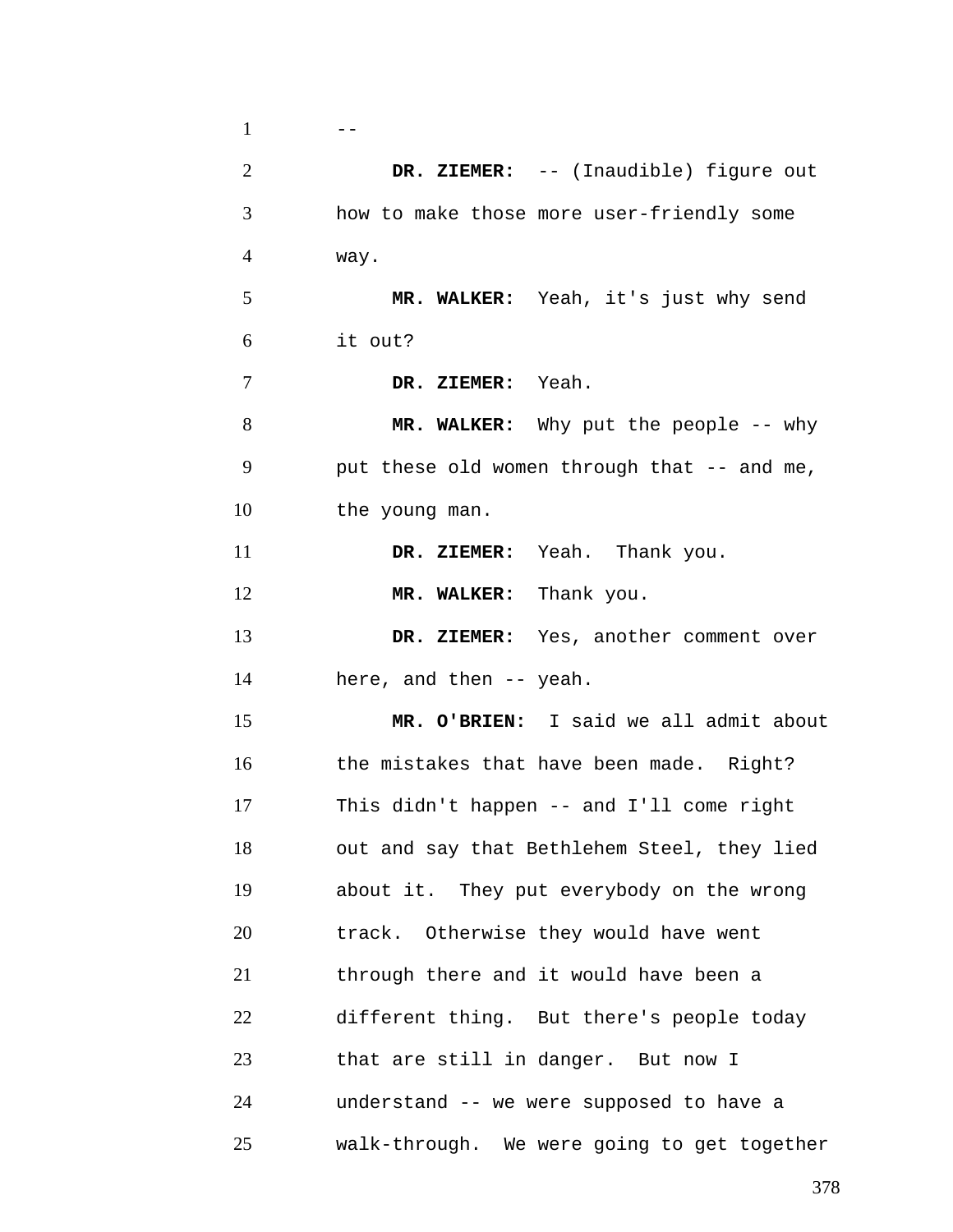1 2 3 4 5 6 7 8 9 10 11 12 13 14 15 16 17 18 19 20 21 22 23 and have a walk-through with some of your people and some of this committee here. Well, what is it going to accomplish if we can't go to the Labor Department, and who is going to enforce something? I mean I want to know what's the sense of -- the place is still there. Nobody went through it, but Bethlehem Steel said they ripped it down. But the Labor Department -- there's people working there now. They sold it to another company. They're not using it, but they're using it for storage. But men are going in there and they're getting stuff out, running cranes, and they're -- they're all around that stuff. But nobody has checked into it -- I may be wrong, but nobody has checked it. Who do we go to? I don't know. Can you -- anybody tell me? I guess not. **DR. ZIEMER:** I understand that -- I was asking Larry about the walk-through. I understand that the local folks have invited some of the NIOSH staff to come and see the facility. The enforcement of current health

24 standards -- whose --

25

**MR. ELLIOTT:** That's the Department of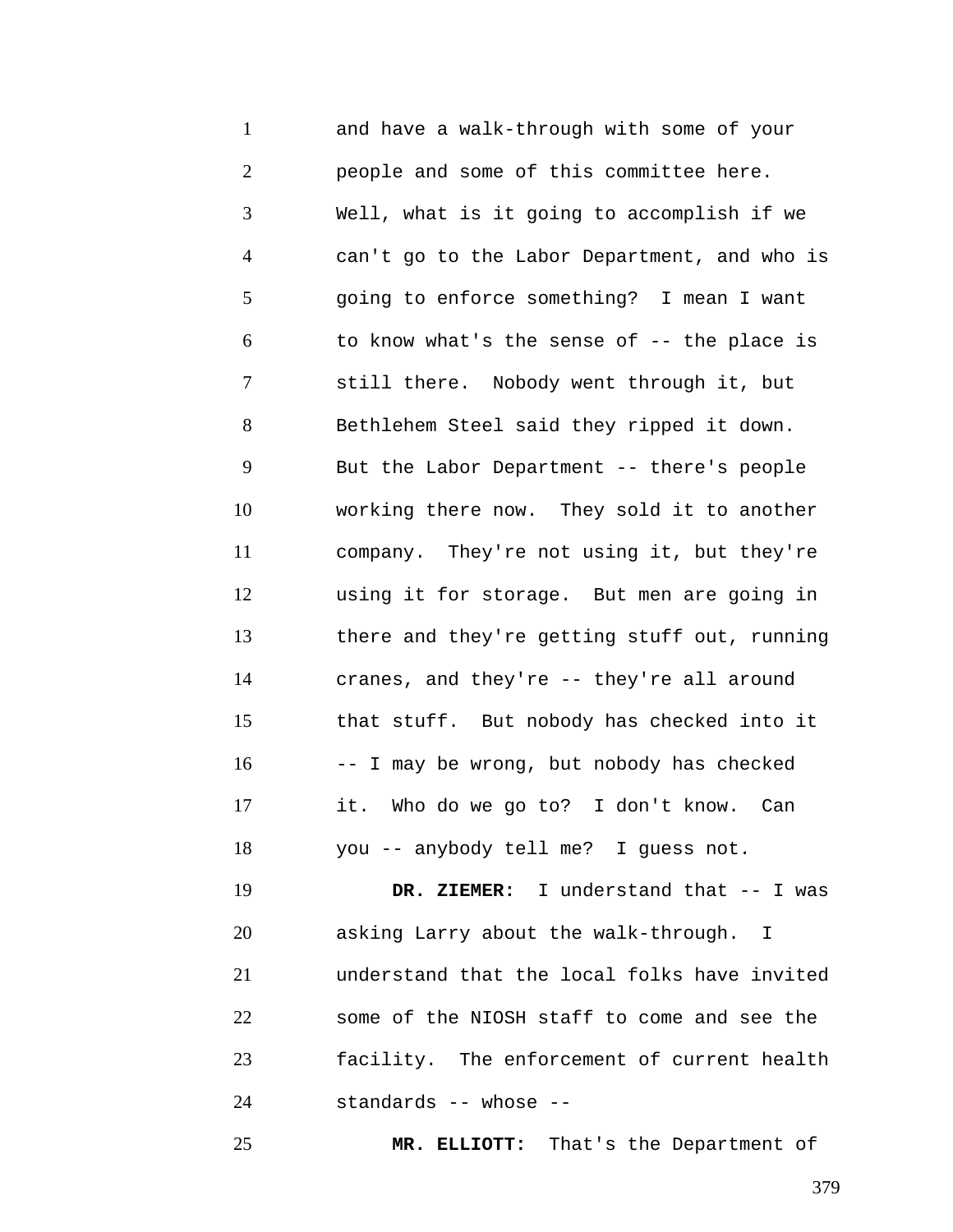| $\mathbf{1}$   | Labor Occupational Health and Safety         |
|----------------|----------------------------------------------|
| $\overline{2}$ | Administration, OSHA.                        |
| 3              | <b>UNIDENTIFIED:</b> (Off microphone) That's |
| $\overline{4}$ | an agency within the Department of Labor     |
| 5              | that does $-$                                |
| 6              | DR. ZIEMER: So if there are current          |
| 7              | health issues --                             |
| 8              | MR. O'BRIEN: Can anybody here notify         |
| 9              | them or make $--$ nobody?                    |
| 10             | <b>UNIDENTIFIED:</b> (Off microphone) You    |
| 11             | want us to? I mean (Inaudible) --            |
| 12             | MR. ELLIOTT: The work force who's            |
| 13             | there currently can exercise their right to  |
| 14             | approach OSHA. They could also exercise a    |
| 15             | request --                                   |
| 16             | MR. O'BRIEN: I called -- I called my         |
| 17             | nephew. I asked him, do you go in the old    |
| 18             | ten-inch mill, are you using it at all? He   |
| 19             | said yes. I said do you know there could be  |
| 20             | a possibility of uranium dust over there on  |
| 21             | the -- on the beams, on the cranes, and do   |
| 22             | you know that? No, I didn't know it. Well,   |
| 23             | I told him, but you know how it is with      |
| 24             | workers and management. I know a fella that  |
| 25             | told me in one of my investigations on this  |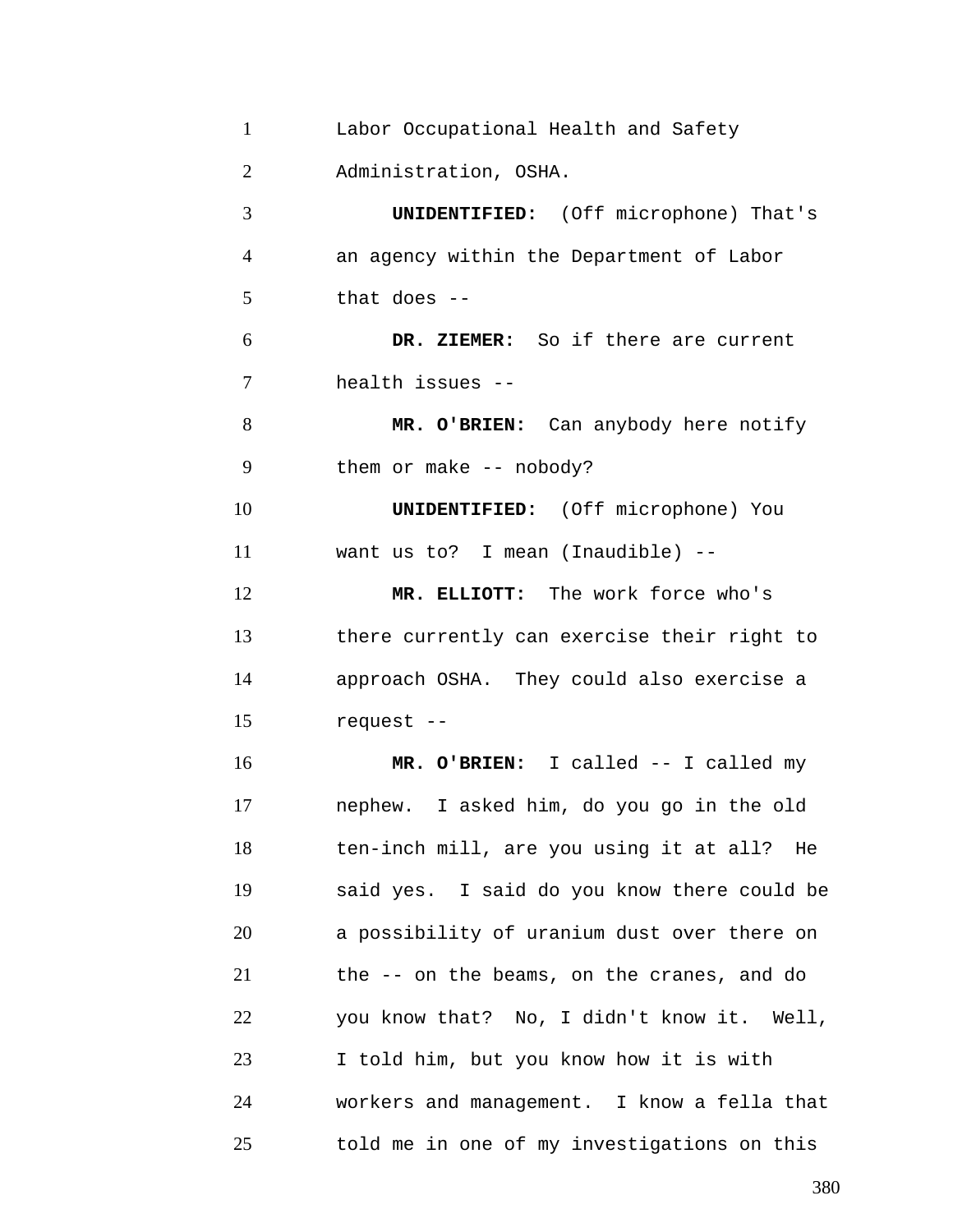1 2 3 4 5 6 7 they shut off all the cleaners on the newer mills. They have the scrubbers. He was given orders by the main office to shut the scrubbers off at night 'cause then people wouldn't see the junk that was blowing out. In the daytime, shut them -- put them back on again.

8 9 10 11 12 **DR. ZIEMER:** Well, it sounds like there's some current concerns that perhaps have to be raised by the local folks. Mike, you wanted to add something to this discussion. Mike Gibson from...

13 14 15 16 17 18 19 20 21 22 **MR. GIBSON:** This is an Advisory Board meeting on Radiation and Worker Health, but it's going on the record, it's going to be in the *Federal Register*, the transcripts. Are you telling me there's not a Federal agent in this room that could get ahold of OSHA to tour the plant this gentleman's talking about? **DR. ZIEMER:** I assume there is. **MR. ELLIOTT:** Well, I'm sure that

23 24 25 Roberta Mosier can pass that along to OSHA. But I would also -- I was ready to offer to the gentleman that another way to approach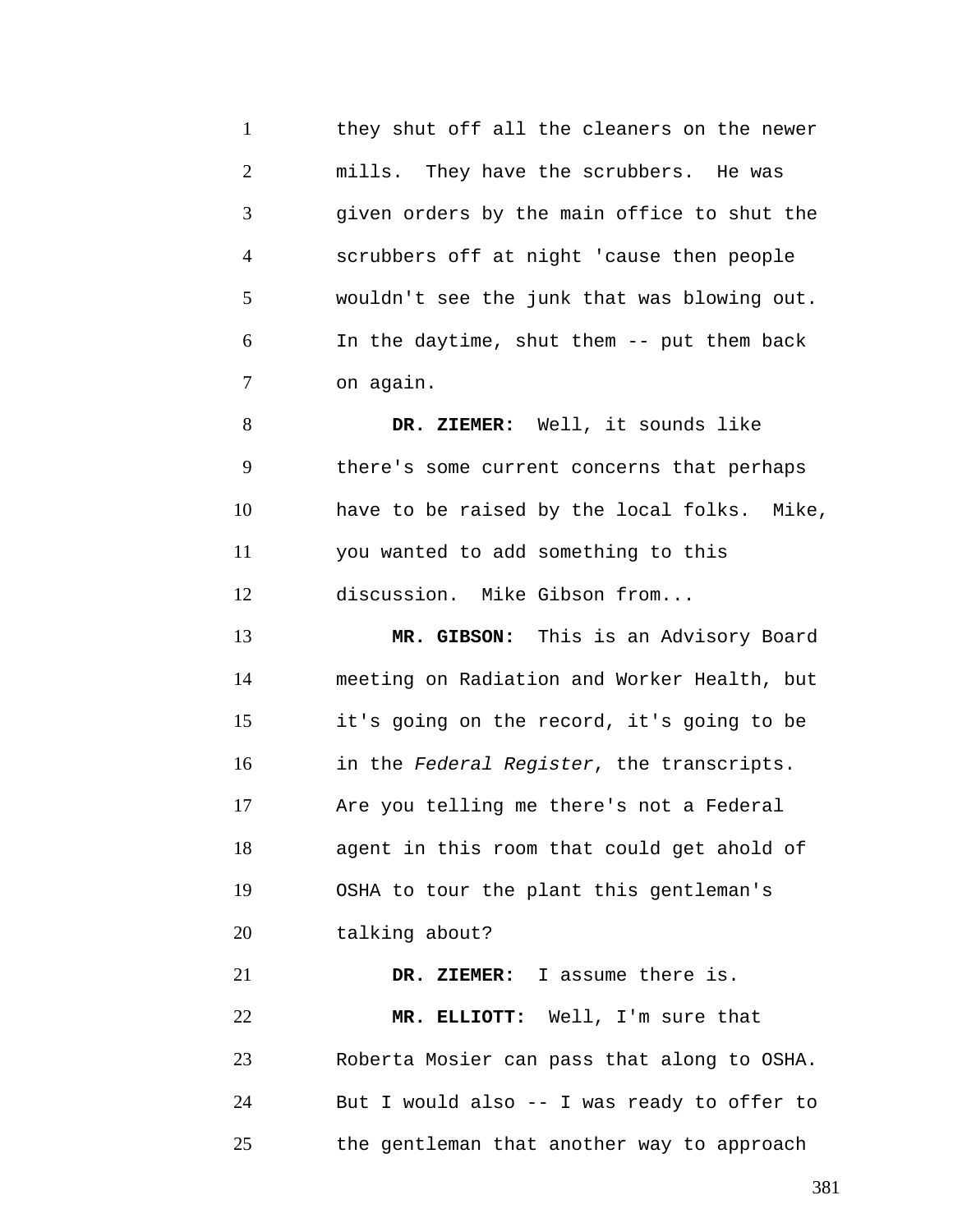1 2 3 4 5 6 7 8 9 10 11 12 13 14 15 16 17 this is through a health hazard evaluation request where if -- and this can be done anonymously -- if three or more or an organized -- representative of the organized group at Bethlehem Steel simply made a request to NIOSH to come and evaluate the situation and -- and do sampling and whatever else is necessary to make a determination if -- as to whether uranium contamination exists today in the -- in the mill. So there's two mechanisms, and I'm sure that -- you know, I have confidence in Roberta that she'll take this back and within DOL they'll put it in front of OSHA. And any worker who wants to talk to me about how to initiate a request, I'd be happy to walk them through the process.

18 19 20 21 22 23 24 **MR. KOCHANSKI:** Thank you. The same should go for Carborundum in Niagara Falls. There are 300 or 400 workers at the same buildings that this radiation was processed in. Thank you very much. And one question, how do I get a copy of the minutes of this meeting today? How do I do it?

**DR. ZIEMER:** There's two -- two ways.

25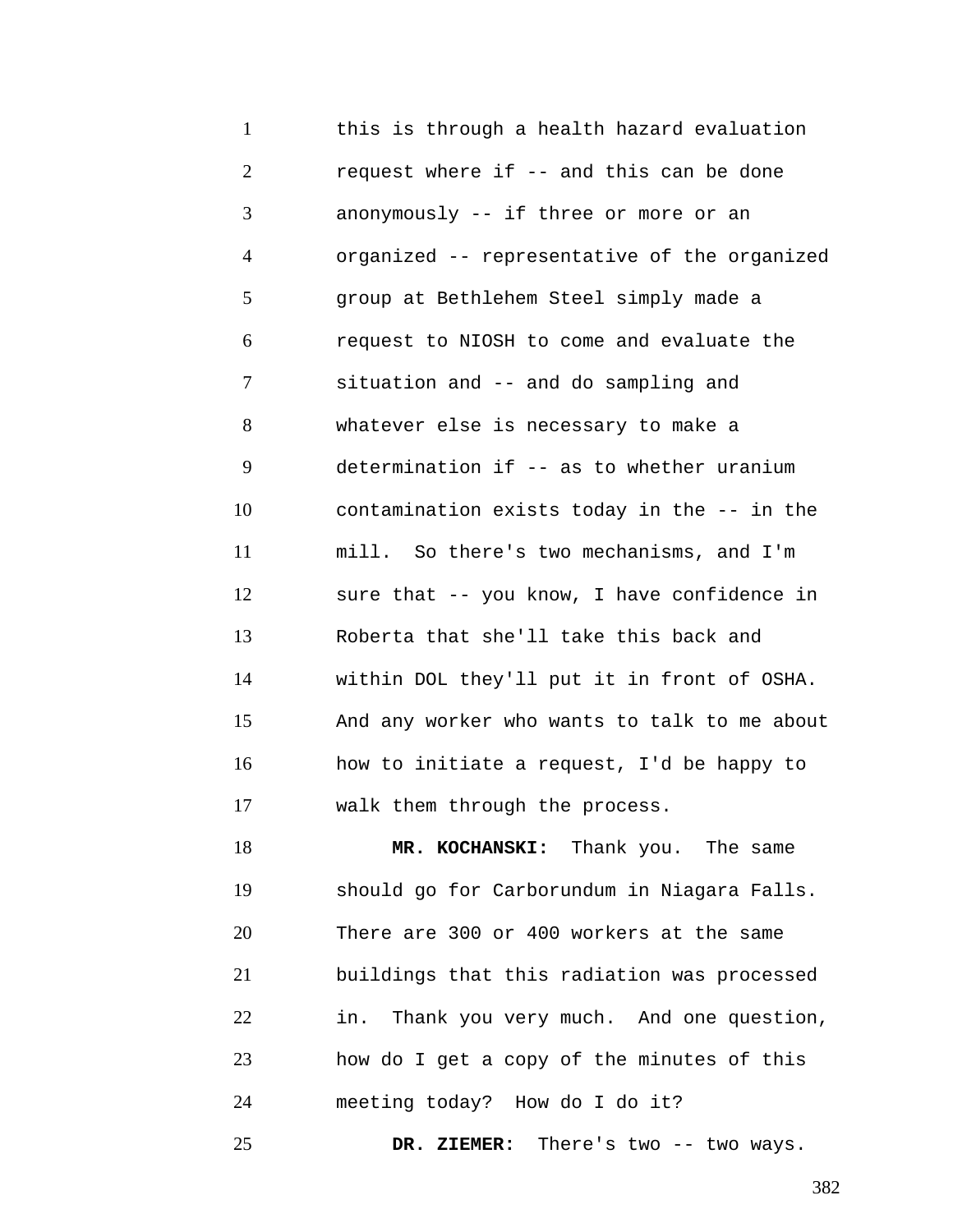| $\mathbf{1}$   | You can request them -- we have a request    |
|----------------|----------------------------------------------|
| $\overline{2}$ | book -- and they will also be on the web     |
| 3              | $site -$                                     |
| 4              | MR. KOCHANSKI: Thank you.                    |
| 5              | DR. ZIEMER: -- as soon as they're            |
| 6              | ready, so you're welcome --                  |
| 7              | MR. KOCHANSKI: I can't afford a              |
| 8              | computer. You saw to it.                     |
| 9              | DR. ZIEMER: I'm not sure any of us           |
| 10             | can, but you can -- you can get a written    |
| 11             | copy. There he goes. Sir?                    |
| 12             | MR. WALKER: I don't want to take up          |
| 13             | much more time, there's other people got     |
| 14             | questions, but the one -- another thing that |
| 15             | bothers this group is that it was -- it was  |
| 16             | published in the Buffalo News that there was |
| 17             | four government sites down south that had a  |
| 18             | special cohort and just simply having cancer |
| 19             | and working there, there was no questions    |
| 20             | asked, they got paid. Now --                 |
| 21             | <b>UNIDENTIFIED:</b> (Off microphone)        |
| 22             | (Inaudible)                                  |
| 23             | MR. WALKER: Was it at Oak Ridge? I           |
| 24             | don't know all -- all the sites, but if that |

special cohort -- it's all you had to do was

25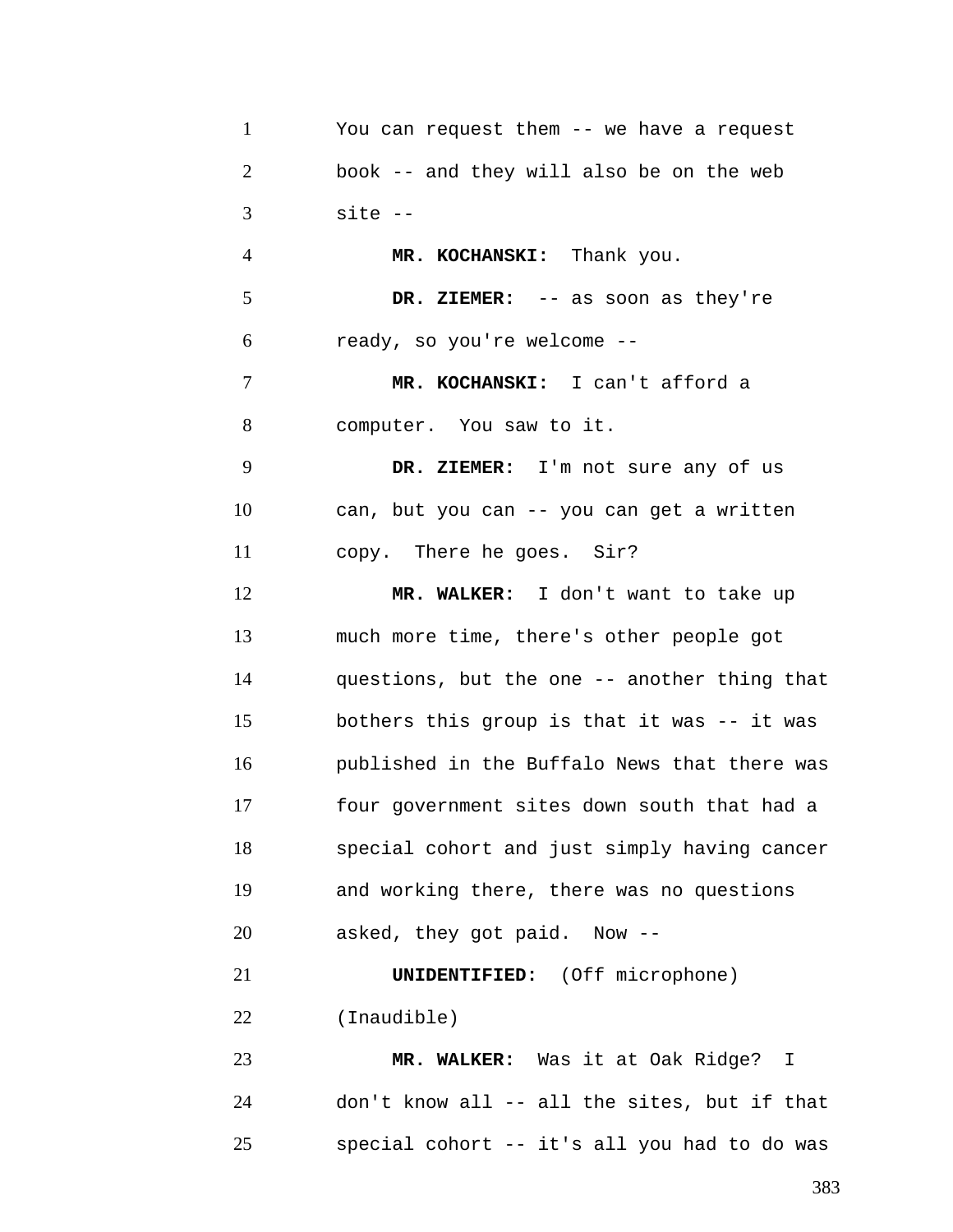| $\mathbf{1}$   | prove you had cancer and worked there, now   |
|----------------|----------------------------------------------|
| $\overline{2}$ | it's being modified for us and it's          |
| 3              | altogether different than what they had, why |
| 4              | did the government sites receive it; when    |
| 5              | they got up to Bethlehem Steel, the rules    |
| 6              | changed?                                     |
| 7              | DR. ZIEMER: This is a legislative            |
| 8              | issue that is imposed on all of us here.     |
| 9              | You need to be speaking to your              |
| 10             | Congresspeople --                            |
| 11             | MR. WALKER: And we have.                     |
| 12             | DR. ZIEMER: Yeah. I mean the law is -        |
| 13             | - we're following the way that our           |
| 14             | Congressmen wrote the law, and they had some |
| 15             | of those groups --                           |
| 16             | MR. WALKER: But it's very troublesome        |
| 17             | to these people.                             |
| 18             | DR. ZIEMER: We understand that.              |
| 19             | MR. WALKER: They hear that, where they       |
| 20             | got it.                                      |
| 21             | DR. ZIEMER: Right. There's a --              |
| 22             | there's $a$ --                               |
| 23             | MR. WALKER: And there's no -- bladder        |
| 24             | didn't make it, this didn't make it --       |
| 25             | $No$ --<br>DR. ZIEMER:                       |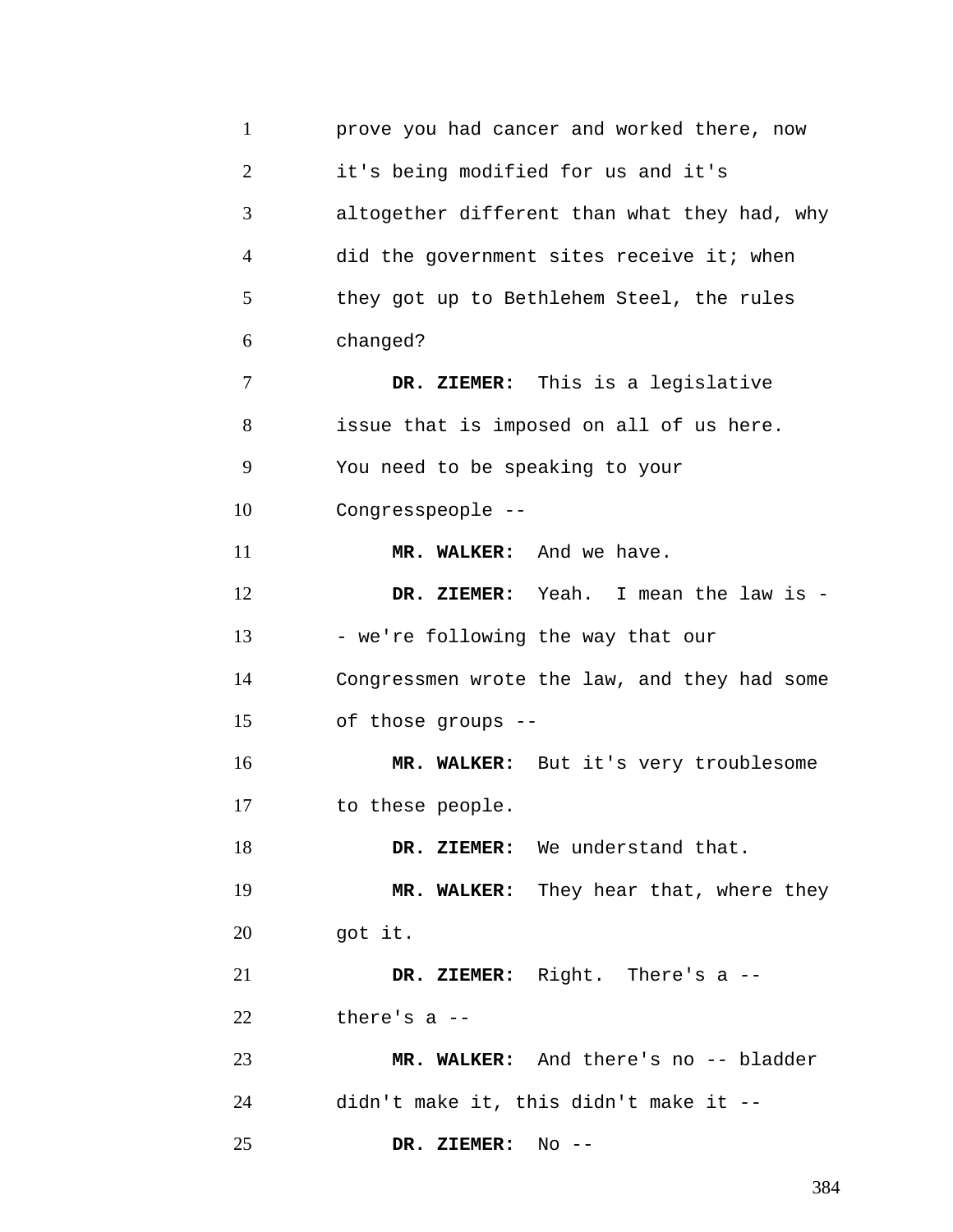1 2 3 4 5 6 7 8 9 10 11 12 13 14 15 16 17 18 19 20 **MR. WALKER:** -- you got it, across the board. It even stated in the paper, even if you smoked cigarettes, you got it. **DR. ZIEMER:** We understand the issue. **MR. WALKER:** Okay. **DR. ZIEMER:** Sir? **MR. ESPINOSA:** Good evening. My name is Kevin Espinosa, spelled the same way as Mr. Espinosa on the Board. I just had one question for Dr. Neton, hopefully you can answer my question. I believe earlier tonight in your presentation you said that you assumed that 20 percent had settled onto the food that was eaten, 20 percent per cubic meter. Could you clarify what you were saying on that? **DR. NETON:** If I gave that impression, that's not what I meant to say. I said that 20 -- 20 percent could be used -- after you look through the whole model, the

21 22 23 24 25 calculational method that we used, the mathematics worked out such that we could assume that 20 percent was -- what was in the air per cubic meter ended up being contamination being eaten by touching a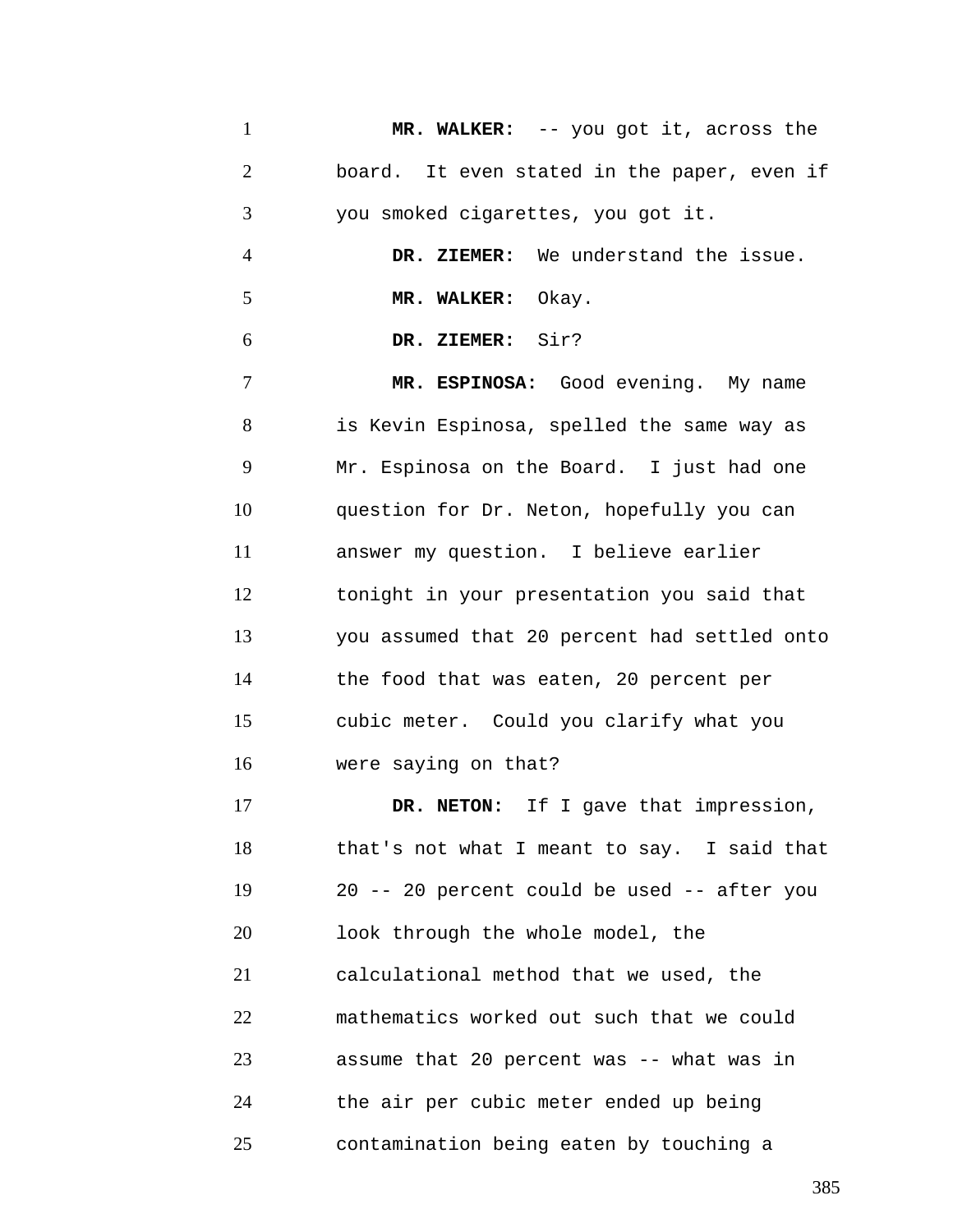1 2 3 4 5 6 7 8 surface or by ingesting food or coffee that was in the area. Now that's not -- that's the way the math worked out, but there's a - - there's a long derivation on our web site that you can look up that describes how - how we got to that -- that ultimate result. I don't know if that answers your question  $or$   $--$ 

9 10 11 12 13 14 15 16 17 18 19 **MR. ESPINOSA:** It does. I should also -- is there any idea of how long it took for these particles to settle out? I mean we're saying that it settled in one day and was vacuumed up -- it was vacuumed up actually immediately after it was -- after the contamination fell to the ground. I don't think it fell in an hour. I mean I think it took a couple of days to fall on these guys who were working there during the week Monday through Friday.

20 21 **DR. ZIEMER:** Well, you can give your criteria --

22 23 24 25 **DR. NETON:** If you look at the web site, again, I think it's .00075 meters per second is the settling velocity of uranium in air, but it's continuously settling, so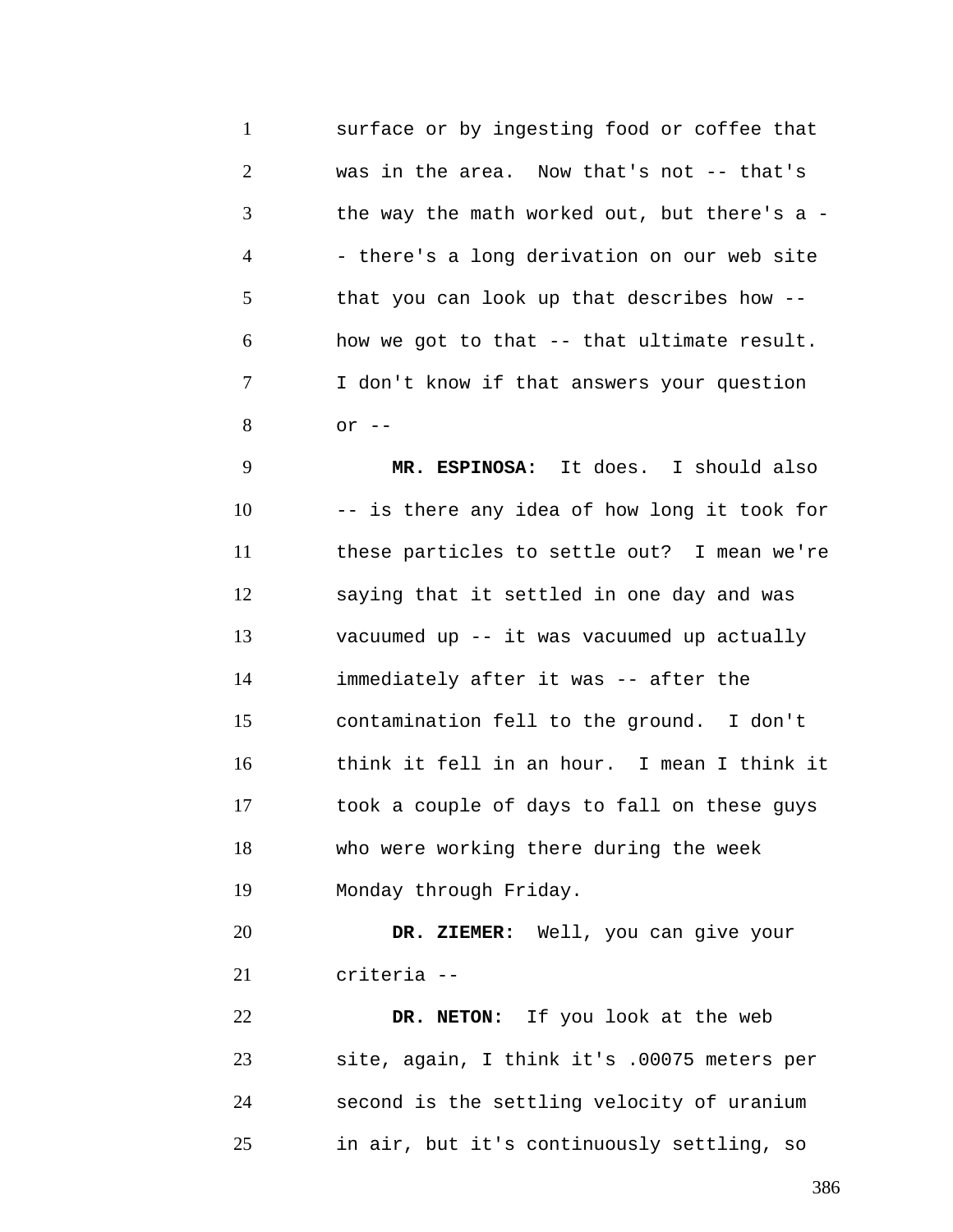| once it's dispersed in the air, it settles  |
|---------------------------------------------|
| continuously throughout a 24-hour period is |
| what we assumed.                            |

4 5 **MR. ESPINOSA:** And when was it vacuumed up, then?

6 7 8 9 10 11 12 13 14 15 16 17 18 19 **DR. NETON:** No, it doesn't matter whether it was vac-- we assumed it never was vacuumed up for this calculation. It just settled during the whole operation of those derbies, and then when the operation was done, we assumed that there was cleanup done after that. But during the op-- during the 24-hour period we assumed constant generation of up to a 50-milligram per cubic meter air cloud, and that 50-milligram per cubic meter air cloud settled out of the air and deposited on the surfaces over 24 hours. **MR. ESPINOSA:** (Off microphone) And the particles that were on the beams that

20 settled down the next couple of days

21 (Inaudible)?

22 23 24 25 **DR. NETON:** Well, that's another issue that was raised by this gentleman, and that was actually part of the motivation for us to go and do the tour of the facility, to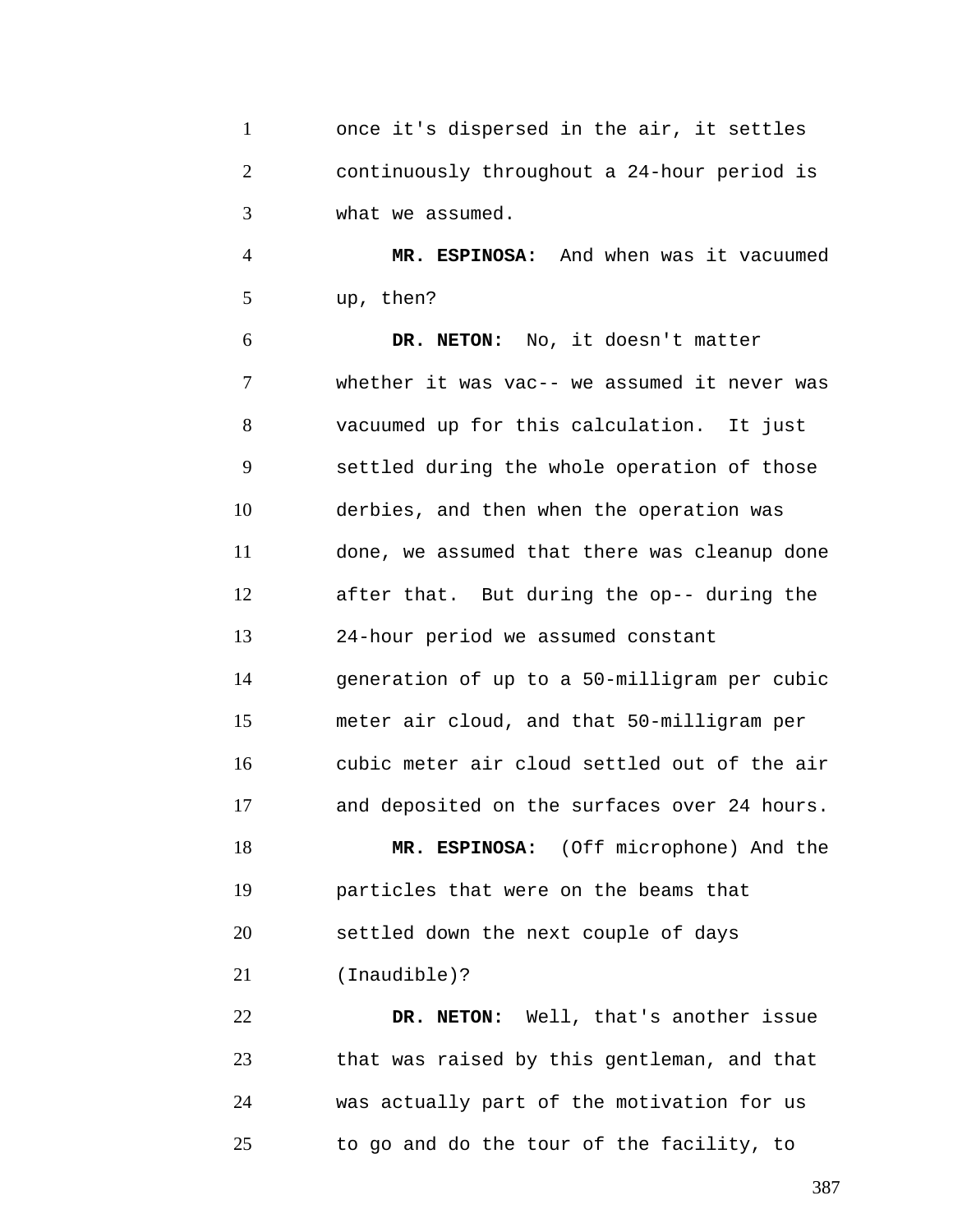| $\mathbf{1}$   | look at the logistics of where things were   |
|----------------|----------------------------------------------|
| $\overline{2}$ | in relation to the bar mill, to see the      |
| 3              | height and everything, to see if our         |
| $\overline{4}$ | exposure model actually addressed settling   |
| 5              | of contamination up on the beams. So we      |
| 6              | were going there primarily from a            |
| 7              | perspective of validating our exposure model |
| 8              | rather than looking for additional           |
| 9              | contamination.                               |
| 10             | MR. ESPINOSA: Thank you very much.           |
| 11             | It's nice to get some answers.               |
| 12             | DR. ZIEMER: Thank you. Another               |
| 13             | comment? Yes.                                |
| 14             | MS. BARTOSYEK: Hi, I'm Janice                |
| 15             | Bartosyek. I'm with the Bethlehem Steel      |
| 16             | Action Group. I have a few questions that    |
| 17             | I'd like to ask of you. First of all, I'd    |
| 18             | like to make a statement.                    |
| 19             | I agree with Ed that the way the             |
| 20             | program was presented to us initially in     |
| 21             | 2000 -- 2000 or 2001, it was I think blatant |
| 22             | government misrepresentation. I mean he's    |
| 23             | correct when he said if a person had cancer, |
| 24             | basically they -- and worked at Bethlehem    |
| 25             | Steel in the mill, they would be compensated |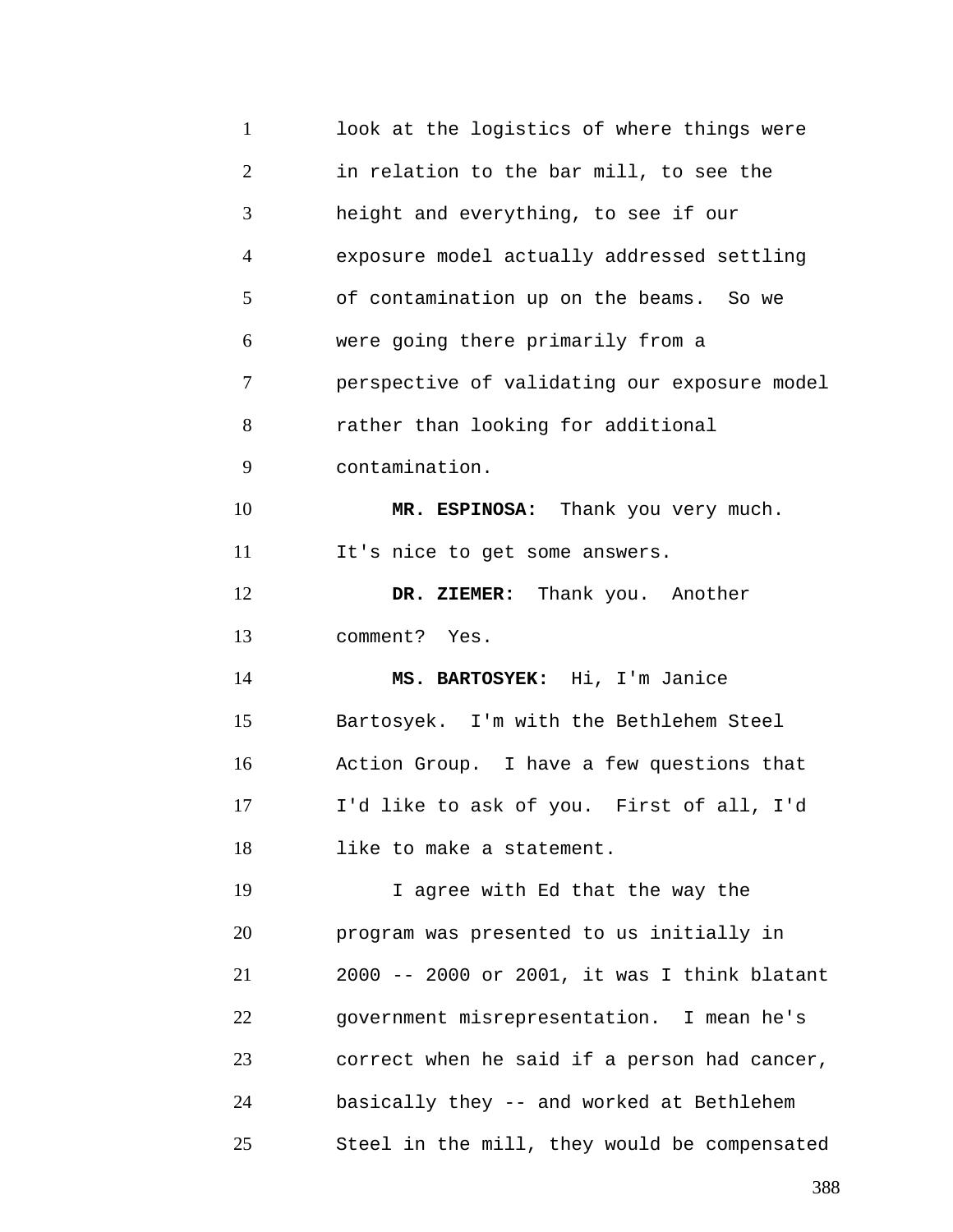1 2 3 4 5 for what happened. And it never was presented to us in a way that it had to be proved through all of these other methods that the cancer was caused by exposure to radiation.

6 7 8 9 10 11 12 13 14 15 Now I want to thank Larry for the packet of information that I received from the -- after the last meeting, and I read everything within it. And there was a map of -- in the Bethlehem Steel profile there was a map that was included in it. I'm not sure who's best familiar with the Bethlehem Steel records or profile. I'm looking at this gentleman, presuming that he's maybe the best qualified.

16 17 **MR. ELLIOTT:** Unfortunately, Grady Calhoun was the --

18 **MS. BARTOSYEK:** Okay, well --

19 **MR. ELLIOTT:** -- most knowledgeable

20 about that and he's --

21 **MS. BARTOSYEK:** Well, on this map --

22 23 24 25 **MR. ELLIOTT:** -- left for the day. **MS. BARTOSYEK:** -- there was a -- okay, it was a -- it was Lackawanna, New York and all of the buildings of Bethlehem Steel.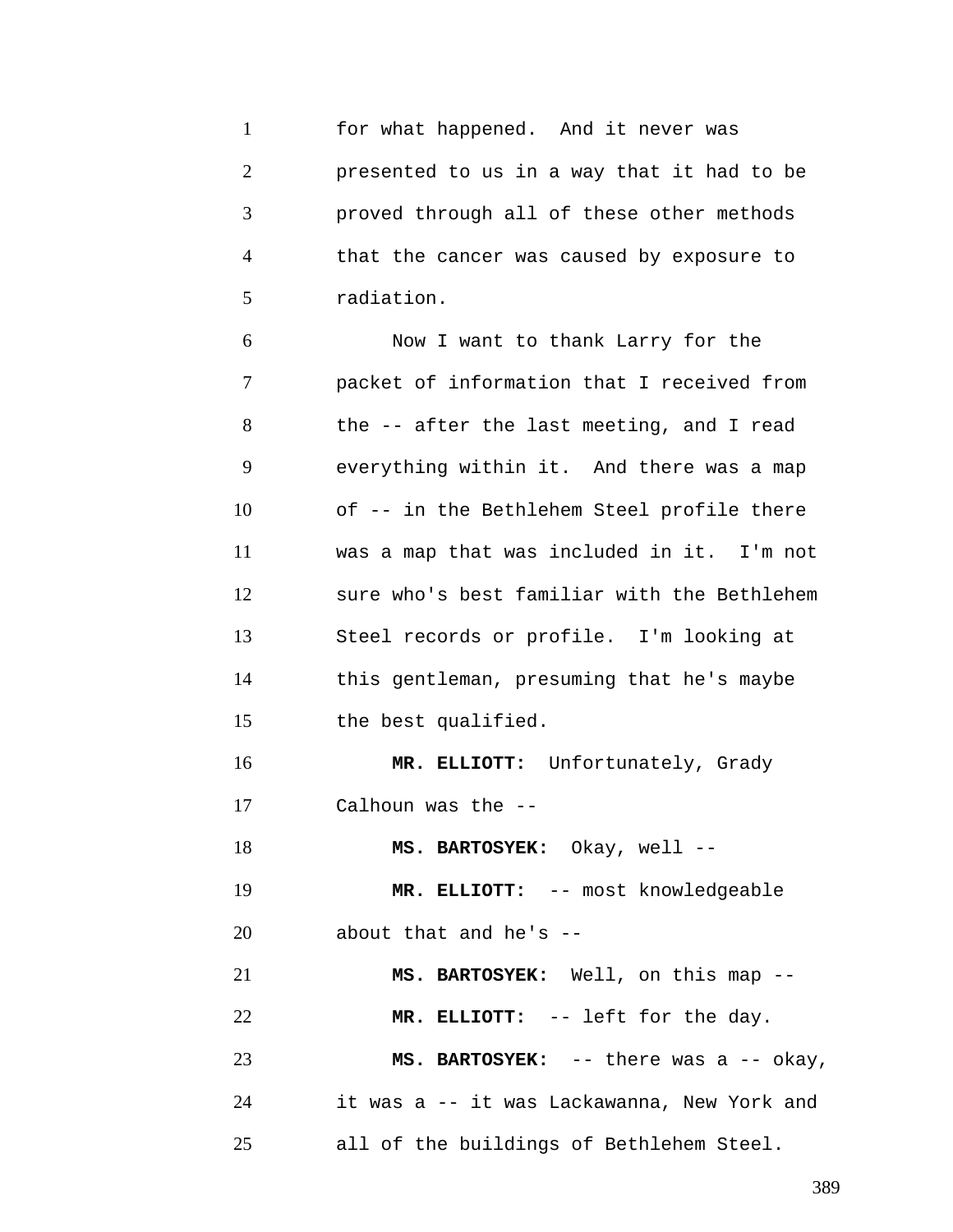1 2 3 4 5 6 7 8 9 10 11 12 13 14 15  $16 - -$ 17 18 19 20 21 22 23 24 25 There was this certain area that was right next to the lake that was circled on this map, and I don't get it. I don't know why - - ah, thank you. I don't know if the circle is representative of the bar mill ten, supposedly. I mean it's not, but does anyone know what this represents, the circled area? **MR. ELLIOTT:** No, why don't you -- if you would, Janice, would you -- would you either -- we'll send you an e-mail about that. We'll try to provide some clarification. I don't have an answer for you tonight. I don't know -- **MS. BARTOSYEK:** Okay, 'cause I was just **MR. ELLIOTT:** -- I'd have to look into this. **MS. BARTOSYEK:** -- wondering if this is the area or the mill that supposedly they presume was torn down or -- **UNIDENTIFIED:** (Off microphone) No. **MS. BARTOSYEK:** Oh, no? Something else? A different issue? Okay. **MR. ELLIOTT:** Let me follow up on that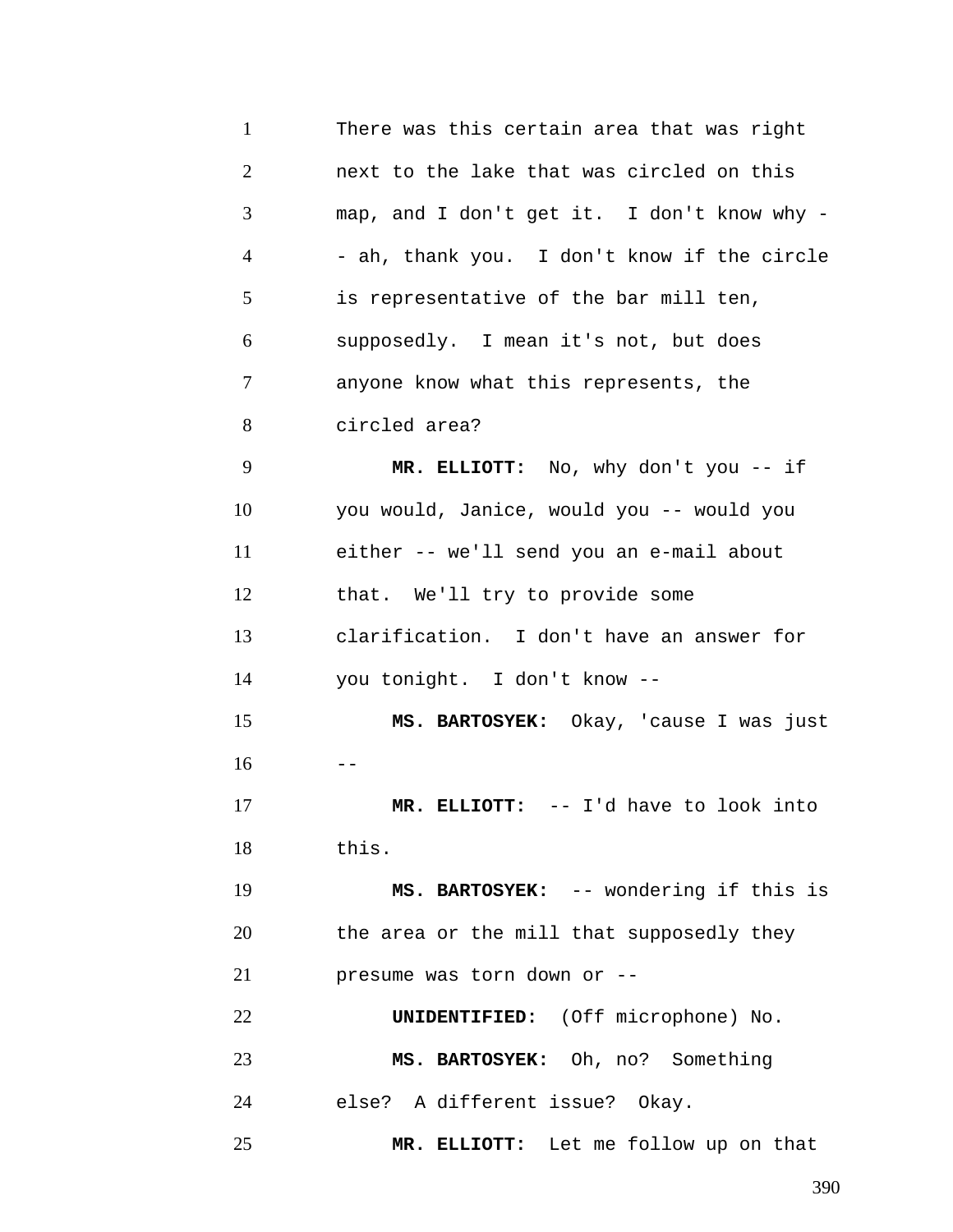1 and I'll get back to you. Okay?

2 3 4 5 6 7 8 9 10 11 12 13 14 15 16 17 18 19 20 21 **MS. BARTOSYEK:** Okay. Now in 2000 or 2001 there was a list on the -- of beryllium vendors on the internet site for -- I think it was DOL. And now that has been pulled off. And at one time Bethlehem Steel was listed as a beryllium vendor, and later on it was said that they never were a beryllium vendor. Can somebody make a comment about that? **MR. ELLIOTT:** I have no idea what you're talking about there. There was - there was -- I think you're referring to the residual study contamination report, but it included beryllium vendors as well as radiation-exposed AWEs, and there was an error that was inadvertently made in the Bethlehem Steel determination. We talked about this back last month. **MS. BARTOSYEK:** Uh-huh.

22 23 24 **MR. ELLIOTT:** And the documentation that we have indicates that there was a full cleanup done so that there was not significant residual contamination. That's

25 based upon our document review. We're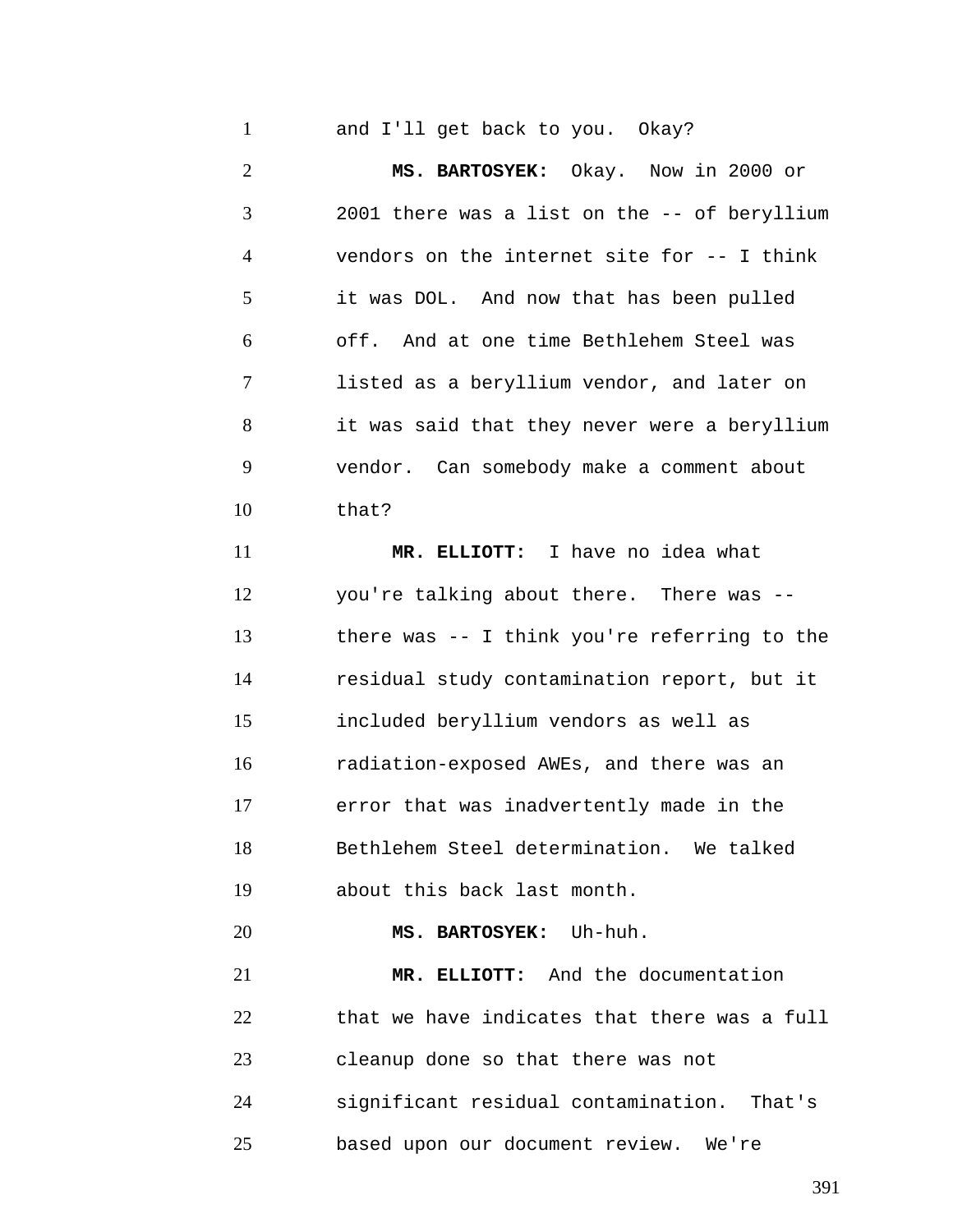1 2 3 4 5 6 7 anxious and interested in making a site visit if we can and looking at it from that perspective. But I'm not clear on where your information is coming from that this was a beryllium vendor site and then it wasn't. I don't know -- I have no idea what you're talking about there.

8 9 10 11 12 13 14 15 16 17 18 19 20 21 22 23 **MS. BARTOSYEK:** Well, because it was on one of your -- the government internet sites as -- and Bethlehem Steel was listed as a beryllium vendor. And I happened to get - print out that information and I've reviewed it numerous times, so I don't feel that I misinterpreted what I printed off the internet at that time. And I pursued the beryllium/silicosis type of thing because at that time my dad -- he did not have any identified cancer problems so I presumed that maybe he had a emphysema and, you know, whatever, other -- other type of problems. And the government at that time mentioned to me that Bethlehem Steel was not a beryllium vendor.

24 25 Now the other question I have is what is the total number of pages retrieved of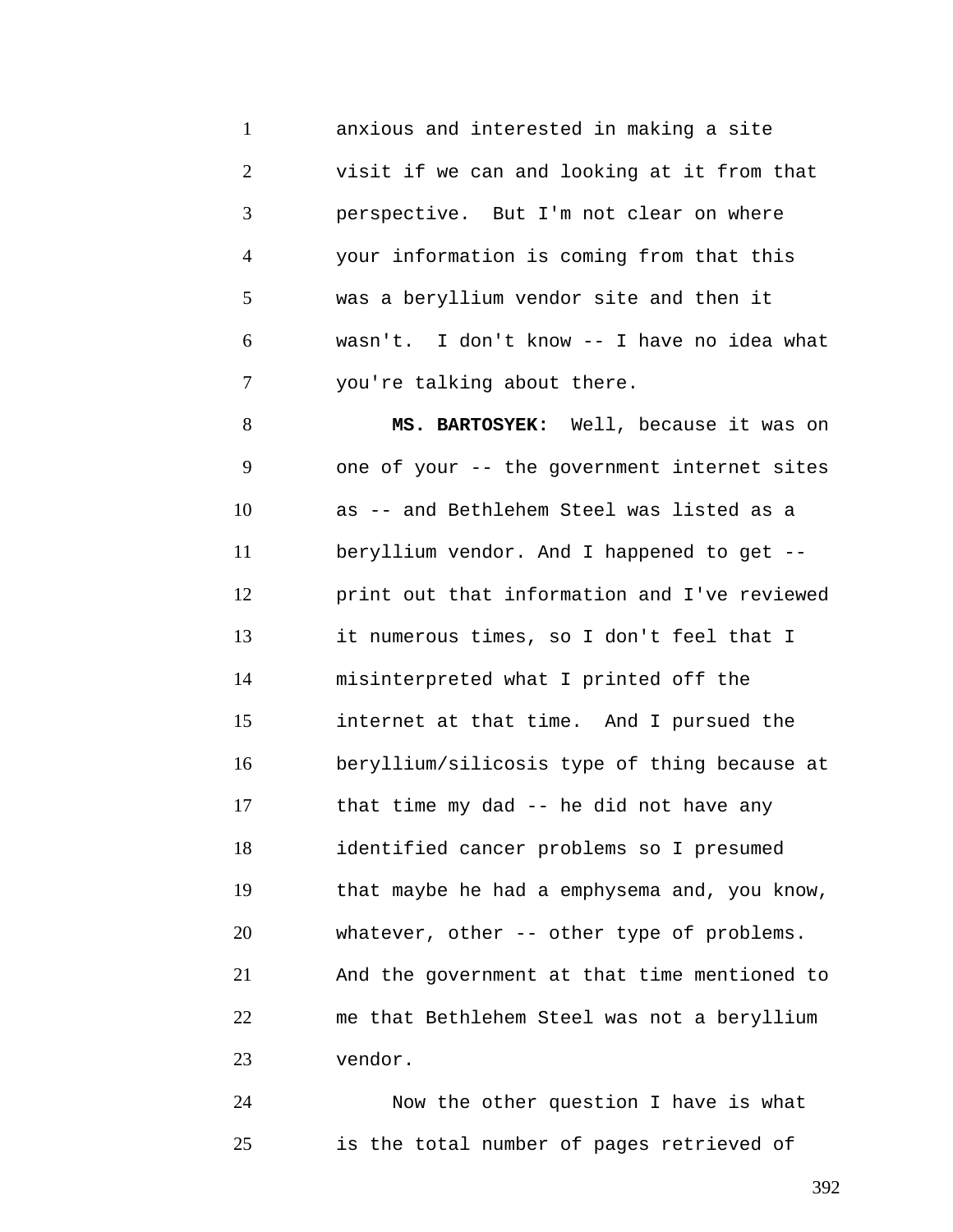| $\mathbf{1}$   | government records on Bethlehem Steel?      |
|----------------|---------------------------------------------|
| $\overline{2}$ | MR. ELLIOTT: Here again, I don't know       |
| 3              | that -- answer to that question             |
| 4              | specifically.                               |
| 5              | DR. ZIEMER: You can probably get the        |
| 6              | information.                                |
| 7              | MR. ELLIOTT: I can get that and have        |
| 8              | it -- you know, have it delivered to you.   |
| 9              | MS. BARTOSYEK: Okay. In reviewing the       |
| 10             | information you had sent to me, I compared  |
| 11             | it with the information I had gotten off of |
| 12             | one of your internet sites before the last  |
| 13             | meeting and looked at all of the rollings,  |
| 14             | the dates of the rollings, and I noticed on |
| 15             | the information you sent me there were five |
| 16             | that were not listed previously on NIOSH's  |
| 17             | site profile for Bethlehem Steel. And I     |
| 18             | wonder if it has since been added? That     |
| 19             | information was extrapolated from what you  |
| 20             | sent to me and I compared it to the list to |
| 21             | see if it was already on that list, and I   |
| 22             | saw that these -- well, they were the       |
| 23             | experimental rollings, but they were not on |
| 24             | that list from -- I don't know, April or    |
| 25             | May, that was on your internet database.    |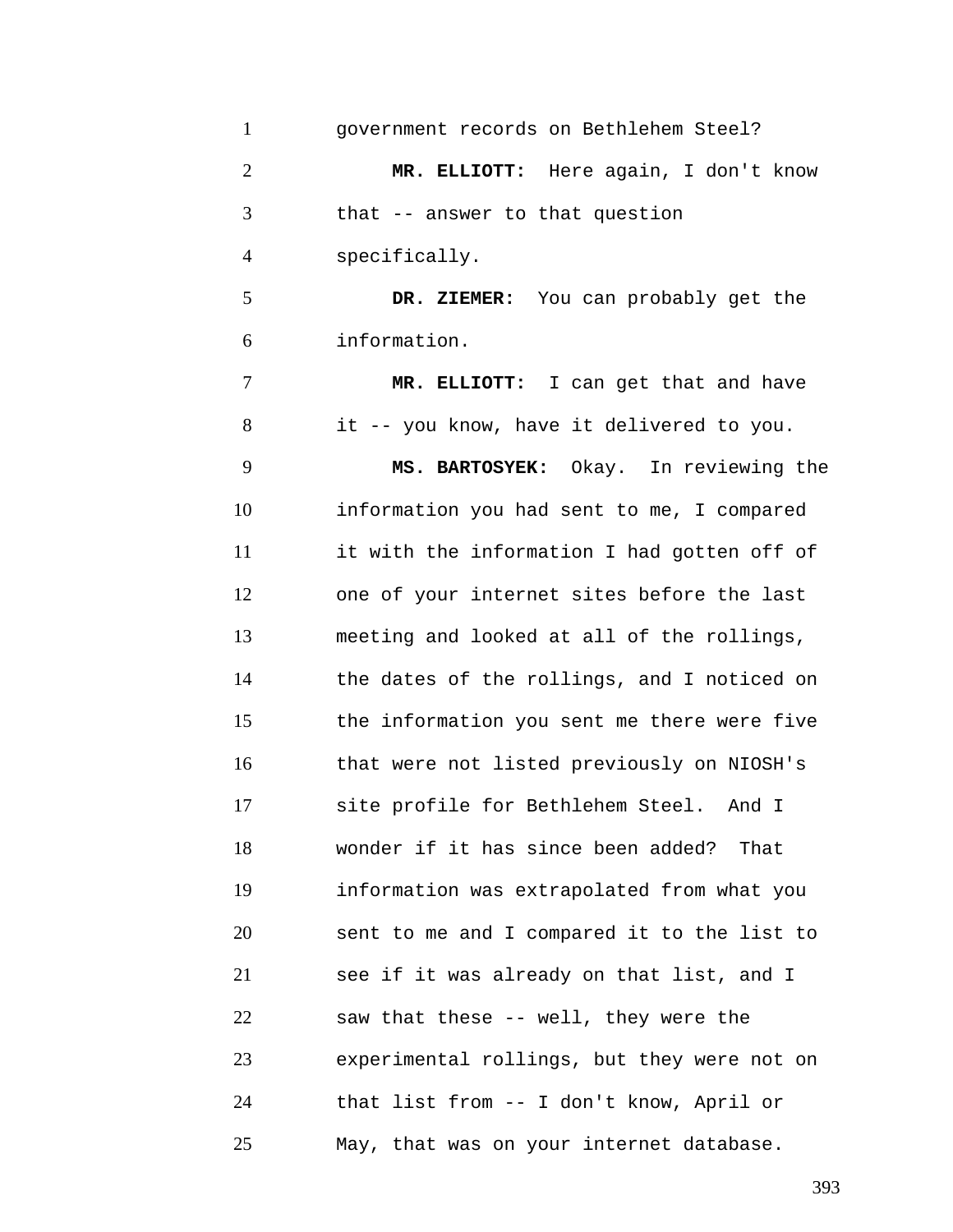| $\mathbf{1}$   | MR. ELLIOTT: Dr. Neton --                    |
|----------------|----------------------------------------------|
| $\overline{2}$ | MS. BARTOSYEK: Does that --                  |
| 3              | DR. NETON: I'm not sure --                   |
| $\overline{4}$ | DR. ZIEMER: If we don't know the             |
| 5              | answer to that, again, we can ask the staff  |
| 6              | to follow-up and get that information.       |
| 7              | MS. BARTOSYEK: Okay. I'm sorry I             |
| 8              | didn't bring that information with me. I     |
| 9              | had done a comparison and I could have       |
| 10             | easily shown it to you but I left it behind. |
| 11             | DR. ZIEMER: Thank you.                       |
| 12             | MS. BARTOSYEK: Okay. Thank you.              |
| 13             | DR. ZIEMER: Thank you very much.<br>We       |
| 14             | have another individual signed up or         |
| 15             | requesting --                                |
| 16             | MS. OWENS: (Off microphone)                  |
| 17             | (Inaudible) use the mike. (Inaudible)        |
| 18             | thirsty for Manhattans by now.               |
| 19             | (On microphone) I just wanted to say         |
| 20             | just one thing of talking. My husband died   |
| 21             | of cancer in 1998, which started in his      |
| 22             | kidneys and metastasized to his brain, bone  |
| 23             | and lungs. He was a wonderful man and a      |
| 24             | proud -- proud, patriotic American. He       |
| 25             | served in the United States Air Force for    |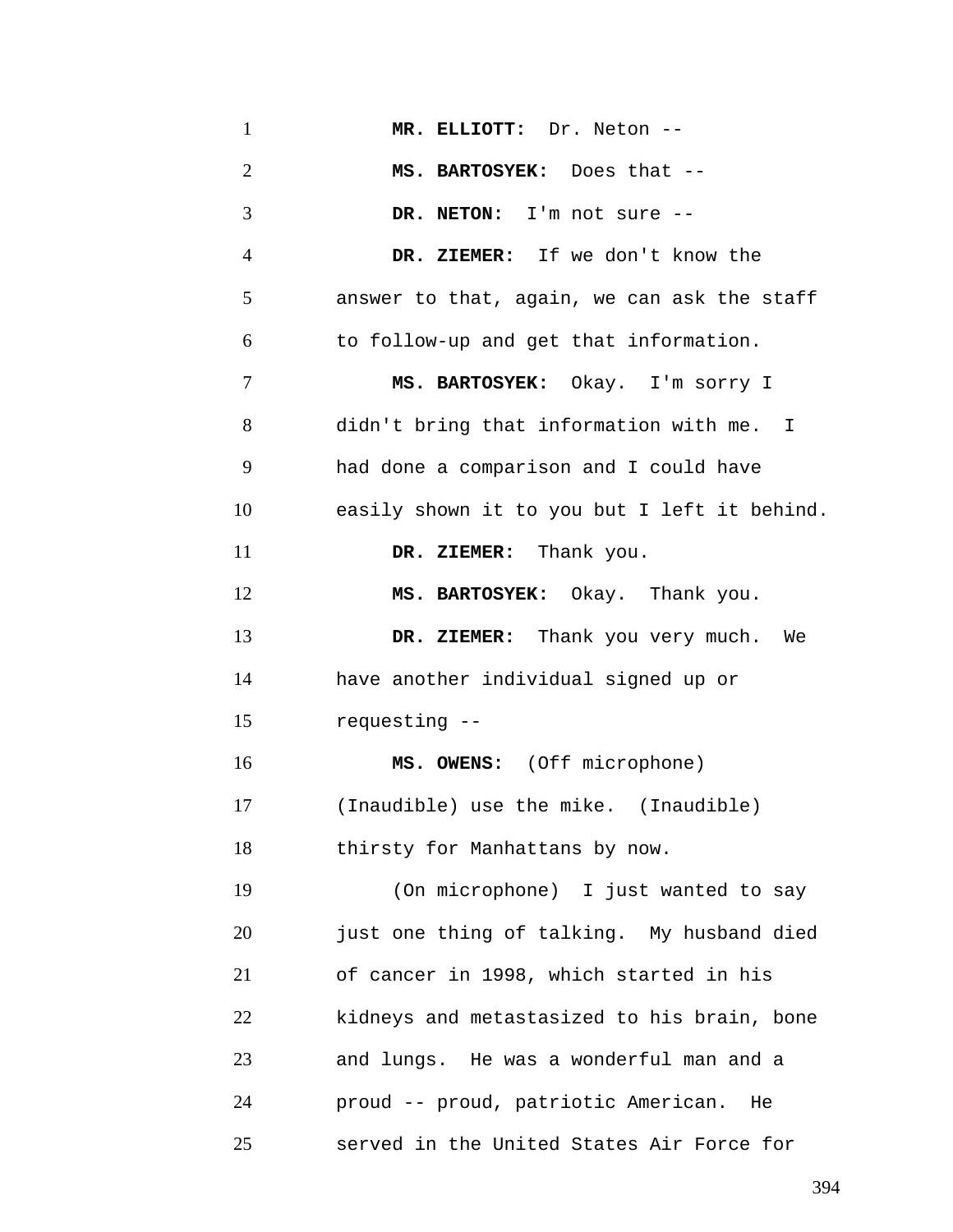1 2 3 4 5 6 7 8 9 10 11 12 13 14 15 16 17 18 19 20 21 22 23 24 25 many years and spent time in World War II, the Korean Conflict, the Berlin Airlift and Viet Nam. Although the risks were phenomenal in all of these military missions, he fortunately survived them all, only to fall victim to what I strongly believe was disease caused by the radioactive contamination he was exposed to in the production of these weapons of war. One thing else here I wanted to -- I think I did say he started to work at Hooker in early 1950. Now according to the Department of Energy, they had assigned 1948 as the last year that they were willing to compensate the victims at Hooker Electrochemical. The Department of Energy's position is that their contractual relationship with Hooker to produce these lethal materials ended in 1948; therefore they are not responsible for any damages to employees after that in time. However, if the contamination is so extremely difficult, or even impossible to remove completely, how can -- and by no means be accomplished swiftly, how can they be absolved of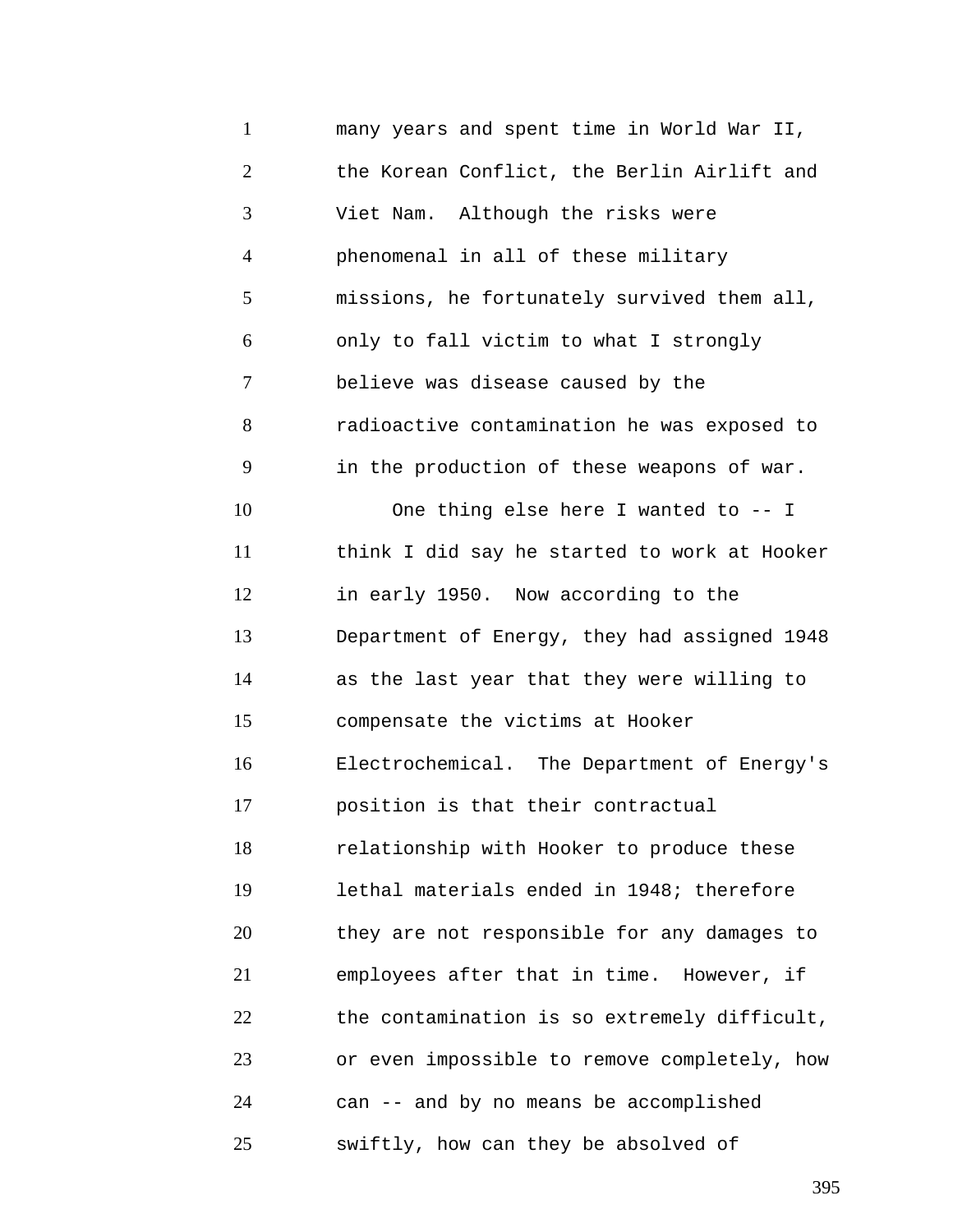| $\mathbf{1}$   | responsibility simply because the actual     |
|----------------|----------------------------------------------|
| $\overline{2}$ | production had ceased? And if not the        |
| 3              | Department of Energy, should not some        |
| $\overline{4}$ | governmental entity be accountable for the   |
| 5              | damage inflicted on these innocent           |
| 6              | Americans?                                   |
| 7              | DR. ZIEMER: Okay. Thank you and --           |
| 8              | MS. OWENS: Thank you.                        |
| 9              | DR. ZIEMER: -- the gentleman has             |
| 10             | another comment here.                        |
| 11             | REV. LIVINGSTON: (Off microphone) This       |
| 12             | is the question that $I$ --                  |
| 13             | DR. ZIEMER: This is --                       |
| 14             | REV. LIVINGSTON: -- for maybe --             |
| 15             | DR. ZIEMER: -- Reverend Livingston.          |
| 16             | REV. LIVINGSTON: -- Dr. Neton and the        |
| 17             | rest of the panel. From what I -- the        |
| 18             | information that I can gather, that the      |
| 19             | scientists who work in this field is such a  |
| 20             | small gene pool, don't -- isn't it a fact    |
| 21             | that the people who work at Oak Ridge also   |
| 22             | work for NOSHA (sic) and vice versa? So      |
| 23             | isn't it a case of the people who are doing  |
| 24             | the research -- isn't it government checking |
| 25             | government? Don't we have such a small gene  |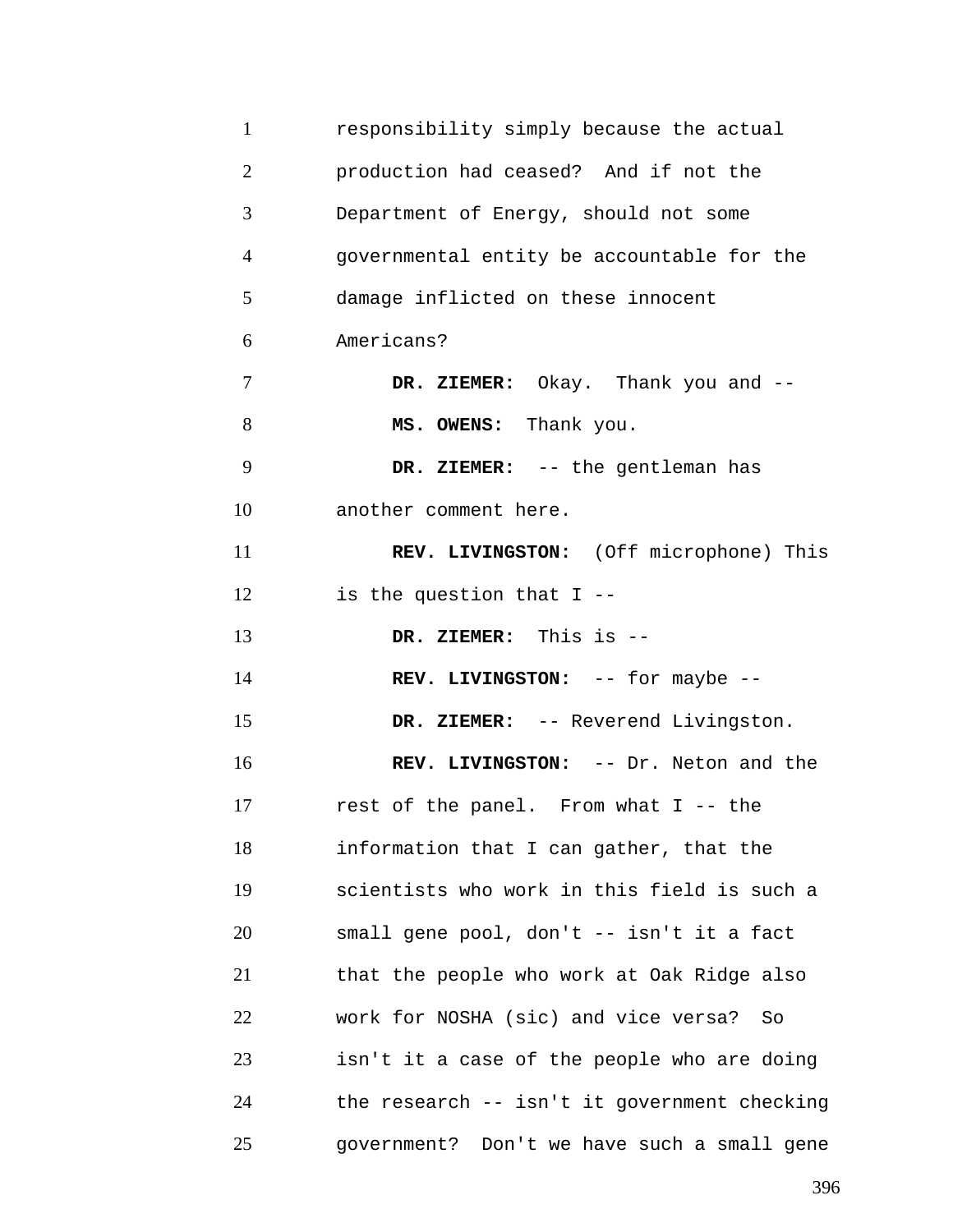1 2 3 4 5 6 7 pool of the people who are doing the work that they -- I mean half the people who work for Oak Ridge used to work for NOSHA (sic). Either they work for NOSHA or they work for Oak Ridge. How can we get a true accounting of everything that's going on if you have government checking government?

8 9 10 11 12 13 14 15 16 17 18 19 20 21 22 23 24 25 **DR. ZIEMER:** Let me partially answer that. We do have the conflict of interest rules that we follow, which also make known what the previous associations of various folks are because in a sense you're right, there's a somewhat restricted group of individuals who have sort of expertise, some of whom are around this very table today. So the -- about the best we do on this is make known what those associations are and - - and also try to -- try to get honest people who are willing to, in some cases, stick their neck on the line if they have to. The fact that they have worked somewhere previously does not necessarily mean that they can't do their job. It could raise some issues and we're aware of those perception problems and try to minimize them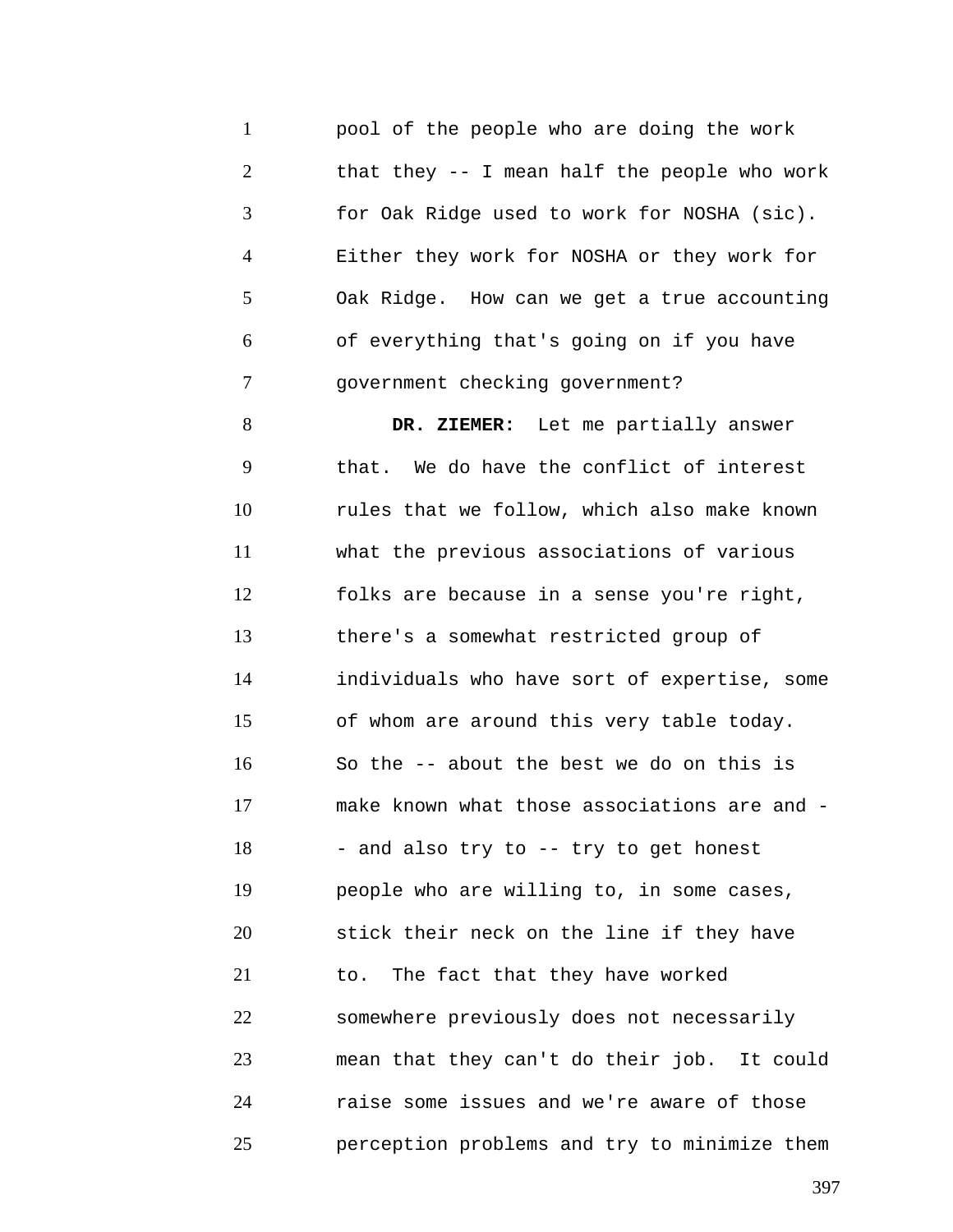| $\mathbf{1}$   | to the best that we're able, really.         |
|----------------|----------------------------------------------|
| $\overline{2}$ | A gentleman here, identify yourself,         |
| 3              | please?                                      |
| $\overline{4}$ | MR. LAWRENCE: Just a quick follow-up.        |
| 5              | I'm not signed in but my name is David       |
| 6              | Lawrence. I'm from West Seneca, New York.    |
| 7              | And I don't know if you're going to have     |
| 8              | anything further -- as I was standing here   |
| 9              | you -- you addressed it. It gets into the    |
| 10             | potential conflict of interest issue, and    |
| 11             | you may have covered this today in your day  |
| 12             | meetings. I was not here.                    |
| 13             | I assume there will be a firm hired to       |
| 14             | participate in work on the audit -- auditing |
| 15             | the $-$                                      |
| 16             | DR. ZIEMER: Yes, that firm has already       |
| 17             | been hired and identified and --             |
| 18             | MR. LAWRENCE: And that firm is?              |
| 19             | DR. ZIEMER: SC&A Associates, and they        |
| 20             | will be participating in the meeting         |
| 21             | tomorrow, giving a report to the Board       |
| 22             | tomorrow.                                    |
| 23             | MR. LAWRENCE: And what would -- how          |
| 24             | would you characterize the status of         |

25 potential conflicts of interest? Have they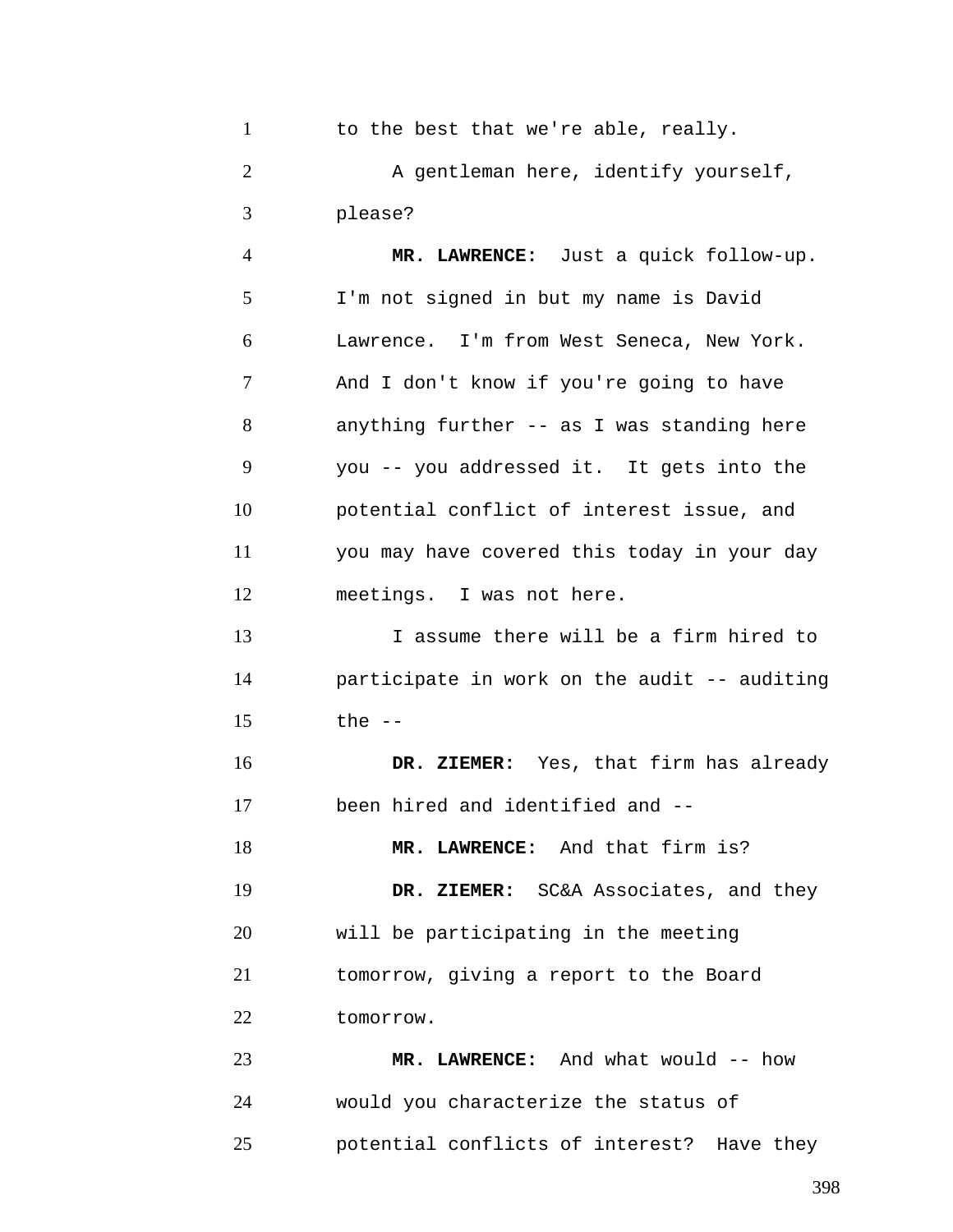|               | or do they receive contracts from Federal |
|---------------|-------------------------------------------|
|               | government agencies, the firm hired to do |
| $\mathcal{R}$ | the audit?                                |

4 5 6 7 8 **DR. ZIEMER:** Other government agencies? I don't recall what their current -- I'm -- I don't think I know the answer to that at the moment. I think they certainly have in the past.

9 10 11 **MR. LAWRENCE:** I think for the record I want to make that known that that is an issue that we are concerned about.

12 **DR. ZIEMER:** Right.

13 14 15 16 17 **MR. LAWRENCE:** With Oak Ridge and - please, someone correct me if I'm wrong, but I believe Oak Ridge Associates who prepared the dose reconstruction regularly receives government contracts from various agencies.

18 19 20 21 22 23 24 25 **DR. ZIEMER:** Thank you. Other comments? We do have -- I forget the exact wording of the requirement, but SC&A is not permitted, I don't think currently, to have any major DOE contracts. Is that how it's worded? Maybe, Jim, you can help me out. I forget the exact requirement. There are some requirements on that.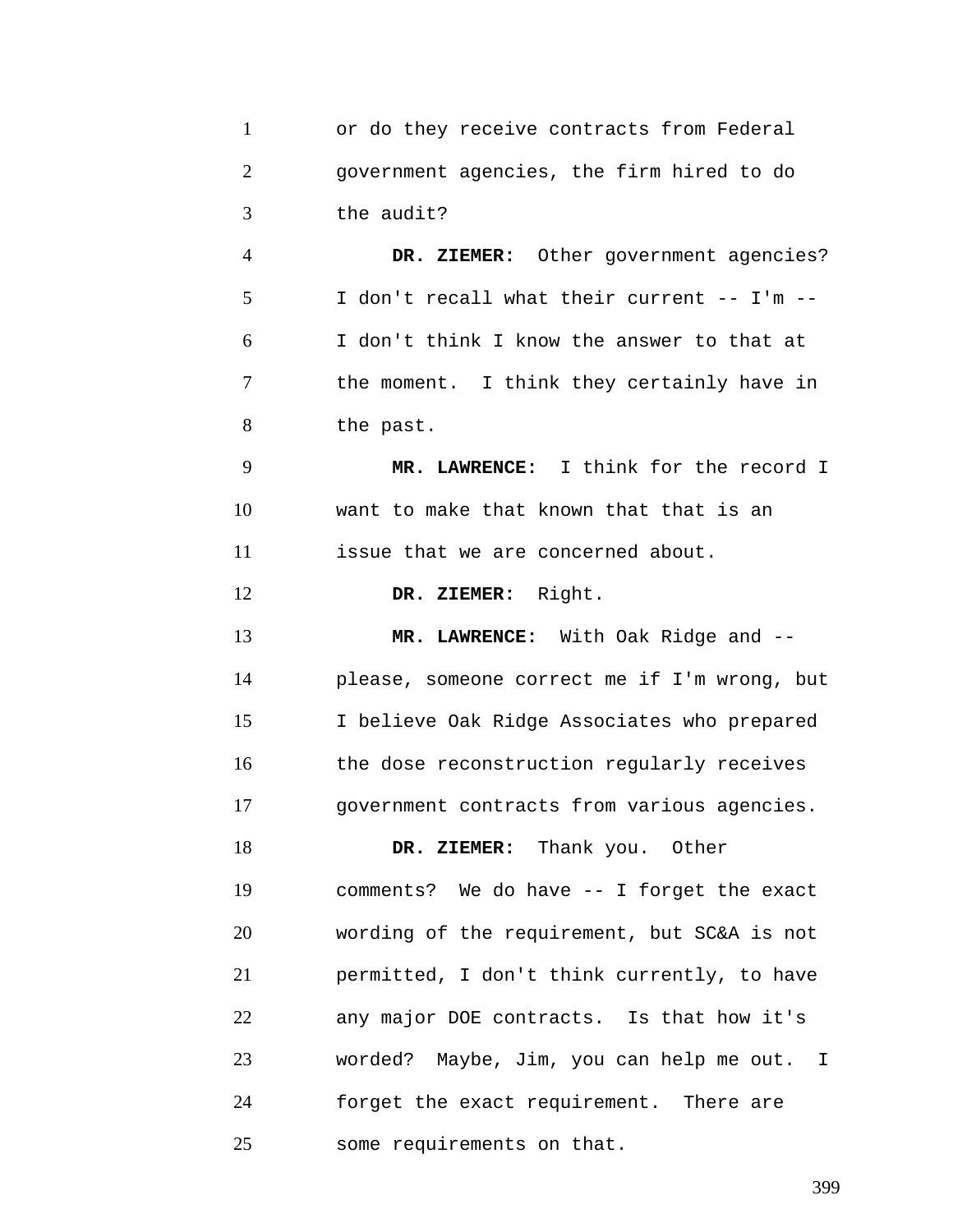1 2 3 4 5 6 7 8 9 10 11 12 13 14 15 16 17 18 19 20 21 22 23 24 **DR. NETON:** SC&A does not have any Department of Energy, nor will they entertain any contractual work with NIOSH on other projects during the five-year performance period of this contract. **DR. ZIEMER:** Right. **DR. NETON:** To my knowledge, they do not have any Department of Energy contracts at this time. **DR. ZIEMER:** They may have had in the past. Are there any other members of the public that wish to make comments this evening? (No responses) If not, let me thank all of you for coming. We appreciate your input. We will try to be responsive to it and do our best to make this program successful. Again, we appreciate your time and effort to come out here tonight and we're recessed till tomorrow. All of you are welcome back to our sessions tomorrow morning. (Whereupon, the meeting adjourned at 8:45 p.m.)